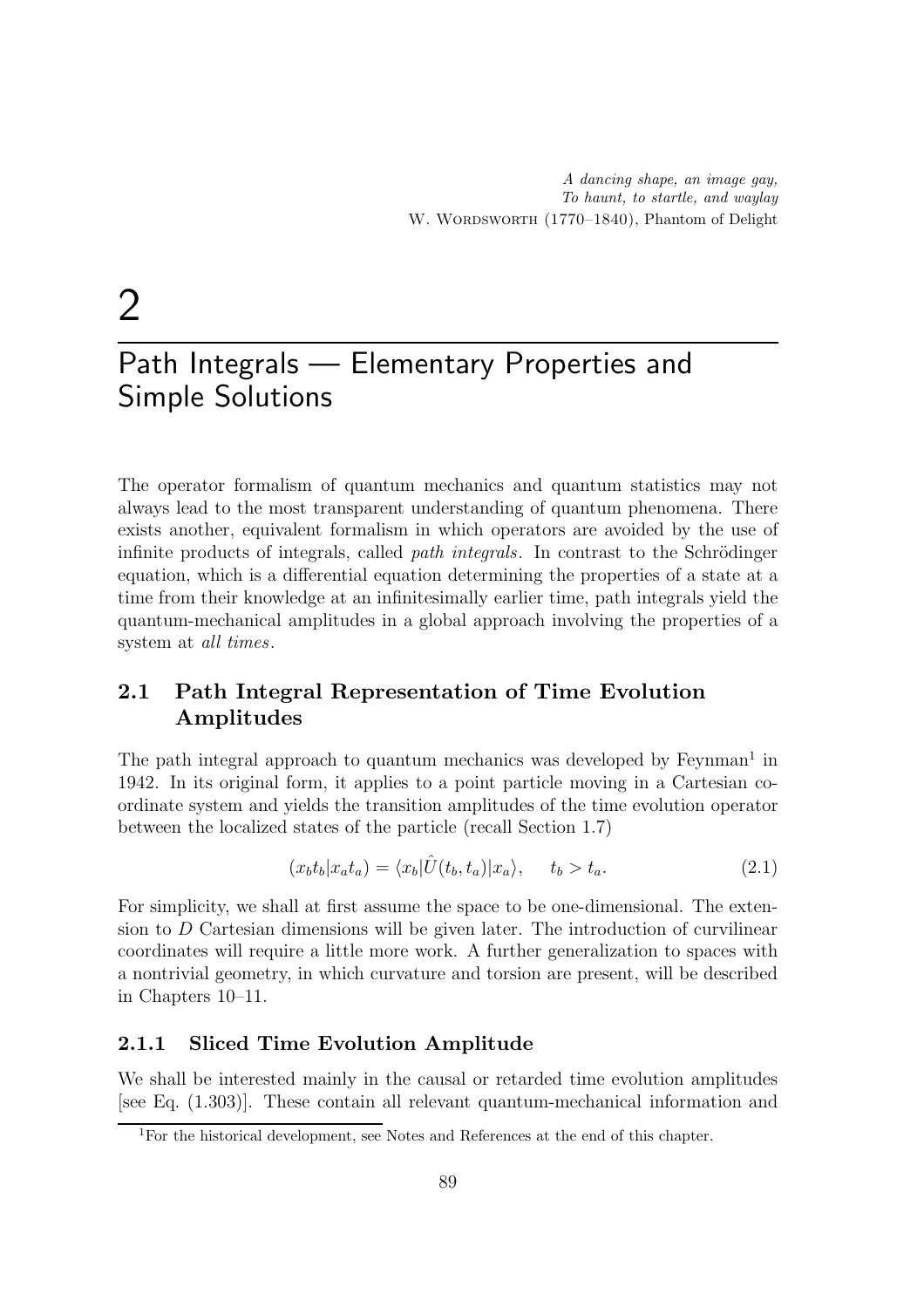possess, in addition, pleasant analytic properties in the complex energy plane [see the remarks after Eq. (1.310)]. This is why we shall always assume, from now on, the causal sequence of time arguments  $t_b > t_a$ .

Feynman realized that due to the fundamental composition law of the time evolution operator (see Section 1.7), the amplitude (2.1) could be sliced into a large number, say  $N + 1$ , of time evolution operators, each acting across an infinitesimal time slice of thickness  $\epsilon \equiv t_n - t_{n-1} = (t_b - t_a)/(N + 1) > 0$ :

$$
(x_b t_b | x_a t_a) = \langle x_b | \hat{U}(t_b, t_N) \hat{U}(t_N, t_{N-1}) \cdots \hat{U}(t_n, t_{n-1}) \cdots \hat{U}(t_2, t_1) \hat{U}(t_1, t_a) | x_a \rangle. (2.2)
$$

When inserting a complete set of states between each pair of  $\hat{U}$ 's,

$$
\int_{-\infty}^{\infty} dx_n |x_n\rangle \langle x_n| = 1, \quad n = 1, \dots, N,
$$
\n(2.3)

the amplitude becomes a product of N-integrals

$$
(x_b t_b | x_a t_a) = \prod_{n=1}^{N} \left[ \int_{-\infty}^{\infty} dx_n \right] \prod_{n=1}^{N+1} (x_n t_n | x_{n-1} t_{n-1}), \tag{2.4}
$$

where we have set  $x_b \equiv x_{N+1}$ ,  $x_a \equiv x_0$ ,  $t_b \equiv t_{N+1}$ ,  $t_a \equiv t_0$ . The symbol  $\Pi[\cdots]$  denotes the product of the quantities within the brackets. The integrand is the product of the amplitudes for the infinitesimal time intervals

$$
(x_n t_n | x_{n-1} t_{n-1}) = \langle x_n | e^{-i\epsilon \hat{H}(t_n)/\hbar} | x_{n-1} \rangle,
$$
\n(2.5)

with the Hamiltonian operator

$$
\hat{H}(t) \equiv H(\hat{p}, \hat{x}, t). \tag{2.6}
$$

The further development becomes simplest under the assumption that the Hamiltonian has the standard form, being the sum of a kinetic and a potential energy:

$$
H(p, x, t) = T(p, t) + V(x, t).
$$
\n(2.7)

For a sufficiently small slice thickness, the time evolution operator

$$
e^{-i\epsilon \hat{H}/\hbar} = e^{-i\epsilon(\hat{T} + \hat{V})/\hbar}
$$
\n(2.8)

is factorizable as a consequence of the Baker-Campbell-Hausdorff formula (to be proved in Appendix 2A)

$$
e^{-i\epsilon(\hat{T}+\hat{V})/\hbar} = e^{-i\epsilon\hat{V}/\hbar}e^{-i\epsilon\hat{T}/\hbar}e^{-i\epsilon^2\hat{X}/\hbar^2},\tag{2.9}
$$

where the operator  $\hat{X}$  has the expansion

$$
\hat{X} \equiv \frac{i}{2} [\hat{V}, \hat{T}] - \frac{\epsilon}{\hbar} \left( \frac{1}{6} [\hat{V}, [\hat{V}, \hat{T}]] - \frac{1}{3} [[\hat{V}, \hat{T}], \hat{T}] \right) + \mathcal{O}(\epsilon^2) . \tag{2.10}
$$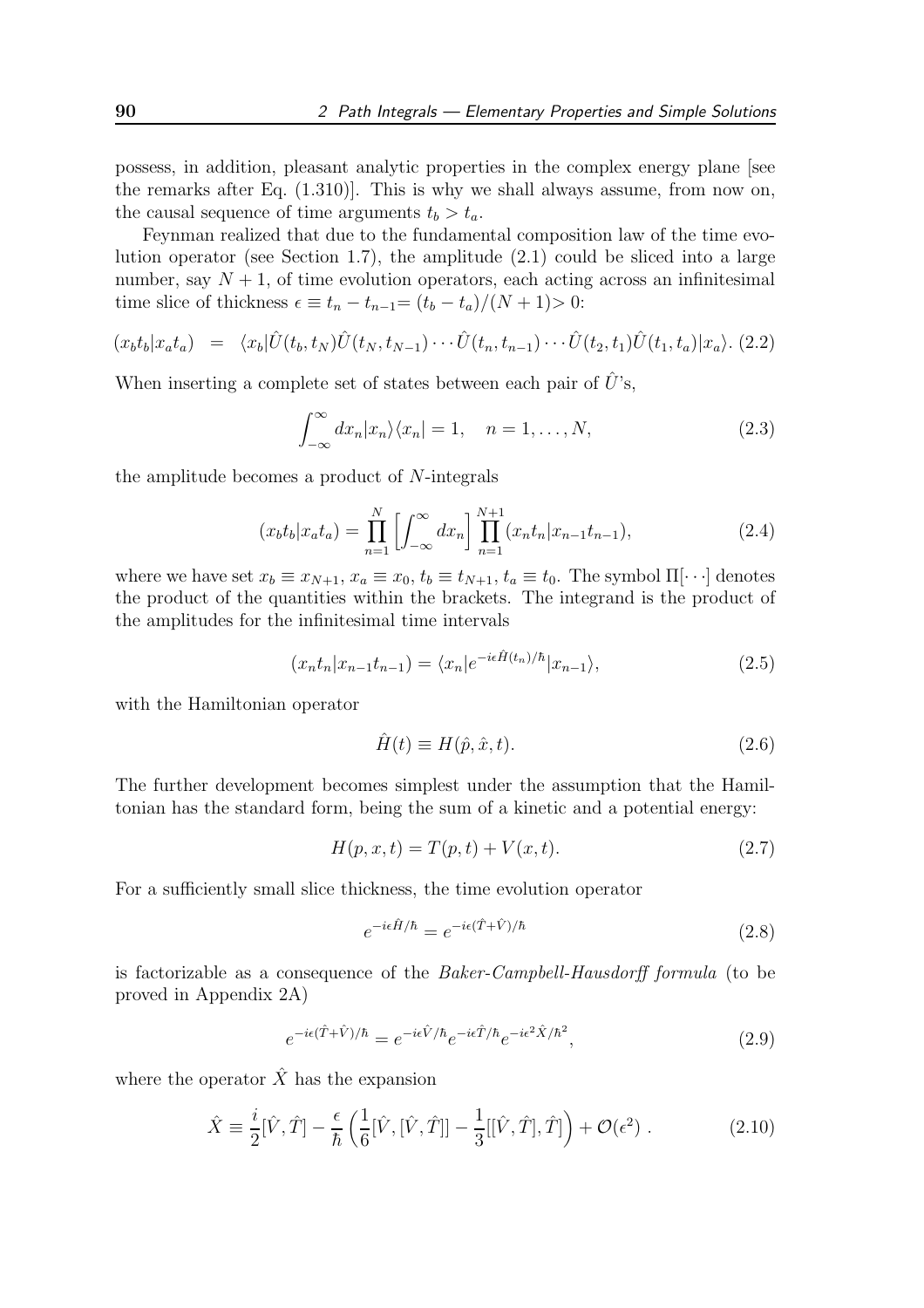The omitted terms of order  $\epsilon^4, \epsilon^5, \ldots$  contain higher commutators of  $\hat{V}$  and  $\hat{T}$ . If we neglect, for the moment, the  $\hat{X}$ -term which is suppressed by a factor  $\epsilon^2$ , we calculate for the local matrix elements of  $e^{-i\epsilon \hat{H}/\hbar}$  the following simple expression:

$$
\langle x_n | e^{-i\epsilon H(\hat{p}, \hat{x}, t_n)/\hbar} | x_{n-1} \rangle \approx \int_{-\infty}^{\infty} dx \langle x_n | e^{-i\epsilon V(\hat{x}, t_n)/\hbar} | x \rangle \langle x | e^{-i\epsilon T(\hat{p}, t_n)/\hbar} | x_{n-1} \rangle
$$

$$
= \int_{-\infty}^{\infty} dx \langle x_n | e^{-i\epsilon V(\hat{x}, t_n)/\hbar} | x \rangle \int_{-\infty}^{\infty} \frac{dp_n}{2\pi \hbar} e^{ip_n(x - x_{n-1})/\hbar} e^{-i\epsilon T(p_n, t_n)/\hbar} . \tag{2.11}
$$

Evaluating the local matrix elements,

$$
\langle x_n | e^{-i\epsilon V(\hat{x}, t_n)/\hbar} | x \rangle = \delta(x_n - x) e^{-i\epsilon V(x_n, t_n)/\hbar}, \qquad (2.12)
$$

this becomes

$$
\langle x_n | e^{-i\epsilon H(\hat{p}, \hat{x}, t_n)/\hbar} | x_{n-1} \rangle \approx
$$
  

$$
\int_{-\infty}^{\infty} \frac{dp_n}{2\pi \hbar} \exp \{ip_n (x_n - x_{n-1})/\hbar - i\epsilon [T(p_n, t_n) + V(x_n, t_n)]/\hbar\}.
$$
 (2.13)

Inserting this back into (2.4), we obtain Feynman's path integral formula, consisting of the multiple integral

$$
(x_b t_b | x_a t_a) \approx \prod_{n=1}^N \left[ \int_{-\infty}^\infty dx_n \right] \prod_{n=1}^{N+1} \left[ \int_{-\infty}^\infty \frac{dp_n}{2\pi\hbar} \right] \exp\left(\frac{i}{\hbar} \mathcal{A}^N\right),\tag{2.14}
$$

where  $\mathcal{A}^N$  is the sum

$$
\mathcal{A}^N = \sum_{n=1}^{N+1} [p_n(x_n - x_{n-1}) - \epsilon H(p_n, x_n, t_n)]. \tag{2.15}
$$

#### 2.1.2 Zero-Hamiltonian Path Integral

Note that the path integral (2.14) with zero Hamiltonian produces the Hilbert space structure of the theory via a chain of scalar products:

$$
(x_b t_b | x_a t_a) \approx \prod_{n=1}^{N} \left[ \int_{-\infty}^{\infty} dx_n \right] \prod_{n=1}^{N+1} \left[ \int_{-\infty}^{\infty} \frac{dp_n}{2\pi\hbar} \right] e^{i \sum_{n=1}^{N+1} p_n (x_n - x_{n-1})/\hbar}, \tag{2.16}
$$

which is equal to

$$
(x_b t_b | x_a t_a) \approx \prod_{n=1}^N \left[ \int_{-\infty}^{\infty} dx_n \right] \prod_{n=1}^{N+1} \langle x_n | x_{n-1} \rangle = \prod_{n=1}^N \left[ \int_{-\infty}^{\infty} dx_n \right] \prod_{n=1}^{N+1} \delta(x_n - x_{n-1})
$$
  
=  $\delta(x_b - x_a).$  (2.17)

whose continuum limit is

$$
(x_b t_b | x_a t_a) = \int \mathcal{D}x \int \frac{\mathcal{D}p}{2\pi\hbar} e^{i \int dt p(t)\dot{x}(t)/\hbar} = \langle x_b | x_a \rangle = \delta(x_b - x_a). \tag{2.18}
$$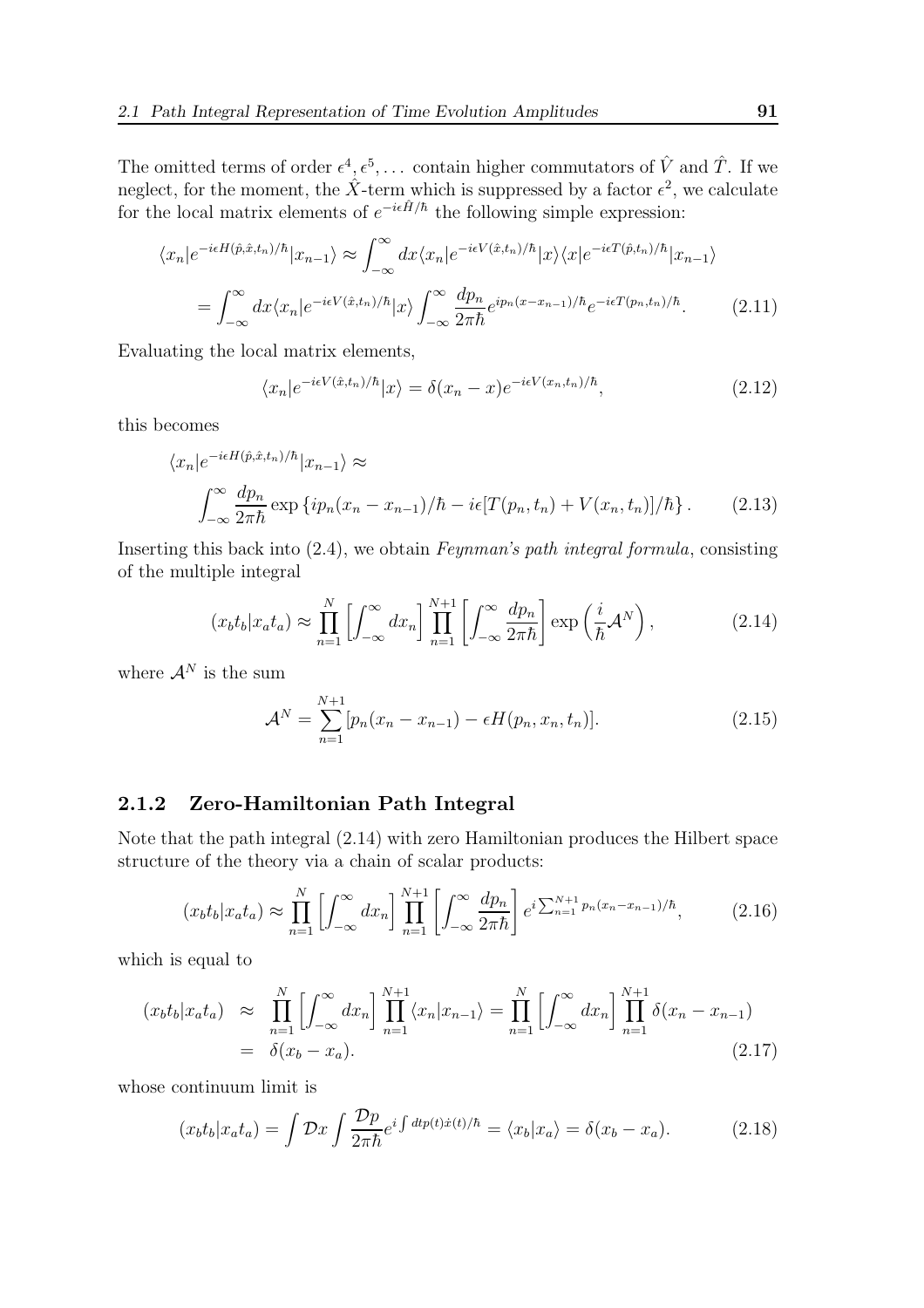In the operator expression (2.2), the right-hand side follows from the fact that for zero Hamiltonian the time evolution operators  $U(t_n, t_{n-1})$  are all equal to unity.

At this point we make the important observation that a momentum variable  $p_n$  inside the product of momentuma integrations in the expression (2.16) can be generated by a derivative  $\hat{p}_n \equiv -i\hbar \partial_{x_n}$  outside of it. In Subsection 2.1.4 we shall go to the *continuum limit* of time slicing in which the slice thickness  $\epsilon$  goes to zero. In this limit, the discrete variables  $x_n$  and  $p_n$  become functions  $x(t)$  and  $p(t)$  of the continuous time t, and the momenta  $p_n$  become differential operators  $p(t) = -i\hbar \partial_{x(t)}$ , satisfying the commutation relations with  $x(t)$ :

$$
[\hat{p}(t), x(t)] = -i\hbar. \tag{2.19}
$$

These are the canonical *equal-time commutation relations* of Heisenberg.

This observation forms the basis for deriving, from the path integral (2.14), the Schrödinger equation for the time evolution amplitude.

#### 2.1.3 Schrödinger Equation for Time Evolution Amplitude

Let us split from the product of integrals in  $(2.14)$  the final time slice as a factor, so that we obtain the recursion relation

$$
(x_b t_b | x_a t_a) \approx \int_{-\infty}^{\infty} dx_N (x_b t_b | x_N t_N) (x_N t_N | x_a t_a), \qquad (2.20)
$$

where

$$
(x_b t_b | x_N t_N) \approx \int_{-\infty}^{\infty} \frac{dp_b}{2\pi\hbar} e^{(i/\hbar)[p_b(x_b - x_N) - \epsilon H(p_b, x_b, t_b)]}.
$$
 (2.21)

The momentum  $p_b$  *inside* the integral can be generated by a differential operator  $\hat{p}_b \equiv -i\hbar \partial_{x_b}$  outside of it. The same is true for any function of  $p_b$ , so that the Hamiltonian can be moved before the momentum integral yielding

$$
(x_b t_b | x_N t_N) \approx e^{-i\epsilon H(-i\hbar \partial_{x_b}, x_b, t_b)/\hbar} \int_{-\infty}^{\infty} \frac{dp_b}{2\pi \hbar} e^{ip_b(x_b - x_N)/\hbar} = e^{-i\epsilon H(-i\hbar \partial_{x_b}, x_b, t_b)/\hbar} \delta(x_b - x_N). \tag{2.22}
$$

Inserting this back into (2.20) we obtain

$$
(x_b t_b | x_a t_a) \approx e^{-i\epsilon H(-i\hbar \partial_{x_b}, x_b, t_b)/\hbar} (x_b t_b - \epsilon | x_a t_a), \tag{2.23}
$$

or

$$
\frac{1}{\epsilon} \left[ (x_b t_b + \epsilon | x_a t_a) - (x_b t_b | x_a t_a) \right] \approx \frac{1}{\epsilon} \left[ e^{-i\epsilon H(-i\partial_{x_b}, x_b, t_b + \epsilon)/\hbar} - 1 \right] (x_b t_b | x_a t_a). \tag{2.24}
$$

In the limit  $\epsilon \to 0$ , this goes over into the differential equation for the time evolution amplitude

$$
i\hbar\partial_{t_b}(x_b t_b | x_a t_a) = H(-i\hbar\partial_{x_b}, x_b, t_b)(x_b t_b | x_a t_a), \qquad (2.25)
$$

which is precisely the Schrödinger equation  $(1.301)$  of operator quantum mechanics.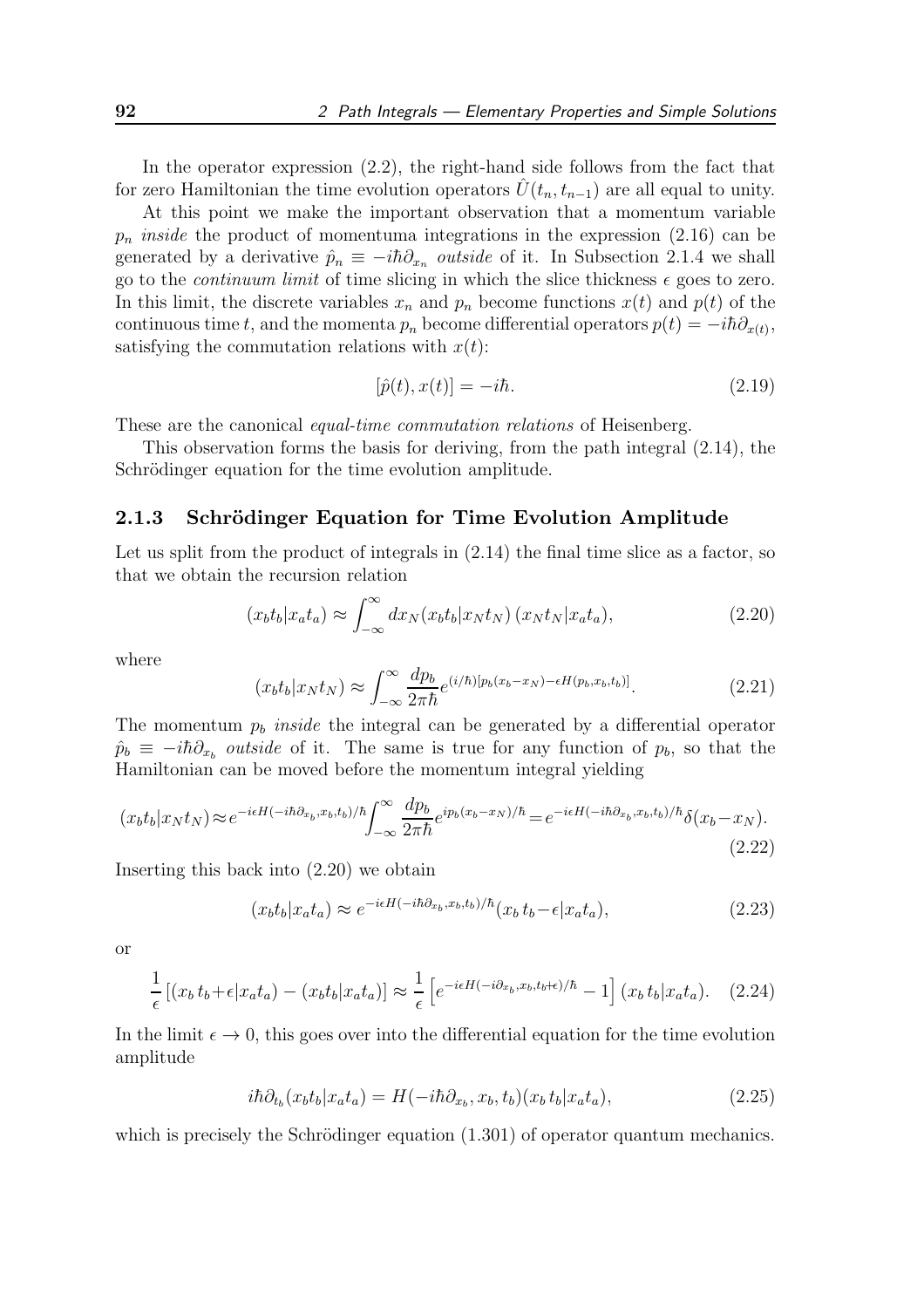#### 2.1.4 Convergence of of the Time-Sliced Evolution Amplitude

Some remarks are necessary concerning the convergence of the time-sliced expression (2.14) to the quantum-mechanical amplitude in the continuum limit, where the thickness of the time slices  $\epsilon = (t_b - t_a)/(N + 1) \rightarrow 0$  goes to zero and the number N of slices tends to  $\infty$ . This convergence can be proved for the standard kinetic energy  $T = p^2/2M$  only if the potential  $V(x, t)$  is sufficiently smooth. For timeindependent potentials this is a consequence of the Trotter product formula which reads

$$
e^{-i(t_b - t_a)\hat{H}/\hbar} = \lim_{N \to \infty} \left( e^{-i\epsilon \hat{V}/\hbar} e^{-i\epsilon \hat{T}/\hbar} \right)^{N+1} . \tag{2.26}
$$

If T and V are c-numbers, this is trivially true. If they are operators, we use Eq.  $(2.9)$ to rewrite the left-hand side of (2.26) as

$$
e^{-i(t_b-t_a)\hat{H}/\hbar} \equiv \left(e^{-i\epsilon(\hat{T}+\hat{V})/\hbar}\right)^{N+1} \equiv \left(e^{-i\epsilon\hat{V}/\hbar}e^{-i\epsilon\hat{T}/\hbar}e^{-i\epsilon^2\hat{X}/\hbar^2}\right)^{N+1}
$$

The Trotter formula implies that the commutator term  $\hat{X}$  proportional to  $\epsilon^2$  does not contribute in the limit  $N \to \infty$ . The mathematical conditions ensuring this require functional analysis too technical to be presented here (for details, see the literature quoted at the end of the chapter). For us it is sufficient to know that the Trotter formula holds for operators which are bounded from below and that for most physically interesting potentials, it cannot be used to derive Feynman's time-sliced path integral representation (2.14), even in systems where the formula is known to be valid. In particular, the short-time amplitude may be different from (2.13). Take, for example, an attractive Coulomb potential  $V(x) \propto -1/|x|$ for which the Trotter formula has been proved to be valid. Feynman's time-sliced formula, however, diverges even for two time slices. This will be discussed in detail in Chapter 12. Similar problems will be found for other physically relevant potentials such as  $V(x) \propto l(l+D-2)\hbar^2/|x|^2$  (centrifugal barrier) and  $V(\theta) \propto m^2\hbar^2/\sin^2\theta$ (angular barrier near the poles of a sphere). In all these cases, the commutators in the expansion  $(2.10)$  of X become more and more singular. In fact, as we shall see, the expansion does not even converge, even for an infinitesimally small  $\epsilon$ . All atomic systems contain such potentials and the Feynman formula (2.14) cannot be used to calculate an approximation for the transition amplitude. A new path integral formula has to be found. This will be done in Chapter 12. Fortunately, it is possible to eventually reduce the more general formula via some transformations back to a Feynman type formula with a bounded potential in an auxiliary space. Thus the above derivation of Feynman's formula for such potentials will be sufficient for the further development in this book. After this it serves as an independent starting point for all further quantum-mechanical calculations.

In the sequel, the symbol  $\approx$  in all time-sliced formulas such as (2.14) will imply that an equality emerges in the *continuum limit*  $N \to \infty$ ,  $\epsilon \to 0$  unless the potential

.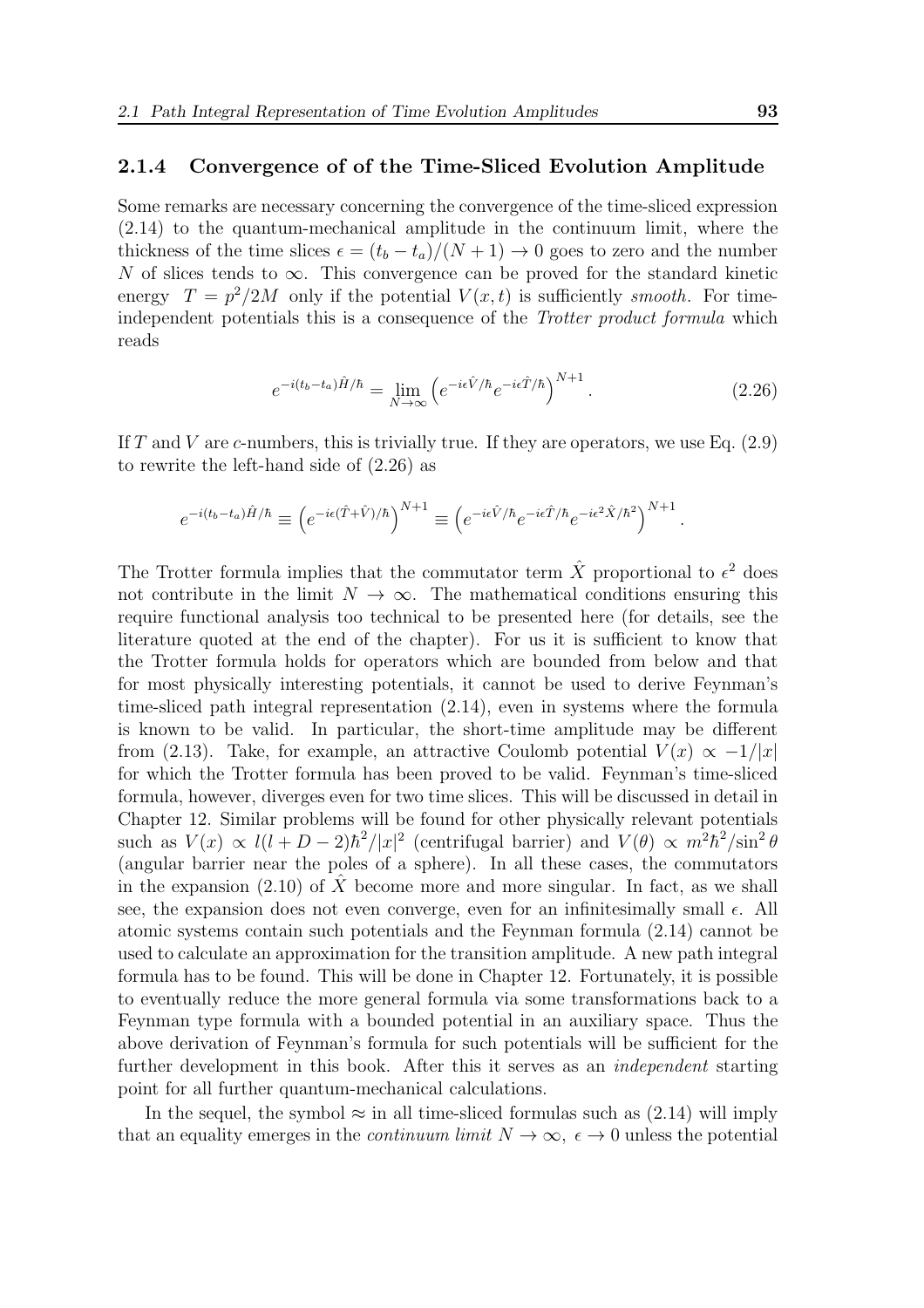has singularities of the above type. In the action, the continuum limit is without subtleties. The sum  $\mathcal{A}^N$  in (2.15) tends towards the integral

$$
\mathcal{A}[p,x] = \int_{t_a}^{t_b} dt \left[ p(t)\dot{x}(t) - H(p(t),x(t),t) \right]
$$
 (2.27)

under quite general circumstances. This expression is recognized as the classical canonical action for the path  $x(t)$ ,  $p(t)$  in phase space. Since the position variables  $x_{N+1}$  and  $x_0$  are fixed at their initial and final values  $x_b$  and  $x_a$ , the paths satisfy the boundary condition  $x(t_b) = x_b$ ,  $x(t_a) = x_a$ .

In the same limit, the product of infinitely many integrals in (2.14) will be called a path integral. The limiting measure of integration is written as

$$
\lim_{N \to \infty} \prod_{n=1}^{N} \left[ \int_{-\infty}^{\infty} dx_n \right] \prod_{n=1}^{N+1} \left[ \int_{-\infty}^{\infty} \frac{dp_n}{2\pi\hbar} \right] \equiv \int_{x(t_a) = x_a}^{x(t_b) = x_b} \mathcal{D}'x \int \frac{\mathcal{D}p}{2\pi\hbar}.
$$
 (2.28)

By definition, there is always one more  $p_n$ -integral than  $x_n$ -integrals in this product. While  $x_0$  and  $x_{N+1}$  are held fixed and the  $x_n$ -integrals are done for  $n = 1, \ldots, N$ , each pair  $(x_n, x_{n-1})$  is accompanied by one  $p_n$ -integral for  $n = 1, \ldots, N+1$ . The situation is recorded by the prime on the functional integral  $\mathcal{D}'x$ . With this definition, the amplitude can be written in the short form

$$
(x_b t_b | x_a t_a) = \int_{x(t_a) = x_a}^{x(t_b) = x_b} \mathcal{D}'x \int \frac{\mathcal{D}p}{2\pi\hbar} e^{i\mathcal{A}[p,x]/\hbar}.
$$
 (2.29)

The path integral has a simple intuitive interpretation: Integrating over all paths corresponds to summing over all histories along which a physical system can possibly evolve. The exponential  $e^{iA[p,x]/\hbar}$  is the quantum analog of the Boltzmann factor  $e^{-E/k_BT}$  in statistical mechanics. Instead of an exponential probability, a pure phase factor is assigned to each possible history: The total amplitude for going from  $x_a, t_a$ to  $x_b, t_b$  is obtained by adding up the phase factors for all these histories,

$$
(x_b t_b | x_a t_a) = \sum_{\substack{\text{all histories} \\ (x_a, t_a) \sim (x_b, t_b)}} e^{iA[p, x]/\hbar},\tag{2.30}
$$

where the sum comprises all paths in phase space with fixed endpoints  $x_b, x_a$  in x-space.

#### 2.1.5 Time Evolution Amplitude in Momentum Space

The above observed asymmetry in the functional integrals over  $x$  and  $p$  is a consequence of keeping the endpoints fixed in *position space*. There exists the possibility of proceeding in a conjugate way keeping the initial and final *momenta*  $p_b$  and  $p_a$ fixed. The associated time evolution amplitude can be derived by going through the same steps as before but working in the momentum space representation of the Hilbert space, starting from the matrix elements of the time evolution operator

$$
(p_b t_b | p_a t_a) \equiv \langle p_b | \hat{U}(t_b, t_a) | p_a \rangle. \tag{2.31}
$$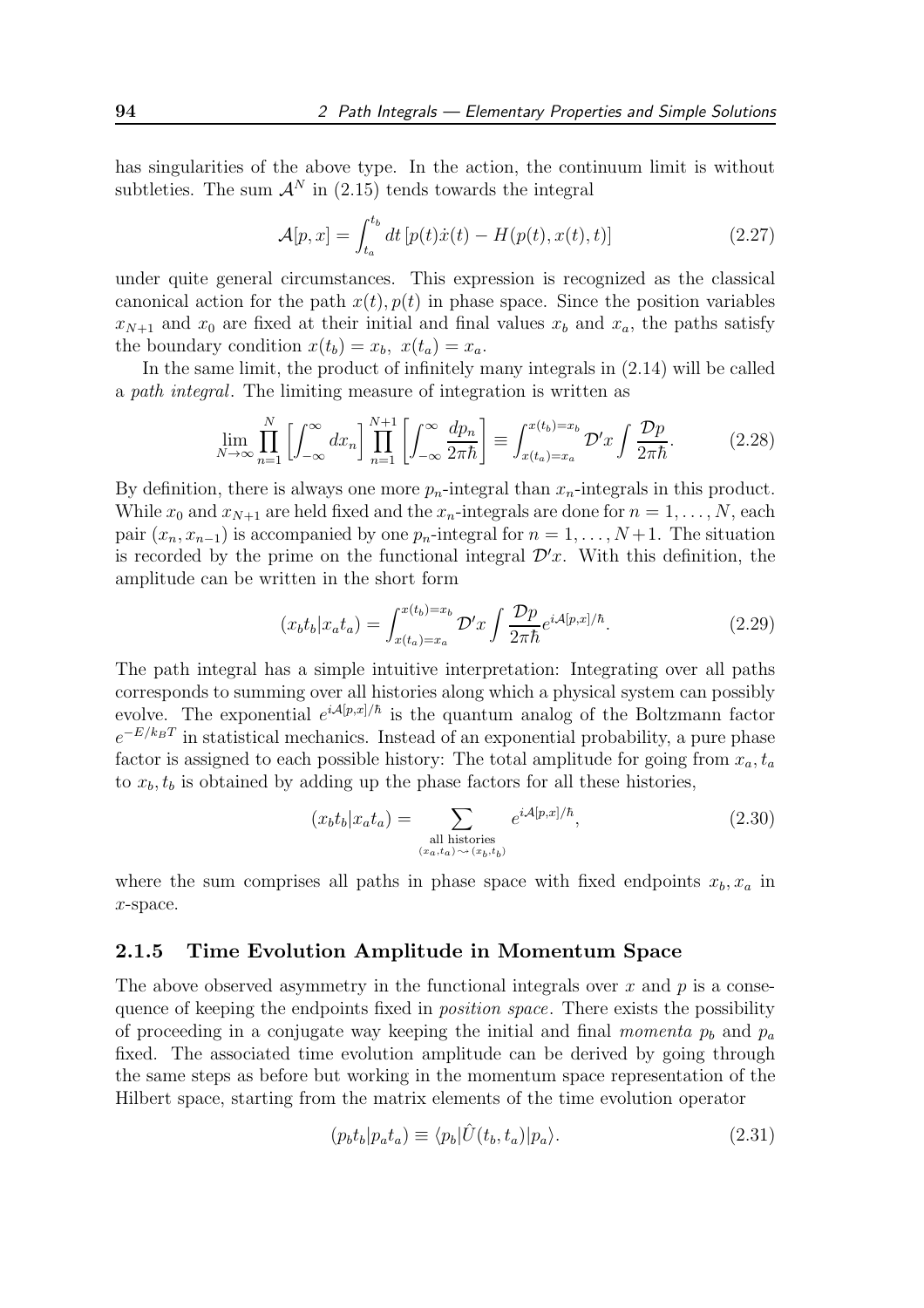The time slicing proceeds as in  $(2.2)$ – $(2.4)$ , with all x's replaced by p's, except in the completeness relation (2.3) which we shall take as

$$
\int_{-\infty}^{\infty} \frac{dp}{2\pi\hbar} |p\rangle\langle p| = 1,
$$
\n(2.32)

corresponding to the choice of the normalization of states [compare (1.186)]

$$
\langle p_b | p_a \rangle = 2\pi \hbar \delta(p_b - p_a). \tag{2.33}
$$

In the resulting product of integrals, the integration measure has an opposite asymmetry: there is now one more  $x_n$ -integral than  $p_n$ -integrals. The sliced path integral reads

$$
(p_b t_b | p_a t_a) \approx \prod_{n=1}^N \left[ \int_{-\infty}^{\infty} \frac{dp_n}{2\pi \hbar} \right] \prod_{n=0}^N \left[ \int_{-\infty}^{\infty} dx_n \right]
$$

$$
\times \exp \left\{ \frac{i}{\hbar} \sum_{n=0}^N \left[ -x_n (p_{n+1} - p_n) - \epsilon H(p_n, x_n, t_n) \right] \right\}.
$$
 (2.34)

The relation between this and the x-space amplitude  $(2.14)$  is simple: By taking in (2.14) the first and last integrals over  $p_1$  and  $p_{N+1}$  out of the product, renaming them as  $p_a$  and  $p_b$ , and rearranging the sum  $\sum_{n=1}^{N+1} p_n(x_n - x_{n-1})$  as follows

$$
\sum_{n=1}^{N+1} p_n(x_n - x_{n-1}) = p_{N+1}(x_{N+1} - x_N) + p_N(x_N - x_{N-1}) + \dots
$$
  
\n
$$
\dots + p_2(x_2 - x_1) + p_1(x_1 - x_0)
$$
  
\n
$$
= p_{N+1}x_{N+1} - p_1x_0
$$
  
\n
$$
-(p_{N+1} - p_N)x_N - (p_N - p_{N-1})x_{N-1} - \dots - (p_2 - p_1)x_1
$$
  
\n
$$
= p_{N+1}x_{N+1} - p_1x_0 - \sum_{n=1}^{N} (p_{n+1} - p_n)x_n,
$$
 (2.35)

the remaining product of integrals looks as in Eq. (2.34), except that the lowest index n is one unit larger than in the sum in Eq. (2.34). In the limit  $N \to \infty$  this does not matter, and we obtain the Fourier transform

$$
(x_b t_b | x_a t_a) = \int \frac{dp_b}{2\pi\hbar} e^{ip_b x_b/\hbar} \int \frac{dp_a}{2\pi\hbar} e^{-ip_a x_a/\hbar} (p_b t_b | p_a t_a). \tag{2.36}
$$

The inverse relation is

$$
(p_b t_b | p_a t_a) = \int dx_b e^{-ip_b x_b/\hbar} \int dx_a e^{ip_a x_a/\hbar} (x_b t_b | x_a t_a).
$$
 (2.37)

In the continuum limit, the amplitude (2.34) can be written as a path integral

$$
(p_b t_b | p_a t_a) = \int_{p(t_a) = p_a}^{p(t_b) = p_b} \frac{\mathcal{D}' p}{2\pi \hbar} \int \mathcal{D} x e^{i\bar{\mathcal{A}}[p, x]/\hbar}, \tag{2.38}
$$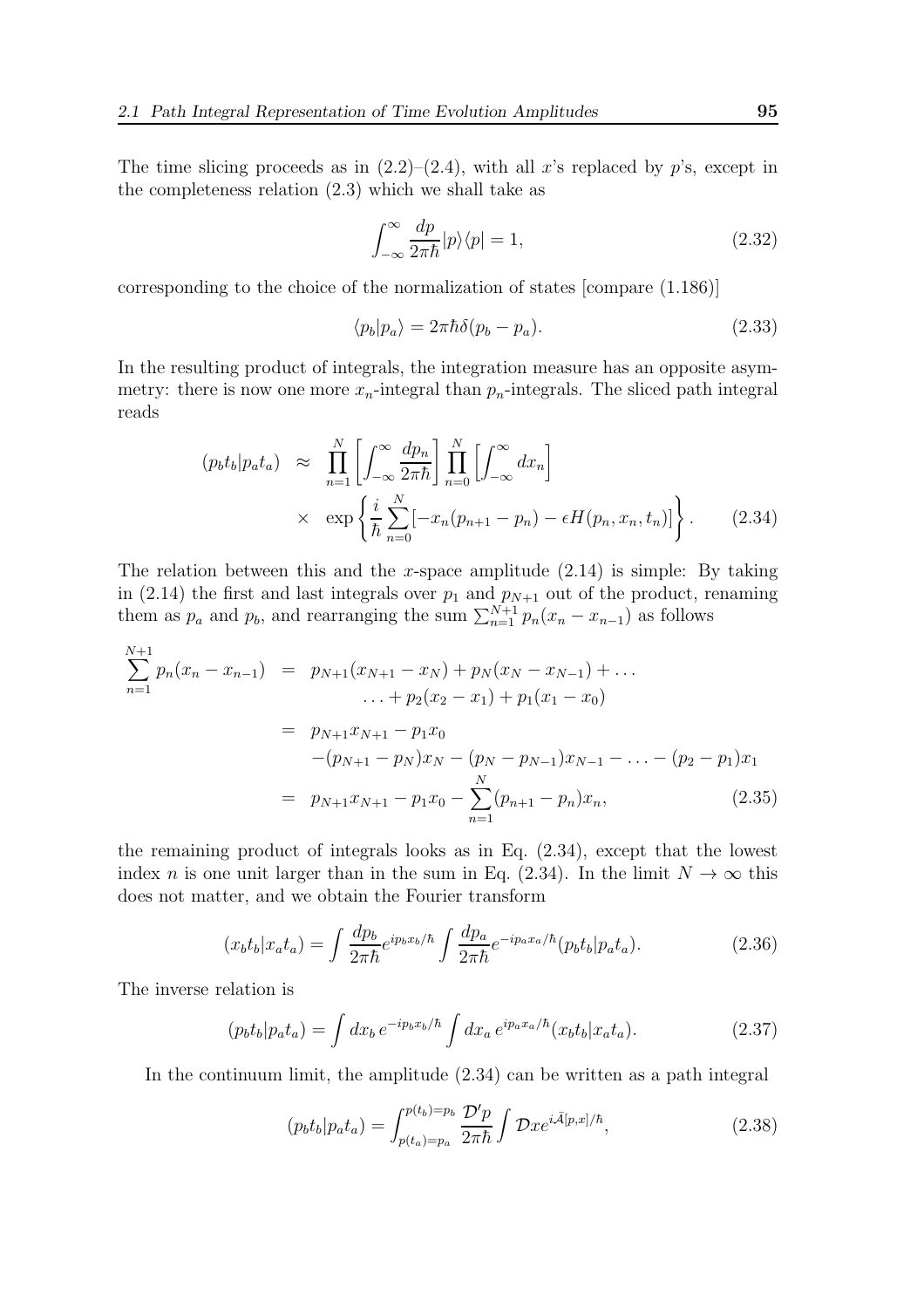where

$$
\bar{\mathcal{A}}[p,x] = \int_{t_a}^{t_b} dt \left[ -\dot{p}(t)x(t) - H(p(t),x(t),t) \right] = \mathcal{A}[p,x] - p_b x_b + p_a x_a. \tag{2.39}
$$

If the Hamiltonian is independent of x and t, the sliced path integral  $(2.34)$ becomes trivial. Then the  $N + 1$  integrals over  $x_n$   $(n = 0, \ldots, N)$  can be done yielding a product of  $\delta$ -functions  $\delta(p_b - p_N) \cdots \delta(p_1 - p_0)$ . As a consequence, the integrals over the N momenta  $p_n$   $(n = 1, ..., N)$  are all squeezed to the initial momentum  $p_N = p_{N-1} = \ldots = p_1 = p_a$ . A single a final δ-function  $2\pi\hbar\delta(p_b - p_a)$ remains, accompanied by the product of  $N+1$  factors  $\prod_{n=0}^{N} e^{-i\epsilon H(p_a)/\hbar}$ , which is equal to  $e^{-i(t_b-t_a)H(p)/\hbar}$ . Hence we obtain:

$$
(p_b t_b | p_a t_a) = 2\pi \hbar \delta(p_b - p_a) e^{-i(t_b - t_a)H(p)/\hbar}.
$$
 (2.40)

Inserting this into Eq. (2.36), we find a simple Fourier integral for the time evolution amlitude in x-space:

$$
(x_b t_b | x_a t_a) = \int \frac{dp}{2\pi\hbar} e^{ip(x_b - x_a)/\hbar - i(t_b - t_a)H(p)/\hbar}.
$$
\n(2.41)

Note that in  $(2.40)$  contains an equal sign rather than the  $\approx$ -sign since the right-hand sign is the same for any number of time slices.

#### 2.1.6 Quantum-Mechanical Partition Function

A path integral symmetric in  $p$  and  $x$  arises when considering the quantummechanical partition function defined by the trace (recall Section 1.17)

$$
Z_{\rm QM}(t_b, t_a) = \text{Tr}\left(e^{-i(t_b - t_a)\hat{H}/\hbar}\right). \tag{2.42}
$$

In the local basis, the trace becomes an integral over the amplitude  $(x_b t_b | x_a t_a)$  with  $x_b = x_a$ :

$$
Z_{\text{QM}}(t_b, t_a) = \int_{-\infty}^{\infty} dx_a(x_a t_b | x_a t_a). \tag{2.43}
$$

The additional trace integral over  $x_{N+1} \equiv x_0$  makes the path integral for  $Z_{QM}$ symmetric in  $p_n$  and  $x_n$ :

$$
\int_{-\infty}^{\infty} dx_{N+1} \prod_{n=1}^{N} \left[ \int_{-\infty}^{\infty} dx_n \right] \prod_{n=1}^{N+1} \left[ \int_{-\infty}^{\infty} \frac{dp_n}{2\pi\hbar} \right] = \prod_{n=1}^{N+1} \left[ \iint_{-\infty}^{\infty} \frac{dx_n dp_n}{2\pi\hbar} \right].
$$
 (2.44)

In the continuum limit, the right-hand side is written as

$$
\lim_{N \to \infty} \prod_{n=1}^{N+1} \left[ \iint_{-\infty}^{\infty} \frac{dx_n dp_n}{2\pi \hbar} \right] \equiv \oint \mathcal{D}x \int \frac{\mathcal{D}p}{2\pi \hbar} \;, \tag{2.45}
$$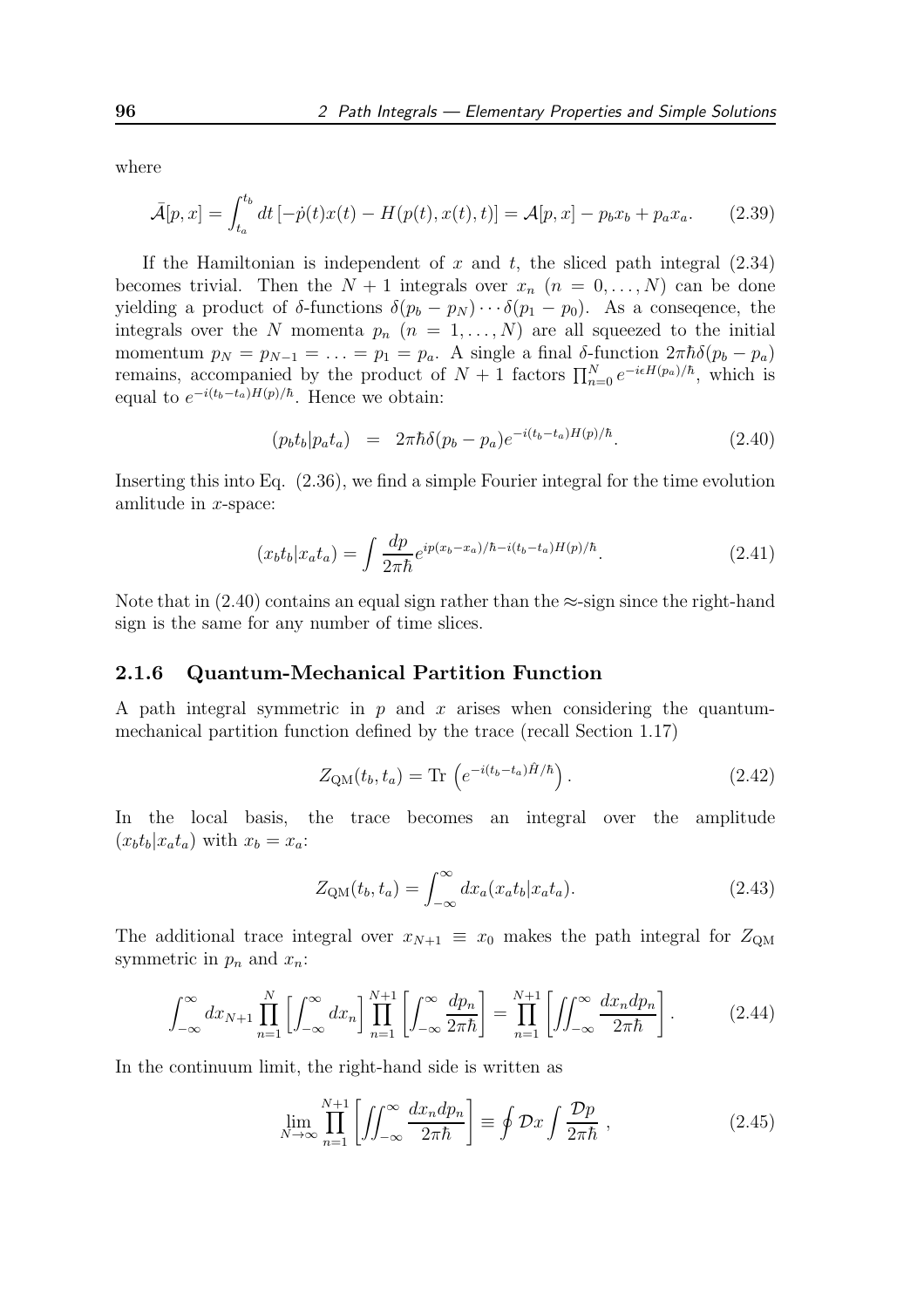and the measures are related by

$$
\int_{-\infty}^{\infty} dx_a \int_{x(t_a)=x_a}^{x(t_b)=x_a} \mathcal{D}'x \int \frac{\mathcal{D}p}{2\pi\hbar} \equiv \oint \mathcal{D}x \int \frac{\mathcal{D}p}{2\pi\hbar} \ . \tag{2.46}
$$

The symbol  $\oint$  indicates the periodic boundary condition  $x(t_a) = x(t_b)$ . In the momentum representation we would have similarly

$$
\int_{-\infty}^{\infty} \frac{dp_a}{2\pi\hbar} \int_{p(t_a)=p_a}^{p(t_b)=p_a} \frac{\mathcal{D}'p}{2\pi\hbar} \int \mathcal{D}x \equiv \oint \frac{\mathcal{D}p}{2\pi\hbar} \int \mathcal{D}x \;, \tag{2.47}
$$

with the periodic boundary condition  $p(t_a) = p(t_b)$ , and the same right-hand side. Hence, the quantum-mechanical partition function is given by the path integral

$$
Z_{\rm QM}(t_b, t_a) = \oint \mathcal{D}x \int \frac{\mathcal{D}p}{2\pi\hbar} e^{i\mathcal{A}[p,x]/\hbar} = \oint \frac{\mathcal{D}p}{2\pi\hbar} \int \mathcal{D}x e^{i\bar{\mathcal{A}}[p,x]/\hbar}.
$$
 (2.48)

In the right-hand exponential, the action  $\bar{\mathcal{A}}[p, x]$  can be replaced by  $\mathcal{A}[p, x]$ , since the extra terms in (2.39) are removed by the periodic boundary conditions. In the time-sliced expression, the equality is easily derived from the rearrangement of the sum (2.35), which shows that

$$
\sum_{n=1}^{N+1} p_n (x_n - x_{n-1}) \Big|_{x_{N+1} = x_0} = - \sum_{n=0}^{N} (p_{n+1} - p_n) x_n \Big|_{p_{N+1} = p_0} . \tag{2.49}
$$

In the path integral expression  $(2.48)$  for the partition function, the rules of quantum mechanics appear as a natural generalization of the rules of classical statistical mechanics, as formulated by Planck. According to these rules, each volume element in phase space  $dx dp/h$  is occupied with the exponential probability  $e^{-E/k_BT}$ . In the path integral formulation of quantum mechanics, each volume element in the path phase space  $\prod_n dx(t_n)dp(t_n)/h$  is associated with a pure phase factor  $e^{i\mathcal{A}[p,x]/\hbar}$ . We see here a manifestation of the correspondence principle which specifies the transition from classical to quantum mechanics. In path integrals, it looks somewhat more natural than in the historic formulation, where it requires the replacement of all classical phase space variables  $p, x$  by operators, a rule which was initially hard to comprehend.

#### 2.1.7 Feynman's Configuration Space Path Integral

Actually, in his original paper, Feynman did not give the path integral formula in the above phase space formulation. Since the kinetic energy in (2.7) has usually the form  $T(p,t) = p^2/2M$ , he focused his attention upon the Hamiltonian

$$
H = \frac{p^2}{2M} + V(x, t),
$$
\n(2.50)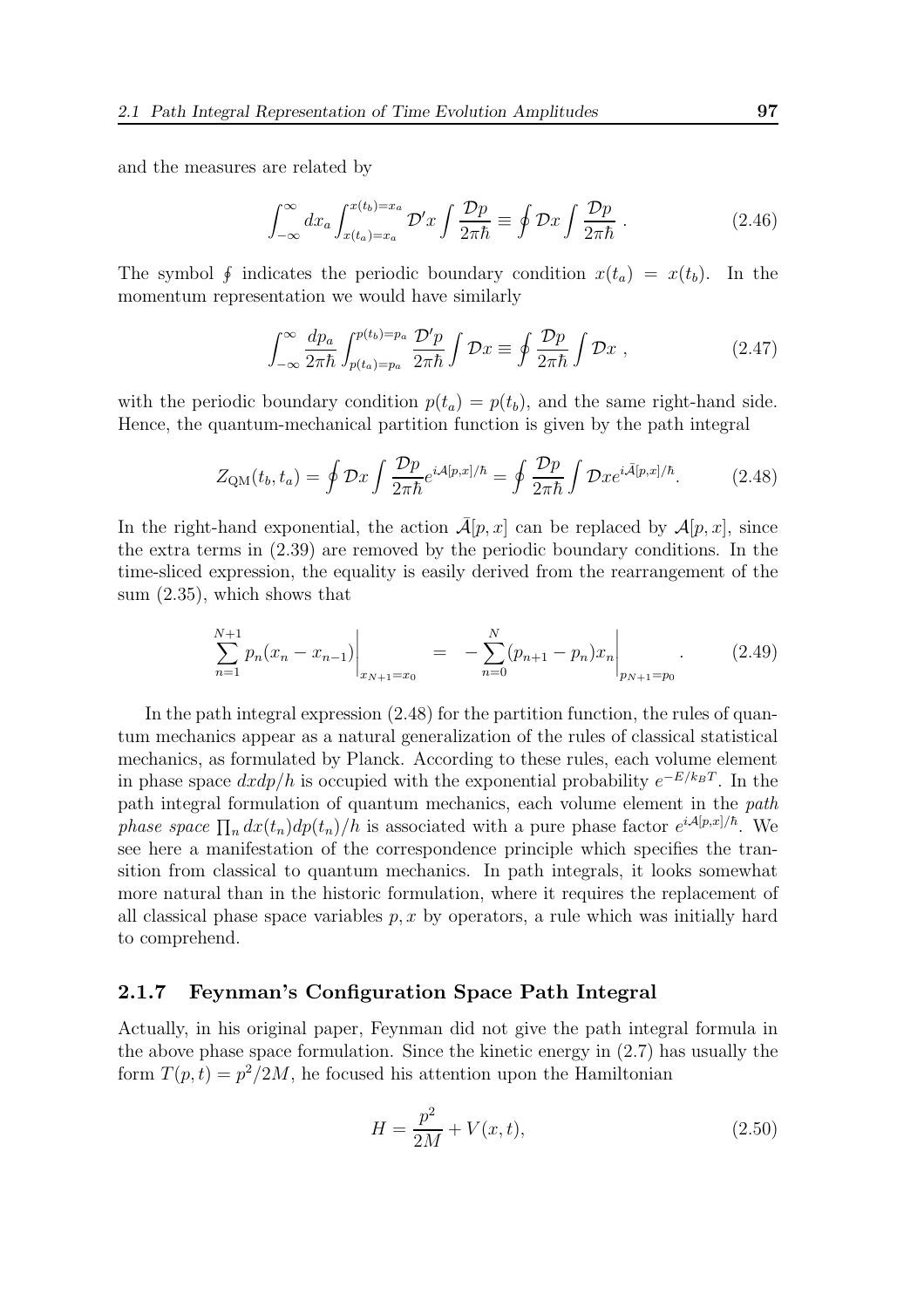for which the time-sliced action (2.15) becomes

$$
\mathcal{A}^{N} = \sum_{n=1}^{N+1} \left[ p_n(x_n - x_{n-1}) - \epsilon \frac{p_n^2}{2M} - \epsilon V(x_n, t_n) \right].
$$
 (2.51)

It can be quadratically completed to

$$
\mathcal{A}^{N} = \sum_{n=1}^{N+1} \left[ -\frac{\epsilon}{2M} \left( p_n - \frac{x_n - x_{n-1}}{\epsilon} M \right)^2 + \frac{M}{2} \epsilon \left( \frac{x_n - x_{n-1}}{\epsilon} \right)^2 - \epsilon V \left( x_n, t_n \right) \right]. \tag{2.52}
$$

The momentum integrals in (2.14) may then be performed using the Fresnel integral formula (1.337), yielding

$$
\int_{-\infty}^{\infty} \frac{dp_n}{2\pi\hbar} \exp\left[-\frac{i}{\hbar} \frac{\epsilon}{2M} \left(p_n - M \frac{x_n - x_{n-1}}{\epsilon}\right)^2\right] = \frac{1}{\sqrt{2\pi\hbar i\epsilon/M}},\tag{2.53}
$$

and we arrive at the alternative representation

$$
(x_b t_b | x_a t_a) \approx \frac{1}{\sqrt{2\pi\hbar i\epsilon/M}} \prod_{n=1}^N \left[ \int_{-\infty}^\infty \frac{dx_n}{\sqrt{2\pi\hbar i\epsilon/M}} \right] \exp\left(\frac{i}{\hbar} \mathcal{A}^N\right),\tag{2.54}
$$

where  $\mathcal{A}^N$  is now the sum

$$
\mathcal{A}^{N} = \epsilon \sum_{n=1}^{N+1} \left[ \frac{M}{2} \left( \frac{x_n - x_{n-1}}{\epsilon} \right)^2 - V(x_n, t_n) \right],
$$
 (2.55)

with  $x_{N+1} = x_b$  and  $x_0 = x_a$ . Here the integrals run over all paths in *configuration* space rather than phase space. They account for the fact that a quantum-mechanical particle starting from a given initial point  $x_a$  will explore all possible ways of reaching a given final point  $x_b$ . The amplitude of each path is  $\exp(i{\cal A}^N/\hbar)$ . See Fig. 2.1 for a geometric illustration of the path integration. In the continuum limit, the sum (2.55) converges towards the action in the Lagrangian form:

$$
\mathcal{A}[x] = \int_{t_a}^{t_b} dt L(x, \dot{x}) = \int_{t_a}^{t_b} dt \left[ \frac{M}{2} \dot{x}^2 - V(x, t) \right]. \tag{2.56}
$$

Note that this action is a local functional of  $x(t)$  in the temporal sense as defined in Eq.  $(1.26)^2$ 

For the time-sliced Feynman path integral, one verifies the Schrödinger equation as follows: As in (2.20), one splits off the last slice as follows:

$$
(x_b t_b | x_a t_a) \approx \int_{-\infty}^{\infty} dx_N (x_b t_b | x_N t_N) (x_N t_N | x_a t_a)
$$
  
= 
$$
\int_{-\infty}^{\infty} d\Delta x (x_b t_b | x_b - \Delta x t_b - \epsilon) (x_b - \Delta x t_b - \epsilon | x_a t_a), \qquad (2.57)
$$

<sup>&</sup>lt;sup>2</sup>A functional  $F[x]$  is called local if it can be written as an integral  $\int dt f(x(t), \dot{x}(t))$ ; it is called ultra-local if it has the form  $\int dt f(x(t))$ .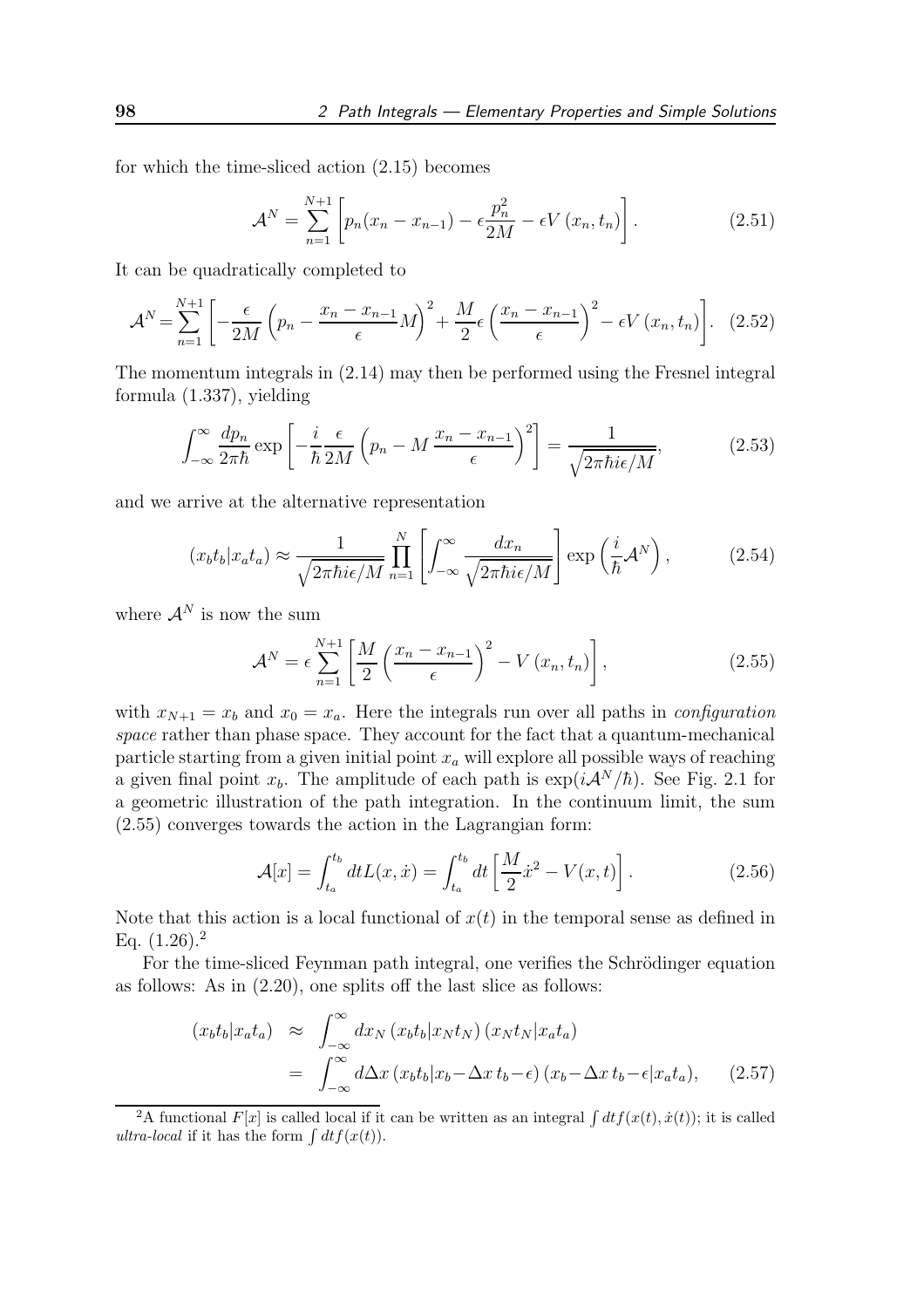

Figure 2.1 Zigzag paths, along which a point particle explores all possible ways of reaching the point  $x_b$  at a time  $t_b$ , starting from  $x_a$  at  $t_a$ . The time axis is drawn from right to left to have the same direction as the operator order in Eq. (2.2).

where

$$
(x_b t_b | x_b - \Delta x t_b - \epsilon) \approx \frac{1}{\sqrt{2\pi\hbar i\epsilon/M}} \exp\left\{\epsilon \frac{i}{\hbar} \left[\frac{M}{2} \left(\frac{\Delta x}{\epsilon}\right)^2 - V(x_b, t_b)\right]\right\}.
$$
 (2.58)

We now expand the amplitude in the integral of (2.57) in a Taylor series

$$
(x_b - \Delta x t_b - \epsilon | x_a t_a) = \left[1 - \Delta x \partial_{x_b} + \frac{1}{2} (\Delta x)^2 \partial_{x_b}^2 + \ldots \right] (x_b, t_b - \epsilon | x_a t_a). \tag{2.59}
$$

Inserting this into (2.57), the odd powers of  $\Delta x$  do not contribute. For the even powers, we perform the integrals using the Fresnel version of formula (1.339), and obtain zero for odd powers of  $\Delta x$ , and

$$
\int_{-\infty}^{\infty} \frac{d\Delta x}{\sqrt{2\pi\hbar i\epsilon/M}} \left(\Delta x\right)^{2n} \exp\left\{\epsilon \frac{i}{\hbar} \frac{M}{2} \left(\frac{\Delta x}{\epsilon}\right)^{2}\right\} = \left(i\frac{\hbar\epsilon}{M}\right)^{n} \tag{2.60}
$$

for even powers, so that the integral in (2.57) becomes

$$
(x_b t_b | x_a t_a) = \left[1 + \epsilon \frac{i\hbar}{2M} \partial_{x_b}^2 + \mathcal{O}(\epsilon^2)\right] \left[1 - \epsilon \frac{i}{\hbar} V(x_b, t_b) + \mathcal{O}(\epsilon^2)\right] (x_b, t_b - \epsilon | x_a t_a). \tag{2.61}
$$

In the limit  $\epsilon \to 0$ , this yields again the Schrödinger equation. (2.23).

In the continuum limit, we write the amplitude (2.54) as a path integral

$$
(x_b t_b | x_a t_a) \equiv \int_{x(t_a) = x_a}^{x(t_b) = x_b} \mathcal{D}x \, e^{i\mathcal{A}[x]/\hbar}.
$$
 (2.62)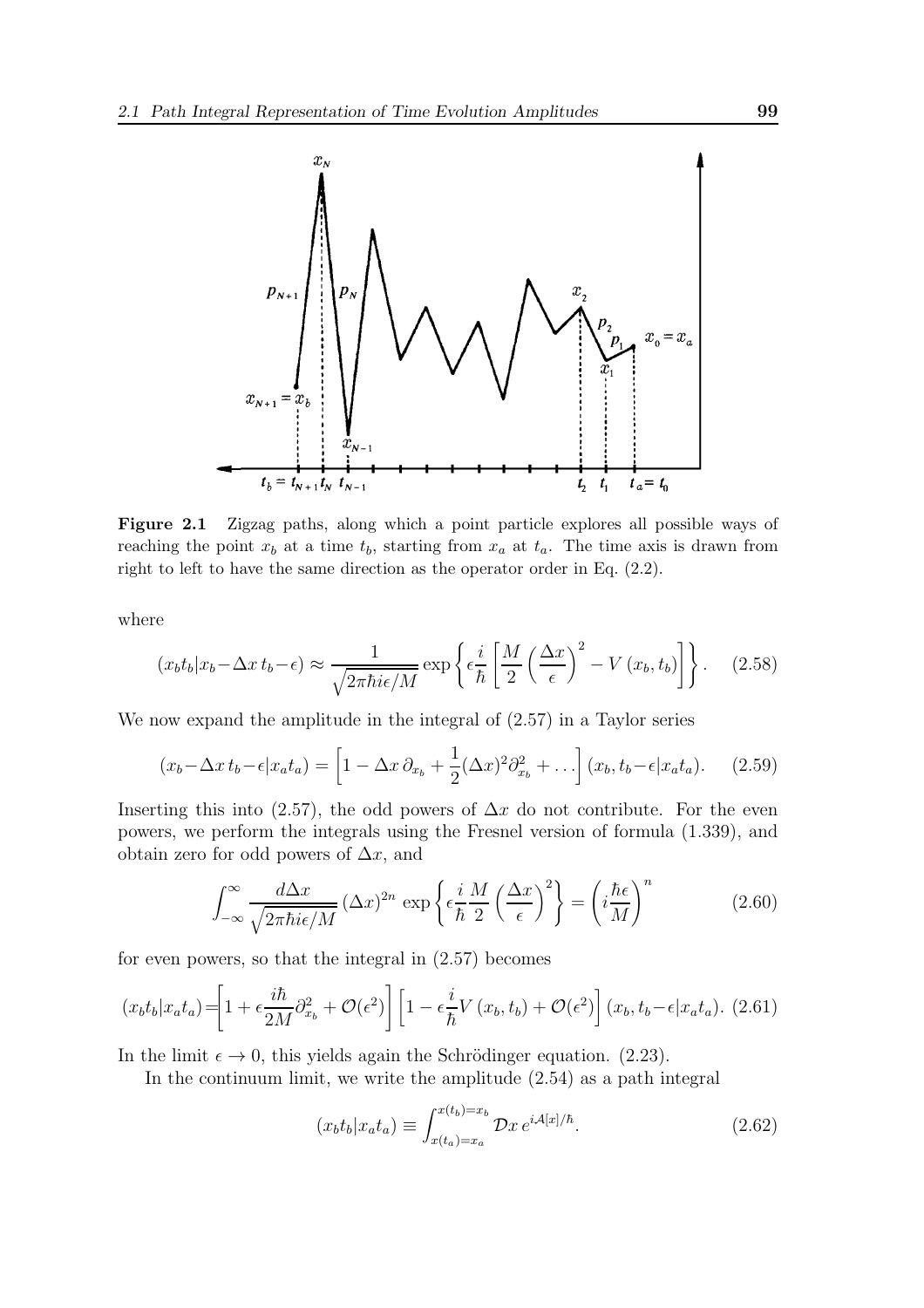This is Feynman's original formula for the quantum-mechanical amplitude (2.1). It consists of a sum over all paths in configuration space with a phase factor containing the form of the action  $\mathcal{A}[x]$ .

We have used the same measure symbol  $\mathcal{D}x$  for the paths in configuration space as for the completely different paths in phase space in the expressions (2.29), (2.38), (2.46), (2.47). There should be no danger of confusion. Note that the extra  $dp_n$ integration in the phase space formula (2.14) results now in one extra  $1/\sqrt{2\pi\hbar i\epsilon/M}$ factor in  $(2.54)$  which is not accompanied by a  $dx_n$ -integration.

The Feynman amplitude can be used to calculate the quantum-mechanical partition function (2.43) as a configuration space path integral

$$
Z_{\rm QM} = \oint \mathcal{D}x \, e^{i\mathcal{A}[x]/\hbar}.\tag{2.63}
$$

As in (2.45), (2.46), the symbol  $\oint \mathcal{D}x$  indicates that the paths have equal endpoints  $x(t_a) = x(t_b)$ , the path integral being the continuum limit of the product of integrals

$$
\oint \mathcal{D}x \approx \prod_{n=1}^{N+1} \int_{-\infty}^{\infty} \frac{dx_n}{\sqrt{2\pi i\hbar\epsilon/M}}.
$$
\n(2.64)

There is no extra  $1/\sqrt{2\pi i\hbar\epsilon/M}$  factor as in (2.54) and (2.62), due to the integration over the initial (= final) position  $x_b = x_a$  representing the quantum-mechanical trace. The use of the same symbol  $\oint \mathcal{D}x$  as in (2.48) should not cause any confusion since (2.48) is always accompanied by an integral  $\int \mathcal{D}p$ .

For the sake of generality we might point out that it is not necessary to slice the time axis in an equidistant way. In the continuum limit  $N \to \infty$ , the canonical path integral (2.14) is indifferent to the choice of the infinitesimal spacings

$$
\epsilon_n = t_n - t_{n-1}.\tag{2.65}
$$

The configuration space formula contains the different spacings  $\epsilon_n$  in the following way: When performing the  $p_n$  integrations, we obtain a formula of the type  $(2.54)$ , with each  $\epsilon$  replaced by  $\epsilon_n$ , i.e.,

$$
(x_b t_b | x_a t_a) \approx \frac{1}{\sqrt{2\pi\hbar i\epsilon_b/M}} \prod_{n=1}^N \left[ \int_{-\infty}^{\infty} \frac{dx_n}{\sqrt{2\pi i\hbar \epsilon_n/M}} \right] \times \exp\left\{ \frac{i}{\hbar} \sum_{n=1}^{N+1} \left[ \frac{M}{2} \frac{(x_n - x_{n-1})^2}{\epsilon_n} - \epsilon_n V(x_n, t_n) \right] \right\}.
$$
 (2.66)

To end this section, an important remark is necessary: It would certainly be possible to *define* the path integral for the time evolution amplitude  $(2.29)$ , without going through Feynman's time-slicing procedure, as the solution of the Schrödinger differential equation [see Eq. (1.308))]:

$$
[\hat{H}(-i\hbar\partial_x,x) - i\hbar\partial_t](x\,t|x_a t_a) = -i\hbar\delta(t-t_a)\delta(x-x_a). \tag{2.67}
$$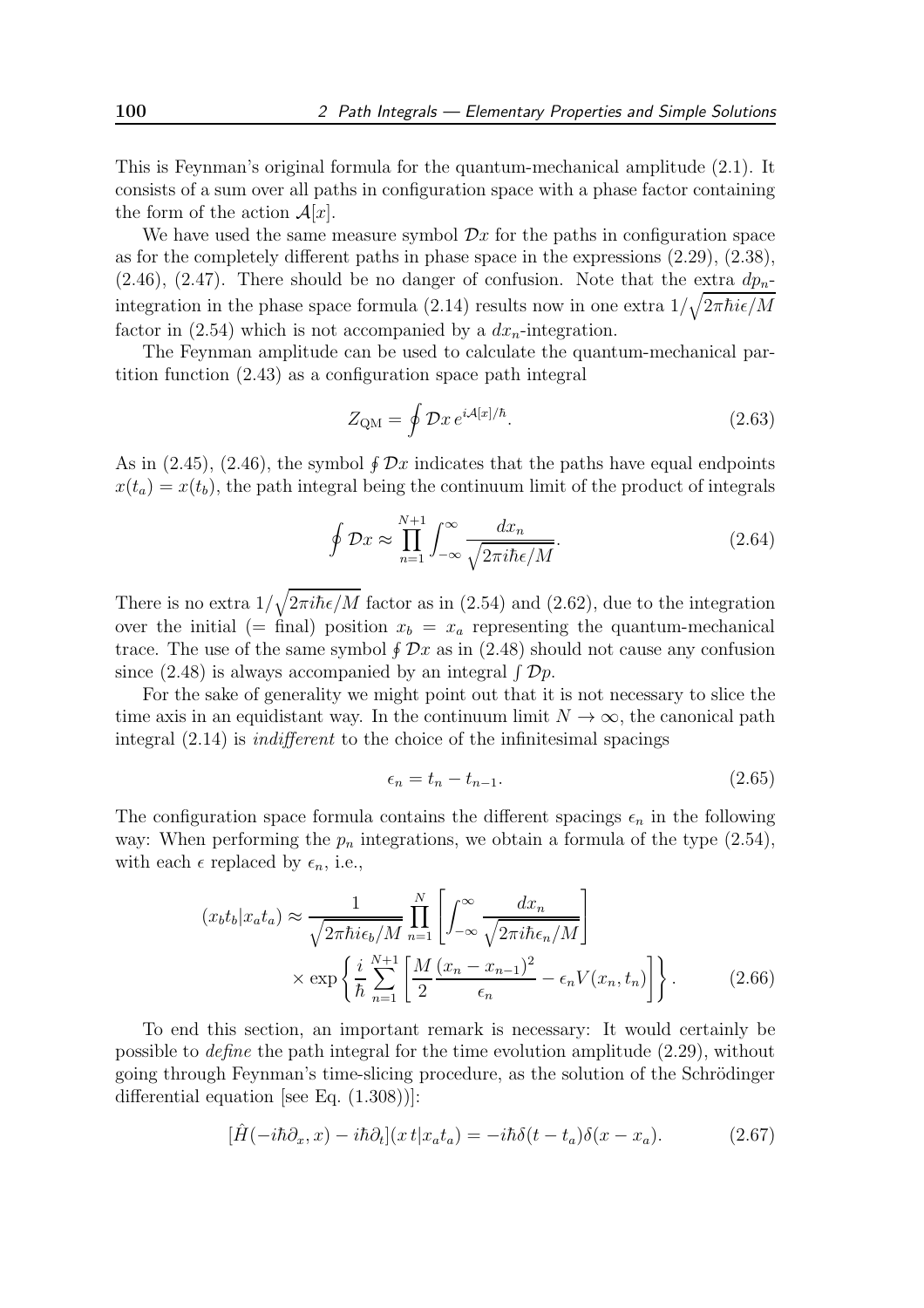If one possesses an orthonormal and complete set of wave functions  $\psi_n(x)$  solving the time-independent Schrödinger equation  $\hat{H}\psi_n(x)=E_n\psi_n(x)$ , this solution is given by the spectral representation (1.323)

$$
(x_b t_b | x_a t_a) = \Theta(t_b - t_a) \sum_n \psi_n(x_b) \psi_n^*(x_a) e^{-iE_n(t_b - t_a)/\hbar}, \qquad (2.68)
$$

where  $\Theta(t)$  is the Heaviside function (1.304). This definition would, however, run contrary to the very purpose of Feynman's path integral approach, which is to understand a quantum system from the global all-time fluctuation point of view. The goal is to find all properties from the globally defined time evolution amplitude, in particular the Schrödinger wave functions.<sup>3</sup> The global approach is usually more complicated than Schrödinger's and, as we shall see in Chapters  $8$  and  $12-14$ , contains novel subtleties caused by the finite time slicing. Nevertheless, it has at least four important advantages. First, it is conceptually very attractive by formulating a quantum theory without operators which describe quantum fluctuations by close analogy with thermal fluctuations (as will be seen later in this chapter). Second, it links quantum mechanics smoothly with classical mechanics (as will be shown in Chapter 4). Third, it offers new variational procedures for the approximate study of complicated quantum-mechanical and -statistical systems (see Chapter 5). Fourth, it gives a natural geometric access to the dynamics of particles in spaces with curvature and torsion (see Chapters 10–11). This has recently led to results where the operator approach has failed due to operator-ordering problems, giving rise to a unique and correct description of the quantum dynamics of a particle in spaces with curvature and torsion. From this it is possible to derive a unique extension of Schrödinger's theory to such general spaces whose predictions can be tested in future experiments.<sup>4</sup>

#### 2.2 Exact Solution for the Free Particle

In order to develop some experience with Feynman's path integral formula we consider in detail the simplest case of a free particle, which in the canonical form reads

$$
(x_b t_b | x_a t_a) = \int_{x(t_a) = x_a}^{x(t_b) = x_b} \mathcal{D}'x \int \frac{\mathcal{D}p}{2\pi\hbar} \exp\left[\frac{i}{\hbar} \int_{t_a}^{t_b} dt \left(p\dot{x} - \frac{p^2}{2M}\right)\right],\tag{2.69}
$$

and in the pure configuration form:

$$
(x_b t_b | x_a t_a) = \int_{x(t_a) = x_a}^{x(t_b) = x_b} \mathcal{D}x \exp\left[\frac{i}{\hbar} \int_{t_a}^{t_b} dt \frac{M}{2} \dot{x}^2\right]. \tag{2.70}
$$

Since the integration limits are obvious by looking at the left-hand sides of the equations, they will be omitted from now on, unless clarity requires their specification.

<sup>3</sup>Many publications claiming to have solved the path integral of a system have violated this rule by implicitly using the Schrödinger equation, although camouflaged by complicated-looking path integral notation.

<sup>&</sup>lt;sup>4</sup>H. Kleinert, Mod. Phys. Lett. A  $\frac{4}{3299}$  (1989) (http://www.physik.fu-berlin.de/"kleinert/199); Phys. Lett. B 236, 315 (1990) (ibid.http/202).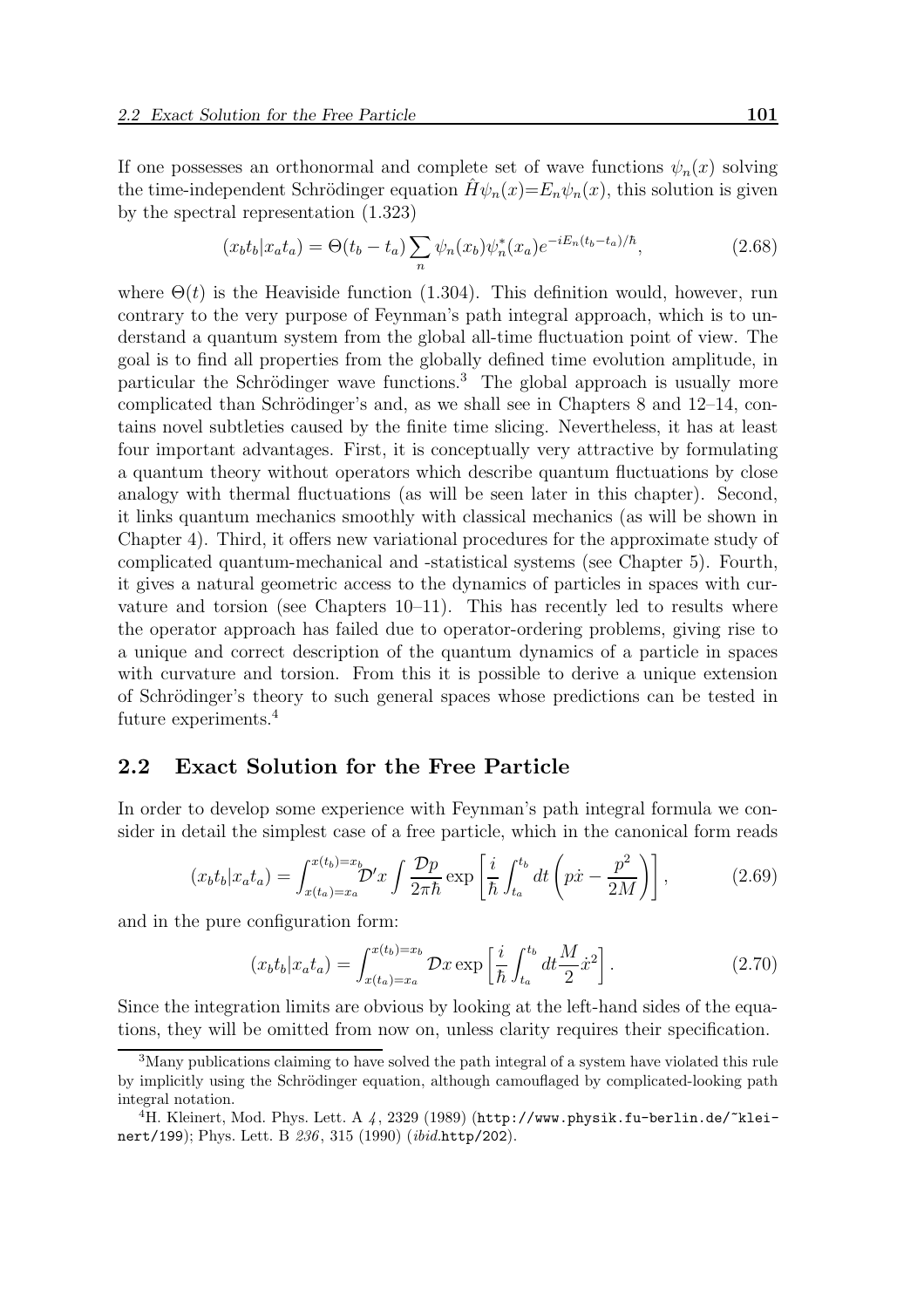#### 2.2.1 Trivial Solution

Since the Hamiltonian of a free particle  $H = p^2/2M$  does not depend on x, the path integral in momentum space yields the simple result (2.40). In configuration space it reduces to simple Fourier integral Eq. (2.41). Inserting the above Hamiltonian, the integral reads

$$
(x_b t_b | x_a t_a) = \int \frac{dp}{2\pi\hbar} e^{ip(x_b - x_a)/\hbar - i(t_b - t_a)p^2/2M\hbar}, \qquad (2.71)
$$

and can be done with the help of the Fresnel formula (2.53). The result is

$$
(x_b t_b | x_a t_a) = \frac{1}{\sqrt{2\pi i\hbar (t_b - t_a)/M}} \exp\left[\frac{i}{\hbar} \frac{M}{2} \frac{(x_b - x_a)^2}{t_b - t_a}\right].
$$
 (2.72)

This result is easily generalized to D dimensions, where the free-particle amplitude (2.40) reads

$$
(\mathbf{p}_b t_b | \mathbf{p}_a t_a) = (2\pi \hbar)^D \delta^{(D)} (\mathbf{p}_b - \mathbf{p}_a) e^{-i(t_b - t_a)\mathbf{p}^2 / 2M\hbar}, \qquad (2.73)
$$

and the Fourier transform yields

$$
(\mathbf{x}_b t_b | \mathbf{x}_a t_a) = \frac{1}{\sqrt{2\pi i\hbar (t_b - t_a)/M}} \exp\left[\frac{i}{\hbar} \frac{M}{2} \frac{(\mathbf{x}_b - \mathbf{x}_a)^2}{t_b - t_a}\right],
$$
(2.74)

in agreement with the quantum-mechanical result in  $D$  dimensions  $(1.341)$ .

#### 2.2.2 Solution in Configuration Space

The problem can also be solved with little effort starting from Eq.  $(2.70)$ . The timesliced expression to be integrated is given by Eqs.  $(2.54)$ ,  $(2.55)$  with  $V(x)$  set equal to zero. The resulting product of Gaussian integrals can easily be done successively using formula (1.337), from which we derive the simple rule

$$
\int dx' \frac{1}{\sqrt{2\pi i\hbar A\epsilon/M}} \exp\left[\frac{i}{\hbar} \frac{M}{2} \frac{(x'' - x')^2}{A\epsilon}\right] \frac{1}{\sqrt{2\pi i\hbar B\epsilon/M}} \exp\left[\frac{i}{\hbar} \frac{M}{2} \frac{(x' - x)^2}{B\epsilon}\right]
$$

$$
= \frac{1}{\sqrt{2\pi i\hbar (A + B)\epsilon/M}} \exp\left[\frac{i}{\hbar} \frac{M}{2} \frac{(x'' - x)^2}{(A + B)\epsilon}\right],
$$
(2.75)

which leads directly to the free-particle amplitude

$$
(x_b t_b | x_a t_a) = \frac{1}{\sqrt{2\pi i\hbar (N+1)\epsilon/M}} \exp\left[\frac{i}{\hbar} \frac{M}{2} \frac{(x_b - x_a)^2}{(N+1)\epsilon}\right].
$$
 (2.76)

After inserting  $(N + 1)\epsilon = t_b - t_a$ , this agrees with the previous result (2.72). Note that the free-particle amplitude happens to be independent of the number  $N + 1$  of time slices.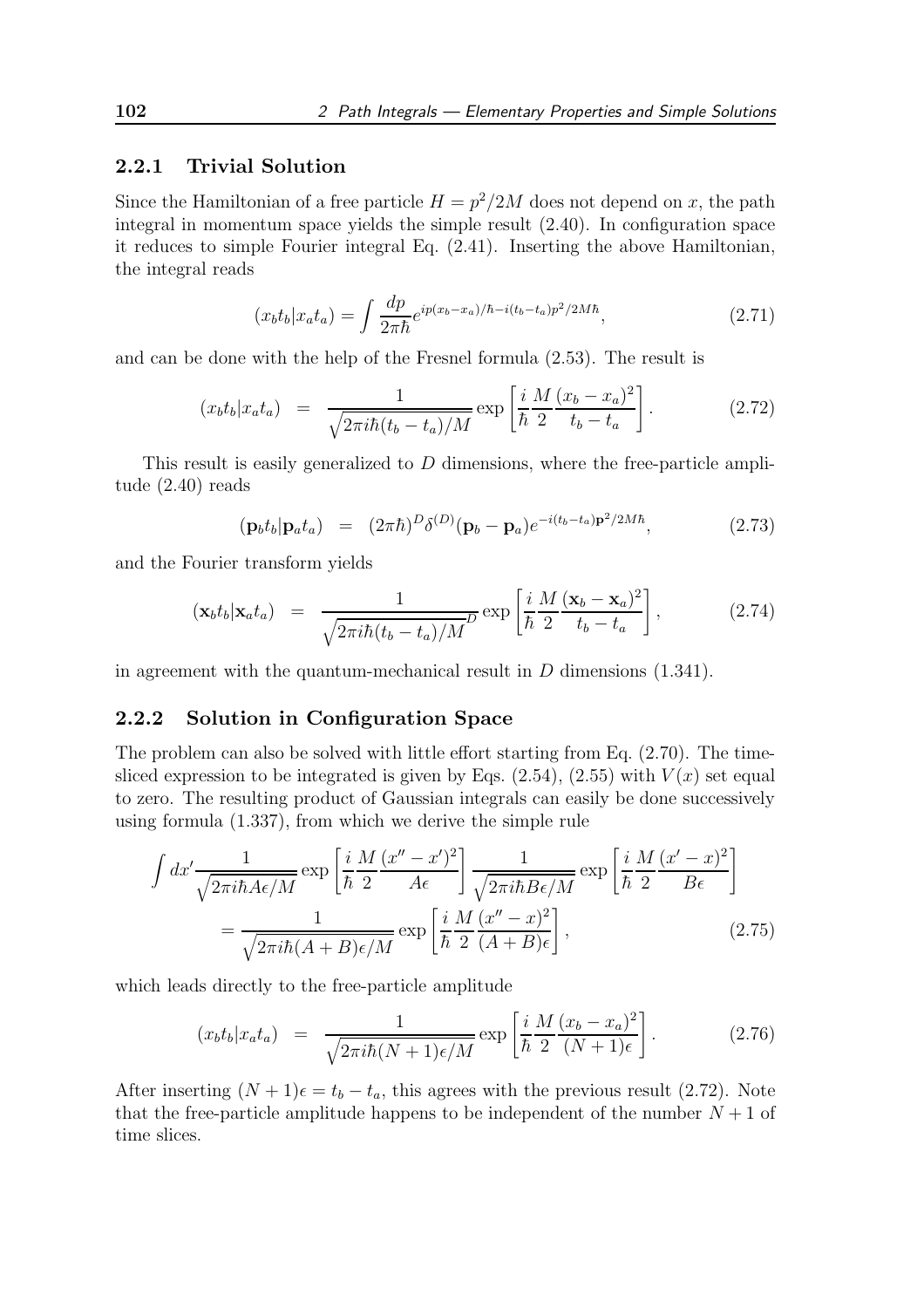The calculation shows that the path integrals (2.69) and (2.70) possess a simple solvable generalization to a time-dependent mass  $M(t) = Mg(t)$ :

$$
(x_b t_b | x_a t_a) = \int_{x(t_a) = x_a}^{x(t_b) = x_b} \mathcal{D}'x \int \frac{\mathcal{D}p}{2\pi\hbar} \exp\left[\frac{i}{\hbar} \int_{t_a}^{t_b} dt \left(p\dot{x} - \frac{p^2}{2Mg(t)}\right)\right],\tag{2.77}
$$

and in the pure configuration form:

$$
(x_b t_b | x_a t_a) = \int_{x(t_a) = x_a}^{x(t_b) = x_b} \mathcal{D}x \sqrt{g} \exp\left[\frac{i}{\hbar} \int_{t_a}^{t_b} dt \frac{M}{2} g(t) \dot{x}^2(t)\right]. \tag{2.78}
$$

Here the measure of integration  $\int \mathcal{D}x\sqrt{g}$  symbolizes the continuum limit of the product [compare (2.54)]:

$$
\int_{x(t_a)=x_a}^{x(t_b)=x_b} \mathcal{D}x \sqrt{g} \equiv \frac{1}{\sqrt{2\pi\hbar i\epsilon/Mg(t_b)}} \prod_{n=1}^N \left[ \int_{-\infty}^{\infty} \frac{dx_n}{\sqrt{2\pi\hbar i\epsilon/Mg(t_n)}} \right].
$$
 (2.79)

The factor  $g(t_n)$  enters in each of the integrations (2.75), where the previous time slicing parameters  $\epsilon$  becomes now  $\epsilon_n = \epsilon/g(t_n)$ , and we find instead of (2.72) the amplitude

$$
(x_b t_b | x_a t_a) = \frac{1}{\sqrt{2\pi i\hbar M^{-1} \int_{t_a}^{t_b} g^{-1}(t)}} \exp\left[\frac{i}{\hbar} \frac{M}{2} \frac{(x_b - x_a)^2}{\int_{t_a}^{t_b} g^{-1}(t)}\right].
$$
 (2.80)

This has the Fourier representation

$$
(x_b t_b | x_a t_a) = \int \frac{dp}{2\pi\hbar} \exp\left\{ \frac{i}{\hbar} \left[ ip(x_b - x_a) - \frac{p^2}{2M} \int_{t_a}^{t_b} g^{-1}(t) \right] \right\}.
$$
 (2.81)

#### 2.2.3 Fluctuations around the Classical Path

There exists yet another method of calculating this amplitude which is somewhat involved than the simple case at hand deserves, but which turns out to be useful for the treatment of a certain class of more complicated path integrals, after a suitable generalization. This method is based on summing aver all path deviations from the classical path, i.e., all paths are split into the classical path

$$
x_{\rm cl}(t) = x_a + \frac{x_b - x_a}{t_b - t_a}(t - t_a),\tag{2.82}
$$

along which the free particle would run following the equation of motion

$$
\ddot{x}_{\rm cl}(t) = 0,\tag{2.83}
$$

plus deviations  $\delta x(t)$ :

$$
x(t) = x_{cl}(t) + \delta x(t).
$$
 (2.84)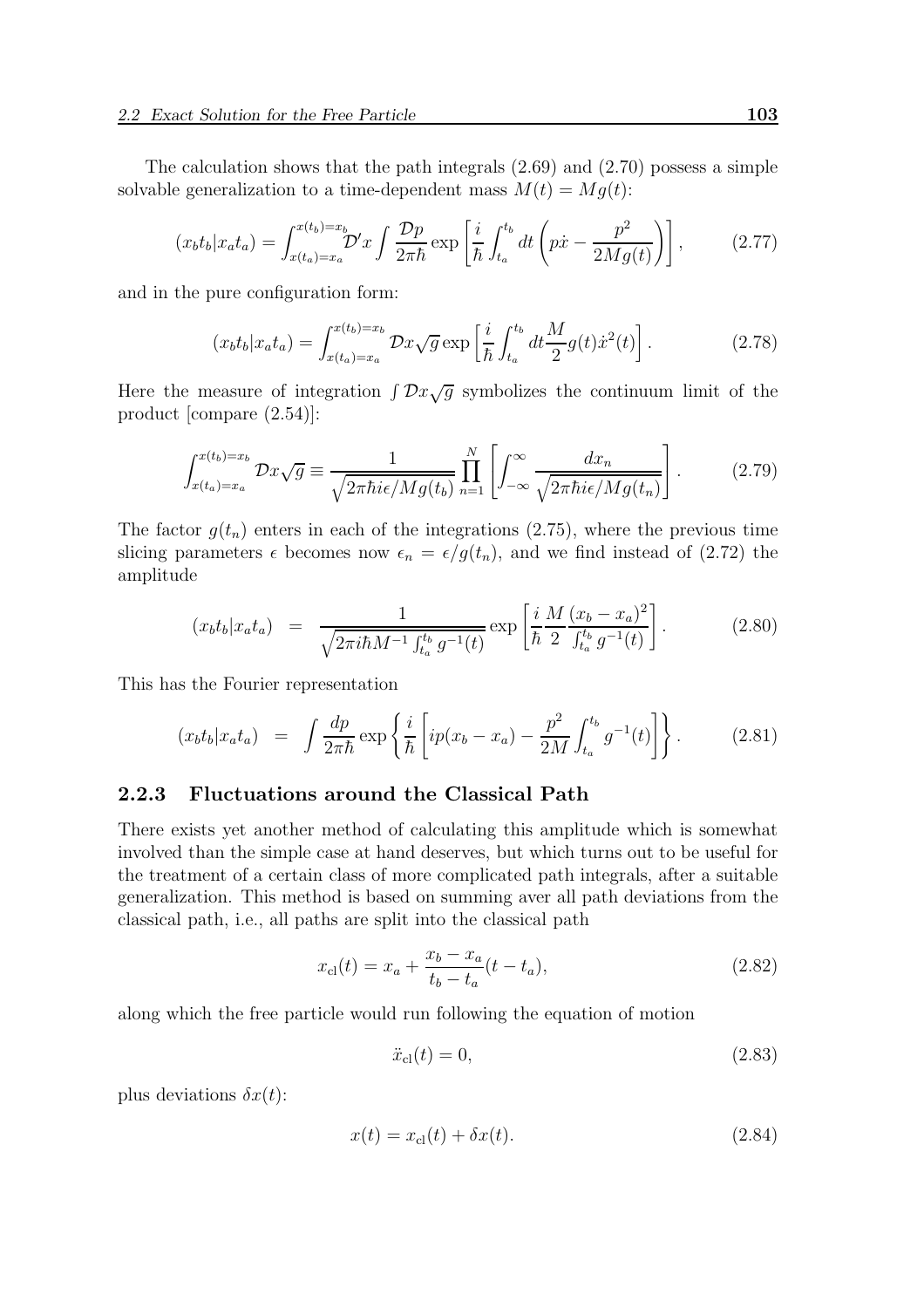Since the initial and final points are fixed at  $x_a, x_b$ , respectively, the deviations vanish at the endpoints:

$$
\delta x(t_a) = \delta x(t_b) = 0. \tag{2.85}
$$

The deviations  $\delta x(t)$  are referred to as the quantum fluctuations of the particle orbit. In mathematics, the boundary conditions  $(2.85)$  are referred to as *Dirichlet* boundary conditions. When inserting the decomposition (2.84) into the action we observe that due to the equation of motion (2.83) for the classical path, the action separates into the sum of a classical and a purely quadratic fluctuation term

$$
\frac{M}{2} \int_{t_a}^{t_b} dt \left\{ \dot{x}_{\text{cl}}^2(t) + 2\dot{x}_{\text{cl}}(t)\delta \dot{x}(t) + [\delta \dot{x}(t)]^2 \right\}
$$
\n
$$
= \frac{M}{2} \int_{t_a}^{t_b} dt \dot{x}_{\text{cl}}^2 + M\dot{x}\delta x \Big|_{t_a}^{t_b} - M \int_{t_a}^{t_b} dt \ddot{x}_{\text{cl}} \delta x + \frac{M}{2} \int_{t_a}^{t_b} dt (\delta \dot{x})^2
$$
\n
$$
= \frac{M}{2} \left[ \int_{t_a}^{t_b} dt \dot{x}_{\text{cl}}^2 + \int_{t_a}^{t_b} dt (\delta \dot{x})^2 \right].
$$

The absence of a mixed term is a general consequence of the extremality property of the classical path,

$$
\delta \mathcal{A}\Big|_{x(t)=x_{\text{cl}}(t)} = 0. \tag{2.86}
$$

It implies that a quadratic fluctuation expansion around the classical action

$$
\mathcal{A}_{\rm cl} \equiv \mathcal{A}[x_{\rm cl}] \tag{2.87}
$$

can have no linear term in  $\delta x(t)$ , i.e., it must start as

$$
\mathcal{A} = \mathcal{A}_{\text{cl}} + \frac{1}{2} \int_{t_a}^{t_b} dt \int_{t_a}^{t_b} dt' \frac{\delta^2 \mathcal{A}}{\delta x(t) \delta x(t')} \delta x(t) \delta x(t') \Big|_{x(t) = x_{\text{cl}}(t)} + \dots \qquad (2.88)
$$

With the action being a sum of two terms, the amplitude factorizes into the product of a classical amplitude  $e^{iA_{\text{cl}}/\hbar}$  and a fluctuation factor  $F_0(t_b - t_a)$ ,

$$
(x_b t_b | x_a t_a) = \int \mathcal{D}x \, e^{i\mathcal{A}[x]/\hbar} = e^{i\mathcal{A}_{\text{cl}}/\hbar} F_0(t_b, t_a). \tag{2.89}
$$

For the free particle with the classical action

$$
\mathcal{A}_{\rm cl} = \int_{t_a}^{t_b} dt \frac{M}{2} \dot{x}_{\rm cl}^2,\tag{2.90}
$$

the function factor  $F_0(t_b - t_a)$  is given by the path integral

$$
F_0(t_b - t_a) = \int \mathcal{D}\delta x(t) \exp\left[\frac{i}{\hbar} \int_{t_a}^{t_b} dt \frac{M}{2} (\delta \dot{x})^2\right]. \tag{2.91}
$$

Due to the vanishing of  $\delta x(t)$  at the endpoints, this does not depend on  $x_b, x_a$  but only on the initial and final times  $t_b, t_a$ . The time translational invariance reduces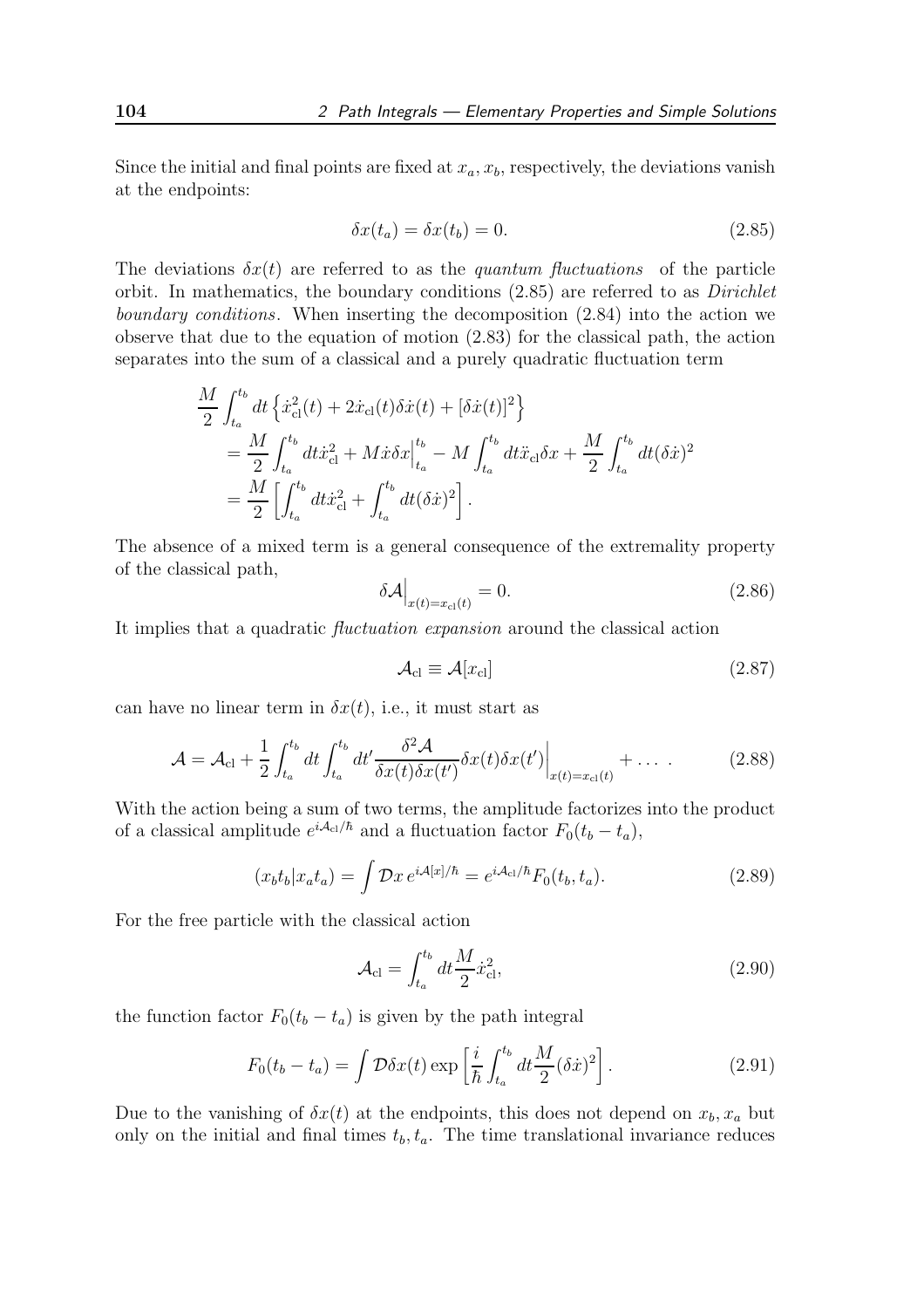this dependence further to the time difference  $t_b-t_a$ . The subscript zero of  $F_0(t_b-t_a)$ indicates the free-particle nature of the fluctuation factor. After inserting (2.82) into (2.90), we find immediately

$$
\mathcal{A}_{\rm cl} = \frac{M}{2} \frac{(x_b - x_a)^2}{t_b - t_a}.
$$
\n(2.92)

The fluctuation factor, on the other hand, requires the evaluation of the multiple integral

$$
F_0^N(t_b - t_a) = \frac{1}{\sqrt{2\pi\hbar i\epsilon/M}} \prod_{n=1}^N \left[ \int_{-\infty}^\infty \frac{d\delta x_n}{\sqrt{2\pi\hbar i\epsilon/M}} \right] \exp\left(\frac{i}{\hbar} \mathcal{A}_\text{fl}^N\right),\tag{2.93}
$$

where  $\mathcal{A}_{\text{fl}}^N$  is the time-sliced fluctuation action

$$
\mathcal{A}_{\rm fl}^N = \frac{M}{2} \epsilon \sum_{n=1}^{N+1} \left( \frac{\delta x_n - \delta x_{n-1}}{\epsilon} \right)^2.
$$
 (2.94)

At the end, we have to take the continuum limit

$$
N \to \infty, \quad \epsilon = (t_b - t_a)/(N + 1) \to 0.
$$

#### 2.2.4 Fluctuation Factor

The remainder of this section will be devoted to calculating the fluctuation factor (2.93). Before doing this, we shall develop a general technique for dealing with such time-sliced expressions. Due to the frequent appearance of the fluctuating  $\delta x$ -variables, we shorten the notation by omitting all  $\delta$ 's and working only with x-variables.

A useful device for manipulating sums on a sliced time axis such as (2.94) is the difference operator  $\nabla$  and its conjugate  $\overline{\nabla}$ , defined by

$$
\nabla x(t) \equiv \frac{1}{\epsilon} [x(t+\epsilon) - x(t)], \qquad \overline{\nabla} x(t) \equiv \frac{1}{\epsilon} [x(t) - x(t-\epsilon)]. \tag{2.95}
$$

They are two different discrete versions of the time derivative  $\partial_t$ , to which both reduce in the continuum limit  $\epsilon \to 0$ :

$$
\nabla, \overline{\nabla} \xrightarrow{\epsilon \to 0} \partial_t,\tag{2.96}
$$

if they act upon differentiable functions. Since the discretized time axis with  $N + 1$ steps constitutes a one-dimensional lattice, the difference operators  $\nabla, \overline{\nabla}$  are also called lattice derivatives.

For the coordinates  $x_n = x(t_n)$  at the discrete times  $t_n$  we write

$$
\nabla x_n = \frac{1}{\epsilon} (x_{n+1} - x_n), \qquad N \ge n \ge 0,
$$
  

$$
\overline{\nabla} x_n = \frac{1}{\epsilon} (x_n - x_{n-1}), \qquad N + 1 \ge n \ge 1.
$$
 (2.97)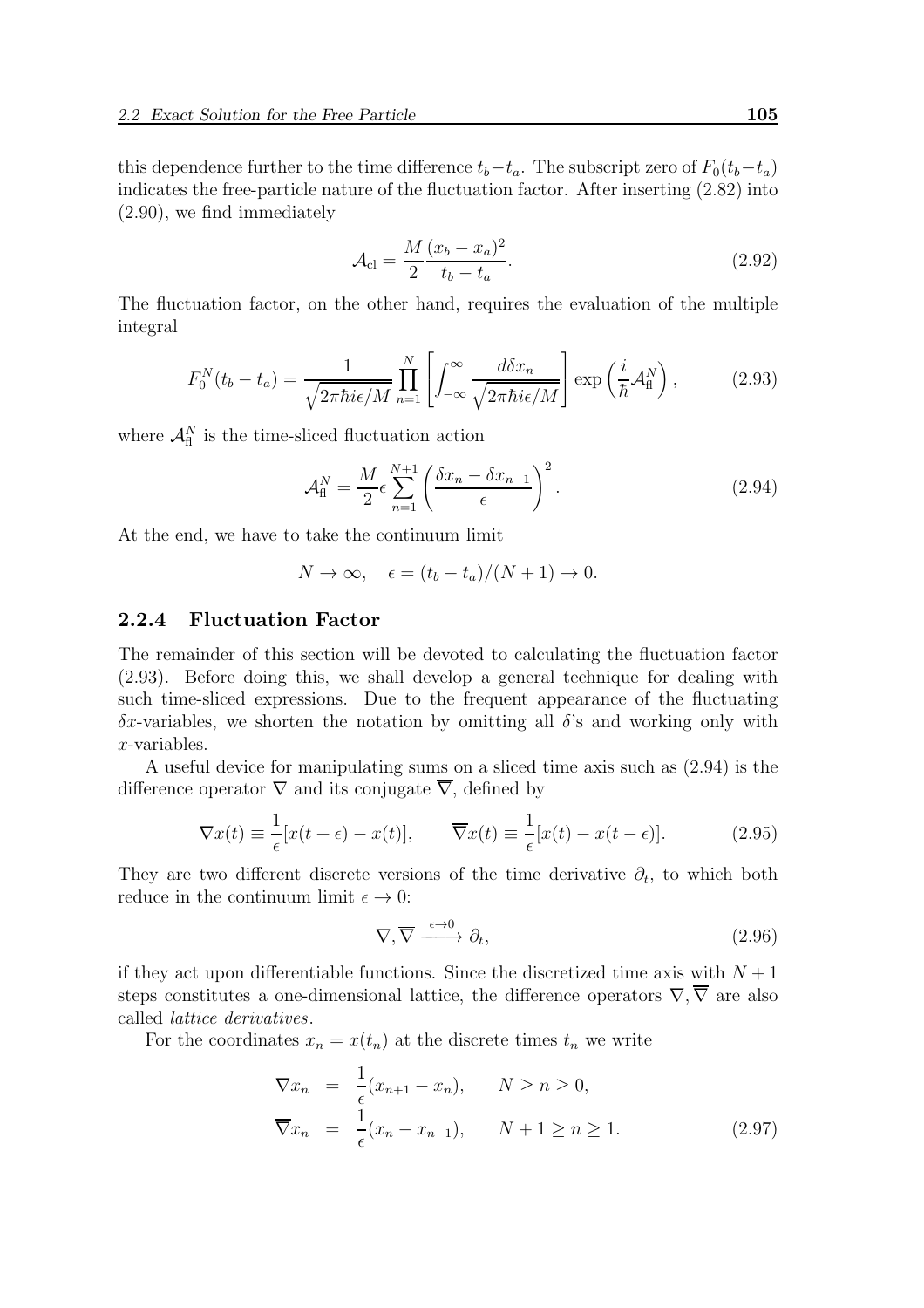The time-sliced action (2.94) can then be expressed in terms of  $\nabla x_n$  or  $\overline{\nabla} x_n$  as (writing  $x_n$  instead of  $\delta x_n$ )

$$
\mathcal{A}_{\mathrm{fl}}^N = \frac{M}{2} \epsilon \sum_{n=0}^N (\nabla x_n)^2 = \frac{M}{2} \epsilon \sum_{n=1}^{N+1} (\overline{\nabla} x_n)^2.
$$
 (2.98)

In this notation, the limit  $\epsilon \to 0$  is most obvious: The sum  $\epsilon \sum_n$  goes into the integral  $\int_{t_a}^{t_b} dt$ , whereas both  $(\nabla x_n)^2$  and  $(\overline{\nabla} x_n)^2$  tend to  $\dot{x}^2$ , so that

$$
\mathcal{A}_{\mathrm{fl}}^N \to \int_{t_a}^{t_b} dt \frac{M}{2} \dot{x}^2. \tag{2.99}
$$

Thus, the time-sliced action becomes the Lagrangian action.

Lattice derivatives have properties quite similar to ordinary derivatives. One only has to be careful in distinguishing  $\nabla$  and  $\nabla$ . For example, they allow for the useful operation summation by parts which is analogous to integration by parts. Recall the rule for the integration by parts

$$
\int_{t_a}^{t_b} dt g(t) \dot{f}(t) = g(t) f(t) \Big|_{t_a}^{t_b} - \int_{t_a}^{t_b} dt \dot{g}(t) f(t).
$$
 (2.100)

On the lattice, this relation yields for functions  $f(t) \to x_n$  and  $g(t) \to p_n$ .

$$
\epsilon \sum_{n=1}^{N+1} p_n \overline{\nabla} x_n = p_n x_n \big|_0^{N+1} - \epsilon \sum_{n=0}^N (\nabla p_n) x_n.
$$
 (2.101)

This follows directly by rewriting (2.35).

For functions vanishing at the endpoints, i.e., for  $x_{N+1} = x_0 = 0$ , we can omit the surface terms and shift the range of the sum on the right-hand side to obtain the simple formula [see also Eq. (2.49)]

$$
\sum_{n=1}^{N+1} p_n \overline{\nabla} x_n = -\sum_{n=0}^{N} (\nabla p_n) x_n = -\sum_{n=1}^{N+1} (\nabla p_n) x_n.
$$
 (2.102)

The same thing holds if both  $p(t)$  and  $x(t)$  are periodic in the interval  $t_b - t_a$ , so that  $p_0 = p_{N+1}, x_0 = x_{N+1}.$  In this case, it is possible to shift the sum on the right-hand side by one unit arriving at the more symmetric-looking formula

$$
\sum_{n=1}^{N+1} p_n \overline{\nabla} x_n = -\sum_{n=1}^{N+1} (\nabla p_n) x_n.
$$
 (2.103)

In the time-sliced action (2.94) the quantum fluctuations  $x_n$  ( $\hat{=} \delta x_n$ ) vanish at the ends, so that (2.102) can be used to rewrite

$$
\sum_{n=1}^{N+1} (\overline{\nabla} x_n)^2 = -\sum_{n=1}^N x_n \nabla \overline{\nabla} x_n.
$$
\n(2.104)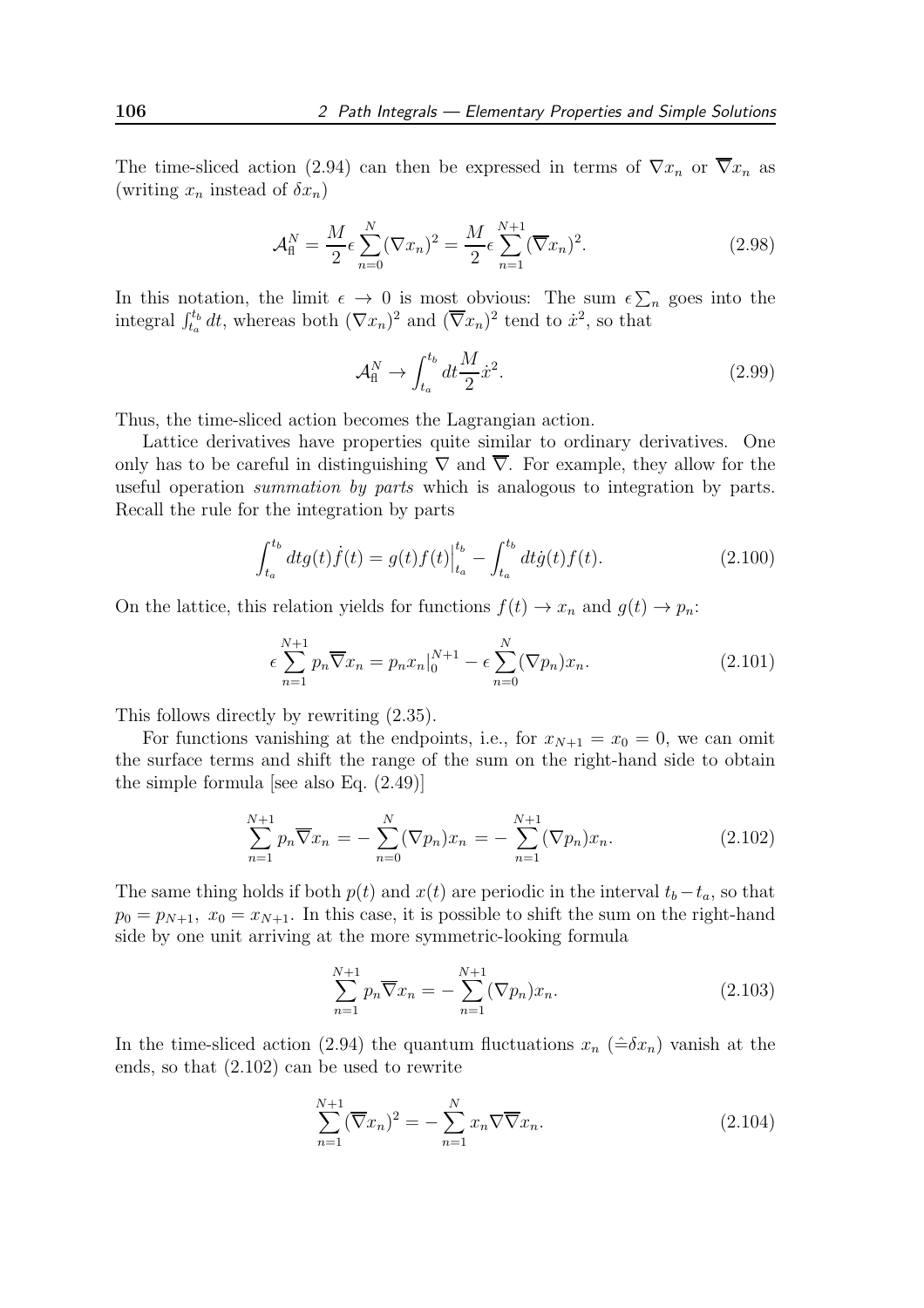In the  $\nabla x_n$ -form of the action (2.98), the same expression is obtained by applying formula (2.102) from the right- to the left-hand side and using the vanishing of  $x_0$ and  $x_{N+1}$ :

$$
\sum_{n=0}^{N} (\nabla x_n)^2 = -\sum_{n=1}^{N+1} x_n \overline{\nabla} \nabla x_n = -\sum_{n=1}^{N} x_n \overline{\nabla} \nabla x_n.
$$
 (2.105)

The right-hand sides in (2.104) and (2.105) can be written in matrix form as

$$
-\sum_{n=1}^{N} x_n \nabla \overline{\nabla} x_n \equiv -\sum_{n,n'=1}^{N} x_n (\nabla \overline{\nabla})_{nn'} x_{n'},
$$
  

$$
-\sum_{n=1}^{N} x_n \overline{\nabla} \nabla x_n \equiv -\sum_{n,n'=1}^{N} x_n (\overline{\nabla} \nabla)_{nn'} x_{n'},
$$
(2.106)

with the same  $N \times N$  -matrix

$$
\nabla \overline{\nabla} \equiv \overline{\nabla} \nabla \equiv \frac{1}{\epsilon^2} \begin{pmatrix} -2 & 1 & 0 & \dots & 0 & 0 & 0 \\ 1 & -2 & 1 & \dots & 0 & 0 & 0 \\ \vdots & & & & & \vdots \\ 0 & 0 & 0 & \dots & 1 & -2 & 1 \\ 0 & 0 & 0 & \dots & 0 & 1 & -2 \end{pmatrix} .
$$
 (2.107)

This is obviously the lattice version of the double time derivative  $\partial_t^2$ , to which it reduces in the continuum limit  $\epsilon \to 0$ . It will therefore be called the *lattice Laplacian*.

A further common property of lattice and ordinary derivatives is that they can both be diagonalized by going to Fourier components. When decomposing

$$
x(t) = \int_{-\infty}^{\infty} d\omega e^{-i\omega t} x(\omega),
$$
\n(2.108)

and applying the lattice derivative  $\nabla$ , we find

$$
\nabla x(t_n) = \int_{-\infty}^{\infty} d\omega \frac{1}{\epsilon} \left( e^{-i\omega(t_n + \epsilon)} - e^{-i\omega t_n} \right) x(\omega)
$$
\n
$$
= \int_{-\infty}^{\infty} d\omega e^{-i\omega t_n} \frac{1}{\epsilon} (e^{-i\omega \epsilon} - 1) x(\omega).
$$
\n(2.109)

Hence, on the Fourier components,  $\nabla$  has the eigenvalues

$$
\frac{1}{\epsilon}(e^{-i\omega\epsilon} - 1). \tag{2.110}
$$

In the continuum limit  $\epsilon \to 0$ , this becomes the eigenvalue of the ordinary time derivative  $\partial_t$ , i.e.,  $-i$  times the frequency of the Fourier component  $\omega$ . As a reminder of this we shall denote the eigenvalue of  $i\nabla$  by  $\Omega$  and have

$$
(i\nabla x)(\omega) = \Omega \ x(\omega) \equiv \frac{i}{\epsilon} (e^{-i\omega\epsilon} - 1) \ x(\omega). \tag{2.111}
$$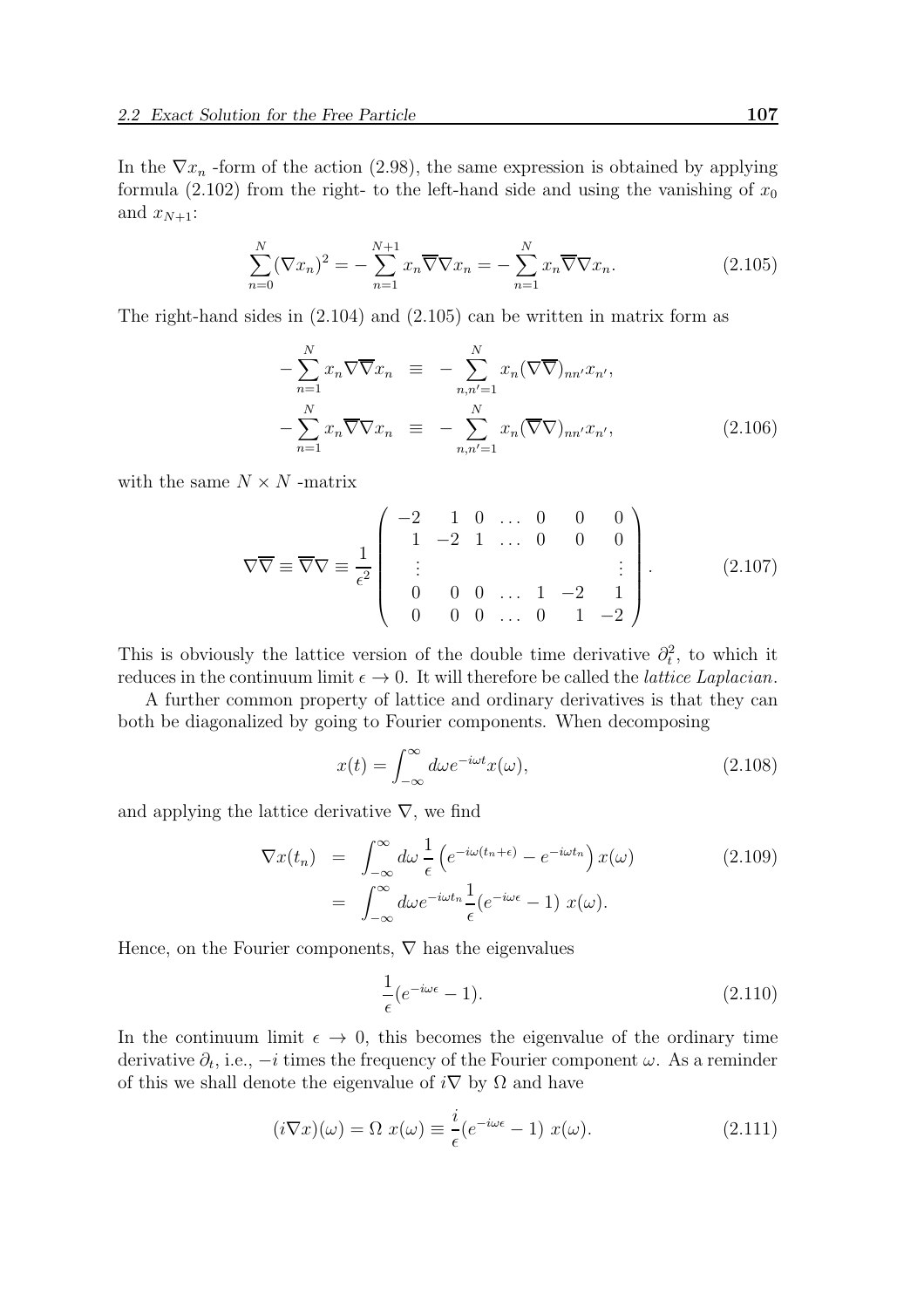For the conjugate lattice derivative we find similarly

$$
(i\overline{\nabla}x)(\omega) = \overline{\Omega} x(\omega) \equiv -\frac{i}{\epsilon}(e^{i\omega\epsilon} - 1) x(\omega), \qquad (2.112)
$$

where  $\overline{\Omega}$  is the complex-conjugate number of  $\Omega$ , i.e.,  $\overline{\Omega} \equiv \Omega^*$ . As a consequence, the eigenvalues of the negative lattice Laplacian  $-\nabla \overline{\nabla} = -\nabla \nabla$  are real and nonnegative:

$$
\frac{i}{\epsilon}(e^{-i\omega\epsilon} - 1)\frac{i}{\epsilon}(1 - e^{i\omega\epsilon}) = \frac{1}{\epsilon^2}[2 - 2\cos(\omega\epsilon)] \ge 0.
$$
\n(2.113)

Of course,  $\Omega$  and  $\overline{\Omega}$  have the same continuum limit  $\omega$ .

When decomposing the quantum fluctuations  $x(t)$   $[\hat{=} \delta x(t)]$  into their Fourier components, not all eigenfunctions occur. Since  $x(t)$  vanishes at the initial time  $t = t_a$ , the decomposition can be restricted to the sine functions and we may expand

$$
x(t) = \int_0^\infty d\omega \sin \omega (t - t_a) \ x(\omega). \tag{2.114}
$$

The vanishing at the final time  $t = t_b$  is enforced by a restriction of the frequencies  $\omega$  to the discrete values

$$
\nu_m = \frac{\pi m}{t_b - t_a} = \frac{\pi m}{(N+1)\epsilon}.
$$
\n(2.115)

Thus we are dealing with the Fourier series

$$
x(t) = \sum_{m=1}^{\infty} \sqrt{\frac{2}{(t_b - t_a)}} \sin \nu_m (t - t_a) x(\nu_m)
$$
 (2.116)

with real Fourier components  $x(\nu_m)$ . A further restriction arises from the fact that for finite  $\epsilon$ , the series has to represent  $x(t)$  only at the discrete points  $x(t_n)$ ,  $n =$  $0, \ldots, N + 1$ . It is therefore sufficient to carry the sum only up to  $m = N$  and to expand  $x(t_n)$  as

$$
x(t_n) = \sum_{m=1}^{N} \sqrt{\frac{2}{N+1}} \sin \nu_m (t_n - t_a) x(\nu_m),
$$
 (2.117)

where a factor  $\sqrt{\epsilon}$  has been removed from the Fourier components, for convenience. The expansion functions are orthogonal,

$$
\frac{2}{N+1} \sum_{n=1}^{N} \sin \nu_m (t_n - t_a) \sin \nu_{m'} (t_n - t_a) = \delta_{mm'}, \qquad (2.118)
$$

and complete:

$$
\frac{2}{N+1} \sum_{m=1}^{N} \sin \nu_m (t_n - t_a) \sin \nu_m (t_{n'} - t_a) = \delta_{nn'} \tag{2.119}
$$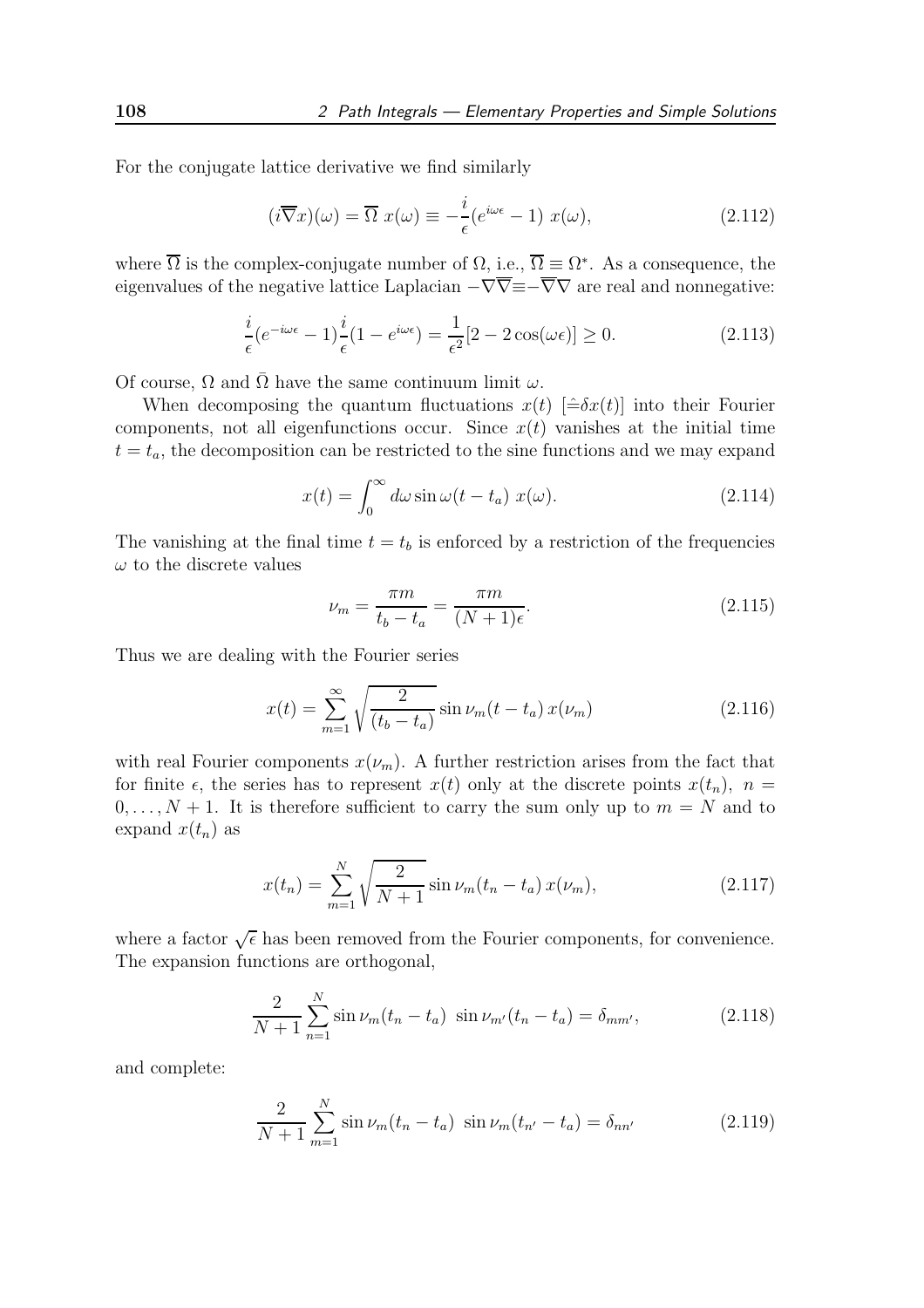(where  $0 \leq m, m' \leq N + 1$ ). The orthogonality relation follows by rewriting the left-hand side of (2.118) in the form

$$
\frac{2}{N+1} \frac{1}{2} \operatorname{Re} \sum_{n=0}^{N+1} \left\{ \exp\left[\frac{i\pi(m-m')}{N+1}n\right] - \exp\left[\frac{i\pi(m+m')}{N+1}n\right] \right\},\tag{2.120}
$$

with the sum extended without harm by a trivial term at each end. Being of the geometric type, this can be calculated right away. For  $m = m'$  the sum adds up to 1, while for  $m \neq m'$  it becomes

$$
\frac{2}{N+1} \frac{1}{2} \text{Re} \left[ \frac{1 - e^{i\pi(m-m')} e^{i\pi(m-m')/(N+1)}}{1 - e^{i\pi(m-m')/(N+1)}} - (m' \to -m') \right]. \tag{2.121}
$$

The first expression in the curly brackets is equal to 1 for even  $m - m' \neq 0$ ; while being imaginary for odd  $m - m'$  [since  $(1 + e^{i\alpha})/(1 - e^{i\alpha})$  is equal to  $(1 + e^{i\alpha})(1 (e^{-i\alpha})/|1-e^{i\alpha}|^2$  with the imaginary numerator  $e^{i\alpha}-e^{-i\alpha}$ . For the second term the same thing holds true for even and odd  $m + m' \neq 0$ , respectively. Since  $m - m'$  and  $m + m'$  are either both even or both odd, the right-hand side of  $(2.118)$  vanishes for  $m \neq m'$  [remembering that  $m, m' \in [0, N + 1]$  in the expansion (2.117), and thus in  $(2.121)$ . The proof of the completeness relation  $(2.119)$  can be carried out similarly.

Inserting now the expansion (2.117) into the time-sliced fluctuation action (2.94), the orthogonality relation (2.118) yields

$$
\mathcal{A}_{\mathrm{fl}}^N = \frac{M}{2} \epsilon \sum_{n=0}^N (\overline{\nabla} x_n)^2 = \frac{M}{2} \epsilon \sum_{m=1}^{N+1} x(\nu_m) \Omega_m \overline{\Omega}_m x(\nu_m). \tag{2.122}
$$

Thus the action decomposes into a sum of independent quadratic terms involving the discrete set of eigenvalues

$$
\Omega_m \overline{\Omega}_m = \frac{1}{\epsilon^2} [2 - 2 \cos(\nu_m \epsilon)] = \frac{1}{\epsilon^2} \left[ 2 - 2 \cos\left(\frac{\pi m}{N + 1}\right) \right],\tag{2.123}
$$

and the fluctuation factor (2.93) becomes

$$
F_0^N(t_b - t_a) = \frac{1}{\sqrt{2\pi\hbar i\epsilon/M}} \prod_{n=1}^N \left[ \int_{-\infty}^\infty \frac{dx_n}{\sqrt{2\pi\hbar i\epsilon/M}} \right]
$$

$$
\times \prod_{m=1}^N \exp\left\{ \frac{i}{\hbar} \frac{M}{2} \epsilon \Omega_m \overline{\Omega}_m \left[ x(\nu_m) \right]^2 \right\}.
$$
(2.124)

Before performing the integrals, we must transform the measure of integration from the local variables  $x_n$  to the Fourier components  $x(\nu_m)$ . Due to the orthogonality relation (2.118), the transformation has a unit determinant implying that

$$
\prod_{n=1}^{N} dx_n = \prod_{m=1}^{N} dx(\nu_m).
$$
\n(2.125)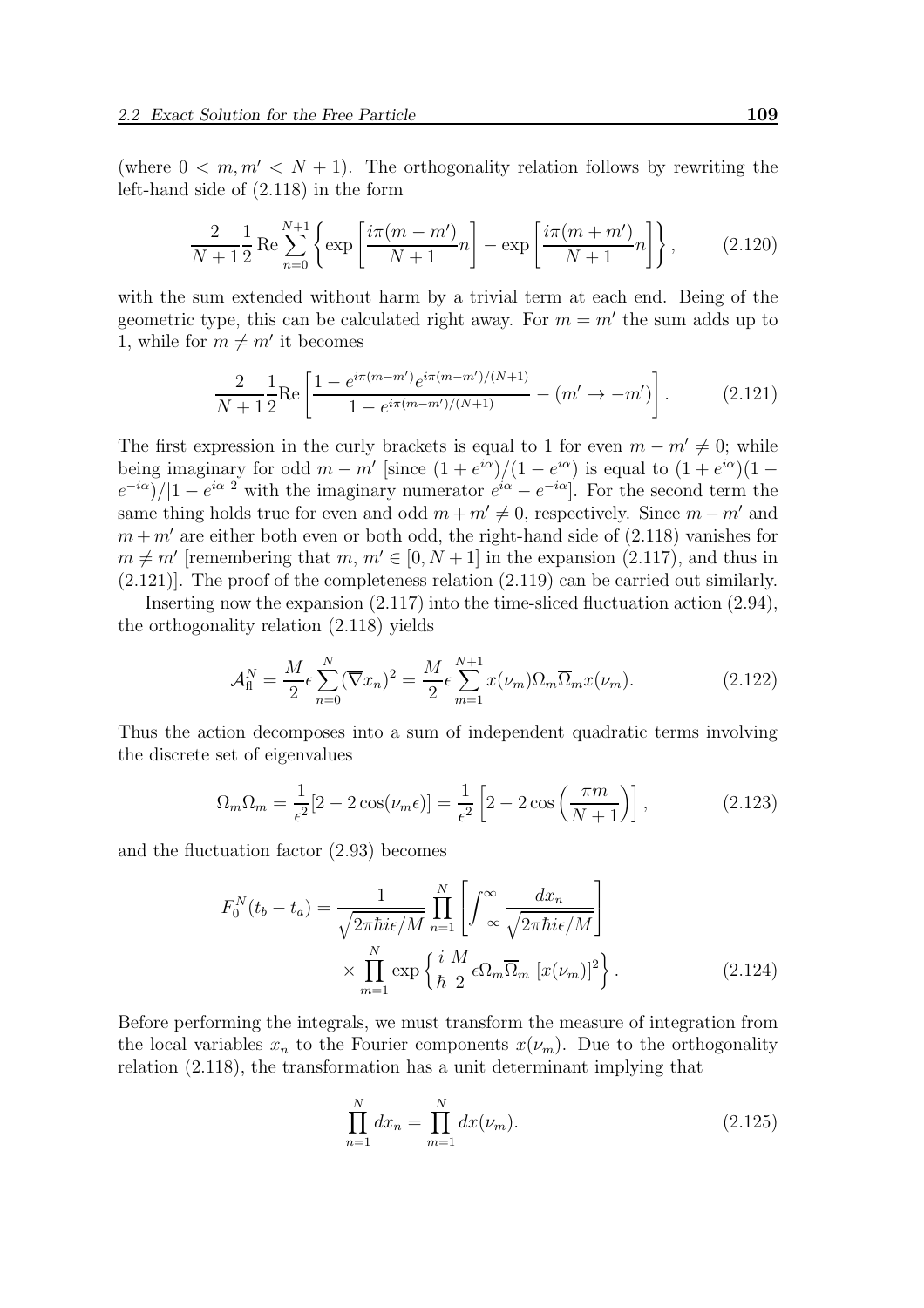With this, Eq. (2.124) can be integrated with the help of Fresnel's formula (1.337). The result is

$$
F_0^N(t_b - t_a) = \frac{1}{\sqrt{2\pi\hbar i\epsilon/M}} \prod_{m=1}^N \frac{1}{\sqrt{\epsilon^2 \Omega_m \overline{\Omega}_m}}.
$$
\n(2.126)

To calculate the product we use the formula<sup>5</sup>

$$
\prod_{m=1}^{N} \left( 1 + x^2 - 2x \cos \frac{m\pi}{N+1} \right) = \frac{x^{2(N+1)} - 1}{x^2 - 1}.
$$
\n(2.127)

Taking the limit  $x \to 1$  gives

$$
\prod_{m=1}^{N} \epsilon^2 \Omega_m \overline{\Omega}_m = \prod_{m=1}^{N} 2 \left( 1 - \cos \frac{m\pi}{N+1} \right) = N + 1.
$$
 (2.128)

The time-sliced fluctuation factor of a free particle is therefore simply

$$
F_0^N(t_b - t_a) = \frac{1}{\sqrt{2\pi i\hbar (N+1)\epsilon/M}},
$$
\n(2.129)

or, expressed in terms of  $t_b - t_a$ ,

$$
F_0(t_b - t_a) = \frac{1}{\sqrt{2\pi i\hbar(t_b - t_a)/M}}.\tag{2.130}
$$

As in the amplitude  $(2.72)$  we have dropped the superscript N since this final result is independent of the number of time slices.

Note that the dimension of the fluctuation factor is 1/length. In fact, one may introduce a length scale associated with the time interval  $t_b - t_a$ ,

$$
l(t_b - t_a) \equiv \sqrt{2\pi\hbar (t_b - t_a)/M},\tag{2.131}
$$

and write

$$
F_0(t_b - t_a) = \frac{1}{\sqrt{i}l(t_b - t_a)}.\t(2.132)
$$

With (2.130) and (2.92), the full time evolution amplitude of a free particle (2.89) is again given by (2.72)

$$
(x_b t_b | x_a t_a) = \frac{1}{\sqrt{2\pi i\hbar (t_b - t_a)/M}} \exp\left[\frac{i}{\hbar} \frac{M}{2} \frac{(x_b - x_a)^2}{t_b - t_a}\right].
$$
 (2.133)

It is instructive to present an alternative calculation of the product of eigenvalues in (2.126) which does not make use of the Fourier decomposition and works entirely in configuration space. We observe that the product

$$
\prod_{m=1}^{N} \epsilon^2 \Omega_m \overline{\Omega}_m \tag{2.134}
$$

<sup>5</sup>I.S. Gradshteyn and I.M. Ryzhik, op. cit., Formula 1.396.2.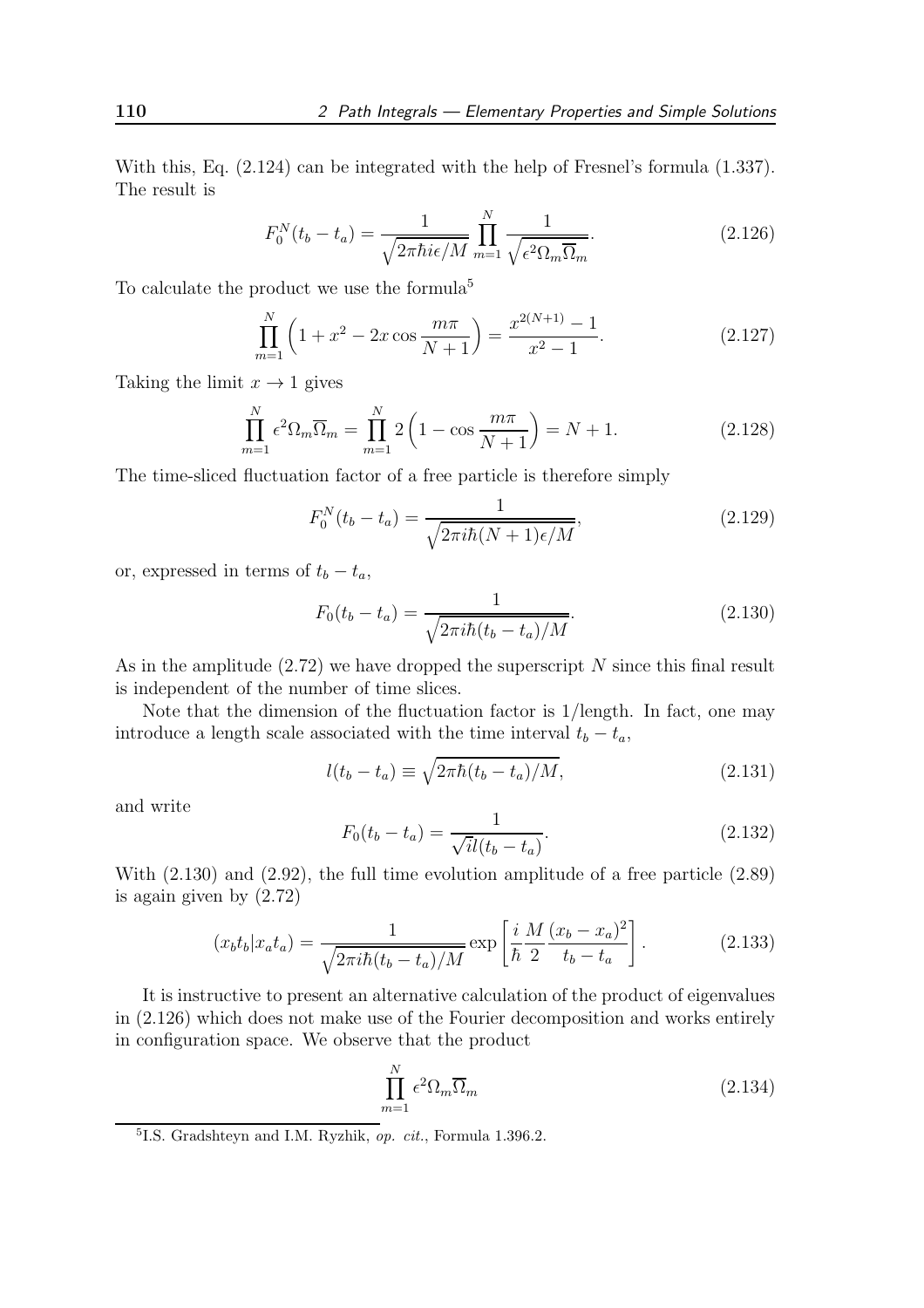is the determinant of the diagonalized  $N \times N$  -matrix  $-\epsilon^2 \nabla \overline{\nabla}$ . This follows from the fact that for any matrix, the determinant is the product of its eigenvalues. The product (2.134) is therefore also called the fluctuation determinant of the free particle and written

$$
\prod_{m=1}^{N} \epsilon^2 \Omega_m \overline{\Omega}_m \equiv \det_N(-\epsilon^2 \nabla \overline{\nabla}).
$$
\n(2.135)

With this notation, the fluctuation factor (2.126) reads

$$
F_0^N(t_b - t_b) = \frac{1}{\sqrt{2\pi\hbar i\epsilon/M}} \left[ \det_N(-\epsilon^2 \nabla \overline{\nabla}) \right]^{-1/2}.
$$
 (2.136)

Now one realizes that the determinant of  $\epsilon^2 \overline{\nabla} \nabla$  can be found very simply from the explicit  $N \times N$  matrix (2.107) by induction: For  $N = 1$  we see directly that

$$
\det_{N=1}(-\epsilon^2 \nabla \overline{\nabla}) = |2| = 2. \tag{2.137}
$$

For  $N = 2$ , the determinant is

$$
\det_{N=2}(-\epsilon^2 \nabla \overline{\nabla}) = \begin{vmatrix} 2 & -1 \\ -1 & 2 \end{vmatrix} = 3.
$$
 (2.138)

A recursion relation is obtained by developing the determinant twice with respect to the first row:

$$
\det_N(-\epsilon^2 \nabla \overline{\nabla}) = 2 \det_{N-1}(-\epsilon^2 \nabla \overline{\nabla}) - \det_{N-2}(-\epsilon^2 \nabla \overline{\nabla}).
$$
 (2.139)

With the initial condition (2.137), the solution is

$$
\det_{N}(-\epsilon^2 \nabla \overline{\nabla}) = N + 1, \tag{2.140}
$$

in agreement with the previous result (2.128).

#### 2.2.5 Finite Slicing Properties of Free-Particle Amplitude

The time-sliced free-particle time evolution amplitude (2.76) happens to be independent of the number  $N$  of time slices used for their calculation. We have pointed this out earlier for the fluctuation factor (2.129). Let us study the origin of this independence for the classical action in the exponent. The difference equation of motion

$$
-\overline{\nabla}\nabla x(t) = 0\tag{2.141}
$$

is solved by the same linear function

$$
x(t) = At + B,\tag{2.142}
$$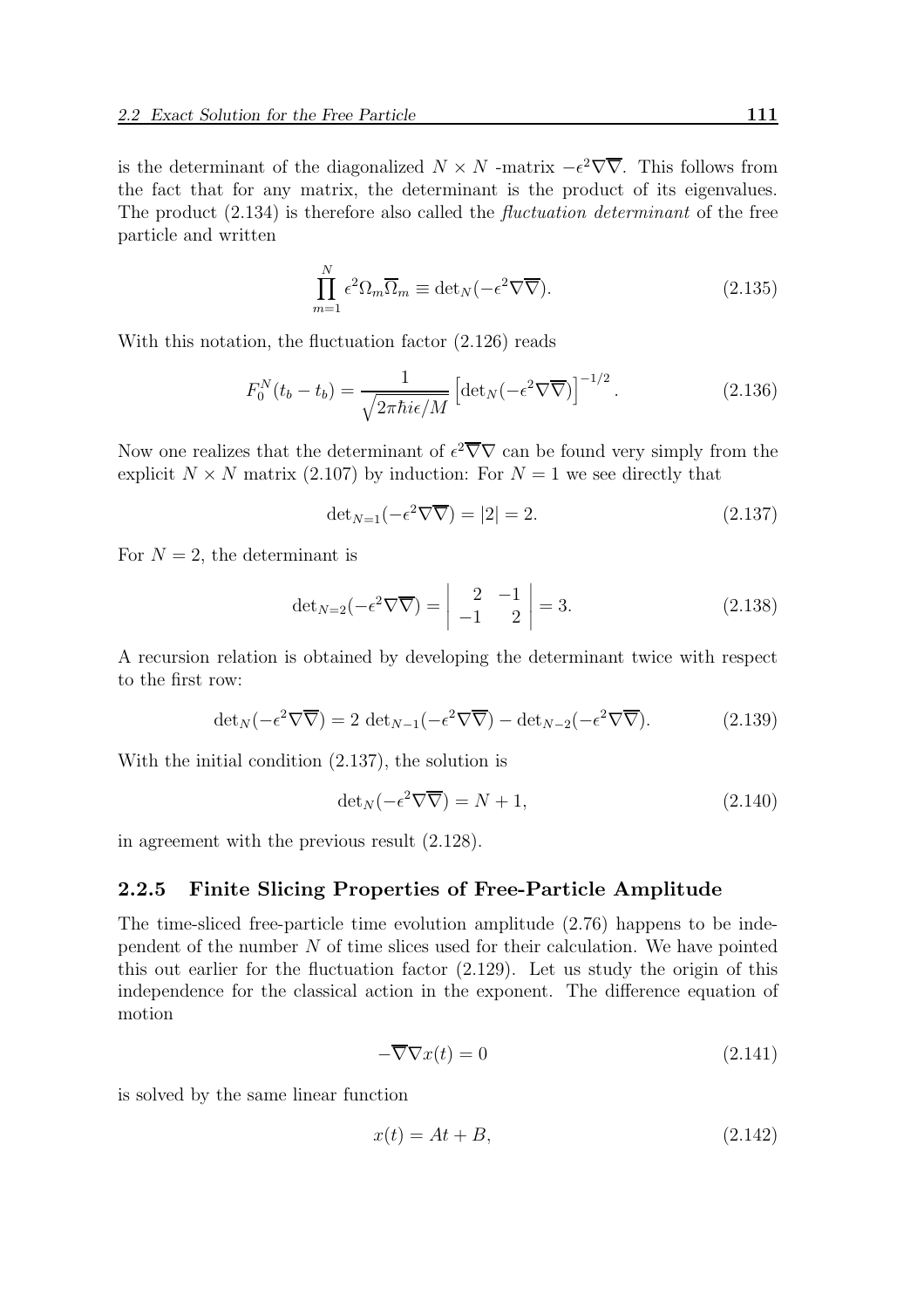as in the continuum. Imposing the initial conditions gives

$$
x_{\rm cl}(t_n) = x_a + (x_b - x_a) \frac{n}{N+1}.\tag{2.143}
$$

The time-sliced action of the fluctuations is calculated, via a summation by parts on the lattice [see (2.101)]. Using the difference equation  $\overline{\nabla}\nabla x_{\text{cl}} = 0$ , we find

$$
\mathcal{A}_{\text{cl}} = \epsilon \sum_{n=1}^{N+1} \frac{M}{2} (\overline{\nabla} x_{\text{cl}})^2
$$
\n
$$
= \frac{M}{2} \left( x_{\text{cl}} \nabla x_{\text{cl}} \Big|_{n=0}^{N+1} - \epsilon \sum_{n=0}^{N} x_{\text{cl}} \nabla \overline{\nabla} x_{\text{cl}} \right)
$$
\n
$$
= \frac{M}{2} x_{\text{cl}} \nabla x_{\text{cl}} \Big|_{n=0}^{N+1} = \frac{M}{2} \frac{(x_b - x_a)^2}{t_b - t_a}.
$$
\n(2.144)

This coincides with the continuum action for any number of time slices.

In the operator formulation of quantum mechanics, the  $\epsilon$ -independence of the amplitude of the free particle follows from the fact that in the absence of a potential  $V(x)$ , the two sides of the Trotter formula (2.26) coincide for any N.

## 2.3 Exact Solution for Harmonic Oscillator

A further problem to be solved along similar lines is the time evolution amplitude of the linear oscillator

$$
(x_b t_b | x_a t_a) = \int \mathcal{D}' x \int \frac{\mathcal{D} p}{2\pi \hbar} \exp\left\{ \frac{i}{\hbar} \mathcal{A}[p, x] \right\}
$$

$$
= \int \mathcal{D} x \exp\left\{ \frac{i}{\hbar} \mathcal{A}[x] \right\}, \tag{2.145}
$$

with the canonical action

$$
\mathcal{A}[p,x] = \int_{t_a}^{t_b} dt \left( p\dot{x} - \frac{1}{2M}p^2 - \frac{M\omega^2}{2}x^2 \right), \tag{2.146}
$$

and the Lagrangian action

$$
\mathcal{A}[x] = \int_{t_a}^{t_b} dt \, \frac{M}{2} (\dot{x}^2 - \omega^2 x^2). \tag{2.147}
$$

#### 2.3.1 Fluctuations around the Classical Path

As before, we proceed with the Lagrangian path integral, starting from the timesliced form of the action

$$
\mathcal{A}^N = \epsilon \frac{M}{2} \sum_{n=1}^{N+1} \left[ (\overline{\nabla} x_n)^2 - \omega^2 x_n^2 \right]. \tag{2.148}
$$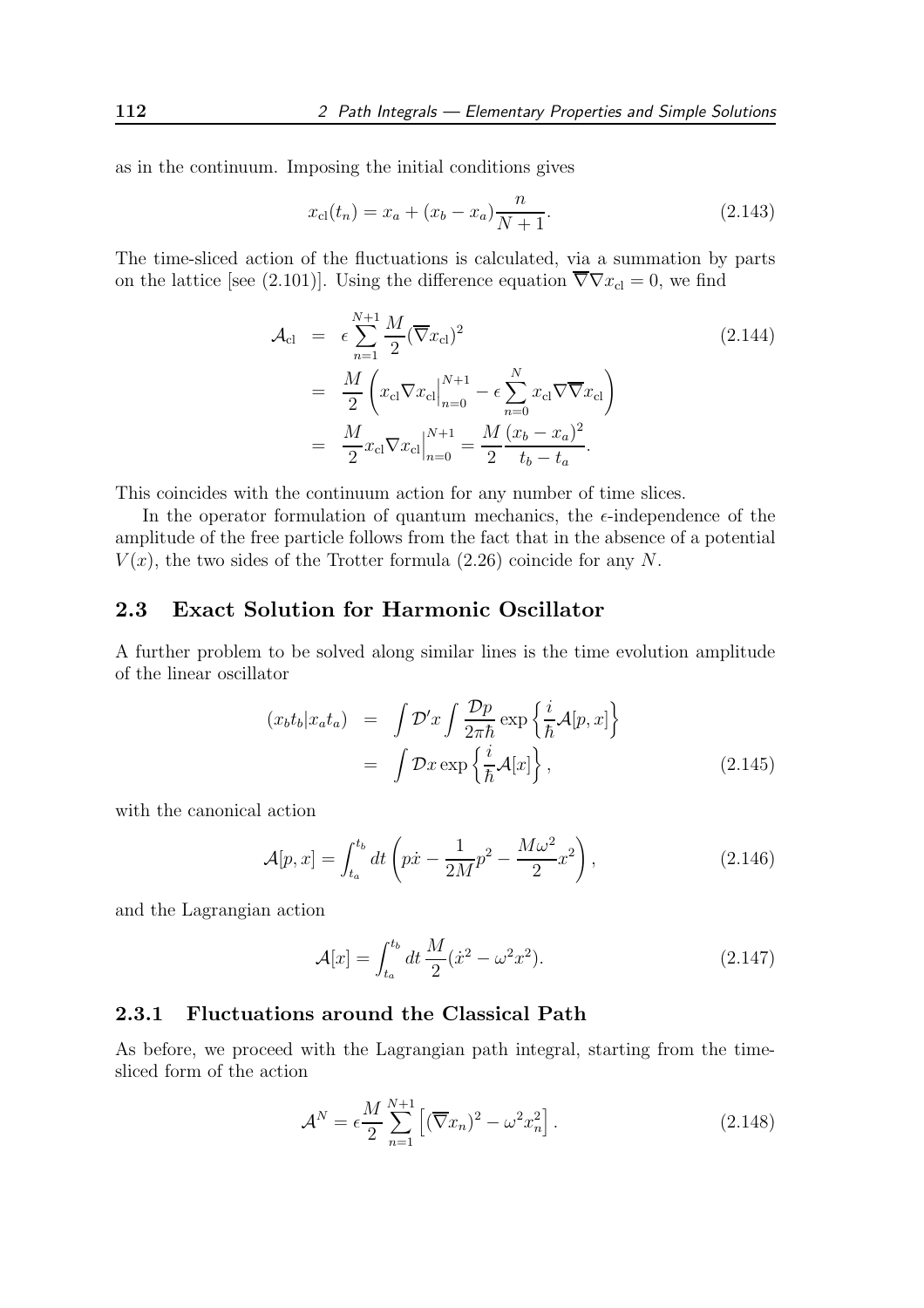The path integral is again a product of Gaussian integrals which can be evaluated successively. In contrast to the free-particle case, however, the direct evaluation is now quite complicated; it will be presented in Appendix 2B. It is far easier to employ the fluctuation expansion, splitting the paths into a classical path  $x<sub>cl</sub>(t)$  plus fluctuations  $\delta x(t)$ . The fluctuation expansion makes use of the fact that the action is quadratic in  $x = x<sub>cl</sub> + \delta x$  and decomposes into the sum of a classical part

$$
\mathcal{A}_{\rm cl} = \int_{t_a}^{t_b} dt \frac{M}{2} (\dot{x}_{\rm cl}^2 - \omega^2 x_{\rm cl}^2), \tag{2.149}
$$

and a fluctuation part

$$
\mathcal{A}_{\text{fl}} = \int_{t_a}^{t_b} dt \frac{M}{2} [(\delta \dot{x})^2 - \omega^2 (\delta x)^2], \tag{2.150}
$$

with the boundary condition

$$
\delta x(t_a) = \delta x(t_b) = 0. \tag{2.151}
$$

There is no mixed term, due to the extremality of the classical action. The equation of motion is

$$
\ddot{x}_{\rm cl} = -\omega^2 x_{\rm cl}.\tag{2.152}
$$

Thus, as for a free-particle, the total time evolution amplitude splits into a classical and a fluctuation factor:

$$
(x_b t_b | x_a t_a) = \int \mathcal{D}x \, e^{i\mathcal{A}[x]/\hbar} = e^{i\mathcal{A}_{\text{cl}}/\hbar} F_\omega (t_b - t_a). \tag{2.153}
$$

The subscript of  $F_{\omega}$  records the frequency of the oscillator.

The classical orbit connecting initial and final points is obviously

$$
x_{\rm cl}(t) = \frac{x_b \sin \omega (t - t_a) + x_a \sin \omega (t_b - t)}{\sin \omega (t_b - t_a)}.
$$
\n(2.154)

Note that this equation only makes sense if  $t_b - t_a$  is not equal to an integer multiple of  $\pi/\omega$  which we shall always assume from now on.<sup>6</sup>

After an integration by parts we can rewrite the classical action  $\mathcal{A}_{\text{cl}}$  as

$$
\mathcal{A}_{\rm cl} = \int_{t_a}^{t_b} dt \frac{M}{2} \left[ x_{\rm cl} (-\ddot{x}_{\rm cl} - \omega^2 x_{\rm cl}) \right] + \frac{M}{2} x_{\rm cl} \dot{x}_{\rm cl} \Big|_{t_a}^{t_b} \quad . \tag{2.155}
$$

The first term vanishes due to the equation of motion (2.152), and we obtain the simple expression

$$
\mathcal{A}_{\rm cl} = \frac{M}{2} [x_{\rm cl}(t_b) \dot{x}_{\rm cl}(t_b) - x_{\rm cl}(t_a) \dot{x}_{\rm cl}(t_a)]. \tag{2.156}
$$

 $6$ For subtleties in the immediate neighborhood of the singularities which are known as *caustic* phenomena, see Notes and References at the end of the chapter, as well as Section 4.8.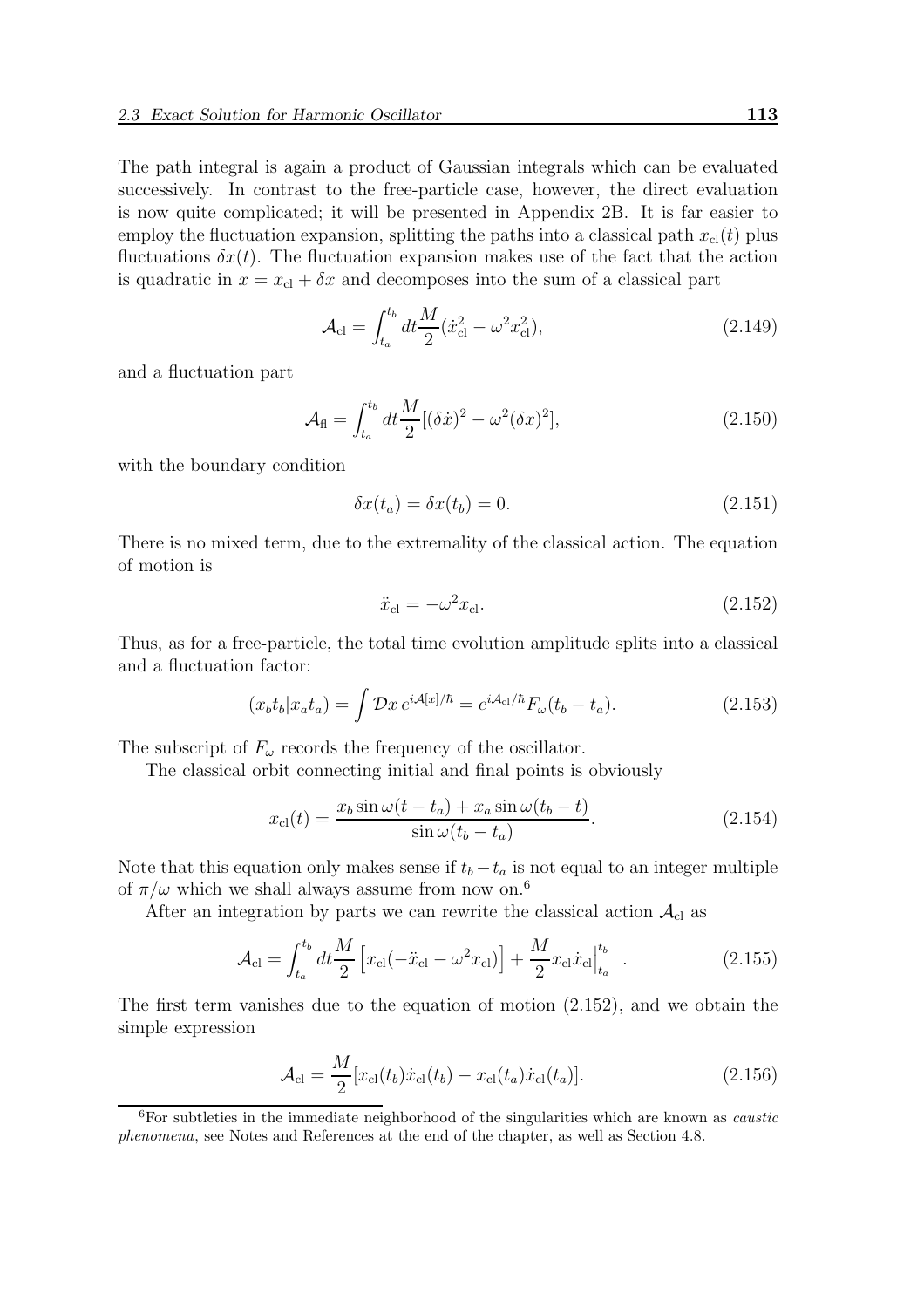Since

$$
\dot{x}_{\rm cl}(t_a) = \frac{\omega}{\sin \omega (t_b - t_a)} [x_b - x_a \cos \omega (t_b - t_a)], \qquad (2.157)
$$

$$
\dot{x}_{\rm cl}(t_b) = \frac{\omega}{\sin \omega (t_b - t_a)} [x_b \cos \omega (t_b - t_a) - x_a], \qquad (2.158)
$$

we can rewrite the classical action as

$$
\mathcal{A}_{\text{cl}} = \frac{M\omega}{2\sin\omega(t_b - t_a)} \left[ (x_b^2 + x_a^2)\cos\omega(t_b - t_a) - 2x_b x_a \right]. \tag{2.159}
$$

#### 2.3.2 Fluctuation Factor

We now turn to the fluctuation factor. With the matrix notation for the lattice operator  $-\nabla \overline{\nabla} - \omega^2$ , we have to solve the multiple integral

$$
F_{\omega}^{N}(t_{b}, t_{a}) = \frac{1}{\sqrt{2\pi\hbar i\epsilon/M}} \prod_{n=1}^{N} \left[ \int_{-\infty}^{\infty} \frac{d\delta x_{n}}{\sqrt{2\pi\hbar i\epsilon/M}} \right]
$$

$$
\times \exp\left\{ \frac{i}{\hbar} \frac{M}{2} \epsilon \sum_{n,n'=1}^{N} \delta x_{n} [-\nabla \overline{\nabla} - \omega^{2}]_{nn'} \delta x_{n'} \right\}.
$$
(2.160)

When going to the Fourier components of the paths, the integral factorizes in the same way as for the free-particle expression (2.124). The only difference lies in the eigenvalues of the fluctuation operator which are now

$$
\Omega_m \overline{\Omega}_m - \omega^2 = \frac{1}{\epsilon^2} [2 - 2 \cos(\nu_m \epsilon)] - \omega^2 \tag{2.161}
$$

instead of  $\Omega_m \overline{\Omega}_m$ . For times  $t_b, t_a$  where all eigenvalues are positive (which will be specified below) we obtain from the upper part of the Fresnel formula (1.337) directly

$$
F_{\omega}^{N}(t_b, t_a) = \frac{1}{\sqrt{2\pi\hbar i\epsilon/M}} \prod_{m=1}^{N} \frac{1}{\sqrt{\epsilon^2 \Omega_m \Omega_m - \epsilon^2 \omega^2}}.
$$
 (2.162)

The product of these eigenvalues is found by introducing an auxiliary frequency  $\tilde{\omega}$ satisfying

$$
\sin\frac{\epsilon\tilde{\omega}}{2} \equiv \frac{\epsilon\omega}{2}.
$$
\n(2.163)

Then we decompose the product as

$$
\prod_{m=1}^{N} \left[ \epsilon^2 \Omega_m \overline{\Omega}_m - \epsilon^2 \omega^2 \right] = \prod_{m=1}^{N} \left[ \epsilon^2 \Omega_m \overline{\Omega}_m \right] \prod_{m=1}^{N} \left[ \frac{\epsilon^2 \Omega_m \overline{\Omega}_m - \epsilon^2 \omega^2}{\epsilon^2 \Omega_m \overline{\Omega}_m} \right]
$$
\n
$$
= \prod_{m=1}^{N} \left[ \epsilon^2 \Omega_m \overline{\Omega}_m \right] \left[ \prod_{m=1}^{N} \left( 1 - \frac{\sin^2 \frac{\epsilon \tilde{\omega}}{2}}{\sin^2 \frac{m \pi}{2(N+1)}} \right) \right].
$$
\n(2.164)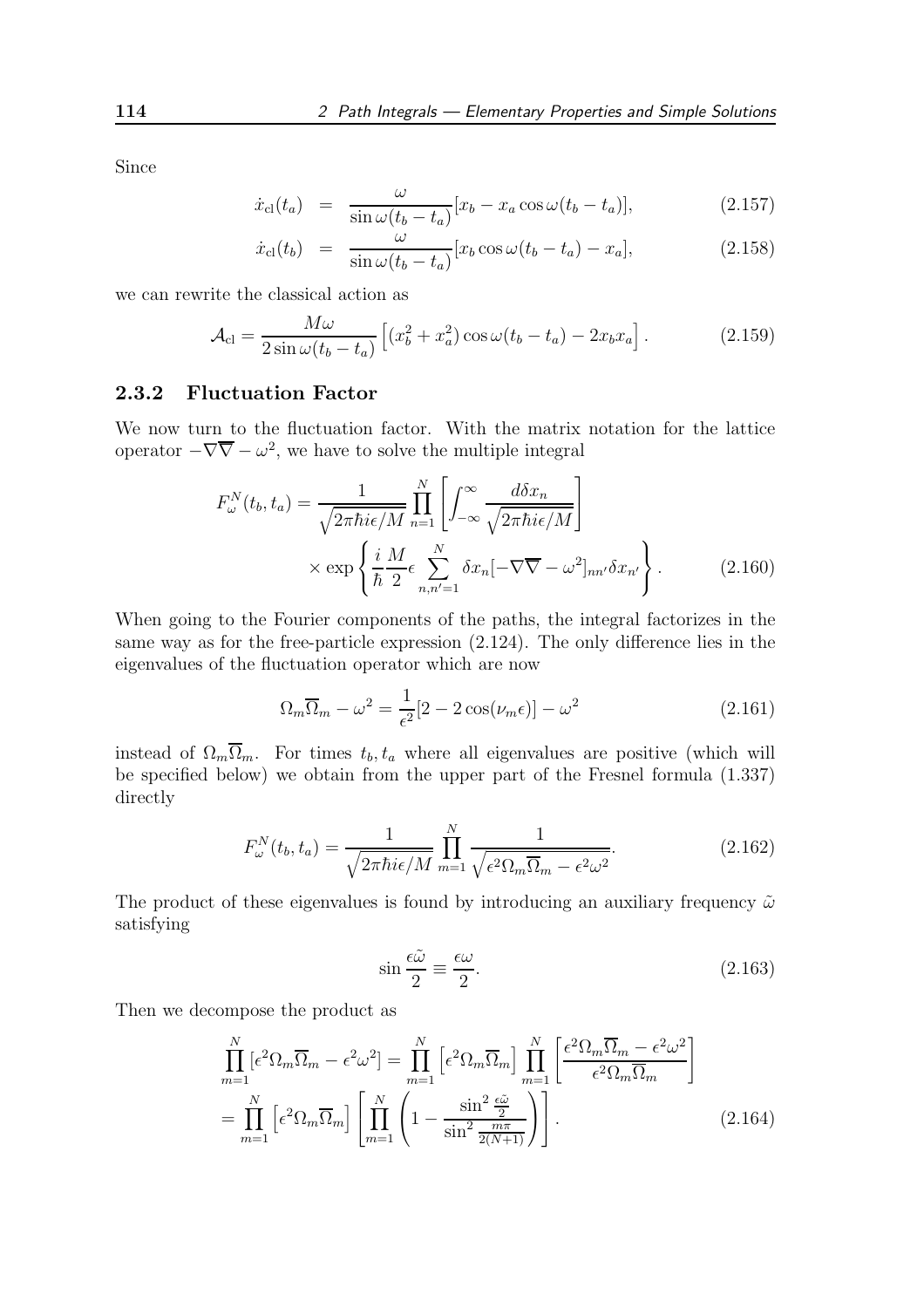The first factor is equal to  $(N + 1)$  by (2.128). The second factor, the product of the ratios of the eigenvalues, is found from the standard formula<sup>7</sup>

$$
\prod_{m=1}^{N} \left( 1 - \frac{\sin^2 x}{\sin^2 \frac{m\pi}{2(N+1)}} \right) = \frac{1}{\sin 2x} \frac{\sin[2(N+1)x]}{(N+1)}.
$$
\n(2.165)

With  $x = \tilde{\omega} \epsilon/2$ , we arrive at the fluctuation determinant

$$
\det_N(-\epsilon^2 \nabla \overline{\nabla} - \epsilon^2 \omega^2) = \prod_{m=1}^N [\epsilon^2 \Omega_m \overline{\Omega}_m - \epsilon^2 \omega^2] = \frac{\sin \tilde{\omega} (t_b - t_a)}{\sin \epsilon \tilde{\omega}},\tag{2.166}
$$

and the fluctuation factor is given by

$$
F_{\omega}^{N}(t_{b}, t_{a}) = \frac{1}{\sqrt{2\pi i\hbar/M}}\sqrt{\frac{\sin\tilde{\omega}\epsilon}{\epsilon\sin\tilde{\omega}(t_{b} - t_{a})}}, \quad t_{b} - t_{a} < \pi/\tilde{\omega}, \tag{2.167}
$$

where, as we have agreed earlier in Eq. (1.337),  $\sqrt{i}$  means  $e^{i\pi/4}$ , and  $t_b - t_a$  is always larger than zero.

#### 2.3.3 The  $i\eta$ -Prescription and Maslov-Morse Index

The result (2.167) is initially valid only for

$$
t_b - t_a < \pi/\tilde{\omega}.\tag{2.168}
$$

In this time interval, all eigenvalues in the fluctuation determinant (2.166) are positive, and the upper version of the Fresnel formula (1.337) applies to each of the integrals in (2.160) [this was assumed in deriving (2.162)]. If  $t_b - t_a$  grows larger than  $\pi/\tilde{\omega}$ , the smallest eigenvalue  $\Omega_1 \overline{\Omega}_1 - \omega^2$  becomes negative and the integration over the associated Fourier component has to be done according to the lower case of the Fresnel formula (1.337). The resulting amplitude carries an extra phase factor  $e^{-i\pi/2}$  and remains valid until  $t_b - t_a$  becomes larger than  $2\pi/\tilde{\omega}$ , where the second eigenvalue becomes negative introducing a further phase factor  $e^{-i\pi/2}$ .

All phase factors emerge naturally if we associate with the oscillator frequency  $\omega$ an infinitesimal negative imaginary part, replacing everywhere  $\omega$  by  $\omega - i\eta$  with an infinitesimal  $\eta > 0$ . This is referred to as the *in-prescription*. Physically, it amounts to attaching an infinitesimal damping term to the oscillator, so that the amplitude behaves like  $e^{-i\omega t-\eta t}$  and dies down to zero after a very long time (as opposed to an unphysical antidamping term which would make it diverge after a long time). Now, each time that  $t_b - t_a$  passes an integer multiple of  $\pi/\tilde{\omega}$ , the square root of  $\sin \tilde{\omega}(t_b-t_a)$  in (2.167) passes a singularity in a specific way which ensures the proper phase.<sup>8</sup> With such an i<sub>n</sub>-prescription it will be superfluous to restrict  $t_b - t_a$  to the

<sup>7</sup> I.S. Gradshteyn and I.M. Ryzhik, op. cit., Formula 1.391.1.

<sup>&</sup>lt;sup>8</sup>In the square root, we may equivalently assume  $t_b - t_a$  to carry a small negative imaginary part. For a detailed discussion of the phases of the fluctuation factor in the literature, see Notes and References at the end of the chapter.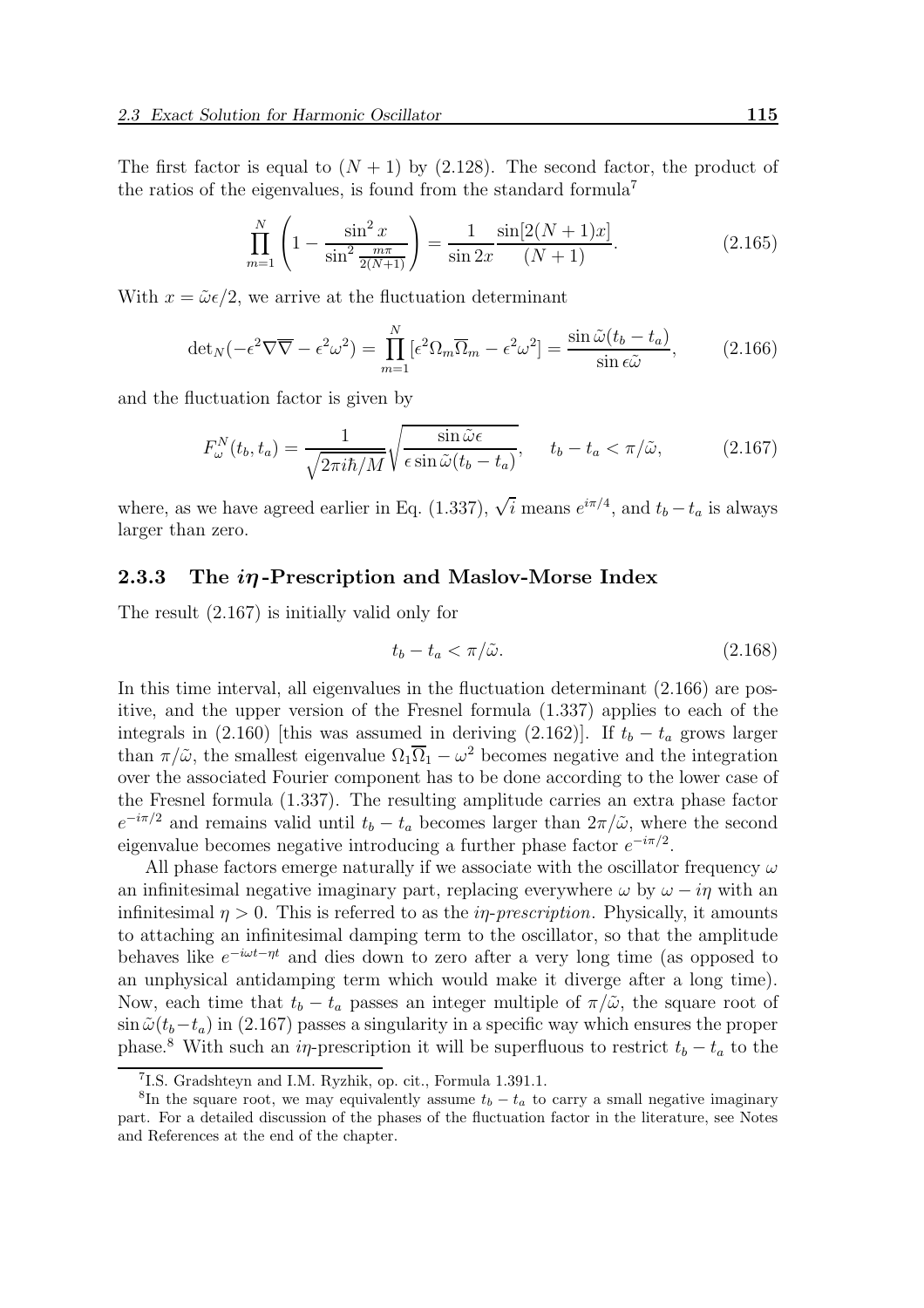range (2.168). Nevertheless it will sometimes be useful to exhibit the phase factor arising in this way in the fluctuation factor (2.167) for  $t_b - t_a > \pi/\tilde{\omega}$  by writing

$$
F_{\omega}^{N}(t_b, t_a) = \frac{1}{\sqrt{2\pi i\hbar/M}} \sqrt{\frac{\sin\tilde{\omega}\epsilon}{\epsilon|\sin\tilde{\omega}(t_b - t_a)|}} e^{-i\nu\pi/2}, \qquad (2.169)
$$

where  $\nu$  is the number of zeros encountered in the denominator along the trajectory. This number is called the *Maslov-Morse index* of the trajectory<sup>9</sup>.

#### 2.3.4 Continuum Limit

Let us now go to the continuum limit,  $\epsilon \to 0$ . Then the auxiliary frequency  $\tilde{\omega}$  tends to  $\omega$  and the fluctuation determinant becomes

$$
\det_N(-\epsilon^2 \nabla \overline{\nabla} - \epsilon^2 \omega^2) \xrightarrow{\epsilon \to 0} \frac{\sin \omega (t_b - t_a)}{\omega \epsilon}.
$$
 (2.170)

The fluctuation factor  $F_{\omega}^{N}(t_b - t_a)$  goes over into

$$
F_{\omega}(t_b - t_a) = \frac{1}{\sqrt{2\pi i\hbar/M}} \sqrt{\frac{\omega}{\sin\omega(t_b - t_a)}},\tag{2.171}
$$

with the phase for  $t_b - t_a > \pi/\omega$  determined as above.

In the limit  $\omega \to 0$ , both fluctuation factors agree, of course, with the free-particle result (2.130).

In the continuum limit, the ratios of eigenvalues in (2.164) can also be calculated in the following simple way. We perform the limit  $\epsilon \to 0$  directly in each factor. This gives

$$
\frac{\epsilon^2 \Omega_m \overline{\Omega}_m - \epsilon^2 \omega^2}{\epsilon^2 \Omega_m \overline{\Omega}_m} = 1 - \frac{\epsilon^2 \omega^2}{2 - 2 \cos(\nu_m \epsilon)}
$$
\n
$$
\xrightarrow{\epsilon \to 0} 1 - \frac{\omega^2 (t_b - t_a)^2}{\pi^2 m^2}.
$$
\n(2.172)

As the number  $N$  goes to infinity we wind up with an infinite product of these factors. Using the well-known infinite-product formula for the sine function<sup>10</sup>

$$
\sin x = x \prod_{m=1}^{\infty} \left( 1 - \frac{x^2}{m^2 \pi^2} \right),
$$
\n(2.173)

we find, with  $x = \omega(t_b - t_a)$ ,

$$
\prod_{m} \frac{\Omega_m \overline{\Omega}_m}{\Omega_m \overline{\Omega}_m - \omega^2} \xrightarrow{\epsilon \to 0} \prod_{m=1}^{\infty} \frac{\nu_m^2}{\nu_m^2 - \omega^2} = \frac{\omega(t_b - t_a)}{\sin \omega(t_b - t_a)},
$$
\n(2.174)

 $9V.P.$  Maslov and M.V. Fedoriuk, Semi-Classical Approximations in Quantum Mechanics, Reidel, Boston, 1981.

<sup>10</sup>I.S. Gradshteyn and I.M. Ryzhik, op. cit., Formula 1.431.1.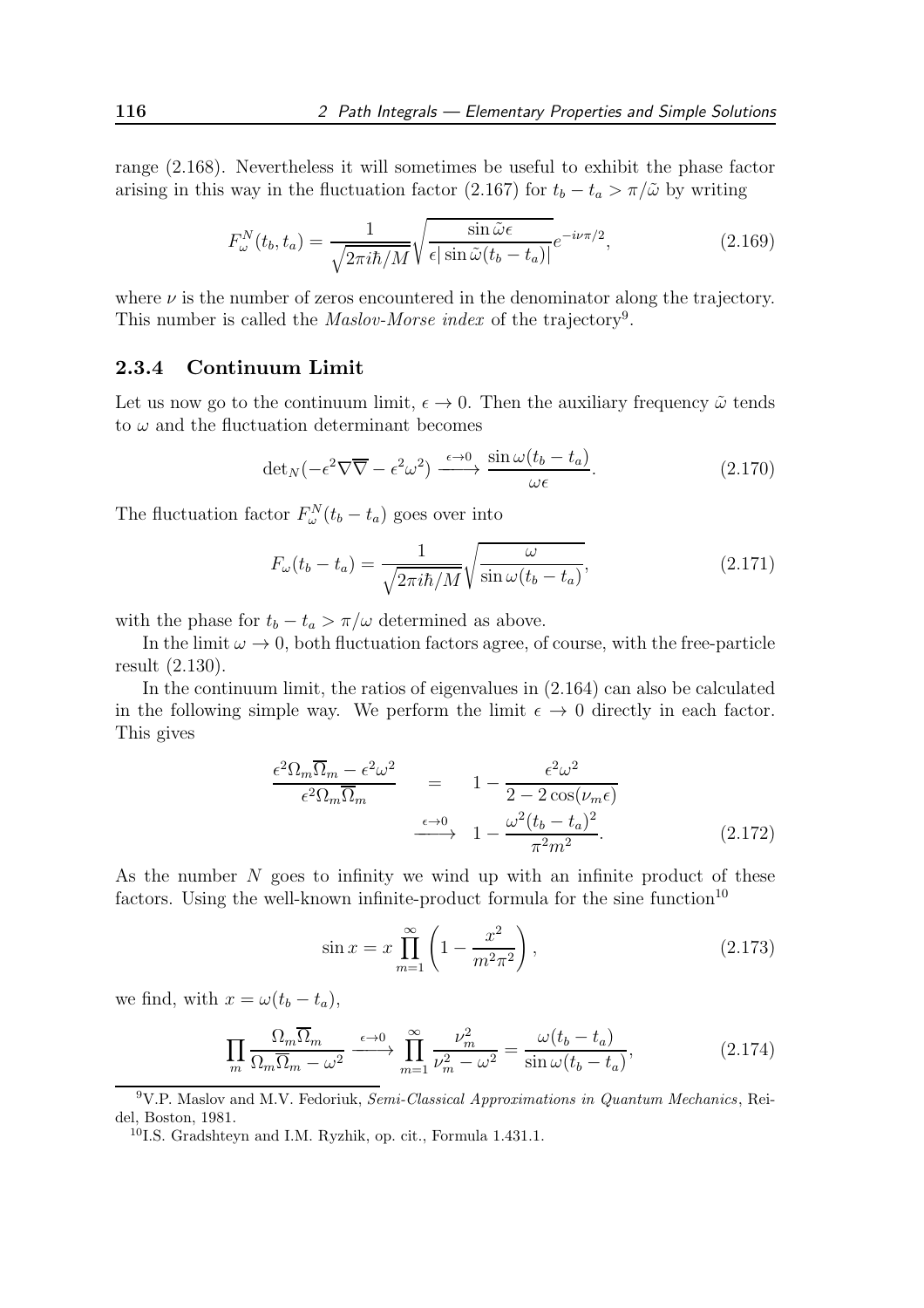and obtain once more the fluctuation factor in the continuum (2.171).

Multiplying the fluctuation factor with the classical amplitude, the time evolution amplitude of the linear oscillator in the continuum reads

$$
(x_b t_b | x_a t_a) = \int \mathcal{D}x(t) \exp\left[\frac{i}{\hbar} \int_{t_a}^{t_b} dt \frac{M}{2} (\dot{x}^2 - \omega^2 x^2)\right]
$$
  

$$
= \frac{1}{\sqrt{2\pi i \hbar/M}} \sqrt{\frac{\omega}{\sin \omega (t_b - t_a)}} \tag{2.175}
$$
  

$$
\times \exp\left\{\frac{i}{2\hbar} \frac{M\omega}{\sin \omega (t_b - t_a)} [(x_b^2 + x_a^2) \cos \omega (t_b - t_a) - 2x_b x_a]\right\}.
$$

The result can easily be extended to any number D of dimensions, where the action is

$$
\mathcal{A} = \int_{t_a}^{t_b} dt \frac{M}{2} \left( \dot{\mathbf{x}}^2 - \omega^2 \mathbf{x}^2 \right). \tag{2.176}
$$

Being quadratic in x, the action is the sum of the actions of each component leading to the factorized amplitude:

$$
(\mathbf{x}_b t_b | \mathbf{x}_a t_a) = \prod_{i=1}^D (x_b^i t_b | x_a^i t_a) = \frac{1}{\sqrt{2\pi i\hbar/M}} \sqrt{\frac{\omega}{\sin \omega (t_b - t_a)}} \times \exp\left\{\frac{i}{2\hbar} \frac{M\omega}{\sin \omega (t_b - t_a)}[(\mathbf{x}_b^2 + \mathbf{x}_a^2)\cos \omega (t_b - t_a) - 2\mathbf{x}_b \mathbf{x}_a]\right\}, \quad (2.177)
$$

where the phase of the second square root for  $t_b - t_a > \pi/\omega$  is determined as in the one-dimensional case [see Eq. (1.546)].

#### 2.3.5 Useful Fluctuation Formulas

It is worth realizing that when performing the continuum limit in the ratio of eigenvalues (2.174), we have actually calculated the ratio of the functional determinants of the *differential* operators

$$
\frac{\det(-\partial_t^2 - \omega^2)}{\det(-\partial_t^2)}.
$$
\n(2.178)

Indeed, the eigenvalues of  $-\partial_t^2$  in the space of real fluctuations vanishing at the endpoints are simply

$$
\nu_m^2 = \left(\frac{\pi m}{t_b - t_a}\right)^2,\tag{2.179}
$$

so that the ratio (2.178) is equal to the product

$$
\frac{\det(-\partial_t^2 - \omega^2)}{\det(-\partial_t^2)} = \prod_{m=1}^{\infty} \frac{\nu_m^2 - \omega^2}{\nu_m^2},
$$
\n(2.180)

which is the same as  $(2.174)$ . This observation should, however, not lead us to believe that the entire fluctuation factor

$$
F_{\omega}(t_b - t_a) = \int \mathcal{D}\delta x \exp\left\{\frac{i}{\hbar} \int_{t_a}^{t_b} dt \frac{M}{2} [(\delta \dot{x})^2 - \omega^2 (\delta x)^2] \right\}
$$
(2.181)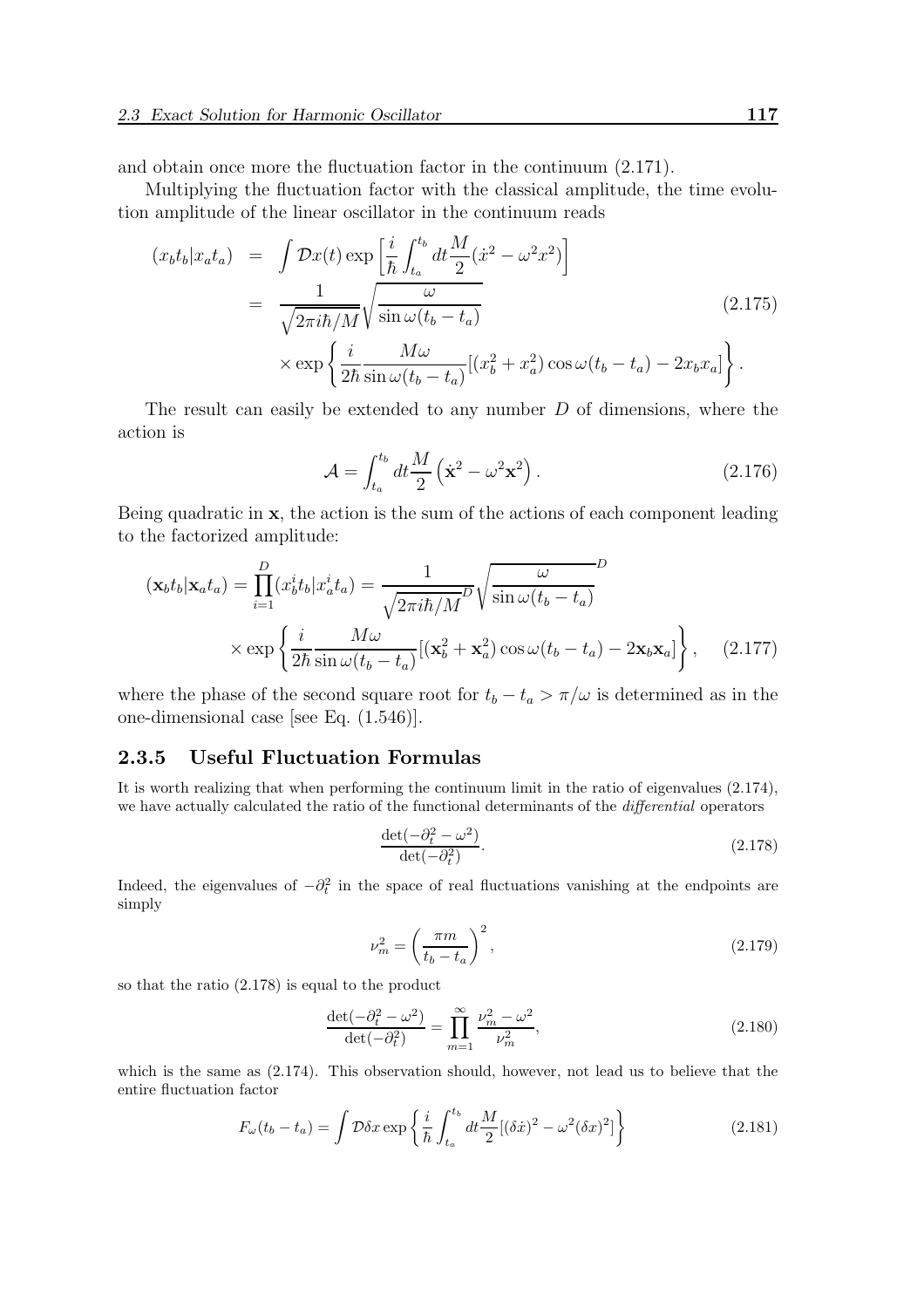could be calculated via the continuum determinant

$$
F_{\omega}(t_b, t_a) \xrightarrow{\epsilon \to 0} \frac{1}{\sqrt{2\pi\hbar i\epsilon/M}} \frac{1}{\sqrt{\det(-\partial_t^2 - \omega^2)}} \qquad \text{(false)}.
$$
 (2.182)

The product of eigenvalues in  $\det(-\partial_t^2 - \omega^2)$  would be a strongly divergent expression

$$
\det(-\partial_t^2 - \omega^2) = \prod_{m=1}^{\infty} (\nu_m^2 - \omega^2)
$$
\n
$$
= \prod_{m=1}^{\infty} (\nu_m^2) \prod_{m=1}^{\infty} \left[ \frac{\nu_m^2 - \omega^2}{\nu_m^2} \right] = \prod_{m=1}^{\infty} \left[ \frac{\pi^2 m^2}{(t_b - t_a)^2} \right] \times \frac{\sin \omega (t_b - t_a)}{\omega (t_b - t_a)}.
$$
\n(2.183)

Only ratios of determinants  $-\nabla \overline{\nabla} - \omega^2$  with different  $\omega$ 's can be replaced by their differential limits. Then the common divergent factor in (2.183) cancels.

Let us look at the origin of this strong divergence. The eigenvalues on the lattice and their continuum approximation start both out for small  $m$  as

$$
\Omega_m \overline{\Omega}_m \approx \nu_m^2 \approx \frac{\pi^2 m^2}{(t_b - t_a)^2}.
$$
\n(2.184)

For large  $m \leq N$ , the eigenvalues on the lattice saturate at  $\Omega_m \overline{\Omega}_m \to 2/\epsilon^2$ , while the  $\nu_m^2$ 's keep growing quadratically in m. This causes the divergence.

The correct time-sliced formulas for the fluctuation factor of a harmonic oscillator is summarized by the following sequence of equations:

$$
F_{\omega}^{N}(t_{b} - t_{a}) = \frac{1}{\sqrt{2\pi\hbar i\epsilon/M}} \prod_{n=1}^{N} \left[ \int \frac{d\delta x_{n}}{\sqrt{2\pi\hbar i\epsilon/M}} \right] \exp\left[ \frac{i}{\hbar} \frac{M}{2\epsilon} \delta x^{T} (-\epsilon^{2} \nabla \overline{\nabla} - \epsilon^{2} \omega^{2}) \delta x \right]
$$

$$
= \frac{1}{\sqrt{2\pi\hbar i\epsilon/M}} \frac{1}{\sqrt{\det_{N} (-\epsilon^{2} \nabla \overline{\nabla} - \epsilon^{2} \omega^{2})}},
$$
(2.185)

where in the first expression, the exponent is written in matrix notation with  $x<sup>T</sup>$  denoting the transposed vector x whose components are  $x_n$ . Taking out a free-particle determinant det<sub>N</sub> ( $-\epsilon^2 \overline{\nabla} \nabla$ ), formula (2.140), leads to the ratio formula

$$
F_{\omega}^{N}(t_b - t_a) = \frac{1}{\sqrt{2\pi\hbar i (t_b - t_a)/M}} \left[ \frac{\det_{N}(-\epsilon^2 \nabla \overline{\nabla} - \epsilon^2 \omega^2)}{\det_{N}(-\epsilon^2 \nabla \overline{\nabla})} \right]^{-1/2}, \qquad (2.186)
$$

which yields

$$
F_{\omega}^{N}(t_{b}-t_{a}) = \frac{1}{\sqrt{2\pi i\hbar/M}}\sqrt{\frac{\sin\tilde{\omega}\epsilon}{\epsilon\sin\tilde{\omega}(t_{b}-t_{a})}},
$$
\n(2.187)

If with  $\tilde{\omega}$  of Eq. (2.163). If we are only interested in the continuum limit, we may let  $\epsilon$  go to zero on the right-hand side of (2.186) and evaluate

$$
F_{\omega}(t_b - t_a) = \frac{1}{\sqrt{2\pi\hbar i (t_b - t_a)/M}} \left[ \frac{\det(-\partial_t^2 - \omega^2)}{\det(-\partial_t^2)} \right]^{-1/2}
$$
  

$$
= \frac{1}{\sqrt{2\pi\hbar i (t_b - t_a)/M}} \prod_{m=1}^{\infty} \left[ \frac{\nu_m^2 - \omega^2}{\nu_m^2} \right]^{-1/2}
$$
  

$$
= \frac{1}{\sqrt{2\pi\hbar i (t_b - t_a)/M}} \sqrt{\frac{\omega(t_b - t_a)}{\sin \omega(t_b - t_a)}}.
$$
(2.188)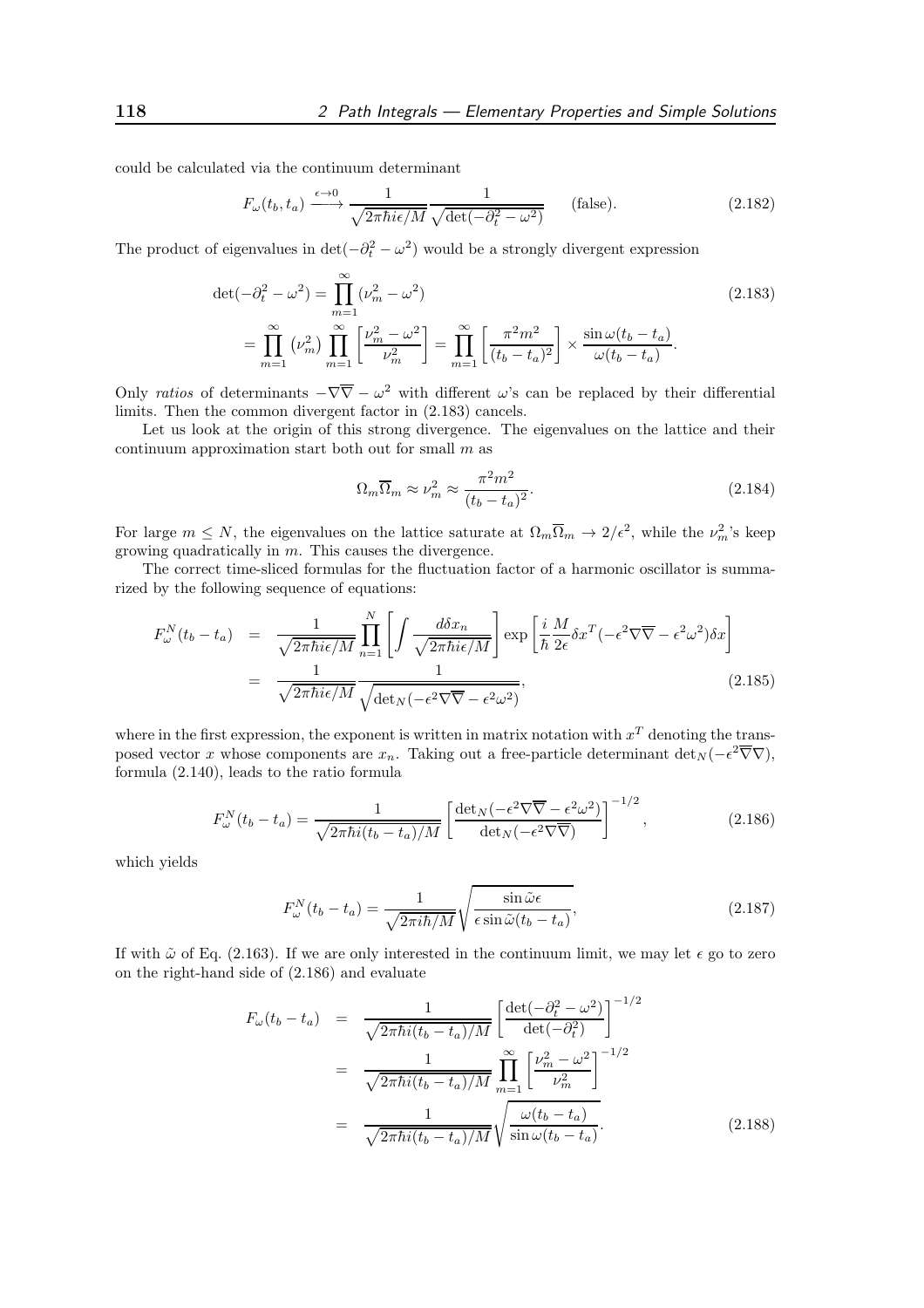Let us calculate also here the time evolution amplitude in momentum space. The Fourier transform of initial and final positions of  $(2.177)$  [as in  $(2.73)$ ] yields

$$
(\mathbf{p}_b t_b | \mathbf{p}_a t_a) = \int d^D x_b e^{-i \mathbf{p}_b \mathbf{x}_b / \hbar} \int d^D x_a e^{i \mathbf{p}_a \mathbf{x}_a / \hbar} (\mathbf{x}_b t_b | \mathbf{x}_a t_a)
$$
  
= 
$$
\frac{(2\pi \hbar)^D}{\sqrt{2\pi i \hbar}^D} \frac{1}{\sqrt{M\omega \sin \omega (t_b - t_a)}} \mathbf{D}
$$
  

$$
\times \exp\left\{\frac{i}{\hbar} \frac{1}{2M\omega \sin \omega (t_b - t_a)} \left[ (\mathbf{p}_b^2 + \mathbf{p}_a^2) \cos \omega (t_b - t_a) - 2\mathbf{p}_b \mathbf{p}_a \right] \right\}.
$$
 (2.189)

The limit  $\omega \to 0$  reduces to the free-particle expression (2.73), not quite as directly as in the x-space amplitude (2.177). Expanding the exponent

$$
\frac{1}{2M\omega\sin\omega(t_b - t_a)} \left[ (\mathbf{p}_b^2 + \mathbf{p}_a)\cos\omega(t_b - t_a) - 2\mathbf{p}_b \mathbf{p}_a^2 \right]
$$
\n
$$
= \frac{1}{2M\omega^2(t_b - t_a)} \left\{ (\mathbf{p}_b - \mathbf{p}_a)^2 - \frac{1}{2} (\mathbf{p}_b^2 + \mathbf{p}_a^2) [\omega(t_b - t_a)]^2 + \dots \right\},\tag{2.190}
$$

and going to the limit  $\omega \to 0$ , the leading term in (2.189)

$$
\frac{(2\pi)^D}{\sqrt{2\pi i \omega^2 (t_b - t_a)\hbar M^D}} \exp\left\{\frac{i}{\hbar} \frac{1}{2M\omega^2 (t_b - t_a)} (\mathbf{p}_b - \mathbf{p}_a)^2\right\}
$$
(2.191)

tends to  $(2\pi\hbar)^D \delta^{(D)}(\mathbf{p}_b - \mathbf{p}_a)$  [recall (1.534)], while the second term in (2.190) yields a factor  $e^{-i\mathbf{p}^2(t_b-t_a)/2M\hbar}$ , so that we recover indeed (2.73).

#### 2.3.6 Oscillator Amplitude on Finite Time Lattice

Let us calculate the exact time evolution amplitude for a finite number of time slices. In contrast to the free-particle case in Section 2.2.5, the oscillator amplitude is no longer equal to its continuum limit but  $\epsilon$ -dependent. This will allow us to study some typical convergence properties of path integrals in the continuum limit. Since the fluctuation factor was initially calculated at a finite  $\epsilon$  in  $(2.169)$ , we only need to find the classical action for finite  $\epsilon$ . To maintain time reversal invariance at any finite  $\epsilon$ , we work with a slightly different sliced potential term in the action than before in (2.148), using

$$
\mathcal{A}^N = \epsilon \frac{M}{2} \sum_{n=1}^{N+1} \left[ (\overline{\nabla} x_n)^2 - \omega^2 (x_n^2 + x_{n-1}^2)/2 \right],
$$
 (2.192)

or, written in another way,

$$
\mathcal{A}^N = \epsilon \frac{M}{2} \sum_{n=0}^N \left[ (\nabla x_n)^2 - \omega^2 (x_{n+1}^2 + x_n^2)/2 \right]. \tag{2.193}
$$

This differs from the original time-sliced action (2.148) by having the potential  $\omega^2 x_n^2$  replaced by the more symmetric one  $\omega^2(x_n^2 + x_{n-1}^2)/2$ . The gradient term is the same in both cases and can be rewritten, after a summation by parts, as

$$
\epsilon \sum_{n=1}^{N+1} (\overline{\nabla} x_n)^2 = \epsilon \sum_{n=0}^{N} (\nabla x_n)^2 = [x_b \overline{\nabla} x_b - x_a \nabla x_a] - \epsilon \sum_{n=1}^{N} x_n \nabla \overline{\nabla} x_n.
$$
 (2.194)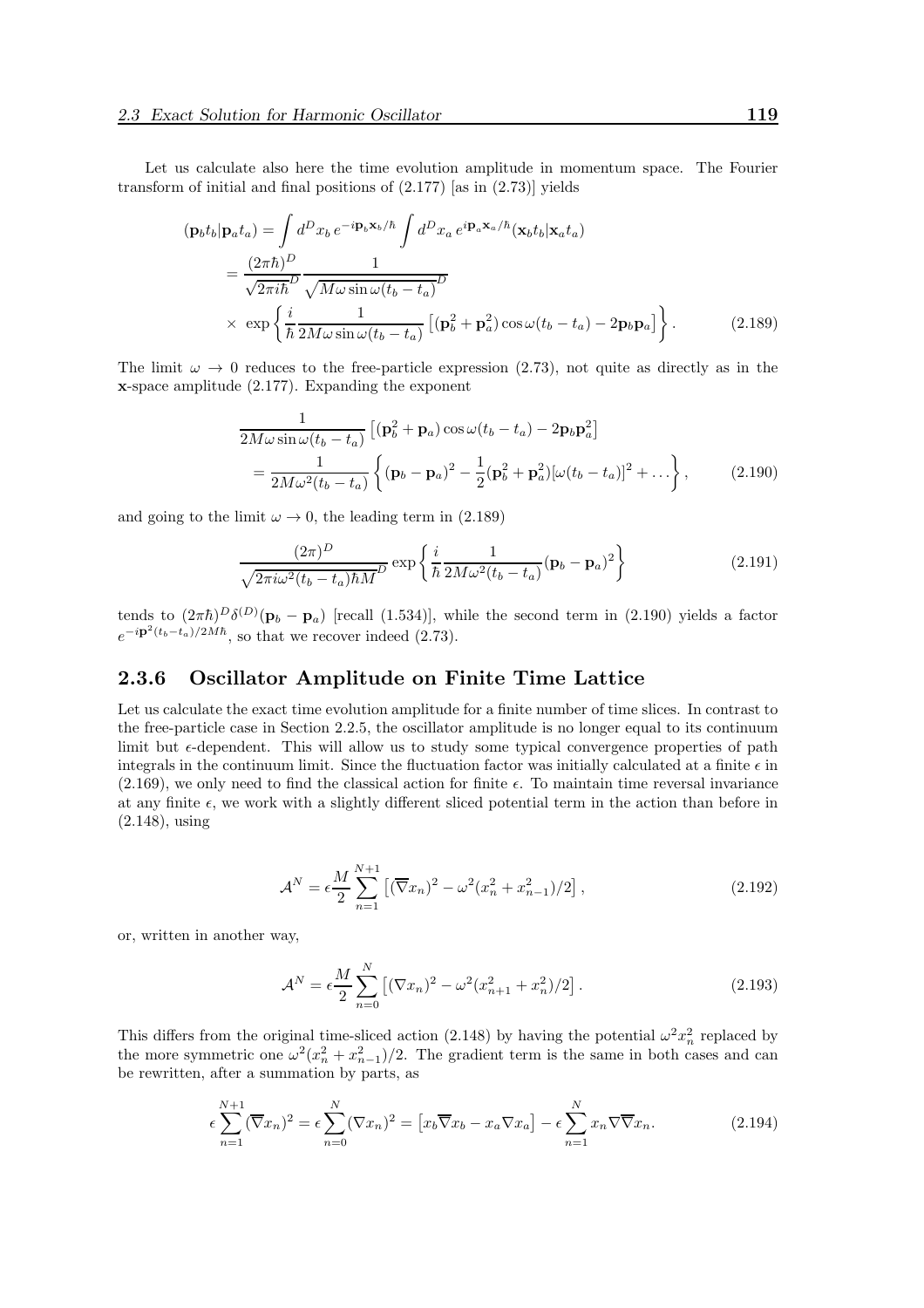This leads to a time-sliced action

$$
\mathcal{A}^N = \frac{M}{2} \left( x_b \overline{\nabla} x_b - x_a \nabla x_a \right) - \epsilon \frac{M}{4} \omega^2 (x_b^2 + x_a^2) - \epsilon \frac{M}{2} \sum_{n=1}^N x_n (\nabla \overline{\nabla} + \omega^2) x_n.
$$
 (2.195)

Since the variation of  $\mathcal{A}^N$  is performed at fixed endpoints  $x_a$  and  $x_b$ , the fluctuation factor is the same as in (2.160). The equation of motion on the sliced time axis is

$$
(\nabla \overline{\nabla} + \omega^2) x_{\text{cl}}(t) = 0. \tag{2.196}
$$

Here it is understood that the time variable takes only the discrete lattice values  $t_n$ . The solution of this difference equation with the initial and final values  $x_a$  and  $x_b$ , respectively, is given by

$$
x_{\rm cl}(t) = \frac{1}{\sin \tilde{\omega}(t_b - t_a)} \left[ x_b \sin \tilde{\omega}(t - t_a) + x_a \sin \tilde{\omega}(t_b - t) \right],\tag{2.197}
$$

where  $\tilde{\omega}$  is the auxiliary frequency introduced in (2.163). To calculate the classical action on the lattice, we insert (2.197) into (2.195). After some trigonometry, and replacing  $\epsilon^2 \omega^2$  by  $4 \sin^2(\tilde{\omega} \epsilon/2)$ , the action resembles closely the continuum expression (2.159):

$$
\mathcal{A}_{\text{cl}}^N = \frac{M}{2\epsilon} \frac{\sin \tilde{\omega}\epsilon}{\sin \tilde{\omega}(t_b - t_a)} \left[ (x_b^2 + x_a^2) \cos \tilde{\omega}(t_b - t_a) - 2x_b x_a \right]. \tag{2.198}
$$

The total time evolution amplitude on the sliced time axis is

$$
(x_b t_b | x_a t_a) = e^{iA_{\text{cl}}^N/\hbar} F_{\omega}^N(t_b - t_a), \qquad (2.199)
$$

with sliced action  $(2.198)$  and the sliced fluctuation factor  $(2.169)$ .

#### 2.4 Gelfand-Yaglom Formula

In many applications one encounters a slight generalization of the oscillator fluctuation problem: The action is harmonic but contains a time-dependent frequency  $\Omega^2(t)$  instead of the constant oscillator frequency  $\omega^2$ . The associated fluctuation factor is

$$
F(t_b, t_a) = \int \mathcal{D}\delta x(t) \exp\left(\frac{i}{\hbar} \mathcal{A}\right), \qquad (2.200)
$$

with the action

$$
\mathcal{A} = \int_{t_a}^{t_b} dt \frac{M}{2} [(\delta \dot{x})^2 - \Omega^2(t) (\delta x)^2].
$$
 (2.201)

Since  $\Omega(t)$  may not be translationally invariant in time, the fluctuation factor depends now in general on both the initial and final times. The ratio formula (2.186) holds also in this more general case, i.e.,

$$
F^{N}(t_{b},t_{a}) = \frac{1}{\sqrt{2\pi\hbar i(t_{b}-t_{a})/M}} \left[ \frac{\det_{N}(-\epsilon^{2}\nabla\overline{\nabla}-\epsilon^{2}\Omega^{2})}{\det_{N}(-\epsilon^{2}\nabla\overline{\nabla})} \right]^{-1/2}.
$$
 (2.202)

Here  $\Omega^2(t)$  denotes the diagonal matrix

$$
\Omega^2(t) = \begin{pmatrix} \Omega_N^2 & & \\ & \ddots & \\ & & \Omega_1^2 \end{pmatrix}, \tag{2.203}
$$

with the matrix elements  $\Omega_n^2 = \Omega^2(t_n)$ .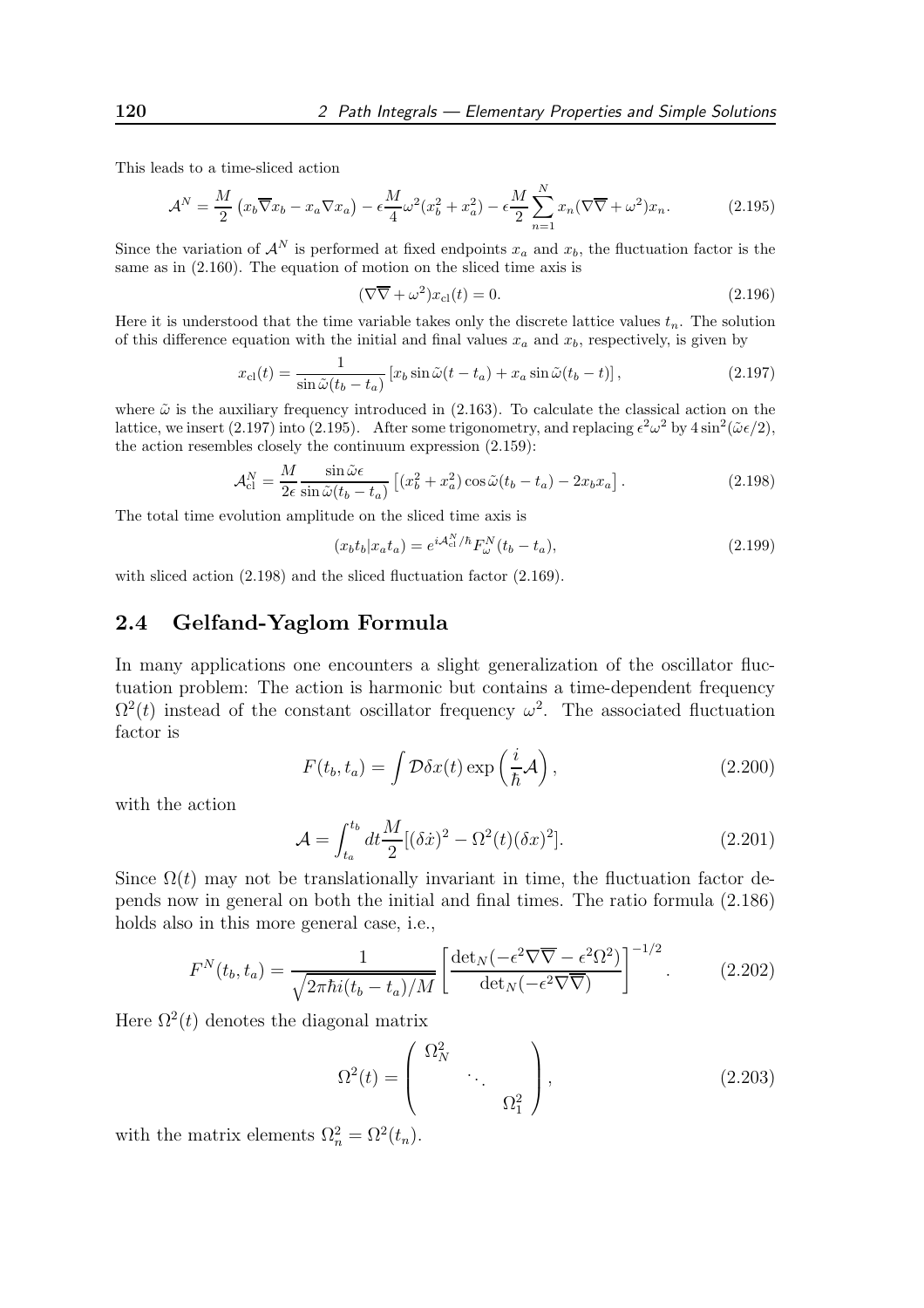#### 2.4.1 Recursive Calculation of Fluctuation Determinant

In general, the full set of eigenvalues of the matrix  $-\nabla \overline{\nabla} - \Omega^2(t)$  is quite difficult to find, even in the continuum limit. It is, however, possible to derive a powerful difference equation for the fluctuation determinant which can often be used to find its value without knowing all eigenvalues. The method is due to Gelfand and Yaglom.<sup>11</sup>

Let us denote the determinant of the  $N \times N$  fluctuation matrix by  $D_N$ , i.e.,

$$
D_N \equiv \det_N \left( -\epsilon^2 \overline{\nabla} \nabla - \epsilon^2 \Omega^2 \right)
$$
\n
$$
\equiv \begin{vmatrix}\n2 - \epsilon^2 \Omega_N^2 & -1 & 0 & \dots & 0 & 0 & 0 \\
-1 & 2 - \epsilon^2 \Omega_{N-1}^2 & -1 & \dots & 0 & 0 & 0 \\
\vdots & & & & & \vdots \\
0 & 0 & 0 & \dots & -1 & 2 - \epsilon^2 \Omega_2^2 & -1 \\
0 & 0 & 0 & \dots & 0 & -1 & 2 - \epsilon^2 \Omega_1^2\n\end{vmatrix}
$$
\n(2.204)

By expanding this along the first column, we obtain the recursion relation

$$
D_N = (2 - \epsilon^2 \Omega_N^2) D_{N-1} - D_{N-2}, \qquad (2.205)
$$

which may be rewritten as

$$
\epsilon^2 \left[ \frac{1}{\epsilon} \left( \frac{D_N - D_{N-1}}{\epsilon} - \frac{D_{N-1} - D_{N-2}}{\epsilon} \right) + \Omega_N^2 D_{N-1} \right] = 0. \tag{2.206}
$$

Since the equation is valid for all N, it implies that the determinant  $D<sub>N</sub>$  satisfies the difference equation

$$
(\nabla \overline{\nabla} + \Omega_{N+1}^2) D_N = 0. \qquad (2.207)
$$

In this notation, the operator  $-\nabla\overline{\nabla}$  is understood to act on the dimensional label N of the determinant. The determinant  $D<sub>N</sub>$  may be viewed as the discrete values of a function of  $D(t)$  evaluated on the sliced time axis. Equation (2.207) is called the  $Gelfand-Yaglom formula.$  Thus the determinant as a function of N is the solution of the classical difference equation of motion and the desired result for a given  $N$  is obtained from the final value  $D_N = D(t_{N+1})$ . The initial conditions are

$$
D_1 = (2 - \epsilon^2 \Omega_1^2), \nD_2 = (2 - \epsilon^2 \Omega_1^2)(2 - \epsilon^2 \Omega_2^2) - 1.
$$
\n(2.208)

#### 2.4.2 Examples

As an illustration of the power of the Gelfand-Yaglom formula, consider the known case of a constant  $\Omega^2(t) \equiv \omega^2$  where the Gelfand-Yaglom formula reads

$$
(\nabla \overline{\nabla} + \omega^2) D_N = 0. \tag{2.209}
$$

This is solved by a linear combination of  $\sin(N\tilde{\omega}\epsilon)$  and  $\cos(N\tilde{\omega}\epsilon)$ , where  $\tilde{\omega}$  is given by (2.163). The solution satisfying the correct boundary condition is obviously

$$
D_N = \frac{\sin(N+1)\epsilon\tilde{\omega}}{\sin \epsilon\tilde{\omega}}.\tag{2.210}
$$

 $11$ I.M. Gelfand and A.M. Yaglom, J. Math. Phys. 1, 48 (1960).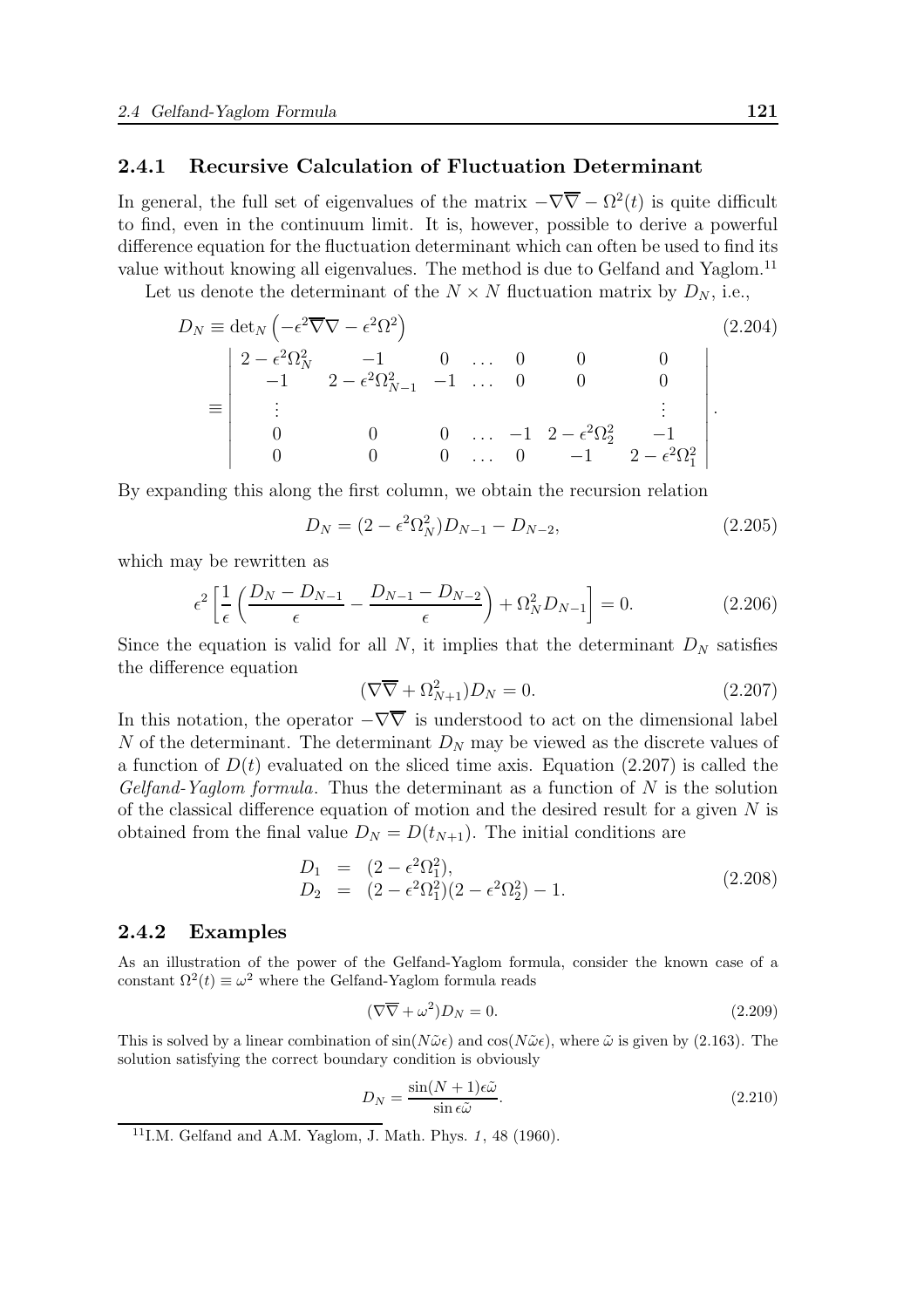

Figure 2.2 Solution of equation of motion with zero initial value and unit initial slope. Its value at the final time is equal to  $\epsilon$  times the discrete fluctuation determinant  $D_N = D(t_b)$ .

Indeed, the two lowest elements are

$$
D_1 = 2 \cos \epsilon \tilde{\omega},
$$
  
\n
$$
D_2 = 4 \cos^2 \epsilon \tilde{\omega} - 1,
$$
\n(2.211)

which are the same as (2.208), since  $\epsilon^2 \Omega^2 \equiv \epsilon^2 \omega^2 = 2(1 - \cos \tilde{\omega} \epsilon)$ .

The Gelfand-Yaglom formula becomes especially easy to handle in the continuum limit  $\epsilon \to 0$ . Then, by considering the renormalized function

$$
D_{\rm ren}(t_N) = \epsilon D_N,\tag{2.212}
$$

the initial conditions  $D_1 = 2$  and  $D_2 = 3$  can be re-expressed as

$$
(\epsilon D)_1 = D_{\rm ren}(t_a) = 0,\t(2.213)
$$

$$
\frac{\epsilon D_2 - \epsilon D_1}{\epsilon} = (\nabla \epsilon D)_1 \xrightarrow{\epsilon \to 0} \dot{D}_{\text{ren}}(t_a) = 1.
$$
\n(2.214)

The difference equation for  $D_N$  turns into the differential equation for  $D_{ren}(t)$ :

$$
[\partial_t^2 + \Omega^2(t)]D_{\text{ren}}(t) = 0.
$$
\n(2.215)

The situation is pictured in Fig. 2.2. The determinant  $D_N$  is  $1/\epsilon$  times the value of the function  $D_{\text{ren}}(t)$  at  $t_b$ . This value is found by solving the differential equation starting from  $t_a$  with zero value and unit slope.

As an example, consider once more the harmonic oscillator with a fixed frequency  $\omega$ . The equation of motion in the continuum limit is solved by

$$
D_{\rm ren}(t) = \frac{1}{\omega} \sin \omega (t - t_a), \qquad (2.216)
$$

which satisfies the initial conditions  $(2.214)$ . Thus we find the fluctuation determinant to become, for small  $\epsilon$ ,

$$
\det(-\epsilon^2 \nabla \overline{\nabla} - \epsilon^2 \omega^2) \xrightarrow{\epsilon \to 0} \frac{1}{\epsilon} \frac{\sin \omega (t_b - t_a)}{\omega}, \tag{2.217}
$$

in agreement with the earlier result (2.210). For the free particle, the solution is  $D_{ren}(t) = t - t_a$ and we obtain directly the determinant  $\det_N(-\epsilon^2 \nabla \overline{\nabla}) = (t_b - t_a)/\epsilon$ .

For time-dependent frequencies  $\Omega(t)$ , an analytic solution of the Gelfand-Yaglom initial-value problem (2.213), (2.214), and (2.215) can be found only for special classes of functions  $\Omega(t)$ . In fact, (2.215) has the form of a Schrödinger equation of a point particle in a potential  $\Omega^2(t)$ , and the classes of potentials for which the Schrödinger equation can be solved are well-known.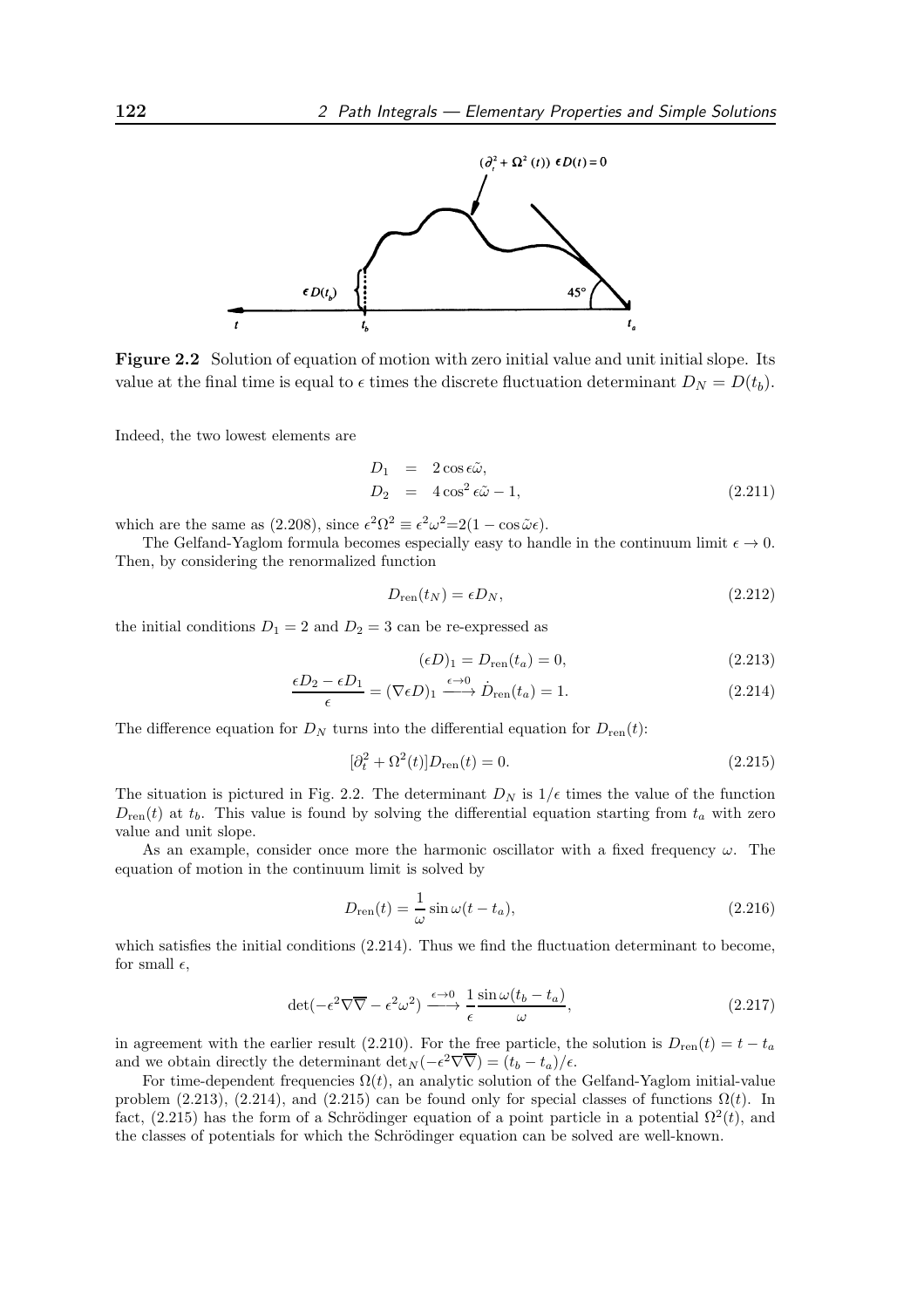#### 2.4.3 Calculation on Unsliced Time Axis

In general, the most explicit way of expressing the solution is by linearly combining  $D_{\text{ren}}=\epsilon D_N$  from any two independent solutions  $\xi(t)$  and  $\eta(t)$  of the homogeneous differential equation

$$
[\partial_t^2 + \Omega^2(t)]x(t) = 0.
$$
\n(2.218)

The solution of (2.215) is found from a linear combination

$$
D_{\text{ren}}(t) = \alpha \xi(t) + \beta \eta(t). \qquad (2.219)
$$

The coefficients are determined from the initial condition (2.214), which imply

$$
\alpha \xi(t_a) + \beta \eta(t_a) = 0,\n\alpha \dot{\xi}(t_a) + \beta \dot{\eta}(t_a) = 1,
$$
\n(2.220)

and thus

$$
D_{\rm ren}(t) = \frac{\xi(t)\eta(t_a) - \xi(t_a)\eta(t)}{\xi(t_a)\eta(t_a) - \xi(t_a)\dot{\eta}(t_a)}.
$$
\n(2.221)

The denominator is recognized as the time-independent Wronski determinant of the two solutions

$$
W \equiv \xi(t) \stackrel{\leftrightarrow}{\partial} t \eta(t) \equiv \xi(t)\dot{\eta}(t) - \dot{\xi}(t)\eta(t)
$$
\n(2.222)

at the initial point  $t_a$ . The right-hand side is independent of  $t$ .

The Wronskian is an important quantity in the theory of second-order differential equations. It is defined for all equations of the Sturm-Liouville type

$$
\frac{d}{dt}\left[a(t)\frac{dy(t)}{dt}\right] + b(t)y(t) = 0,
$$
\n(2.223)

for which it is proportional to  $1/a(t)$ . The Wronskian is used to construct the Green function for all such equations.<sup>12</sup>

In terms of the Wronskian, Eq. (2.221) has the general form

$$
D_{\text{ren}}(t) = -\frac{1}{W} \left[ \xi(t)\eta(t_a) - \xi(t_a)\eta(t) \right].
$$
 (2.224)

Inserting  $t = t_b$  gives the desired determinant

$$
D_{\text{ren}} = -\frac{1}{W} \left[ \xi(t_b) \eta(t_a) - \xi(t_a) \eta(t_b) \right]. \tag{2.225}
$$

Note that the same functional determinant can be found from by evaluating the function

$$
\tilde{D}_{\text{ren}}(t) = -\frac{1}{W} \left[ \xi(t_b) \eta(t) - \xi(t) \eta(t_b) \right]
$$
\n(2.226)

 $12$ For its typical use in classical electrodynamics, see J.D. Jackson, *Classical Electrodynamics*, John Wiley & Sons, New York, 1975, Section 3.11.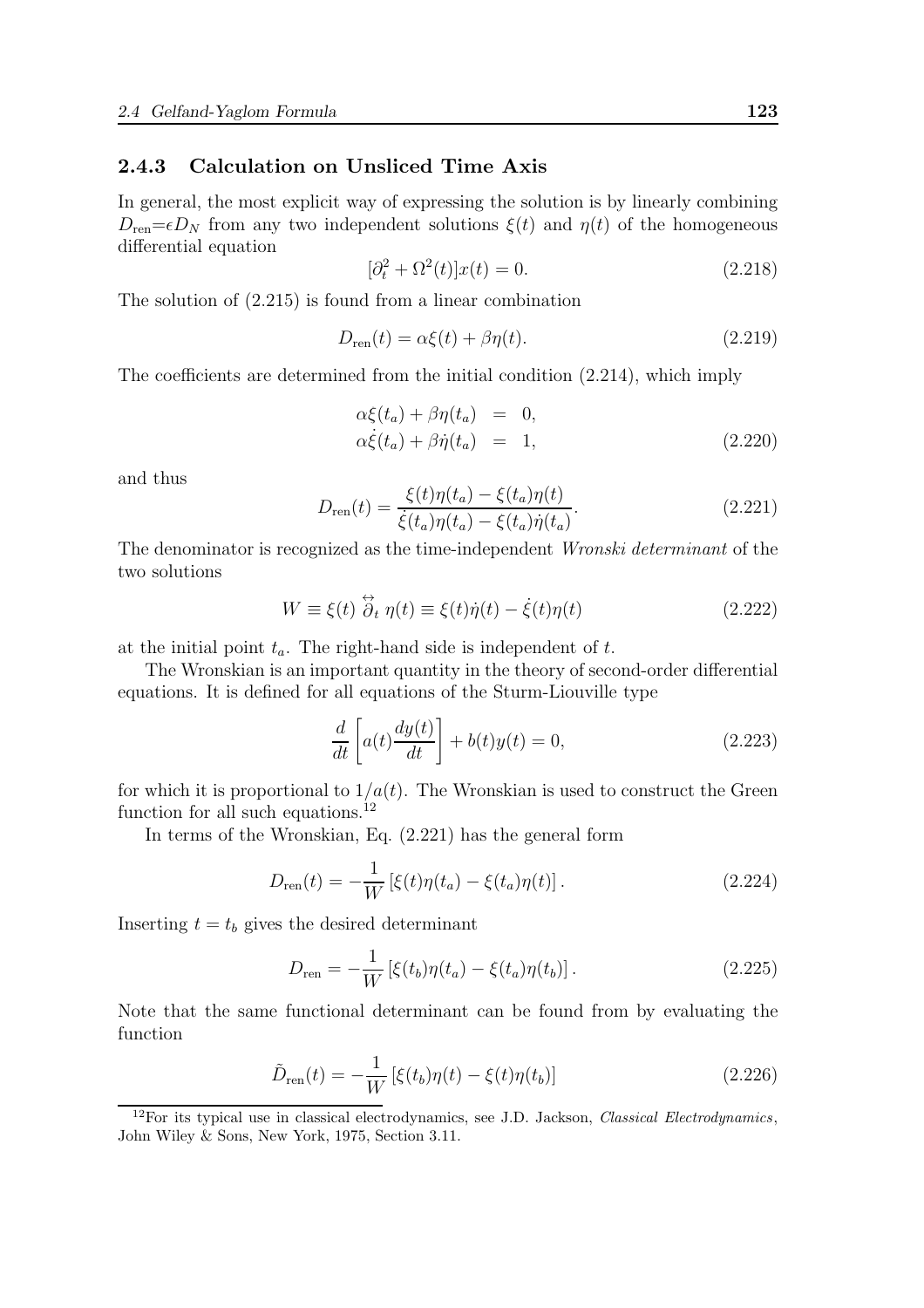at  $t_a$ . This also satisfies the homogenous differential equation (2.215), but with the initial conditions

$$
\tilde{D}_{ren}(t_b) = 0, \qquad \dot{\tilde{D}}_{ren}(t_b) = -1.
$$
\n(2.227)

It will be useful to emphasize at which ends the Gelfand-Yaglom boundary conditions are satisfied by denoting  $D_{ren}(t)$  and  $\tilde{D}_{ren}(t)$  by  $D_a(t)$  and  $D_b(t)$ , respectively, summarizing their symmetric properties as

$$
[\partial_t^2 + \Omega^2(t)]D_a(t) = 0 \; ; \quad D_a(t_a) = 0, \quad \dot{D}_a(t_a) = 1, \tag{2.228}
$$

$$
[\partial_t^2 + \Omega^2(t)]D_b(t) = 0; \quad D_b(t_b) = 0, \quad \dot{D}_b(t_b) = -1,
$$
 (2.229)

with the determinant being obtained from either function as

$$
D_{\text{ren}} = D_a(t_b) = D_b(t_a). \tag{2.230}
$$

In contrast to this we see from the explicit equations (2.224) and (2.226) that the time derivatives of two functions at opposite endpoints are in general not related. Only for frequencies  $\Omega(t)$  with time reversal invariance, one has

$$
\dot{D}_a(t_b) = -\dot{D}_b(t_a), \quad \text{for} \quad \Omega(t) = \Omega(-t). \tag{2.231}
$$

For arbitrary  $\Omega(t)$ , one can derive a relation

$$
\dot{D}_a(t_b) + \dot{D}_b(t_a) = -2 \int_{t_a}^{t_b} dt \, \Omega(t) \dot{\Omega}(t) D_a(t) D_b(t).
$$
\n(2.232)

As an application of these formulas, consider once more the linear oscillator, for which two independent solutions are

$$
\xi(t) = \cos \omega t, \quad \eta(t) = \sin \omega t. \tag{2.233}
$$

Hence

$$
W = \omega,\tag{2.234}
$$

and the fluctuation determinant becomes

$$
D_{\rm ren} = -\frac{1}{\omega} (\cos \omega t_b \sin \omega t_a - \cos \omega t_a \sin \omega t_b) = \frac{1}{\omega} \sin \omega (t_b - t_a). \tag{2.235}
$$

#### 2.4.4 D'Alembert's Construction

It is important to realize that the construction of the solutions of Eqs. (2.228) and (2.229) requires only the knowledge of one solution of the homogenous differential equation (2.218), say  $\xi(t)$ . A second linearly independent solution  $\eta(t)$  can always be found with the help of a formula due to d'Alembert,

$$
\eta(t) = w \,\xi(t) \int^t \frac{dt'}{\xi^2(t')},\tag{2.236}
$$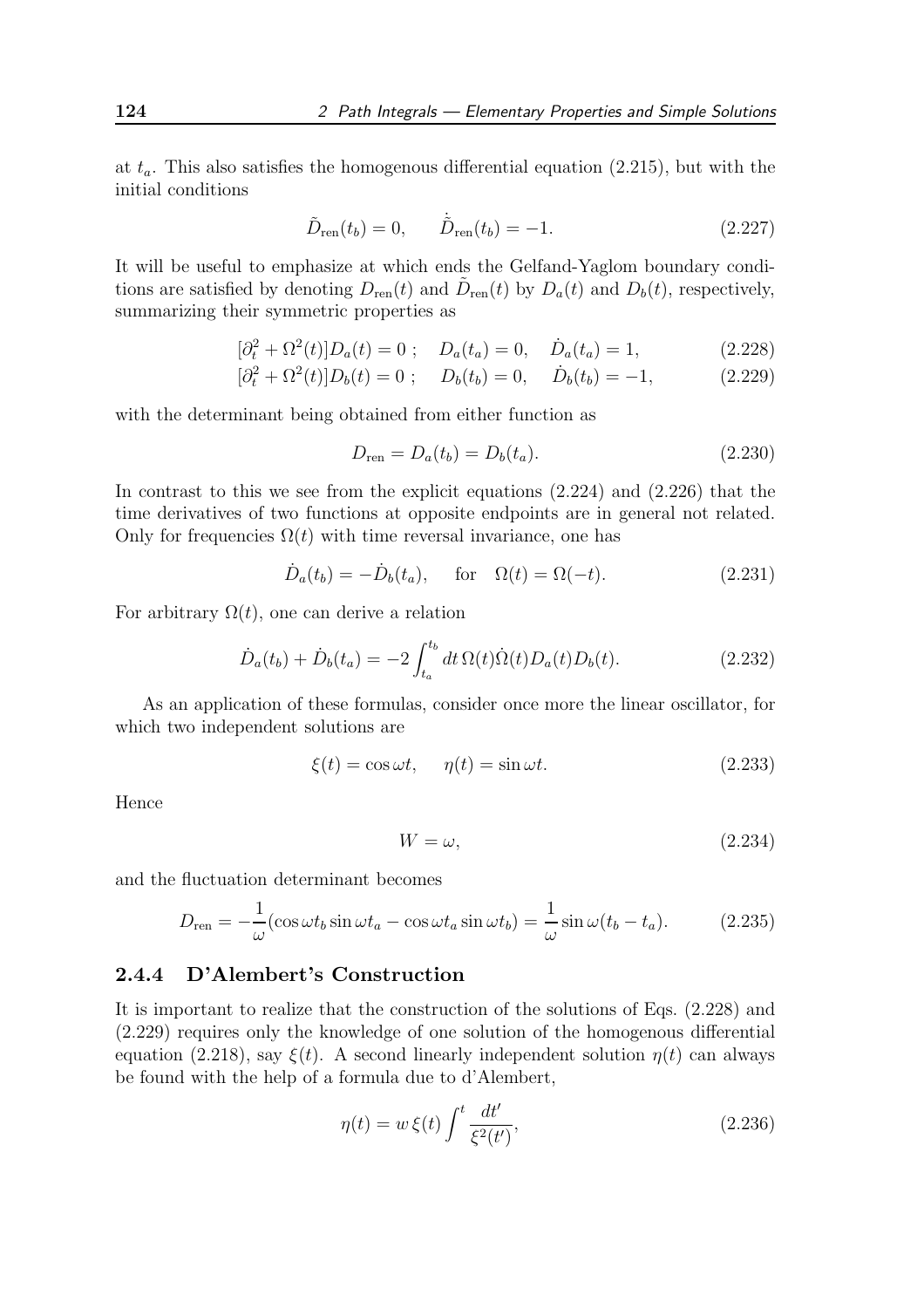where  $w$  is some constant. Differentiation yields

$$
\dot{\eta} = \frac{\dot{\xi}\eta}{\xi} + \frac{w}{\xi}, \qquad \ddot{\eta} = \frac{\ddot{\xi}\eta}{\xi}.
$$
\n(2.237)

The second equation shows that with  $\xi(t)$ , also  $\eta(t)$  is a solution of the homogenous differential equation (2.218). From the first equation we find that the Wronski determinant of the two functions is equal to  $w$ :

$$
W = \xi(t)\dot{\eta}(t) - \dot{\xi}(t)\eta(t) = w.
$$
 (2.238)

Inserting the solution (2.236) into the formulas (2.224) and (2.226), we obtain explicit expressions for the Gelfand-Yaglom functions in terms of one arbitrary solution of the homogenous differential equation (2.218):

$$
D_{\text{ren}}(t) = D_a(t) = \xi(t)\xi(t_a)\int_{t_a}^t \frac{dt'}{\xi^2(t')}, \qquad \tilde{D}_{\text{ren}}(t) = D_b(t) = \xi(t_b)\xi(t)\int_t^{t_b} \frac{dt'}{\xi^2(t')}.
$$
 (2.239)

The desired functional determinant is

$$
D_{\rm ren} = \xi(t_b)\xi(t_a) \int_{t_a}^{t_b} \frac{dt'}{\xi^2(t')}.
$$
\n(2.240)

#### 2.4.5 Another Simple Formula

There exists yet another useful formula for the functional determinant. For this we solve the homogenous differential equation (2.218) for an arbitrary initial position  $x_a$  and initial velocity  $\dot{x}_a$  at the time  $t_a$ . The result may be expressed as the following linear combination of  $D_a(t)$  and  $D_b(t)$ :

$$
x(x_a, \dot{x}_a; t) = \frac{1}{D_b(t_a)} \left[ D_b(t) - D_a(t) \dot{D}_b(t_a) \right] x_a + D_a(t) \dot{x}_a . \tag{2.241}
$$

We then see that the Gelfand-Yaglom function  $D_{ren}(t) = D_a(t)$  can be obtained from the partial derivative

$$
D_{\rm ren}(t) = \frac{\partial x(x_a, \dot{x}_a; t)}{\partial \dot{x}_a}.
$$
\n(2.242)

This function obviously satisfies the Gelfand-Yaglom initial conditions  $D_{ren}(t_a) = 0$  and  $\dot{D}_{ren}(t_a) =$ 1 of (2.213) and (2.214), which are a direct consequence of the fact that  $x_a$  and  $\dot{x}_a$  are independent variables in the function  $x(x_a, \dot{x}_a; t)$ , for which  $\partial x_a/\partial \dot{x}_a = 0$  and  $\partial \dot{x}_a/\partial \dot{x}_a = 1$ .

The fluctuation determinant  $D_{ren} = D_a(t_b)$  is then given by

$$
D_{\rm ren} = \frac{\partial x_b}{\partial \dot{x}_a},\tag{2.243}
$$

where  $x_b$  abbreviates the function  $x(x_a, \dot{x}_a; t_b)$ . It is now obvious that the analogous equations (2.229) are satisfied by the partial derivative  $D_b(t) = -\partial x(t)/\partial \dot{x}_b$ , where  $x(t)$  is expressed in terms of the final position  $x_b$  and velocity  $\dot{x}_b$  as  $x(t) = x(x_b, \dot{x}_b; t)$ 

$$
x(x_b, \dot{x}_b; t) = \frac{1}{D_a(t_b)} \left[ D_a(t) + D_b(t) \dot{D}_a(t_b) \right] x_b - D_b(t) \dot{x}_b , \qquad (2.244)
$$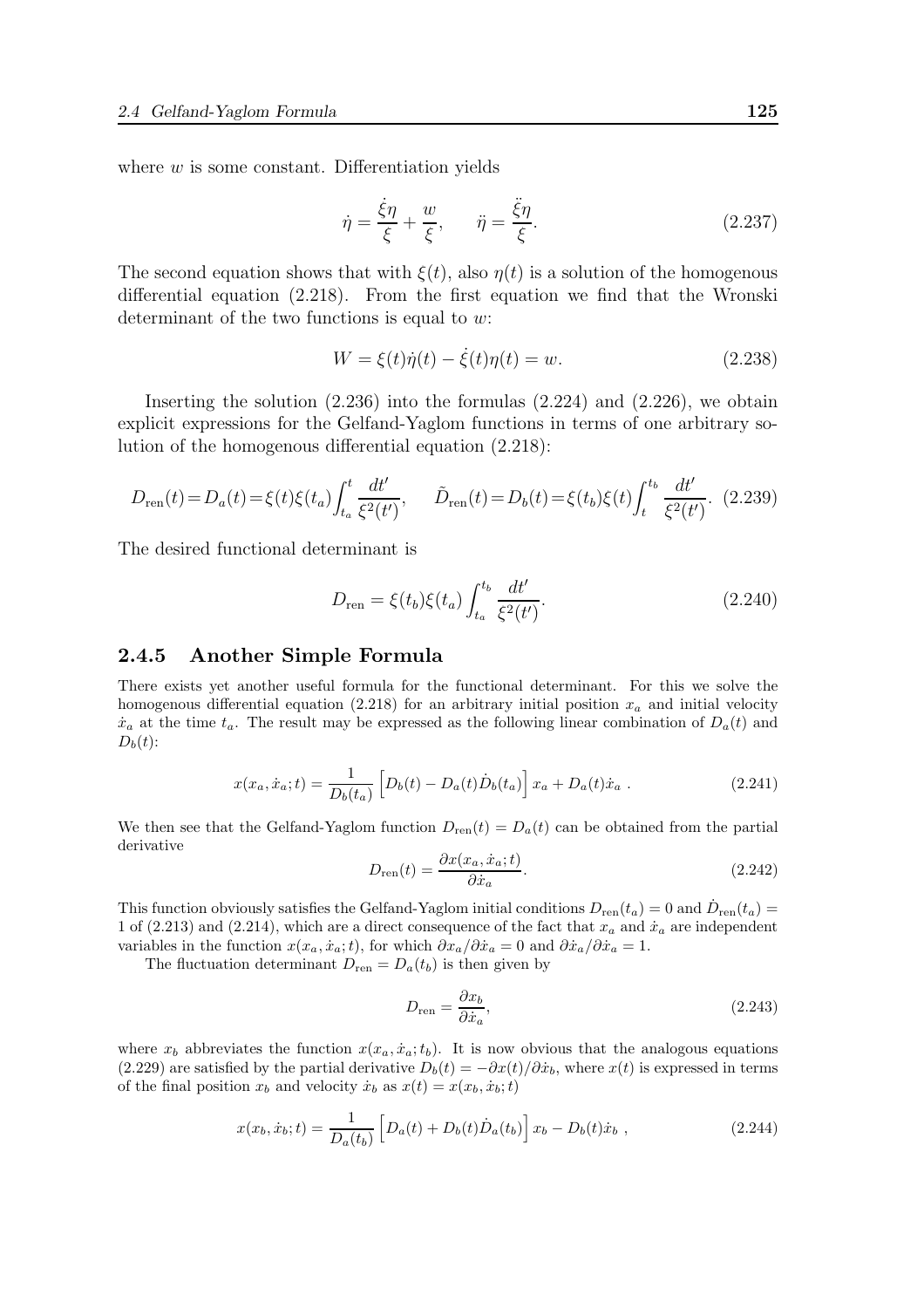so that we obtain the alternative formula

$$
D_{\rm ren} = -\frac{\partial x_a}{\partial \dot{x}_b}.\tag{2.245}
$$

These results can immediately be generalized to functional determinants of differential operators of the form  $-\partial_t^2 \delta_{ij} - \Omega_{ij}^2(t)$  where the time-dependent frequency is a  $D \times D$ -dimensional matrix  $\Omega_{ij}^2(t)$ ,  $(i, j = 1, ..., D)$ . Then the associated Gelfand-Yaglom function  $D_a(t)$  becomes a matrix  $D_{ij}(t)$  satisfying the initial conditions  $D_{ij}(t_a) = 0$ ,  $\dot{D}_{ij}(t_b) = \delta_{ij}$ , and the desired functional determinant  $D_{ren}$  is equal to the ordinary determinant of  $D_{ij}(t_b)$ :

$$
D_{\text{ren}} = \text{Det}\left[-\partial_t^2 \delta_{ij} - \Omega_{ij}^2(t)\right] = \det D_{ij}(t_b). \tag{2.246}
$$

The homogeneous differential equation and the initial conditions are obviously satisfied by the partial derivative matrix  $D_{ij}(t) = \partial x^i(t)/\partial x^j_a$ , so that the explicit representations of  $D_{ij}(t)$  in terms of the general solution of the classical equations of motion  $\left[-\partial_t^2 \delta_{ij} - \Omega_{ij}^2(t)\right] x_j(t) = 0$ become

$$
D_{\rm ren} = \det \frac{\partial x_b^i}{\partial \dot{x}_a^j} = \det \left( -\frac{\partial x_a^i}{\partial \dot{x}_b^j} \right). \tag{2.247}
$$

A further couple of formulas for functional determinants can be found by constructing a solution of the homogeneous differential equation (2.218) which passes through specific initial and final points  $x_a$  and  $x_b$  at  $t_a$  and  $t_b$ , respectively:

$$
x(x_b, x_a; t) = \frac{D_b(t)}{D_b(t_a)} x_a + \frac{D_a(t)}{D_a(t_b)} x_b.
$$
\n(2.248)

The Gelfand-Yaglom functions  $D_a(t)$  and  $D_b(t)$  can therefore be obtained from the partial derivatives

$$
\frac{D_a(t)}{D_a(t_b)} = \frac{\partial x(x_b, x_a; t)}{\partial x_b}, \qquad \frac{D_b(t)}{D_b(t_a)} = \frac{\partial x(x_b, x_a; t)}{\partial x_a}.
$$
\n(2.249)

At the endpoints, Eqs. (2.248) yield

$$
\dot{x}_a = \frac{\dot{D}_b(t_a)}{D_b(t_a)} x_a + \frac{1}{D_a(t_b)} x_b,
$$
\n(2.250)

$$
\dot{x}_b = -\frac{1}{D_b(t_a)}x_a + \frac{\dot{D}_a(t_b)}{D_a(t_b)}x_b,
$$
\n(2.251)

so that the fluctuation determinant  $D_{ren} = D_a(t_b) = D_b(t_a)$  is given by the formulas

$$
D_{\text{ren}} = \left(\frac{\partial \dot{x}_a}{\partial x_b}\right)^{-1} = -\left(\frac{\partial \dot{x}_b}{\partial x_a}\right)^{-1},\tag{2.252}
$$

where  $\dot{x}_a$  and  $\dot{x}_b$  are functions of the independent variables  $x_a$  and  $x_b$ . The equality of these expressions with the previous ones in (2.243) and (2.245) is a direct consequence of the mathematical identity for partial derivatives

$$
\left. \frac{\partial x_b}{\partial \dot{x}_a} \right|_{x_a} = \left( \left. \frac{\partial \dot{x}_a}{\partial x_b} \right|_{x_a} \right)^{-1} . \tag{2.253}
$$

Let us emphasize that all functional determinants calculated in this Chapter apply to the fluctuation factor of paths with fixed endpoints. In mathematics, this property is referred to as Dirichlet boundary conditions. In the context of quantum statistics, we shall also need such determinants for fluctuations with periodic boundary conditions, for which the Gelfand-Yaglom method must be modified. We shall see in Section 2.11 that this causes considerable complications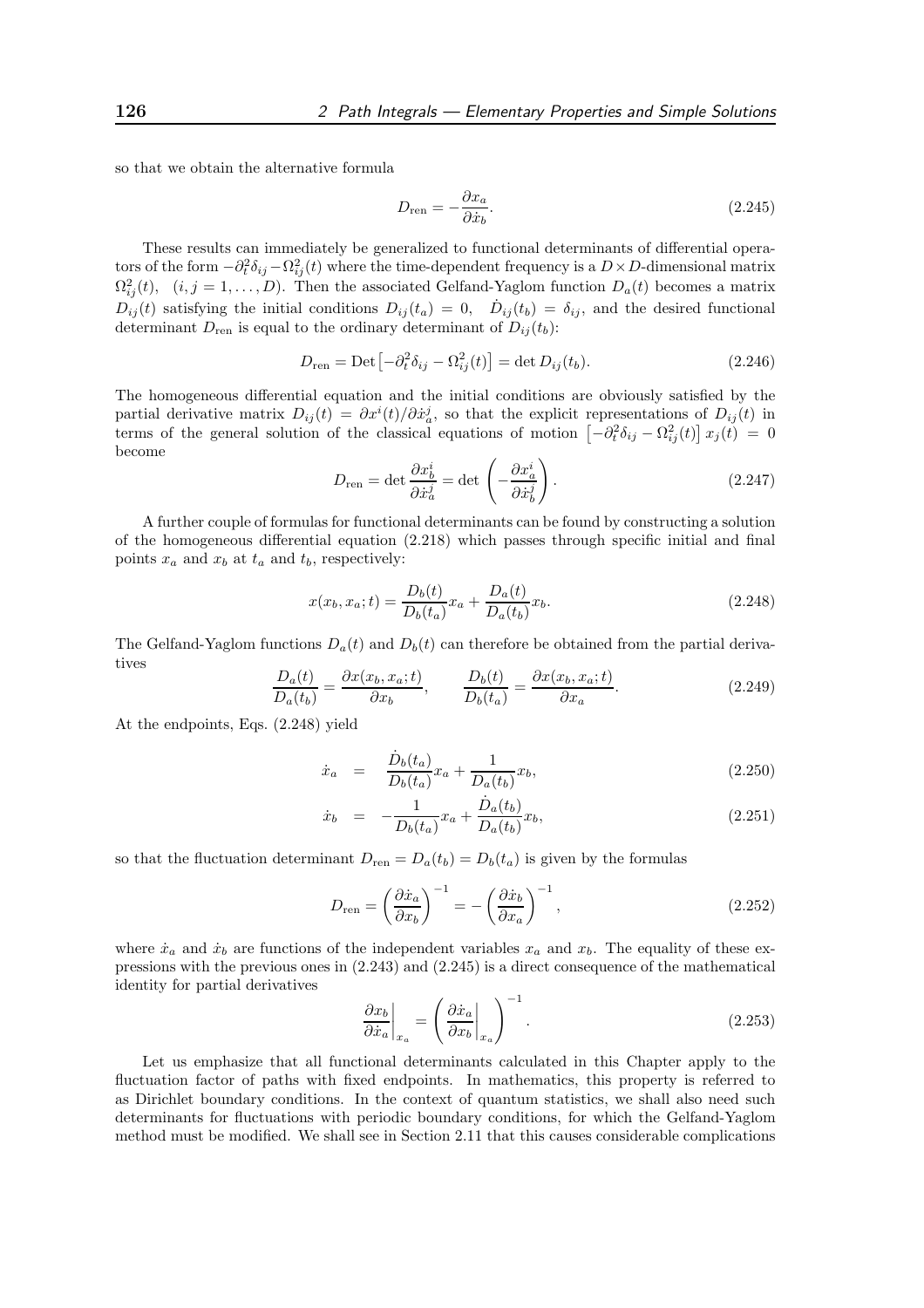in the lattice derivation, which will make it desirable to find a simpler derivation of both functional determinants. This will be found in Section 3.27 in a continuum formulation.

In general, the homogenous differential equation (2.218) with time-dependent frequency  $\Omega(t)$ cannot be solved analytically. The equation has the same form as a Schrödinger equation for a point particle in one dimension moving in a one dimensional potential  $\Omega^2(t)$ , and there are only a few classes of potentials for which the solutions are known in closed form. Fortunately, however, the functional determinant will usually arise in the context of quadratic fluctuations around classical solutions in time-independent potentials (see in Section 4.3). If such a classical solution is known analytically, it will provide us automatically with a solution of the homogeneous differential equation (2.218). Some important examples will be discussed in Sections 17.4 and 17.11.

## 2.4.6 Generalization to D Dimensions

The above formulas have an obvious generalization to a D-dimensional version of the fluctuation action (2.201)

$$
\mathcal{A} = \int_{t_a}^{t_b} dt \frac{M}{2} [(\delta \dot{\mathbf{x}})^2 - \delta \mathbf{x}^T \, \mathbf{\Omega}^2(t) \delta \mathbf{x}],\tag{2.254}
$$

where  $\Omega^2(t)$  is a  $D \times D$  matrix with elements  $\Omega^2_{ij}(t)$ . The fluctuation factor (2.202) generalizes to

$$
F^{N}(t_{b},t_{a}) = \frac{1}{\sqrt{2\pi\hbar i(t_{b}-t_{a})/M}} \left[ \frac{\det_{N}(-\epsilon^{2}\nabla\overline{\nabla}-\epsilon^{2}\Omega^{2})}{\det_{N}(-\epsilon^{2}\nabla\overline{\nabla})} \right]^{-1/2}.
$$
 (2.255)

The fluctuation determinant is found by Gelfand-Yaglom's construction from a formula

$$
D_{\text{ren}} = \det \mathbf{D}_a(t_b) = \det \mathbf{D}_b(t_a), \qquad (2.256)
$$

with the matrices  $D_a(t)$  and  $D_b(t)$  satisfying the classical equations of motion and initial conditions corresponding to (2.228) and (2.229):

$$
[\partial_t^2 + \mathbf{\Omega}^2(t)]\mathbf{D}_a(t) = 0; \quad \mathbf{D}_a(t_a) = 0, \quad \dot{\mathbf{D}}_a(t_a) = 1,
$$
 (2.257)

$$
[\partial_t^2 + \Omega^2(t)]\mathbf{D}_b(t) = 0; \quad \mathbf{D}_b(t_b) = 0, \quad \dot{\mathbf{D}}_b(t_b) = -1,
$$
 (2.258)

where  $\bf{1}$  is the unit matrix in  $D$  dimensions. We can then repeat all steps in the last section and find the D-dimensional generalization of formulas (2.252):

$$
D_{\text{ren}} = \left(\det \frac{\partial \dot{x}_a^i}{\partial x_b^j}\right)^{-1} = \left[\det \left(-\frac{\partial \dot{x}_b^i}{\partial x_a^j}\right)\right]^{-1}.\tag{2.259}
$$

#### 2.5 Harmonic Oscillator with Time-Dependent Frequency

The results of the last section put us in a position to solve exactly the path integral of a harmonic oscillator with arbitrary time-dependent frequency  $\Omega(t)$ . We shall first do this in coordinate space, later in momentum space.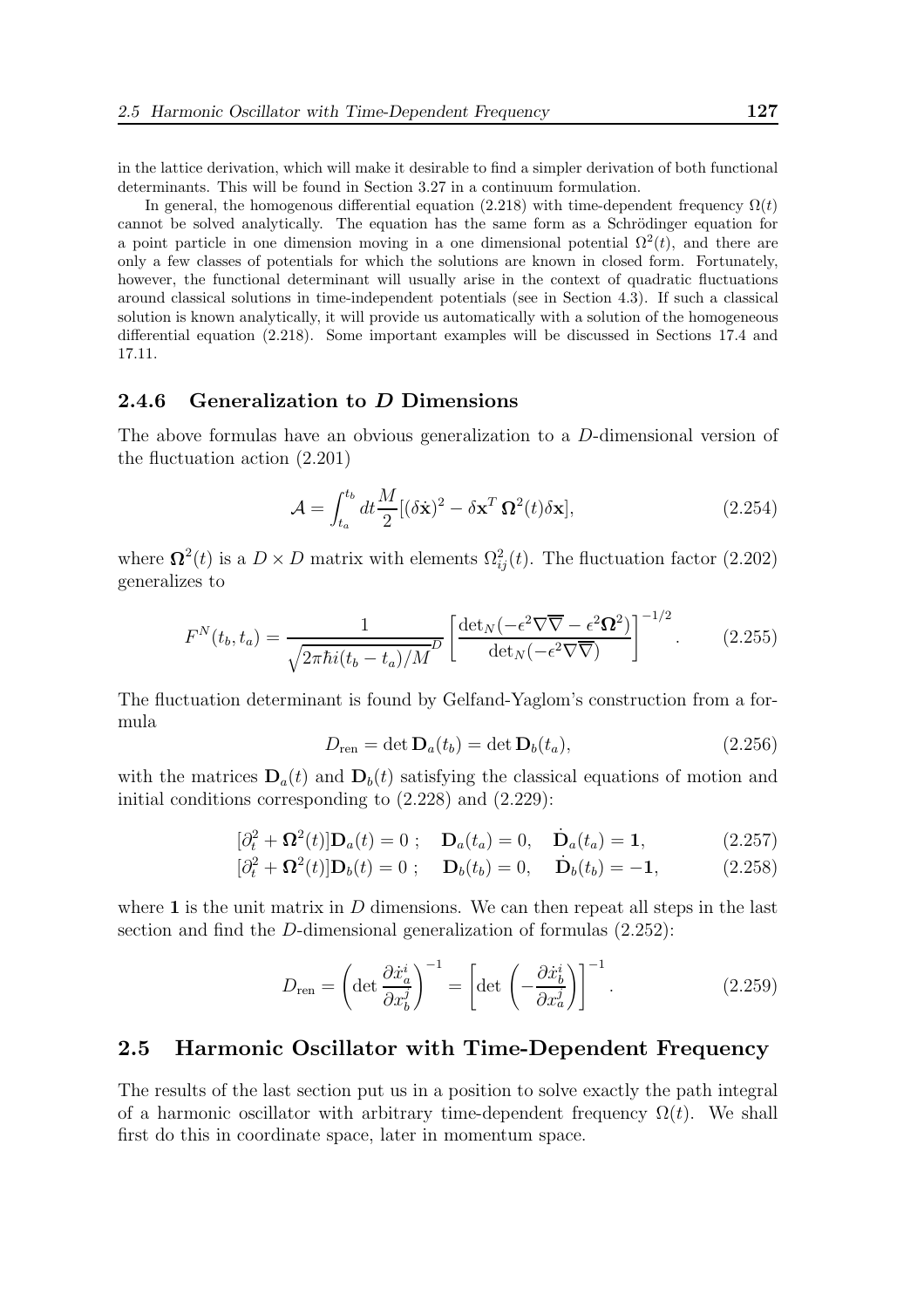#### 2.5.1 Coordinate Space

Consider the path integral

$$
(x_b t_b | x_a t_a) = \int \mathcal{D}x \exp\left\{\frac{i}{\hbar} \mathcal{A}[x]\right\},\qquad(2.260)
$$

with the Lagrangian action

$$
\mathcal{A}[x] = \frac{M}{2} \int_{t_a}^{t_b} dt \, \left[ \dot{x}^2(t) - \Omega^2(t) x^2(t) \right],\tag{2.261}
$$

which is harmonic with a time-dependent frequency. As in Eq.  $(2.14)$ , the result can be written as a product of a fluctuation factor and an exponential containing the classical action:

$$
(x_b t_b | x_a t_a) = \int \mathcal{D}x \, e^{i\mathcal{A}[x]/\hbar} = F_\Omega(t_b, t_a) e^{i\mathcal{A}_{\text{cl}}/\hbar}.
$$
\n(2.262)

From the discussion in the last section we know that the fluctuation factor is, by analogy with  $(2.171)$ , and recalling  $(2.243)$ ,

$$
F_{\Omega}(t_b, t_a) = \frac{1}{\sqrt{2\pi i\hbar/M}} \frac{1}{\sqrt{D_a(t_b)}}.
$$
\n(2.263)

The determinant  $D_a(t_b) = D_{\text{ren}}$  may be expressed in terms of partial derivatives according to formulas (2.243) and (2.252):

$$
F_{\Omega}(t_b, t_a) = \frac{1}{\sqrt{2\pi i\hbar/M}} \left(\frac{\partial x_b}{\partial \dot{x}_a}\right)^{-1/2} = \frac{1}{\sqrt{2\pi i\hbar/M}} \left(\frac{\partial \dot{x}_a}{\partial x_b}\right)^{1/2},\tag{2.264}
$$

where the first partial derivative is calculated from the function  $x(x_a, \dot{x}_a; t)$ , the second from  $\dot{x}(x_b, x_a; t)$ . Equivalently we may use (2.245) and the right-hand part of Eq. (2.252) to write

$$
F_{\Omega}(t_b, t_a) = \frac{1}{\sqrt{2\pi i\hbar/M}} \left(-\frac{\partial x_a}{\partial \dot{x}_b}\right)^{-1/2} = \frac{1}{\sqrt{2\pi i\hbar/M}} \left(-\frac{\partial \dot{x}_b}{\partial x_a}\right)^{1/2}.
$$
 (2.265)

It remains to calculate the classical action  $A_{\text{cl}}$ . This can be done in the same way as in Eqs. (2.155) to (2.159). After a partial integration, we have as before

$$
\mathcal{A}_{\rm cl} = \frac{M}{2} (x_b \dot{x}_b - x_a \dot{x}_a). \tag{2.266}
$$

Exploiting the linear dependence of  $\dot{x}_b$  and  $\dot{x}_a$  on the endpoints  $x_b$  and  $x_a$ , we may rewrite this as

$$
\mathcal{A}_{\rm cl} = \frac{M}{2} \left( x_b \frac{\partial \dot{x}_b}{\partial x_b} x_b - x_a \frac{\partial \dot{x}_a}{\partial x_a} x_a + x_b \frac{\partial \dot{x}_b}{\partial x_a} x_a - x_a \frac{\partial \dot{x}_a}{\partial x_b} x_b \right). \tag{2.267}
$$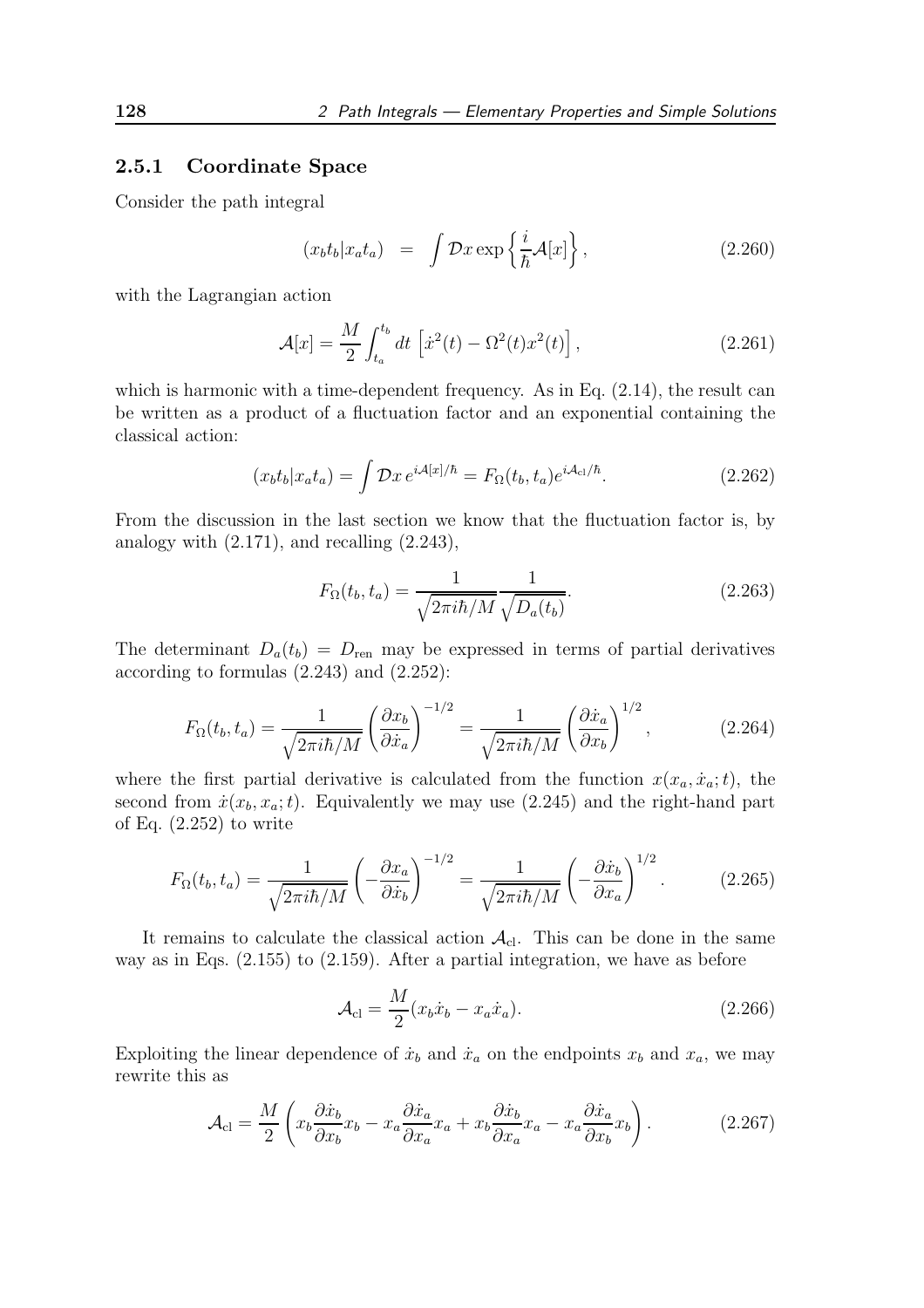Inserting the partial derivatives from (2.250) and (2.251) and using the equality of  $D_a(t_b)$  and  $D_b(t_a)$ , we obtain the classical action

$$
\mathcal{A}_{\rm cl} = \frac{M}{2D_a(t_b)} \left[ x_b^2 \dot{D}_a(t_b) - x_a^2 \dot{D}_b(t_a) - 2x_b x_a \right]. \tag{2.268}
$$

Note that there exists another simple formula for the fluctuation determinant  $D_{\text{ren}}$ :

$$
D_{\text{ren}} = D_a(t_b) = D_b(t_a) = -M \left( \frac{\partial^2}{\partial x_b \partial x_a} \mathcal{A}_{\text{cl}} \right)^{-1}.
$$
 (2.269)

For the harmonic oscillator with time-independent frequency  $\omega$ , the Gelfand-Yaglom function  $D_a(t)$  of Eq. (2.235) has the property (2.231) due to time reversal invariance, and (2.268) reproduces the known result (2.159).

The expressions containing partial derivatives are easily extended to D dimensions: We simply have to replace the partial derivatives  $\partial x_b/\partial \dot{x}_a, \partial \dot{x}_b/\partial \dot{x}_a, \ldots$  by the corresponding  $D \times D$  matrices, and write the action as the associated quadratic form.

The D-dimensional versions of the fluctuation factors (2.264) are

$$
F_{\Omega}(t_b, t_a) = \frac{1}{\sqrt{2\pi i\hbar/M}} \left[ \det \frac{\partial x_b^i}{\partial \dot{x}_a^j} \right]^{-1/2} = \frac{1}{\sqrt{2\pi i\hbar/M}} \left[ \det \frac{\partial \dot{x}_a^i}{\partial x_b^j} \right]^{1/2}.
$$
 (2.270)

All formulas for fluctuation factors hold initially only for sufficiently short times  $t_b - t_a$ . For larger times, they carry phase factors determined as before in (2.169). The fully defined expression may be written as

$$
F_{\Omega}(t_b, t_a) = \frac{1}{\sqrt{2\pi i\hbar/M}} \left| \det \frac{\partial x_b^i}{\partial \dot{x}_a^j} \right|^{-1/2} e^{-i\nu\pi/2} = \frac{1}{\sqrt{2\pi i\hbar/M}} \left| \det \frac{\partial \dot{x}_a^i}{\partial x_b^j} \right|^{1/2} e^{-i\nu\pi/2},\tag{2.271}
$$

where  $\nu$  is the Maslov-Morse index. In the one-dimensional case it counts the turning points of the trajectory, in the multidimensional case the number of zeros in determinant det  $\partial x_b^i / \partial x_a^j$  along the trajectory, if the zero is caused by a reduction of the rank of the matrix  $\partial x_b^i / \partial x_a^j$  by one unit. If it is reduced by more than one unit,  $\nu$  increases accordingly. In this context, the number  $\nu$  is also called the *Morse* index of the trajectory.

The zeros of the functional determinant are also called *conjugate points*. They are generalizations of the turning points in one-dimensional systems. The surfaces in x-space, on which the determinant vanishes, are called caustics. The conjugate points are the places where the orbits touch the caustics.<sup>13</sup>

Note that for infinitesimally short times, all fluctuation factors and classical actions coincide with those of a free particle. This is obvious for the time-independent harmonic oscillator, where the amplitude (2.177) reduces to that of a free particle

<sup>&</sup>lt;sup>13</sup>See M.C. Gutzwiller, *Chaos in Classical and Quantum Mechanics*, Springer, Berlin, 1990.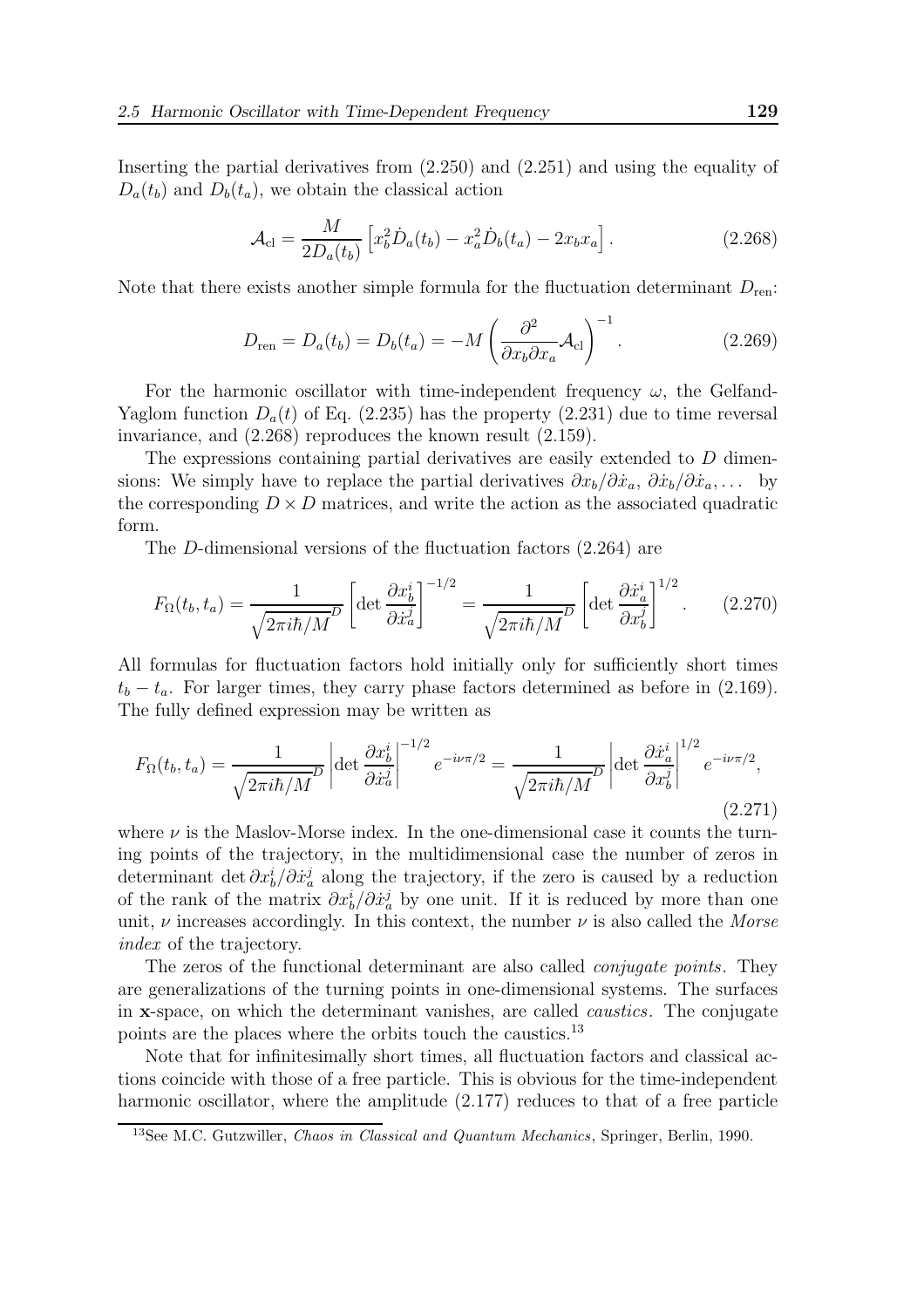in Eq. (2.74) in the limit  $t_b \to t_a$ . Since a time-dependent frequency is constant over an infinitesimal time, this same result holds also here. Expanding the solution of the equations of motion for infinitesimally short times as

$$
\mathbf{x}_b \approx (t_b - t_a)\dot{\mathbf{x}}_a + \mathbf{x}_a, \qquad \mathbf{x}_a \approx -(t_b - t_a)\dot{\mathbf{x}}_b + \mathbf{x}_b,
$$
 (2.272)

we have immediately

$$
\frac{\partial x_b^i}{\partial \dot{x}_a^j} = \delta_{ij}(t_b - t_a), \qquad \frac{\partial x_a}{\partial \dot{x}_b^j} = -\delta_{ij}(t_b - t_a). \tag{2.273}
$$

Similarly, the expansions

$$
\dot{\mathbf{x}}_b \approx \dot{\mathbf{x}}_a \approx \frac{\mathbf{x}_b - \mathbf{x}_a}{t_b - t_a} \tag{2.274}
$$

lead to

$$
\frac{\partial \dot{x}_b^i}{\partial x_a^j} = -\delta_{ij} \frac{1}{t_b - t_a}, \qquad \frac{\partial \dot{x}_a^i}{\partial x_b^j} = \delta_{ij} \frac{1}{t_b - t_a}.
$$
\n(2.275)

Inserting the expansions  $(2.273)$  or  $(2.274)$  into  $(2.266)$  (in D dimensions), the action reduces approximately to the free-particle action

$$
\mathcal{A}_{\rm cl} \approx \frac{M}{2} \frac{(\mathbf{x}_b - \mathbf{x}_a)^2}{t_b - t_a}.
$$
\n(2.276)

#### 2.5.2 Momentum Space

Let us also find the time evolution amplitude in momentum space. For this we write the classical action (2.267) as a quadratic form

$$
\mathcal{A}_{\rm cl} = \frac{M}{2} \left( x_b, x_a \right) A \left( \begin{array}{c} x_b \\ x_a \end{array} \right) \tag{2.277}
$$

with a matrix

$$
A = \begin{pmatrix} \frac{\partial \dot{x}_b}{\partial x_b} & \frac{\partial \dot{x}_b}{\partial x_a} \\ -\frac{\partial \dot{x}_a}{\partial x_b} & -\frac{\partial \dot{x}_a}{\partial x_a} \end{pmatrix}.
$$
 (2.278)

The inverse of this matrix is

$$
A^{-1} = \begin{pmatrix} \frac{\partial x_b}{\partial \dot{x}_b} & -\frac{\partial x_b}{\partial \dot{x}_a} \\ \frac{\partial x_a}{\partial \dot{x}_b} & -\frac{\partial x_a}{\partial \dot{x}_a} \end{pmatrix}.
$$
 (2.279)

The partial derivatives of  $x_b$  and  $x_a$  are calculated from the solution of the homogeneous differential equation (2.218) specified in terms of the final and initial velocities  $\dot{x}_b$  and  $\dot{x}_a$ :

$$
x(\dot{x}_b, \dot{x}_a; t) = \frac{1}{\dot{D}_a(t_b)\dot{D}_b(t_a) + 1} \times \left\{ \left[ D_a(t) + D_b(t)\dot{D}_a(t_b) \right] \dot{x}_a + \left[ -D_b(t) + D_a(t)\dot{D}_b(t_a) \right] \dot{x}_b \right\},
$$
(2.280)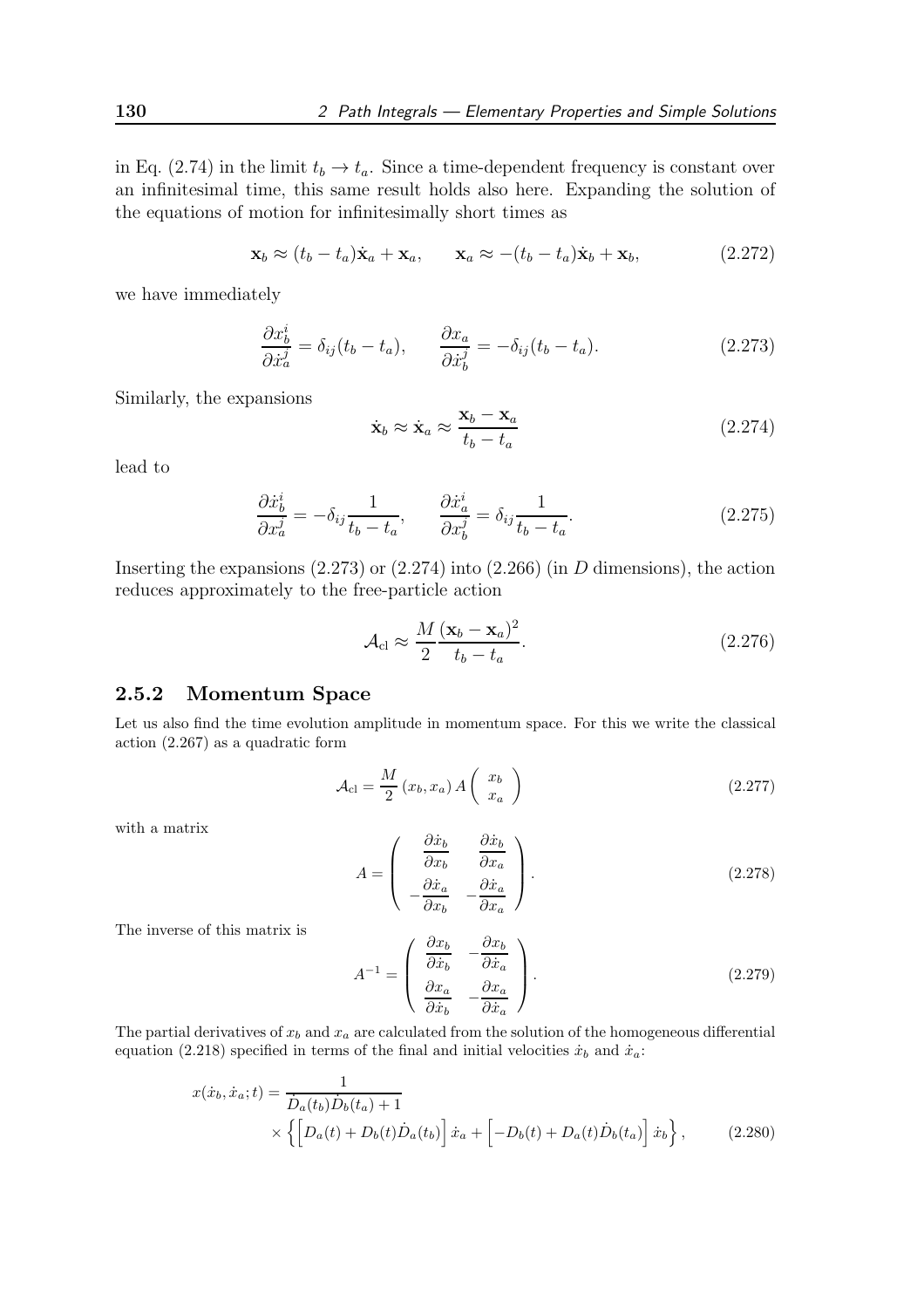which yields

$$
x_a = \frac{1}{\dot{D}_a(t_b)\dot{D}_b(t_a) + 1} \left[ D_b(t_a)\dot{D}_a(t_a)\dot{x}_b - D_b(t_a)\dot{x}_b \right],
$$
\n(2.281)

$$
x_b = \frac{1}{\dot{D}_a(t_b)\dot{D}_b(t_a) + 1} \left[ D_a(t_b)\dot{x}_a + D_a(t_b)\dot{D}_b(t_a)\dot{x}_b \right],
$$
\n(2.282)

so that

$$
A^{-1} = \frac{D_a(t_b)}{\dot{D}_a(t_b)\dot{D}_b(t_a) + 1} \begin{pmatrix} \dot{D}_b(t_a) & -1 \\ -1 & -\dot{D}_a(t_b) \end{pmatrix} . \tag{2.283}
$$

The determinant of  ${\cal A}$  is the Jacobian

$$
\det A = -\frac{\partial(\dot{x}_b, \dot{x}_a)}{\partial(x_b, x_a)} = -\frac{\dot{D}_a(t_b)\dot{D}_b(t_a) + 1}{D_a(t_b)D_b(t_a)}.
$$
\n(2.284)

We can now perform the Fourier transform of the time evolution amplitude and find, via a quadratic completion,

$$
(p_b t_b | p_a t_a) = \int dx_b e^{-ip_b x_b/\hbar} \int dx_a e^{ip_a x_a/\hbar} (x_b t_b | x_a t_a)
$$
\n
$$
= \sqrt{\frac{2\pi \hbar}{iM}} \sqrt{\frac{D_a(t_b)}{\dot{D}_a(t_b) \dot{D}_b(t_a) + 1}}
$$
\n
$$
\times \exp\left\{\frac{i}{\hbar} \frac{1}{2M} \frac{D_a(t_b)}{\dot{D}_a(t_b) \dot{D}_b(t_a) + 1} \left[ -\dot{D}_b(t_a) p_b^2 + \dot{D}_a(t_b) p_a^2 - 2p_b p_a \right] \right\}.
$$
\n(2.285)

Inserting here  $D_a(t_b) = \sin \omega (t_b - t_a)/\omega$  and  $\dot{D}_a(t_b) = \cos \omega (t_b - t_a)$ , we recover the oscillator result (2.189).

In  $D$  dimensions, the classical action has the same quadratic form as in  $(2.277)$ 

$$
\mathcal{A}_{\rm cl} = \frac{M}{2} \left( \mathbf{x}_b^T, \mathbf{x}_a^T \right) \mathbf{A} \begin{pmatrix} \mathbf{x}_b \\ \mathbf{x}_a \end{pmatrix}
$$
 (2.286)

with a matrix  $\bf{A}$  generalizing (2.278) by having the partial derivatives replaced by the corresponding  $D \times D$ -matrices. The inverse is the  $2D \times 2D$ -version of (2.279), i.e.

$$
\mathbf{A} = \begin{pmatrix} \frac{\partial \dot{\mathbf{x}}_b}{\partial \mathbf{x}_b} & \frac{\partial \dot{\mathbf{x}}_b}{\partial \mathbf{x}_a} \\ -\frac{\partial \dot{\mathbf{x}}_a}{\partial \mathbf{x}_b} & -\frac{\partial \dot{\mathbf{x}}_a}{\partial \mathbf{x}_a} \end{pmatrix}, \qquad \mathbf{A}^{-1} = \begin{pmatrix} \frac{\partial \mathbf{x}_b}{\partial \dot{\mathbf{x}}_b} & -\frac{\partial \mathbf{x}_b}{\partial \dot{\mathbf{x}}_a} \\ \frac{\partial \mathbf{x}_a}{\partial \dot{\mathbf{x}}_b} & -\frac{\partial \mathbf{x}_a}{\partial \dot{\mathbf{x}}_a} \end{pmatrix}.
$$
 (2.287)

The determinant of such a block matrix

$$
\mathbf{A} = \left(\begin{array}{cc} a & b \\ c & d \end{array}\right) \tag{2.288}
$$

is calculated after a triangular decomposition

$$
\mathbf{A} = \begin{pmatrix} a & b \\ c & d \end{pmatrix} = \begin{pmatrix} a & 0 \\ c & 1 \end{pmatrix} \begin{pmatrix} 1 & a^{-1}b \\ 0 & d - ca^{-1}b \end{pmatrix} = \begin{pmatrix} 1 & b \\ 0 & d \end{pmatrix} \begin{pmatrix} a - bd^{-1}c & 0 \\ d^{-1}c & 1 \end{pmatrix}
$$
 (2.289)

in two possible ways as

$$
\det\begin{pmatrix} a & b \\ c & d \end{pmatrix} = \det a \cdot \det (d - ca^{-1}b) = \det (a - bd^{-1}c) \cdot \det d,
$$
 (2.290)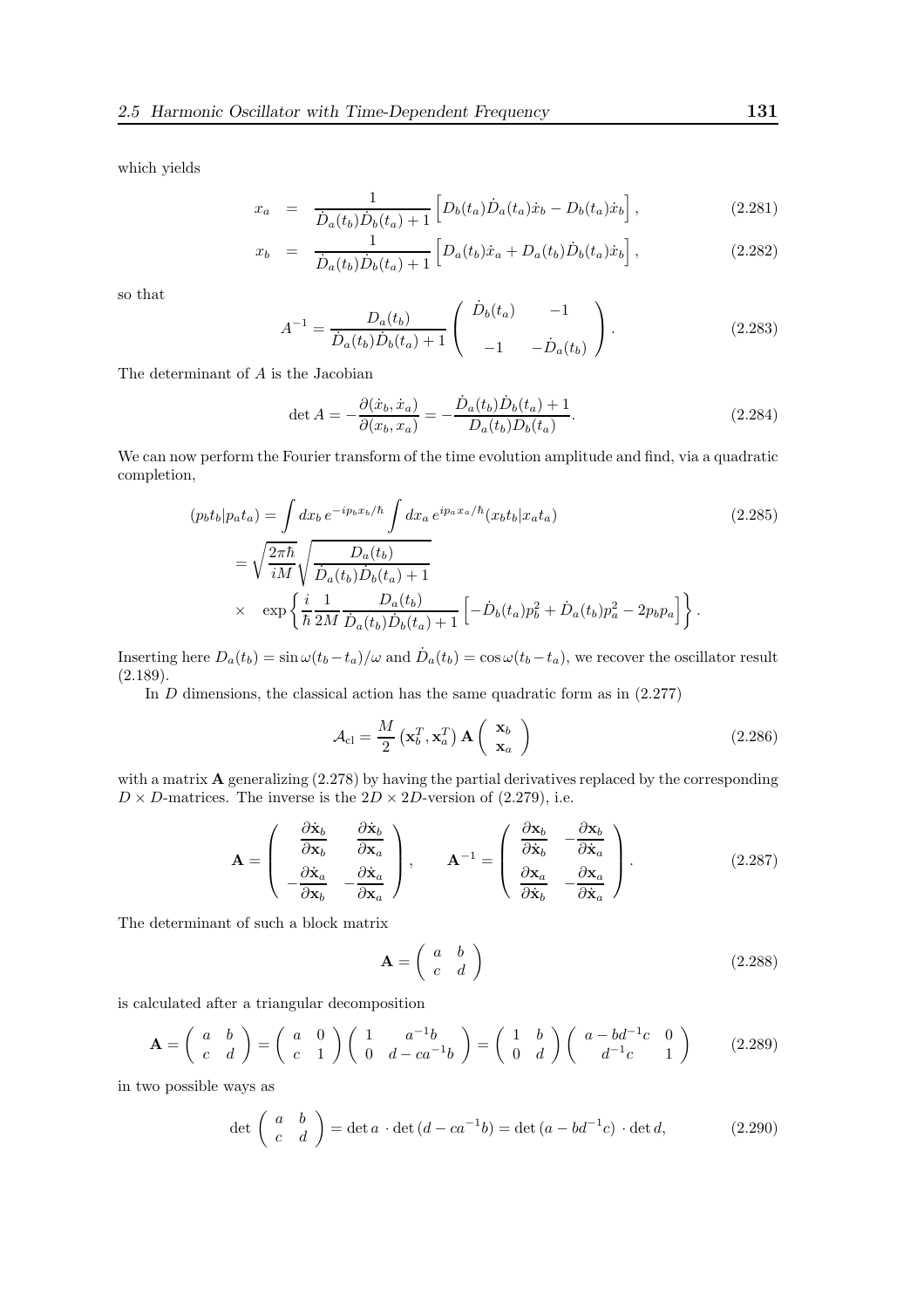depending whether det  $a$  or det  $b$  is nonzero. The inverse is in the first case

$$
\mathbf{A} = \begin{pmatrix} 1 & -a^{-1}bx \\ 0 & x \end{pmatrix} \begin{pmatrix} a^{-1} & 0 \\ -ca^{-1} & 1 \end{pmatrix} = \begin{pmatrix} a^{-1} + a^{-1}baca^{-1} - a^{-1}bx \\ -xca^{-1} & x \end{pmatrix}, \quad x \equiv (d - ca^{-1}b)^{-1}.\tag{2.291}
$$

The resulting amplitude in momentum space is

$$
(\mathbf{p}_b t_b | \mathbf{p}_a t_a) = \int dx_b e^{-i\mathbf{p}_b \mathbf{x}_b/\hbar} \int dx_a e^{i\mathbf{p}_a \mathbf{x}_a/\hbar} (\mathbf{x}_b t_b | \mathbf{x}_a t_a)
$$
  
= 
$$
\frac{2\pi}{\sqrt{2\pi i \hbar M}} \frac{1}{\sqrt{D_{\text{ren}} \det \mathbf{A}}} \exp\left\{ \frac{i}{\hbar} \frac{1}{2M} \left[ (\mathbf{p}_b^T, \mathbf{p}_a^T) \mathbf{A}^{-1} \begin{pmatrix} \mathbf{p}_b \\ \mathbf{p}_a \end{pmatrix} \right] \right\}.
$$
 (2.292)

Also in momentum space, the amplitude (2.292) reduces to the free-particle one in Eq. (2.73) in the limit of infinitesimally short time  $t_b - t_a$ : For the time-independent harmonic oscillator, this was shown in Eq. (2.191), and the time-dependence of  $\Omega(t)$  becomes irrelevant in the limit of small  $t_b - t_a \rightarrow 0.$ 

# 2.6 Free-Particle and Oscillator Wave Functions

In Eq. (1.335) we have expressed the time evolution amplitude of the free particle (2.72) as a Fourier integral

$$
(x_b t_b | x_a t_a) = \int \frac{dp}{(2\pi\hbar)} e^{ip(x_b - x_a)/\hbar} e^{-ip^2(t_b - t_a)/2M\hbar}.
$$
 (2.293)

This expression contains the information on all stationary states of the system. To find these states we have to perform a spectral analysis of the amplitude. Recall that according to Section 1.7, the amplitude of an arbitrary time-independent system possesses a spectral representation of the form

$$
(x_b t_b | x_a t_a) = \sum_{n=0}^{\infty} \psi_n(x_b) \psi_n^*(x_a) e^{-iE_n(t_b - t_a)/\hbar}, \qquad (2.294)
$$

where  $E_n$  are the eigenvalues and  $\psi_n(x)$  the wave functions of the stationary states. In the free-particle case the spectrum is continuous and the spectral sum is an integral. Comparing (2.294) with (2.293) we see that the Fourier decomposition itself happens to be the spectral representation. If the sum over  $n$  is written as an integral over the momenta, we can identify the wave functions as

$$
\psi_p(x) = \frac{1}{\sqrt{2\pi\hbar}} e^{ipx}.
$$
\n(2.295)

For the time evolution amplitude of the harmonic oscillator

$$
(x_b t_b | x_a t_a) = \frac{1}{\sqrt{2\pi i\hbar \sin\left[\omega(t_b - t_a)\right]/M\omega}} \tag{2.296}
$$

$$
\times \exp\left\{\frac{iM\omega}{2\hbar \sin\left[\omega(t_b - t_a)\right]}\left[(x_b^2 + x_a^2)\cos\omega(t_b - t_a) - 2x_b x_a\right]\right\},
$$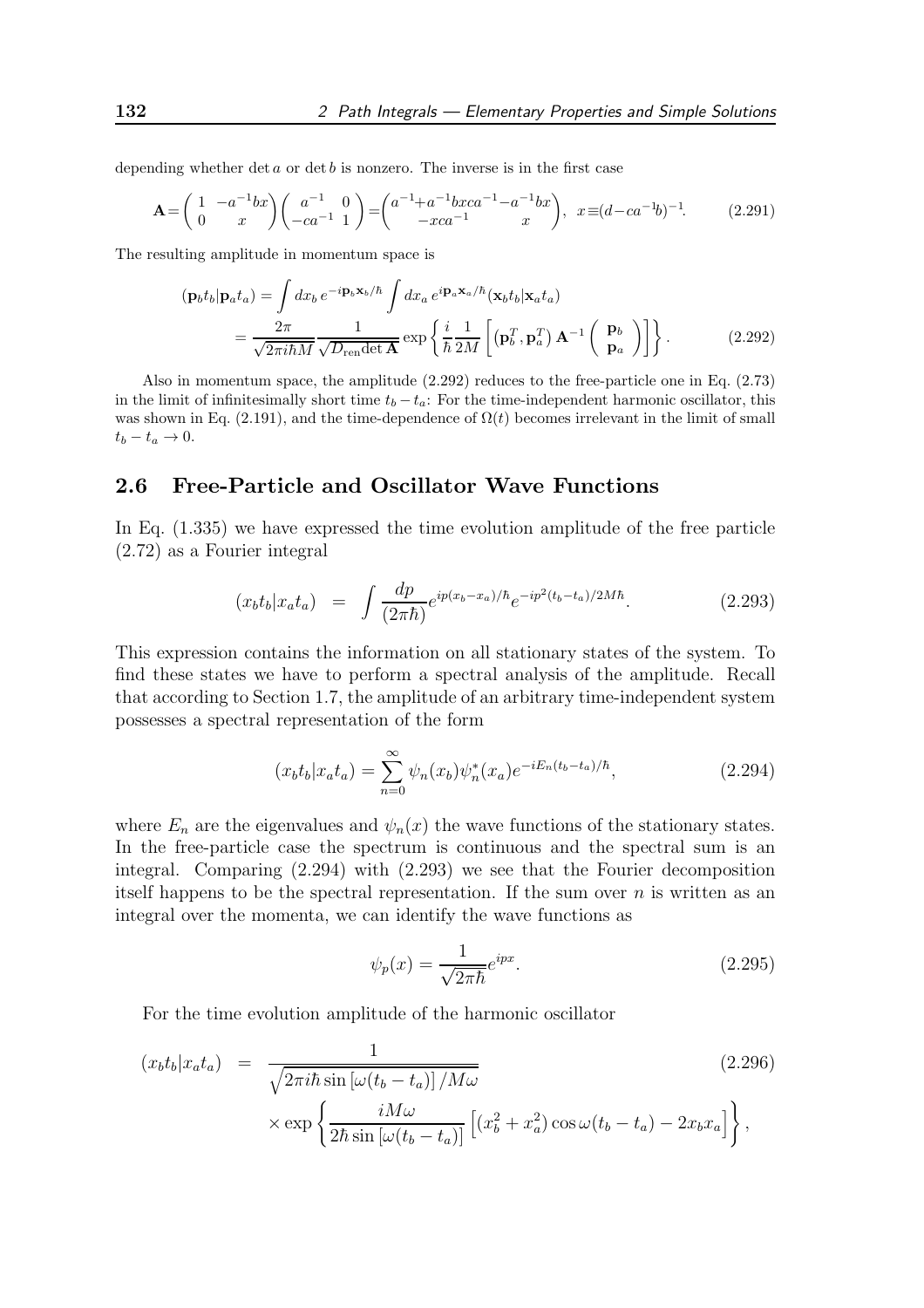the procedure is not as straight-forward. Here we must make use of a summation formula for *Hermite polynomials* (see Appendix 2C)  $H_n(x)$  due to Mehler:<sup>14</sup>

$$
\frac{1}{\sqrt{1-a^2}} \exp\left\{-\frac{1}{2(1-a^2)}[(x^2+x^2)(1+a^2)-4xx'a]\right\}
$$
  
=  $\exp(-x^2/2-x^2/2)\sum_{n=0}^{\infty}\frac{a^n}{2^n n!}H_n(x)H_n(x'),$  (2.297)

with

$$
H_0(x) = 1, H_1(x) = 2x, H_2(x) = 4x^2 - 2, ..., H_n(x) = (-1)^n e^{x^2} \frac{d^n}{dx^n} e^{-x^2}.
$$
 (2.298)

Identifying

$$
x \equiv \sqrt{M\omega/\hbar} \ x_b, \quad x' \equiv \sqrt{M\omega/\hbar} \ x_a, \quad a \equiv e^{-i\omega(t_b - t_a)}, \tag{2.299}
$$

so that

$$
\frac{a}{1-a^2} = \frac{1}{2i\sin\left[\omega(t_b - t_a)\right]}, \quad \frac{1+a^2}{1-a^2} = \frac{1+e^{-2i\omega(t_b - t_a)}}{1-e^{-2i\omega(t_b - t_a)}} = \frac{\cos\left[\omega(t_b - t_a)\right]}{i\sin\left[\omega(t_b - t_a)\right]}
$$

we arrive at the spectral representation

$$
(x_b t_b | x_a t_a) = \sum_{n=0}^{\infty} \psi_n(x_b) \psi_n(x_a) e^{-i(n+1/2)\omega(t_b - t_a)}.
$$
 (2.300)

From this we deduce that the harmonic oscillator has the energy eigenvalues

$$
E_n = \hbar\omega(n + 1/2) \tag{2.301}
$$

and the wave functions

$$
\psi_n(x) = N_n \lambda_\omega^{-1/2} e^{-x^2/2\lambda_\omega^2} H_n(x/\lambda_\omega). \tag{2.302}
$$

Here,  $\lambda_{\omega}$  is the natural length scale of the oscillator

$$
\lambda_{\omega} \equiv \sqrt{\frac{\hbar}{M\omega}},\tag{2.303}
$$

and  $N_n$  the normalization constant

$$
N_n = (1/2^n n! \sqrt{\pi})^{1/2}.
$$
\n(2.304)

It is easy to check that the wave functions satisfy the orthonormality relation

$$
\int_{-\infty}^{\infty} dx \,\psi_n(x)\psi_{n'}(x)^* = \delta_{nn'},\tag{2.305}
$$

using the well-known orthogonality relation of Hermite polynomials<sup>15</sup>

$$
\frac{1}{2^n n! \sqrt{\pi}} \int_{-\infty}^{\infty} dx \, e^{-x^2} H_n(x) H_{n'}(x) = \delta_{n,n'}.
$$
 (2.306)

<sup>&</sup>lt;sup>14</sup>See P.M. Morse and H. Feshbach, *Methods of Theoretical Physics*, McGraw-Hill, New York, Vol. I, p. 781 (1953).

<sup>15</sup>I.S. Gradshteyn and I.M. Ryzhik, op. cit., Formula 7.374.1.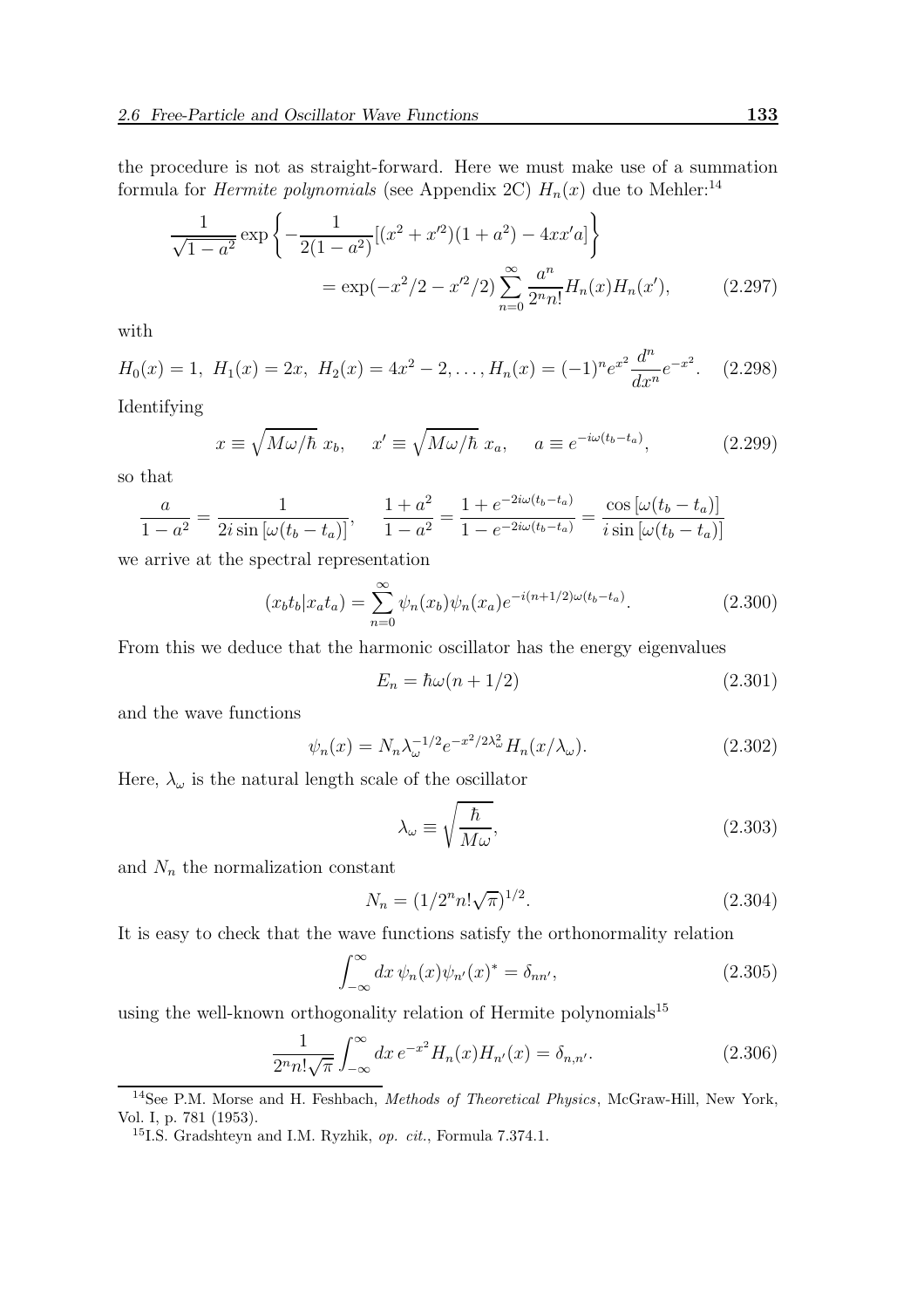# 2.7 General Time-Dependent Harmonic Action

A simple generalization of the harmonic oscillator with time-dependent frequency allows also for a time-dependent mass, so that the action (2.307) becomes

$$
\mathcal{A}[x] = \int_{t_a}^{t_b} dt \frac{M}{2} \left[ g(t) \dot{x}^2(t) - \Omega^2(t) x^2(t) \right],
$$
\n(2.307)

with some dimensionless time-dependent factor  $g(t)$ . This factor changes the measure of path integration so that the time evolution amplitude can no longer be calculated from (2.260). To find the correct measure we must return to the canonical path integral (2.29) which now reads

$$
(x_b t_b | x_a t_a) = \int_{x(t_a) = x_a}^{x(t_b) = x_b} \mathcal{D}'x \int \frac{\mathcal{D}p}{2\pi\hbar} e^{i\mathcal{A}[p,x]/\hbar}, \qquad (2.308)
$$

with the canonical action

$$
\mathcal{A}[p,x] = \int_{t_a}^{t_b} dt \left[ p\dot{x} - \frac{p^2}{2Mg(t)} - \frac{M}{2} \Omega^2(t) x^2(t) \right].
$$
 (2.309)

Integrating the momentum variables out in the sliced form of this path integral as in Eqs. (2.51)–  $(2.53)$  yields

$$
(x_b t_b | x_a t_a) \approx \frac{1}{\sqrt{2\pi\hbar i\epsilon/Mg(t_{N+1})}} \prod_{n=1}^N \left[ \int_{-\infty}^\infty \frac{dx_n}{\sqrt{2\pi\hbar i\epsilon/Mg(t_n)}} \right] \exp\left(\frac{i}{\hbar} \mathcal{A}^N\right). \tag{2.310}
$$

The continuum limit of this path integral is written as

$$
(x_b t_b | x_a t_a) = \int \mathcal{D}x \sqrt{g} \exp\left\{\frac{i}{\hbar} \mathcal{A}[x]\right\},\tag{2.311}
$$

with the action (2.307).

The classical orbits solve the equation of motion

$$
\left[-\partial_t g(t)\partial_t - \Omega^2(t)\right]x(t) = 0,\tag{2.312}
$$

which, by the transformation

$$
\tilde{x}(t) = \sqrt{g(t)}x(t), \quad \tilde{\Omega}^{2}(t) = \frac{1}{g(t)} \left[ \Omega^{2}(t) + \frac{\dot{g}^{2}(t)}{4g(t)} - \frac{\ddot{g}(t)}{2} \right],
$$
\n(2.313)

can be reduced to the previous form

$$
\sqrt{g(t)} \left[ -\partial_t^2 - \tilde{\Omega}^2(t) \right] \tilde{x}(t) = 0.
$$
\n(2.314)

The result of the path integration is therefore

$$
(x_b t_b | x_a t_a) = \int \mathcal{D}x \sqrt{g} e^{i\mathcal{A}[x]/\hbar} = F(x_b, t_b; x_a, t_a) e^{i\mathcal{A}_{\text{cl}}/\hbar},\tag{2.315}
$$

with a fluctuation factor [compare  $(2.263)$ ]

$$
F(x_b, t_b; x_a, t_a) = \frac{1}{\sqrt{2\pi i\hbar/M}} \frac{1}{\sqrt{D_a(t_b)}},
$$
\n(2.316)

where  $D_a(t_b)$  is found from a generalization of the formulas (2.264)–(2.269). The classical action is

$$
\mathcal{A}_{\rm cl} = \frac{M}{2} (g_b x_b \dot{x}_b - g_a x_a \dot{x}_a),\tag{2.317}
$$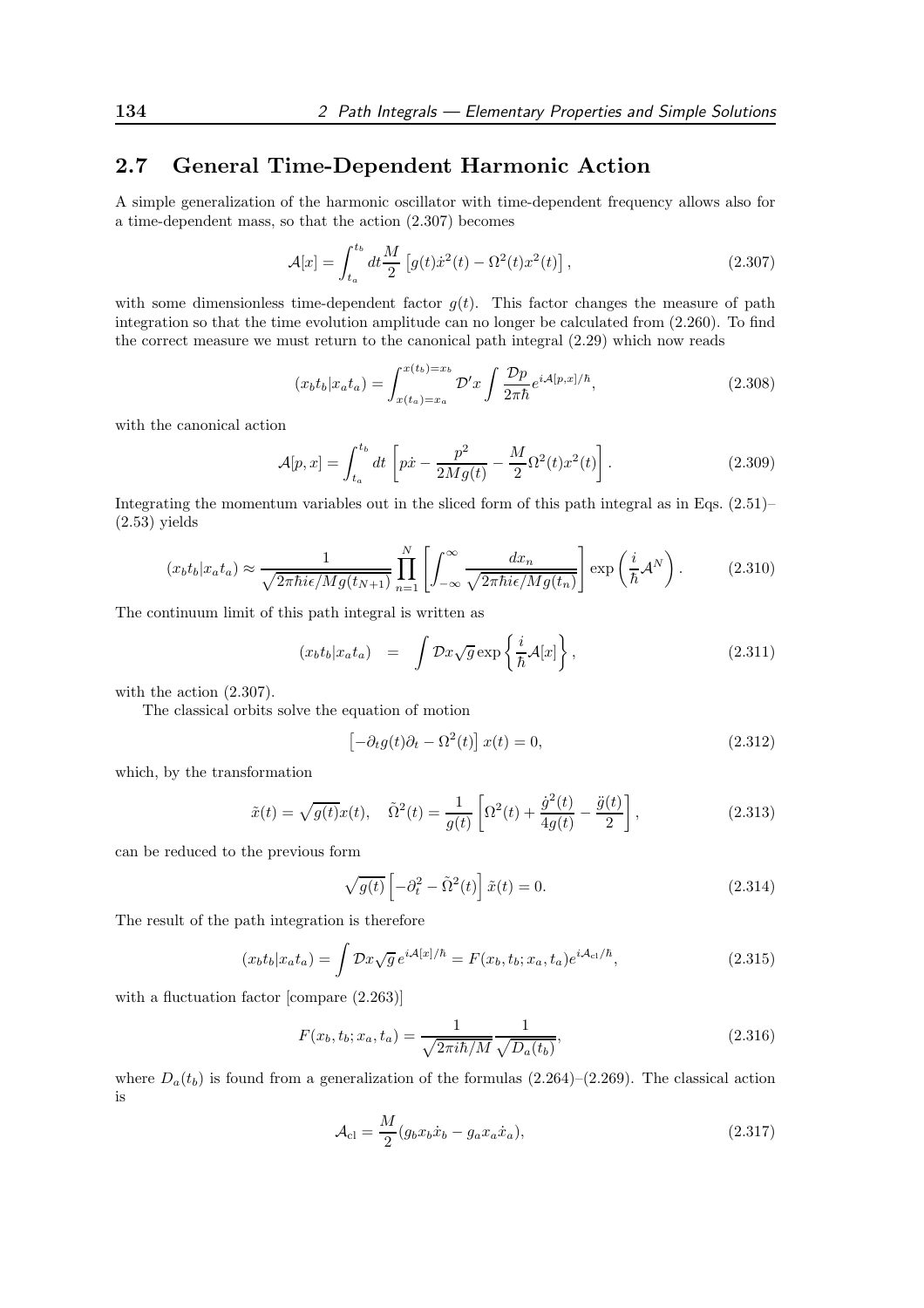where  $g_b \equiv g(t_b)$ ,  $g_a \equiv g(t_a)$ . The solutions of the equation of motion can be expressed in terms of modified Gelfand-Yaglom functions (2.228) and (2.229) with the properties

$$
[\partial_t g(t)\partial_t + \Omega^2(t)]D_a(t) = 0; \quad D_a(t_a) = 0, \quad \dot{D}_a(t_a) = 1/g_a,
$$
\n(2.318)

$$
[\partial_t g(t)\partial_t + \Omega^2(t)]D_b(t) = 0; \quad D_b(t_b) = 0, \quad \dot{D}_b(t_b) = -1/g_b,
$$
\n(2.319)

as in (2.248):

$$
x(x_b, x_a; t) = \frac{D_b(t)}{D_b(t_a)} x_a + \frac{D_a(t)}{D_a(t_b)} x_b.
$$
\n(2.320)

This allows us to write the classical action (2.317) in the form

$$
\mathcal{A}_{\rm cl} = \frac{M}{2D_a(t_b)} \left[ g_b x_b^2 \dot{D}_a(t_b) - g_a x_a^2 \dot{D}_b(t_a) - 2x_b x_a \right]. \tag{2.321}
$$

From this we find, as in (2.269),

$$
D_{\text{ren}} = D_a(t_b) = D_b(t_a) = -M \left(\frac{\partial^2 \mathcal{A}_{\text{cl}}}{\partial x_b \partial x_a}\right)^{-1},\tag{2.322}
$$

so that the fluctuation factor becomes

$$
F(x_b, t_b; x_a, t_a) = \frac{1}{\sqrt{2\pi i\hbar}} \sqrt{-\frac{\partial^2 \mathcal{A}_{\text{cl}}}{\partial x_b \partial x_a}}.
$$
\n(2.323)

As an example take a free particle with a time-dependent mass term, where

$$
D_a(t) = \int_{t_a}^t dt' \, g^{-1}(t'), \ D_b(t) = \int_t^{t_b} dt' \, g^{-1}(t'), \ D_{\text{ren}} = D_a(t_b) = D_b(t_a) = \int_{t_a}^{t_b} dt' \, g^{-1}(t'), \quad (2.324)
$$

and the classical action reads

$$
\mathcal{A}_{\rm cl} = \frac{M}{2} \frac{(x_b - x_a)^2}{D_a(t_b)}.
$$
\n(2.325)

The result can easily be generalized to an arbitrary harmonic action

$$
\mathcal{A} = \int_{t_a}^{t_b} dt \, \frac{M}{2} \left[ g(t) \dot{x}^2 + 2b(t) x \dot{x} - \Omega^2(t) x^2 \right],\tag{2.326}
$$

which is extremized by the Euler-Lagrange equation [recall (1.8)]

$$
\[ \partial_t g(t) \partial_t + \dot{b}(t) + \Omega^2(t) \] x = 0. \tag{2.327}
$$

The solution of the path integral (2.315) is again given by (2.315), with the fluctuation factor  $(2.323)$ , where  $\mathcal{A}_{\text{cl}}$  is the action  $(2.326)$  along the classical path connecting the endpoints.

A further generalization to D dimensions is obvious by adapting the procedure in Subsection 2.4.6, which makes Eqs.  $(2.318)$ – $(2.320)$ . matrix equations.

## 2.8 Path Integrals and Quantum Statistics

The path integral approach is useful to also understand the thermal equilibrium properties of a system. We assume the system to have a time-independent Hamiltonian and to be in contact with a reservoir of temperature  $T$ . As explained in Section 1.7, the bulk thermodynamic quantities can be determined from the quantumstatistical partition function

$$
Z = \text{Tr}\left(e^{-\hat{H}/k_B T}\right) = \sum_n e^{-E_n/k_B T}.\tag{2.328}
$$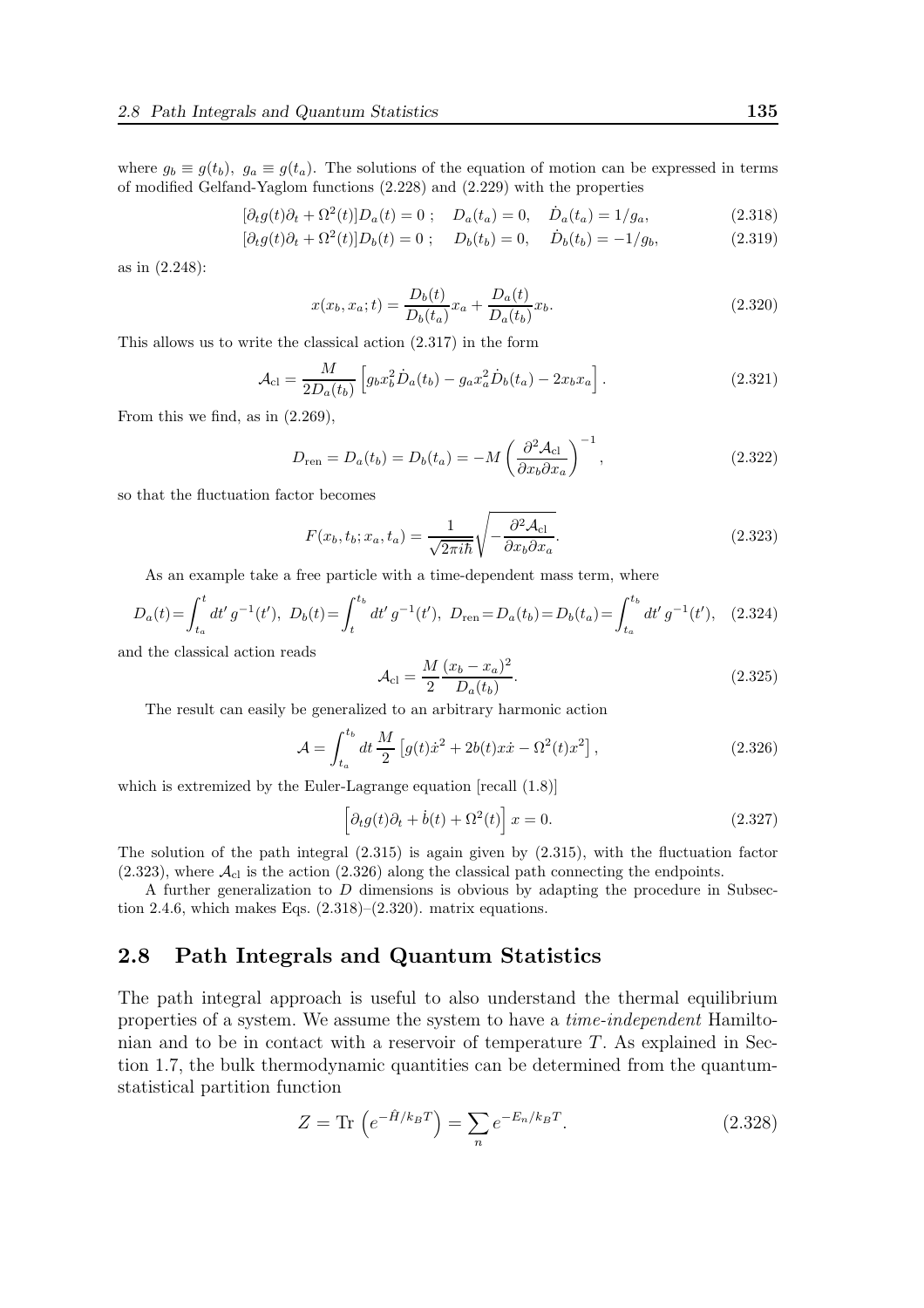This, in turn, may be viewed as an analytic continuation of the quantum-mechanical partition function

$$
Z_{\rm QM} = \text{Tr}\left(e^{-i(t_b - t_a)\hat{H}/\hbar}\right) \tag{2.329}
$$

to the imaginary time

$$
t_b - t_a = -\frac{i\hbar}{k_B T} \equiv -i\hbar\beta.
$$
 (2.330)

In the local particle basis  $|x\rangle$ , the quantum-mechanical trace corresponds to an integral over all positions so that the quantum-statistical partition function can be obtained by integrating the time evolution amplitude over  $x_b = x_a$  and evaluating it at the analytically continued time:

$$
Z \equiv \int_{-\infty}^{\infty} dx \, z(x) = \int_{-\infty}^{\infty} dx \, \langle x | e^{-\beta \hat{H}} | x \rangle = \int_{-\infty}^{\infty} dx \, (x \, t_b | x \, t_a) |_{t_b - t_a = -i\hbar \beta}.
$$
 (2.331)

The diagonal elements

$$
z(x) \equiv \langle x|e^{-\beta \hat{H}}|x\rangle = (x t_b |x t_a)|_{t_b - t_a = -i\hbar\beta}
$$
\n(2.332)

play the role of a partition function density. For a harmonic oscillator, this quantity has the explicit form [recall (2.175)]

$$
z_{\omega}(x) = \frac{1}{\sqrt{2\pi\hbar/M}} \sqrt{\frac{\omega}{\sinh\hbar\beta\omega}} \exp\left(-\frac{M\omega}{\hbar}\tanh\frac{\hbar\beta\omega}{2}x^2\right).
$$
 (2.333)

By splitting the Boltzmann factor  $e^{-\beta \hat{H}}$  into a product of  $N+1$  factors  $e^{-\epsilon \hat{H}/\hbar}$ with  $\epsilon = \hbar/k_BT(N+1)$ , we can derive for Z a similar path integral representation just as for the corresponding quantum-mechanical partition function in (2.42), (2.48):

$$
Z \equiv \prod_{n=1}^{N+1} \left[ \int_{-\infty}^{\infty} dx_n \right]
$$
\n
$$
\times \langle x_{N+1} | e^{-\epsilon \hat{H}/\hbar} | x_N \rangle \langle x_N | e^{-\epsilon \hat{H}/\hbar} | x_{N-1} \rangle \times \dots \times \langle x_2 | e^{-\epsilon \hat{H}/\hbar} | x_1 \rangle \langle x_1 | e^{-\epsilon \hat{H}/\hbar} | x_{N+1} \rangle.
$$
\n(2.334)

As in the quantum-mechanical case, the matrix elements  $\langle x_n|e^{-\epsilon \hat{H}/\hbar}|x_{n-1}\rangle$  are reexpressed in the form

$$
\langle x_n | e^{-\epsilon \hat{H}/\hbar} | x_{n-1} \rangle \approx \int_{-\infty}^{\infty} \frac{dp_n}{2\pi \hbar} e^{ip_n(x_n - x_{n-1})/\hbar - \epsilon H(p_n, x_n)/\hbar}, \tag{2.335}
$$

with the only difference that there is now no imaginary factor  $i$  in front of the Hamiltonian. The product (2.334) can thus be written as

$$
Z \approx \prod_{n=1}^{N+1} \left[ \int_{-\infty}^{\infty} dx_n \int_{-\infty}^{\infty} \frac{dp_n}{2\pi\hbar} \right] \exp\left(-\frac{1}{\hbar} \mathcal{A}_{\rm e}^N\right),\tag{2.336}
$$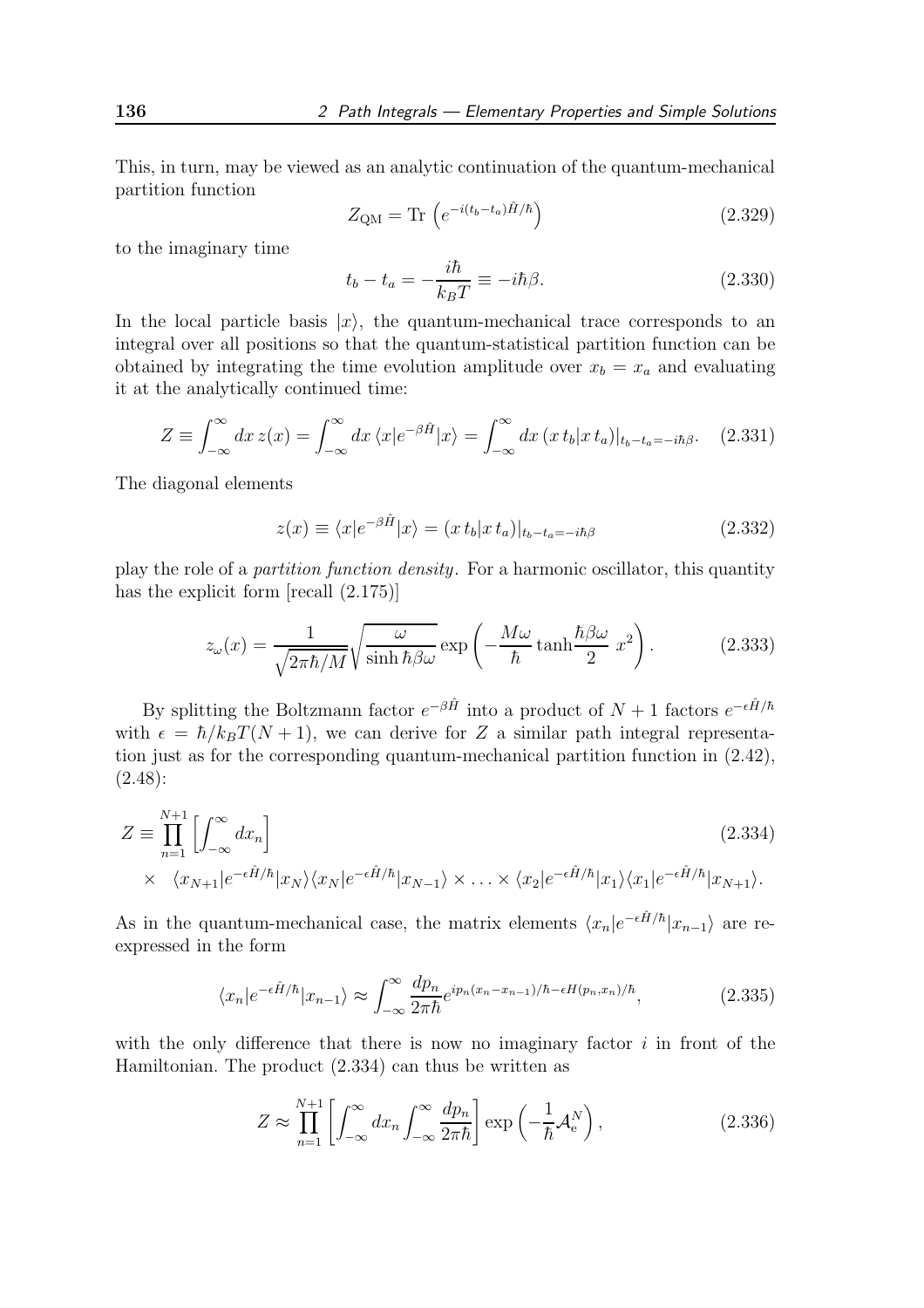where  $\mathcal{A}_{e}^{N}$  denotes the sum

$$
\mathcal{A}_e^N = \sum_{n=1}^{N+1} \left[ -ip_n(x_n - x_{n-1}) + \epsilon H(p_n, x_n) \right]. \tag{2.337}
$$

In the continuum limit  $\epsilon \to 0$ , the sum goes over into the integral

$$
\mathcal{A}_{\mathbf{e}}[p,x] = \int_0^{\hbar \beta} d\tau [-ip(\tau)\dot{x}(\tau) + H(p(\tau),x(\tau))],\tag{2.338}
$$

and the partition function is given by the path integral

$$
Z = \int \mathcal{D}x \int \frac{\mathcal{D}p}{2\pi\hbar} e^{-\mathcal{A}_e[p,x]/\hbar}.
$$
 (2.339)

In this expression,  $p(\tau)$ ,  $x(\tau)$  may be considered as paths running along an "imaginary time axis"  $\tau = it$ . The expression  $\mathcal{A}_{e}[p, x]$  is very similar to the mechanical canonical action (2.27). Since it governs the quantum-statistical path integrals it is called quantum-statistical action or Euclidean action, indicated by the subscript e. The name alludes to the fact that a D-dimensional Euclidean space extended by an imaginary-time axis  $\tau = it$  has the same geometric properties as a  $D + 1$ dimensional Euclidean space. For instance, a four-vector in a Minkowski spacetime has a square length  $dx^2 = -(cdt)^2 + (d\mathbf{x})^2$ . Continued to an imaginary time, this becomes  $dx^2 = (cd\tau)^2 + (d\mathbf{x})^2$  which is the square distance in a Euclidean fourdimensional space with four-vectors  $(c\tau, \mathbf{x})$ .

The integrand of the Euclidean action  $(2.339)$  is the *Euclidean Lagrangian*  $L_{e}$ . It is related to the Hamiltonian by the Euclidean Legendre transform [compare (1.9)]

$$
H = L_{\rm e} + i \frac{\partial L_{\rm e}}{\partial \dot{x}} \dot{x} = L_{\rm e} + ip\dot{x} \tag{2.340}
$$

in which  $\dot{x}$  is eliminated in favor of  $p = \partial L_e / \partial \dot{x}$  [compare (1.10)].

Just as in the path integral for the quantum-mechanical partition function (2.48), the measure of integration  $\oint \mathcal{D}x \int \mathcal{D}p/2\pi\hbar$  in the quantum-statistical expression  $(2.339)$  is automatically symmetric in all p's and x's:

$$
\oint \mathcal{D}x \int \frac{\mathcal{D}p}{2\pi\hbar} = \oint \frac{\mathcal{D}p}{2\pi\hbar} \int \mathcal{D}x = \prod_{n=1}^{N+1} \int_{-\infty}^{\infty} dx_n \int_{-\infty}^{\infty} \frac{dp_n}{2\pi\hbar}.
$$
\n(2.341)

The symmetry is of course due to the trace integration over all initial  $\equiv$  final positions.

Most remarks made in connection with Eq. (2.48) carry over to the present case. The above path integral (2.339) is a natural extension of the rules of classical statistical mechanics. According to these, each cell in phase space  $dxdp/h$  is occupied with equal statistical weight, with the probability factor  $e^{-E/k_BT}$ . In quantum statistics, the *paths* of all particles fluctuate evenly over the cells in *path phase* space  $\prod_n dx(\tau_n)dp(\tau_n)/h$  ( $\tau_n \equiv n\epsilon$ ), each path carrying a probability factor  $e^{-\mathcal{A}_e/\hbar}$ involving the Euclidean action of the system.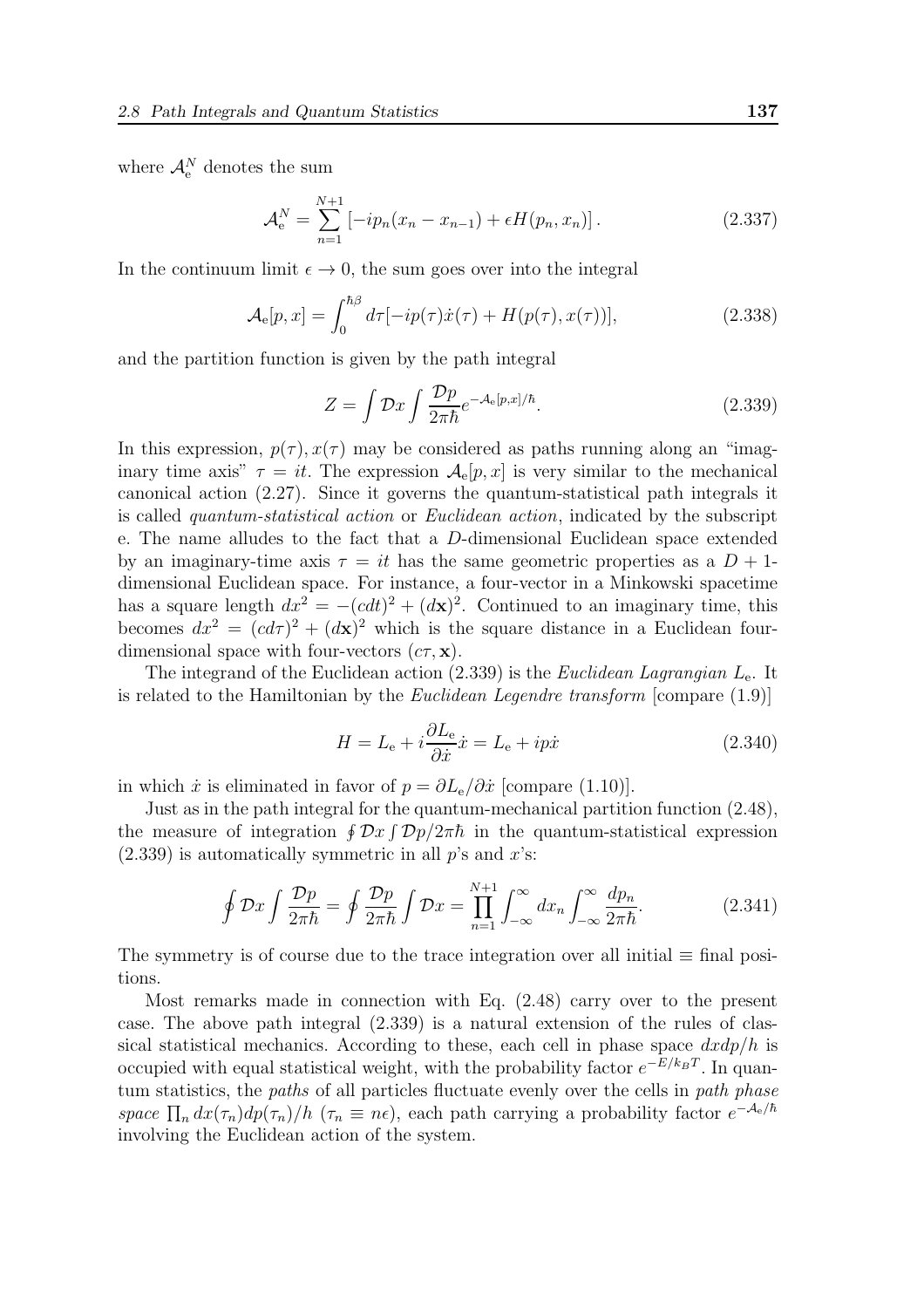### 2.9 Density Matrix

The partition function does not determine any local thermodynamic quantities. Important local information resides in the thermal analog of the time evolution amplitude  $\langle x_b | e^{-\hat{H}/k_B T} | x_a \rangle$ . Consider, for instance, the diagonal elements of this amplitude renormalized by a factor  $Z^{-1}$ :

$$
\rho(x_a) \equiv Z^{-1} \langle x_a | e^{-\hat{H}/k_B T} | x_a \rangle. \tag{2.342}
$$

They determine the thermal average of the particle density of a quantum-statistical system. Due to  $(2.334)$ , the factor  $Z^{-1}$  makes the spatial integral over  $\rho$  equal to unity:

$$
\int_{-\infty}^{\infty} dx \,\rho(x) = 1. \tag{2.343}
$$

By inserting into (2.342) a complete set of eigenfunctions  $\psi_n(x)$  of the Hamiltonian operator  $\hat{H}$ , we find the spectral decomposition

$$
\rho(x_a) = \sum_n |\psi_n(x_a)|^2 e^{-\beta E_n} / \sum_n e^{-\beta E_n}.
$$
\n(2.344)

Since  $|\psi_n(x_a)|^2$  is the probability distribution of the system in the eigenstate  $|n\rangle$ , while the ratio  $e^{-\beta E_n}/\sum_n e^{-\beta E_n}$  is the normalized probability to encounter the system in the state  $|n\rangle$ , the quantity  $\rho(x_a)$  represents the normalized average particle density in space as a function of temperature.

Note the limiting properties of  $\rho(x_a)$ . In the limit  $T \to 0$ , only the lowest energy state survives and  $\rho(x_a)$  tends towards the particle distribution in the ground state

$$
\rho(x_a) \xrightarrow{T \to 0} |\psi_0(x_a)|^2. \tag{2.345}
$$

In the opposite limit of high temperatures, quantum effects are expected to become irrelevant and the partition function should converge to the classical expression (1.538) which is the integral over the phase space of the Boltzmann distribution

$$
Z \xrightarrow{T \to \infty} Z_{\text{cl}} = \int_{-\infty}^{\infty} dx \int_{-\infty}^{\infty} \frac{dp}{2\pi\hbar} e^{-H(p,x)/k_B T}.
$$
 (2.346)

We therefore expect the large-T limit of  $\rho(x)$  to be equal to the *classical particle* distribution

$$
\rho(x) \xrightarrow{T \to \infty} \rho_{\text{cl}}(x) = Z_{\text{cl}}^{-1} \int_{-\infty}^{\infty} \frac{dp}{2\pi\hbar} e^{-H(p,x)/k_B T}.
$$
 (2.347)

Within the path integral approach, this limit will be discussed in more detail in Section 2.13. At this place we roughly argue as follows: When going in the original time-sliced path integral (2.334) to large T, i.e., small  $\tau_b - \tau_a = \hbar / k_B T$ , we may keep only a single time slice and write

$$
Z \approx \left[ \int_{-\infty}^{\infty} dx \right] \langle x | e^{-\epsilon \hat{H}/\hbar} | x \rangle, \tag{2.348}
$$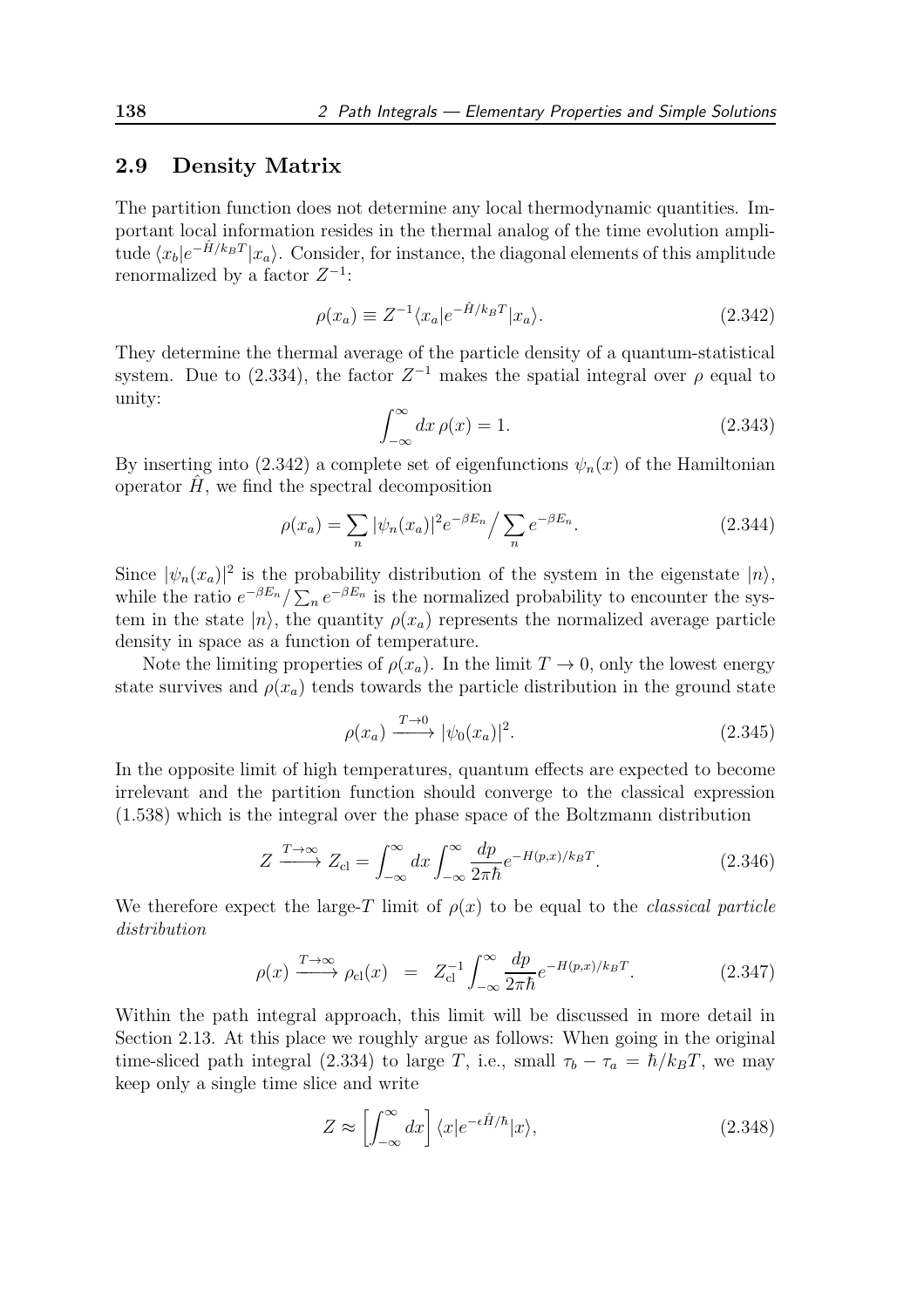with

$$
\langle x|e^{-\epsilon \hat{H}}|x\rangle \approx \int_{-\infty}^{\infty} \frac{dp_n}{2\pi\hbar} e^{-\epsilon H(p_n,x)/\hbar}.\tag{2.349}
$$

After substituting  $\epsilon = \tau_b - \tau_a$  this gives directly (2.347). Physically speaking, the path has at high temperatures "no (imaginary) time" to fluctuate, and only one term in the product of integrals needs to be considered.

If  $H(p, x)$  has the standard form

$$
H(p,x) = \frac{p^2}{2M} + V(x),
$$
\n(2.350)

the momentum integral is Gaussian in  $p$  and can be done using the formula

$$
\int_{-\infty}^{\infty} \frac{dp}{2\pi\hbar} e^{-ap^2/2\hbar} = \frac{1}{\sqrt{2\pi\hbar a}}.
$$
\n(2.351)

This leads to the pure x-integral for the classical partition function

$$
Z_{\rm cl} = \int_{-\infty}^{\infty} \frac{dx}{\sqrt{2\pi\hbar^2/Mk_BT}} e^{-V(x)/k_BT} = \int_{-\infty}^{\infty} \frac{dx}{l_{\rm e}(\hbar\beta)} e^{-\beta V(x)}.\tag{2.352}
$$

In the second expression we have introduced the length

$$
l_{\rm e}(\hbar \beta) \equiv \sqrt{2\pi \hbar^2 \beta / M}.
$$
\n(2.353)

It is the thermal (or Euclidean) analog of the characteristic length  $l(t_b - t_a)$  introduced before in  $(2.131)$ . It is called the *de Broglie wavelength associated with the* temperature  $T = 1/k_B\beta$  or, in short, the thermal de Broglie wavelength.

Omitting the x-integration in (2.352) renders the large-T limit  $\rho(x)$ , the classical particle distribution

$$
\rho(x) \xrightarrow{T \to \infty} \rho_{\text{cl}}(x) = Z_{\text{cl}}^{-1} \frac{1}{l_{\text{e}}(\hbar \beta)} e^{-\bar{V}(x)}.
$$
\n(2.354)

For a free particle, the integral over  $x$  in  $(2.352)$  diverges. If we imagine the length of the x-axis to be very large but finite, say equal to  $L$ , the partition function is equal to

$$
Z_{\rm cl} = \frac{L}{l_{\rm e}(\hbar \beta)}.\tag{2.355}
$$

In D dimensions, this becomes

$$
Z_{\rm cl} = \frac{V_D}{l_{\rm e}^D(\hbar \beta)},\tag{2.356}
$$

where  $V_D$  is the volume of the D-dimensional system. For a harmonic oscillator with potential  $M\omega^2 x^2/2$ , the integral over x in (2.352) is finite and yields, in the D-dimensional generalization

$$
Z_{\rm cl} = \frac{l_{\omega}^{D}}{l^{D}(\hbar \beta)},\tag{2.357}
$$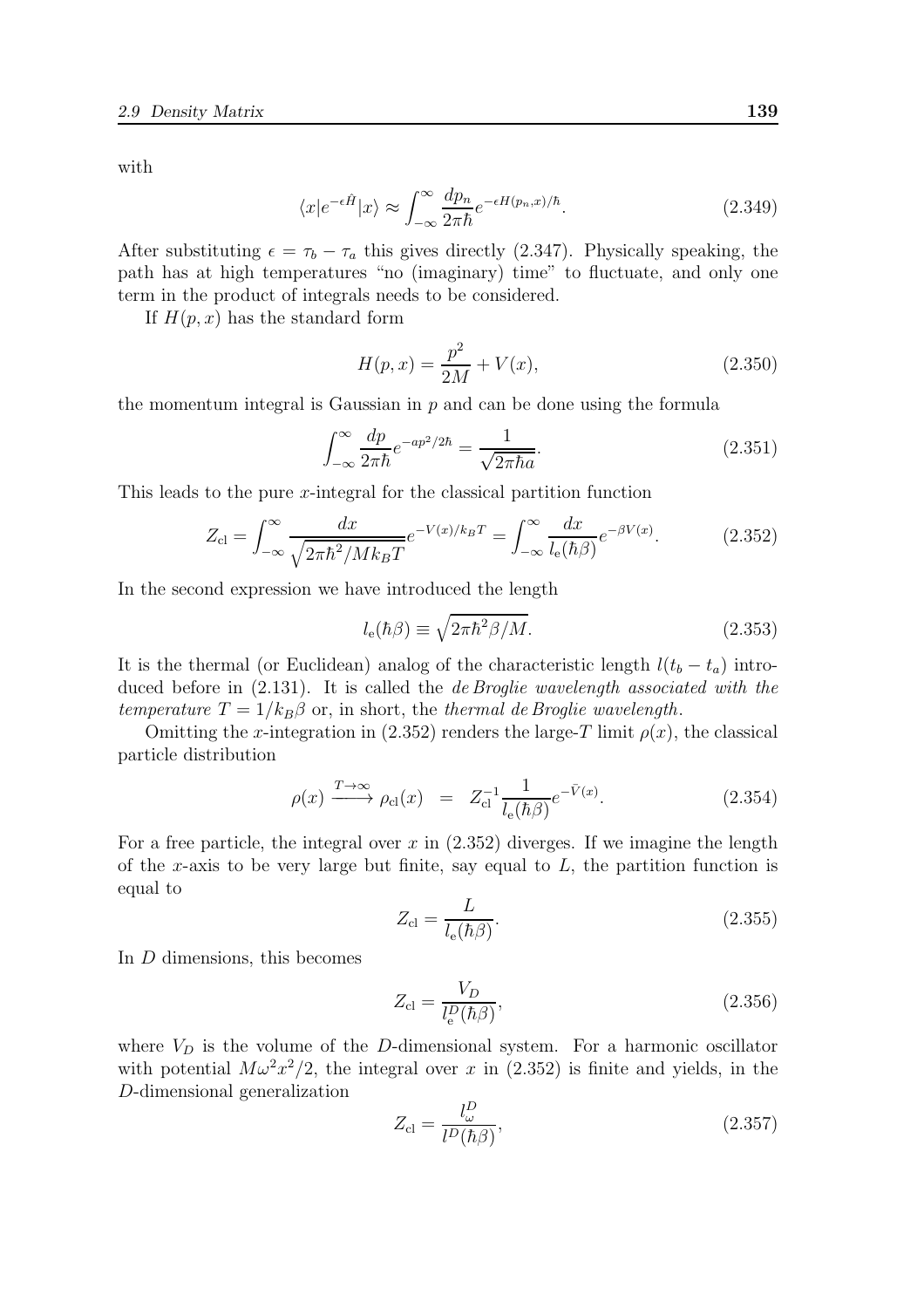where

$$
l_{\omega} \equiv \sqrt{\frac{2\pi}{\beta M \omega^2}}\tag{2.358}
$$

denotes the classical length scale defined by the frequency of the harmonic oscillator. It is related to the quantum-mechanical one  $\lambda_{\omega}$  of Eq. (2.303) by

$$
l_{\omega} l_{\rm e}(\hbar \beta) = 2\pi \lambda_{\omega}^2. \tag{2.359}
$$

Thus we obtain the *mnemonic rule* for going over from the partition function of a harmonic oscillator to that of a free particle: we must simply replace

$$
l_{\omega} \xrightarrow[\omega \to 0]{} L,\tag{2.360}
$$

or

$$
\frac{1}{\omega} \xrightarrow[\omega \to 0]{} \sqrt{\frac{\beta M}{2\pi}} L. \tag{2.361}
$$

The real-time version of this is, of course,

$$
\frac{1}{\omega} \xrightarrow[\omega \to 0]{} \sqrt{\frac{(t_b - t_a)M}{2\pi\hbar}} L.
$$
\n(2.362)

Let us write down a path integral representation for  $\rho(x)$ . Omitting in (2.339) the final trace integration over  $x_b \equiv x_a$  and normalizing the expression by a factor  $Z^{-1}$ , we obtain

$$
\rho(x_a) = Z^{-1} \int_{x(0)=x_a}^{x(\hbar\beta)=x_b} \mathcal{D}'x \int \frac{\mathcal{D}p}{2\pi\hbar} e^{-\mathcal{A}_e[p,x]/\hbar}
$$
  

$$
= Z^{-1} \int_{x(0)=x_a}^{x(\hbar\beta)=x_b} \mathcal{D}x e^{-\mathcal{A}_e[x]/\hbar}.
$$
 (2.363)

The thermal equilibrium expectation of an arbitrary Hermitian operator  $\hat{O}$  is given by

$$
\langle \hat{O} \rangle_T \equiv Z^{-1} \sum_n e^{-\beta E_n} \langle n | \hat{O} | n \rangle. \tag{2.364}
$$

In the local basis  $|x\rangle$ , this becomes

$$
\langle \hat{O} \rangle_T = Z^{-1} \iint_{-\infty}^{\infty} dx_b dx_a \langle x_b | e^{-\beta \hat{H}} | x_a \rangle \langle x_a | \hat{O} | x_b \rangle.
$$
 (2.365)

An arbitrary function of the position operator  $\hat{x}$  has the expectation

$$
\langle f(\hat{x}) \rangle_T = Z^{-1} \iint_{-\infty}^{\infty} dx_b dx_a \langle x_b | e^{-\beta \hat{H}} | x_a \rangle \delta(x_b - x_a) f(x_a) = \int dx \rho(x) f(x). \tag{2.366}
$$

The particle density  $\rho(x_a)$  determines the thermal averages of local observables.

If f depends also on the momentum operator  $\hat{p}$ , then the off-diagonal matrix elements  $\langle x_b | e^{-\beta \hat{H}} | x_a \rangle$  are also needed. They are contained in the *density matrix*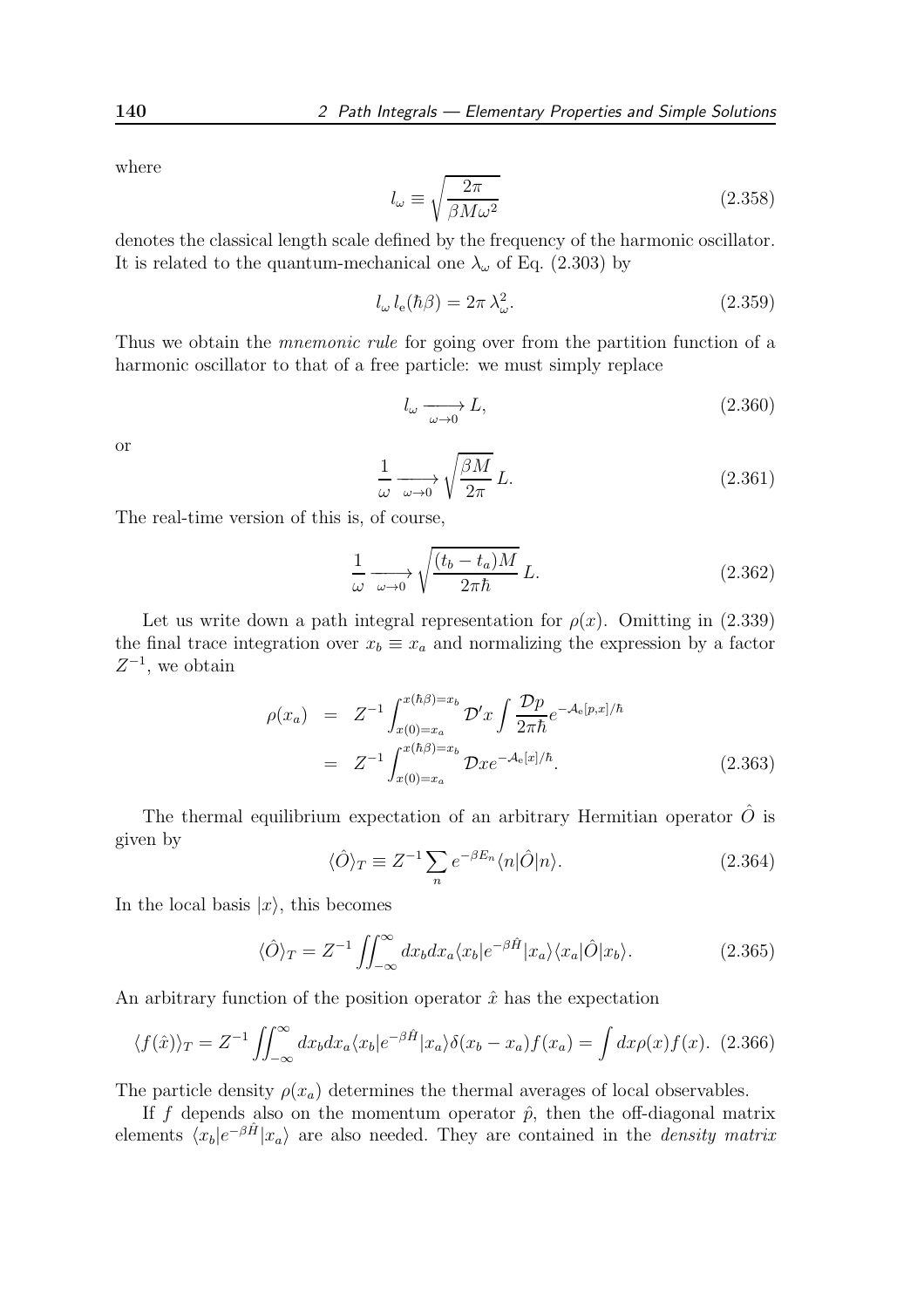introduced for pure quantum systems in Eq. (1.221), and reads now in a thermal ensemble of temperature T:

$$
\rho(x_b, x_a) \equiv Z^{-1} \langle x_b | e^{-\beta \hat{H}} | x_a \rangle, \tag{2.367}
$$

whose diagonal values coincide with the above particle density  $\rho(x_a)$ .

It is useful to keep the analogy between quantum mechanics and quantum statistics as close as possible and to introduce the time translation operator along the imaginary time axis

$$
\hat{U}_e(\tau_b, \tau_a) \equiv e^{-(\tau_b - \tau_a)\hat{H}/\hbar}, \qquad \tau_b > \tau_a,
$$
\n(2.368)

defining its local matrix elements as imaginary or Euclidean time evolution  $amplitudes<sup>16</sup>$ 

$$
(x_b \tau_b | x_a \tau_a) \equiv \langle x_b | \hat{U}_e(\tau_b, \tau_a) | x_a \rangle, \qquad \tau_b > \tau_a.
$$
 (2.369)

As in the real-time case, we shall only consider the causal time-ordering  $\tau_b > \tau_a$ . Otherwise the partition function and the density matrix do not exist in systems with energies up to infinity. Given the imaginary-time amplitudes, the partition function is found by integrating over the diagonal elements

$$
Z = \int_{-\infty}^{\infty} dx (x \,\hbar \beta |x\,0),\tag{2.370}
$$

and the density matrix

$$
\rho(x_b, x_a) = Z^{-1}(x_b \hbar \beta | x_a 0). \tag{2.371}
$$

For the sake of generality we may sometimes also consider the imaginary-time evolution operators for time-dependent Hamiltonians and the associated amplitudes. They are obtained by time-slicing the local matrix elements of the operator

$$
\hat{U}(\tau_b, \tau_a) = T_\tau \exp\left[-\frac{1}{\hbar} \int_{\tau_a}^{\tau_b} d\tau \hat{H}(-i\tau)\right].
$$
\n(2.372)

Here  $T_{\tau}$  is an ordering operator along the imaginary-time axis.

It must be emphasized that the usefulness of the operator (2.372) in describing thermodynamic phenomena is restricted to the Hamiltonian operator  $H(t)$  depending very weakly on the physical time  $t$ . The system has to remain close to equilibrium at all times. This is the range of validity of the so-called linear response theory (see Chapter 18 for more details).

The imaginary-time evolution amplitude (2.369) has a path integral representation which is obtained by dropping the final integration in (2.336) and relaxing the condition  $x_b = x_a$ :

$$
(x_b \tau_b | x_a \tau_a) \approx \prod_{n=1}^N \left[ \int_{-\infty}^\infty dx_n \right] \prod_{n=1}^{N+1} \left[ \int_{-\infty}^\infty \frac{dp_n}{2\pi\hbar} \right] \exp\left(-\mathcal{A}_e^N/\hbar\right). \tag{2.373}
$$

<sup>16</sup>The imaginary-time amplitude  $(x_b \beta | x_a 0) = \langle x_b | e^{-\beta \hat{H}} | x_a \rangle$  is often referred to as *heat kernel*.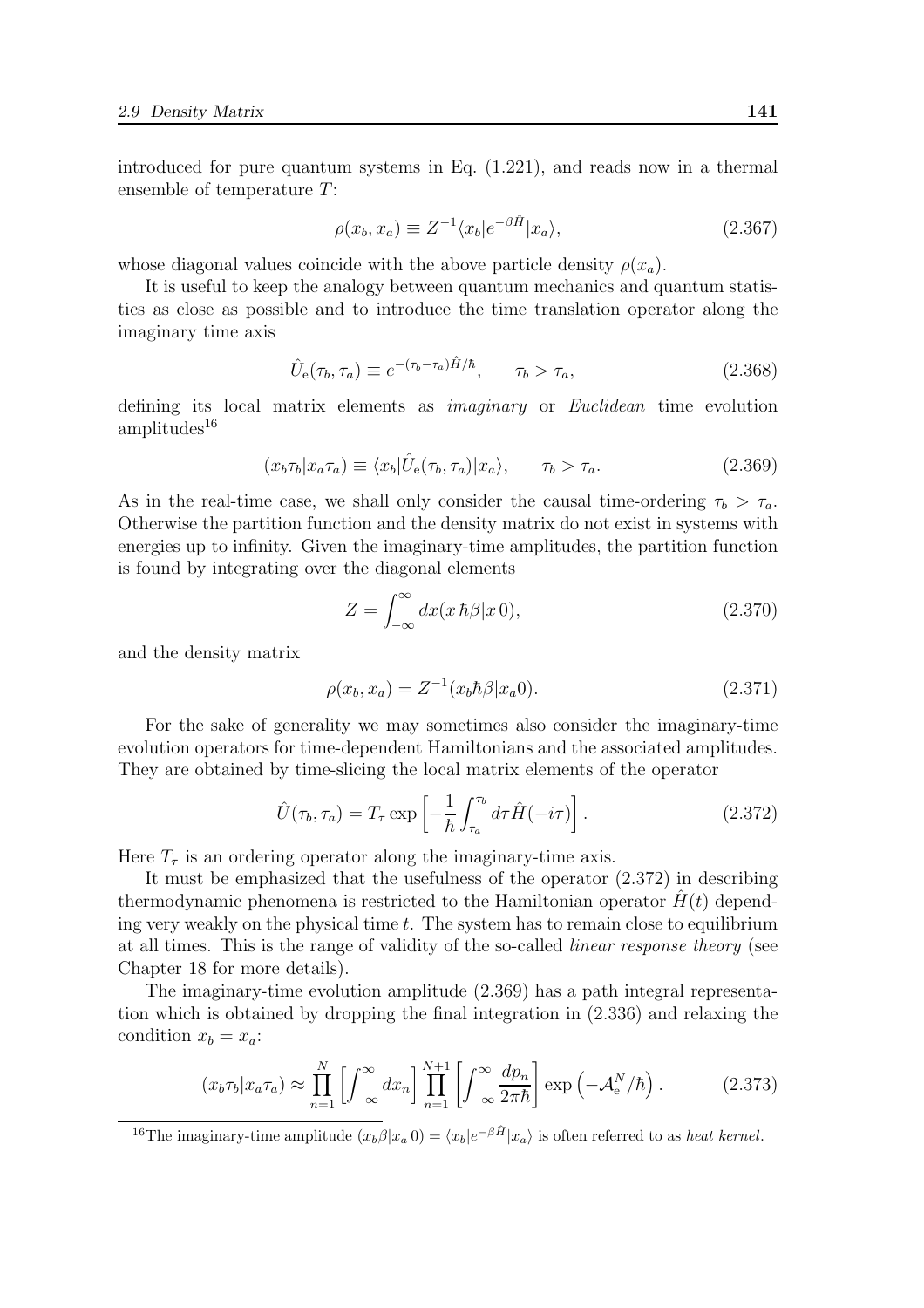The time-sliced Euclidean action is

$$
\mathcal{A}_{e}^{N} = \sum_{n=1}^{N+1} \left[ -ip_{n}(x_{n} - x_{n-1}) + \epsilon H(p_{n}, x_{n}, \tau_{n}) \right]
$$
(2.374)

(we have omitted the factor  $-i$  in the  $\tau$ -argument of H). In the continuum limit this is written as a path integral

$$
(x_b \tau_b | x_a \tau_a) = \int \mathcal{D}' x \int \frac{\mathcal{D} p}{2\pi \hbar} \exp\left\{-\frac{1}{\hbar} \mathcal{A}_e[p, x]\right\} \tag{2.375}
$$

[by analogy with (2.339)]. For a Hamiltonian of the standard form (2.7),

$$
H(p, x, \tau) = \frac{p^2}{2M} + V(x, \tau),
$$

with a smooth potential  $V(x, \tau)$ , the momenta can be integrated out, just as in  $(2.53)$ , and the Euclidean version of the pure x-space path integral  $(2.54)$  leads to  $(2.55)$ :

$$
(x_b \tau_b | x_a \tau_a) = \int \mathcal{D}x \exp\left\{-\frac{1}{\hbar} \int_0^{\hbar \beta} d\tau \left[\frac{M}{2} (\partial_\tau x)^2 + V(x, \tau)\right]\right\}
$$
  

$$
\approx \frac{1}{\sqrt{2\pi \hbar \epsilon/M}} \prod_{n=1}^N \left[\int_{-\infty}^\infty \frac{dx_n}{\sqrt{2\pi \beta/M}}\right]
$$
  

$$
\times \exp\left\{-\frac{1}{\hbar} \epsilon \sum_{n=1}^{N+1} \left[\frac{M}{2} \left(\frac{x_n - x_{n-1}}{\epsilon}\right)^2 + V(x_n, \tau_n)\right]\right\}.
$$
 (2.376)

From this we calculate the quantum-statistical partition function

$$
Z = \int_{-\infty}^{\infty} dx \left( x \, \hbar \beta | x \, 0 \right)
$$
  
= 
$$
\int dx \int_{x(0)=x}^{x(\hbar \beta)=x} \mathcal{D}x \, e^{-\mathcal{A}_e[x]/\hbar} = \oint \mathcal{D}x \, e^{-\mathcal{A}_e[x]/\hbar}, \tag{2.377}
$$

where  $\mathcal{A}_{e}[x]$  is the Euclidean version of the Lagrangian action

$$
\mathcal{A}_{\mathbf{e}}[x] = \int_{\tau_a}^{\tau_b} d\tau \left[ \frac{M}{2} x'^2 + V(x, \tau) \right]. \tag{2.378}
$$

The prime denotes differentiation with respect to the imaginary time. As in the quantum-mechanical partition function in  $(2.63)$ , the path integral  $\oint \mathcal{D}x$  now stands for

$$
\oint \mathcal{D}x \approx \prod_{n=1}^{N+1} \int_{-\infty}^{\infty} \frac{dx_n}{\sqrt{2\pi\hbar\epsilon/M}}.
$$
\n(2.379)

It contains no extra  $1/\sqrt{2\pi\hbar\epsilon/M}$  factor, as in (2.376), due to the trace integration over the exterior  $x$ .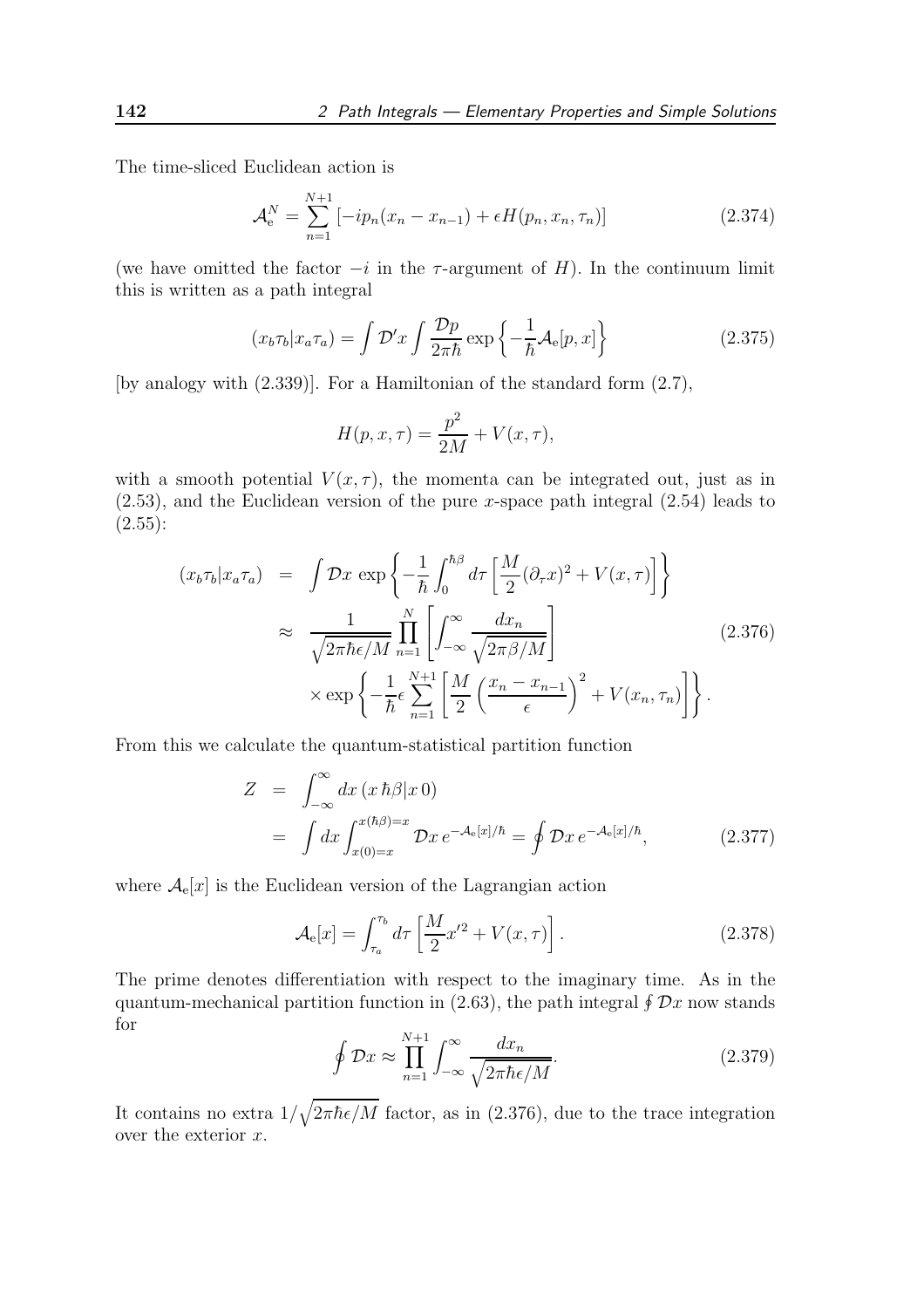The condition  $x(h\beta) = x(0)$  is most easily enforced by expanding  $x(\tau)$  into a Fourier series

$$
x(\tau) = \sum_{m = -\infty}^{\infty} \frac{1}{\sqrt{N+1}} e^{-i\omega_m \tau} x_m,
$$
\n(2.380)

with the Matsubara frequencies

$$
\omega_m \equiv 2\pi m k_B T/\hbar = \frac{2\pi m}{\hbar \beta}, \quad m = 0, \pm 1, \pm 2, \dots \tag{2.381}
$$

When considered as functions on the entire  $\tau$ -axis, the paths are periodic in  $\hbar\beta$  at any  $\tau$ , i.e.,

$$
x(\tau) = x(\tau + \hbar \beta). \tag{2.382}
$$

Thus the path integral for the quantum-statistical partition function comprises all periodic paths with a period  $\hbar\beta$ . In the time-sliced path integral (2.376), the coordinates  $x(\tau)$  are needed only at the discrete times  $\tau_n = n\epsilon$ . Correspondingly, the sum over m in (2.380) can be restricted to run from  $m = -N/2$  to  $N/2$  for even N and from  $-(N-1)/2$  to  $(N+1)/2$  for odd N (see Fig. 2.3). In order to have a real  $x(\tau_n)$ , we must require that

$$
x_m = x_{-m}^* \pmod{N+1}.\tag{2.383}
$$

Note that the Matsubara frequencies in the expansion of the paths  $x(\tau)$  are now twice as big as the frequencies  $\nu_m$  in the quantum fluctuations (2.115) (after analytic continuation of  $t_b - t_a$  to  $-i\hbar/k_B T$ ). Still, they have about the same total number, since they run over positive and negative integers. An exception is the zero frequency  $\omega_m = 0$ , which is *included* here, in contrast to the frequencies  $\nu_m$  in (2.115) which run only over positive  $m = 1, 2, 3, \ldots$ . This is necessary to describe paths with arbitrary nonzero endpoints  $x_b = x_a = x$  (included in the trace).

#### 2.10 Quantum Statistics of the Harmonic Oscillator

The harmonic oscillator is a good example for solving the quantum-statistical path integral. The  $\tau$ -axis is sliced at  $\tau_n = n\epsilon$ , with  $\epsilon \equiv \hbar \beta/(N+1)$   $(n = 0, \ldots, N+1)$ , and the partition function is given by the  $N \to \infty$  -limit of the product of integrals

$$
Z_{\omega}^{N} = \prod_{n=0}^{N} \left[ \int_{-\infty}^{\infty} \frac{dx_n}{\sqrt{2\pi\hbar\epsilon/M}} \right] \exp\left(-\mathcal{A}_{e}^{N}/\hbar\right), \qquad (2.384)
$$

where  $\mathcal{A}_{e}^{N}$  is the time-sliced Euclidean oscillator action

$$
\mathcal{A}_{\mathbf{e}}^N = \frac{M}{2\epsilon} \sum_{n=1}^{N+1} x_n \left( -\epsilon^2 \nabla \overline{\nabla} + \epsilon^2 \omega^2 \right) x_n. \tag{2.385}
$$

Integrating out the  $x_n$ 's, we find immediately

$$
Z_{\omega}^{N} = \frac{1}{\sqrt{\det_{N+1}(-\epsilon^2 \nabla \overline{\nabla} + \epsilon^2 \omega^2)}}.
$$
\n(2.386)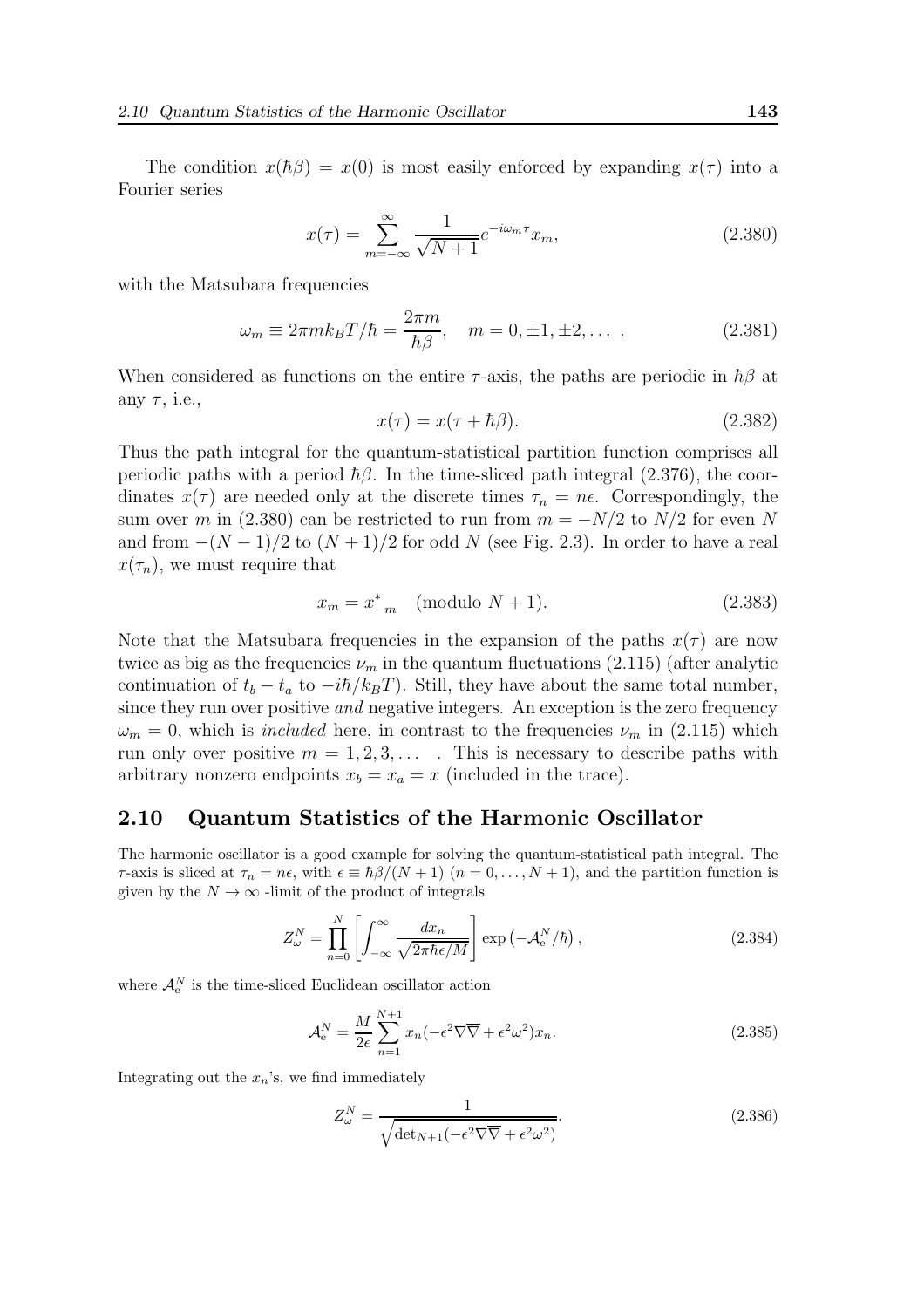

Figure 2.3 Illustration of the eigenvalues (2.387) of the fluctuation matrix in the action  $(2.385)$  for even and odd N.

Let us evaluate the fluctuation determinant via the product of eigenvalues which diagonalize the matrix  $-\epsilon^2 \nabla \overline{\nabla} + \epsilon^2 \omega^2$  in the sliced action (2.385). They are

$$
\epsilon^2 \Omega_m \overline{\Omega}_m + \epsilon^2 \omega^2 = 2 - 2 \cos \omega_m \epsilon + \epsilon^2 \omega^2, \qquad (2.387)
$$

with the Matsubara frequencies  $\omega_m$ . For  $\omega = 0$ , the eigenvalues are pictured in Fig. 2.3. The action (2.385) becomes diagonal after going to the Fourier components  $x_m$ . To do this we arrange the real and imaginary parts  $\text{Re } x_m$  and  $\text{Im } x_m$  in a row vector

$$
(\operatorname{Re} x_1, \operatorname{Im} x_1; \operatorname{Re} x_2, \operatorname{Im} x_2; \ldots; \operatorname{Re} x_n, \operatorname{Im} x_n; \ldots),
$$

and see that it is related to the time-sliced positions  $x_n = x(\tau_n)$  by a transformation matrix with the rows

$$
T_{mn}x_n = (T_m)_nx_n
$$
  
=  $\sqrt{\frac{2}{N+1}} \left( \frac{1}{\sqrt{2}}, \cos \frac{m}{N+1} 2\pi \cdot 1, \sin \frac{m}{N+1} 2\pi \cdot 1, \cos \frac{m}{N+1} 2\pi \cdot 2, \sin \frac{m}{N+1} 2\pi \cdot 2, \dots \right)$   
...,  $\cos \frac{m}{N+1} 2\pi \cdot n, \sin \frac{m}{N+1} 2\pi \cdot n, \dots \right)_n x_n.$  (2.388)

For each row index  $m = 0, \ldots, N$ , the column index n runs from zero to  $N/2$  for even N, and to  $(N+1)/2$  for odd N. In the odd case, the last column  $\sin \frac{m}{N+1} 2\pi \cdot n$  with  $n = (N+1)/2$  vanishes identically and must be dropped, so that the number of columns in  $T_{mn}$  is in both cases  $N + 1$ , as it should be. For odd N, the second-last column of  $T_{mn}$  is an alternating sequence  $\pm 1$ . Thus, for a proper normalization, it has to be multiplied by an extra normalization factor  $1/\sqrt{2}$ , just as the elements in the first column. An argument similar to (2.120), (2.121) shows that the resulting matrix is orthogonal. Thus, we can diagonalize the sliced action in (2.385) as follows

$$
\mathcal{A}_{e}^{N} = \frac{M}{2} \epsilon \begin{cases} \left[ \omega^{2} x_{0}^{2} + 2 \sum_{m=1}^{N/2} (\Omega_{m} \overline{\Omega}_{m} + \omega^{2}) |x_{m}|^{2} \right] & \text{for} \qquad N = \text{even}, \\ \left[ \omega^{2} x_{0}^{2} + (\Omega_{(N+1)/2} \overline{\Omega}_{(N+1)/2} + \omega^{2}) x_{N+1}^{2} + 2 \sum_{m=1}^{N-1} (\Omega_{m} \overline{\Omega}_{m} + \omega^{2}) |x_{m}|^{2} \right] & \text{for} \qquad N = \text{odd}. \end{cases}
$$
(2.389)

Thanks to the orthogonality of  $T_{mn}$ , the measure  $\prod_n \int_{-\infty}^{\infty} dx(\tau_n)$  transforms simply into

$$
\int_{-\infty}^{\infty} dx_0 \prod_{m=1}^{N/2} \int_{-\infty}^{\infty} d\mathop{\rm Re}\nolimits x_m \int_{-\infty}^{\infty} d\mathop{\rm Im}\nolimits x_m \quad \text{for} \quad N = \text{even},
$$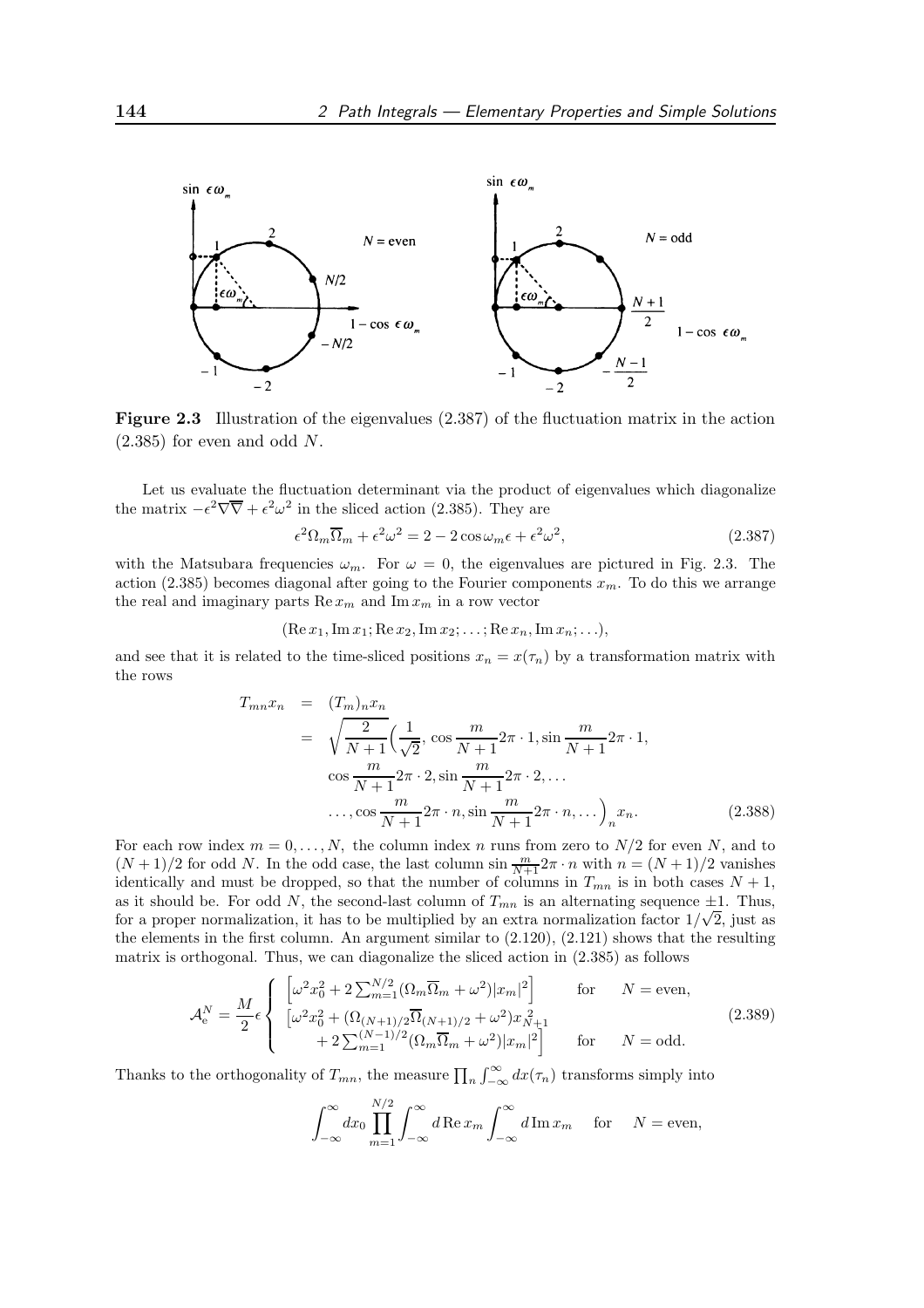(2.390)

$$
\int_{-\infty}^{\infty} dx_0 \int_{-\infty}^{\infty} dx_{(N+1)/2} \prod_{m=1}^{(N-1)/2} \int_{-\infty}^{\infty} d\mathop{\rm Re}\nolimits x_m \int_{-\infty}^{\infty} d\mathop{\rm Im}\nolimits x_m \quad \text{for} \quad N = \text{odd}.
$$

By performing the Gaussian integrals we obtain the partition function

$$
Z_{\omega}^{N} = \left[ \det_{N+1} \left( -\epsilon^{2} \nabla \overline{\nabla} + \epsilon^{2} \omega^{2} \right) \right]^{-1/2} = \left[ \prod_{m=0}^{N} \left( \epsilon^{2} \Omega_{m} \overline{\Omega}_{m} + \epsilon^{2} \omega^{2} \right) \right]^{-1/2}
$$

$$
= \left\{ \prod_{m=0}^{N} \left[ 2(1 - \cos \omega_{m} \epsilon) + \epsilon^{2} \omega^{2} \right] \right\}^{-1/2} = \left[ \prod_{m=0}^{N} \left( 4 \sin^{2} \frac{\omega_{m} \epsilon}{2} + \epsilon^{2} \omega^{2} \right) \right]^{-1/2} . \tag{2.391}
$$

Thanks to the periodicity of the eigenvalues under the replacement  $n \to n + N + 1$ , the result has become a unique product expression for both even and odd N.

It is important to realize that contrary to the fluctuation factor (2.162) in the real-time amplitude, the partition function (2.391) contains the square root of only positive eigenmodes as a unique result of Gaussian integrations. There are no phase subtleties as in the Fresnel integral (1.337).

To calculate the product, we observe that upon decomposing

$$
\sin^2 \frac{\omega_m \epsilon}{2} = \left(1 + \cos \frac{\omega_m \epsilon}{2}\right) \left(1 - \cos \frac{\omega_m \epsilon}{2}\right),\tag{2.392}
$$

the sequence of first factors

$$
1 + \cos \frac{\omega_m \epsilon}{2} \equiv 1 + \cos \frac{\pi m}{N + 1}
$$
 (2.393)

runs for  $m = 1, \ldots N$  through the same values as the sequence of second factors

$$
1 - \cos\frac{\omega_m \epsilon}{2} = 1 - \cos\frac{\pi m}{N+1} \equiv 1 + \cos\pi \frac{N+1-m}{N+1},
$$
\n(2.394)

except in an opposite order. Thus, separating out the  $m = 0$ -term, we rewrite (2.391) in the form

$$
Z_{\omega}^{N} = \frac{1}{\epsilon \omega} \left[ \prod_{m=1}^{N} 2 \left( 1 - \cos \frac{\omega_m \epsilon}{2} \right) \right]^{-1} \left[ \prod_{m=1}^{N} \left( 1 + \frac{\epsilon^2 \omega^2}{4 \sin^2 \frac{\omega_m \epsilon}{2}} \right) \right]^{-1/2}.
$$
 (2.395)

The first factor on the right-hand side is the quantum-mechanical fluctuation determinant of the free-particle determinant  $\det_N(-\epsilon^2 \nabla \overline{\nabla}) = N + 1$  [see (2.128)], so that we obtain for both even and odd N

$$
Z_{\omega}^{N} = \frac{k_B T}{\hbar \omega} \left[ \prod_{m=1}^{N} \left( 1 + \frac{\epsilon^2 \omega^2}{4 \sin^2 \frac{\omega_m \epsilon}{2}} \right) \right]^{-1/2}.
$$
 (2.396)

To evaluate the remaining product, we must distinguish again between even and odd cases of N. For even  $N$ , where every eigenvalue occurs twice (see Fig. 2.3), we obtain

$$
Z_{\omega}^{N} = \frac{k_B T}{\hbar \omega} \left[ \prod_{m=1}^{N/2} \left( 1 + \frac{\epsilon^2 \omega^2}{4 \sin^2 \frac{m \pi}{N+1}} \right) \right]^{-1}.
$$
 (2.397)

For odd N, the term with  $m = (N + 1)/2$  occurs only once and must be treated separately so that

$$
Z_{\omega}^{N} = \frac{k_{B}T}{\hbar\omega} \left[ \left( 1 + \frac{\epsilon^{2}\omega^{2}}{4} \right)^{1/2} \prod_{m=1}^{(N-1)/2} \left( 1 + \frac{\epsilon^{2}\omega^{2}}{4\sin^{2}\frac{\pi m}{N+1}} \right) \right]^{-1}.
$$
 (2.398)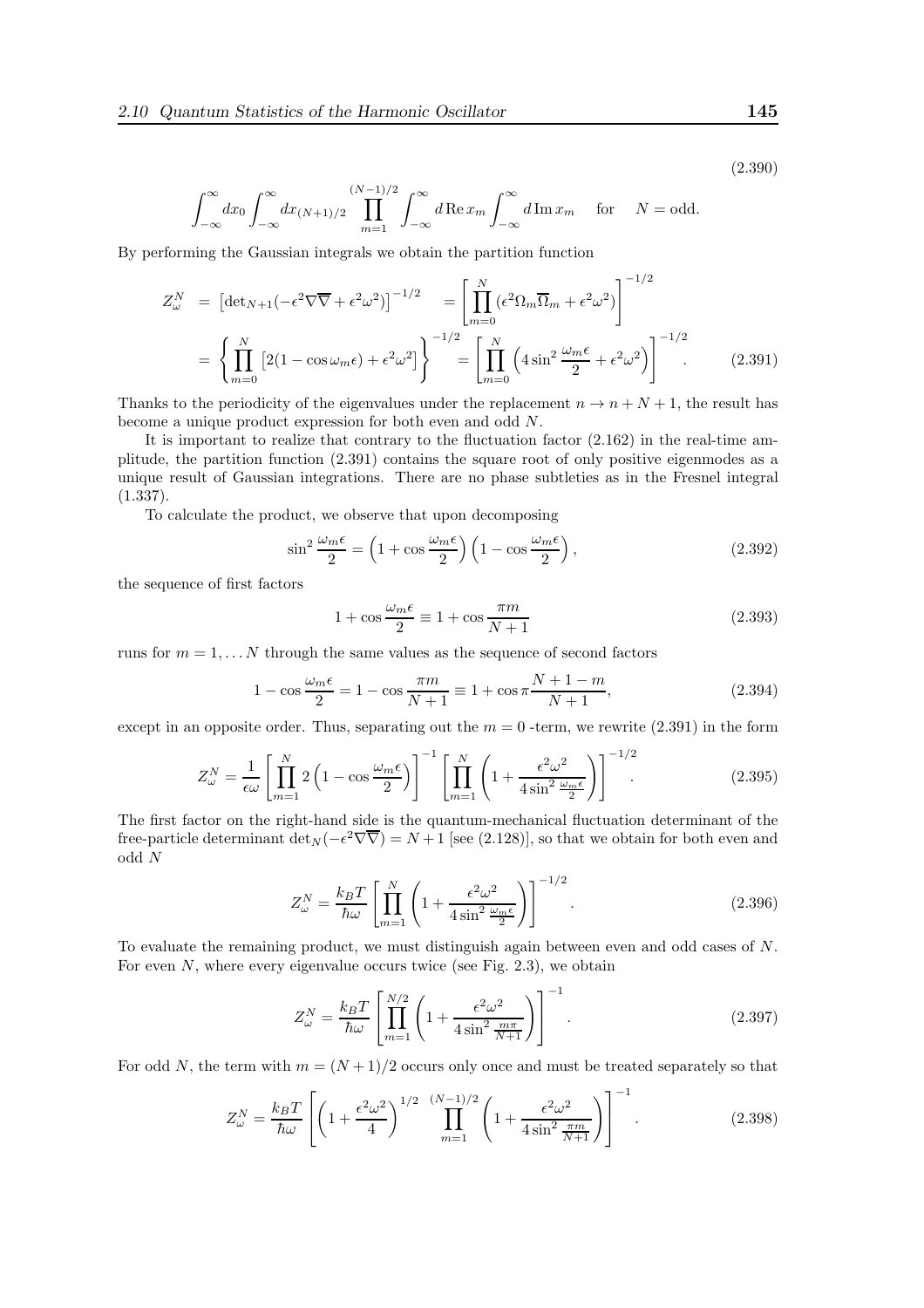We now introduce the parameter  $\tilde{\omega}_{e}$ , the Euclidean analog of (2.163), via the equations

$$
\sin i \frac{\tilde{\omega}_e \epsilon}{2} \equiv i \frac{\omega \epsilon}{2}, \quad \sinh \frac{\tilde{\omega}_e \epsilon}{2} \equiv \frac{\omega \epsilon}{2}.
$$
 (2.399)

In the odd case, the product formula<sup>17</sup>

$$
\prod_{m=1}^{(N-1)/2} \left[ 1 - \frac{\sin^2 x}{\sin^2 \frac{m\pi}{(N+1)}} \right] = \frac{2}{\sin 2x} \frac{\sin[(N+1)x]}{(N+1)}\tag{2.400}
$$

[similar to (2.165)] yields, with  $x = \tilde{\omega}_e \epsilon/2$ ,

$$
Z_{\omega}^{N} = \frac{k_{B}T}{\hbar\omega} \left[ \frac{1}{\sinh(\tilde{\omega}_{e}\epsilon/2)} \frac{\sinh[(N+1)\tilde{\omega}_{e}\epsilon/2]}{N+1} \right]^{-1}.
$$
 (2.401)

In the even case, the formula<sup>18</sup>

$$
\prod_{m=1}^{N/2} \left[ 1 - \frac{\sin^2 x}{\sin^2 \frac{m\pi}{(N+1)}} \right] = \frac{1}{\sin x} \frac{\sin[(N+1)x]}{(N+1)},\tag{2.402}
$$

produces once more the same result as in Eq. (2.401). Inserting Eq. (2.399) leads to the partition function on the sliced imaginary time axis:

$$
Z_{\omega}^{N} = \frac{1}{2\sinh(\hbar\tilde{\omega}_{e}\beta/2)}.\tag{2.403}
$$

The partition function can be expanded into the following series

$$
Z_{\omega}^{N} = e^{-\hbar \tilde{\omega}_{e}/2k_{B}T} + e^{-3\hbar \tilde{\omega}_{e}/2k_{B}T} + e^{-5\hbar \tilde{\omega}_{e}/2k_{B}T} + \dots
$$
 (2.404)

By comparison with the general spectral expansion (2.328), we display the energy eigenvalues of the system:

$$
E_n = \left(n + \frac{1}{2}\right) \hbar \tilde{\omega}_e. \tag{2.405}
$$

They show the typical linearly rising oscillator sequence with

$$
\tilde{\omega}_{\rm e} = \frac{2}{\epsilon} \text{arsinh} \frac{\omega \epsilon}{2} \tag{2.406}
$$

playing the role of the frequency on the sliced time axis, and  $\hbar\tilde{\omega}_e/2$  being the zero-point energy.

In the continuum limit  $\epsilon \to 0$ , the time-sliced partition function  $Z_{\omega}^N$  goes over into the usual oscillator partition function

$$
Z_{\omega} = \frac{1}{2\sinh(\beta\hbar\omega/2)}.\tag{2.407}
$$

In D dimensions this becomes, of course,  $[2\sinh(\beta\hbar\omega/2)]^{-D}$ , due to the additivity of the action in each component of x.

Note that the continuum limit of the product in  $(2.396)$  can also be taken factor by factor. Then  $Z_{\omega}$  becomes

$$
Z_{\omega} = \frac{k_B T}{\hbar \omega} \left[ \prod_{m=1}^{\infty} \left( 1 + \frac{\omega^2}{\omega_m^2} \right) \right]^{-1}.
$$
 (2.408)

<sup>17</sup>I.S. Gradshteyn and I.M. Ryzhik, op. cit., Formula 1.391.1.

 $18$ *ibid.*, formula 1.391.3.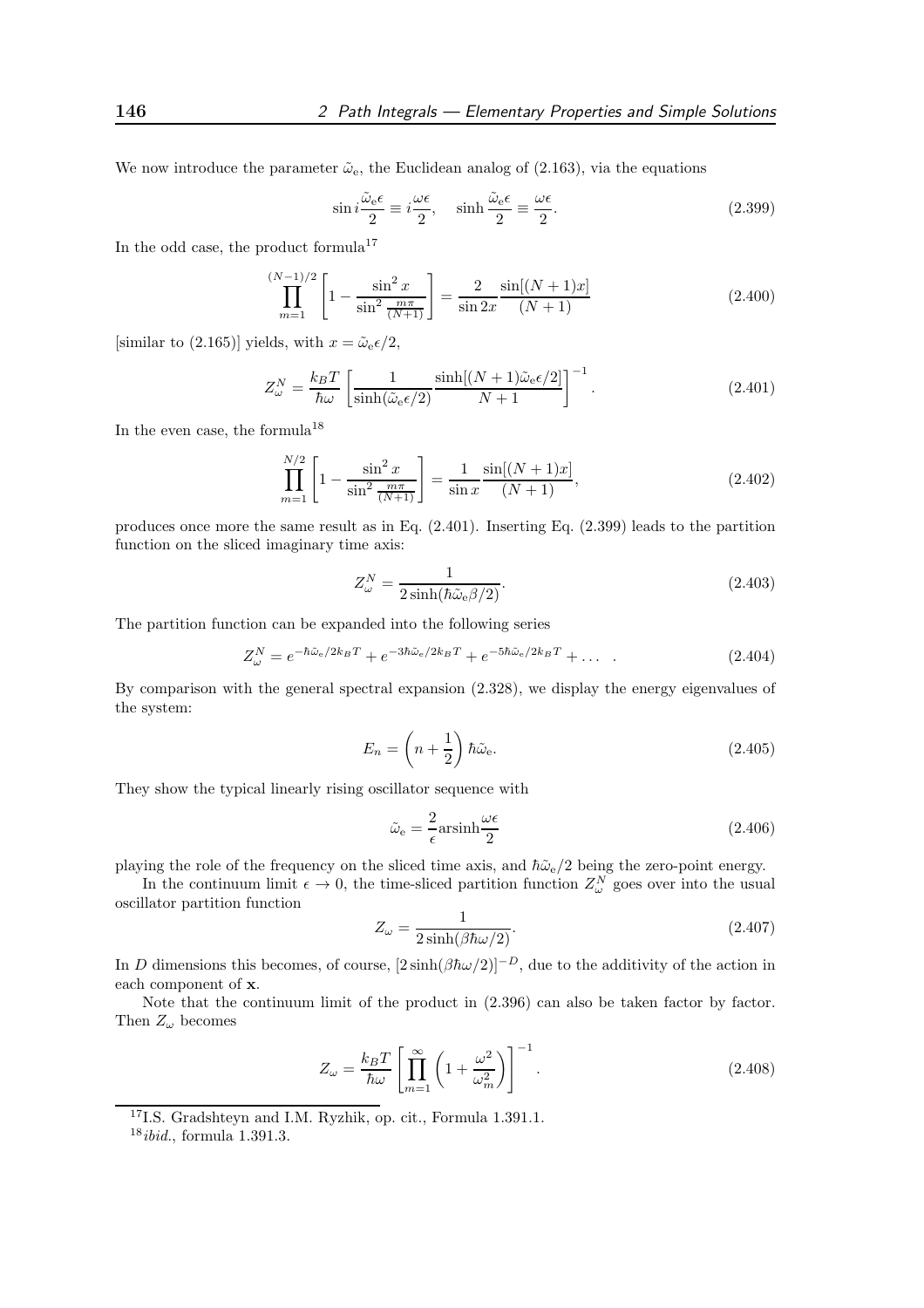According to formula (2.173), the product  $\prod_{m=1}^{\infty} \left(1 + \frac{x^2}{m^2} \right)$  $\left(\frac{x^2}{m^2\pi^2}\right)$  converges rapidly against sinh  $x/x$ and we find with  $x = \hbar \omega \beta / 2$ 

$$
Z_{\omega} = \frac{k_B T}{\hbar \omega} \frac{\hbar \omega / 2k_B T}{\sinh(\hbar \omega / 2k_B T)} = \frac{1}{2 \sinh(\beta \hbar \omega / 2)}.
$$
\n(2.409)

As discussed after Eq. (2.183), the continuum limit can be taken in each factor since the product in (2.396) contains only ratios of frequencies.

Just as in the quantum-mechanical case, this procedure of obtaining the continuum limit can be summarized in the sequence of equations arriving at a ratio of differential operators

$$
Z_{\omega}^{N} = \left[ \det_{N+1} \left( -\epsilon^{2} \nabla \overline{\nabla} + \epsilon^{2} \omega^{2} \right) \right]^{-1/2}
$$
  
\n
$$
= \left[ \det'_{N+1} \left( -\epsilon^{2} \nabla \overline{\nabla} \right) \right]^{-1/2} \left[ \frac{\det_{N+1} \left( -\epsilon^{2} \nabla \overline{\nabla} + \epsilon^{2} \omega^{2} \right)}{\det'_{N+1} \left( -\epsilon^{2} \nabla \overline{\nabla} \right)} \right]^{-1/2}
$$
  
\n
$$
\xrightarrow{\epsilon \to 0} \frac{k_{B} T}{\hbar} \left[ \frac{\det \left( -\partial_{\tau}^{2} + \omega^{2} \right)}{\det' \left( -\partial_{\tau}^{2} \right)} \right]^{-1/2} = \frac{k_{B} T}{\hbar \omega} \prod_{m=1}^{\infty} \left[ \frac{\omega_{m}^{2} + \omega^{2}}{\omega_{m}^{2}} \right]^{-1} \tag{2.410}
$$

In the  $\omega = 0$ -determinants, the zero Matsubara frequency is excluded to obtain a finite expression. This is indicated by a prime. The differential operator  $-\partial_{\tau}^{2}$  acts on real functions which are periodic under the replacement  $\tau \to \tau + \hbar \beta$ . Remember that each eigenvalue  $\omega_m^2$  of  $-\partial_\tau^2$  occurs twice, except for the zero frequency  $\omega_0 = 0$ , which appears only once.

Let us finally mention that the results of this section could also have been obtained directly from the quantum-mechanical amplitude (2.175) [or with the discrete times from (2.199)] by an analytic continuation of the time difference  $t_b - t_a$  to imaginary values  $-i(\tau_b - \tau_a)$ :

$$
(x_b \tau_b | x_a \tau_a) = \frac{1}{\sqrt{2\pi\hbar/M}} \sqrt{\frac{\omega}{\sinh \omega(\tau_b - \tau_a)}}
$$
  
 
$$
\times \exp \left\{-\frac{1}{2\hbar} \frac{M\omega}{\sinh \omega(\tau_b - \tau_a)} [(x_b^2 + x_a^2)\cosh \omega(\tau_b - \tau_a) - 2x_b x_a] \right\}.
$$
 (2.411)

By setting  $x = x_b = x_a$  and integrating over x, we obtain [compare (2.333)]

$$
Z_{\omega} = \int_{-\infty}^{\infty} dx \left( x \, \tau_b | x \, \tau_a \right) = \frac{1}{\sqrt{2\pi\hbar (\tau_b - \tau_a)/M}} \sqrt{\frac{\omega(\tau_b - \tau_a)}{\sinh[\omega(\tau_b - \tau_a)]}} \times \frac{\sqrt{2\pi\hbar \sinh[\omega(\tau_b - \tau_a)]/\omega M}}{2\sinh[\omega(\tau_b - \tau_a)/2]} = \frac{1}{2\sinh[\omega(\tau_b - \tau_a)/2]}.
$$
(2.412)

Upon equating  $\tau_b - \tau_a = \hbar \beta$ , we retrieve the partition function (2.407). A similar treatment of the discrete-time version (2.199) would have led to (2.403). The main reason for presenting an independent direct evaluation in the space of real periodic functions was to display the frequency structure of periodic paths and to see the difference with respect to the quantum-mechanical paths with fixed ends. We also wanted to show how to handle the ensuing product expressions.

For applications in polymer physics (see Chapter 15) one also needs the partition function of all path fluctuations with open ends

$$
Z_{\omega}^{\text{open}} = \int_{-\infty}^{\infty} dx_b \int_{-\infty}^{\infty} dx_a (x_b \tau_b | x_a \tau_a) = \frac{1}{\sqrt{2\pi\hbar(\tau_b - \tau_a)/M}} \sqrt{\frac{\omega(\tau_b - \tau_a)}{\sinh[\omega(\tau_b - \tau_a)]}} \frac{2\pi\hbar}{M\omega}
$$
  
=  $\sqrt{\frac{2\pi\hbar}{M\omega}} \frac{1}{\sqrt{\sinh[\omega(\tau_b - \tau_a)]}}.$  (2.413)

The prefactor is  $\sqrt{2\pi}$  times the length scale  $\lambda_{\omega}$  of Eq. (2.303).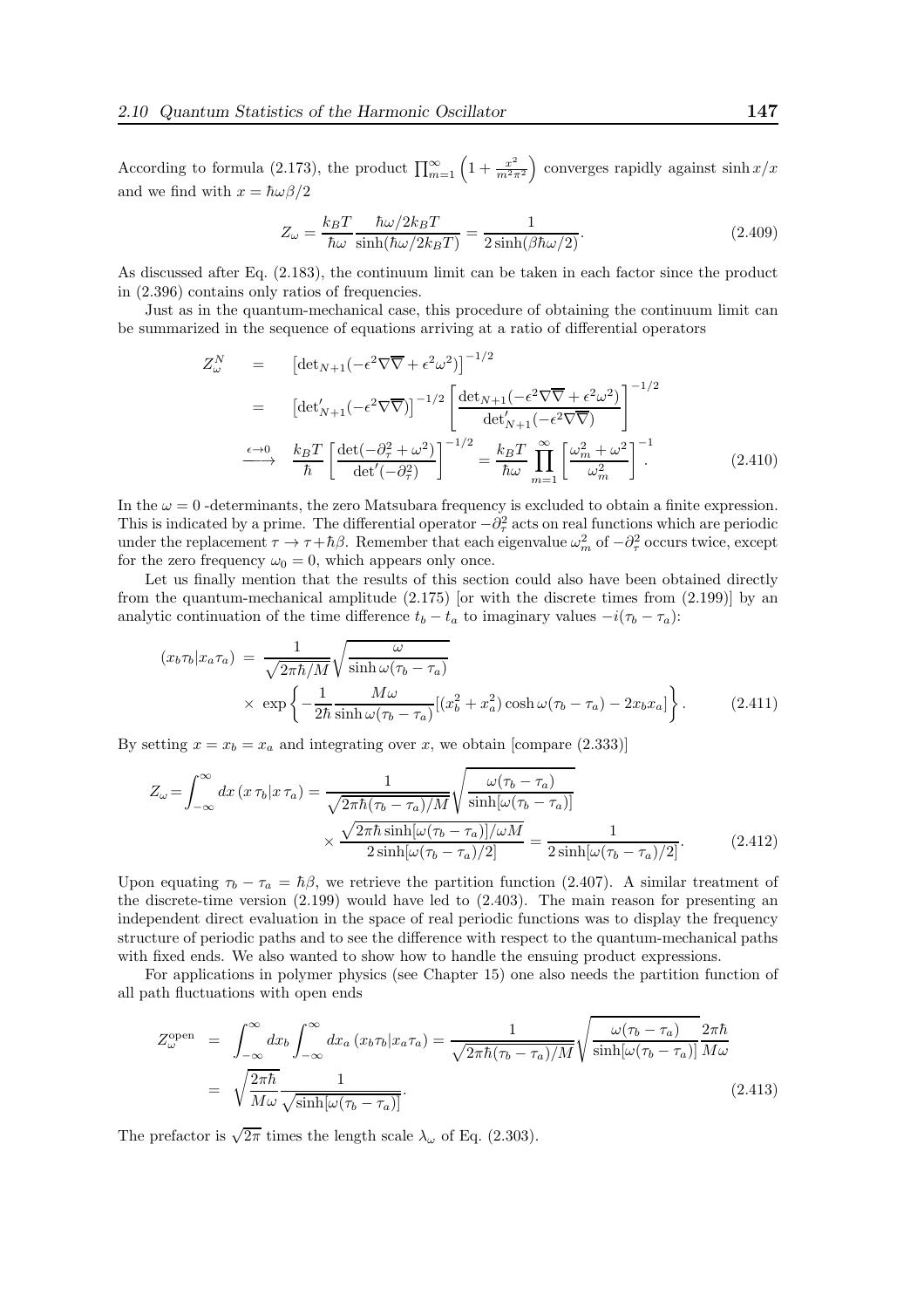## 2.11 Time-Dependent Harmonic Potential

It is often necessary to calculate thermal fluctuation determinants for the case of a time-dependent frequency  $\Omega(\tau)$  which is periodic under  $\tau \to \tau + \hbar \beta$ . As in Section 2.3.6, we consider the amplitude

$$
(x_b \tau_b | x_a \tau_a) = \int \mathcal{D}' x \int \frac{\mathcal{D}p}{2\pi \hbar} e^{-\int_{\tau_a}^{\tau_b} d\tau [-ip\dot{x} + p^2/2M + M\Omega^2(\tau)x^2/2]/\hbar}
$$
  
= 
$$
\int \mathcal{D}x e^{-\int_{\tau_a}^{\tau_b} d\tau [M\dot{x}^2 + \Omega^2(\tau)x^2]/2\hbar}.
$$
 (2.414)

The time-sliced fluctuation factor is [compare (2.202)]

$$
F^{N}(\tau_a - \tau_b) = \det_{N+1} \left[ -\epsilon^2 \nabla \overline{\nabla} + \epsilon \Omega^2(\tau) \right]^{-1/2}, \tag{2.415}
$$

with the continuum limit

$$
F(\tau_a - \tau_b) = \frac{k_B T}{\hbar} \left[ \frac{\det(-\partial_\tau^2 + \Omega^2(\tau))}{\det'(-\partial_\tau^2)} \right]^{-1/2}.
$$
\n(2.416)

Actually, in the thermal case it is preferable to use the oscillator result for normalizing the fluctuation factor, rather than the free-particle result, and to work with the formula

$$
F(\tau_b, \tau_a) = \frac{1}{2 \sinh(\beta \hbar \omega/2)} \left[ \frac{\det(-\partial_\tau^2 + \Omega^2(\tau))}{\det(-\partial_\tau^2 + \omega^2)} \right]^{-1/2}.
$$
 (2.417)

This has the advantage that the determinant in the denominator contains no zero eigenvalue which would require a special treatment as in (2.410); the operator  $-\partial_{\tau}^{2} + \omega^{2}$  is positive.

As in the quantum-mechanical case, the spectrum of eigenvalues is not known for general  $\Omega(\tau)$ . It is, however, possible to find a differential equation for the entire determinant, analogous to the Gelfand-Yaglom formula (2.209), with the initial condition (2.214), although the derivation is now much more tedious. The origin of the additional difficulties lies in the periodic boundary condition which introduces additional nonvanishing elements −1 in the upper right and lower left corners of the matrix  $-\epsilon^2 \nabla \overline{\nabla}$  [compare (2.107)]:

$$
-\epsilon^2 \nabla \overline{\nabla} = \begin{pmatrix} 2 & -1 & 0 & \dots & 0 & 0 & -1 \\ -1 & 2 & -1 & \dots & 0 & 0 & 0 \\ \vdots & & & & & \vdots \\ 0 & 0 & 0 & \dots & -1 & 2 & -1 \\ -1 & 0 & 0 & \dots & 0 & -1 & 2 \end{pmatrix} .
$$
 (2.418)

To better understand the relation with the previous result we shall replace the corner elements  $-1$  by  $-\alpha$  which can be set equal to zero at the end, for a comparison. Adding to  $-\epsilon^2 \nabla \overline{\nabla}$  a time-dependent frequency matrix we then consider the fluctuation matrix

$$
-\epsilon^2 \nabla \overline{\nabla} + \epsilon^2 \Omega^2 = \begin{pmatrix} 2 + \epsilon^2 \Omega_{N+1}^2 & -1 & 0 & \dots & 0 & -\alpha \\ -1 & 2 + \epsilon^2 \Omega_N^2 & -1 & \dots & 0 & 0 \\ \vdots & & & & \vdots & \vdots \\ -\alpha & 0 & 0 & \dots & -1 & 2 + \epsilon^2 \Omega_1^2 \end{pmatrix}.
$$
\n(2.419)

Let us denote the determinant of this  $(N+1) \times (N+1)$  matrix by  $\tilde{D}_{N+1}$ . Expanding it along the first column, it is found to satisfy the equation

$$
\tilde{D}_{N+1} = (2 + \epsilon^2 \Omega_{N+1}^2) \tag{2.420}
$$
\n
$$
\times \det_N \begin{pmatrix}\n2 + \epsilon^2 \Omega_N^2 & -1 & 0 & \dots & 0 & 0 \\
\vdots & & & & \vdots & \vdots \\
0 & 0 & 0 & \dots & -1 & 2 + \epsilon^2 \Omega_1^2\n\end{pmatrix}
$$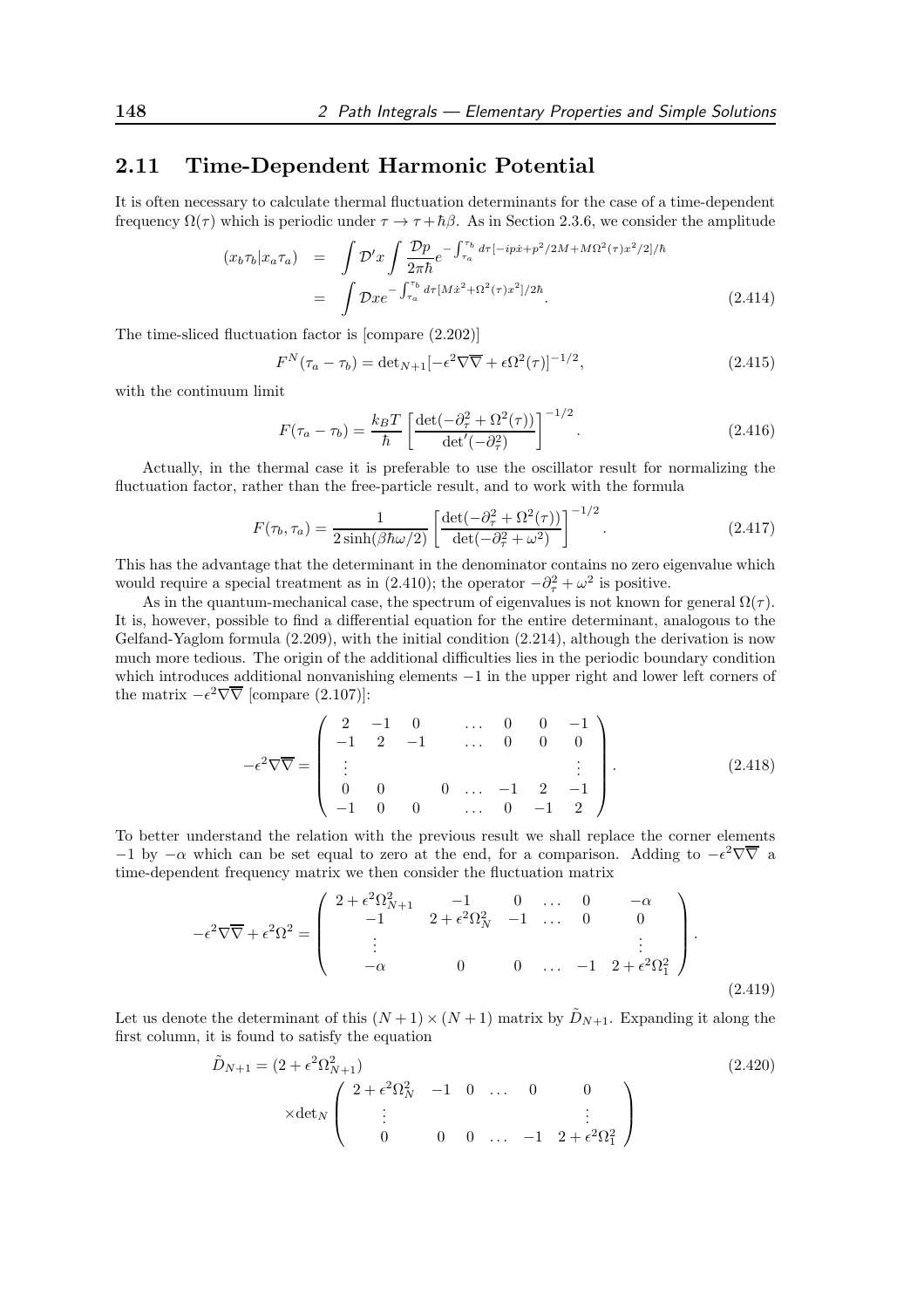$$
+ \det_{N} \begin{pmatrix} -1 & 0 & 0 & 0 & \dots & 0 & -\alpha \\ -1 & 2 + \epsilon^{2} \Omega_{N-1}^{2} & -1 & 0 & \dots & 0 & 0 \\ 0 & -1 & 2 + \epsilon^{2} \Omega_{N-2}^{2} & -1 & \dots & 0 & 0 \\ \vdots & & & & & \vdots \\ 0 & 0 & 0 & 0 & \dots & -1 & 2 + \epsilon^{2} \Omega_{1}^{2} \end{pmatrix}
$$
  
+ $(-1)^{N+1} \operatorname{adet}_{N} \begin{pmatrix} -1 & 0 & 0 & \dots & 0 & -\alpha \\ 2 + \epsilon^{2} \Omega_{N}^{2} & -1 & 0 & \dots & 0 & 0 \\ -1 & 2 + \epsilon^{2} \Omega_{N-1}^{2} & -1 & \dots & 0 & 0 \\ \vdots & & & & & \vdots \\ 0 & 0 & 0 & \dots & 2 + \epsilon^{2} \Omega_{2}^{2} & -1 \end{pmatrix}.$ 

The first determinant was encountered before in Eq. (2.204) (except that there it appeared with  $-\epsilon^2 \Omega^2$  instead of  $\epsilon^2 \Omega^2$ ). There it was denoted by  $D_N$ , satisfying the difference equation

$$
\left(-\epsilon^2 \overline{\nabla} \nabla + \epsilon^2 \Omega_{N+1}^2\right) D_N = 0, \tag{2.421}
$$

with the initial conditions

$$
D_1 = 2 + \epsilon^2 \Omega_1^2,
$$
  
\n
$$
D_2 = (2 + \epsilon^2 \Omega_1^2)(2 + \epsilon^2 \Omega_2^2) - 1.
$$
\n(2.422)

The second determinant in (2.420) can be expanded with respect to its first column yielding

$$
-D_{N-1} - \alpha. \tag{2.423}
$$

The third determinant is more involved. When expanded along the first column it gives

$$
(-1)^N \left[ 1 + (2 + \epsilon^2 \Omega_N^2) H_{N-1} - H_{N-2} \right], \tag{2.424}
$$

with the  $(N-1) \times (N-1)$  determinant

$$
H_{N-1} \equiv (-1)^{N-1}
$$
\n
$$
\times \det_{N-1} \begin{pmatrix}\n0 & 0 & 0 & \cdots & 0 & 0 & -\alpha \\
2 + \epsilon^2 \Omega_{N-1}^2 & -1 & 0 & \cdots & 0 & 0 & 0 \\
-1 & 2 + \epsilon^2 \Omega_{N-2}^2 & -1 & \cdots & 0 & 0 & 0 \\
\vdots & & & & & \vdots \\
0 & 0 & 0 & \cdots & -1 & 2 + \epsilon^2 \Omega_2^2 & -1\n\end{pmatrix}.
$$
\n(2.425)

By expanding this along the first column, we find that  $H_N$  satisfies the same difference equation as  $D_N$ :

$$
(-\epsilon^2 \overline{\nabla} \nabla + \epsilon^2 \Omega_{N+1}^2) H_N = 0. \tag{2.426}
$$

However, the initial conditions for  ${\cal H}_N$  are different:

$$
H_2 = \begin{vmatrix} 0 & -\alpha \\ 2 + \epsilon^2 \Omega_2^2 & -1 \end{vmatrix} = \alpha (2 + \epsilon^2 \Omega_2^2), \qquad (2.427)
$$
  
\n
$$
H_3 = - \begin{vmatrix} 0 & 0 & -\alpha \\ 2 + \epsilon^2 \Omega_3^2 & -1 & 0 \\ -1 & 2 + \epsilon^2 \Omega_2^2 & -1 \end{vmatrix}
$$
  
\n
$$
= \alpha \left[ (2 + \epsilon^2 \Omega_2^2)(2 + \epsilon^2 \Omega_3^2) - 1 \right]. \qquad (2.428)
$$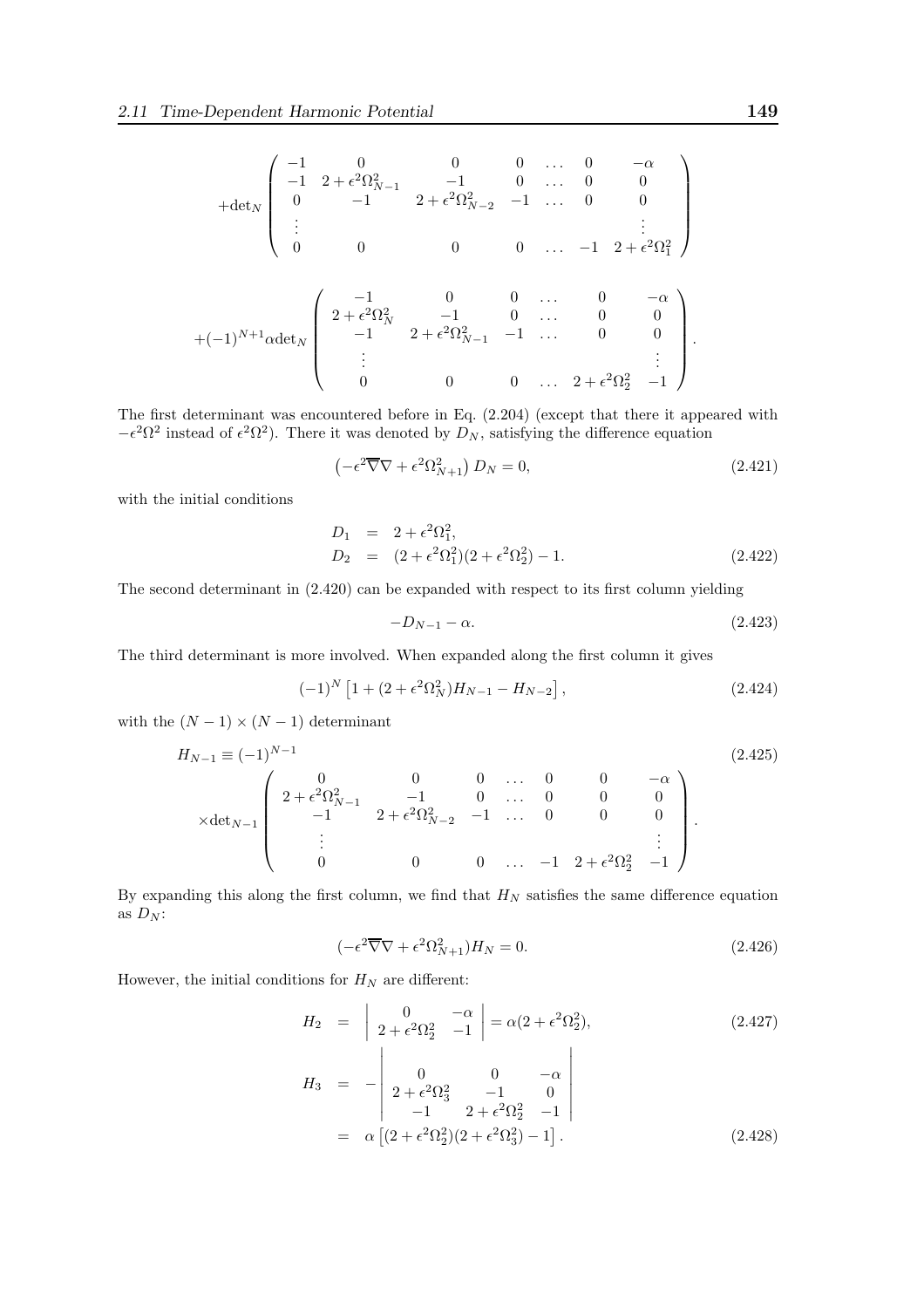They show that  $H_N$  is in fact equal to  $\alpha D_{N-1}$ , provided we shift  $\Omega_N^2$  by one lattice unit upwards to  $\Omega_{N+1}^2$ . Let us indicate this by a superscript +, i.e., we write

$$
H_N = \alpha D_{N-1}^+.\tag{2.429}
$$

Thus we arrive at the equation

$$
\tilde{D}_{N+1} = (2 + \epsilon^2 \Omega_N^2) D_N - D_{N-1} - \alpha \n- \alpha [1 + (2 + \epsilon^2 \Omega_N^2) \alpha D_{N-2}^+ - \alpha D_{N-3}^+].
$$
\n(2.430)

Using the difference equations for  $D_N$  and  $D_N^+$ , this can be brought to the convenient form

$$
\tilde{D}_{N+1} = D_{N+1} - \alpha^2 D_{N-1}^+ - 2\alpha.
$$
\n(2.431)

For quantum-mechanical fluctuations with  $\alpha = 0$ , this reduces to the earlier result in Section 2.3.6. For periodic fluctuations with  $\alpha = 1$ , the result is

$$
\tilde{D}_{N+1} = D_{N+1} - D_{N-1}^{+} - 2.
$$
\n(2.432)

In the continuum limit,  $D_{N+1} - D_{N-1}^+$  tends towards  $2D_{ren}$ , where  $D_{ren}(\tau) = D_a(t)$  is the imaginary-time version of the Gelfand-Yaglom function in Section 2.4 solving the homogenous differential equation  $(2.215)$ , with the initial conditions  $(2.213)$  and  $(2.214)$ , or Eqs.  $(2.228)$ . The corresponding properties are now:

$$
\left[-\partial_{\tau}^{2} + \Omega^{2}(\tau)\right] D_{\text{ren}}(\tau) = 0, \quad D_{\text{ren}}(0) = 0, \quad \dot{D}_{\text{ren}}(0) = 1.
$$
 (2.433)

In terms of  $D_{ren}(\tau)$ , the determinant is given by the Gelfand-Yaglom-like formula

$$
\det(-\epsilon^2 \overline{\nabla} \nabla + \epsilon \Omega^2)_T \xrightarrow{\epsilon \to 0} 2[\dot{D}_{\text{ren}}(\hbar \beta) - 1],
$$
\n(2.434)

and the partition function reads

$$
Z_{\Omega} = \frac{1}{\sqrt{2\left[\dot{D}_{\text{ren}}(\hbar\beta) - 1\right]}}.\tag{2.435}
$$

The result may be checked by going back to the amplitude  $(x_b t_b | x_a t_a)$  of Eq. (2.262), continuing it to imaginary times  $t = i\tau$ , setting  $x_b = x_a = x$ , and integrating over all x. The result is

$$
Z_{\Omega} = \frac{1}{2\sqrt{\dot{D}_a(t_b) - 1}}, \qquad t_b = i\hbar\beta,
$$
\n(2.436)

in agreement with (2.435).

As an example, take the harmonic oscillator for which the solution of (2.433) is

$$
D_{\rm ren}(\tau) = \frac{1}{\omega} \sinh \omega \tau \tag{2.437}
$$

[the analytically continued (2.216)]. Then

$$
2[\dot{D}_{\text{ren}}(\tau) - 1] = 2(\cosh\beta\hbar\omega - 1) = 4\sinh^2(\beta\hbar\omega/2),\tag{2.438}
$$

and we find the correct partition function:

$$
Z_{\omega} = \left\{ 2[\dot{D}_{\text{ren}}(\tau) - 1] \right\}^{-1/2} \Big|_{\tau = \hbar \beta}
$$
  
= 
$$
\frac{1}{2 \sinh(\beta \hbar \omega/2)}.
$$
 (2.439)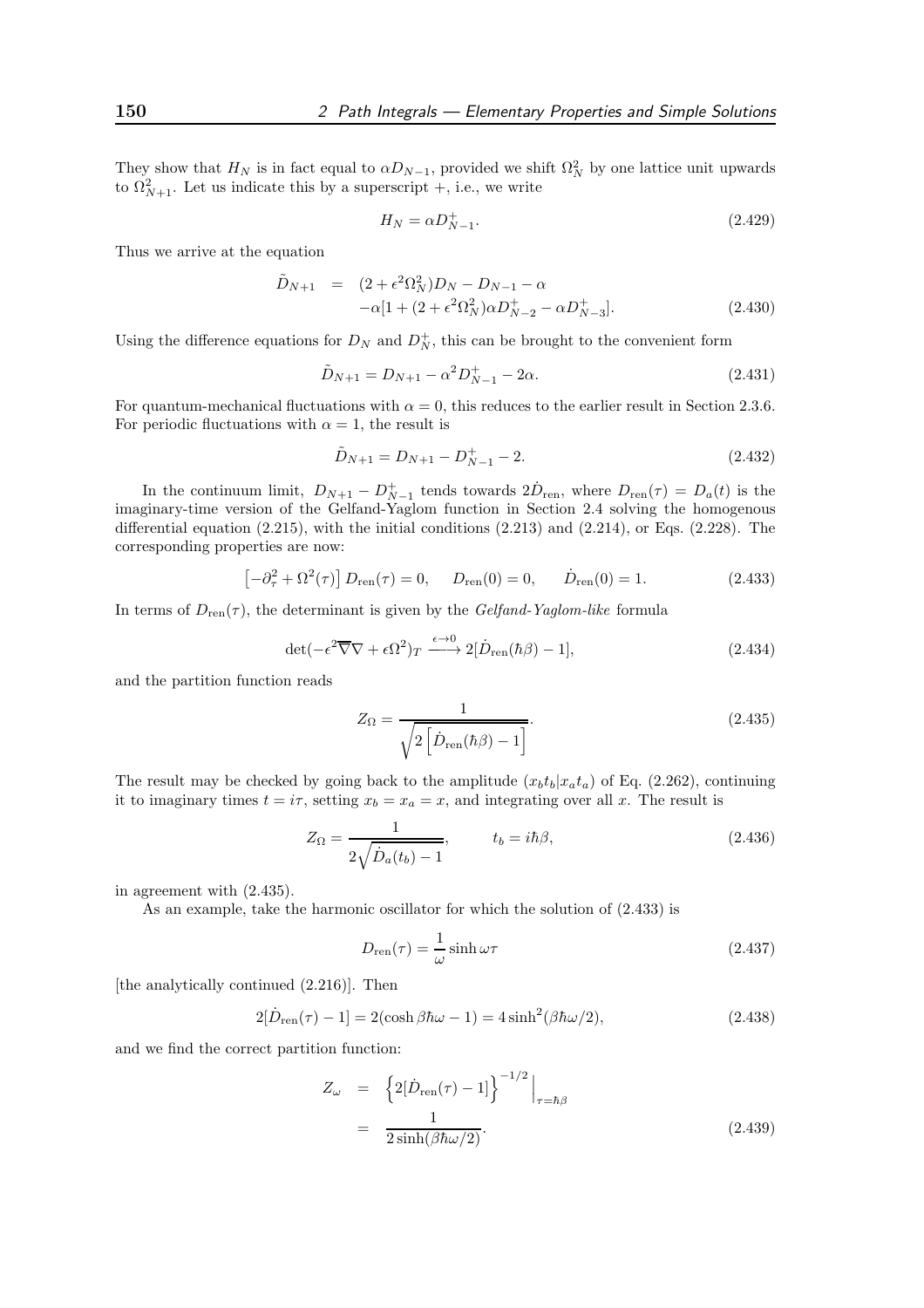On a sliced imaginary-time axis, the case of a constant frequency  $\Omega^2 \equiv \omega^2$  is solved as follows. From Eq. (2.210) we take the ordinary Gelfand-Yaglom function  $D_N$ , and continue it to Euclidean  $\tilde{\omega}_{\rm e}$ , yielding the imaginary-time version

$$
D_N = \frac{\sinh(N+1)\tilde{\omega_e}\epsilon}{\sinh \tilde{\omega_e}\epsilon}.
$$
\n(2.440)

Then we use formula (2.432), which simplifies for a constant  $\Omega^2 \equiv \omega^2$  for which  $D_{N-1}^+ = D_{N-1}$ , and calculate

$$
\tilde{D}_{N+1} = \frac{1}{\sinh \tilde{\omega}_{e} \epsilon} [\sinh(N+2) \tilde{\omega}_{e} \epsilon - \sinh N \tilde{\omega}_{e} \epsilon] - 2
$$
  
= 2 [\cosh(N+1) \tilde{\omega}\_{e} \epsilon - 1] = 4 \sinh^{2} [(N+1) \tilde{\omega}\_{e} \epsilon/2]. \t(2.441)

Inserting this into Eq. (2.386) yields the partition function

$$
Z_{\omega} = \frac{1}{\sqrt{\tilde{D}_{N+1}}} = \frac{1}{2\sinh(\hbar\tilde{\omega}_{e}\beta/2)},
$$
\n(2.442)

in agreement with (2.403).

### 2.12 Functional Measure in Fourier Space

There exists an alternative definition for the quantum-statistical path integral which is useful for some applications (for example in Section 2.13 and in Chapter 5). The limiting product formula (2.410) suggests that instead of summing over all zigzag configurations of paths on a sliced time axis, a path integral may be defined with the help of the Fourier components of the paths on a continuous time axis. As in (2.380), but with a slightly different normalization of the coefficients, we expand these paths here as

$$
x(\tau) = x_0 + \eta(\tau) \equiv x_0 + \sum_{m=1}^{\infty} (x_m e^{i\omega_m \tau} + \text{c.c.}), \quad x_0 = \text{real}, \quad x_{-m} \equiv x_m^*.
$$
 (2.443)

Note that the temporal integral over the time-dependent fluctuations  $\eta(\tau)$  is zero,  $\int_0^{\hbar/k_B T} d\tau \eta(\tau) = 0$ , so that the zero-frequency component  $x_0$  is the temporal average of the fluctuating paths:

$$
x_0 = \bar{x} \equiv \frac{k_B T}{\hbar} \int_0^{\hbar/k_B T} d\tau \, x(\tau). \tag{2.444}
$$

In contrast to (2.380) which was valid on a sliced time axis and was therefore subject to a restriction on the range of the m-sum, the present sum is unrestricted and runs over all Matsubara frequencies  $\omega_m = 2\pi m k_B T/\hbar = 2\pi m/\hbar\beta$ . In terms of  $x_m$ , the Euclidean action of the linear oscillator is

$$
\mathcal{A}_{e} = \frac{M}{2} \int_{0}^{\hbar/k_{B}T} d\tau \left(\dot{x}^{2} + \omega^{2} x^{2}\right) \n= \frac{M\hbar}{k_{B}T} \left[\frac{\omega^{2}}{2} x_{0}^{2} + \sum_{m=1}^{\infty} (\omega_{m}^{2} + \omega^{2}) |x_{m}|^{2}\right].
$$
\n(2.445)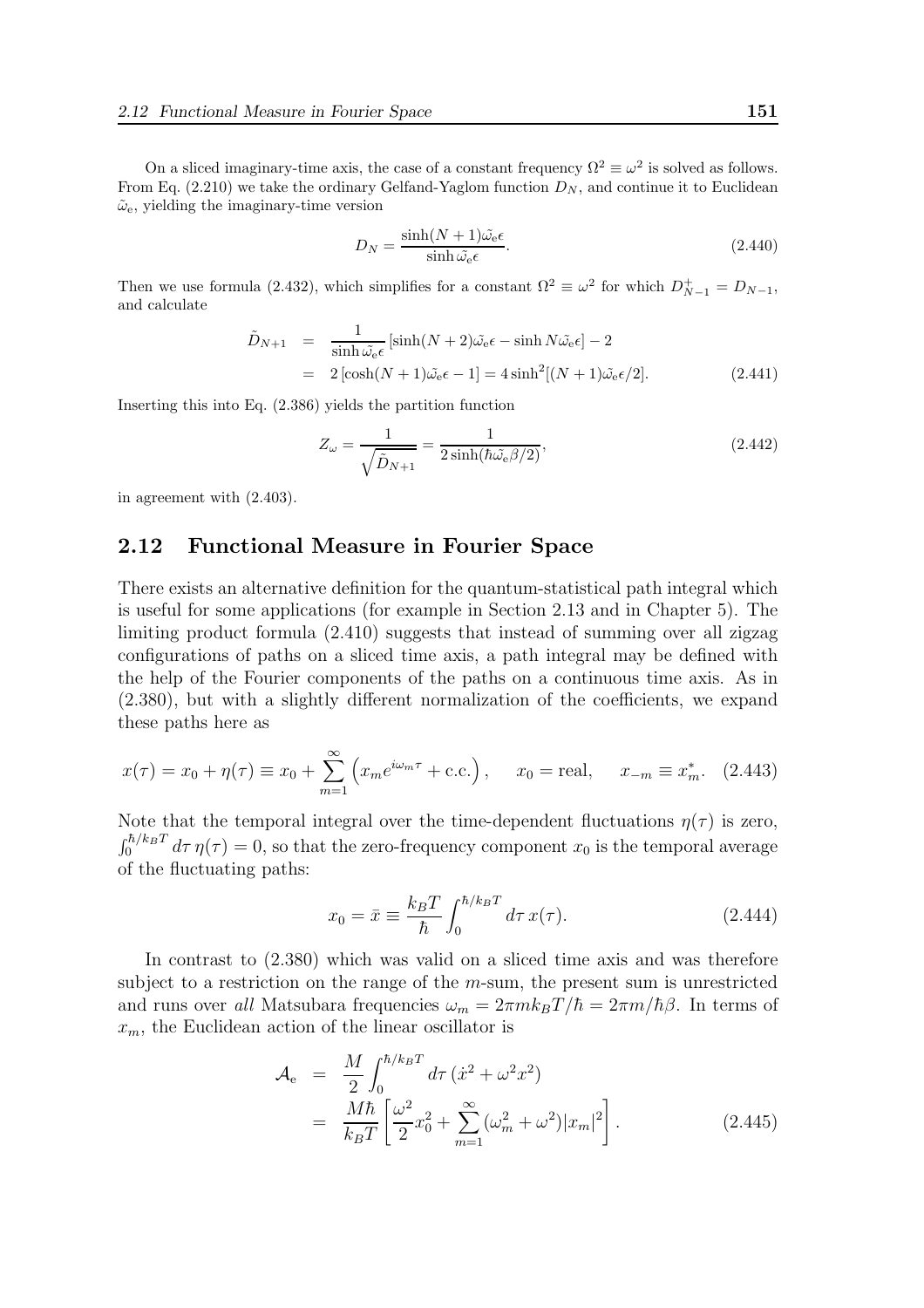The integration variables of the time-sliced path integral were transformed to the Fourier components  $x_m$  in Eq. (2.388). The product of integrals  $\prod_n \int_{-\infty}^{\infty} dx(\tau_n)$ turned into the product (2.390) of integrals over real and imaginary parts of  $x_m$ . In the continuum limit, the result is

$$
\int_{-\infty}^{\infty} dx_0 \prod_{m=1}^{\infty} \int_{-\infty}^{\infty} d\operatorname{Re} x_m \int_{-\infty}^{\infty} d\operatorname{Im} x_m.
$$
 (2.446)

Placing the exponential  $e^{-A_e/\hbar}$  with the frequency sum (2.445) into the integrand, the product of Gaussian integrals renders a product of inverse eigenvalues  $(\omega_m^2 + \omega^2)^{-1}$ for  $m = 1, \ldots, \infty$ , with some infinite factor. This may be determined by comparison with the known continuous result (2.410) for the harmonic partition function. The infinity is of the type encountered in Eq. (2.183), and must be divided out of the measure (2.446). The correct result (2.408) is obtained from the following measure of integration in Fourier space

$$
\oint \mathcal{D}x \equiv \int_{-\infty}^{\infty} \frac{dx_0}{l_{\text{e}}(\hbar \beta)} \prod_{m=1}^{\infty} \left[ \int_{-\infty}^{\infty} \int_{-\infty}^{\infty} \frac{d \operatorname{Re}x_m d \operatorname{Im}x_m}{\pi k_B T / M \omega_m^2} \right].
$$
\n(2.447)

The divergences in the product over the factors  $(\omega_m^2 + \omega^2)^{-1}$  discussed after Eq. (2.183) are canceled by the factors  $\omega_m^2$  in the measure. It will be convenient to introduce a short-hand notation for the measure on the right-hand side, writing it as

$$
\oint \mathcal{D}x \equiv \int_{-\infty}^{\infty} \frac{dx_0}{l_e(\hbar\beta)} \oint \mathcal{D}'x. \tag{2.448}
$$

The denominator of the x<sub>0</sub>-integral is the length scale  $l_e(\hbar\beta)$  associated with  $\beta$ defined in Eq. (2.353).

Then we calculate

$$
Z_{\omega}^{x_0} \equiv \oint \mathcal{D}' x \, e^{-\mathcal{A}_e/\hbar} = \prod_{m=1}^{\infty} \left[ \int_{-\infty}^{\infty} \int_{-\infty}^{\infty} \frac{d \operatorname{Re} x_m d \operatorname{Im} x_m}{\pi k_B T / M \omega_m^2} \right] e^{-M\hbar \left[\omega^2 x_0^2 / 2 + \sum_{m=1}^{\infty} (\omega_m^2 + \omega^2) |x_m|^2\right] / k_B T}
$$

$$
= e^{-M\omega^2 x_0^2 / 2k_B T} \prod_{m=1}^{\infty} \left[ \frac{\omega_m^2 + \omega^2}{\omega_m^2} \right]^{-1}.
$$
(2.449)

The final integral over the zero-frequency component  $x_0$  yields the partition function

$$
Z_{\omega} = \oint \mathcal{D}x \, e^{-\mathcal{A}_e/\hbar} = \int_{-\infty}^{\infty} \frac{dx_0}{l_e(\hbar \beta)} Z_{\omega}^{x_0} = \frac{k_B T}{\hbar \omega} \prod_{m=1}^{\infty} \left[ \frac{\omega_m^2 + \omega^2}{\omega_m^2} \right]^{-1},\tag{2.450}
$$

as in (2.410).

The same measure can be used for the more general amplitude (2.414), as is obvious from (2.416). With the predominance of the kinetic term in the measure of path integrals [the divergencies discussed after  $(2.183)$  stem only from it], it can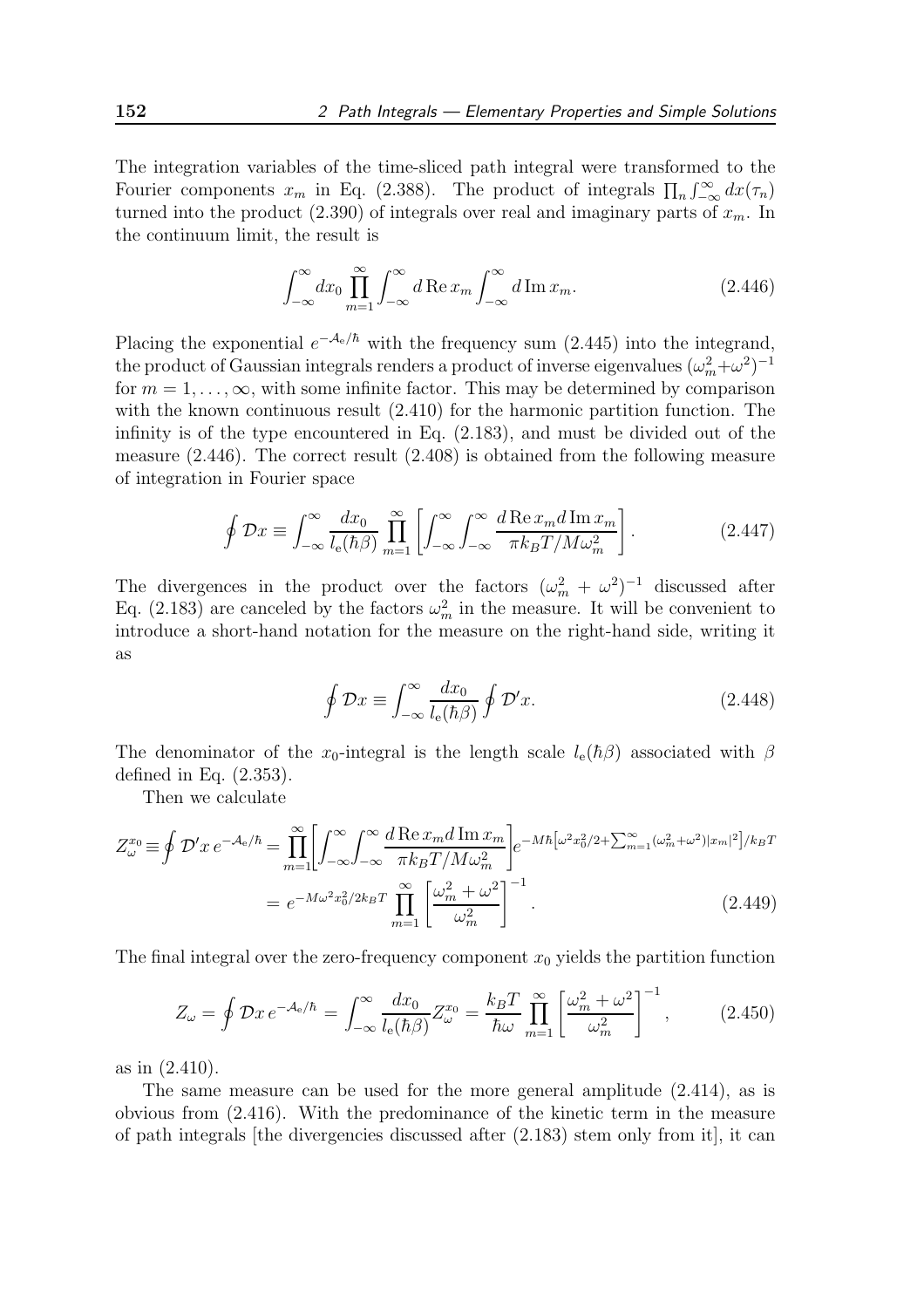easily be shown that the same measure is applicable to any system with the standard kinetic term.

It is also possible to find a Fourier decomposition of the paths and an associated integration measure for the open-end partition function in Eq. (2.413). We begin by considering the slightly reduced set of all paths satisfying the Neumann boundary conditions

$$
\dot{x}(\tau_a) = v_a = 0, \quad \dot{x}(\tau_b) = v_b = 0. \tag{2.451}
$$

They have the Fourier expansion

$$
x(\tau) = x_0 + \eta(\tau) = x_0 + \sum_{n=1}^{\infty} x_n \cos \nu_n(\tau - \tau_a), \quad \nu_n = n\pi/\beta.
$$
 (2.452)

The frequencies  $\nu_n$  are the Euclidean version of the frequencies (3.64) for Dirichlet boundary conditions. Let us calculate the partition function for such paths by analogy with the above periodic case by a Fourier decomposition of the action

$$
\mathcal{A}_{\rm e} = \frac{M}{2} \int_0^{\hbar/k_B T} d\tau \left(\dot{x}^2 + \omega^2 x^2\right) = \frac{M\hbar}{k_B T} \left[\frac{\omega^2}{2} x_0^2 + \frac{1}{2} \sum_{n=1}^{\infty} (\nu_n^2 + \omega^2) x_n^2\right],\tag{2.453}
$$

and of the measure

$$
\oint \mathcal{D}x \equiv \int_{-\infty}^{\infty} \frac{dx_0}{l_e(\hbar \beta)} \prod_{n=1}^{\infty} \left[ \int_{-\infty}^{\infty} \int_{-\infty}^{\infty} \frac{dx_n}{\pi k_B T / 2M \nu_n^2} \right]
$$
\n
$$
\equiv \int_{-\infty}^{\infty} \frac{dx_0}{l_e(\hbar \beta)} \oint \mathcal{D}'x. \tag{2.454}
$$

We now perform the path integral over all fluctuations at fixed  $x_0$  as in (2.449):

$$
Z_{\omega}^{\mathcal{N},x_0} \equiv \oint \mathcal{D}' x \, e^{-\mathcal{A}_e/\hbar} = \prod_{n=1}^{\infty} \left[ \int_{-\infty}^{\infty} \int_{-\infty}^{\infty} \frac{dx_n}{\pi k_B T / 2M \nu_n^2} \right] e^{-M\hbar \left[\omega^2 x_0^2 / 2 + \sum_{n=1}^{\infty} (\nu_n^2 + \omega^2) |x_n|^2\right] / k_B T}
$$

$$
= e^{-M\omega^2 x_0^2 / 2k_B T} \prod_{n=1}^{\infty} \left[ \frac{\nu_n^2 + \omega^2}{\nu_n^2} \right]^{-1} . \tag{2.455}
$$

Using the product formula (2.183), this becomes

$$
Z_{\omega}^{\mathbf{N},x_0} = \sqrt{\frac{\omega \hbar \beta}{\sinh \omega \hbar \beta}} \exp\left(-\beta \frac{M}{2} \omega^2 x_0^2\right). \tag{2.456}
$$

The final integral over the zero-frequency component  $x_0$  yields the partition function

$$
Z_{\omega}^{\mathcal{N}} = \frac{1}{l_{\mathcal{e}}(\hbar \beta)} \sqrt{\frac{2\pi\hbar}{M\omega}} \frac{1}{\sqrt{\sinh \omega \hbar \beta}}.
$$
\n(2.457)

We have replaced the denominator in the prefactor  $1/l_e(\hbar\beta)$  by the length scale  $1/l_e(\hbar\beta)$  of Eq. (2.353). Apart from this prefactor, the Neumann partition function coincides precisely with the open-end partition function  $Z_{\omega}^{\text{open}}$  in Eq. (2.413).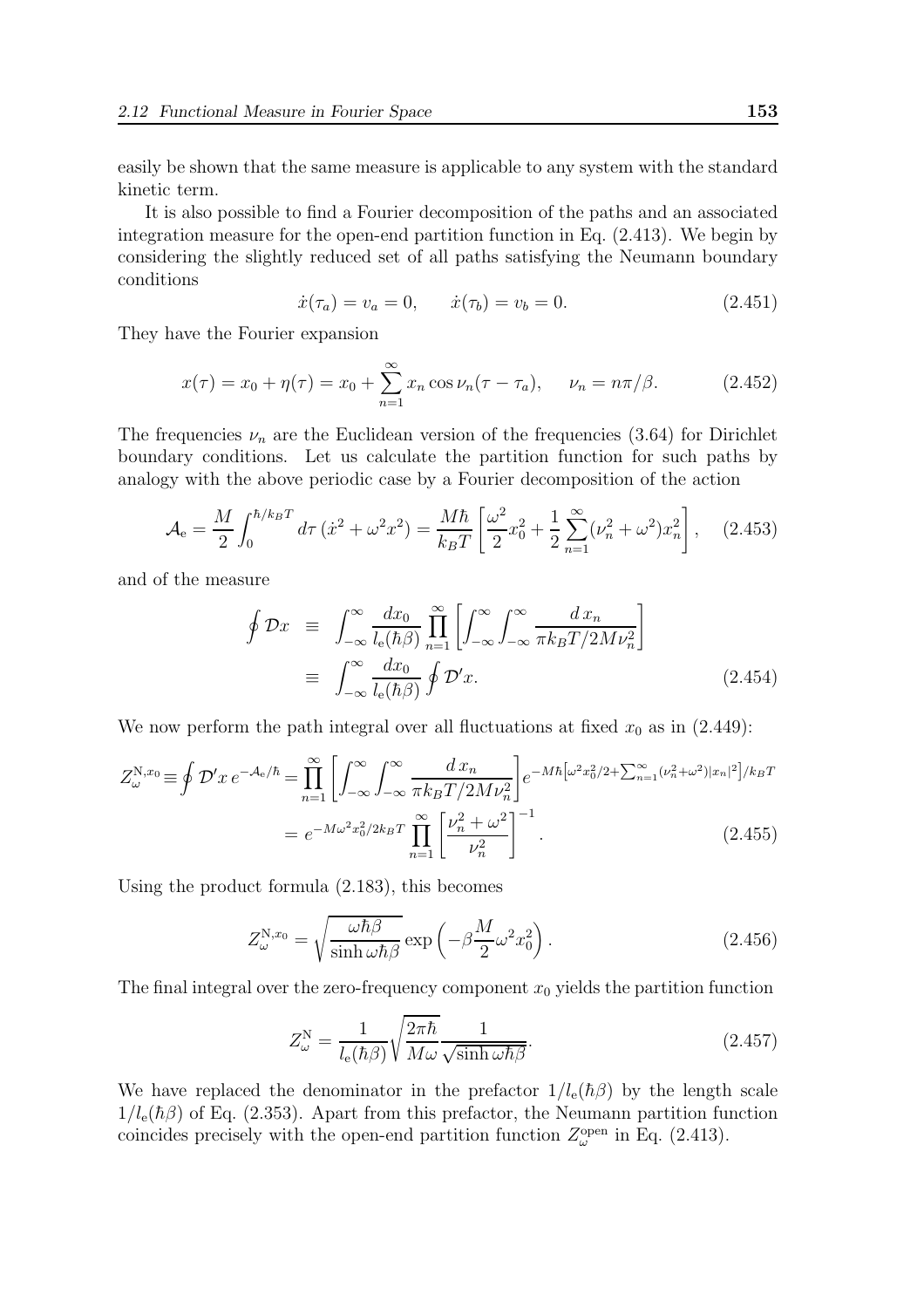What is the reason for this coincidence up to a trivial factor, even though the paths satisfying Neumann boundary conditions do not comprise all paths with open ends? Moreover, the integrals over the endpoints in the defining equation (2.413) do not force the endpoint *velocities*, but rather endpoint *momenta* to vanish. Indeed, recalling Eq. (2.189) for the time evolution amplitude in momentum space we can see immediately that the partition function with open ends  $Z_{\omega}^{\text{open}}$  in Eq. (2.413) is identical to the imaginary-time amplitude with vanishing endpoint momenta:

$$
Z_{\omega}^{\text{open}} = (p_b \,\hbar \beta | p_a \, 0)|_{p_b = p_a = 0}.\tag{2.458}
$$

Thus, the sum over all paths with arbitrary open ends is equal to the sum of all paths satisfying Dirichlet boundary conditions in momentum space. Only classically, the vanishing of the endpoint momenta implies the vanishing of the endpoint velocities. From the general discussion of the time-sliced path integral in phase space in Section 2.1 we know that fluctuating paths have  $M\dot{x} \neq p$ . The fluctuations of the difference are controlled by a Gaussian exponential of the type (2.53). This leads to the explanation of the trivial factor between  $Z_{\omega}^{\text{open}}$  and  $Z_{\omega}^{\text{N}}$ . The difference between  $M\dot{x}$  and p appears only in the last short-time intervals at the ends. But at short time, the potential does not influence the fluctuations in (2.53). This is the reason why the fluctuations at the endpoints contribute only a trivial overall factor  $l_e(h\beta)$ to the partition function  $Z_{\omega}^{\text{N}}$ .

#### 2.13 Classical Limit

The alternative measure of the last section serves to show, somewhat more convincingly than before, that in the high-temperature limit the path integral representation of any quantum-statistical partition function reduces to the classical partition function as stated in Eq. (2.346). We start out with the Lagrangian formulation (2.376). Inserting the Fourier decomposition (2.443), the kinetic term becomes

$$
\int_0^{\hbar \beta} d\tau \, \frac{M}{2} \dot{x}^2 = \frac{M \hbar}{k_B T} \sum_{m=1}^\infty \omega_m^2 |x_m|^2,\tag{2.459}
$$

and the partition function reads

$$
Z = \oint \mathcal{D}x \, \exp\left[-\frac{M}{k_B T} \sum_{m=1}^{\infty} \omega_m^2 |x_m|^2 - \frac{1}{\hbar} \int_0^{\hbar/k_B T} d\tau \, V(x_0 + \sum_{m=-\infty}^{\infty} x_m e^{-i\omega_m \tau})\right].
$$
 (2.460)

The summation symbol with a prime implies the absence of the  $m = 0$ -term. The measure is the product (2.447) of integrals of all Fourier components.

We now observe that for large temperatures, the Matsubara frequencies for  $m \neq 0$ diverge like  $2\pi mk_BT/\hbar$ . This has the consequence that the Boltzmann factor for the  $x_{m\neq0}$  fluctuations becomes sharply peaked around  $x_m = 0$ . The average size of  $x_m$  is  $\sqrt{k_B T/M}/\omega_m = \hbar/2\pi m \sqrt{Mk_B T}$ . If the potential  $V(x_0 + \sum_{m=-\infty}^{\infty} x_m e^{-i\omega_m \tau})$ is a smooth function of its arguments, we can approximate it by  $V(x_0)$  plus terms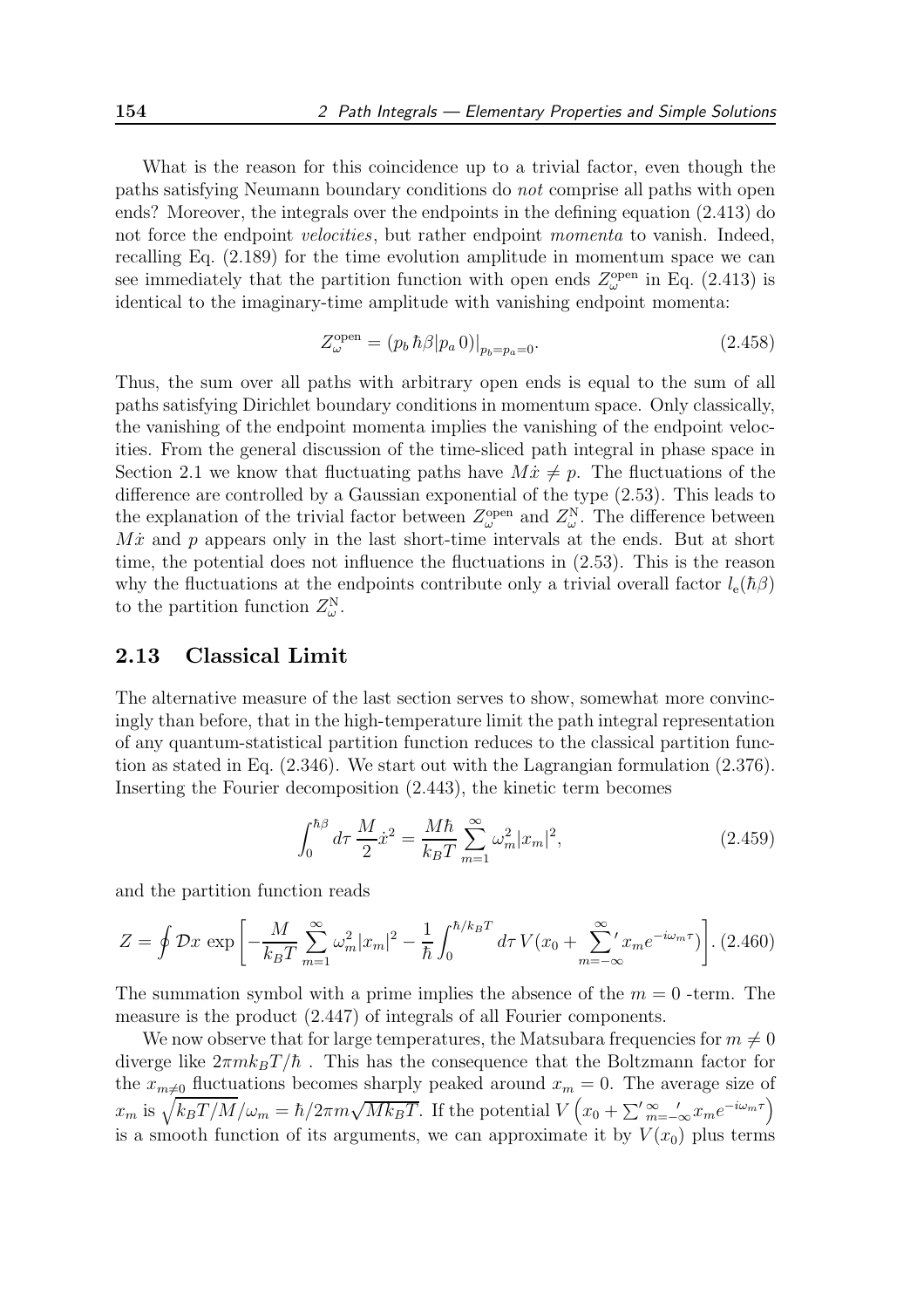containing higher powers of  $x_m$ . For large temperatures, these are small on the average and can be ignored. The leading term  $V(x_0)$  is time-independent. Hence we obtain in the high-temperature limit

$$
Z \xrightarrow{T \to \infty} \oint \mathcal{D}x \exp\left[-\frac{M}{k_B T} \sum_{m=1}^{\infty} \omega_m^2 |x_m|^2 - \frac{1}{k_B T} V(x_0)\right].
$$
 (2.461)

The right-hand side is quadratic in the Fourier components  $x_m$ . With the measure of integration (2.447), we perform the integrals over  $x_m$  and obtain

$$
Z \xrightarrow{T \to \infty} Z_{\text{cl}} = \int_{-\infty}^{\infty} \frac{dx_0}{l_{\text{e}}(\hbar \beta)} e^{-V(x_0)/k_B T}.
$$
 (2.462)

This agrees with the classical statistical partition function (2.352).

The derivation reveals an important prerequisite for the validity of the classical limit: It holds only for sufficiently smooth potentials. We shall see in Chapter 8 that for singular potentials such as  $-1/|x|$  (Coulomb),  $1/|x|^2$  (centrifugal barrier),  $1/\sin^2\theta$  (angular barrier), this condition is not fulfilled and the classical limit is no longer given by (2.462). The particle distribution  $\rho(x)$  at a fixed x does not have this problem. It always tends towards the naively expected classical limit (2.354):

$$
\rho(x) \xrightarrow{T \to \infty} Z_{\text{cl}}^{-1} e^{-V(x)/k_B T}.
$$
\n(2.463)

The convergence is nonuniform in  $x$ , which is the reason why the limit does not always carry over to the integral (2.462). This will be an important point in deriving in Chapter 12 a new path integral formula valid for singular potentials. At first, we shall ignore such subtleties and continue with the conventional discussion valid for smooth potentials.

# 2.14 Calculation Techniques on Sliced Time Axis via the Poisson Formula

In the previous sections we have used tabulated product formulas such as (2.127), (2.165), (2.173), (2.400), (2.402) to find fluctuation determinants on a finite sliced time axis. With the recent interest in lattice models of quantum field theories, it is useful to possess an efficient calculational technique to derive such product formulas (and related sums). Consider, as a typical example, the quantum-statistical partition function for a harmonic oscillator of frequency  $\omega$  on a time axis with  $N+1$  slices of thickness  $\epsilon$ ,

$$
Z = \prod_{m=0}^{N} [2(1 - \cos \omega_m \epsilon) + \epsilon^2 \omega^2]^{-1/2},
$$
\n(2.464)

with the product running over all Matsubara frequencies  $\omega_m = 2\pi m k_B T/\hbar$ . Instead of dealing with this product it is advantageous to consider the free energy

$$
F = -k_B T \log Z = \frac{1}{2} k_B T \sum_{m=0}^{N} \log[2(1 - \cos \omega_m \epsilon) + \epsilon^2 \omega^2].
$$
 (2.465)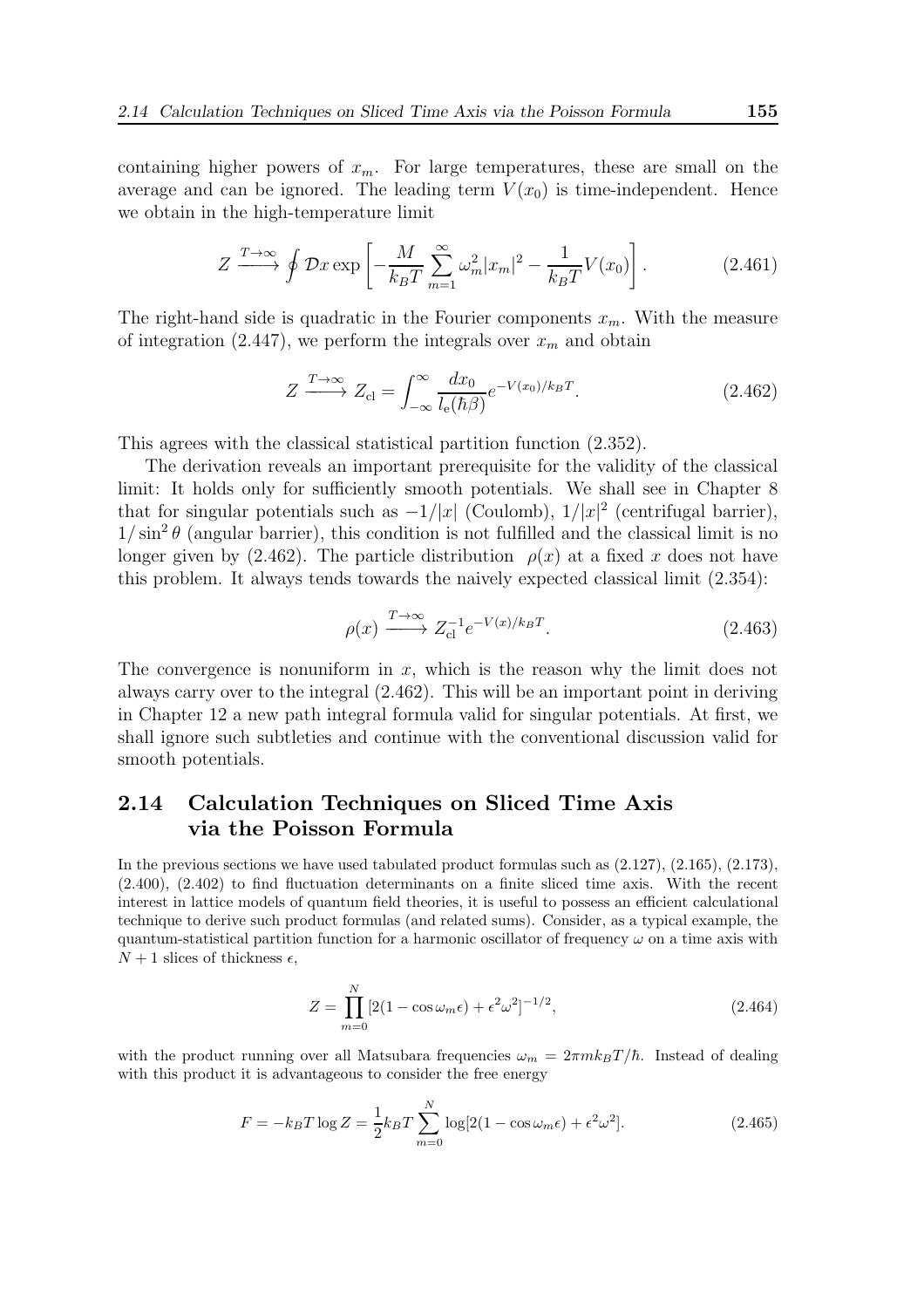We now observe that by virtue of Poisson's summation formula  $(1.205)$ , the sum can be rewritten as the following combination of a sum and an integral:

$$
F = \frac{1}{2}k_B T(N+1) \sum_{n=-\infty}^{\infty} \int_0^{2\pi} \frac{d\lambda}{2\pi} e^{i\lambda n(N+1)} \log[2(1-\cos\lambda) + \epsilon^2 \omega^2].
$$
 (2.466)

The sum over n squeezes  $\lambda$  to integer multiples of  $2\pi/(N+1) = \omega_m \epsilon$  which is precisely what we want.

We now calculate the integrals in (2.466):

$$
\int_0^{2\pi} \frac{d\lambda}{2\pi} e^{i\lambda n(N+1)} \log[2(1-\cos\lambda) + \epsilon^2 \omega^2].
$$
 (2.467)

For this we rewrite the logarithm of an arbitrary positive argument as the limit

$$
\log a = \lim_{\delta \to 0} \left[ -\int_{\delta}^{\infty} \frac{d\tau}{\tau} e^{-\tau a/2} \right] + \log(2\delta) + \gamma,
$$
\n(2.468)

where

$$
\gamma \equiv -\Gamma'(1)/\Gamma(1) = \lim_{N \to \infty} \left( \sum_{n=1}^{N} \frac{1}{n} - \log N \right) \approx 0.5773156649\dots \tag{2.469}
$$

is the Euler-Mascheroni constant. Indeed, the function

$$
E_1(x) = \int_x^{\infty} \frac{dt}{t} e^{-t}
$$
\n(2.470)

is known as the *exponential integral* with the small-x expansion<sup>19</sup>

$$
E_1(x) = -\gamma - \log x - \sum_{k=1}^{\infty} \frac{(-x)^k}{k k!}.
$$
 (2.471)

With the representation (2.468) for the logarithm, the free energy can be rewritten as

$$
F = \frac{1}{2\epsilon} \sum_{n=-\infty}^{\infty} \lim_{\delta \to 0} \left\{ -\int_{\delta}^{\infty} \frac{d\tau}{\tau} \int_{0}^{2\pi} \frac{d\lambda}{2\pi} e^{i\lambda n(N+1) - \tau [2(1-\cos\lambda) + \epsilon^2 \omega^2]/2} - \delta_{n0} \left[ \log(2\delta) + \gamma \right] \right\}.
$$
\n(2.472)

The integral over  $\lambda$  is now performed<sup>20</sup> giving rise to a modified Bessel function  $I_{n(N+1)}(\tau)$ :

$$
F = \frac{1}{2\epsilon} \sum_{n=-\infty}^{\infty} \lim_{\delta \to 0} \left\{ -\int_{\delta}^{\infty} \frac{d\tau}{\tau} I_{n(N+1)}(\tau) e^{-\tau (2 + \epsilon^2 \omega^2)/2} - \delta_{n0} \left[ \log(2\delta) + \gamma \right] \right\}.
$$
\n(2.473)

If we differentiate this with respect to  $\epsilon^2 \omega^2 \equiv m^2$ , we obtain

$$
\frac{\partial F}{\partial m^2} = \frac{1}{4\epsilon} \sum_{n=-\infty}^{\infty} \int_0^{\infty} d\tau I_{n(N+1)}(\tau) e^{-\tau(2+m^2)/2}
$$
 (2.474)

and perform the  $\tau$ -integral, using the formula valid for Re  $\nu > -1$ , Re  $\alpha >$  Re  $\mu$ 

$$
\int_0^\infty d\tau \, I_\nu(\mu \tau) e^{-\tau \alpha} = \mu^\nu \frac{(\alpha - \sqrt{\alpha^2 - \mu^2})^{-\nu}}{\sqrt{\alpha^2 - \mu^2}} = \mu^{-\nu} \frac{(\alpha - \sqrt{\alpha^2 - \mu^2})^{\nu}}{\sqrt{\alpha^2 - \mu^2}},\tag{2.475}
$$

<sup>19</sup>I.S. Gradshteyn and I.M. Ryzhik, op. cit., Formula 8.214.2.

<sup>20</sup>I.S. Gradshteyn and I.M. Ryzhik, op. cit., Formulas 8.411.1 and 8.406.1.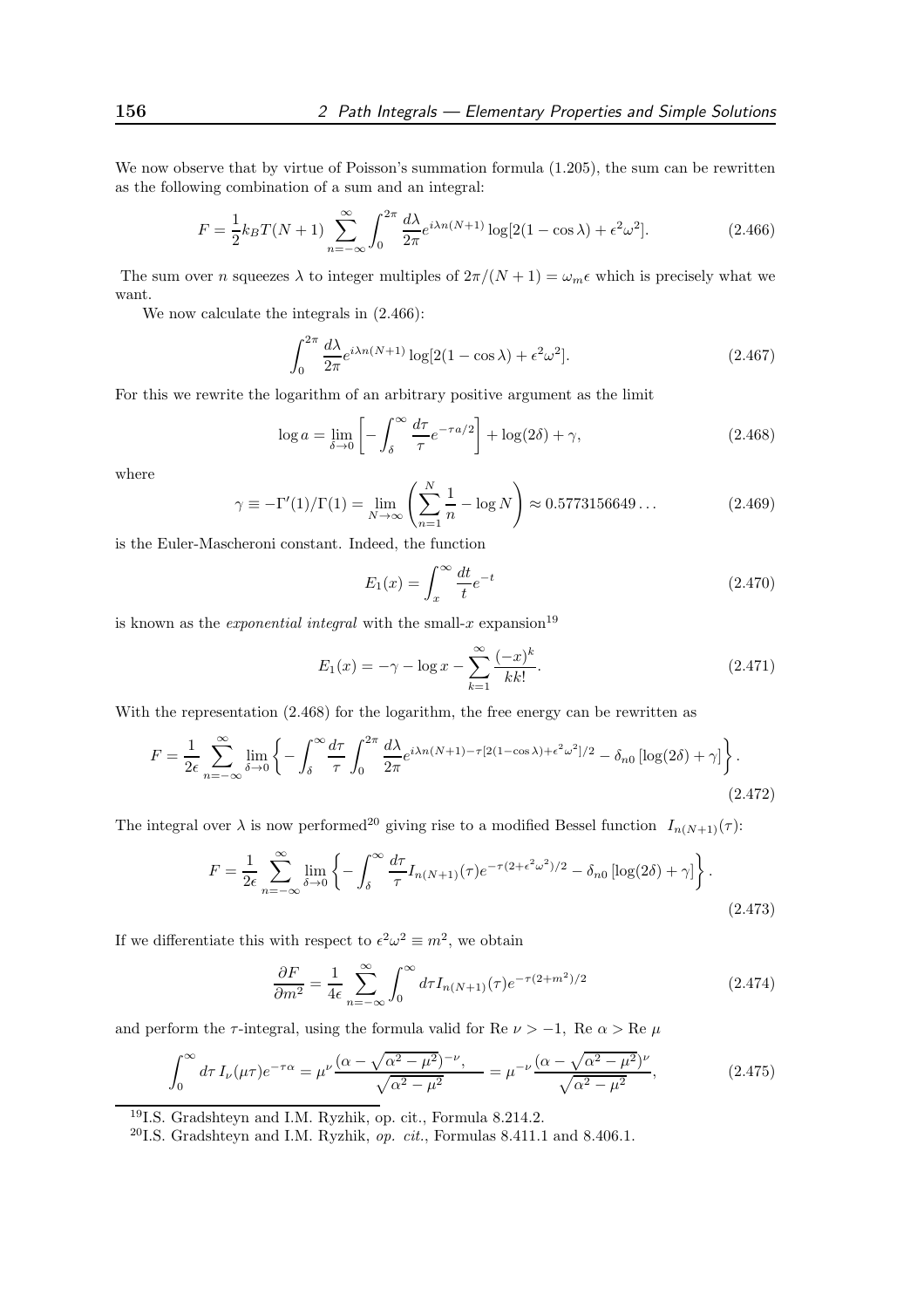to find

$$
\frac{\partial F}{\partial m^2} = \frac{1}{2\epsilon} \sum_{n=-\infty}^{\infty} \frac{1}{\sqrt{(m^2 + 2)^2 - 4}} \left[ \frac{m^2 + 2 - \sqrt{(m^2 + 2)^2 - 4}}{2} \right]^{|n|(N+1)}.
$$
 (2.476)

From this we obtain F by integration over  $m^2 + 1$ . The  $n = 0$  -term under the sum gives

$$
\log[(m^2 + 2 + \sqrt{(m^2 + 2)^2 - 4})/2] + \text{const}
$$
\n(2.477)

and the  $n \neq 0$  -terms:

$$
-\frac{1}{|n|(N+1)}[(m^2+2+\sqrt{(m^2+2)^2-4})/2]^{-|n|(N+1)} + \text{const},\tag{2.478}
$$

where the constants of integration can depend on  $n(N + 1)$ . They are adjusted by going to the limit  $m^2 \to \infty$  in (2.473). There the integral is dominated by the small- $\tau$  regime of the Bessel functions

$$
I_{\alpha}(z) \sim \frac{1}{|\alpha|!} \left(\frac{z}{2}\right)^{\alpha} [1 + O(z^2)],\tag{2.479}
$$

and the first term in (2.473) becomes

$$
-\frac{1}{(|n|(N+1))!} \int_{\delta}^{\infty} \frac{d\tau}{\tau} \left(\frac{\tau}{2}\right)^{|n|(N+1)} e^{-\tau m^2/2}
$$
  

$$
\approx \begin{cases} \log m^2 + \gamma + \log(2\delta) & n = 0 \\ -(m^2)^{-|n|(N+1)}/|n|(N+1) & n \neq 0 \end{cases} (2.480)
$$

The limit  $m^2 \rightarrow \infty$  in (2.477), (2.478) gives, on the other hand,  $\log m^2$  + const and  $-(m^2)^{-|n|(N+1)}/|n|(N+1) + \text{const}$ , respectively. Hence the constants of integration must be zero. We can therefore write down the free energy for  $N + 1$  time steps as

$$
F = \frac{1}{2\beta} \sum_{m=0}^{N} \log[2(1 - \cos(\omega_m \epsilon)) + \epsilon^2 \omega^2]
$$
  
= 
$$
\frac{1}{2\epsilon} \left\{ \log \left[ \left( \epsilon^2 \omega^2 + 2 + \sqrt{(\epsilon^2 \omega^2 + 2)^2 - 4} \right) / 2 \right] - \frac{2}{N+1} \sum_{n=1}^{\infty} \frac{1}{n} \left[ \left( \epsilon^2 \omega^2 + 2 + \sqrt{(\epsilon^2 \omega^2 + 2)^2 - 4} \right) / 2 \right]^{-|n|(N+1)} \right\}.
$$
 (2.481)

Here it is convenient to introduce the parameter

$$
\epsilon \tilde{\omega}_e \equiv \log \left\{ \left[ \epsilon^2 \omega^2 + 2 + \sqrt{(\epsilon^2 \omega^2 + 2)^2 - 4} \right] / 2 \right\},\tag{2.482}
$$

which satisfies

$$
\cosh(\epsilon \tilde{\omega}_e) = (\epsilon^2 \omega^2 + 2)/2, \quad \sinh(\epsilon \tilde{\omega}_e) = \sqrt{(\epsilon^2 \omega^2 + 2)^2 - 4}/2, \tag{2.483}
$$

or

$$
\sinh(\epsilon \tilde{\omega}_e/2) = \epsilon \omega/2.
$$

Thus it coincides with the parameter introduced in (2.399), which brings the free energy (2.481) to the simple form

$$
F = \frac{\hbar}{2} \left[ \tilde{\omega}_{\rm e} - \frac{2}{\epsilon (N+1)} \sum_{n=1}^{\infty} \frac{1}{n} e^{-\epsilon \tilde{\omega}_{\rm e} n(N+1)} \right]
$$
  
=  $\frac{1}{2} \left[ \hbar \tilde{\omega}_{\rm e} + 2k_B T \log(1 - e^{-\beta \hbar \tilde{\omega}_{\rm e}}) \right]$   
=  $\frac{1}{\beta} \log \left[ 2 \sinh(\beta \hbar \tilde{\omega}_{\rm e}/2) \right],$  (2.484)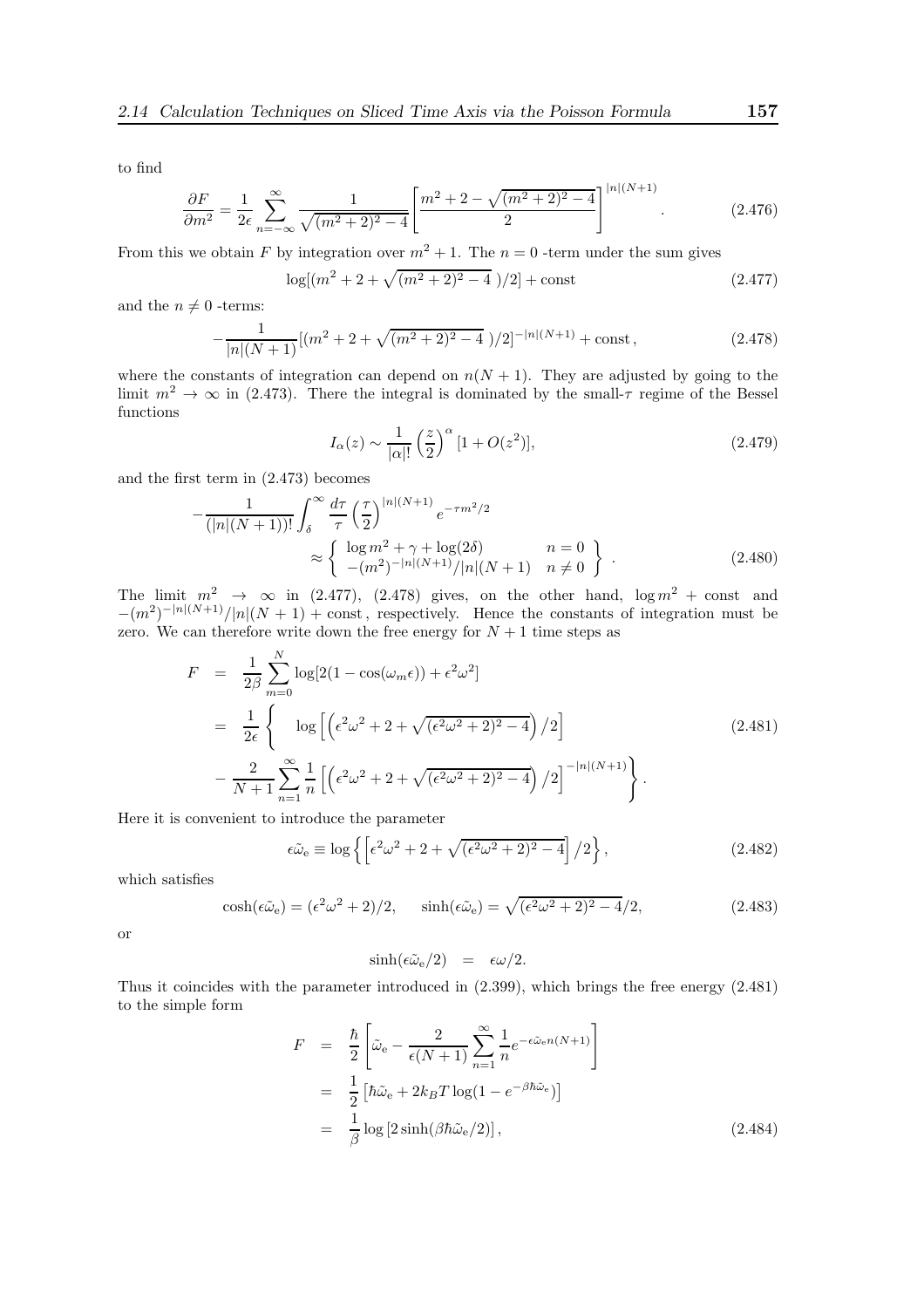whose continuum limit is

$$
F \stackrel{\epsilon \to 0}{=} \frac{1}{\beta} \log \left[ 2 \sinh \left( \beta \hbar \omega / 2 \right) \right] = \frac{\hbar \omega}{2} + \frac{1}{\beta} \log \left( 1 - e^{-\beta \hbar \omega} \right). \tag{2.485}
$$

# 2.15 Field-Theoretic Definition of Harmonic Path Integrals by Analytic Regularization

A slight modification of the calculational techniques developed in the last section for the quantum partition function of a harmonic oscillator can be used to define the harmonic path integral in a way which neither requires time slicing, as in the original Feynman expression (2.66), nor a precise specification of the integration measure in terms of Fourier components, as in Section 2.12. The path integral for the partition function

$$
Z_{\omega} = \oint \mathcal{D}x e^{-\int_0^{\hbar \beta} M[\dot{x}^2(\tau) + \omega^2 x^2(\tau)]/2} = \oint \mathcal{D}x e^{-\int_0^{\hbar \beta} Mx(\tau) [-\partial_\tau^2 + \omega^2]x(\tau)/2}
$$
(2.486)

is formally evaluated as

$$
Z_{\omega} = \frac{1}{\sqrt{\text{Det}\left(-\partial_{\tau}^{2} + \omega^{2}\right)}} = e^{-\frac{1}{2}\text{Tr}\log\left(-\partial_{\tau}^{2} + \omega^{2}\right)}.
$$
 (2.487)

Since the determinant of an operator is the product of all its eigenvalues, we may write, again formally,

$$
Z_{\omega} = \prod_{\omega'} \frac{1}{\sqrt{{\omega'}^2 + \omega^2}}.
$$
\n(2.488)

The product runs over an infinite set of quantities which grow with  $\omega^2$ , thus being certainly divergent. It may be turned into a divergent sum by rewriting  $Z_{\omega}$  as

$$
Z_{\omega} \equiv e^{-F_{\omega}/k_B T} = e^{-\frac{1}{2}\sum_{\omega'} \log(\omega'^2 + \omega^2)}.
$$
 (2.489)

This expression has two unsatisfactory features. First, it requires a proper definition of the formal sum over a continuous set of frequencies. Second, the logarithm of the dimensionful arguments  $\omega_m^2 + \omega^2$  must be turned into a meaningful expression. The latter problem would be removed if we were able to exchange the logarithm by  $\log[(\omega'^2 + \omega^2)/\omega^2]$ . This would require the formal sum  $\sum_{\omega'} \log \omega^2$  to vanish. We shall see below in Eq. (2.514) that this is indeed one of the pleasant properties of analytic regularization.

At finite temperatures, the periodic boundary conditions along the imaginarytime axis make the frequencies  $\omega'$  in the spectrum of the differential operator  $-\partial_{\tau}^2 + \omega^2$ discrete, and the sum in the exponent of (2.489) becomes a sum over all Matsubara frequencies  $\omega_m = 2\pi k_B T/\hbar$   $(m = 0, \pm 1, \pm 2, \ldots)$ :

$$
Z_{\omega} = \exp\left[-\frac{1}{2}\sum_{m=-\infty}^{\infty} \log(\omega_m^2 + \omega^2)\right].
$$
 (2.490)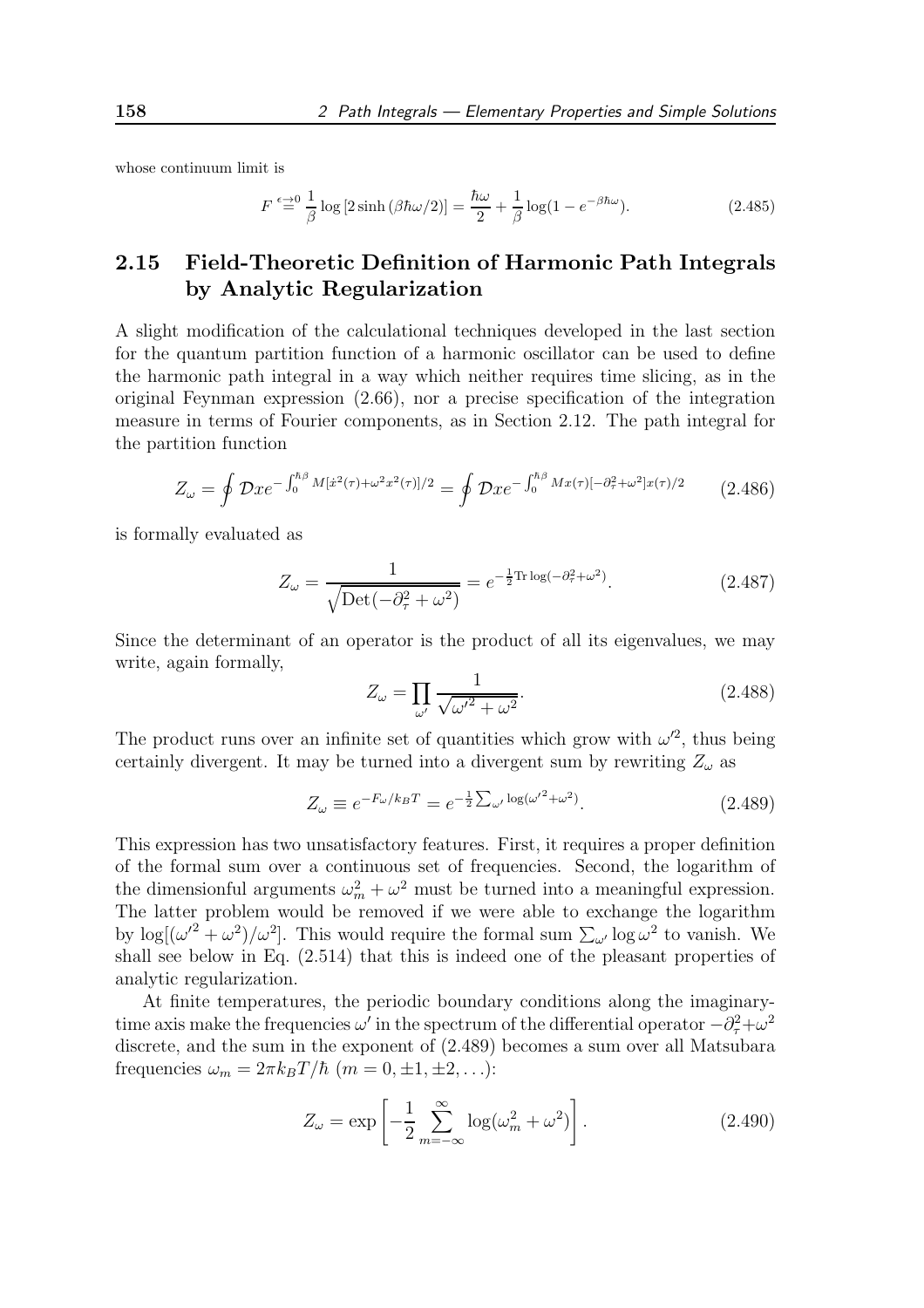For the free energy  $F_{\omega} \equiv (1/\beta) \log Z_{\omega}$ , this implies

$$
F_{\omega} = \frac{1}{2\beta} \text{Tr} \log(-\partial_{\tau}^2 + \omega^2) \Big|_{\text{per}} = \frac{1}{2\beta} \sum_{m=-\infty}^{\infty} \log(\omega_m^2 + \omega^2). \tag{2.491}
$$

where the subscript per emphasizes the periodic boundary conditions in the  $\tau$ interval  $(0, \hbar \beta)$ .

#### 2.15.1 Zero-Temperature Evaluation of the Frequency Sum

In the limit  $T \to 0$ , the sum in (2.491) goes over into an integral, and the free energy becomes

$$
F_{\omega} \equiv \frac{1}{2\beta} \text{Tr} \log(-\partial_{\tau}^{2} + \omega^{2}) \Big|_{\pm \infty} = \frac{\hbar}{2} \int_{-\infty}^{\infty} \frac{d\omega'}{2\pi} \log(\omega'^{2} + \omega^{2}), \tag{2.492}
$$

where the subscript  $\pm\infty$  indicates the vanishing boundary conditions of the eigenfunctions at  $\tau = \pm \infty$ . Thus, at low temperature, we can replace the frequency sum in the exponent of (2.489) by

$$
\sum_{\omega'} \quad \xrightarrow{T \to 0} \quad \hbar \beta \int_{-\infty}^{\infty} \frac{d\omega'}{2\pi}.
$$
\n(2.493)

This could have been expected on the basis of Planck's rules for the phase space invoked earlier on p. 97 to explain the measure of path integration. According to these rules, the volume element in the phase space of energy and time has the measure  $\int dt \, dE/h = \int dt \, d\omega/2\pi$ . If the integrand is independent of time, the temporal integral produces an overall factor, which for the imaginary-time interval  $(0, \hbar \beta)$  of statistical mechanics is equal to  $\hbar\beta = \hbar/k_BT$ , thus explaining the integral version of the sum (2.493).

The integral on the right-hand side of  $(2.492)$  diverges at large  $\omega'$ . This is called an ultraviolet divergence (UV-divergence), alluding to the fact that the ultraviolet regime of light waves contains the high frequencies of the spectrum.

The important observation is now that the divergent integral (2.492) can be made finite by a mathematical technique called *analytic regularization*.<sup>21</sup> This is based on rewriting the logarithm  $\log(\omega'^2 + \omega^2)$  in the derivative form:

$$
\log(\omega'^2 + \omega^2) = -\left. \frac{d}{d\epsilon} (\omega'^2 + \omega^2)^{-\epsilon} \right|_{\epsilon=0}.
$$
 (2.494)

Equivalently, we may obtain the logarithm from an  $\epsilon \to 0$  -limit of the function

$$
l_{\rm MS}(\epsilon) = -\frac{1}{\epsilon} (\omega'^2 + \omega^2)^{-\epsilon} + \frac{1}{\epsilon}.
$$
\n(2.495)

<sup>&</sup>lt;sup>21</sup>G. 't Hooft and M. Veltman, Nucl. Phys. B  $44$ , 189 (1972). Analytic regularization is at present the only method that allows to renormalize nonabelian gauge theories without destroying gauge invariance. See also the review by G. Leibbrandt, Rev. Mod. Phys. 74, 843 (1975).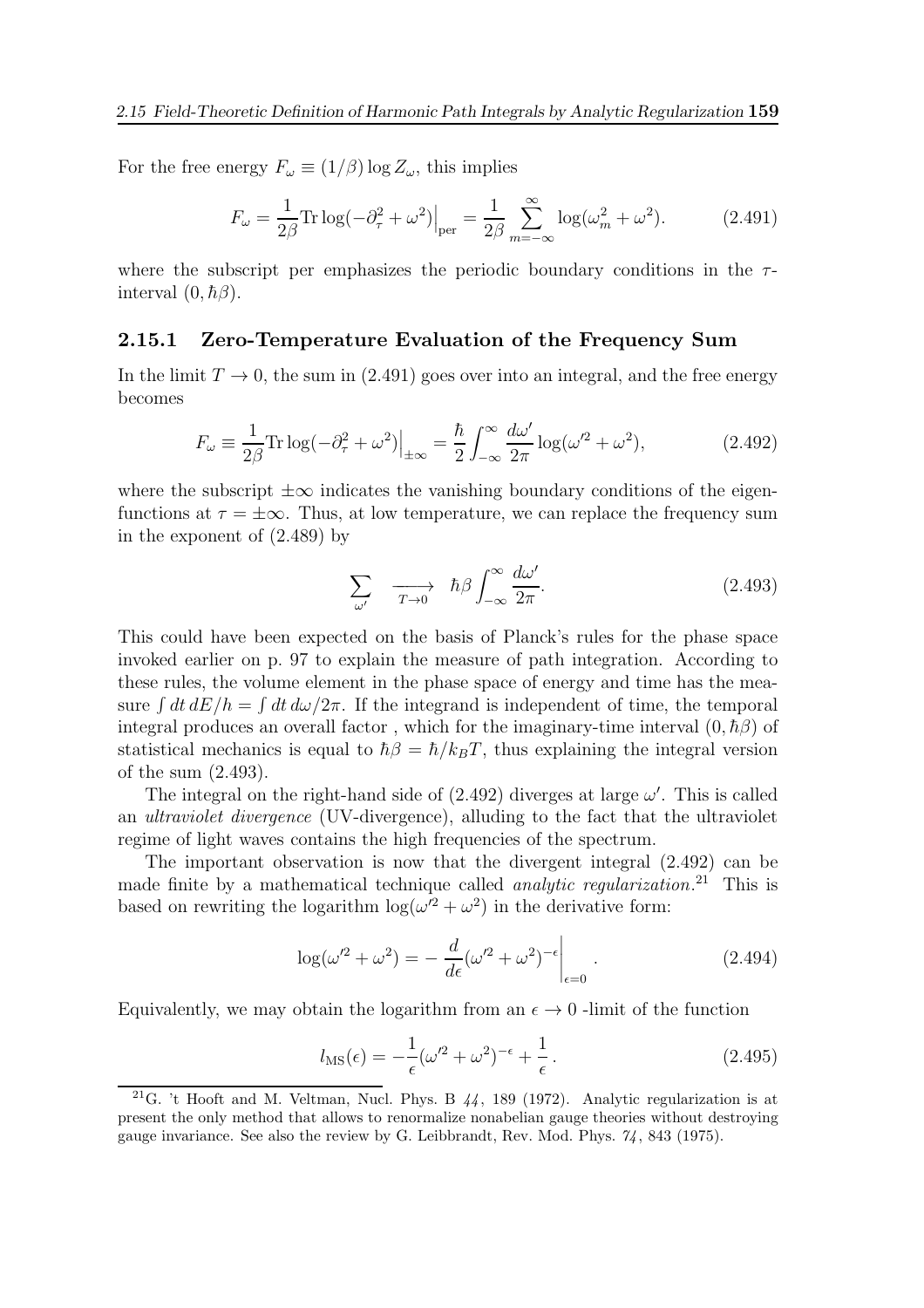The subtraction of the pole term  $1/\epsilon$  is commonly referred to a *minimal subtraction*. Indicating this process by a subscript MS, we may write

$$
l_{\rm MS}(\epsilon) = -\frac{1}{\epsilon} (\omega'^2 + \omega^2)^{-\epsilon} \Big|_{\rm MS, \ \epsilon \to 0} \,. \tag{2.496}
$$

Using the derivative formula (2.494), the trace of the logarithm in the free energy (2.492) takes the form

$$
\frac{1}{\hbar \beta} \text{Tr} \log(-\partial_{\tau}^2 + \omega^2) = -\frac{d}{d\epsilon} \int_{-\infty}^{\infty} \frac{d\omega'}{2\pi} (\omega'^2 + \omega^2)^{-\epsilon} \bigg|_{\epsilon=0}.
$$
 (2.497)

We now set up a useful integral representation, due to Schwinger, for a power  $a^{-\epsilon}$ generalizing (2.468). Using the defining integral representation for the Gamma function

$$
\int_0^\infty \frac{d\tau}{\tau} \tau^\mu e^{-\tau \omega^2} = \omega^{-\mu/2} \Gamma(\mu),\tag{2.498}
$$

the desired generalization is

$$
a^{-\epsilon} = \frac{1}{\Gamma(\epsilon)} \int_0^\infty \frac{d\tau}{\tau} \tau^{\epsilon} e^{-\tau a}.
$$
 (2.499)

This allows us to re-express (2.497) as

$$
\frac{1}{\hbar \beta} \text{Tr} \log(-\partial_{\tau}^2 + \omega^2) = -\frac{d}{d\epsilon} \frac{1}{\Gamma(\epsilon)} \int_{-\infty}^{\infty} \frac{d\omega'}{2\pi} \int_{0}^{\infty} \frac{d\tau}{\tau} \tau^{\epsilon} e^{-\tau(\omega'^2 + \omega^2)} \bigg|_{\epsilon=0}.
$$
 (2.500)

As long as  $\epsilon$  is larger than zero, the  $\tau$ -integral converges absolutely, so that we can interchange the  $\tau$ - and  $\omega'$ -integrations, and obtain

$$
\frac{1}{\hbar \beta} \text{Tr} \log(-\partial_{\tau}^2 + \omega^2) = -\frac{d}{d\epsilon} \frac{1}{\Gamma(\epsilon)} \int_0^{\infty} \frac{d\tau}{\tau} \tau^{\epsilon} \int_{-\infty}^{\infty} \frac{d\omega'}{2\pi} e^{-\tau(\omega'^2 + \omega^2)} \Big|_{\epsilon=0}.
$$
 (2.501)

At this point we can perform the Gaussian integral over  $\omega'$  using formula (1.338), and find

$$
\frac{1}{\hbar \beta} \text{Tr} \log(-\partial_{\tau}^2 + \omega^2) = -\frac{d}{d\epsilon} \frac{1}{\Gamma(\epsilon)} \int_0^{\infty} \frac{d\tau}{\tau} \tau^{\epsilon} \frac{1}{2\sqrt{\tau \pi}} e^{-\tau \omega^2} \bigg|_{\epsilon=0}.
$$
 (2.502)

For small  $\epsilon$ , the  $\tau$ -integral is divergent at the origin. It can, however, be defined by an analytic continuation of the integral starting from the regime  $\epsilon > 1/2$ , where it converges absolutely, to  $\epsilon = 0$ . The continuation must avoid the pole at  $\epsilon = 1/2$ . Fortunately, this continuation is trivial since the integral can be expressed in terms of the Gamma function, whose analytic properties are well-known. Using the integral formula (2.498), we obtain

$$
\frac{1}{\hbar \beta} \text{Tr} \log(-\partial_{\tau}^2 + \omega^2) = -\frac{1}{2\sqrt{\pi}} \omega^{1-2\epsilon} \frac{d}{d\epsilon} \frac{1}{\Gamma(\epsilon)} \Gamma(\epsilon - 1/2) \bigg|_{\epsilon=0}.
$$
 (2.503)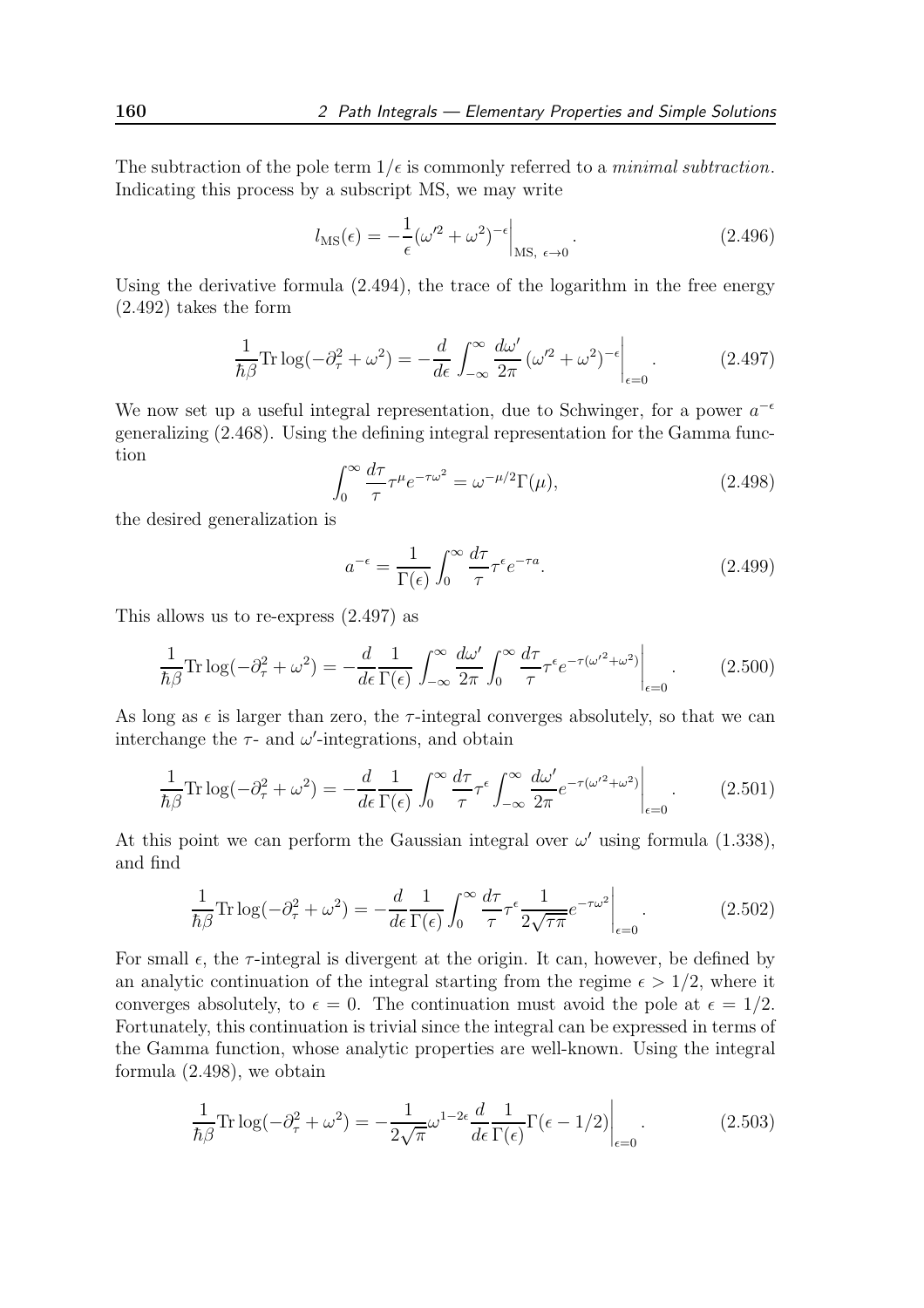The right-hand side has to be continued analytically from  $\epsilon > 1/2$  to  $\epsilon = 0$ . This is easily done using the defining property of the Gamma function  $\Gamma(x) = \Gamma(1+x)/x$ , from which we find  $\Gamma(-1/2) = -2\Gamma(1/2) = -2\sqrt{\pi}$ , and  $1/\Gamma(\epsilon) \approx \epsilon/\Gamma(1+\epsilon) \approx \epsilon$ . The derivative with respect to  $\epsilon$  leads to the free energy of the harmonic oscillator at low temperature via analytic regularization:

$$
\frac{1}{\hbar \beta} \text{Tr} \log(-\partial_{\tau}^2 + \omega^2) = \int_{-\infty}^{\infty} \frac{d\omega'}{2\pi} \log(\omega'^2 + \omega^2) = \omega,
$$
\n(2.504)

so that the free energy of the oscillator at zero-temperature becomes

$$
F_{\omega} = \frac{\hbar \omega}{2}.
$$
\n(2.505)

This agrees precisely with the result obtained from the lattice definition of the path integral in Eq. (2.407), or from the path integral (3.808) with the Fourier measure  $(2.447).$ 

With the above procedure in mind, we shall often use the sloppy formula expressing the derivative of Eq. (2.499) at  $\epsilon = 0$ :

$$
\log a = -\int_0^\infty \frac{d\tau}{\tau} e^{-\tau a}.\tag{2.506}
$$

This formula differs from the correct one by a minimal subtraction and can be used in all calculations with analytic regularization. Its applicability is based on the possibility of dropping the frequency integral over  $1/\epsilon$  in the alternative correct expression

$$
\frac{1}{\hbar \beta} \text{Tr} \log(-\partial_{\tau}^2 + \omega^2) = -\frac{1}{\epsilon} \int_{-\infty}^{\infty} \frac{d\omega'}{2\pi} \left[ \frac{1}{\epsilon} (\omega'^2 + \omega^2)^{-\epsilon} - \frac{1}{\epsilon} \right]_{\epsilon \to 0} . \tag{2.507}
$$

In fact, within analytic regularization one may set all integrals over arbitrary pure powers of the frequency equal to zero:

$$
\int_0^\infty d\omega' \, (\omega')^\alpha = 0 \quad \text{for all } \alpha. \tag{2.508}
$$

This is known as *Veltman's rule*.<sup>22</sup> It is a special limit of a frequency integral which is a generalization of the integral in (2.497):

$$
\int_{-\infty}^{\infty} \frac{d\omega'}{2\pi} \frac{(\omega'^2)^\gamma}{(\omega'^2 + \omega^2)^\epsilon} = \frac{\Gamma(\gamma + 1/2)}{2\pi \Gamma(\epsilon)} (\omega^2)^{\gamma + 1/2 - \epsilon}.
$$
 (2.509)

This equation may be derived by rewriting the left-hand side as

$$
\frac{1}{\Gamma(\epsilon)} \int_{-\infty}^{\infty} \frac{d\omega'}{2\pi} (\omega'^2)^\gamma \int_0^{\infty} \frac{d\tau}{\tau} \tau^{\epsilon} e^{-\tau(\omega'^2 + \omega^2)}.
$$
 (2.510)

<sup>22</sup>See the textbook H. Kleinert and V. Schulte-Frohlinde, Critical Properties of  $\phi^4$ -Theories, World Scientific, Singapore, 2001 (http://www.physik.fu-berlin.de/~kleinert/b8).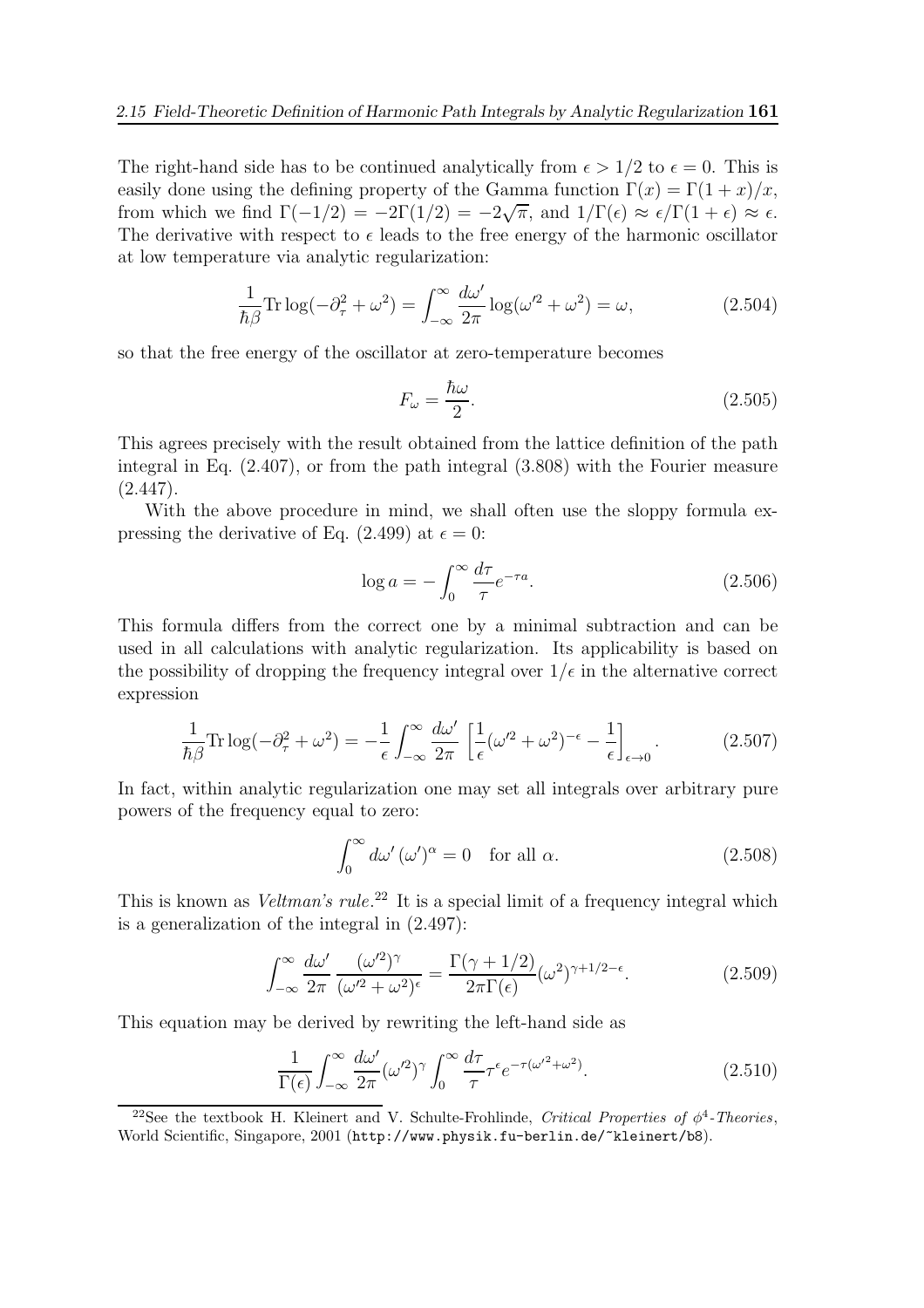The integral over  $\omega'$  is performed as follows:

$$
\int_{-\infty}^{\infty} \frac{d\omega'}{2\pi} (\omega'^2)^\gamma e^{-\tau(\omega'^2 + \omega^2)} = \frac{1}{2\pi} \int_0^{\infty} \frac{d\omega'^2}{\omega'^2} (\omega'^2)^{\gamma + 1/2} e^{-\tau(\omega'^2 + \omega^2)} = \frac{\tau^{-\gamma - 1/2}}{2\pi} \Gamma(\gamma + 1/2),\tag{2.511}
$$

leading to a  $\tau$ -integral in  $(2.510)$ 

$$
\int_0^\infty \frac{d\tau}{\tau} \tau^{\epsilon - \gamma - 1/2} e^{-\tau \omega^2} = (\omega^2)^{\gamma + 1/2 + \epsilon},\tag{2.512}
$$

and thus to the formula (2.509). The Veltman rule (2.508) follows from this directly in the limit  $\epsilon \to 0$ , since  $1/\Gamma(\epsilon) \to 0$  on the right-hand side. This implies that the subtracted  $1/\epsilon$  term in (2.507) gives no contribution.

The vanishing of all integrals over pure powers by Veltman's rule (2.508) was initially postulated in the process of developing a finite quantum field theory of weak and electromagnetic interactions. It has turned out to be extremely useful for the calculation of critical exponents of second-order phase transitions from field theories.<sup>22</sup>

An important consequence of Veltman's rule is to make the logarithms of dimensionful arguments in the partition functions (2.489) and the free energy (2.491) meaningful quantities. First, since  $\int d(\omega'/2\pi) \log \omega^2 = 0$ , we can divide the argument of the logarithm in (2.492) by  $\omega^2$  without harm, and make them dimensionless. At finite temperatures, we use the equality of the sum and the integral over an  $\omega_m$ independent quantity c

$$
k_B T \sum_{m=-\infty}^{\infty} c = \int_{-\infty}^{\infty} \frac{d\omega_m}{2\pi} c
$$
 (2.513)

to show that also

$$
k_B T \sum_{m=-\infty}^{\infty} \log \omega^2 = 0,
$$
\n(2.514)

so that we have, as a consequence of Veltman's rule, that the Matsubara frequency sum over the constant  $\log \omega^2$  vanishes for all temperatures. For this reason, also the argument of the logarithm in the free energy (2.491) can be divided by  $\omega^2$  without change, thus becoming dimensionless.

### 2.15.2 Finite-Temperature Evaluation of the Frequency Sum

At finite temperature, the free energy contains an additional term consisting of the difference between the Matsubara sum and the frequency integral

$$
\Delta F_{\omega} = \frac{k_B T}{2} \sum_{m=-\infty}^{\infty} \log \left( \frac{\omega_m^2}{\omega^2} + 1 \right) - \frac{\hbar}{2} \int_{-\infty}^{\infty} \frac{d\omega_m}{2\pi} \log \left( \frac{\omega_m^2}{\omega^2} + 1 \right), \tag{2.515}
$$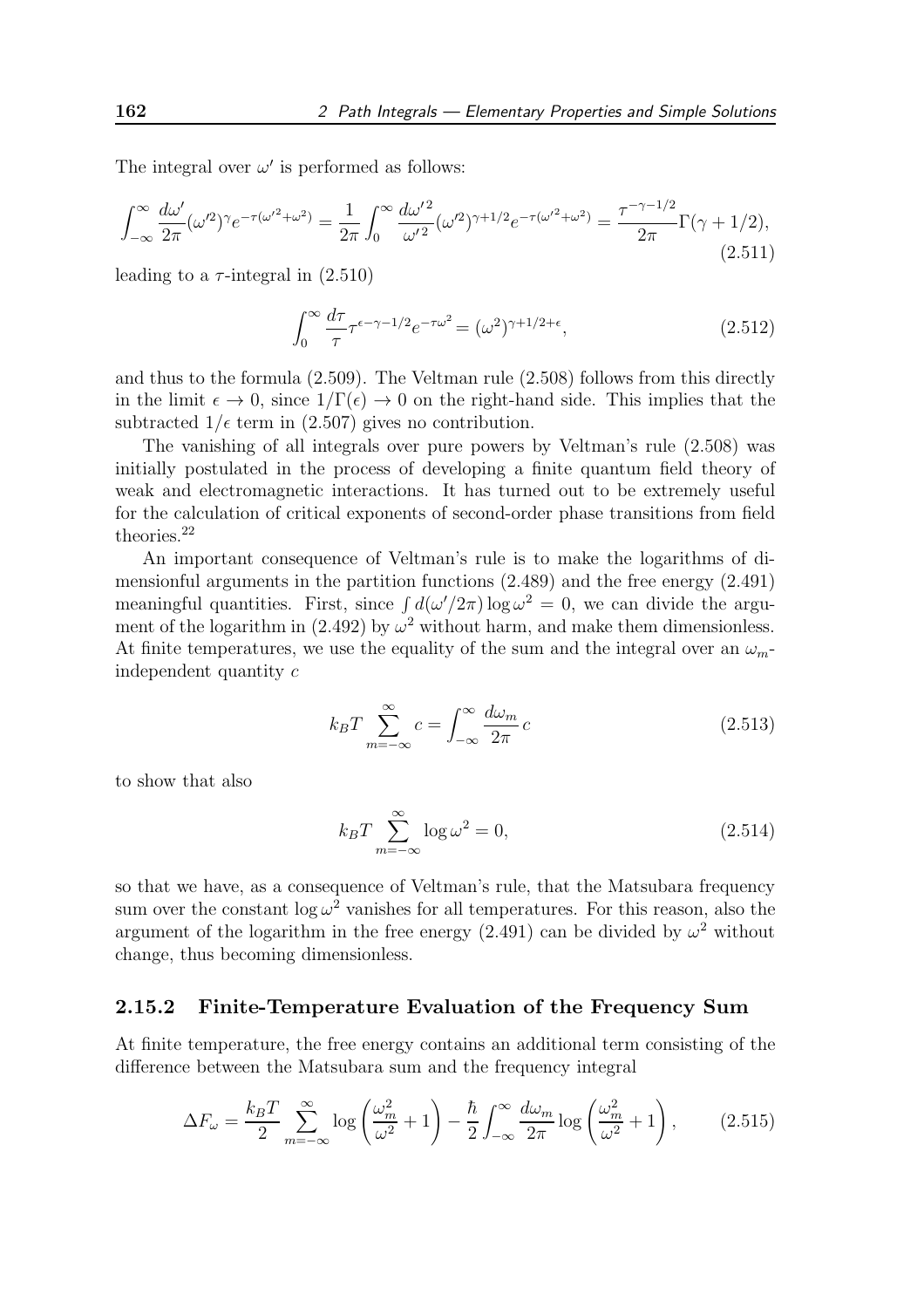where we have used dimensionless logarithms as discussed at the end of the last subsection. The sum is conveniently split into a subtracted, manifestly convergent expression

$$
\Delta_1 F_{\omega} = k_B T \sum_{m=1}^{\infty} \left[ \log \left( \frac{\omega_m^2}{\omega^2} + 1 \right) - \log \frac{\omega_m^2}{\omega^2} \right] = k_B T \sum_{m=1}^{\infty} \log \left( 1 + \frac{\omega^2}{\omega_m^2} \right), \tag{2.516}
$$

and a divergent sum

$$
\Delta_2 F_{\omega} = k_B T \sum_{m=1}^{\infty} \log \frac{\omega_m^2}{\omega^2}.
$$
\n(2.517)

The convergent part is most easily evaluated. Taking the logarithm of the product in Eq.  $(2.408)$  and recalling  $(2.409)$ , we find

$$
\prod_{m=1}^{\infty} \left( 1 + \frac{\omega^2}{\omega_m^2} \right) = \frac{\sinh(\beta \hbar \omega/2)}{\beta \hbar \omega/2},\tag{2.518}
$$

and therefore

$$
\Delta F_1 = \frac{1}{\beta} \log \frac{\sinh(\beta \hbar \omega/2)}{\beta \hbar \omega/2}.
$$
\n(2.519)

The divergent sum (2.517) is calculated by analytic regularization as follows: We rewrite

$$
\sum_{m=1}^{\infty} \log \frac{\omega_m^2}{\omega^2} = -\left[2\frac{d}{d\epsilon} \sum_{m=1}^{\infty} \left(\frac{\omega_m}{\omega}\right)^{-\epsilon}\right]_{\epsilon \to 0} = -\left[2\frac{d}{d\epsilon} \left(\frac{2\pi}{\beta\hbar\omega}\right)^{-\epsilon} \sum_{m=1}^{\infty} m^{-\epsilon}\right]_{\epsilon \to 0}, (2.520)
$$

and express the sum over  $m^{-\epsilon}$  in terms of Riemann's zeta function

$$
\zeta(z) = \sum_{m=1}^{\infty} m^{-z}.
$$
\n(2.521)

This sum is well defined for  $z > 1$ , and can be continued analytically into the entire complex z-plane. The only singularity of this function lies at  $z = 1$ , where in the neighborhood  $\zeta(z) \approx 1/z$ . At the origin,  $\zeta(z)$  is regular, and satisfies<sup>23</sup>

$$
\zeta(0) = -1/2, \qquad \zeta'(0) = -\frac{1}{2}\log 2\pi, \tag{2.522}
$$

such that we may approximate

$$
\zeta(z) \approx -\frac{1}{2}(2\pi)^z, \quad z \approx 0. \tag{2.523}
$$

Hence we find

$$
\sum_{m=1}^{\infty} \log \frac{\omega_m^2}{\omega^2} = -\left[2\frac{d}{d\epsilon} \left(\frac{2\pi}{\beta\hbar\omega}\right)^{-\epsilon} \zeta(\epsilon)\right]_{\epsilon \to 0} = \frac{d}{d\epsilon} (\beta\hbar\omega)^{\epsilon} \bigg|_{\epsilon \to 0} = \log \hbar\omega\beta. \tag{2.524}
$$

<sup>23</sup>I.S. Gradshteyn and I.M. Ryzhik, *op. cit.*, Formula 9.541.4.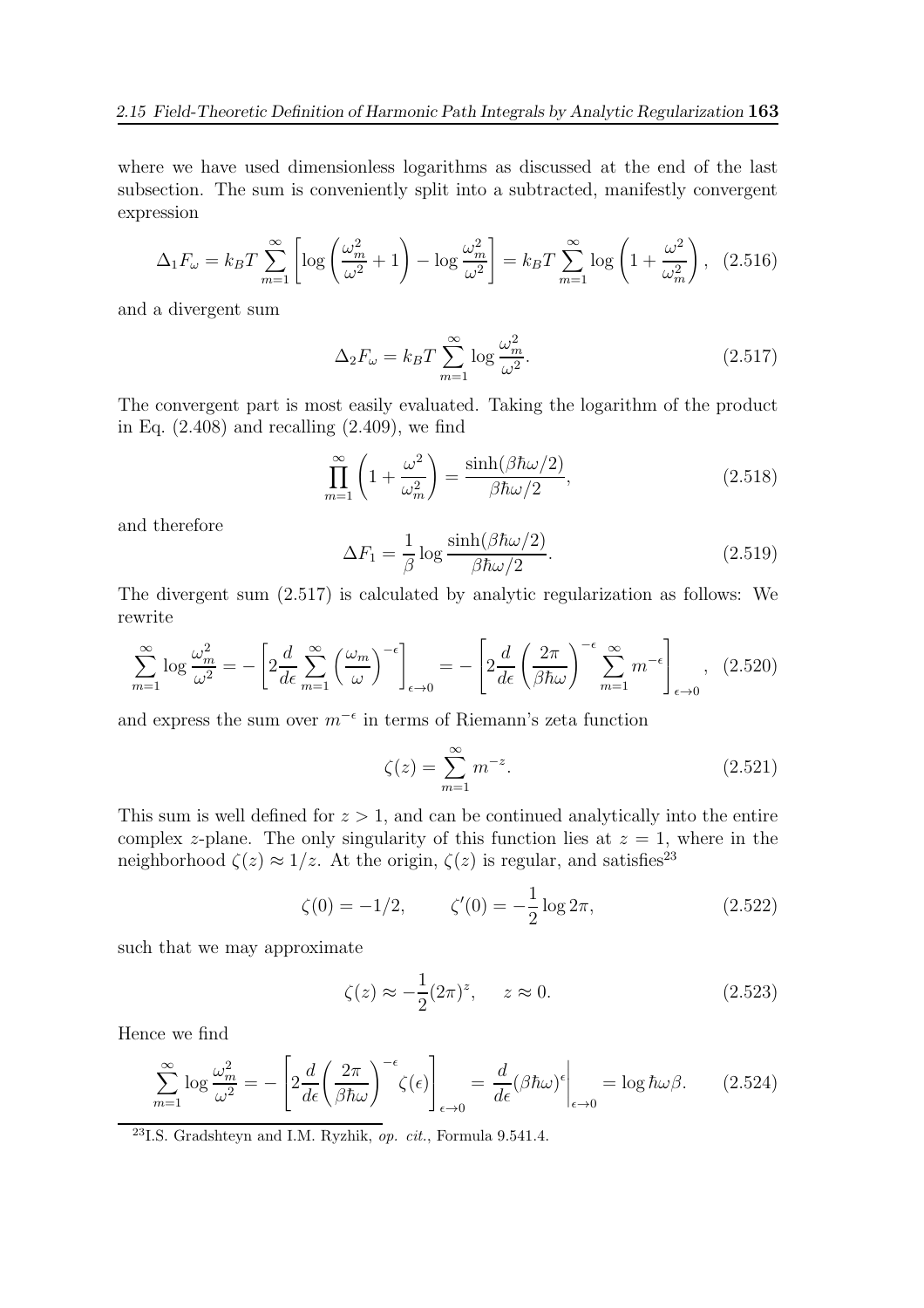thus determining  $\Delta_2 F_\omega$  in Eq. (2.517).

By combining this with (2.519) and the contribution  $-\hbar\omega/2$  from the integral (2.515), the finite-temperature part (2.491) of the free energy becomes

$$
\Delta F_{\omega} = \frac{1}{\beta} \log(1 - e^{-\hbar \beta \omega}).
$$
\n(2.525)

Together with the zero-temperature free energy (2.505), this yields the dimensionally regularized sum formula

$$
F_{\omega} = \frac{1}{2\beta} \text{Tr} \log(-\partial_{\tau}^{2} + \omega^{2}) = \frac{1}{2\beta} \sum_{m=-\infty}^{\infty} \log(\omega_{m}^{2} + \omega^{2}) = \frac{\hbar\omega}{2} + \frac{1}{\beta} \log(1 - e^{-\hbar\omega/k_{B}T})
$$

$$
= \frac{1}{\beta} \log\left(2\sinh\frac{\hbar\omega\beta}{2}\right),\tag{2.526}
$$

in agreement with the properly normalized free energy (2.485) at all temperatures.

Note that the property of the zeta function  $\zeta(0) = -1/2$  in Eq. (2.522) leads once more to our earlier result  $(2.514)$  that the Matsubara sum of a constant c vanishes:

$$
\sum_{m=-\infty}^{\infty} c = \sum_{m=-\infty}^{-1} c + c + \sum_{m=1}^{\infty} c = 0,
$$
\n(2.527)

since

$$
\sum_{m=1}^{\infty} 1 = \sum_{m=-1}^{-\infty} 1 = \zeta(0) = -1/2.
$$
 (2.528)

As mentioned before, this allows us to divide  $\omega^2$  out of the logarithms in the sum in Eq. (2.526) and rewrite this sum as

$$
\frac{1}{2\beta} \sum_{m=-\infty}^{\infty} \log \left( \frac{\omega_m^2}{\omega^2} + 1 \right) = \frac{1}{\beta} \sum_{m=1}^{\infty} \log \left( \frac{\omega_m^2}{\omega^2} + 1 \right)
$$
(2.529)

### 2.15.3 Quantum-Mechanical Harmonic Oscillator

This observation leads us directly to the analogous quantum-mechanical discussion. Starting from the fluctuation factor (2.91) of the free particle which can formally be written as

$$
F_0(\Delta t) = \int \mathcal{D}\delta x(t) \exp\left[\frac{i}{\hbar} \int_{t_a}^{t_b} dt \frac{M}{2} \delta x(-\partial_t^2) \delta x\right] = \frac{1}{\sqrt{2\pi \hbar i \Delta t/M}},\tag{2.530}
$$

where  $\Delta t \equiv t_b - t_a$  [recall (2.130)]. The path integral of the harmonic oscillator has the fluctuation factor [compare (2.188)]

$$
F_{\omega}(\Delta t) = F_0(\Delta t) \left[ \frac{\text{Det}(-\partial_t^2 - \omega^2)}{\text{Det}(-\partial_t^2)} \right]^{-1/2}.
$$
 (2.531)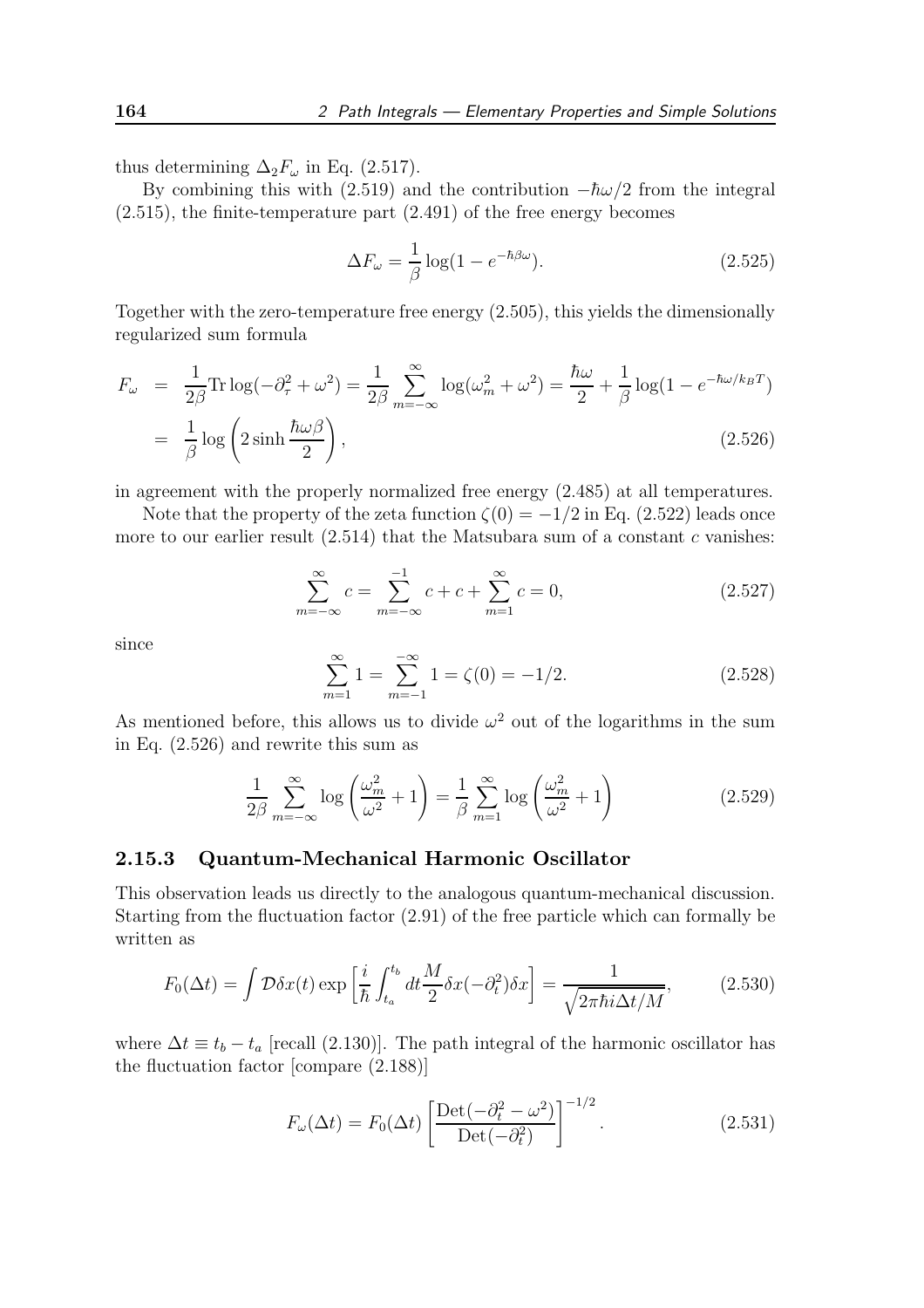The ratio of the determinants has the Fourier decomposition

$$
\frac{\text{Det}\left(-\partial_t^2 - \omega^2\right)}{\text{Det}\left(-\partial_t^2\right)} = \exp\left\{\sum_{n=1}^\infty \left[\log(\nu_n^2 - \omega^2) - \log \nu_n^2\right]\right\},\tag{2.532}
$$

where  $\nu_n = n\pi/\Delta t$  [recall (2.115)], and was calculated in Eq. (2.188) to be

$$
\frac{\text{Det}\left(-\partial_t^2 - \omega^2\right)}{\text{Det}\left(-\partial_t^2\right)} = \frac{\sin\omega\Delta t}{\omega\Delta t}.
$$
\n(2.533)

This result can be reproduced with the help of formulas (2.529) and (2.526). We raplace  $\beta$  by 2 $\Delta t$ , and use again  $\Sigma_n 1 = \zeta(0) = -1/2$  to obtain

$$
\begin{split} \text{Det}(-\partial_t^2 - \omega^2) &= \sum_{n=1}^{\infty} \log(\nu_n^2 + \omega^2) \Big|_{\omega \to i\omega} = \sum_{n=1}^{\infty} \left[ \log\left(\frac{\nu_n^2}{\omega^2} + 1\right) + \log \omega^2 \right]_{\omega \to i\omega} \\ &= \left[ \sum_{n=1}^{\infty} \log\left(\frac{\nu_n^2}{\omega^2} + 1\right) - \frac{1}{2} \log \omega^2 \right]_{\omega \to i\omega} = \log\left(2\frac{\sin \omega \Delta t}{\omega}\right). \end{split} \tag{2.534}
$$

For  $\omega = 0$  this reproduces Formula (2.524). Inserting this and (2.534) into (2.532), we recover the result (2.533). Thus we find the amplitude

$$
(x_b t_b | x_a t_a) = \frac{1}{\sqrt{\pi i/M}} \text{Det}^{-1/2}(-\partial_t^2 - \omega^2) e^{i\mathcal{A}_{\text{cl}}/\hbar} = \frac{1}{\sqrt{\pi i/M}} \sqrt{\frac{\omega}{2 \sin \omega \Delta t}} e^{i\mathcal{A}_{\text{cl}}/\hbar}, (2.535)
$$

in agreement with (2.175).

### 2.15.4 Tracelog of the First-Order Differential Operator

The trace of the logarithm in the free energy (2.492) can obviously be split into two terms

$$
\text{Tr}\log(-\partial_{\tau}^{2} + \omega^{2}) = \text{Tr}\log(\partial_{\tau} + \omega) + \text{Tr}\log(-\partial_{\tau} + \omega). \tag{2.536}
$$

Since the left-hand side is equal to  $\beta \hbar \omega$  by (2.504), and the two integrals must be the same, we obtain the low-temperature result

Tr 
$$
\log(\partial_{\tau} + \omega) = \text{Tr}\log(-\partial_{\tau} + \omega) = \hbar\beta \int_{-\infty}^{\infty} \frac{d\omega}{2\pi} \log(-i\omega' + \omega) = \hbar\beta \int_{-\infty}^{\infty} \frac{d\omega}{2\pi} \log(i\omega' + \omega)
$$
  
=  $\frac{\hbar\beta\omega}{2}$ . (2.537)

The same result could be obtained from analytic continuation of the integrals over  $\partial_{\epsilon}(\pm i\omega' + \omega)^{\epsilon}$  to  $\epsilon = 0$ .

For a finite temperature, we may use Eq. (2.526) to find

Tr 
$$
\log(\partial_{\tau} + \omega) =
$$
 Tr  $\log(-\partial_{\tau} + \omega) = \frac{1}{2}$  Tr  $\log(-\partial_{\tau}^2 + \omega^2) = \log\left(2\sinh\frac{\beta\hbar\omega}{2}\right)$ , (2.538)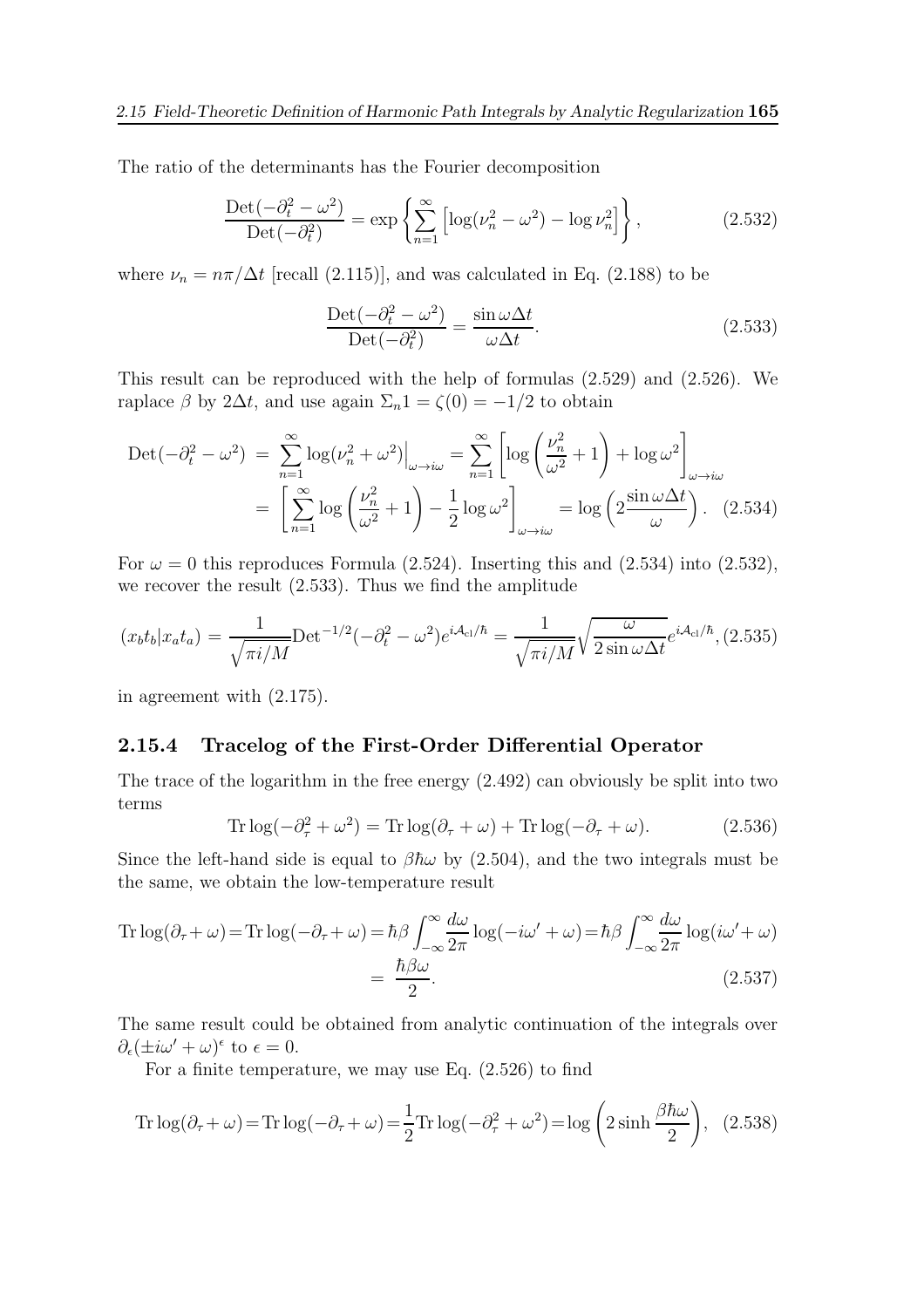which reduces to (2.537) for  $T \to 0$ .

The result is also the same if there is an extra factor  $i$  in the argument of the tracelog. To see this we consider the case of time-independent frequency where Veltman's rule (2.508) tells us that it does not matter whether one evaluates integrals over  $\log(i\omega' \mp \omega)$  or over  $\log(\omega' \pm i\omega)$ .

Let us also replace  $\omega'$  by  $i\omega'$  in the zero-temperature tracelog (2.504) of the second-order differential operator  $(-\partial_{\tau}^{2} + \omega^{2})$ . Then we rotate the contour of integration clockwise in the complex plane to find

$$
\int_{-\infty}^{\infty} \frac{d\omega'}{2\pi} \log(-\omega'^2 + \omega^2 - i\eta) = \omega, \quad \omega \ge 0,
$$
\n(2.539)

where an infinitesimal positive  $\eta$  prescribes how to bypass the singularities at  $\omega'$  =  $\pm\omega \mp i\eta$  along the rotated contour of integration. Recall the discussion of the *in*prescription in Section 3.3. The integral (2.539) can be split into the integrals

$$
\int_{-\infty}^{\infty} \frac{d\omega'}{2\pi} \log[\omega' \pm (\omega - i\eta)] = i\frac{\omega}{2}, \quad \omega \ge 0.
$$
 (2.540)

Hence formula (2.537) can be generalized to arbitrary complex frequencies  $\omega =$  $\omega_R + i\omega_I$  as follows:

$$
\int_{-\infty}^{\infty} \frac{d\omega'}{2\pi} \log(\omega' \pm i\omega) = \mp \epsilon(\omega_R) \frac{\omega}{2},\tag{2.541}
$$

and

$$
\int_{-\infty}^{\infty} \frac{d\omega'}{2\pi} \log(\omega' \pm \omega) = -i\epsilon(\omega_I) \frac{\omega}{2},\tag{2.542}
$$

where  $\epsilon(x) = \Theta(x) - \Theta(-x) = x/|x|$  is the antisymmetric Heaviside function (1.315), which yields the sign of its argument. The formulas (2.541) and (2.542) are the large-time limit of the more complicated sums

$$
\frac{k_B T}{\hbar} \sum_{m=-\infty}^{\infty} \log(\omega_m \pm i\omega) = \frac{k_B T}{\hbar} \log \left[ 2\epsilon(\omega_R) \sinh \frac{\hbar \omega}{2k_B T} \right],\tag{2.543}
$$

and

$$
\frac{k_B T}{\hbar} \sum_{m=-\infty}^{\infty} \log(\omega_m \pm \omega) = \frac{k_B T}{\hbar} \log \left[ -2i\epsilon(\omega_I) \sin \frac{\hbar \omega}{2k_B T} \right].
$$
 (2.544)

The first expression is periodic in the imaginary part of  $\omega$ , with period  $2\pi k_BT$ , the second in the real part. The determinants possess a meaningful large-time limit only if the periodic parts of  $\omega$  vanish. In many applications, however, the fluctuations will involve sums of logarithms (2.544) and (2.543) with different complex frequencies  $\omega$ , and only the sum of the imaginary or real parts will have to vanish to obtain a meaningful large-time limit. On these occasions we may use the simplified formulas (2.541) and (2.542). Important examples will be encountered in Section 18.9.2.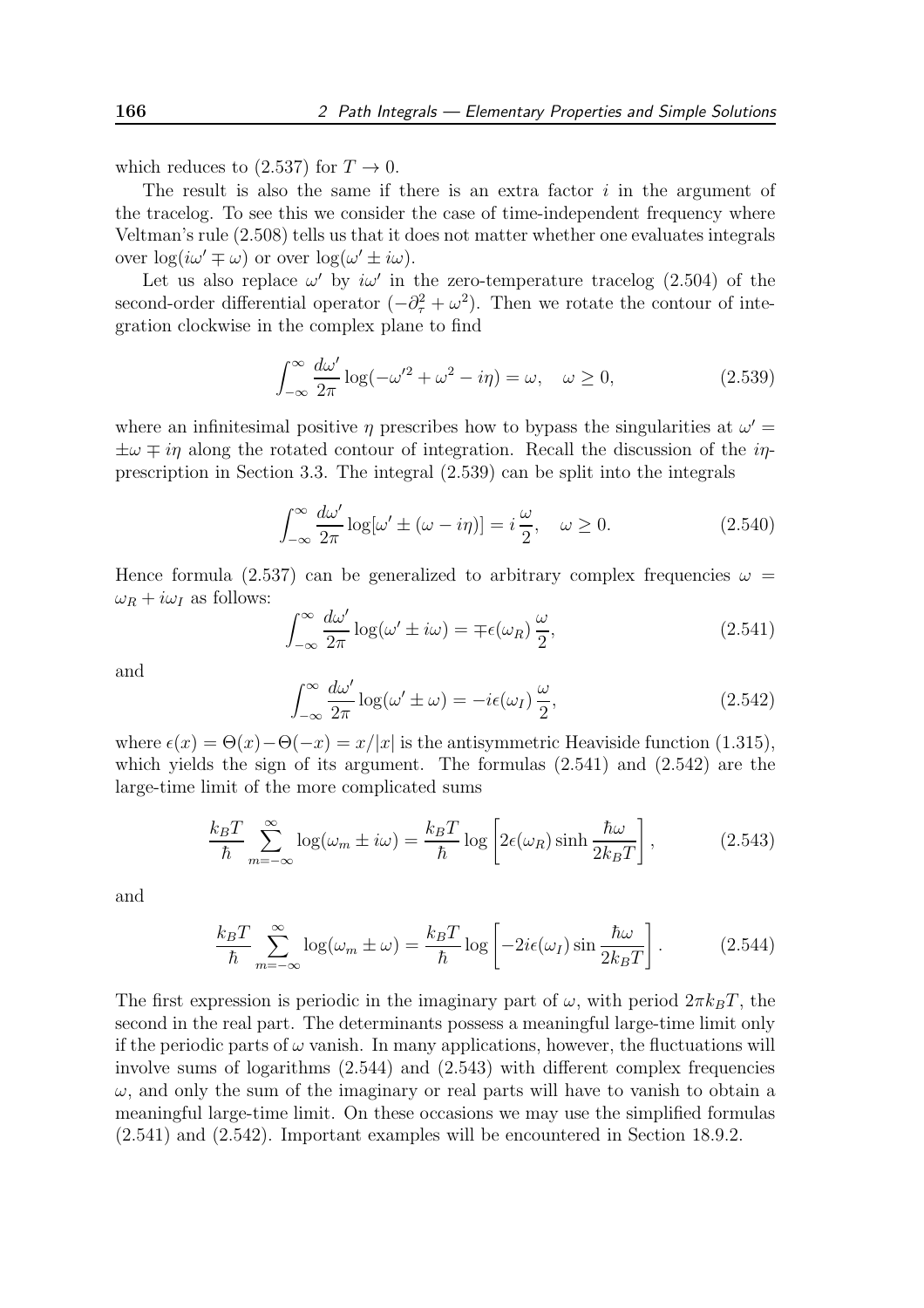In Subsection 3.3.2, Formula (2.538) will be generalized to arbitrary positive time-dependent frequencies  $\Omega(\tau)$ , where it reads [see (3.133)]

$$
\begin{split} \text{Tr}\, \log\left[\pm \partial_{\tau} + \Omega(\tau)\right] &= \, \log\left\{2\sinh\left[\frac{1}{2}\int_{0}^{\hbar\beta} d\tau'' \,\Omega(\tau'')\right]\right\} \\ &= \, \frac{1}{2} \int_{0}^{\hbar\beta} d\tau'' \,\Omega(\tau'') + \log\left[1 - e^{-\int_{0}^{\hbar\beta} d\tau'' \,\Omega(\tau'')} \right]. \end{split} \tag{2.545}
$$

### 2.15.5 Gradient Expansion of the One-Dimensional Tracelog

Formula (2.545) may be used to calculate the trace of the logarithm of a secondorder differential equation with arbitrary frequency as a semiclassical expansion. We introduce the Planck constant  $\hbar$  and the potential  $w(\tau) \equiv \hbar \Omega(\tau)$ , and factorize as in (2.536):

$$
\text{Det}\left[-\hbar^2\partial_\tau^2 + w^2(\tau)\right] = \text{Det}\left[-\hbar\partial_\tau - \bar{w}(\tau)\right] \times \text{Det}\left[\hbar\partial_\tau - \bar{w}(\tau)\right],\tag{2.546}
$$

where the function  $\bar{w}(\tau)$  satisfies the *Riccati differential equation*:<sup>24</sup>

$$
\hbar \partial_{\tau} \bar{w}(\tau) + \bar{w}^2(\tau) = w^2(\tau). \tag{2.547}
$$

By solving this we obtain the trace of the logarithm from (2.545):

$$
\operatorname{Tr}\log\left[-\hbar^2\partial_{\tau}^2 + w^2(\tau)\right] = \log\left\{4\sinh^2\left[\frac{1}{2\hbar}\int_0^{\hbar\beta}d\tau'\,\bar{w}(\tau')\right]\right\}.\tag{2.548}
$$

The exponential of this yields the functional determinant. For constant  $\bar{w}(\tau) =$  $\omega$  this agrees with the result (2.433) of the Gelfand-Yaglom formula for periodic boundary conditions.

This agreement is no coincidence. We can find the solution of any Riccati differential equation if we know how to solve the second-order differential equation  $(2.433)$ . Imposing the Gelfand-Yaglom boundary conditions in (2.433), we find  $D_{ren}(\tau)$  and from this the functional determinant  $2[D_{ren}(\hbar\beta)-1]$ . Comparison with (2.548) shows that the solution of the Riccati differential equation (2.547) is given by

$$
\bar{w}(\tau) = 2\hbar \partial_{\tau} \operatorname{arsinh} \sqrt{[\dot{D}_{\text{ren}}(\tau) - 1]/2}.
$$
\n(2.549)

For the harmonic oscillator where  $\dot{D}_{ren}(\tau)$  is equal to (2.437), this leads to the constant  $\bar{w}(\tau) = \hbar \omega$ , as it should.

If we cannot solve the second-order differential equation (2.433), a solution to the Riccati equation (2.547) can still be found as a power series in  $\hbar$ :

$$
\bar{w}(\tau) = \sum_{n=0}^{\infty} \bar{w}_n(\tau) \hbar^n, \qquad (2.550)
$$

<sup>&</sup>lt;sup>24</sup>Recall the general form of the Riccati differential equation  $y' = f(\tau)y + g(\tau)y^2 + h(y)$ , which is an inhomogeneous version of the Bernoulli differential equation  $y' = f(\tau)y + g(\tau)y^n$  for  $n = 2$ .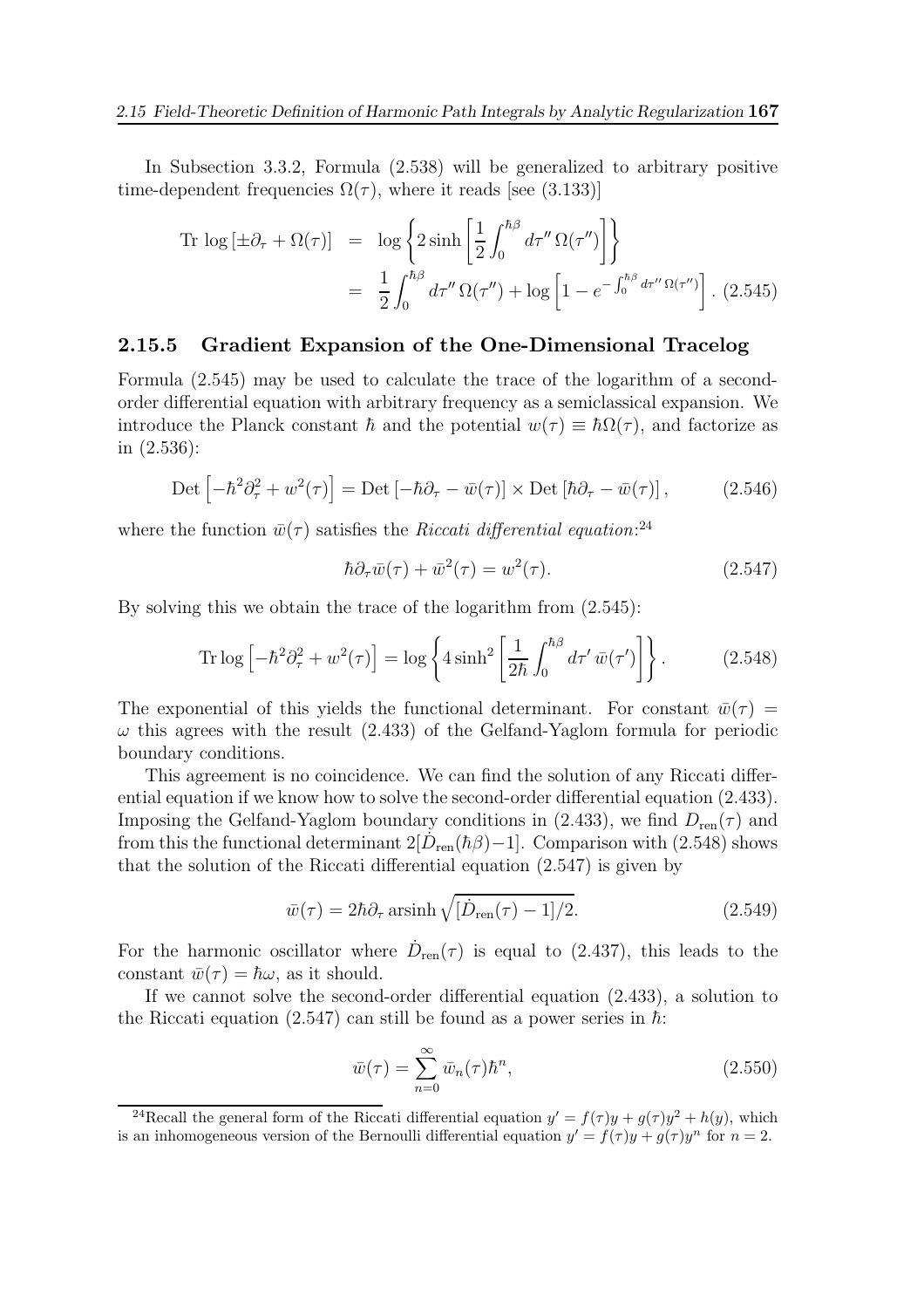which provides us with a so-called *gradient expansion* of the trace of the logarithm. The lowest-order coefficient function  $\bar{w}_0(\tau)$  is obviously equal to  $w(\tau)$ . The higher ones obey the recursion relation

$$
\bar{w}_n(\tau) = -\frac{1}{2w(\tau)} \left( \dot{\bar{w}}_{n-1}(\tau) + \sum_{k=1}^{n-1} \bar{w}_{n-k}(\tau) \bar{w}_k(\tau) \right), \quad n \ge 1.
$$
 (2.551)

These are solved for  $n = 0, 1, 2, 3$  by

$$
\left\{\sqrt{v(\tau)}, -\frac{v'(\tau)}{4v(\tau)}, -\frac{5v'(\tau)^2}{32v(\tau)^{5/2}} + \frac{v''(\tau)}{8v(\tau)^{3/2}}, -\frac{15v'(\tau)^3}{64v(\tau)^4} + \frac{9v'(\tau)v''(\tau)}{32v(\tau)^3} - \frac{v^{(3)}(\tau)}{16v(\tau)^2}, -\frac{1105v'(\tau)^4}{2048v(\tau)^{11/2}} + \frac{221v'(\tau)^2v''(\tau)}{256v(\tau)^{9/2}} - \frac{19v''(\tau)^2}{128v(\tau)^{7/2}} - \frac{7v'(\tau)v^{(3)}(\tau)}{32v(\tau)^{7/2}} + \frac{v^{(4)}(\tau)}{32v(\tau)^{5/2}}\right\}, (2.552)
$$

where  $v(\tau) \equiv w^2(\tau)$ . The series can, of course, be trivially extended to any desired orders.

## 2.15.6 Duality Transformation and Low-Temperature Expansion

There exists another method of calculating the finite-temperature part of the free energy (2.491) which is worth presenting at this place, due to its broad applicability in statistical mechanics. For this we rewrite (2.515) in the form

$$
\Delta F_{\omega} = \frac{k_B T}{2} \left( \sum_{m = -\infty}^{\infty} -\frac{\hbar}{k_B T} \int_{-\infty}^{\infty} \frac{d\omega_m}{2\pi} \right) \log(\omega_m^2 + \omega^2). \tag{2.553}
$$

Changing the integration variable to  $m$ , this becomes

$$
\Delta F_{\omega} = \frac{k_B T}{2} \left( \sum_{m=-\infty}^{\infty} - \int_{-\infty}^{\infty} dm \right) \log \left[ \left( \frac{2 \pi k_B T}{\hbar} \right)^2 m^2 + \omega^2 \right].
$$
 (2.554)

Within analytic regularization, this expression is rewritten with the help of formula (2.506) as

$$
\Delta F_{\omega} = -\frac{k_B T}{2} \int_0^{\infty} \frac{d\tau}{\tau} \left( \sum_{m=-\infty}^{\infty} -\int_{-\infty}^{\infty} dm \right) e^{-\tau \left[ (2\pi k_B T/\hbar)^2 m^2 + \omega^2 \right]}.
$$
 (2.555)

The duality transformation proceeds by performing the sum over the Matsubara frequencies with the help of Poisson's formula  $(1.205)$  as an integral  $\int d\mu$  plus by an extra sum over integer numbers  $n$ . This brings  $(2.555)$  to the form (expressing the temperature in terms of  $\beta$ ),

$$
\Delta F_{\omega} = -\frac{1}{2\beta} \int_0^{\infty} \frac{d\tau}{\tau} \int_{-\infty}^{\infty} d\mu \left( \sum_{n=-\infty}^{\infty} e^{2\pi \mu n i} - 1 \right) e^{-\tau \left[ (2\pi/\hbar \beta)^2 \mu^2 + \omega^2 \right]} . \tag{2.556}
$$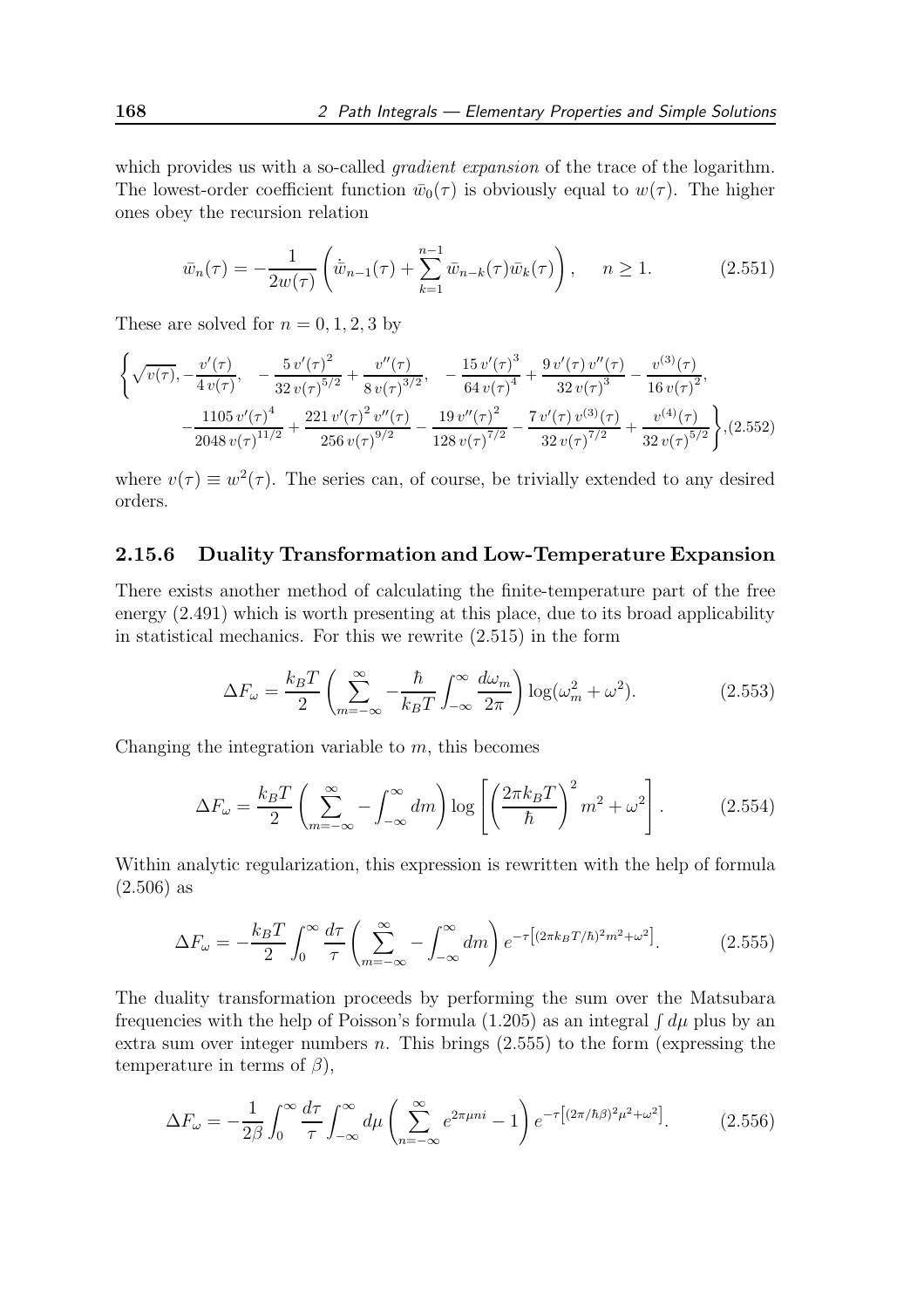The parentheses contain the sum  $2\sum_{n=1}^{\infty}e^{2\pi\mu ni}$ . After a quadratic completion of the exponent

$$
2\pi\mu n i - \tau \left(\frac{2\pi}{\hbar\beta}\right)^2 \mu^2 = -\tau \left(\frac{2\pi}{\hbar\beta}\right)^2 \left[\mu - i\frac{n\hbar^2\beta^2}{4\pi\tau}\right]^2 - \frac{1}{4\tau} \left(\hbar\beta n\right)^2, \tag{2.557}
$$

the integral over  $\mu$  can be performed, with the result

$$
\Delta F_{\omega} = -\frac{\hbar}{2\sqrt{\pi}} \int_0^{\infty} \frac{d\tau}{\tau} \tau^{-1/2} \sum_{n=1}^{\infty} e^{-(n\hbar\beta)^2/4\tau - \tau\omega^2}.
$$
 (2.558)

Now we may use the integral formula [compare  $(1.347)$ ]<sup>25</sup>

$$
\int_0^\infty \frac{d\tau}{\tau} \tau^\nu e^{-a^2/\tau - b^2 \tau} = 2 \left(\frac{a}{b}\right)^\nu K_\nu(2ab), \quad K_\nu(2ab) = K_{-\nu}(2ab), \tag{2.559}
$$

to obtain the sum over modified Bessel functions

$$
\Delta F_{\omega} = -\frac{\hbar\omega}{2\sqrt{\pi}} \sum_{n=1}^{\infty} 2\left(n\beta\hbar\omega\right)^{-1/2} \sqrt{2}K_{1/2}(n\beta\hbar\omega). \tag{2.560}
$$

The modified Bessel functions with index 1/2 are particularly simple:

$$
K_{1/2}(z) = \sqrt{\frac{\pi}{2z}}e^{-z}.
$$
\n(2.561)

Inserting this into (2.560), the sum is a simple geometric one, and may be performed as follows:

$$
\Delta F_{\omega} = -\frac{1}{\beta} \sum_{n=1} \frac{1}{n} e^{-\beta \hbar \omega n} = \frac{1}{\beta} \log \left( 1 - e^{-\beta \hbar \omega} \right), \qquad (2.562)
$$

in agreement with the previous result (2.525).

The effect of the duality tranformation may be rephrased in another way. It converts the sum over Matsubara frequencies  $\omega_m$  in (2.516):

$$
S(\beta \hbar \omega) = k_B T \sum_{m=1}^{\infty} \log \left( 1 + \frac{\omega^2}{\omega_m^2} \right)
$$
 (2.563)

into a sum over the quantum numbers  $n$  of the harmonic oscillator:

$$
S(\beta \hbar \omega) = \frac{\beta \hbar \omega}{2} - \log \beta \hbar \omega - \sum_{n=1}^{\infty} \frac{1}{n} e^{-n\beta \hbar \omega}.
$$
 (2.564)

The sum (2.563) converges fast at high temperatures, where it can be expanded in powers of  $\omega^2$ :

$$
S(\beta \hbar \omega) = -\sum_{k=1}^{\infty} \frac{(-1)^k}{k} \left( \sum_{m=1}^{\infty} \frac{1}{m^{2k}} \right) \left[ \left( \frac{\beta \hbar \omega}{2\pi} \right)^2 \right]^k.
$$
 (2.565)

<sup>25</sup>I.S. Gradshteyn and I.M. Ryzhik, *op. cit.*, Formulas  $3.471.9$  and  $8.486.16$ .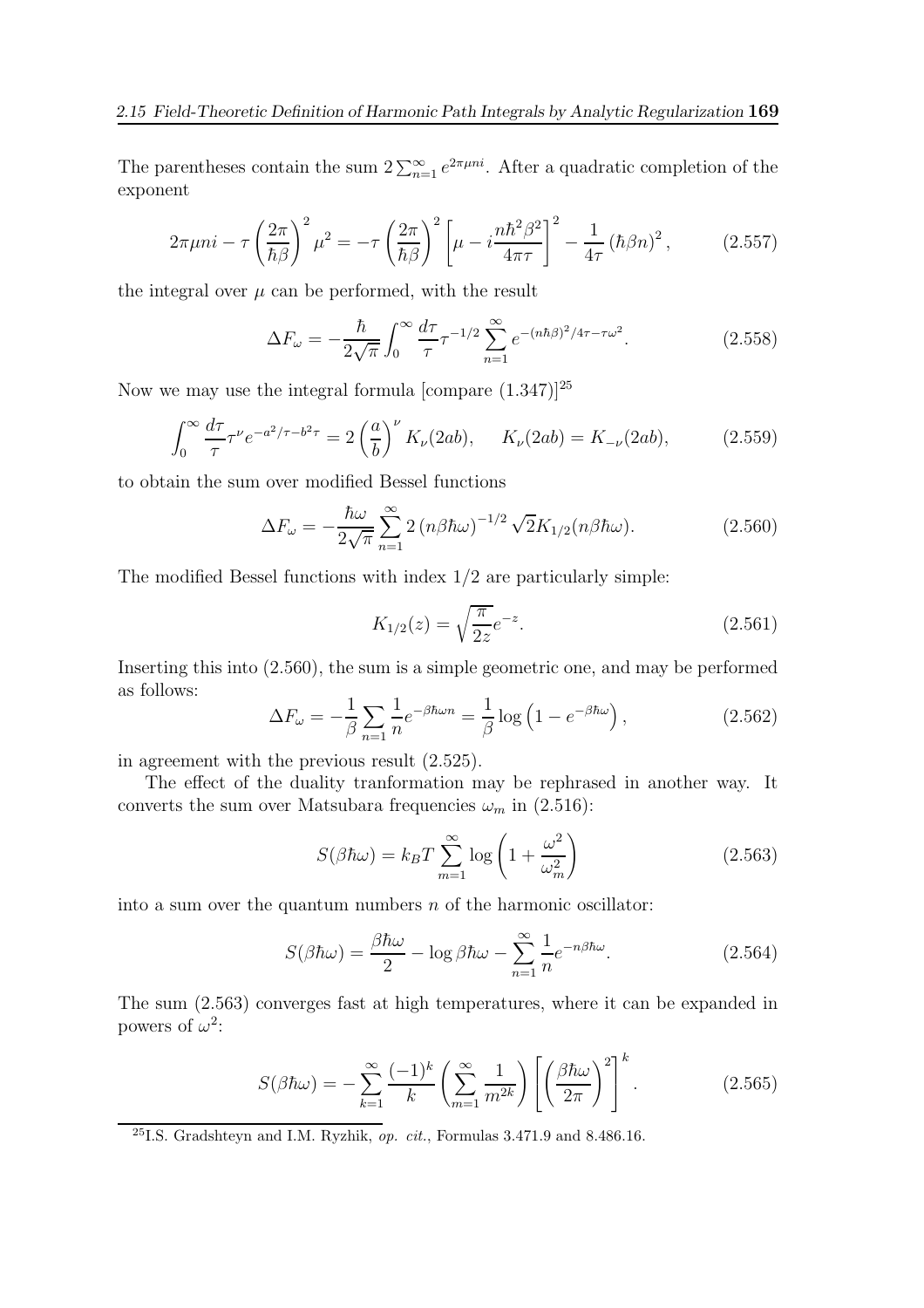The expansion coefficients are equal to Riemann's zeta function  $\zeta(z)$  of Eq. (2.521) at even arguments  $z = 2k$ , so that we may write

$$
S(\beta \hbar \omega) = -\sum_{m=1}^{\infty} \frac{(-1)^k}{k} \zeta(2k) \left(\frac{\beta \hbar \omega}{2\pi}\right)^{2k}.
$$
 (2.566)

At even positive arguments, the values of the zeta function are related to the Bernoulli numbers  $by^{26}$ 

$$
\zeta(2n) = \frac{(2\pi)^{2n}}{2(2n)!} |B_{2n}|.
$$
\n(2.567)

The Bernoulli numbers are defined by the expansion

$$
\frac{t}{e^t - 1} = \sum_{n=0}^{\infty} B_n \frac{t^n}{n!}.
$$
\n(2.568)

The lowest nonzero Bernoulli numbers are  $B_0 = 1, B_1 = -1/2, B_2 = 1/2, B_4 =$  $-1/30, \ldots$ . The Bernoulli numbers determine also the values of the zeta functions at negative odd arguments:

$$
\zeta(1 - 2n) = -\frac{B_{2n}}{2n},\tag{2.569}
$$

this being a consequence of the general identity<sup>27</sup>

$$
\zeta(z) = 2^z \pi^{z-1} \sin(\pi z/2) \Gamma(1-z) \zeta(1-z) = 2^{z-1} \pi^z \zeta(1-z) / \Gamma(z) \cos \frac{z\pi}{2}.
$$
 (2.570)

Typical values of  $\zeta(z)$  which will be needed here are<sup>28</sup>

$$
\zeta(2) = \frac{\pi^2}{6}, \quad \zeta(4) = \frac{\pi^4}{90}, \quad \zeta(6) = \frac{\pi^6}{945}, \quad \dots \quad , \quad \zeta(\infty) = 1. \tag{2.571}
$$

In contrast to the Matsubara frequency sum (2.563) and its expansion (2.566), the dually transformed sum over the quantum numbers  $n$  in  $(2.564)$  converges rapidly for low temperatures. It converges everywhere except at very large temperatures, where it diverges logarithmically. The precise behavior can be calculated as follows: For large T there exists a large number N which is still much smaller than  $1/\beta \hbar \omega$ , such that  $e^{-\beta \hbar \omega N}$  is close to unity. Then we split the sum as

$$
\sum_{n=1}^{\infty} \frac{1}{n} e^{-n\beta\hbar\omega} \approx \sum_{n=1}^{N-1} \frac{1}{n} + \sum_{n=N}^{\infty} \frac{1}{n} e^{-n\beta\hbar\omega}.
$$
 (2.572)

 $^{26}$ *ibid.*, Formulas 9.542 and 9.535.

 $27$ *ibid.*, Formula 9.535.2.

<sup>&</sup>lt;sup>28</sup>Other often-needed values are  $\zeta(0) = -1/2$ ,  $\zeta'(0) = -\log(2\pi)/2$ ,  $\zeta(-2n) = 0$ ,  $\zeta(3) \approx$ 1.202057,  $\zeta(5) \approx 1.036928,...$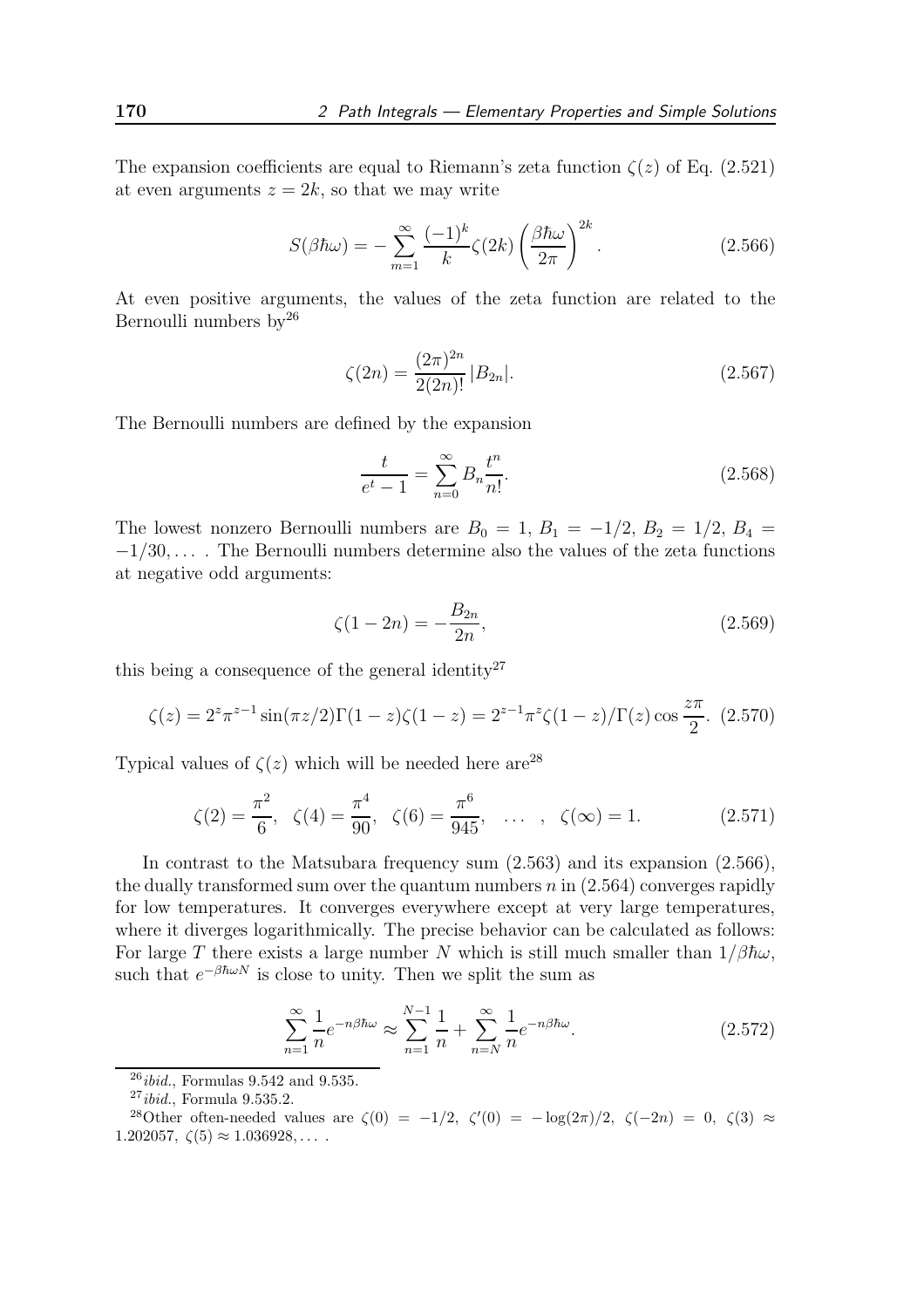Since  $N$  is large, the second sum can be approximated by an integral

$$
\int_{N}^{\infty} \frac{dn}{n} e^{-n\beta \hbar \omega} = \int_{N\beta \hbar \omega}^{\infty} \frac{dx}{x} e^{-x},
$$

which is an exponential integral  $E_1(N\beta\hbar\omega)$  of Eq. (2.470) with the large-argument expansion  $-\gamma - \log(N\beta\hbar\omega)$  of Eq. (2.471).

The first sum in (2.572) is calculated with the help of the Digamma function

$$
\psi(z) \equiv \frac{\Gamma'(z)}{\Gamma(z)}.\tag{2.573}
$$

This has an expansion<sup>29</sup>

$$
\psi(z) = -\gamma - \sum_{n=0}^{\infty} \left( \frac{1}{n+z} - \frac{1}{n+1} \right),\tag{2.574}
$$

which reduces for integer arguments to

$$
\psi(N) = -\gamma + \sum_{n=1}^{N-1} \frac{1}{n},\tag{2.575}
$$

and has the large-z expansion

$$
\psi(z) \approx \log z - \frac{1}{2z} - \sum_{n=1}^{\infty} \frac{B_{2n}}{2nz^{2n}}.
$$
\n(2.576)

Combining this with  $(2.471)$ , the logarithm of N cancels, and we find for the sum in  $(2.572)$  the large-T behavior

$$
\sum_{n=1}^{\infty} \frac{1}{n} e^{-n\beta\hbar\omega} \approx -\log \beta\hbar\omega + \mathcal{O}(\beta). \tag{2.577}
$$

This cancels the logarithm in (2.564).

The low-temperature series (2.564) can be used to illustrate the power of analytic regularization. Suppose we want to extract from it the large- $T$  behavior, where the sum

$$
g(\beta \hbar \omega) \equiv \sum_{n=1}^{\infty} \frac{1}{n} e^{-n\beta \hbar \omega} \tag{2.578}
$$

converges slowly. We would like to expand the exponentials in the sum into powers of  $\omega$ , but this gives rise to sums over positive powers of n. It is possible to make sense of these sums by analytic continuation. For this we introduce a generalization of (2.578):

$$
\zeta_{\nu}(e^{\beta \hbar \omega}) \equiv \sum_{n=1}^{\infty} \frac{1}{n^{\nu}} e^{-n\beta \hbar \omega},\tag{2.579}
$$

<sup>&</sup>lt;sup>29</sup>I.S. Gradshteyn and I.M. Ryzhik, *op. cit.*, Formula 1.362.1.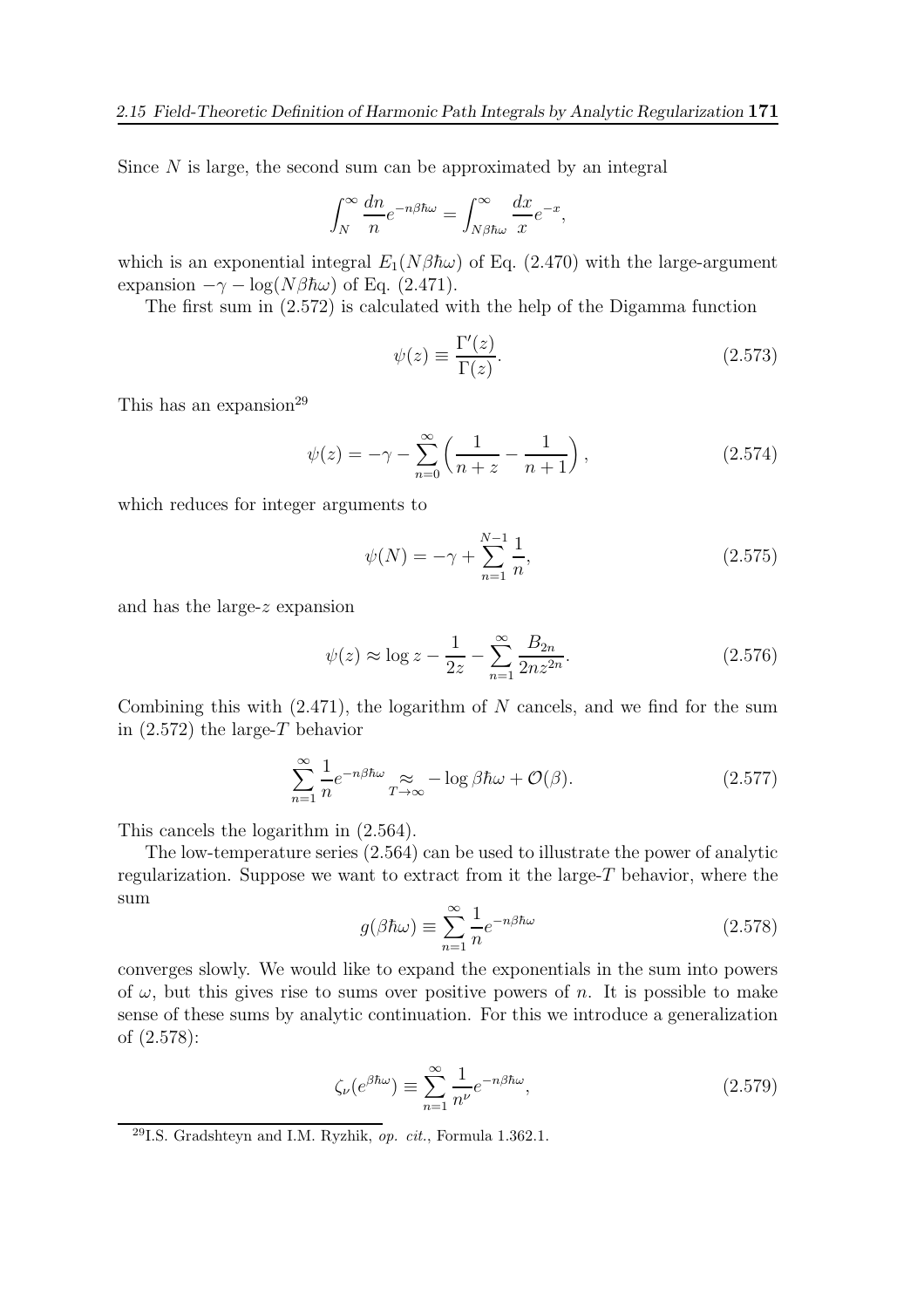which reduces to  $q(\beta \hbar \omega)$  for  $\nu = 1$ . This sum is evaluated by splitting it into an integral over n and a difference between sum and integral:

$$
\zeta_{\nu}(e^{\beta\hbar\omega}) = \int_0^\infty dn \, \frac{1}{n^{\nu}} e^{-n\beta\hbar\omega} + \left(\sum_{n=1}^\infty - \int_0^\infty\right) \frac{1}{n^{\nu}} e^{-n\beta\hbar\omega}.\tag{2.580}
$$

The integral is convergent for  $\nu < 1$  and yields  $\Gamma(1 - \nu) (\beta \hbar \omega)^{\nu}$  via the integral formula (2.498). For other  $\nu$ 's it is defined by analytic continuation. The remainder may be expanded sloppily in powers of  $\omega$  and yields

$$
\zeta_{\nu}(e^{\beta\hbar\omega}) = \int_0^{\infty} dn \frac{1}{n^{\nu}} e^{-n\beta\hbar\omega} + \left(\sum_{n=1}^{\infty} - \int_0^{\infty}\right) \frac{1}{n^{\nu}} + \sum_{k=1}^{\infty} \left[\left(\sum_{n=1}^{\infty} - \int_0^{\infty}\right) n^{k-\nu}\right] \frac{(-1)^k}{k!} \left(\beta\hbar\omega\right)^k.
$$
\n(2.581)

The second term is simply the Riemann zeta function  $\zeta(\nu)$  [recall (2.521)]. Since the additional integral vanishes due to Veltman' rule (2.508), the zeta function may also be defined by

$$
\left(\sum_{n=1}^{\infty} -\int_{0}^{\infty}\right) \frac{1}{\nu^{k}} = \zeta(\nu),\tag{2.582}
$$

If this formula is applied to the last term in (2.581), we obtain the so-called Robinson  $expansion^{30}$ 

$$
\zeta_{\nu}(e^{\beta\hbar\omega}) = \Gamma(1-\nu)(\beta\hbar\omega)^{\nu-1} + \zeta(\nu) + \sum_{k=1}^{\infty} \frac{1}{k!}(-\beta\hbar\omega)^k \zeta(\nu-k). \tag{2.583}
$$

This expansion will later play an important role in the discussion of Bose-Einstein condensation [see Eq. (7.38)].

For various applications it is useful to record also the auxiliary formula

$$
\left(\sum_{n=1}^{\infty} -\int_{0}^{\infty}\right) \frac{e^{n\beta\hbar\omega}}{n^{\nu}} = \sum_{k=1}^{\infty} \frac{1}{k!} (-\beta\hbar\omega)^{k} \zeta(\nu-k) \equiv \bar{\zeta}_{\nu}(e^{\beta\hbar\omega}),\tag{2.584}
$$

since in the sum minus the integral, the first Robinson terms are absent and the result can be obtained from a naive Taylor expansion of the exponents  $e^{n\beta\hbar\omega}$  and the summation formula (2.582).

From (2.583) we can extract the desired sum (2.578) by going to the limit  $\nu \rightarrow 1$ . Close to the limit, the Gamma function has a pole  $\Gamma(1-\nu) = 1/(1-\nu) - \gamma + \mathcal{O}(\nu-1)$ . From the identity

$$
2^{z}\Gamma(1-z)\zeta(1-z)\sin\frac{\pi z}{2} = \pi^{1-z}\zeta(z)
$$
 (2.585)

and (2.522) we see that  $\zeta(\nu)$  behaves near  $\nu = 1$  like

$$
\zeta(\nu) = \frac{1}{\nu - 1} + \gamma + \mathcal{O}(\nu - 1) = -\Gamma(1 - \nu) + \mathcal{O}(\nu - 1). \tag{2.586}
$$

<sup>30</sup>J.E. Robinson, Phys. Rev. 83, 678 (1951).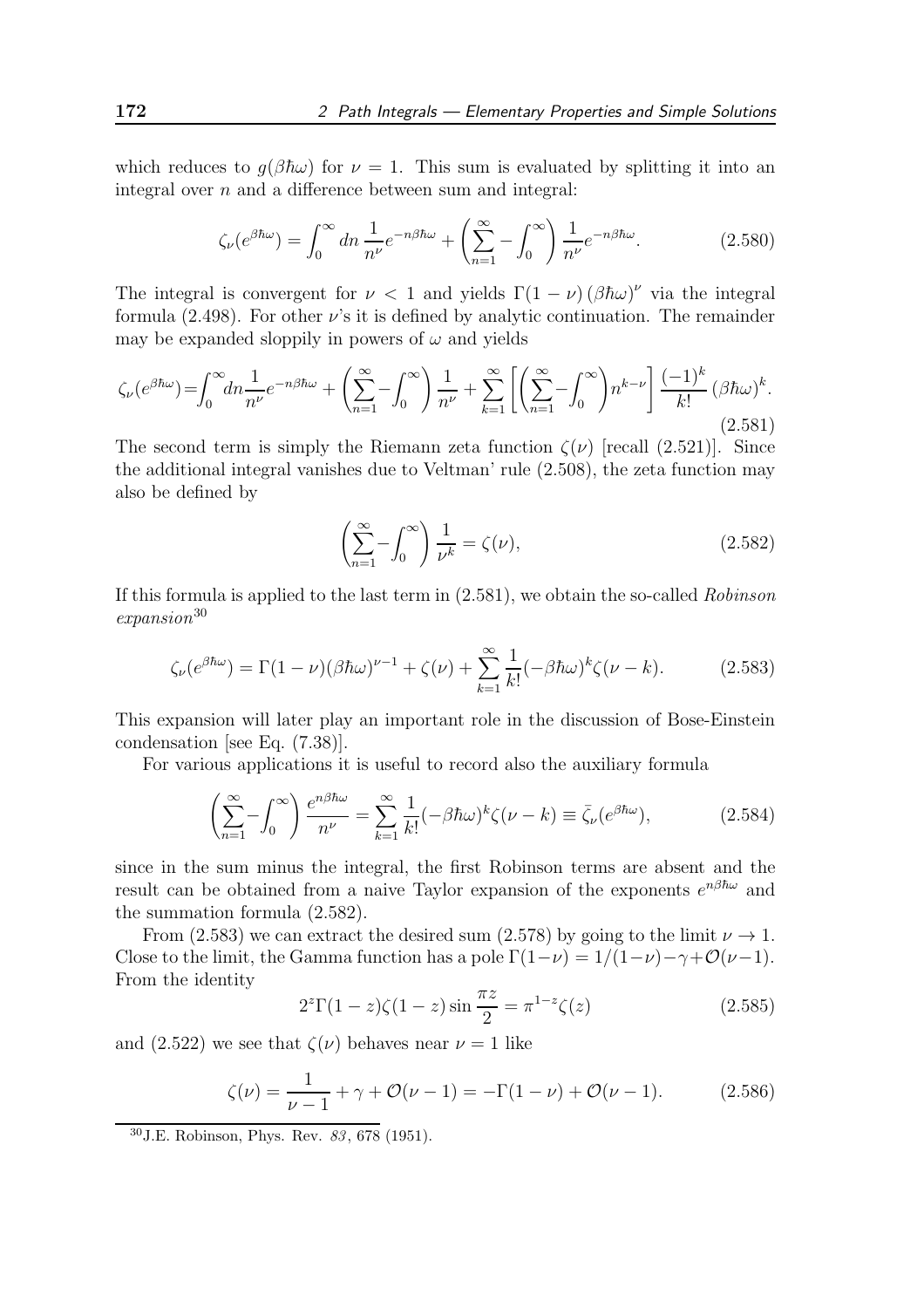Hence the first two terms in (2.583) can be combined to yield for  $\nu \rightarrow 1$  the finite result  $\lim_{\nu \to 1} \Gamma(1-\nu) \left[ (\beta \hbar \omega)^{\nu-1} - 1 \right] = -\log \beta \hbar \omega$ . The remaining terms contain in the limit the values  $\zeta(0) = -1/2$ ,  $\zeta(-1)$ ,  $\zeta(-2)$ , etc. Here we use the property of the zeta function that it vanishes at even negative arguments, and that the function at arbitrary negative argument is related to one at positive argument by the identity (2.585). This implies for the expansion coefficients in  $(2.583)$  with  $k = 1, 2, 3, \ldots$  in the limit  $\nu \rightarrow 1$ :

$$
\zeta(-2p) = 0, \qquad \zeta(1-2p) = \frac{1}{p}(-1)^p \frac{(2p)!}{(2\pi)^{2p}} \zeta(2p), \quad p = 1, 2, 3, \dots \tag{2.587}
$$

Hence we obtain for the expansion (2.583) in the limit  $\nu \rightarrow 1$ :

$$
g(\beta \hbar \omega) = \zeta_1 (e^{\beta \hbar \omega}) = -\log \beta \hbar \omega + \frac{\beta \hbar \omega}{2} + \sum_{k=1}^{\infty} \zeta(2k) \frac{(-1)^k}{k!} (\beta \hbar \omega)^{2k}.
$$
 (2.588)

This can now be inserted into Eq. (2.564) and we recover the previous expansion (2.566) for  $S(\beta \hbar \omega)$  which was derived there by a proper duality transformation.

It is interesting to observe what goes wrong if we forget the separation (2.580) of the sum into integral plus sum-minus-integral and its regularization. For this we re-expand (2.578) directly, and illegally, in powers of  $\omega$ . Then we obtain for  $\nu = 1$ the formal expansion

$$
\zeta_1(e^{\beta \hbar \omega}) = \sum_{p=0}^{\infty} \left( \sum_{n=1}^{\infty} n^{p-1} \right) \frac{(-1)^p}{p!} \left( \beta \hbar \omega \right)^p = -\zeta(1) + \sum_{p=1}^{\infty} \zeta(1-p) \frac{(-1)^p}{p!} \left( \beta \hbar \omega \right)^p,
$$
\n(2.589)

which contains the infinite quantity  $\zeta(1)$ . The correct result (2.588) is obtained from this by replacing the infinite quantity  $\zeta(1)$  by  $-\log \beta \hbar \omega$ , which may be viewed as a regularized  $\zeta_{\text{reg}}(1)$ :

$$
\zeta(1) \to \zeta_{\text{reg}}(1) = -\log \beta \hbar \omega. \tag{2.590}
$$

The above derivation of the Robinson expansion can be supplemented by a dual version as follows. With the help of Poisson's formula (1.197) we rewrite the sum  $(2.579)$  as an integral over n and an auxiliary sum over integer numbers m, after which the integral over  $n$  can be performed yielding

$$
\zeta_{\nu}(e^{\beta \hbar \omega}) \equiv \sum_{m=-\infty}^{\infty} \int_0^{\infty} dn \, e^{(2\pi i m + \beta \hbar \omega)n} \frac{1}{n^{\nu}} = \Gamma(1 - \nu)(-\beta \hbar \omega)^{\nu - 1}
$$

$$
+ \Gamma(1 - \nu) 2 \operatorname{Re} \sum_{m=1}^{\infty} (-\beta \hbar \omega - 2\pi i m)^{\nu - 1}.
$$
 (2.591)

The sum can again be expanded in powers of  $\omega$ 

$$
2 \operatorname{Re} \sum_{m=1}^{\infty} \left(-2\pi i m\right)^{\nu-1} \left(1 + \frac{\beta \hbar \omega}{2\pi i m}\right)^{\nu-1}
$$
  
= 
$$
2 \sum_{k=0}^{\infty} {\nu-1 \choose k} \cos[(1-\nu-k)\pi/2] (2\pi)^{\nu-1-k} \zeta(1-\nu+k) (\beta \hbar \omega)^k . (2.592)
$$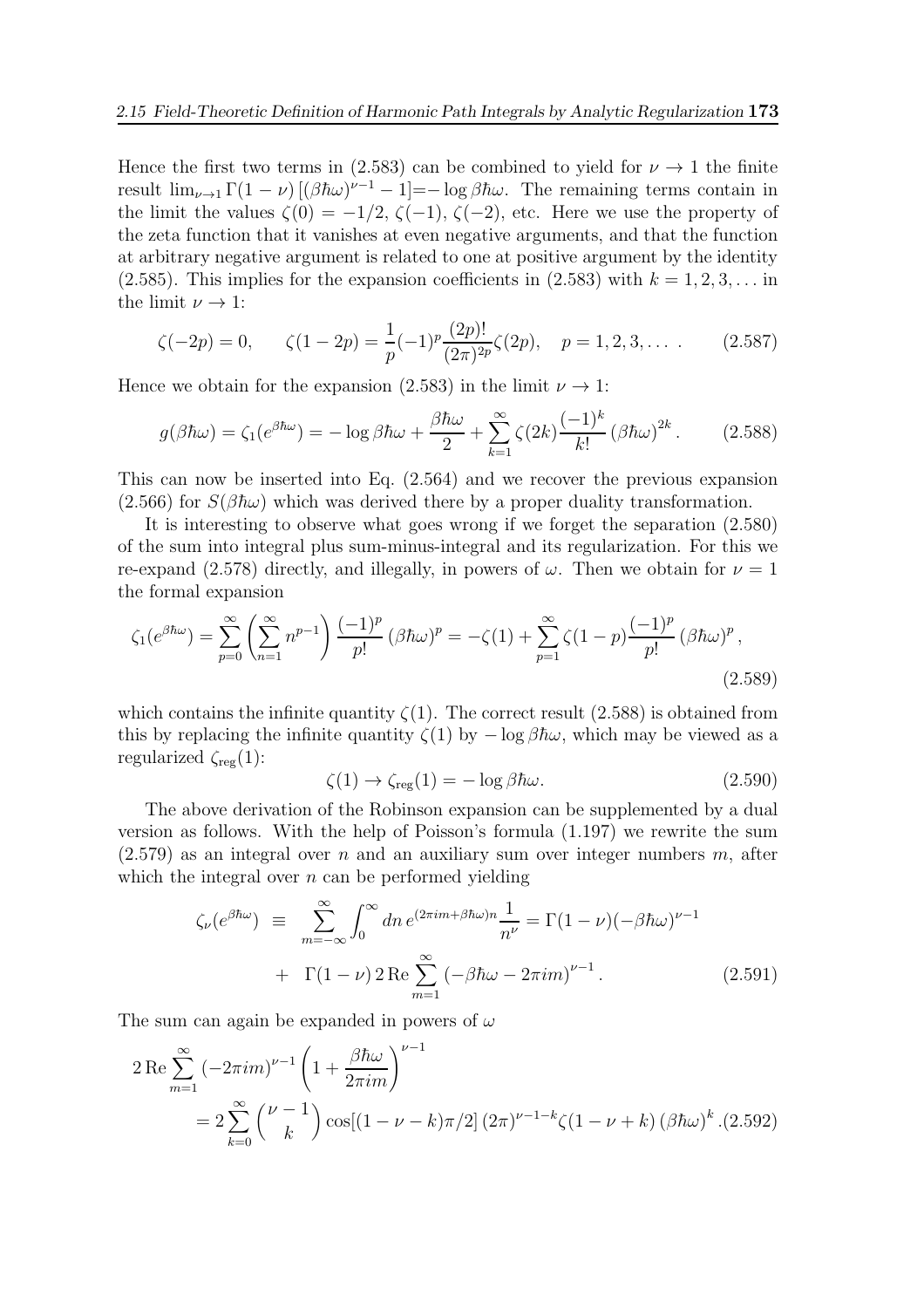Using the relation  $(2.585)$  for zeta-functions, the expansion  $(2.591)$  is seen to coincide with (2.579).

Note that the representation (2.591) of  $\zeta_\nu(e^{\beta \hbar \omega})$  is a sum over Matsubara frequencies  $\omega_m = 2\pi m/\beta$  [recall Eq. (2.381)]:

$$
\zeta_{\nu}(e^{\beta \hbar \omega}) \equiv \sum_{m=-\infty}^{\infty} \int_{0}^{\infty} dn \, e^{(i\omega_{m} + \hbar \omega)\beta n} \frac{1}{n^{\nu}}
$$
  
=  $\Gamma(1-\nu)(-\beta \hbar \omega)^{\nu-1} \left[1 + 2 \operatorname{Re} \sum_{m=1}^{\infty} \left(1 + i\omega_{m} / \hbar \omega\right)^{\nu-1}\right].$  (2.593)

The first term coming from the integral over  $n$  in  $(2.580)$  is associated with the zero Matsubara frequency. This term represents the high-temperature or classical limit of the expansion. The remainder contains the sum over all nonzero Matsubara frequencies, and thus the effect of quantum fluctuations.

It should be mentioned that the first two terms in the low-temperature expansion (2.564) can also be found from the sum (2.563) with the help of the Euler-Maclaurin formula<sup>31</sup> for a sum over discrete points  $t = a + (k + \kappa)\Delta$  of a function  $F(t)$  from  $k = 0$  to  $K \equiv (b - a)/\Delta$ :

$$
\sum_{k=0}^{K} F(a + k\Delta) = \frac{1}{\Delta} \int_{a}^{b} dt F(t) + \frac{1}{2} [F(a) + F(b)] + \sum_{p=1}^{\infty} \frac{\Delta^{2p-1}}{(2p)!} B_{2p} [F^{(2p-1)}(b) - F^{(2p-1)}(a)], \qquad (2.594)
$$

or, more generally for  $t = a + (k + \kappa)\Delta$ ,

$$
\sum_{k=0}^{K-1} F(a + (k + \kappa)\Delta) = \frac{1}{\Delta} \int_a^b dt \, F(t) + \sum_{p=1}^{\infty} \frac{\Delta^{p-1}}{p!} B_p(\kappa) \left[ F^{(p-1)}(b) - F^{(p-1)}(a) \right],\tag{2.595}
$$

where  $B_n(\kappa)$  are the Bernoulli functions defined by a generalization of the expansion (2.568):

$$
\frac{te^{\kappa t}}{e^t - 1} = \sum_{n=0}^{\infty} B_n(\kappa) \frac{t^n}{n!}.
$$
\n(2.596)

At  $\kappa = 0$ , the Bernoulli functions start out with the Bernoulli numbers:  $B_n(0) = B_n$ . The function  $B_0(\kappa)$  is equal to 1 everywhere.

Another way of writing formula (2.597) is

$$
\sum_{k=0}^{K-1} F(a+(k+\kappa)\Delta) = \frac{1}{\Delta} \int_a^b dt \left[ 1 + \sum_{p=0}^{\infty} \frac{\Delta^p}{p!} B_p(\kappa) \partial_t^p \right] F(t). \tag{2.597}
$$

This implies that a sum over discrete values of a function can be replaced by an integral over a gradient expansion of the function.

 $31$ M. Abramowitz and I. Stegun, op. cit., Formulas  $23.1.30$  and  $23.1.32$ .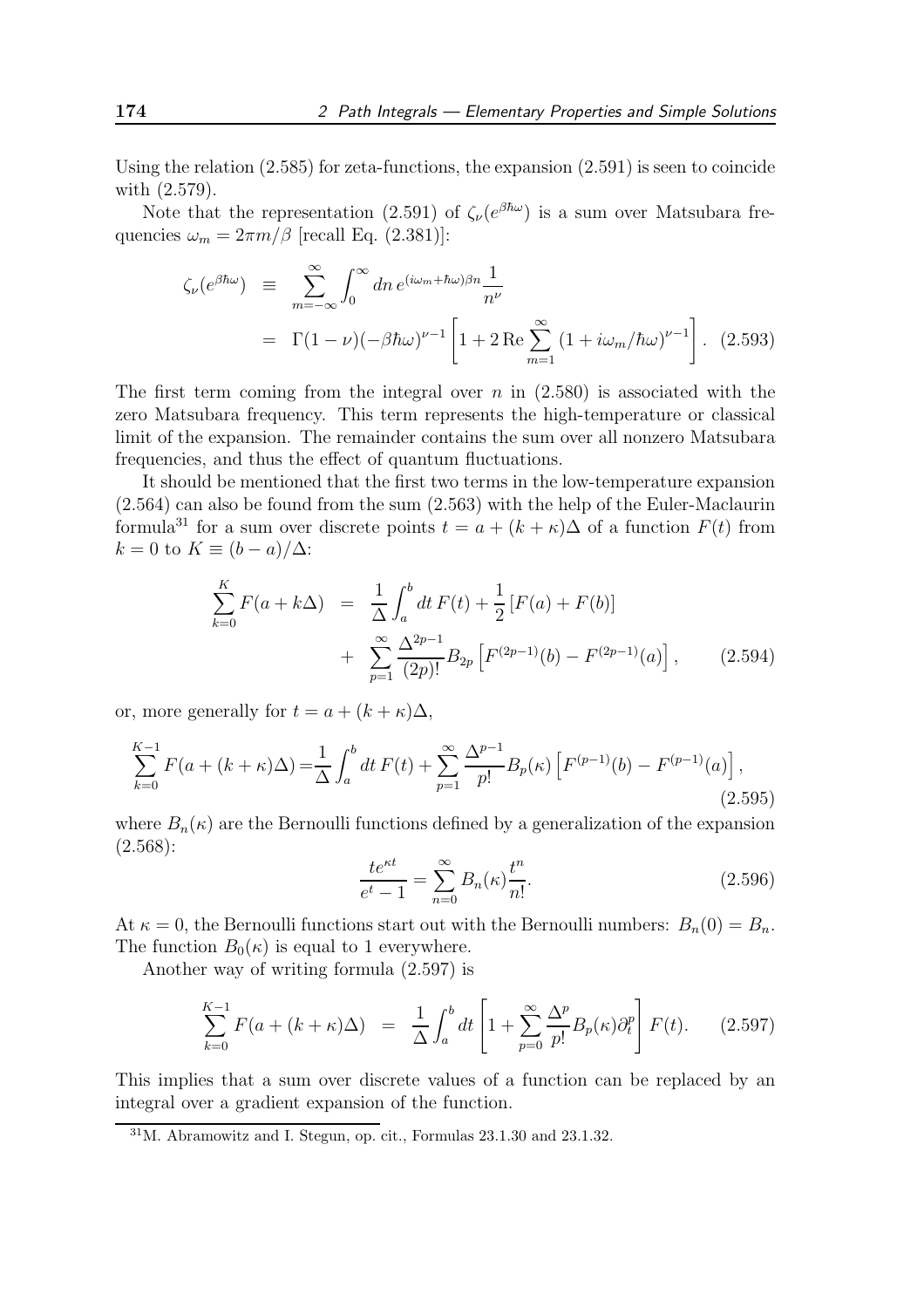Using the first Euler-Maclaurin formula (2.594) with  $a = \omega_1^2$ ,  $b = \omega_M^2$ , and  $\Delta=\omega_1,$  we find

$$
\sum_{m=0}^{M} \left[ \log(\omega_m^2 + \omega^2) - \log(\omega_m^2) \right] = \left\{ \pi \frac{\omega}{\omega_1} + \frac{\omega_m}{\omega_1} \left[ \log(\omega_m^2 + \omega^2) - 2 \right] \right\} \Big|_{m=1}^{m=M} - \left\{ \omega = 0 \right\} \Big|_{m=1}^{m=M} + \frac{1}{2} \left\{ \log(\omega_1^2 + \omega^2) + \log(\omega_M^2 + \omega^2) \right\} - \left\{ \omega = 0 \right\}. (2.598)
$$

For small T, the leading two terms on the right-hand side are

$$
\pi \frac{\omega}{\omega_1} - \frac{1}{2} \log \frac{\omega^2}{\omega_1^2},\tag{2.599}
$$

in agreement with the first two terms in the low-temperature series (2.564). Note that the Euler-Maclaurin formula is unable to recover the exponentially small terms in (2.564), since they are not expandable in powers of T.

The transformation of high- into low-temperature expansions is an important tool for analyzing phase transitions in models of statistical mechanics.<sup>32</sup>

# 2.16 Finite-N Behavior of Thermodynamic Quantities

Thermodynamic fluctuations in Euclidean path integrals are often imitated in computer simulations. These are forced to employ a sliced time axis. It is then important to know in which way the time-sliced thermodynamic quantities converge to their continuum limit. Let us calculate the internal energy  $E$  and the specific heat at constant volume  $C$  for finite  $N$  from (2.484). Using (2.484) we have

$$
\frac{\partial(\beta \tilde{\omega}_{e})}{\partial \beta} = \frac{\omega}{\cosh(\epsilon \tilde{\omega}_{e}/2)}, \n\frac{\partial(\epsilon \tilde{\omega}_{e})}{\partial \beta} = \frac{2}{\beta} \tanh(\epsilon \tilde{\omega}_{e}/2),
$$
\n(2.600)

and find the internal energy

$$
E = \frac{\partial}{\partial \beta} (\beta F) = \frac{\hbar}{2} \coth(\beta \hbar \tilde{\omega}_e/2) \frac{\partial (\beta \tilde{\omega}_e)}{\partial \beta}
$$
  
=  $\frac{\hbar \omega}{2} \frac{\coth(\beta \hbar \tilde{\omega}_e/2)}{\cosh(\epsilon \tilde{\omega}_e/2)}$ . (2.601)

The specific heat at constant volume is given by

$$
\frac{1}{k_B}C = -\beta^2 \frac{\partial^2}{\partial \beta^2} (\beta F) = -\beta^2 \frac{\partial}{\partial \beta} E
$$
\n
$$
= \frac{1}{4} \beta^2 \hbar^2 \omega^2 \left[ \frac{1}{\sinh^2(\beta \hbar \tilde{\omega}_e/2)} + \coth(\beta \hbar \tilde{\omega}_e/2) \tanh(\epsilon \tilde{\omega}_e/2) \frac{\epsilon}{\hbar \beta} \right] \frac{1}{\cosh^2(\epsilon \tilde{\omega}_e/2)}.
$$
\n(2.602)

Plots are shown in Fig. 2.5 for various N using natural units with  $\hbar = 1, k_B = 1$ . At high

 $32$ See H. Kleinert, *Gauge Fields in Condensed Matter*, Vol. I Superflow and Vortex Lines, World Scientific, Singapore, 1989, pp. 1–742 (http://www.physik.fu-berlin.de/~kleinert/b1).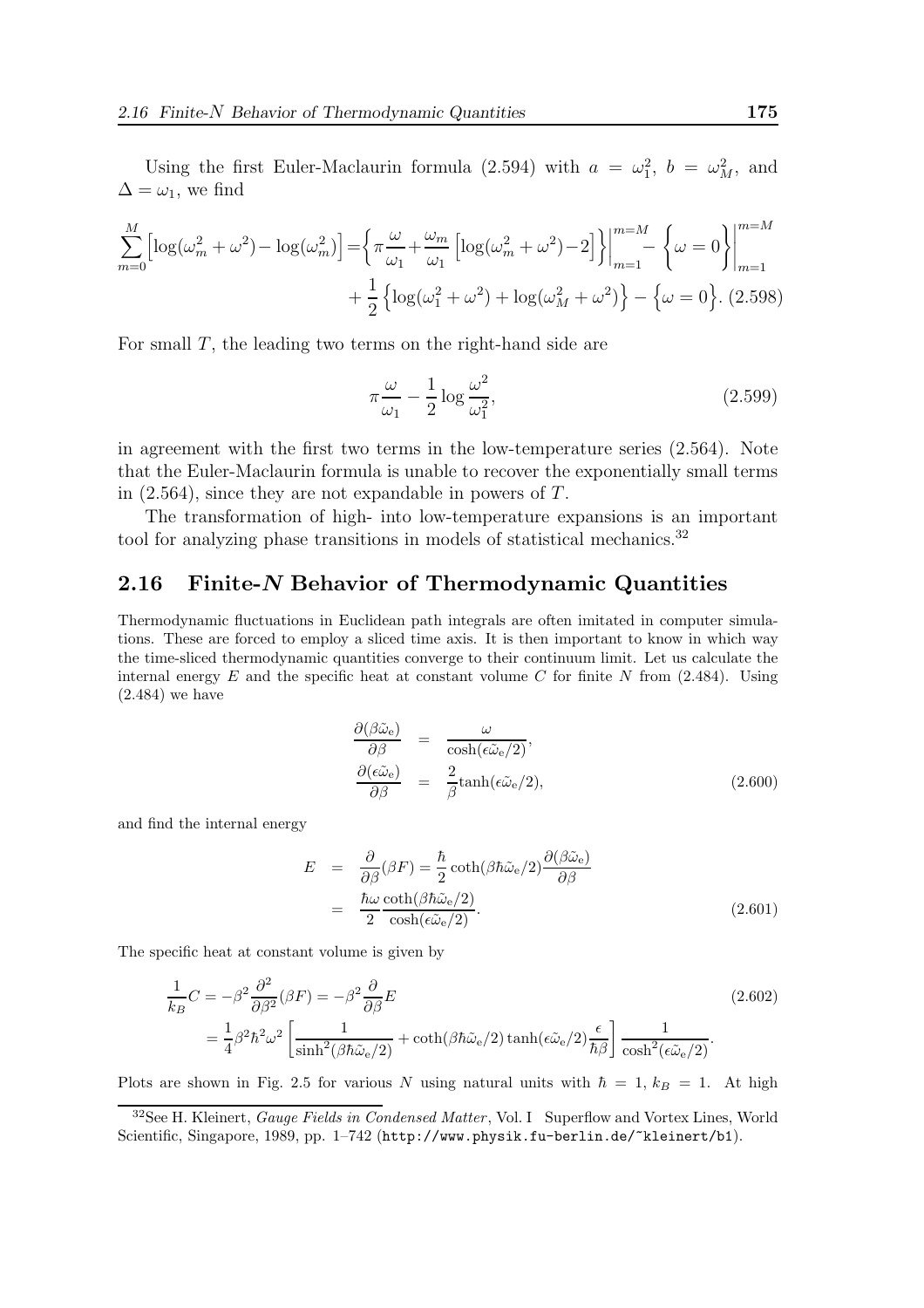

**Figure 2.4** Finite-lattice effects in internal energy  $E$  and specific heat  $C$  at constant volume, as a function of the temperature for various numbers  $N + 1$  of time slices. Note the nonuniform way in which the exponential small-T behavior of  $C \propto e^{-\omega/T}$  is approached in the limit  $N \to \infty$ .

temperatures,  $F, E$ , and  $C$  are independent of  $N$ :

$$
F \rightarrow \frac{1}{\beta} \log \beta, \tag{2.603}
$$

$$
E \rightarrow \frac{1}{\beta} = T,\tag{2.604}
$$

$$
C \rightarrow 1. \tag{2.605}
$$

These limits are a manifestation of the *Dulong-Petit law*: An oscillator has one kinetic and one potential degree of freedom, each carrying an internal energy  $T/2$  and a specific heat  $1/2$ . At low temperatures, on the other hand,  $E$  and  $C$  are strongly N-dependent (note that since  $F$  and  $E$ are different at  $T = 0$ , the entropy of the lattice approximation does not vanish as it must in the continuum limit). Thus, the convergence  $N \to \infty$  is highly nonuniform. After reaching the limit, the specific heat goes to zero for  $T \to 0$  exponentially fast, like  $e^{-\omega/T}$ . The quantity  $\omega$  is called activation energy.<sup>33</sup> It is the energy difference between the ground state and the first excited state of the harmonic oscillator. For large but finite  $N$ , on the other hand, the specific heat has the large value  $N + 1$  at  $T = 0$ . This is due to  $\tilde{\omega}_e$  and  $\cosh^2(\epsilon \tilde{\omega}_e/2)$  behaving, for a finite N and  $T \to 0$ (where  $\epsilon$  becomes large) like

$$
\tilde{\omega}_{\rm e} \rightarrow \frac{1}{\epsilon} \log(\epsilon^2 \omega^2),
$$
\n
$$
\cosh(\epsilon \tilde{\omega}_{\rm e}/2) \rightarrow \epsilon \omega/2.
$$
\n(2.606)

Hence

$$
E \xrightarrow{T \to 0} \frac{1}{\beta} \coth[(N+1)\log(\epsilon \omega)] \xrightarrow{T \to 0} 0,
$$
\n(2.607)

<sup>33</sup>Note that in a D-dimensional solid the lattice vibrations can be considered as an ensemble of harmonic oscillators with energies  $\omega$  ranging from zero to the Debye frequency. Integrating over the corresponding specific heats with the appropriate density of states,  $\int d\omega \omega^{D-1} e^{-\omega/k_BT}$ , gives the well-known power law at low temperatures  $C \propto T^D$ .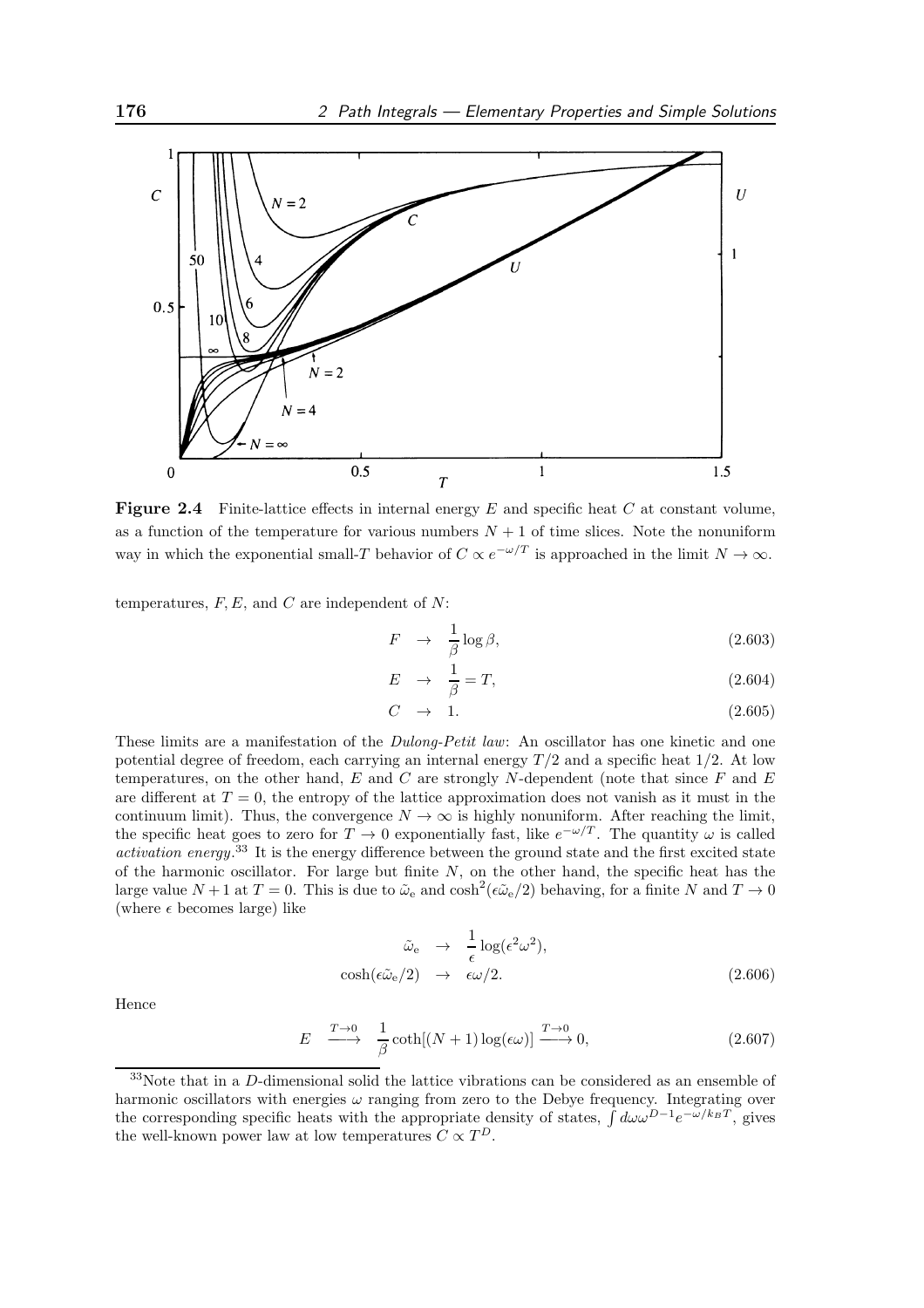$$
C \xrightarrow{T \to 0} N + 1. \tag{2.608}
$$

The reason for the nonuniform approach of the  $N \to \infty$  limit is obvious: If we expand (2.484) in powers of  $\epsilon$ , we find

$$
\tilde{\omega}_{\rm e} = \omega \left( 1 - \frac{1}{24} \epsilon^2 \omega^2 + \dots \right). \tag{2.609}
$$

When going to low  $T$  at finite  $N$  the corrections are quite large, as can be seen by writing  $(2.609)$ , with  $\epsilon = \hbar \beta/(N+1)$ , as

$$
\tilde{\omega}_{\rm e} = \omega \left[ 1 - \frac{1}{24} \frac{\hbar^2 \omega^2}{k_b^2 T^2 (N+1)^2} + \ldots \right]. \tag{2.610}
$$

Note that  $(2.609)$  contains no corrections of the order  $\epsilon$ . This implies that the convergence of all thermodynamic quantities in the limit  $N \to \infty$ ,  $\epsilon \to 0$  at fixed T is quite fast — one order in  $1/N$  faster than we might at first expect [the Trotter formula (2.26) also shows the  $1/N^2$ -behavior].

# 2.17 Time Evolution Amplitude of Freely Falling Particle

The gravitational potential of a particle on the surface of the earth is

$$
V(\mathbf{x}) = V_0 + M \mathbf{g} \cdot \mathbf{x},\tag{2.611}
$$

where  $-g$  is the earth's acceleration vector pointing towards the ground, and  $V_0$ some constant. The equation of motion reads

$$
\ddot{\mathbf{x}} = -\mathbf{g},\tag{2.612}
$$

which is solved by

$$
\mathbf{x} = \mathbf{x}_a + \mathbf{v}_a(t - t_a) + \frac{\mathbf{g}}{2}(t - t_a)^2,
$$
\n(2.613)

with the initial velocity

$$
\mathbf{v}_a = \frac{\mathbf{x}_b - \mathbf{x}_a}{t_b - t_a} - \frac{\mathbf{g}}{2}(t_b - t_a).
$$
 (2.614)

Inserting this into the action

$$
\mathcal{A} = \int_{t_a}^{t_b} dt \left( \frac{M}{2} \dot{\mathbf{x}}^2 - V_0 - \mathbf{g} \cdot \mathbf{x} \right), \qquad (2.615)
$$

we obtain the classical action

$$
\mathcal{A}_{\rm cl} = -V_0(t_b - t_a) + \frac{M}{2} \frac{(\mathbf{x}_b - \mathbf{x}_a)^2}{t_b - t_a} - \frac{1}{2} (t_b - t_a) \mathbf{g} \cdot (\mathbf{x}_b + \mathbf{x}_a) - \frac{1}{24} (t_b - t_a)^3 \mathbf{g}^2.
$$
 (2.616)

Since the quadratic part of  $(2.615)$  is the same as for a free particle, also the fluctuation factor is the same [see (2.130)], and we find the time evolution amplitude

$$
(\mathbf{x}_b t_b | \mathbf{x}_a t_a) = \frac{1}{\sqrt{2\pi i\hbar (t_b - t_a)/M^3}} e^{-\frac{i}{\hbar}V_0(t_b - t_a)}
$$

$$
\times \exp\left\{\frac{iM}{2\hbar} \left[\frac{(\mathbf{x}_b - \mathbf{x}_a)^2}{t_b - t_a} - (t_b - t_a)\mathbf{g} \cdot (\mathbf{x}_b + \mathbf{x}_a) - \frac{1}{12}(t_b - t_a)^3 \mathbf{g}^2\right]\right\}. (2.617)
$$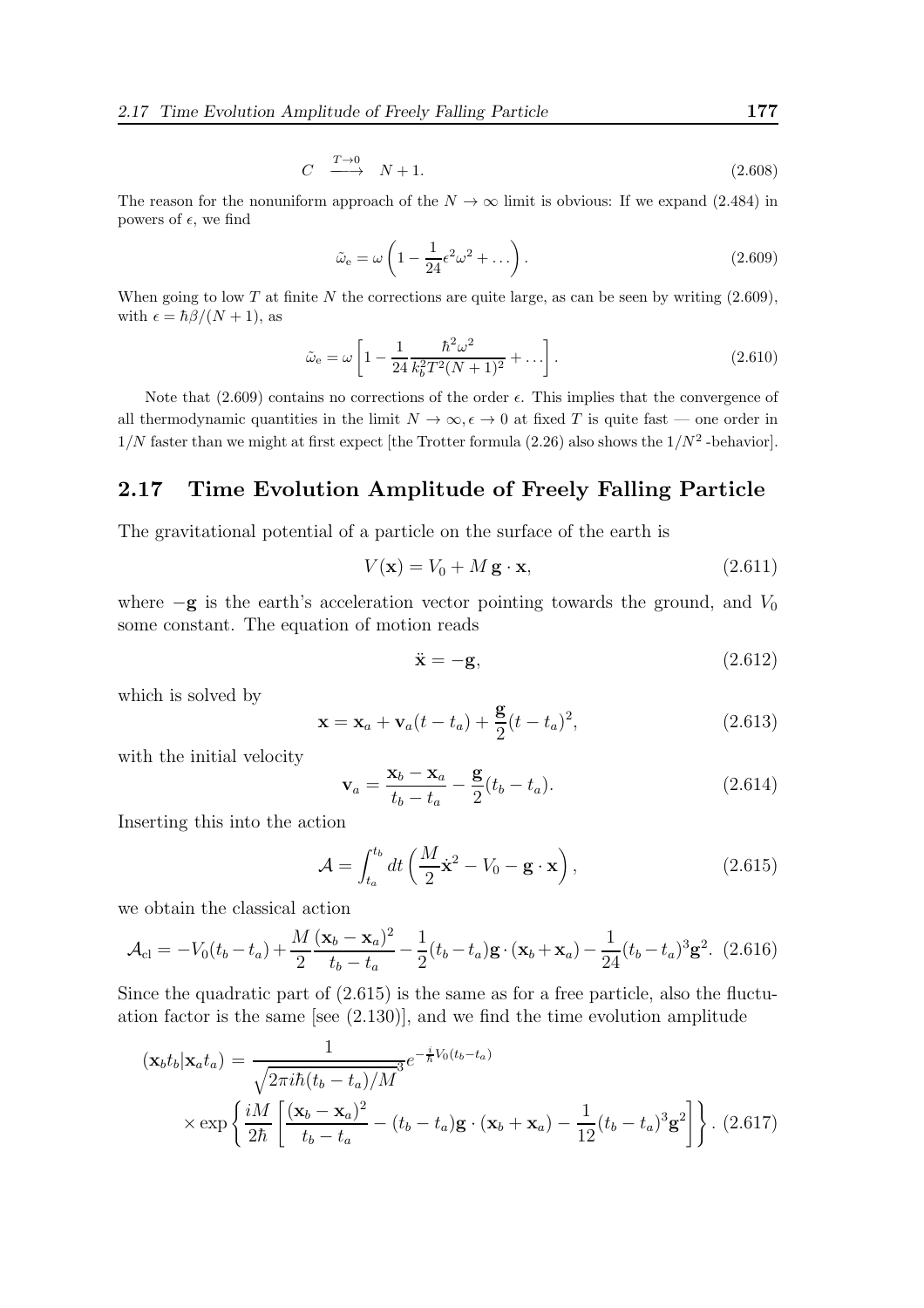The potential (2.611) can be considered as a limit of a harmonic potential

$$
V(\mathbf{x}) = V_0 + \frac{M}{2}\omega^2(\mathbf{x} - \mathbf{x}_0)^2
$$
 (2.618)

for

$$
\omega \to 0, \quad \mathbf{x}_0 = -\mathbf{g}/\omega^2 \to -\infty \approx \hat{\mathbf{g}}, \quad V_0 = -M\mathbf{x}_0^2/2 = -M g^2/2\omega^4 \to -\infty, \tag{2.619}
$$

keeping

$$
\mathbf{g} = -M\omega^2 \mathbf{x}_0,\tag{2.620}
$$

and

$$
v_0 = V_0 + \frac{M}{2} \omega^2 \mathbf{x}_0^2 \tag{2.621}
$$

fixed. If we perform this limit in the amplitude (2.177), we find of course (2.617).

The wave functions can be obtained most easily by performing this limiting procedure on the wave functions of the harmonic oscillator. In one dimension, we set  $n = E/\omega$  and find that the spectral representation (2.294) goes over into

$$
(x_b t_b | x_a t_a) = \int dE A_E(x_b) A_E^*(x_a) e^{-i(E - v_0)(t_b - t_a)/\hbar}, \qquad (2.622)
$$

with the wave functions

$$
A_E(x) = \frac{1}{\sqrt{l\varepsilon}} \text{Ai}\left(\frac{x}{l} - \frac{E}{\varepsilon}\right). \tag{2.623}
$$

Here  $\varepsilon \equiv (\hbar^2 g^2 M/2)^{1/3}$  and  $l \equiv (\hbar^2/2M^2 g)^{1/3} = \varepsilon/Mg$  are the natural units of energy and length, respectively, and  $Ai(z)$  is the *Airy function* solving the differential equation

$$
Ai''(z) = zAi(z), \tag{2.624}
$$

For positive z, the Airy function can be expressed in terms of modified Bessel functions  $I_{\nu}(\xi)$  and  $K_{\nu}(\xi)$ :<sup>34</sup>

$$
\text{Ai}(z) = \frac{\sqrt{z}}{2} [I_{-1/3} (2z^{3/2}/3) - I_{1/3} (2z^{3/2}/3)] = \frac{1}{\pi} \sqrt{\frac{z}{3}} K_{1/3} (2z^{3/2}/3). \tag{2.625}
$$

For large z, this falls off exponentially:

$$
\text{Ai}(z) \to \frac{1}{2\sqrt{\pi}z^{1/4}} e^{-2z^{3/2}/3}, \quad z \to \infty. \tag{2.626}
$$

For negative z, an analytic continuation<sup>35</sup>

$$
I_{\nu}(\xi) = e^{-\pi \nu i/2} J(e^{\pi i/2} \xi), \quad -\pi < \arg \xi \le \pi/2, I_{\nu}(\xi) = e^{-\pi \nu i/2} J(e^{\pi i/2} \xi), \quad \pi/2 < \arg \xi \le \pi,
$$
 (2.627)

<sup>&</sup>lt;sup>34</sup>A compact description of the properties of Bessel functions is found in M. Abramowitz and I. Stegun, op. cit., Chapter 10. The Airy function is expressed in Formulas 10.4.14.

<sup>35</sup>I.S. Gradshteyn and I.M. Ryzhik, op. cit., Formulas 8.406.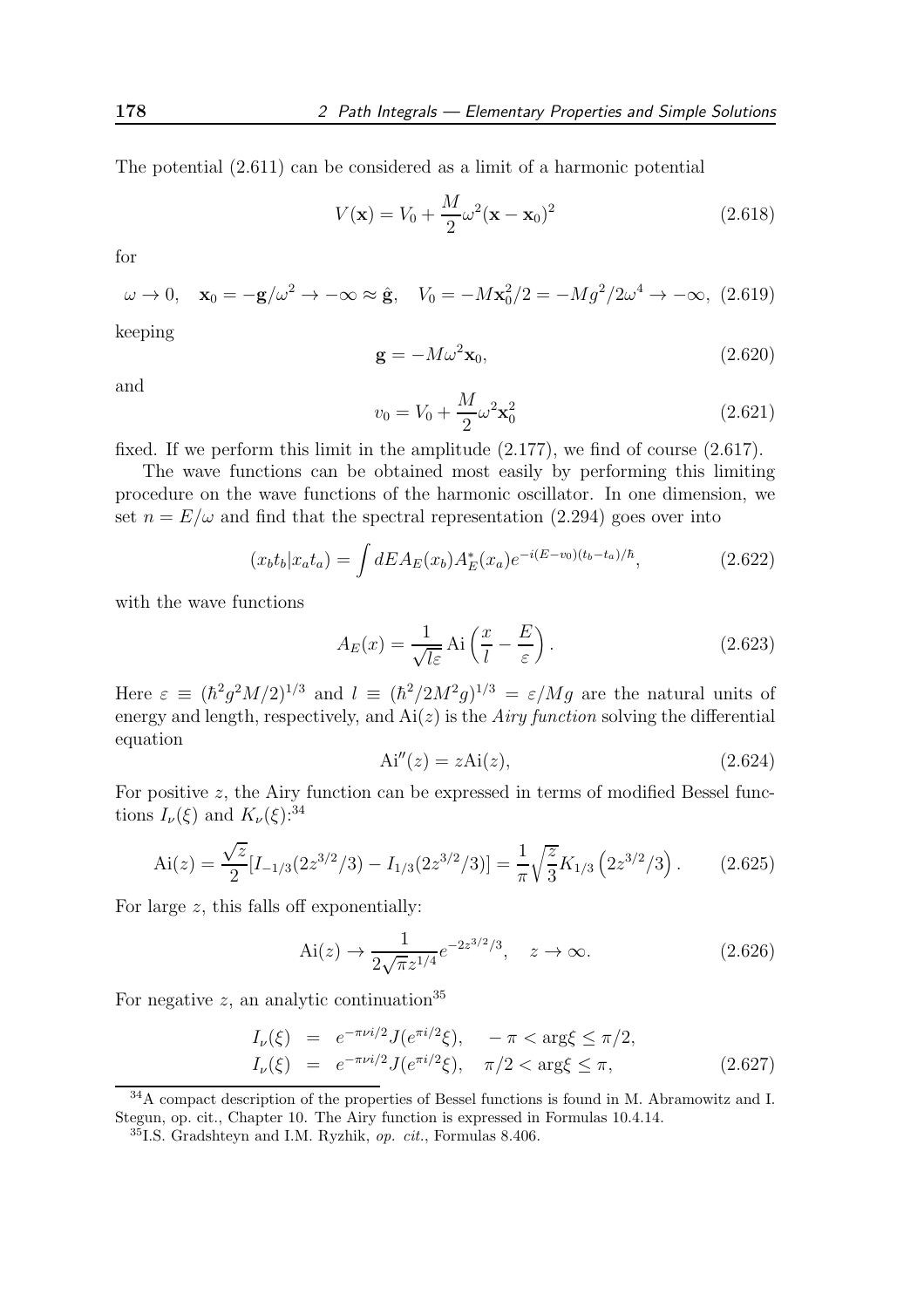leads to

$$
\text{Ai}(z) = \frac{1}{3}\sqrt{z} \left[ J_{-1/3} (2(-z)^{3/2}/3) + J_{1/3} (2(-z)^{3/2}/3) \right],\tag{2.628}
$$

where  $J_{1/3}(\xi)$  are ordinary Bessel functions. For large arguments, these oscillate like

$$
J_{\nu}(\xi) \to \sqrt{\frac{2}{\pi \xi}} \cos(\xi - \pi \nu/2 - \pi/4) + \mathcal{O}(\xi^{-1}),
$$
 (2.629)

from which we obtain the oscillating part of the Airy function

$$
Ai(z) \to \frac{1}{\sqrt{\pi}z^{1/4}} \sin\left[2(-z)^{3/2}/3 + \pi/4\right], \quad z \to -\infty.
$$
 (2.630)

The Airy function has the simple Fourier representation

$$
Ai(x) = \int_{-\infty}^{\infty} \frac{dk}{2\pi} e^{i(xk + k^3/3)}.
$$
 (2.631)

In fact, the momentum space wave functions of energy  $E$  are

$$
\langle p|E\rangle = \sqrt{\frac{l}{\varepsilon}} e^{-i(pE - p^3/6M)l/\varepsilon\hbar}
$$
\n(2.632)

fulfilling the orthogonality and completeness relations

$$
\int \frac{dp}{2\pi\hbar} \langle E'|p \rangle \langle p|E \rangle = \delta(E'-E), \quad \int dE \langle p'|E \rangle \langle E|p \rangle = 2\pi\hbar \delta(p'-p). \tag{2.633}
$$

The Fourier transform of (2.632) is equal to (2.623), due to (2.631).

## 2.18 Charged Particle in Magnetic Field

Having learned how to solve the path integral of the harmonic oscillator we are ready to study also a more involved harmonic system of physical importance: a charged particle in a magnetic field. This problem was first solved by L.D. Landau in 1930 in Schrödinger theory. $36$ 

#### 2.18.1 Action

The magnetic interaction of a particle of charge e is given by

$$
\mathcal{A}_{\text{mag}} = \frac{e}{c} \int_{t_a}^{t_b} dt \, \dot{\mathbf{x}}(t) \cdot \mathbf{A}(\mathbf{x}(t)), \tag{2.634}
$$

where  $\mathbf{A}(\mathbf{x})$  is the vector potential of the magnetic field. The total action is

$$
\mathcal{A}[\mathbf{x}] = \int_{t_a}^{t_b} dt \left[ \frac{M}{2} \dot{\mathbf{x}}^2(t) + \frac{e}{c} \dot{\mathbf{x}}(t) \cdot \mathbf{A}(\mathbf{x}(t)) \right]. \tag{2.635}
$$

 $36$ L.D. Landau and E.M. Lifshitz, *Quantum Mechanics*, Pergamon, London, 1965.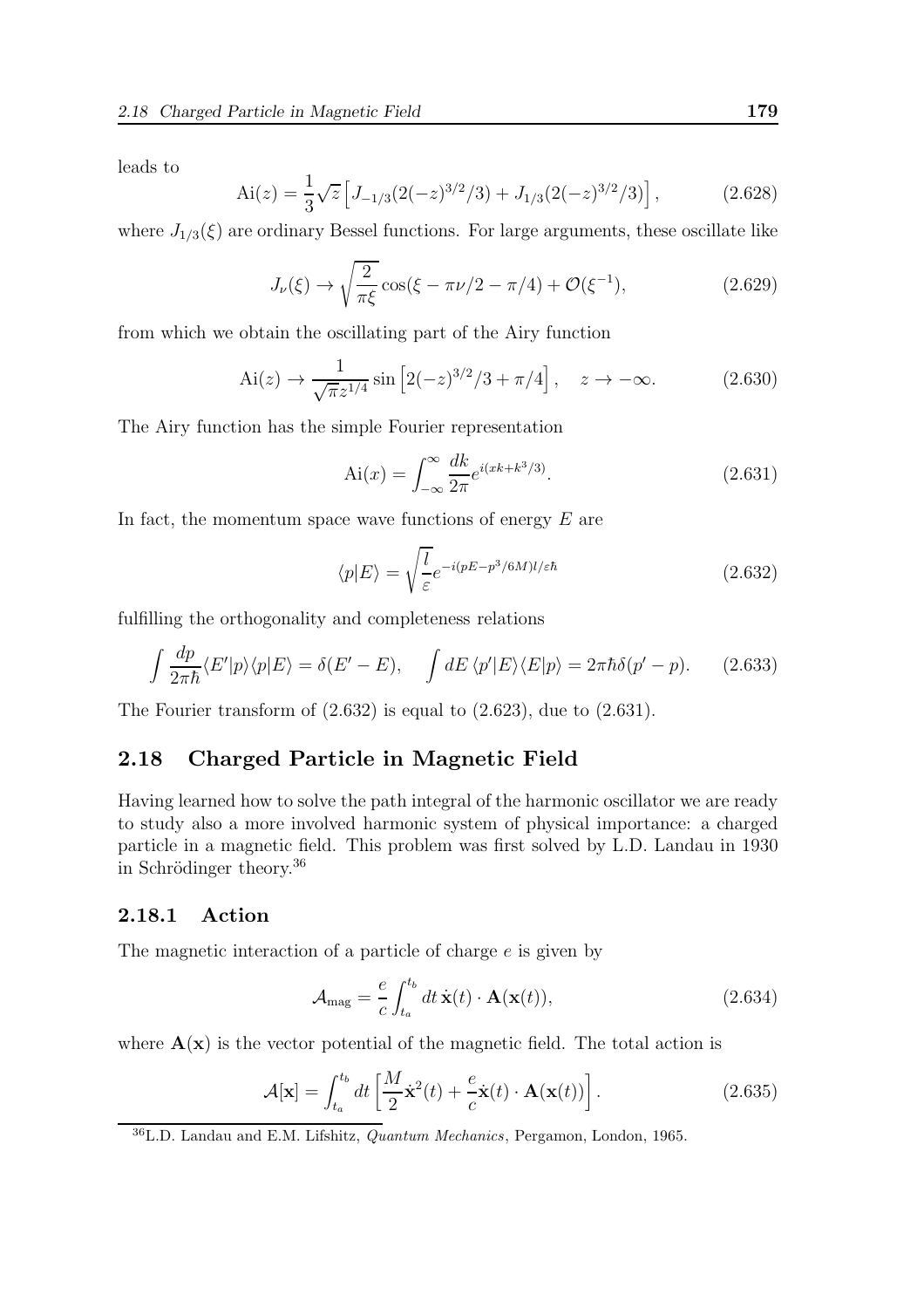Suppose now that the particle moves in a homogeneous magnetic field B pointing along the z-direction. Such a field can be described by a vector potential

$$
\mathbf{A}(\mathbf{x}) = (0, Bx, 0). \tag{2.636}
$$

But there are other possibilities. The magnetic field

$$
\mathbf{B}(\mathbf{x}) = \nabla \times \mathbf{A}(\mathbf{x}) \tag{2.637}
$$

as well as the magnetic interaction (2.634) are invariant under gauge transformations

$$
\mathbf{A}(\mathbf{x}) \to \mathbf{A}(\mathbf{x}) + \nabla \Lambda(\mathbf{x}), \tag{2.638}
$$

where  $\Lambda(\mathbf{x})$  are arbitrary single-valued functions of **x**. As such they satisfy the Schwarz integrability condition [compare  $(1.40)$ – $(1.41)$ ]

$$
(\partial_i \partial_j - \partial_j \partial_i) \Lambda(\mathbf{x}) = 0. \tag{2.639}
$$

For instance, the axially symmetric vector potential

$$
\tilde{\mathbf{A}}(\mathbf{x}) = \frac{1}{2} \mathbf{B} \times \mathbf{x}
$$
 (2.640)

gives the same magnetic field; it differs from (2.636) by a gauge transformation

$$
\tilde{\mathbf{A}}(\mathbf{x}) = \mathbf{A}(\mathbf{x}) + \nabla \Lambda(\mathbf{x}),\tag{2.641}
$$

with the gauge function

$$
\Lambda(\mathbf{x}) = -\frac{1}{2}Bxy.
$$
\n(2.642)

In the canonical form, the action reads

$$
\mathcal{A}[\mathbf{p}, \mathbf{x}] = \int_{t_a}^{t_b} dt \left\{ \mathbf{p} \cdot \dot{\mathbf{x}} - \frac{1}{2M} \left[ \mathbf{p} - \frac{e}{c} \mathbf{A}(\mathbf{x}) \right]^2 \right\}.
$$
 (2.643)

The magnetic interaction of a point particle is thus included in the path integral by the so-called minimal substitution of the momentum variable:

$$
\mathbf{p} \to \mathbf{P} \equiv \mathbf{p} - \frac{e}{c} \mathbf{A}(\mathbf{x}). \tag{2.644}
$$

For the vector potential (2.636), the action (2.643) becomes

$$
\mathcal{A}[\mathbf{p}, \mathbf{x}] = \int_{t_a}^{t_b} dt \left[ \mathbf{p} \cdot \dot{\mathbf{x}} - H(\mathbf{p}, \mathbf{x}) \right],
$$
 (2.645)

with the Hamiltonian

$$
H(\mathbf{p}, \mathbf{x}) = \frac{\mathbf{p}^2}{2M} + \frac{1}{8}M\omega_L^2 \mathbf{x}^2 - \frac{1}{2}\omega_L l_z(\mathbf{p}, \mathbf{x}),\tag{2.646}
$$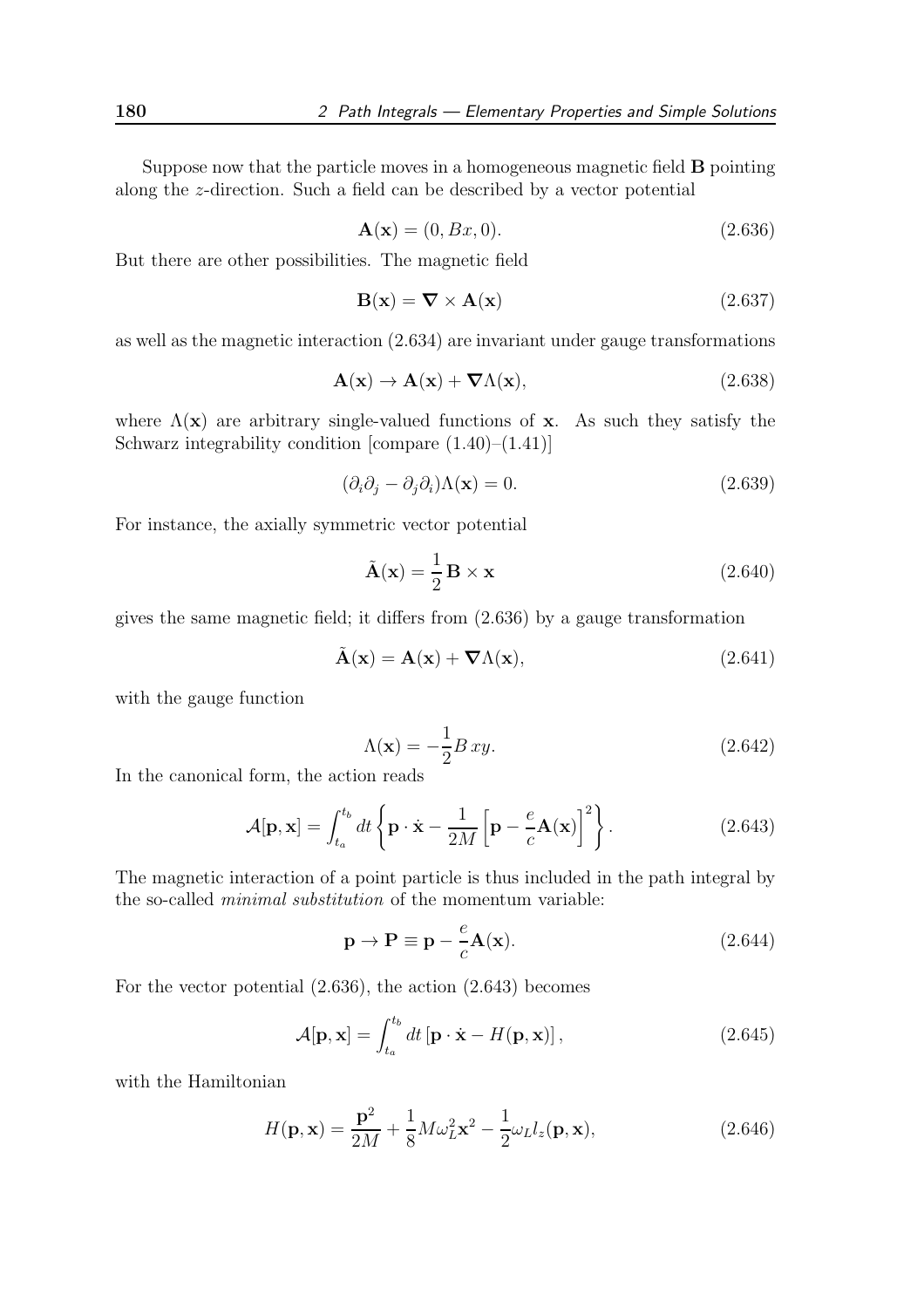where  $\mathbf{x} = (x, y)$  and  $\mathbf{p} = (p_x, p_y)$  and

$$
l_z(\mathbf{p}, \mathbf{x}) = (\mathbf{x} \times \mathbf{p})_z = xp_y - yp_x \tag{2.647}
$$

is the  $z$ -component of the orbital angular momentum. In a Schrödinger equation, the last term in  $H(\mathbf{p}, \mathbf{x})$  is diagonal on states with a given angular momentum around the z-axis. We have introduced the field-dependent frequency

$$
\omega_L = \frac{e}{Mc}B,\tag{2.648}
$$

called Landau frequency or cyclotron frequency. This can also be written in terms of the Bohr magneton

$$
\mu_B \equiv \frac{\hbar e}{Mc},\tag{2.649}
$$

as

$$
\omega_L = \mu_B B/\hbar. \tag{2.650}
$$

The first two terms in  $(2.646)$  describe a harmonic oscillator in the xy-plane with a field-dependent magnetic frequency

$$
\omega_B \equiv \frac{\omega_L}{2}.\tag{2.651}
$$

Note that in the gauge gauge (2.636), the Hamiltonian would have the rotationally noninvariant form

$$
H(\mathbf{p}, \mathbf{x}) = \frac{\mathbf{p}^2}{2M} + \frac{1}{2}M\omega_L^2 x^2 - \omega_L x p_y \qquad (2.652)
$$

rather than (2.646), implying oscillations of frequency  $\omega_L$  in the x-direction and a free motion in the y-direction.

The time-sliced form of the canonical action (2.643) reads

$$
\mathcal{A}_{e}^{N} = \sum_{n=1}^{N+1} \left\{ \mathbf{p}_{n} (\mathbf{x}_{n} - \mathbf{x}_{n-1}) - \frac{1}{2M} \left[ p_{x}^{2} + (p_{y} - Bx_{n})^{2} + p_{zn}^{2} \right] \right\}, \qquad (2.653)
$$

and the associated time-evolution amplitude for the particle to run from  $x_a$  to  $x_b$  is given by

$$
(\mathbf{x}_b t_b | \mathbf{x}_a t_a) = \prod_{n=1}^N \left[ \int d^3 x_n \right] \prod_{n=1}^{N+1} \left[ \int \frac{d^3 p_n}{(2\pi\hbar)^3} \right] \exp\left(\frac{i}{\hbar} \mathcal{A}_e^N\right),\tag{2.654}
$$

with the time-sliced action

$$
\mathcal{A}^N = \sum_{n=1}^{N+1} \left\{ \mathbf{p}_n (\mathbf{x}_n - \mathbf{x}_{n-1}) - \frac{1}{2M} \left[ p_{x_n}^2 + (p_{y_n} - Bx_n)^2 + p_{zn}^2 \right] \right\}.
$$
 (2.655)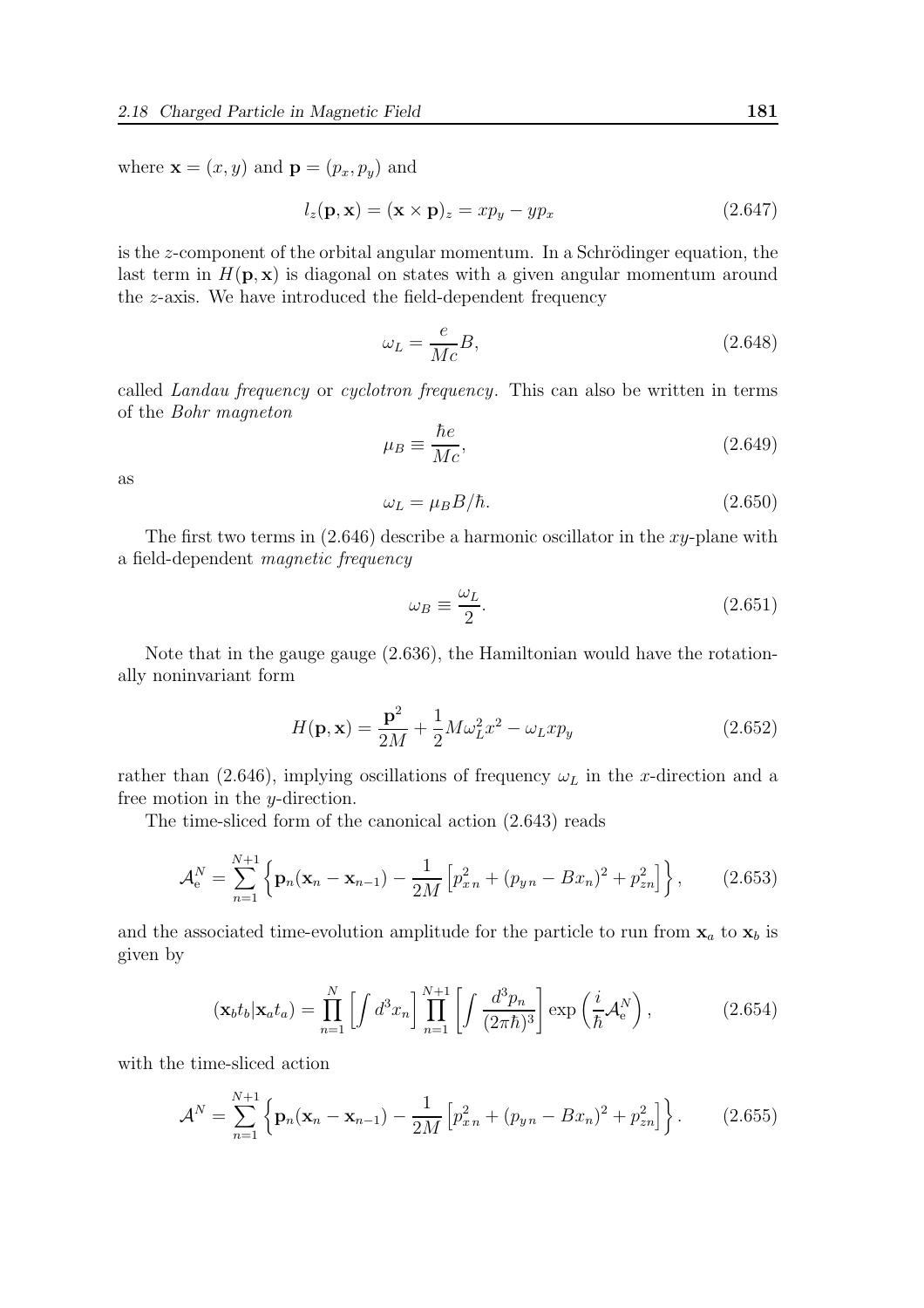### 2.18.2 Gauge Properties

Note that the time evolution amplitude is not gauge-invariant. If we use the vector potential in some other gauge

$$
\mathbf{A}'(\mathbf{x}) = \mathbf{A}(\mathbf{x}) + \nabla \Lambda(\mathbf{x}),\tag{2.656}
$$

the action changes by a surface term

$$
\Delta \mathcal{A} = \frac{e}{c} \int_{t_a}^{t_b} dt \, \dot{\mathbf{x}} \cdot \nabla \Lambda(\mathbf{x}) = \frac{e}{c} [\Lambda(\mathbf{x}_b) - \Lambda(\mathbf{x}_a)]. \tag{2.657}
$$

The amplitude is therefore multiplied by a phase factor on both ends

$$
(\mathbf{x}_b t_b | \mathbf{x}_a t_a)_A \to (\mathbf{x}_b t_b | \mathbf{x}_a t_a)_A = e^{ie\Lambda(\mathbf{x}_b)/c\hbar} (\mathbf{x}_b t_b | \mathbf{x}_a t_a)_A e^{-ie\Lambda(\mathbf{x}_a)/c\hbar}.\tag{2.658}
$$

For the observable particle distribution  $(\mathbf{x} t_b|\mathbf{x} t_a)$ , the phase factors are obviously irrelevant. But all other observables of the system must also be independent of the phases  $\Lambda(\mathbf{x})$  which is assured if they correspond to gauge-invariant operators.

### 2.18.3 Time-Sliced Path Integration

Since the action  $A^N$  contains the variables  $y_n$  and  $z_n$  only in the first term  $\sum_{n=1}^{N+1} i\mathbf{p}_n \mathbf{x}_n$ , we can perform the  $y_n, z_n$  integrations and find a product of N  $\Delta$ functions in the y- and z-components of the momenta  $\mathbf{p}_n$ . If the projections of **p** to the  $yz$ -plane are denoted by  $\mathbf{p}'$ , the product is

$$
(2\pi\hbar)^{2}\delta^{(2)}\left(\mathbf{p}'_{N+1}-\mathbf{p}'_{N}\right)\cdots(2\pi\hbar)^{2}\delta^{(2)}\left(\mathbf{p}'_{2}-\mathbf{p}'_{1}\right).
$$
 (2.659)

These allow performing all  $p_{yn}, p_{zn}$ -integrals, except for one overall  $p_y$ ,  $p_z$ . The path integral reduces therefore to

$$
(\mathbf{x}_b t_b | \mathbf{x}_a t_a) = \int_{-\infty}^{\infty} \frac{dp_y dp_z}{(2\pi\hbar)^2} \prod_{n=1}^N \left[ \int_{-\infty}^{\infty} dx_n \right] \prod_{n=1}^{N+1} \left[ \int \frac{dp_{xn}}{2\pi\hbar} \right]
$$
  
 
$$
\times \exp \left\{ \frac{i}{\hbar} \left[ p_y(y_b - y_a) + p_z(z_b - z_a) - (t_b - t_a) \frac{p_z^2}{2M} \right] \right\} \exp \left( \frac{i}{\hbar} \mathcal{A}_x^N \right),
$$
 (2.660)

where  $\mathcal{A}_x^N$  is the time-sliced action involving only a one-dimensional path integral over the x-component of the path,  $x(t)$ , with the sliced action

$$
\mathcal{A}_x^N = \sum_{n=1}^{N+1} \left[ p_{xn}(x_n - x_{n-1}) - \frac{p_{xn}^2}{2M} - \frac{1}{2M} \left( p_y - \frac{e}{c} B x_n \right)^2 \right]. \tag{2.661}
$$

This is the action of a one-dimensional harmonic oscillator with field-dependent frequency  $\omega_B$  whose center of oscillation depends on  $p_y$  and lies at

$$
x_0 = p_y / M\omega_L. \tag{2.662}
$$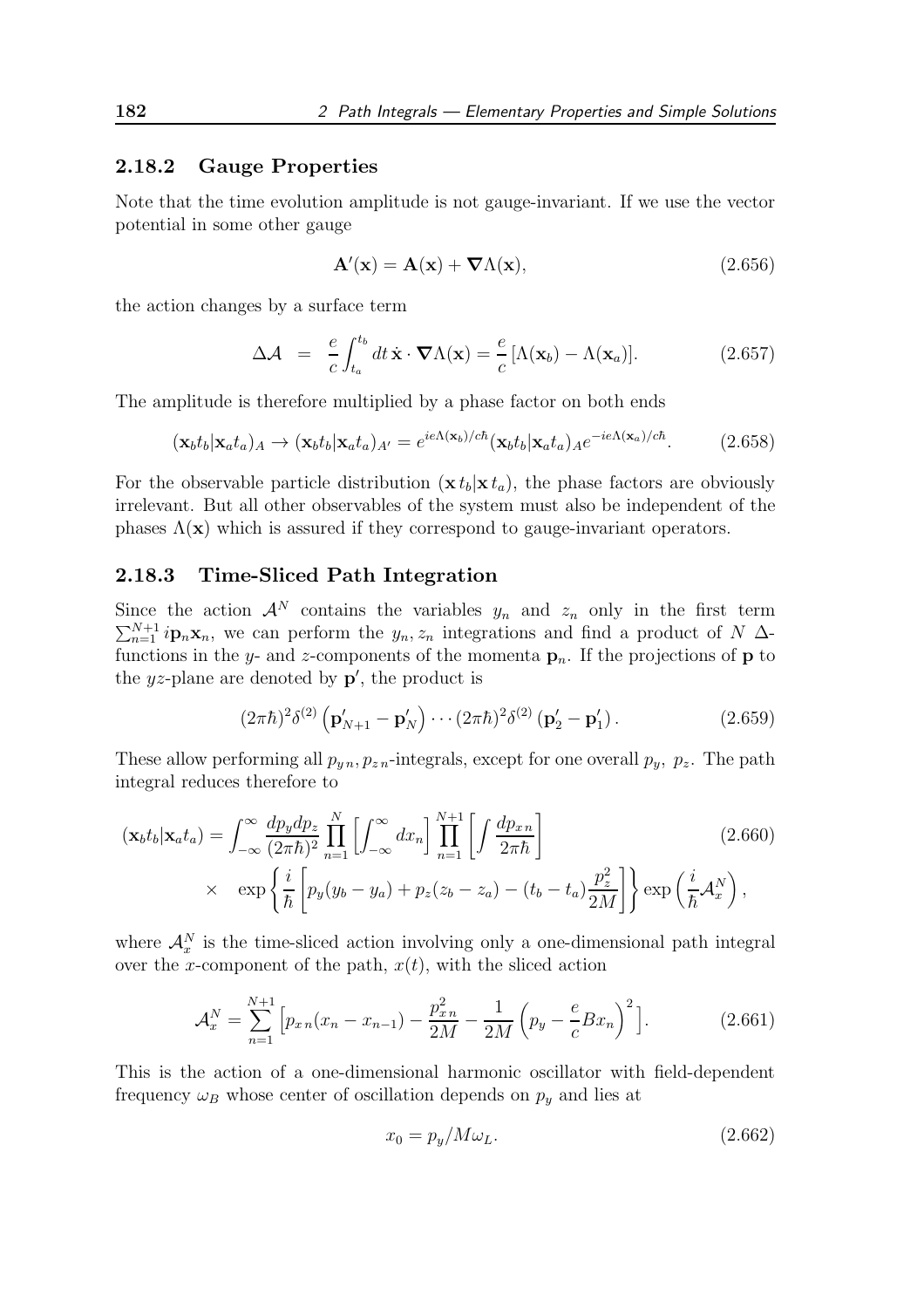The path integral over  $x(t)$  is harmonic and known from (2.175):

$$
(x_b t_b | x_a t_a)_{x_0} = \sqrt{\frac{M\omega_L}{2\pi i\hbar \sin \omega_L (t_b - t_a)}}
$$
  
\$\times \exp\left(\frac{i}{\hbar} \frac{M\omega\_L}{2\sin \omega\_L (t\_b - t\_a)} \left\{ \left[ (x\_b - x\_0)^2 + (x\_a - x\_0)^2 \right] \cos \omega\_L (t\_b - t\_a) - 2(x\_b - x\_0)(x\_a - x\_0) \right\} \right).\$ (2.663)

Doing the  $p_z$ -integral in (2.660), we arrive at the formula

$$
(\mathbf{x}_b t_b | \mathbf{x}_a t_a) = \frac{1}{\sqrt{2\pi i\hbar (t_b - t_a)/M}} e^{i\frac{M}{2\hbar} \frac{(z_b - z_a)^2}{t_b - t_a}} (\mathbf{x}_b^{\perp} t_b | \mathbf{x}_a^{\perp} t_a), \tag{2.664}
$$

with the amplitude orthogonal to the magnetic field

$$
(\mathbf{x}_b^{\perp}t_b|\mathbf{x}_a^{\perp}t_a) \equiv \frac{M\omega_L}{2\pi\hbar} \int_{-\infty}^{\infty} dx_0 e^{iM\omega_L x_0(y_b - y_a)/\hbar} (x_b t_b | x_a t_a)_{x_0}.
$$
 (2.665)

After a quadratic completion in  $x_0$ , the total exponent in  $(2.665)$  reads

$$
\frac{iM\omega_L}{2\hbar} \left[ -(x_b^2 + x_a^2) \tan[\omega_L(t_b - t_a)/2] + (x_b - x_a)^2 \frac{1}{\sin \omega_L(t_b - t_a)} \right]
$$
  
\n
$$
-i \frac{M\omega_L}{\hbar} \tan[\omega_L(t_b - t_a)/2] \left( x_0 - \frac{x_b + x_a}{2} - \frac{y_b - y_a}{2 \tan[\omega_L(t_b - t_a)/2]} \right)^2
$$
  
\n
$$
+i \frac{M\omega_L}{2\hbar} \left[ \frac{(x_b + x_a)^2}{2} \tan[\omega_L(t_b - t_a)/2] + \frac{(y_b - y_a)^2}{2 \tan[\omega_L(t_b - t_a)/2]} \right]
$$
  
\n
$$
+i \frac{M\omega_L}{2\hbar} (x_b + x_a)(y_b - y_a).
$$
\n(2.666)

The integration  $M\omega_L \int_{-\infty}^{\infty} dx_0/2\pi\hbar$  removes the second term and results in a factor

$$
\frac{M\omega_L}{2\pi\hbar} \sqrt{\frac{\pi\hbar}{iM\omega_L \tan[\omega_L(t_b - t_a)/2]}}.
$$
\n(2.667)

By rearranging the remaining terms, we arrive at the amplitude

$$
(\mathbf{x}_b t_b | \mathbf{x}_a t_a) = \sqrt{\frac{M}{2\pi i\hbar (t_b - t_a)}}^3 \frac{\omega_L (t_b - t_a)/2}{\sin[\omega_L (t_b - t_a)/2]} \exp\left[\frac{i}{\hbar}(\mathcal{A}_{\text{cl}} + \mathcal{A}_{\text{sf}})\right],\tag{2.668}
$$

with an action

$$
\mathcal{A}_{\text{cl}} = \frac{M}{2} \left\{ \frac{(z_b - z_a)^2}{t_b - t_a} + \frac{\omega_L}{2} \cot[\omega_L (t_b - t_a)/2] \left[ (x_b - x_a)^2 + (y_b - y_a)^2 \right] + \omega_L (x_a y_b - x_b y_a) \right\}, (2.669)
$$

and the surface term

$$
\mathcal{A}_{\mathrm{sf}} = \frac{M\omega_L}{2}(x_b y_b - x_a y_a) = \frac{e}{2c} B x y \Big|_a^b. \tag{2.670}
$$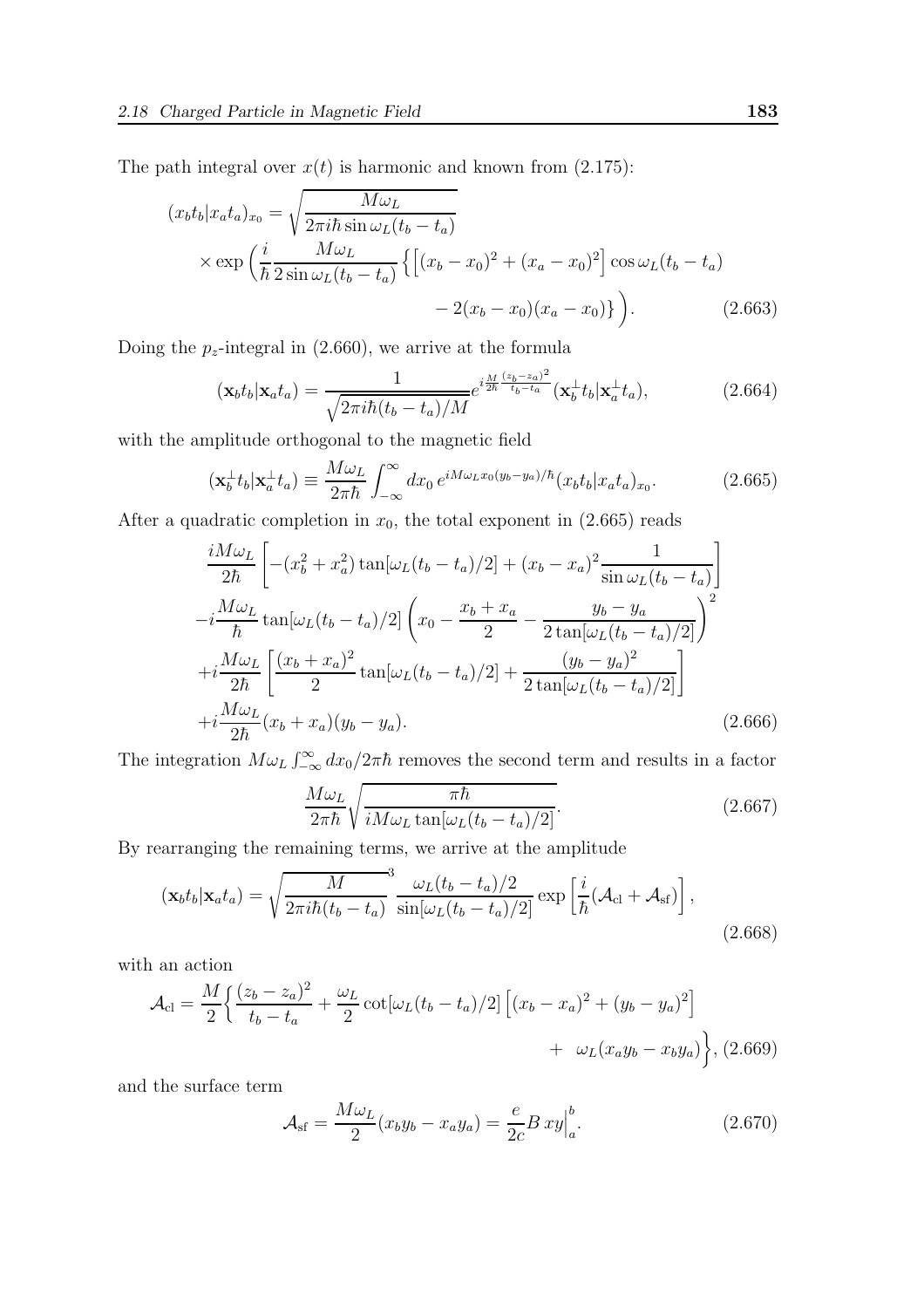### 2.18.4 Classical Action

Since the action is harmonic, the amplitude is again a product of a phase  $e^{i\mathcal{A}_{cl}}$  and a fluctuation factor. A comparison with (2.641) and (2.658) shows that the surface term would be absent if the amplitude  $(\mathbf{x}_b t_b | \mathbf{x}_a t_a)_{\tilde{A}}$  were calculated with the vector potential in the axially symmetric gauge  $(2.640)$ . Thus  $\mathcal{A}_{\text{cl}}$  must be equal to the classical action in this gauge. Indeed, the orthogonal part can be rewritten as

$$
\mathcal{A}_{\text{cl}}^{\perp} = \int_{t_a}^{t_b} dt \left\{ \frac{M}{2} \frac{d}{dt} (x\dot{x} + y\dot{y}) + \frac{M}{2} \left[ x(-\ddot{x} + \omega_L \dot{y}) + y(-\ddot{y} - \omega_L \dot{x}) \right] \right\}.
$$
 (2.671)

The equations of motion are

$$
\ddot{x} = \omega_L \dot{y}, \qquad \ddot{y} = -\omega_L \dot{x}, \qquad (2.672)
$$

reducing the action of a classical orbit to

$$
\mathcal{A}_{\text{cl}}^{\perp} = \frac{M}{2} (x\dot{x} + y\dot{y}) \Big|_{t_a}^{t_b} = \frac{M}{2} \left( \left[ x_b \dot{x}_b - x_a \dot{x}_a \right] + \left[ y_b \dot{y}_b - y_a \dot{y}_a \right] \right). \tag{2.673}
$$

The orbits are easily determined. By inserting the two equations in (2.672) into each other we see that  $\dot{x}$  and  $\dot{y}$  perform independent oscillations:

$$
\ddot{x} + \omega_L^2 \dot{x} = 0, \quad \ddot{y} + \omega_L^2 \dot{y} = 0.
$$
 (2.674)

The general solution of these equations is

$$
x = \frac{1}{\sin \omega_L (t_b - t_a)} [(x_b - x_0) \sin \omega_L (t - t_a) - (x_a - x_0) \sin \omega_L (t - t_b)] + x_0, (2.675)
$$

$$
y = \frac{1}{\sin \omega_L (t_b - t_a)} [(y_b - y_0) \sin \omega_L (t - t_a) - (y_a - y_0) \sin \omega_L (t - t_b)] + y_0, (2.676)
$$

where we have incorporated the boundary condition  $x(t_{a,b}) = x_{a,b}$ ,  $y(t_{a,b})$  $=y_{a,b}$ . The constants  $x_0, y_0$  are fixed by satisfying (2.672). This gives

$$
x_0 = \frac{1}{2} \Big[ (x_b + x_a) + (y_b - y_a) \cot \frac{\omega_L}{2} (t_b - t_a) \Big], \tag{2.677}
$$

$$
y_0 = \frac{1}{2} \Big[ (y_b + y_a) - (x_b - x_a) \cot \frac{\omega_L}{2} (t_b - t_a) \Big]. \tag{2.678}
$$

Now we calculate

$$
x_b \dot{x}_b = \frac{\omega_L}{\sin \omega_L (t_b - t_a)} x_b [(x_0 - x_a) + (x_b - x_0) \cos \omega_L (t_b - t_a)], \qquad (2.679)
$$

$$
x_a \dot{x}_a = \frac{\omega_L}{\sin \omega_L (t_b - t_a)} x_a [(x_0 - x_a) \cos \omega_L (t_b - t_a) + (x_b - x_0)], \quad (2.680)
$$

and hence

$$
x_b \dot{x}_b - x_a \dot{x}_a = \omega_L x_0 (x_b + x_a) \tan \frac{\omega_L}{2} (t_b - t_a)
$$
  
+ 
$$
\frac{\omega_L}{\sin \omega_L (t_b - t_a)} \left[ (x_b^2 + x_a^2) \cos \omega_L (t_b - t_a) - 2x_b x_a \right]
$$
  
= 
$$
\frac{\omega_L}{2} \left[ (x_b - x_a)^2 \cot \frac{\omega_L}{2} (t_b - t_a) + (x_b + x_a) (y_b - y_a) \right].
$$
 (2.681)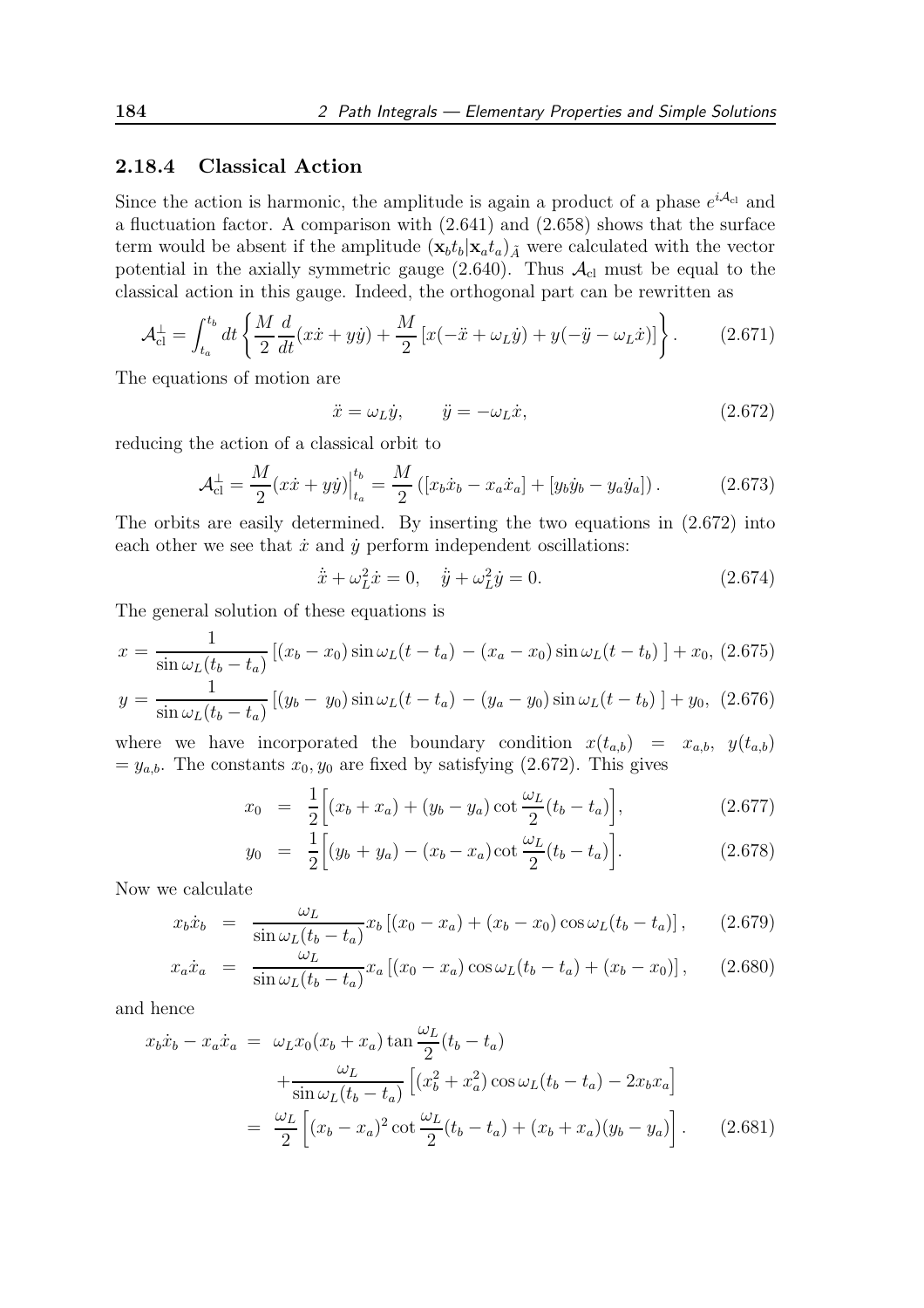Similarly we find

$$
y_b \dot{y}_b - y_a \dot{y}_a = \omega_L y_0 (y_b + y_a) \tan \frac{\omega_L}{2} (t_b - t_a)
$$
  
+ 
$$
\frac{\omega_L}{\sin \omega_L (t_b - t_a)} [(y_b^2 + y_a^2) \cos \omega_L (t_b - t_a) - 2y_b y_a]
$$
  
= 
$$
\frac{\omega_L}{2} [(y_b - y_a)^2 \cot \frac{\omega_L}{2} (t_b - t_a) - (x_b - x_a)(y_b + y_a)].
$$
 (2.682)

Inserted into (2.673), this yields the classical action for the orthogonal motion

$$
\mathcal{A}_{cl}^{\perp} = \frac{M}{2} \left\{ \frac{\omega_L}{2} \cot[\omega_L (t_b - t_a)/2] \left[ (x_b - x_a)^2 + (y_b - y_a)^2 \right] + \omega_L (x_a y_b - x_b y_a) \right\},\tag{2.683}
$$

which is indeed the orthogonal part of the action (2.669).

# 2.18.5 Translational Invariance

It is interesting to see how the amplitude ensures the translational invariance of all physical observables. The first term in the classical action is trivially invariant. The last term reads

$$
\Delta \mathcal{A} = \frac{M\omega_L}{2} (x_a y_b - x_b y_a). \tag{2.684}
$$

Under a translation by a distance **d**,

$$
\mathbf{x} \to \mathbf{x} + \mathbf{d},\tag{2.685}
$$

this term changes by

$$
\frac{M\omega_L}{2}[d_x(y_b - y_a) + d_y(x_a - x_b)] = \frac{M\omega_L}{2}[(\mathbf{d} \times \mathbf{x})_b - (\mathbf{d} \times \mathbf{x})_a]_z \tag{2.686}
$$

causing the amplitude to change by a pure gauge transformation as

$$
(\mathbf{x}_b t_b | \mathbf{x}_a t_a) \to e^{ie\Lambda(\mathbf{x}_b)/c\hbar} (\mathbf{x}_b t_b | \mathbf{x}_a t_a) e^{-ie\Lambda(\mathbf{x}_a)/c\hbar}, \tag{2.687}
$$

with the phase

$$
\Lambda(\mathbf{x}) = -\frac{M\omega_L\hbar c}{2e} \left[\mathbf{d} \times \mathbf{x}\right]_z.
$$
 (2.688)

Since observables involve only gauge-invariant quantities, such transformations are irrelevant.

This will be done in 2.23.3.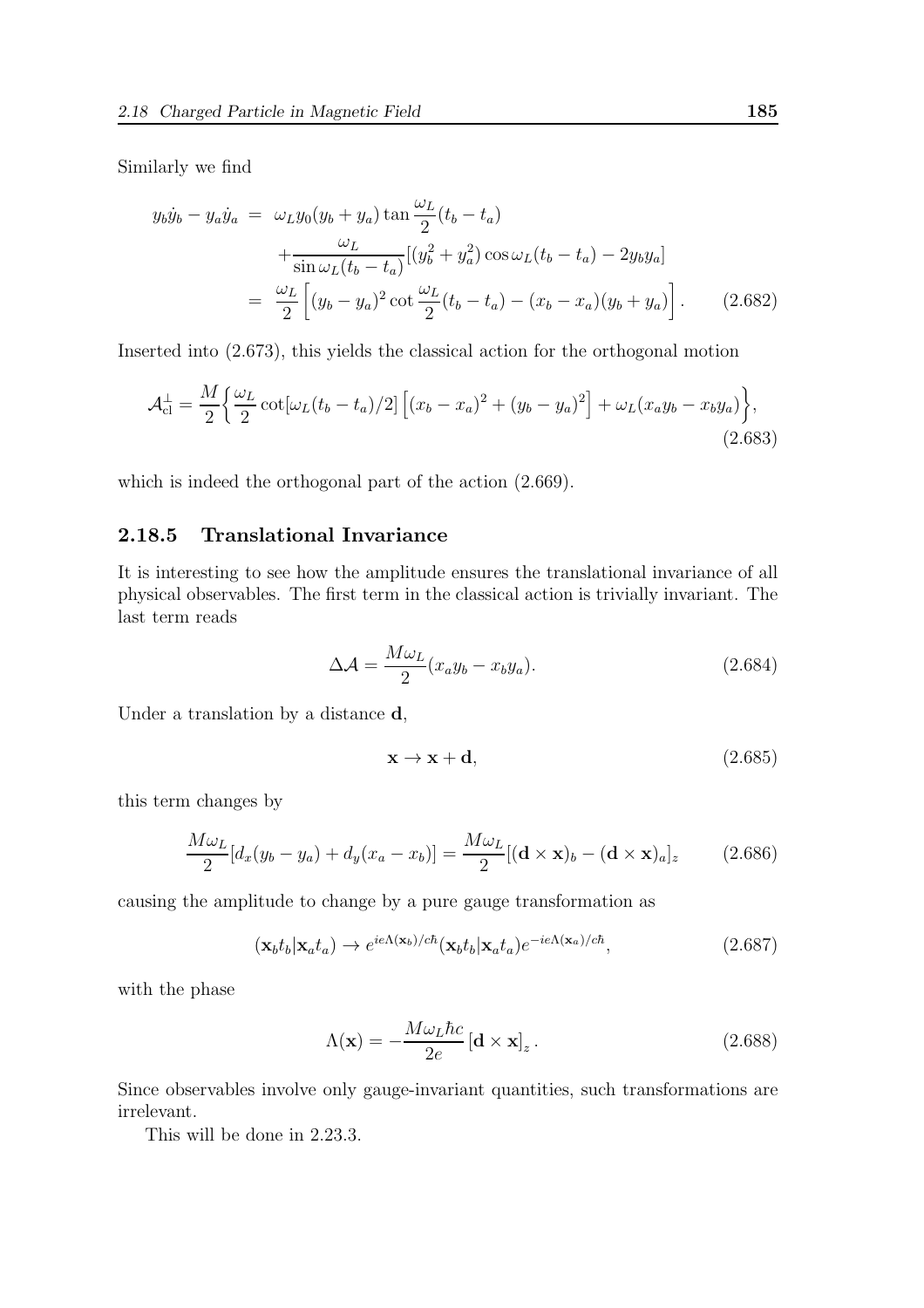# 2.19 Charged Particle in Magnetic Field plus Harmonic Potential

For application in Chapter 5 we generalize the above magnetic system by adding a harmonic oscillator potential, thus leaving the path integral solvable. For simplicity, we consider only the orthogonal part of the resulting system with respect to the magnetic field. Omitting orthogonality symbols, the Hamiltonian is the same as in (2.646). Without much more work we may solve the path integral of a more general system in which the harmonic potential in (2.646) has a different frequency  $\omega \neq \omega_L$ , and thus a Hamiltonian

$$
H(\mathbf{p}, \mathbf{x}) = \frac{\mathbf{p}^2}{2M} + \frac{1}{2}M\omega^2 \mathbf{x}^2 - \omega_B l_z(\mathbf{p}, \mathbf{x}).
$$
 (2.689)

The associated Euclidean action

$$
\mathcal{A}_{e}[\mathbf{p}, \mathbf{x}] = \int_{\tau_a}^{\tau_b} d\tau \left[ -i \mathbf{p} \cdot \dot{\mathbf{x}} + H(\mathbf{p}, \mathbf{x}) \right]
$$
(2.690)

has the Lagrangian form

$$
\mathcal{A}_{\mathbf{e}}[\mathbf{x}] = \int_0^{\hbar \beta} d\tau \left\{ \frac{M}{2} \dot{\mathbf{x}}^2(\tau) + \frac{1}{2} M (\omega^2 - \omega_B^2) \mathbf{x}^2(\tau) - i M \omega_B [\mathbf{x}(\tau) \times \dot{\mathbf{x}}(\tau)]_z \right\}.
$$
\n(2.691)

At this point we observe that the system is stable only for  $\omega \geq \omega_B$ . The action (2.691) can be written in matrix notation as

$$
\mathcal{A}_{\rm cl} = \int_0^{\hbar \beta} d\tau \left[ \frac{M}{2} \frac{d}{d\tau} (\mathbf{x} \dot{\mathbf{x}}) + \frac{M}{2} \mathbf{x}^T \mathbf{D}_{\omega^2, B} \mathbf{x} \right],
$$
 (2.692)

where  $\mathbf{D}_{\omega^2,B}$  is the 2 × 2 -matrix

$$
\mathbf{D}_{\omega^2,B}(\tau,\tau') \equiv \begin{pmatrix} -\partial_{\tau}^2 + \omega^2 - \omega_B^2 & -2i\omega_B\partial_{\tau} \\ 2i\omega_B\partial_{\tau} & -\partial_{\tau}^2 + \omega^2 - \omega_B^2 \end{pmatrix} \delta(\tau-\tau'). \tag{2.693}
$$

Since the path integral is Gaussian, we can immediately calculate the partition function

$$
Z = \frac{1}{(2\pi\hbar/M)^2} \det \mathbf{D}_{\omega^2,B}^{-1/2}.
$$
 (2.694)

By expanding  $\mathbf{D}_{\omega^2,B}(\tau,\tau')$  in a Fourier series

$$
\mathbf{D}_{\omega^2,B}(\tau,\tau') = \frac{1}{\hbar\beta} \sum_{m=-\infty}^{\infty} \tilde{\mathbf{D}}_{\omega^2,B}(\omega_m) e^{-i\omega_m(\tau-\tau')},
$$
(2.695)

we find the Fourier components

$$
\tilde{\mathbf{D}}_{\omega^2,B}(\omega_m) = \begin{pmatrix} \omega_m^2 + \omega^2 - \omega_B^2 & -2\omega_B\omega_m \\ 2\omega_B\omega_m & \omega_m^2 + \omega^2 - \omega_B^2 \end{pmatrix},
$$
\n(2.696)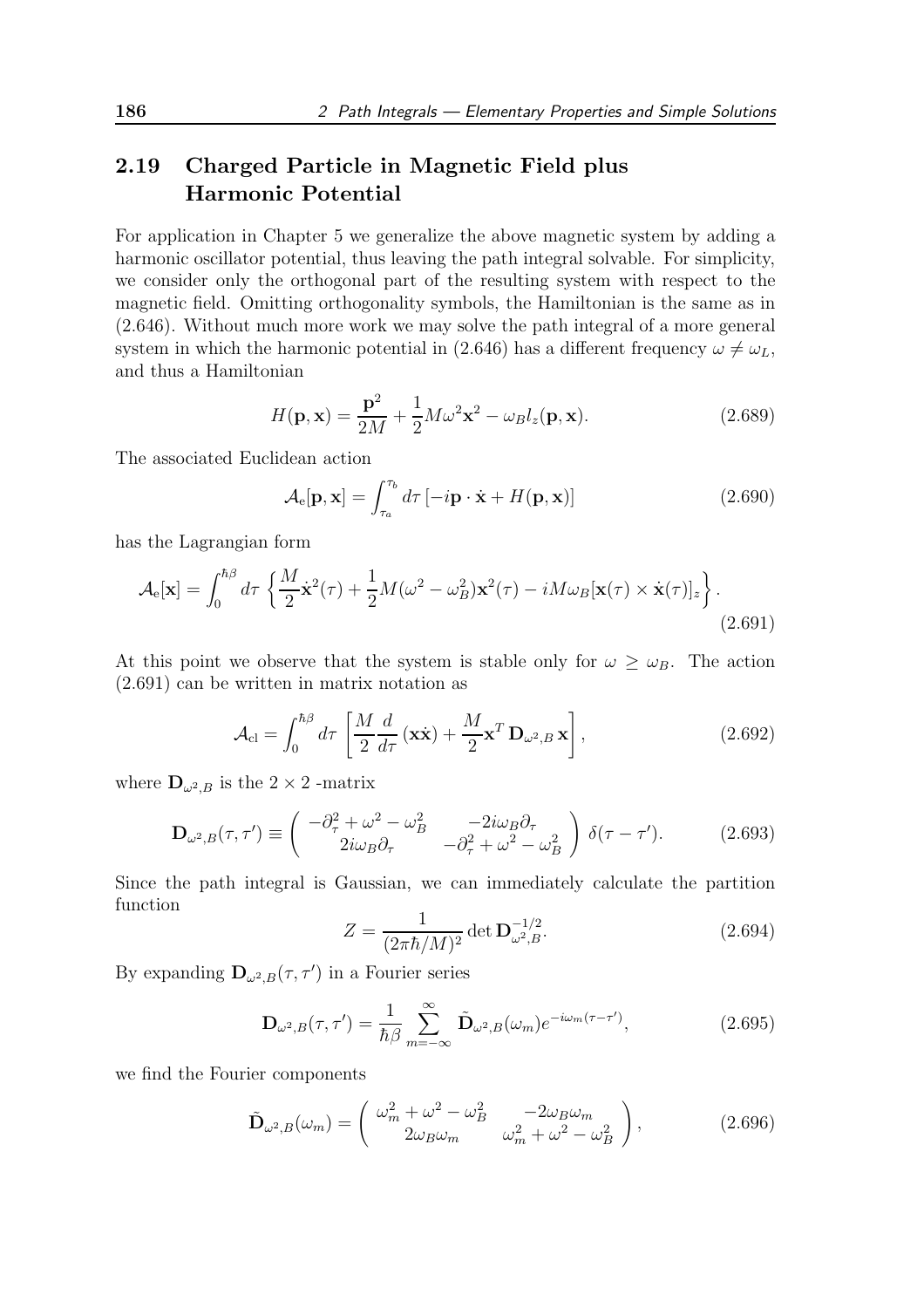with the determinants

$$
\det \tilde{\mathbf{D}}_{\omega^2,B}(\omega_m) = (\omega_m^2 + \omega^2 - \omega_B^2)^2 + 4\omega_B^2 \omega_m^2. \tag{2.697}
$$

These can be factorized as

$$
\det \tilde{\mathbf{D}}_{\omega^2,B}(\omega_m) = (\omega_m^2 + \omega_+^2)(\omega_m^2 + \omega_-^2), \tag{2.698}
$$

with

$$
\omega_{\pm} \equiv \omega \pm \omega_B. \tag{2.699}
$$

The eigenvectors of  $\tilde{\mathbf{D}}_{\omega^2,B}(\omega_m)$  are

$$
\mathbf{e}_{+} = \frac{1}{\sqrt{2}} \begin{pmatrix} 1 \\ i \end{pmatrix}, \qquad \mathbf{e}_{-} = -\frac{1}{\sqrt{2}} \begin{pmatrix} 1 \\ -i \end{pmatrix}, \tag{2.700}
$$

with eigenvalues

$$
d_{\pm} = \omega_m^2 + \omega^2 \pm 2i\omega_m\omega_B = (\omega_m + i\omega_{\pm})(\omega_m - i\omega_{\mp}).
$$
 (2.701)

Thus the right- and left-circular combinations  $x_{\pm} = \pm (x \pm iy)/\sqrt{2}$  diagonalize the Lagrangian (2.692) to

$$
\mathcal{A}_{cl} = \int_0^{\hbar \beta} d\tau \left\{ \frac{M}{2} \frac{d}{d\tau} \left( x_+^* \dot{x}_+ + x_-^* \dot{x}_- \right) + \frac{M}{2} \left[ x_+^* (-\partial_\tau - \omega_+) (-\partial_\tau + \omega_-) x_+ + x_-^* (-\partial_\tau - \omega_-) (-\partial_\tau + \omega_+) x_- \right] \right\} .
$$
 (2.702)

Continued back to real times, the components  $x_{\pm}(t)$  are seen to oscillate independently with the frequencies  $\omega_{+}$ .

The factorization (2.698) makes (2.702) an action of two independent harmonic oscillators of frequencies  $\omega_{\pm}$ . The associated partition function has therefore the product form

$$
Z = \frac{1}{2\sinh\left(\hbar\beta\omega_{+}/2\right)}\frac{1}{2\sinh\left(\hbar\beta\omega_{-}/2\right)}.\tag{2.703}
$$

For the original system of a charged particle in a magnetic field discussed in Section 2.18, the partition function is obtained by going to the limit  $\omega \to \omega_B$  in the Hamiltonian (2.689). Then  $\omega$  → 0 and the partition function (2.703) diverges, since the system becomes translationally invariant in space. From the mnemonic replacement rule (2.361) we see that in this limit we must replace the relevant vanishing inverse frequency by an expression proportional to the volume of the system. The role of  $\omega^2$  in (2.361) is played here by the frequency in front of the  $\mathbf{x}^2$ -term of the Lagrangian (2.691). Since there are two dimensions, we must replace

$$
\frac{1}{\omega^2 - \omega_B^2} \quad \longrightarrow_{\omega \to \omega_B} \quad \frac{1}{2\omega\omega_-} \quad \longrightarrow_{\omega_- \to 0} \quad \frac{\beta}{2\pi/M} V_2,\tag{2.704}
$$

and thus

$$
Z \xrightarrow[\omega_{-} \to 0]{} \frac{1}{2\sinh\left(\hbar\beta\omega\right)} \frac{V_2}{\lambda_{\omega}^2},\tag{2.705}
$$

where  $\lambda_{\omega}$  is the quantum-mechanical length scale in Eqs. (2.303) and (2.359) of the harmonic oscillator.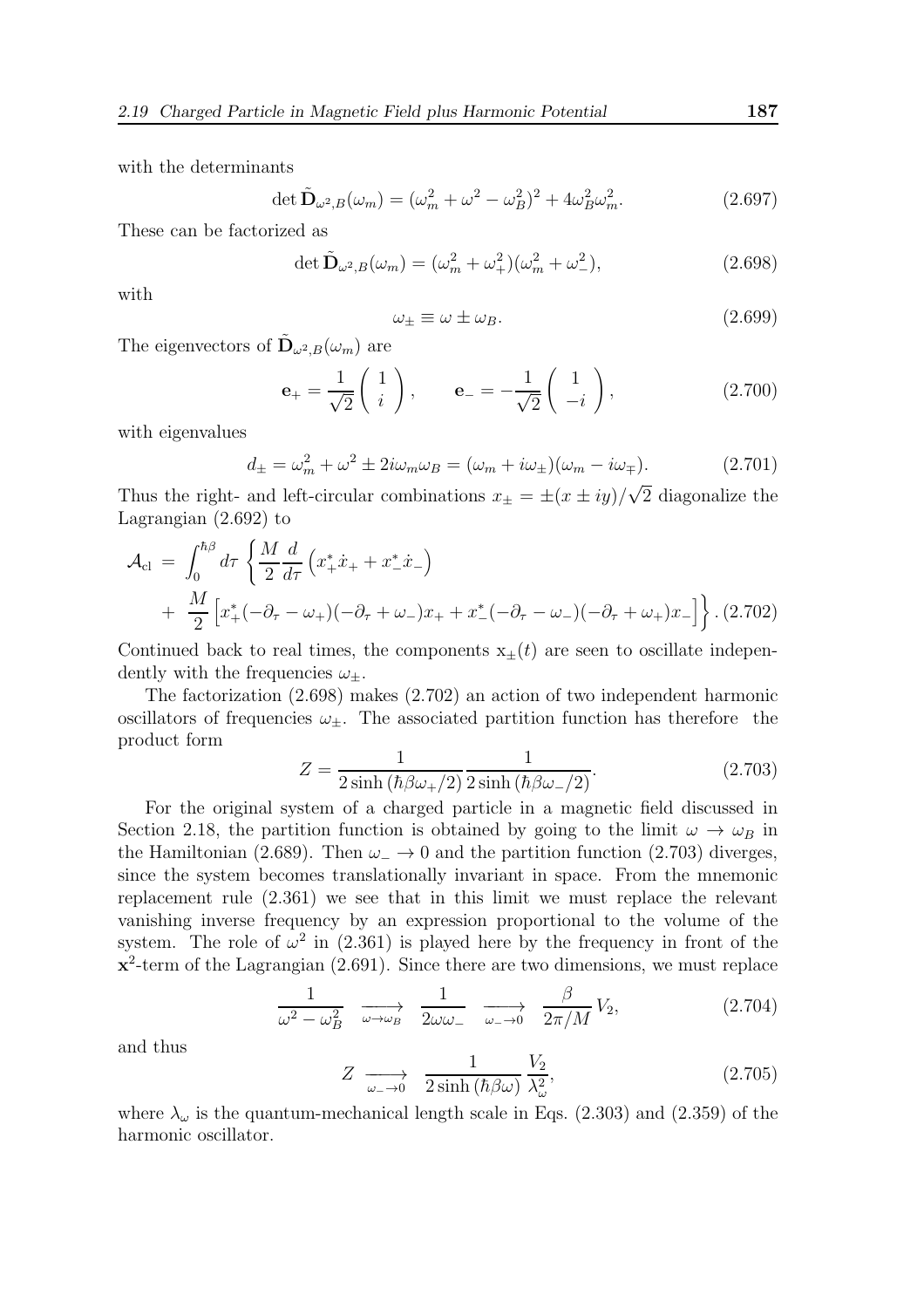# 2.20 Gauge Invariance and Alternative Path Integral Representation

The action (2.635) of a particle in an external ordinary potential  $V(\mathbf{x},t)$  and a vector potential  $\mathbf{A}(\mathbf{x},t)$  can be rewritten with the help of an arbitrary space- and time-dependent gauge function  $\Lambda(\mathbf{x}, t)$  in the following form:

$$
\mathcal{A}[\mathbf{x}] = \int_{t_a}^{t_b} dt \left\{ \frac{M}{2} \dot{\mathbf{x}}^2 + \frac{e}{c} \dot{\mathbf{x}}(t) [\mathbf{A}(\mathbf{x}, t) + \nabla \Lambda(\mathbf{x}, t)] - V(\mathbf{x}, t) + \frac{e}{c} \partial_t \Lambda(\mathbf{x}, t) \right\} - \frac{e}{c} [\Lambda(\mathbf{x}_b, t_b) - \Lambda(\mathbf{x}_a, t_a)].
$$
\n(2.706)

The  $\Lambda(\mathbf{x}, t)$ -terms inside the integral are canceled by the last two surface terms making the action independent of  $\Lambda(\mathbf{x},t)$ .

We may now choose a particular function  $\Lambda(\mathbf{x}, t)$  equal to c/e-times the classical action  $A(\mathbf{x}, t)$ which solves the Hamilton-Jacobi equation (1.65), i.e.,

$$
\frac{1}{2M} \left[ \nabla A(\mathbf{x}, t) - \frac{e}{c} \mathbf{A}(\mathbf{x}, t) \right]^2 + \partial_t A(\mathbf{x}, t) + V(\mathbf{x}, t) = 0.
$$
 (2.707)

Then we obtain the following alternative expression for the action:

$$
\mathcal{A}[\mathbf{x}] = \int_{t_a}^{t_b} dt \frac{1}{2M} \left[ M\dot{\mathbf{x}} - \nabla A(\mathbf{x}, t) + \frac{e}{c} \mathbf{A}(\mathbf{x}, t) \right]^2 + A(\mathbf{x}_b, t_b) - A(\mathbf{x}_a, t_a).
$$
 (2.708)

For two infinitesimally different solutions of the Hamilton-Jacobi equation, the difference between the associated action functions  $\delta A$  satisfies the differential equation

$$
\mathbf{v} \cdot \nabla \delta A + \partial_t \delta A = 0, \tag{2.709}
$$

where **v** is the classical velocity field

$$
\mathbf{v}(\mathbf{x},t) \equiv (1/M) \left[ \nabla A(\mathbf{x},t) - \frac{e}{c} \mathbf{A}(\mathbf{x},t) \right].
$$
 (2.710)

The differential equation (2.709) expresses the fact that two solutions  $A(\mathbf{x}, t)$  for which the particle energy and momenta at  $\bf{x}$  and t differ by  $\delta E$  and  $\delta \bf{p}$ , respectively, satisfy the kinematic relation  $\delta E = \mathbf{p} \cdot \delta \mathbf{p}/M = \dot{\mathbf{x}}_{\text{cl}} \cdot \nabla \delta A$ . This follows directly from  $E = \mathbf{p}^2/2M$ . The so-constrained variations  $\delta E$  and  $\delta \mathbf{p}$  leave the action (2.708) invariant.

A sequence of changes  $\delta A$  of this type can be used to make the function  $A(\mathbf{x}, t)$  coincide with the action  $A(\mathbf{x}, t; \mathbf{x}_a, t_a)$  of paths which start out from  $\mathbf{x}_a, t_a$  and arrive at  $\mathbf{x}, t$ . In terms of this action function, the path integral representation of the time evolution amplitude takes the form

$$
(\mathbf{x}_b t_b | \mathbf{x}_a t_a) = e^{iA(\mathbf{x}_b, t_b; \mathbf{x}_a, t_a)/\hbar} \int_{\mathbf{x}(t_a) = \mathbf{x}_a}^{\mathbf{x}(t_b) = \mathbf{x}_b} \mathcal{D}\mathbf{x}
$$
\n
$$
\times \exp\left\{\frac{i}{\hbar} \int_{t_a}^{t_b} dt \frac{1}{2M} \left[M\dot{\mathbf{x}} - \nabla A(\mathbf{x}, t; \mathbf{x}_a, t_a) + \frac{e}{c} \mathbf{A}(\mathbf{x}, t)\right]^2\right\}
$$
\n(2.711)

or, using  $\mathbf{v}(\mathbf{x}(t), t)$ ,

$$
(\mathbf{x}_b t_b | \mathbf{x}_a t_a) = e^{iA(\mathbf{x}_b, t_b; \mathbf{x}_a, t_a)/\hbar} \int_{\mathbf{x}(t_a) = \mathbf{x}_a}^{\mathbf{x}(t_b) = \mathbf{x}_b} \mathcal{D}\mathbf{x} \exp\left[\frac{i}{\hbar} \int_{t_a}^{t_b} dt \frac{M}{2} (\dot{\mathbf{x}} - \mathbf{v})^2\right].
$$
\n(2.712)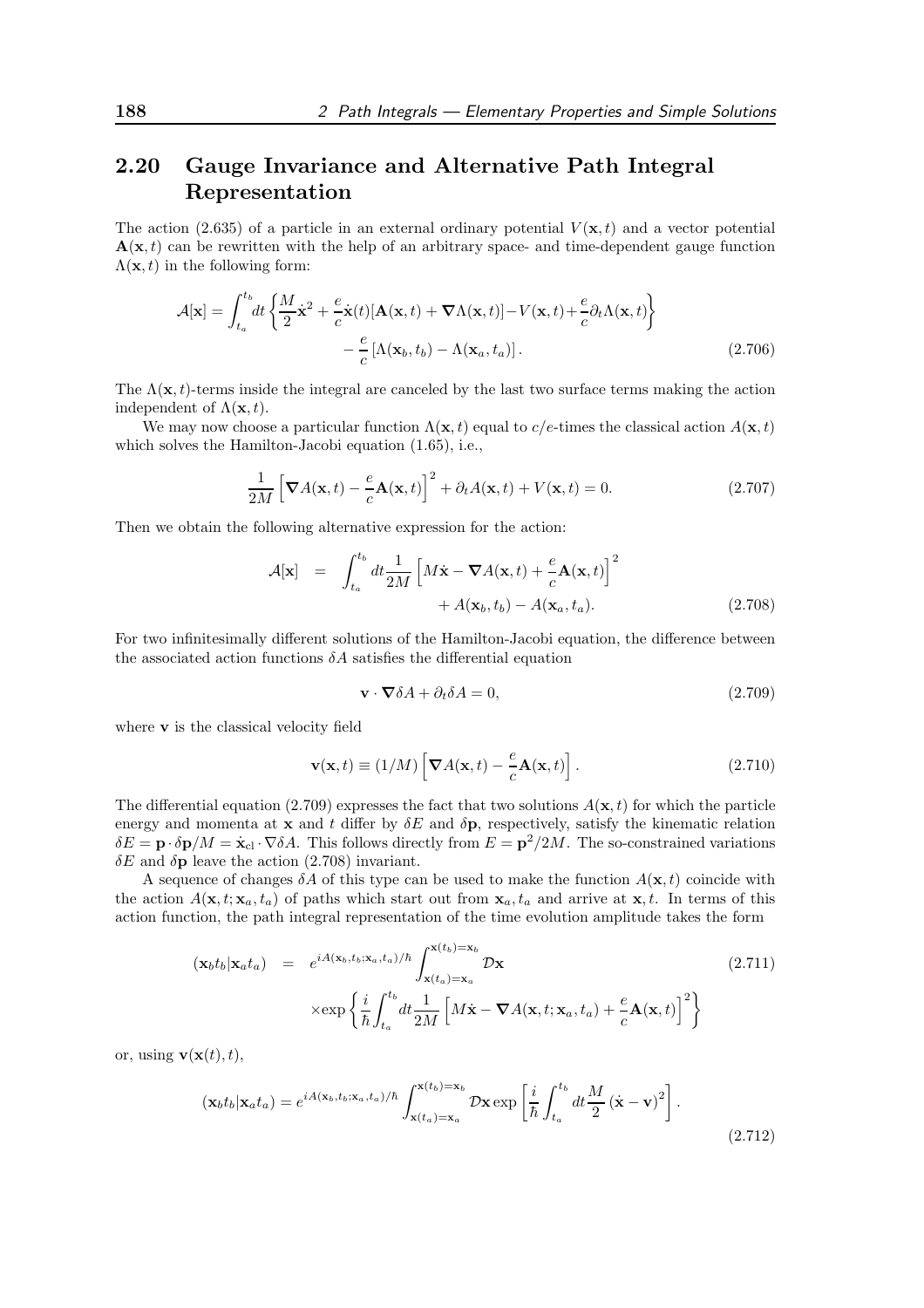The fluctuations are now controlled by the deviations of the instantaneous velocity  $\dot{\mathbf{x}}(t)$  from local value of the classical velocity field  $\mathbf{v}(\mathbf{x}, t)$ . Since the path integral attempts to keep the deviations as small as possible, we call  $\mathbf{v}(\mathbf{x}, t)$  the *desired velocity* of the particle at **x** and t. Introducing momentum variables  $p(t)$ , the amplitude may be written as a phase space path integral

$$
(\mathbf{x}_b t_b | \mathbf{x}_a t_a) = e^{iA(\mathbf{x}_b, t_b; \mathbf{x}_a, t_a)/\hbar} \int_{\mathbf{x}(t_a) = \mathbf{x}_a}^{\mathbf{x}(t_b) = \mathbf{x}_b} \mathcal{D}' \mathbf{x} \int \frac{\mathcal{D} \mathbf{p}}{2\pi \hbar}
$$
  
 
$$
\times \exp\left(\frac{i}{\hbar} \int_{t_a}^{t_b} dt \left\{ \mathbf{p}(t) \left[ \dot{\mathbf{x}}(t) - \mathbf{v}(\mathbf{x}(t), t) \right] - \frac{1}{2M} \mathbf{p}^2(t) \right\} \right), \tag{2.713}
$$

which will be used in Section 18.15 to give a stochastic interpretation of quantum processes.

# 2.21 Velocity Path Integral

There exists yet another form of writing the path integral in which the fluctuating velocities play a fundamental role and which will later be seen to be closely related to path integrals in the so-called stochastic calculus to be introduced in Sections 18.13 and 18.640. We observe that by rewriting the path integral as

$$
(\mathbf{x}_b t_b | \mathbf{x}_a t_a) = \int \mathcal{D}^3 x \, \delta\bigg(\mathbf{x}_b - \mathbf{x}_a - \int_{t_a}^{t_b} dt \, \dot{\mathbf{x}}(t)\bigg) \exp\bigg\{\frac{i}{\hbar} \int_{t_a}^{t_b} dt \left[\frac{M}{2} \dot{\mathbf{x}}^2 - V(\mathbf{x})\right]\bigg\},\tag{2.714}
$$

the  $\delta$ -function allows us to include the last variable  $x_n$  in the integration measure of the time-sliced version of the path integral. Thus all time-sliced time derivatives  $(\mathbf{x}_{n+1} - \mathbf{x}_n)/\epsilon$  for  $n = 0$  to N are integrated over implying that they can be considered as independent fluctuating variables  $\mathbf{v}_n$ . In the potential, the dependence on the velocities can be made explicit by inserting

$$
\mathbf{x}(t) = \mathbf{x}_b - \int_{t}^{t_b} dt \, \mathbf{v}(t), \tag{2.715}
$$

$$
\mathbf{x}(t) = \mathbf{x}_a + \int_{t_a}^t dt \,\mathbf{v}(t),\tag{2.716}
$$

$$
\mathbf{x}(t) = \mathbf{X} + \frac{1}{2} \int_{t_a}^{t_b} dt' \mathbf{v}(t') \epsilon(t'-t), \qquad (2.717)
$$

where

$$
\mathbf{X} \equiv \frac{\mathbf{x}_b + \mathbf{x}_a}{2} \tag{2.718}
$$

is the average position of the endpoints and  $\epsilon(t-t')$  is the antisymmetric combination of Heaviside functions introduced in Eq. (1.315).

In the first replacement, we obtain the velocity path integral

$$
(\mathbf{x}_b t_b | \mathbf{x}_a t_a) = \int \mathcal{D}^3 v \, \delta \left( \mathbf{x}_b - \mathbf{x}_a - \int_{t_a}^{t_b} dt \, \mathbf{v}(t) \right) \exp \left\{ \frac{i}{\hbar} \int_{t_a}^{t_b} dt \left[ \frac{M}{2} \mathbf{v}^2 - V \left( \mathbf{x}_b - \int_t^{t_b} dt \, \mathbf{v}(t) \right) \right] \right\}.
$$
 (2.719)

The measure of integration is normalized to make

$$
\int \mathcal{D}^3 v \, \exp\left\{ \frac{i}{\hbar} \int_{t_a}^{t_b} dt \left[ \frac{M}{2} \mathbf{v}^2 \right] \right\} = 1. \tag{2.720}
$$

The correctness of this normalization can be verified by evaluating (2.719) for a free particle. Inserting the Fourier representation for the  $\delta$ -function

$$
\delta\left(\mathbf{x}_b - \mathbf{x}_a - \int_{t_a}^{t_b} dt \,\mathbf{v}(t)\right) = \int \frac{d^3p}{(2\pi i)^3} \exp\left[\frac{i}{\hbar} \mathbf{p}\left(\mathbf{x}_b - \mathbf{x}_a - \int_{t_a}^{t_b} dt \,\mathbf{v}(t)\right)\right],\tag{2.721}
$$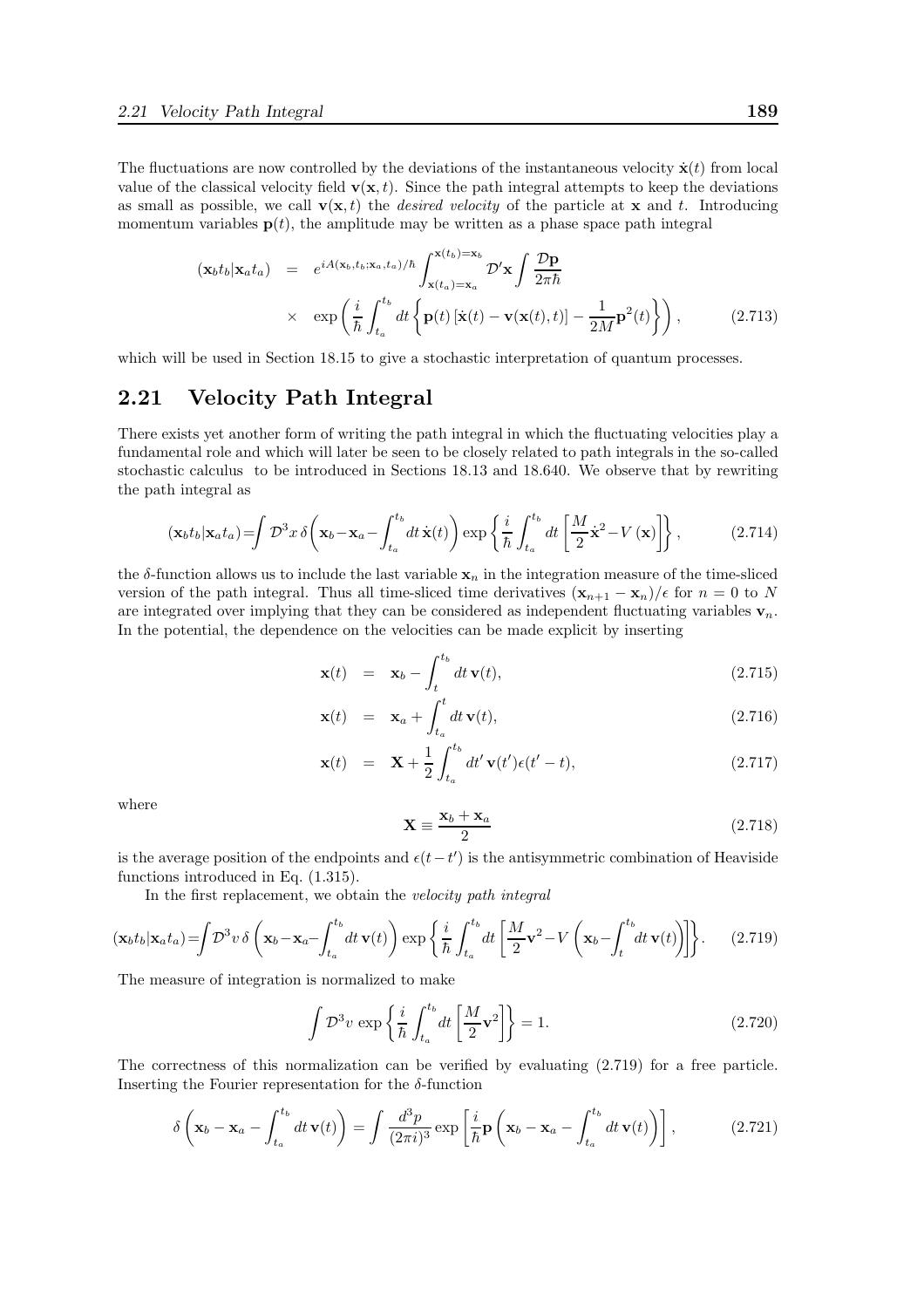we can complete the square in the exponent and integrate out the v-fluctuations using  $(2.720)$  to obtain

$$
(\mathbf{x}_b t_b | \mathbf{x}_a t_a) = \int \frac{d^3 p}{(2\pi i)^3} \exp\left\{ \frac{i}{\hbar} \left[ \mathbf{p} \left( \mathbf{x}_b - \mathbf{x}_a \right) - \frac{\mathbf{p}^2}{2M} (t_b - t_a) \right] \right\}.
$$
 (2.722)

This is precisely the spectral representation (1.333) of the free-particle time evolution amplitude (1.335) [see also Eq. (2.53)].

A more symmetric velocity path integral is obtained by choosing the third replacement (2.717). This leads to the expression

$$
(\mathbf{x}_b t_b | \mathbf{x}_a t_a) = \int \mathcal{D}^3 v \, \delta \left( \Delta \mathbf{x} - \int_{t_a}^{t_b} dt \, \mathbf{v}(t) \right) \exp \left\{ \frac{i}{\hbar} \int_{t_a}^{t_b} dt \frac{M}{2} \mathbf{v}^2 \right\} \times \exp \left\{ -\frac{i}{\hbar} \int_{t_a}^{t_b} dt \, V \left( \mathbf{X} + \frac{1}{2} \int_{t_a}^{t_b} dt' \, \mathbf{v}(t') \epsilon(t'-t) \right) \right\}.
$$
\n(2.723)

The velocity representations are particularly useful if we want to know integrated amplitudes such as

$$
\int d^3x_a \left(\mathbf{x}_b t_b | \mathbf{x}_a t_a \right) = \int \mathcal{D}^3 v \exp \left\{ \frac{i}{\hbar} \int_{t_a}^{t_b} dt \frac{M}{2} \mathbf{v}^2 \right\}.
$$
\n
$$
\times \exp \left\{ -\frac{i}{\hbar} \int_{t_a}^{t_b} dt V \left( \mathbf{x}_b - \frac{1}{2} \int_t^{t_b} dt' \mathbf{v}(t') \right) \right\},
$$
\n(2.724)

which will be of use in the next section.

# 2.22 Path Integral Representation of the Scattering Matrix

In Section 1.16 we have seen that the description of scattering processes requires several nontrivial limiting procedures on the time evolution amplitude. Let us see what these procedures yield when applied to the path integral representation of this amplitude.

## 2.22.1 General Development

Formula (1.474) for the scattering matrix expressed in terms of the time evolution operator in momentum space has the following path integral representation:

$$
\langle \mathbf{p}_b | \hat{S} | \mathbf{p}_a \rangle \equiv \lim_{t_b - t_a \to \infty} e^{i(E_b t_b - E_a t_a)/\hbar} \int d^3 x_b \int d^3 x_a e^{-i(\mathbf{p}_b \mathbf{x}_b - \mathbf{p}_a \mathbf{x}_a)/\hbar} (\mathbf{x}_b t_b | \mathbf{x}_a t_a). \tag{2.725}
$$

Introducing the momentum transfer  $\mathbf{q} \equiv (\mathbf{p}_b - \mathbf{p}_a)$ , we rewrite  $e^{-i(\mathbf{p}_b\mathbf{x}_b - \mathbf{p}_a\mathbf{x}_a)/\hbar}$  as  $e^{-i\mathbf{q}\mathbf{x}_b/\hbar}e^{-i\mathbf{p}_a(\mathbf{x}_b-\mathbf{x}_a)/\hbar}$ , and observe that the amplitude including the exponential prefactor  $e^{-i\mathbf{p}_a(\mathbf{x}_b-\mathbf{x}_a)/\hbar}$  has the path integral representation:

$$
e^{-i\mathbf{p}_a(\mathbf{x}_b - \mathbf{x}_a)/\hbar}(\mathbf{x}_b t_b | \mathbf{x}_a t_a) = \int \mathcal{D}^3 x \, \exp\left\{ \frac{i}{\hbar} \int_{t_a}^{t_b} dt \left[ \frac{M}{2} \dot{\mathbf{x}}^2 - \mathbf{p}_a \dot{\mathbf{x}} - V(\mathbf{x}) \right] \right\}.
$$
 (2.726)

The linear term in  $\dot{\mathbf{x}}$  is eliminated by shifting the path from  $\mathbf{x}(t)$  to

$$
\mathbf{y}(t) = \mathbf{x}(t) - \frac{\mathbf{p}_a}{M} t \tag{2.727}
$$

leading to

$$
e^{-i\mathbf{p}_a(\mathbf{x}_b - \mathbf{x}_b)/\hbar}(\mathbf{x}_b t_b | \mathbf{x}_a t_a) = e^{-i\mathbf{p}_a^2(t_b - t_a)/2M\hbar} \int \mathcal{D}^3 y \exp\left\{\frac{i}{\hbar} \int_{t_a}^{t_b} dt \left[\frac{M}{2} \dot{\mathbf{y}}^2 - V\left(\mathbf{y} + \frac{\mathbf{P}}{M}t\right)\right]\right\}.
$$
\n(2.728)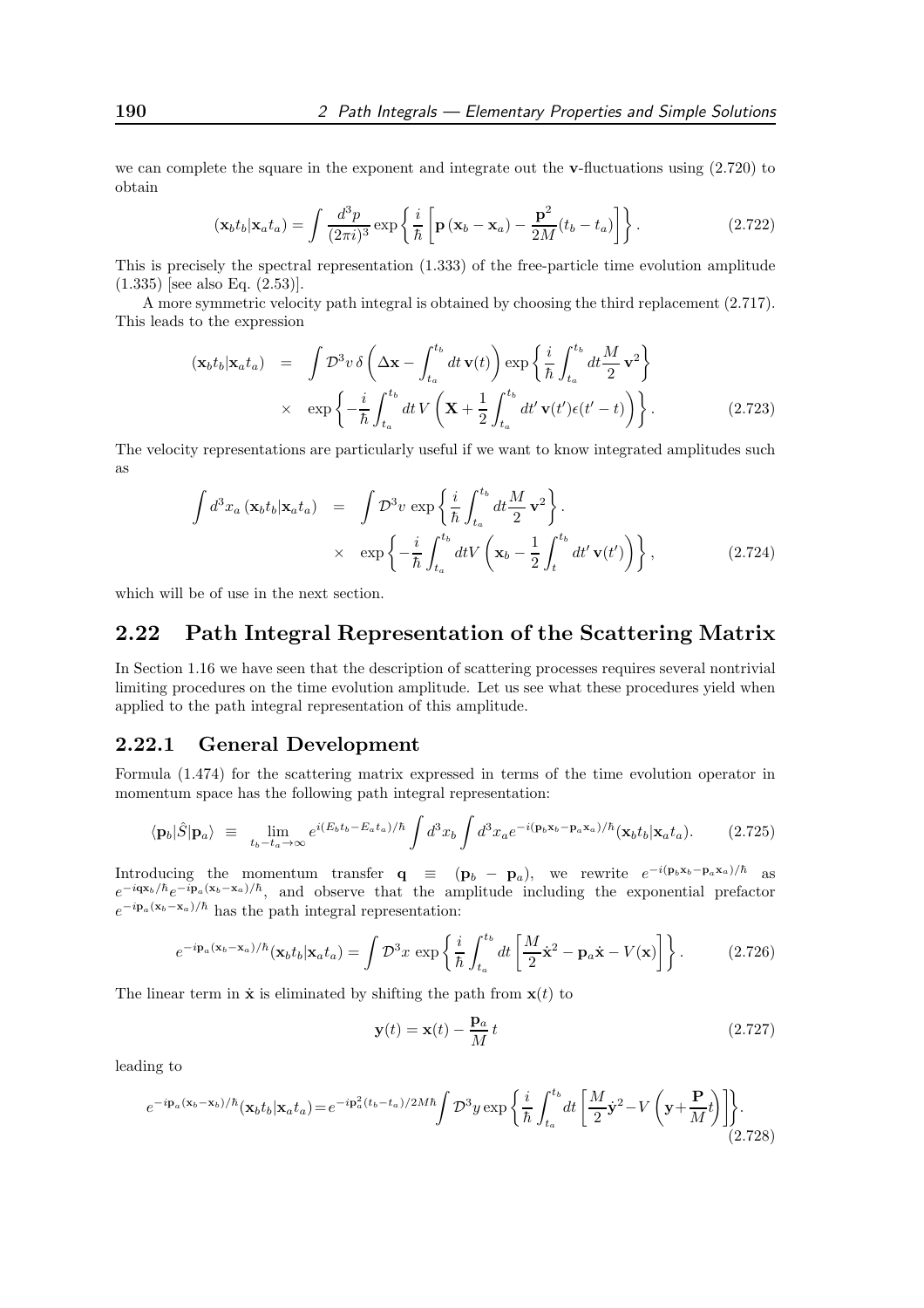Inserting everything into (2.725) we obtain

$$
\langle \mathbf{p}_b | \hat{S} | \mathbf{p}_a \rangle = \lim_{t_b - t_a \to \infty} e^{i\mathbf{q}^2 t_b / 2M\hbar} \int d^3 y_b e^{-i\mathbf{q} \mathbf{y}_b / \hbar} \int d^3 y_a
$$
  
 
$$
\times \int \mathcal{D}^3 y \exp \left\{ \frac{i}{\hbar} \int_{t_a}^{t_b} dt \left[ \frac{M}{2} \dot{\mathbf{y}}^2 - V \left( \mathbf{y} + \frac{\mathbf{p}_a}{M} t \right) \right] \right\}.
$$
 (2.729)

In the absence of an interaction, the path integral over  $y(t)$  gives simply

$$
\int d^3 y_a \frac{1}{\sqrt{2\pi\hbar i (t_b - t_a)/M}} \exp\left[\frac{i}{\hbar} \frac{M}{2} \frac{(\mathbf{y}_b - \mathbf{y}_a)^2}{t_b - t_a}\right] = 1, \tag{2.730}
$$

and the integral over  $y_a$  yields

$$
\langle \mathbf{p}_b | \hat{S} | \mathbf{p}_a \rangle |_{V \equiv 0} = \lim_{t_b - t_a \to \infty} e^{i \mathbf{q}^2 (t_b - t_a)/8M \hbar} (2\pi \hbar)^3 \delta^{(3)}(\mathbf{q}) = (2\pi \hbar)^3 \delta^{(3)}(\mathbf{p}_b - \mathbf{p}_a), \tag{2.731}
$$

which is the contribution from the unscattered beam to the scattering matrix in Eq.  $(1.477)$ .

The first-order contribution from the interaction reads, after a Fourier decomposition of the potential,

$$
\langle \mathbf{p}_b | \hat{S}_1 | \mathbf{p}_a \rangle = -\frac{i}{\hbar} \lim_{t_b - t_a \to \infty} e^{i\mathbf{q}^2 t_b / 2M\hbar} \int d^3 y_b e^{-i\mathbf{q} \mathbf{y}_b/\hbar} \int \frac{d^3 Q}{(2\pi\hbar)^3} V(\mathbf{Q}) \int d^3 y_a
$$

$$
\times \int_{t_a}^{t_b} dt' \exp\left(\frac{i}{\hbar} \frac{\mathbf{p}_a \mathbf{Q}}{M} t'\right) \int \mathcal{D}^3 y \exp\left\{\frac{i}{\hbar} \int_{t_a}^{t_b} dt \left[\frac{M}{2} \dot{\mathbf{y}}^2 + \delta(t'-t) \mathbf{Q} \mathbf{y}\right]\right\}.
$$
 (2.732)

The harmonic path integral was solved in one dimension for an arbitrary source  $j(t)$  in Eq. (3.168). For  $\omega = 0$  and the particular source  $j(t) = \delta(t'-t)Q$  the result reads, in three dimensions,

$$
\frac{1}{\sqrt{2\pi i\hbar(t_b - t_a)/M}^3} \exp\left[\frac{i}{\hbar} \frac{M}{2} \frac{(\mathbf{y}_b - \mathbf{y}_a)^2}{t_b - t_a}\right]
$$
\n
$$
\times \exp\left(\frac{i}{\hbar} \frac{1}{t_b - t_a} \left\{ [\mathbf{y}_b(t' - t_a) + \mathbf{y}_a(t_b - t')] \mathbf{Q} - \frac{1}{2M}(t_b - t')(t' - t_a)\mathbf{Q}^2 \right\} \right).
$$
\n(2.733)

Performing here the integral over  $y_a$  yields

$$
\exp\left\{\frac{i}{\hbar}\mathbf{Q}\,\mathbf{y}_b\right\}\exp\left\{-\frac{i}{\hbar}\frac{1}{2M}(t_b-t')\mathbf{Q}^2\right\}.\tag{2.734}
$$

The integral over  $y_b$  in (2.732) leads now to a δ-function  $(2\pi\hbar)^3 \delta^{(3)}(Q - q)$ , such that the exponential prefactor in (2.732) is canceled by part of the second factor in (2.734).

In the limit  $t_b - t_a \to \infty$ , the integral over t' produces a  $\delta$ -function  $2\pi\hbar\delta(\mathbf{p}_b\mathbf{Q}/M + \mathbf{Q}^2/2M) =$  $2\pi\hbar\delta(E_b - E_a)$  which enforces the conservation of energy. Thus we find the well-known Born approximation

$$
\langle \mathbf{p}_b | \hat{S}_1 | \mathbf{p}_a \rangle = -2\pi i \delta (E_b - E_a) V(\mathbf{q}). \tag{2.735}
$$

In general, we subtract the unscattered particle term (2.731) from (2.729), to obtain a path integral representation for the  $T$ -matrix [for the definition recall  $(1.477)$ ]:

$$
2\pi\hbar i\delta(E_b - E_a)\langle \mathbf{p}_b|\hat{T}|\mathbf{p}_a\rangle \equiv -\lim_{t_b - t_a \to \infty} e^{i\mathbf{q}^2 t_b/2M\hbar} \int d^3y_b e^{-i\mathbf{q}\mathbf{y}_b/\hbar} \int d^3y_a
$$
  
 
$$
\times \int \mathcal{D}^3 y \exp\left(\frac{i}{\hbar} \int_{t_a}^{t_b} dt \frac{M}{2} \dot{\mathbf{y}}^2\right) \left\{ \exp\left[-\frac{i}{\hbar} \int_{t_a}^{t_b} dt V \left(\mathbf{y} + \frac{\mathbf{p}_a}{M} t\right)\right] - 1 \right\}.
$$
 (2.736)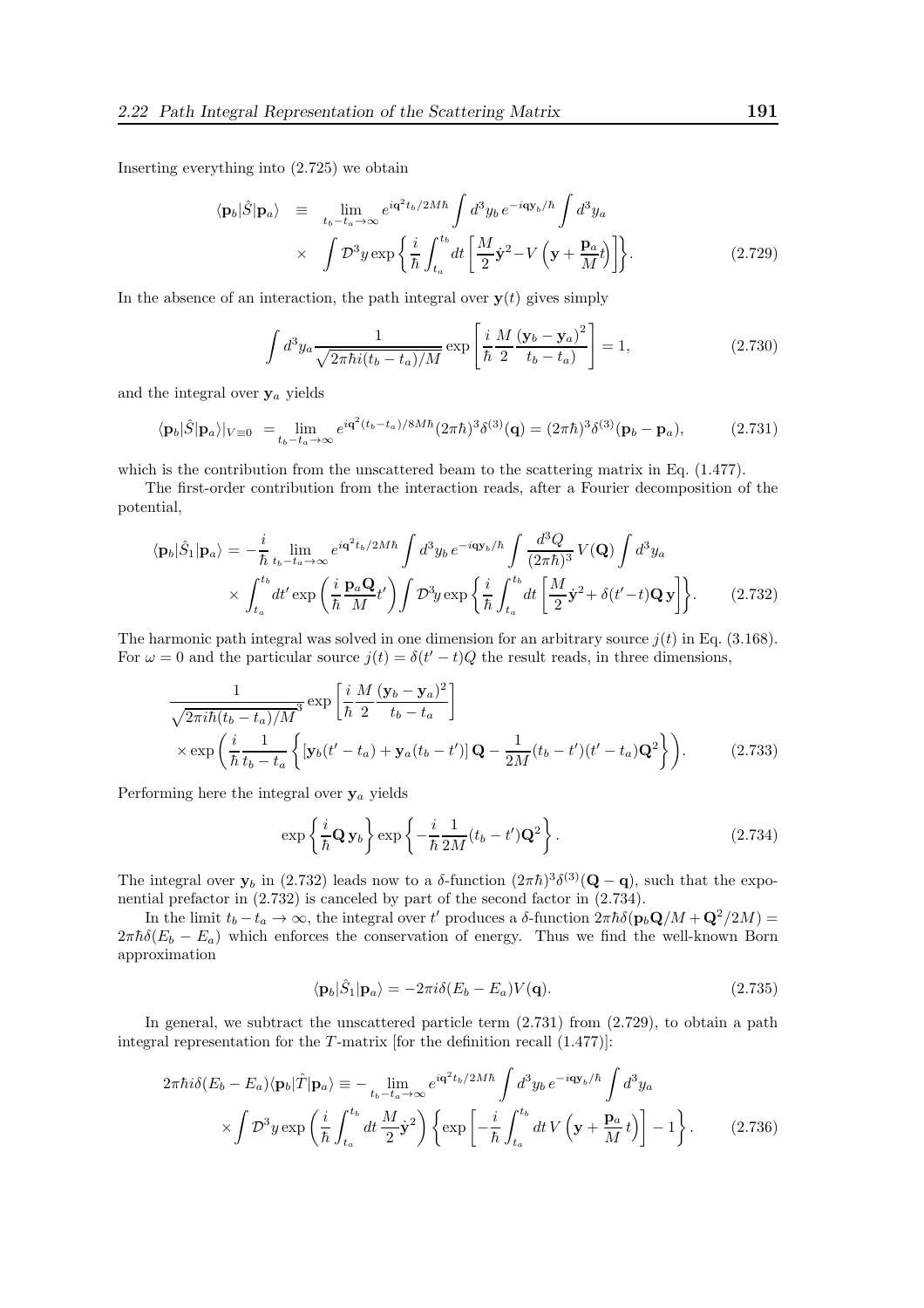It is preferable to find a formula which does not contain the  $\delta$ -function of energy conservation as a factor on the left-hand side. In order to remove this we observe that its origin lies in the timetranslational invariance of the path integral in the limit  $t_b-t_a \to \infty$ . If we go over to a shifted time variable  $t \to t + t_0$ , and change simultaneously  $y \to y - p_a t_0/M$ , then the path integral remains the same except for shifted initial and final times  $t_b + t_0$  and  $t_a + t_0$ . In the limit  $t_b - t_a \rightarrow \infty$ , the integrals  $\int_{t_a+t_0}^{t_b+t_0} dt$  can be replaced again by  $\int_{t_a}^{t_b} dt$ . The only place where a  $t_0$ -dependence remains is in the prefactor  $e^{-i\mathbf{q}\mathbf{y}_b/\hbar}$  which changes to  $e^{-i\mathbf{q}\mathbf{y}_b/\hbar}e^{i\mathbf{q}\mathbf{p}_at_0/M\hbar}$ . Among all path fluctuations, there exists one degree of freedom which is equivalent to a temporal shift of the path. This is equivalent to an integral over  $t_0$  which yields a  $\delta$ -function  $2\pi\hbar\delta(\mathbf{q}\mathbf{p}_a/M) = 2\pi\hbar\delta(E_b - E_a)$ . We only must make sure to find the relation between this temporal shift and the corresponding measure in the path integral. This is obviously a shift of the path as a whole in the direction  $\hat{\mathbf{p}}_a \equiv \mathbf{p}_a/|\mathbf{p}_a|$ . The formal way of isolating this degree of freedom proceeds according to a method developed by Faddeev and Popov<sup>37</sup> by inserting into the path integral  $(2.729)$  the following integral representation of unity:

$$
1 = \frac{|\mathbf{p}_a|}{M} \int_{-\infty}^{\infty} dt_0 \, \delta\left(\hat{\mathbf{p}}_a(\mathbf{y}_b + \mathbf{p}_a t_0/M)\right). \tag{2.737}
$$

In the following, we shall drop the subscript  $\alpha$  of the incoming beam, writing

$$
\mathbf{p} \equiv \mathbf{p}_a, \quad p \equiv |\mathbf{p}_a| = |\mathbf{p}_b|. \tag{2.738}
$$

After the above shift in the path integral, the  $\delta$ -function in (2.737) becomes  $\delta(\hat{\mathbf{p}}_a \mathbf{y}_b)$  inside the path integral, with no  $t_0$ -dependence. The integral over  $t_0$  can now be performed yielding the  $\delta$ -function in the energy. Removing this from the equation we obtain the path integral representation of the T -matrix

$$
\langle \mathbf{p}_b | \hat{T} | \mathbf{p}_a \rangle \equiv i \frac{p}{M} \lim_{t_b - t_a \to \infty} e^{i \mathbf{q}^2 (t_b - t_a)/8M\hbar} \int d^3 y_b \, \delta \left( \hat{\mathbf{p}}_a \mathbf{y}_b \right) \, e^{-i \mathbf{q} \mathbf{y}_b/\hbar} \int d^3 y_a
$$
\n
$$
\times \int \mathcal{D}^3 y \exp \left( \frac{i}{\hbar} \int_{t_a}^{t_b} dt \, \frac{M}{2} \dot{\mathbf{y}}^2 \right) \left\{ \exp \left[ -\frac{i}{\hbar} \int_{t_a}^{t_b} dt \, V \left( \mathbf{y} + \frac{\mathbf{P}}{M} t \right) \right] - 1 \right\} . \tag{2.739}
$$

At this point it is convenient to go over to the velocity representation of the path integral (2.723). This enables us to perform trivially the integral over  $y<sub>b</sub>$ , and we obtain the y version of (2.724). The  $\delta$ -function enforces a vanishing longitudinal component of  $\mathbf{y}_b$ . The transverse component of  $y_b$  will be denoted by **b**:

$$
\mathbf{b} \equiv \mathbf{y}_b - (\hat{\mathbf{p}}_a \mathbf{y}_b) \hat{\mathbf{p}}/a. \tag{2.740}
$$

Hence we find the path integral representation

$$
\langle \mathbf{p}_b | \hat{T} | \mathbf{p}_a \rangle \equiv i \frac{p}{M} \lim_{t_b - t_a \to \infty} e^{i \mathbf{q}^2 t_b / 2M \hbar} \int d^2 b \, e^{-i \mathbf{q} \mathbf{b}/\hbar} \times \int \mathcal{D}^3 v \exp\left(\frac{i}{\hbar} \int_{t_a}^{t_b} dt \, \frac{M}{2} \mathbf{v}^2\right) \left[e^{i \chi} \mathbf{b}, \mathbf{p} [\mathbf{v}] - 1\right], \tag{2.741}
$$

where the effect of the interaction is contained in the scattering phase

$$
\chi_{\mathbf{b},\mathbf{p}}[\mathbf{v}] \equiv -\frac{1}{\hbar} \int_{t_a}^{t_b} dt \, V\left(\mathbf{b} + \frac{\mathbf{p}}{M}t - \int_t^{t_b} dt' \, \mathbf{v}(t')\right). \tag{2.742}
$$

We can go back to a more conventional path integral by replacing the velocity paths  $\mathbf{v}(t)$  by  $\dot{\mathbf{y}}(t) = -\int_t^{t_b} \mathbf{v}(t)$ . This vanishes at  $t = t_b$ . Equivalently, we can use paths  $\mathbf{z}(t)$  with periodic boundary conditions and subtract from these  $\mathbf{z}(t_b) = \mathbf{z}_b$ .

From  $\langle \mathbf{p}_b | \hat{T} | \mathbf{p}_a \rangle$  we obtain the scattering amplitude  $f_{\mathbf{p}_b \mathbf{p}_a}$ , whose square gives the differential cross section, by multiplying it with a factor  $-M/2\pi\hbar$  [see Eq. (1.497)].

 $37$ L.D. Faddeev and V.N. Popov, Phys. Lett. B  $25$ , 29 (1967).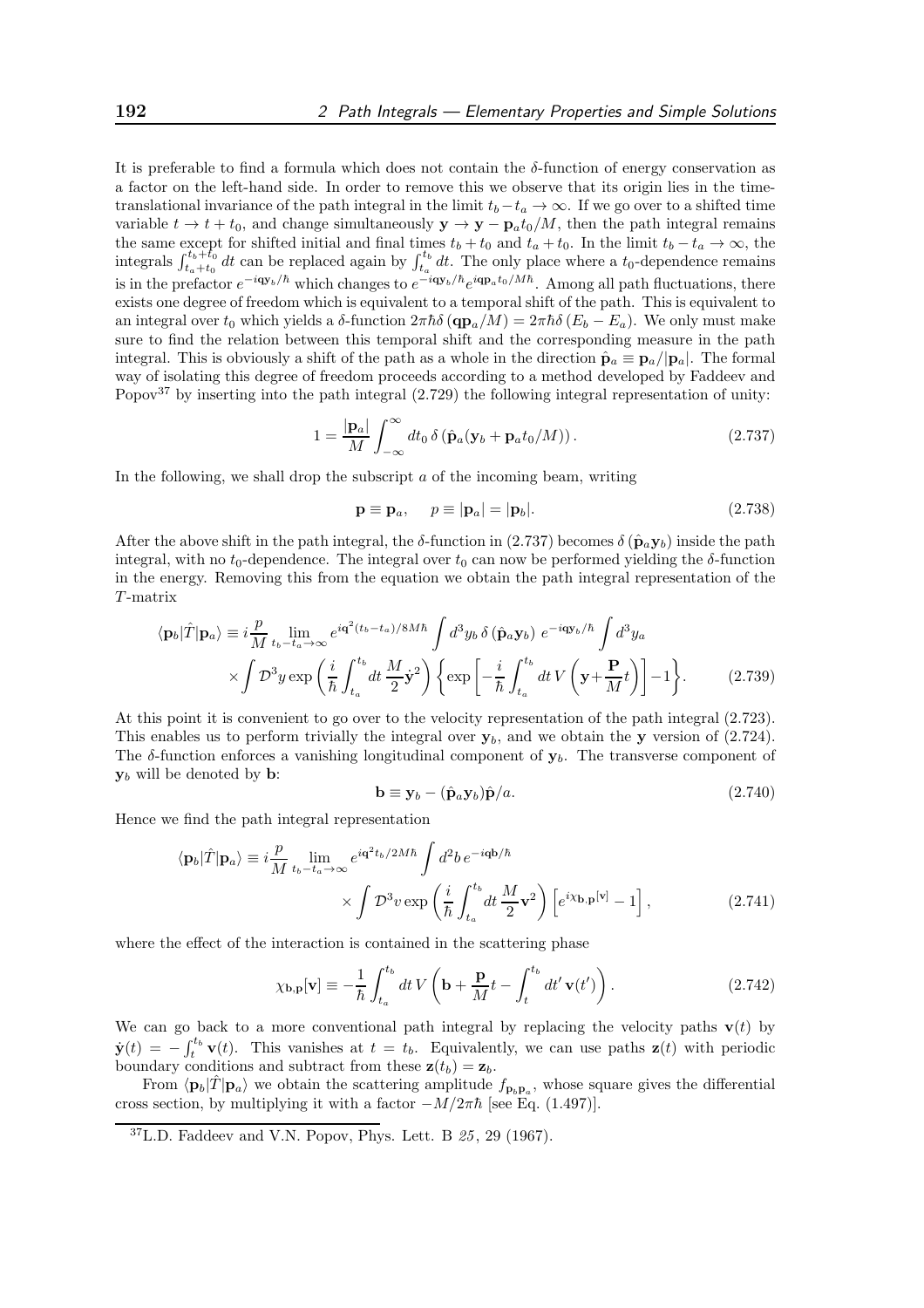Note that in the velocity representation, the evaluation of the harmonic path integral integrated over  $y_a$  in  $(2.732)$  is much simpler than before where we needed the steps  $(2.733)$ ,  $(2.734)$ . After the Fourier decomposition of  $V(\mathbf{x})$  in (2.742), the relevant integral is

$$
\int \mathcal{D}^3 v \exp\left\{\frac{i}{\hbar} \int_{t_a}^{t_b} dt \left[\frac{M}{2} \mathbf{v}^2 - \Theta(t_b - t') \mathbf{Q} \mathbf{v}\right]\right\} = e^{-\frac{i}{2M\hbar} \int_{t_a}^{t_b} dt \Theta^2(t_b - t') \mathbf{Q}^2} = e^{-\frac{i}{2M\hbar} (t_b - t') \mathbf{Q}^2}.
$$
 (2.743)

The first factor in  $(2.734)$  comes directly from the argument Y in the Fourier representation of the potential

$$
V\left(\mathbf{y}_b + \frac{\mathbf{p}}{M}t - \int_t^{t_b} dt' \mathbf{v}(t')\right)
$$

in the velocity representation of the S-matrix (2.729).

### 2.22.2 Improved Formulation

The prefactor  $e^{i\mathbf{q}^2t_b/2M\hbar}$  in Formula (2.741) is an obstacle to taking a more explicit limit  $t_b-t_a\to\infty$ on the right-hand side. To overcome this, we represent this factor by an auxiliary path integral<sup>38</sup> over some vector field  $\mathbf{w}(t)$ :

$$
e^{i\mathbf{q}^2 t_b/2M\hbar} = \int \mathcal{D}^3 w \, \exp\left[ -\frac{i}{\hbar} \int_{t_a}^{t_b} dt \, \frac{M}{2} \mathbf{w}^2(t) \right] e^{i \int_{t_a}^{t_b} dt \, \Theta(t) \mathbf{w}(t) \mathbf{q}/\hbar}.
$$
 (2.744)

The last factor changes the exponential  $e^{-i\mathbf{q}\mathbf{b}/\hbar}$  in (2.741) into  $e^{-i\mathbf{q}\left[\mathbf{b}+\int_{t_a}^{t_b}dt\Theta(t)\mathbf{w}(t)\right]/\hbar}$ . Since **b** is a dummy variable of integration, we can equivalently replace  $\mathbf{b} \to \mathbf{b_w} \equiv \mathbf{b} - \int_{t_a}^{t_b} dt \, \Theta(t) \mathbf{w}(t)$  in the scattering phase  $\chi_{\mathbf{b},\mathbf{p}}[\mathbf{v}]$  and remain with

$$
f_{\mathbf{p}_b \mathbf{p}_a} = \lim_{t_b - t_a \to \infty} \frac{p}{2\pi i \hbar} \int d^2 b \, e^{-i\mathbf{q}\mathbf{b}/\hbar} \int \mathcal{D}^3 w
$$
  
 
$$
\times \int \mathcal{D}^3 v \exp\left[\frac{i}{\hbar} \int_{-\infty}^{\infty} dt \, \frac{M}{2} \left(\mathbf{v}^2 - \mathbf{w}^2\right)\right] \left[\exp\left(i\chi_{\mathbf{b}_{\mathbf{w}},\mathbf{p}}\right) - 1\right].
$$
 (2.745)

The scattering phase in this expression can be calculated from formula (2.742) with the integral taken over the entire t-axis:

$$
\chi_{\mathbf{b_w},\mathbf{p}}[\mathbf{v},\mathbf{w}] = -\frac{1}{\hbar} \int_{-\infty}^{\infty} dt \, V\left(\mathbf{b} + \frac{\mathbf{p}}{M}t - \int_{t_a}^{t_b} dt' \left[\Theta(t'-t)\mathbf{v}(t') - \Theta(t')\mathbf{w}(t')\right]\right). \tag{2.746}
$$

The fluctuations of  $w(t)$  are necessary to correct for the fact that the outgoing particle does not run, on the average, with the velocity  $\mathbf{p}/M = \mathbf{p}_a/M$  but with velocity  $\mathbf{p}_b/M = (\mathbf{p} + \mathbf{q})/M$ .

We may also go back to a more conventional path integral by inserting  $\mathbf{y}(t) = -\int_t^{t_b} \mathbf{v}(t)$  and setting similarly  $\mathbf{z}(t) = -\int_t^{t_b} \mathbf{w}(t)$ . Then we obtain the alternative representation

$$
f_{\mathbf{p}_b \mathbf{p}_a} = \lim_{t_b - t_a \to \infty} \frac{p}{2\pi i \hbar} \int d^2 b \, e^{-i\mathbf{q}\mathbf{b}/\hbar} \int d^3 y_a \int d^3 z_a
$$
  
 
$$
\times \int \mathcal{D}^3 y \int \mathcal{D}^3 z \exp\left[\frac{i}{\hbar} \int_{t_a}^{t_b} dt \, \frac{M}{2} \left(\dot{\mathbf{y}}^2 - \dot{\mathbf{z}}^2\right)\right] \left[e^{i\chi} \mathbf{b}_\mathbf{z} \cdot \mathbf{p}[\mathbf{y}] - 1\right], \tag{2.747}
$$

 $38$ See R. Rosenfelder, notes of a lecture held at the ETH Zürich in 1979: *Pfadintegrale in der* Quantenphysik, 126 p., PSI Report 97-12, ISSN 1019-0643, and Lecture held at the 7th Int. Conf. on Path Integrals in Antwerpen, Path Integrals from Quarks to Galaxies, 2002; Phys. Rev. A 79, 012701 (2009).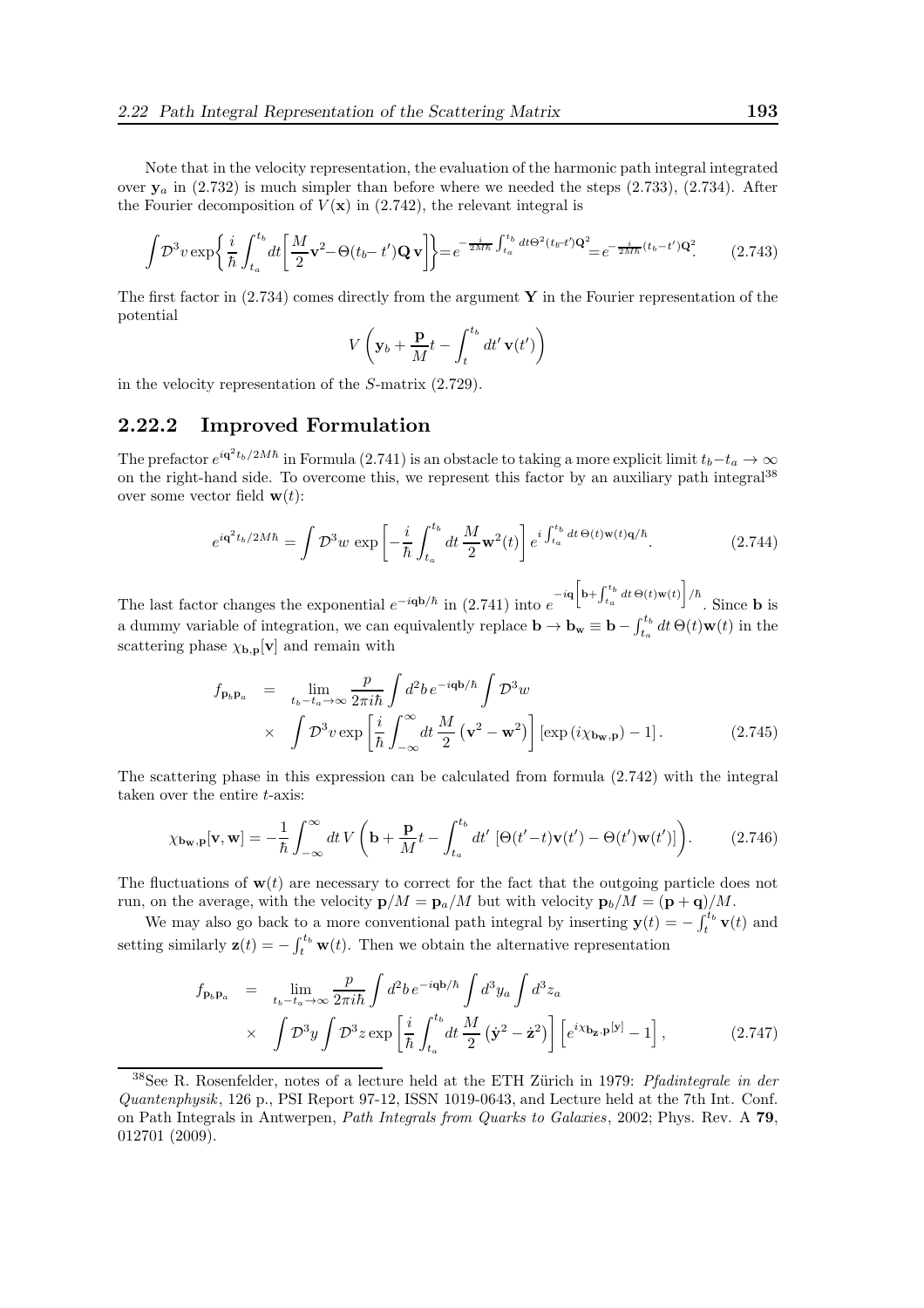with

$$
\chi_{\mathbf{b}_{\mathbf{z}},\mathbf{p}}[\mathbf{y}] \equiv -\frac{1}{\hbar} \int_{t_a}^{t_b} dt \, V\left(\mathbf{b} + \frac{\mathbf{p}}{M}t + \mathbf{y}(t) - \mathbf{z}(0)\right),\tag{2.748}
$$

where the path integrals run over all paths with  $y_b = 0$  and  $z_b = 0$ . In Section 3.26 this path integral will be evaluated perturbatively.

### 2.22.3 Eikonal Approximation to the Scattering Amplitude

To lowest approximation, we neglect the fluctuating variables  $y(t)$  and  $z(t)$  in (2.748). Since the integral

$$
\int d^3 y_a \int d^3 z_a \int \mathcal{D}^3 y \int \mathcal{D}^3 z \exp\left[\frac{i}{\hbar} \int_{t_a}^{t_b} dt \frac{M}{2} \left(\dot{\mathbf{y}}^2 - \dot{\mathbf{z}}^2\right)\right]
$$
(2.749)

in  $(2.747)$  has unit normalization [recall the calculation of  $(2.734)$ ], we obtain directly the eikonal approximation to the scattering amplitude

$$
f_{\mathbf{p}_b \mathbf{p}_a}^{\text{ei}} \equiv \frac{p}{2\pi i \hbar} \int d^2 b \, e^{-i\mathbf{q}\mathbf{b}/\hbar} \left[ \exp\left(i\chi_{\mathbf{b},\mathbf{p}}^{\text{ei}}\right) - 1 \right],\tag{2.750}
$$

with

$$
\chi_{\mathbf{b},\mathbf{p}}^{\text{ei}} \equiv -\frac{1}{\hbar} \int_{-\infty}^{\infty} dt \, V\left(\mathbf{b} + \frac{\mathbf{p}}{M}t\right). \tag{2.751}
$$

The time integration can be converted into a line integration along the direction of the incoming particles by introducing a variable  $z \equiv pt/M$ . Then we can write

$$
\chi_{\mathbf{b},\mathbf{p}}^{\mathrm{ei}} \equiv -\frac{M}{p} \frac{1}{\hbar} \int_{-\infty}^{\infty} dz \, V \left( \mathbf{b} + \hat{\mathbf{p}} z \right). \tag{2.752}
$$

If  $V(\mathbf{x})$  is rotationally symmetric, it depends only on  $r \equiv |\mathbf{x}|$ . Then we shall write the potential as  $V(r)$  and calculate  $(2.752)$  as the integral

$$
\chi_{\mathbf{b},\mathbf{p}}^{\mathrm{ei}} \equiv -\frac{M}{p} \frac{1}{\hbar} \int_{-\infty}^{\infty} dz \, V\left(\sqrt{b^2 + z^2}\right). \tag{2.753}
$$

Inserting this into  $(2.750)$ , we can perform the integral over all angles between q and b using the formula

$$
\frac{1}{2\pi} \int_{-\pi}^{\pi} d\theta \, \exp\left(\frac{i}{\hbar}qb \cos\theta\right) = J_0(qb),\tag{2.754}
$$

where  $J_0(\xi)$  is the Bessel function, and find

$$
f_{\mathbf{p}_b \mathbf{p}_a}^{\mathrm{ei}} = \frac{p}{i\hbar} \int db \, b \, J_0(qb) \left[ \exp\left(i\chi_{\mathbf{b},\mathbf{p}}^{\mathrm{ei}}\right) - 1 \right]. \tag{2.755}
$$

The variable of integration b coincides with the impact parameter b introduced in Eq.  $(1.500)$ . The result (2.755) is precisely the eikonal approximation (1.500) with  $\chi_{\mathbf{b},\mathbf{p}}^{\text{ei}}/2$  playing the role of the scattering phases  $\delta_l(p)$  of angular momentum  $l = pb/\hbar$ :

$$
\chi_{\mathbf{b},\mathbf{p}}^{\mathrm{ei}} = 2i\delta_{pb/\hbar}(p). \tag{2.756}
$$

# 2.23 Heisenberg Operator Approach to Time Evolution Amplitude

An interesting alternative to the path integral derivation of the time evolution amplitudes of harmonic systems is based on quantum mechanics in the Heisenberg picture. It bears a close similarity with the path integral derivation in that it requires solving the classical equations of motion with given initial and final positions to obtain the exponential of the classical action  $e^{iA/\hbar}$ . The fluctuation factor, however, which accompanies this exponential is obtained quite differently from commutation rules of the operatorial orbits at different times as we shall now demonstrate.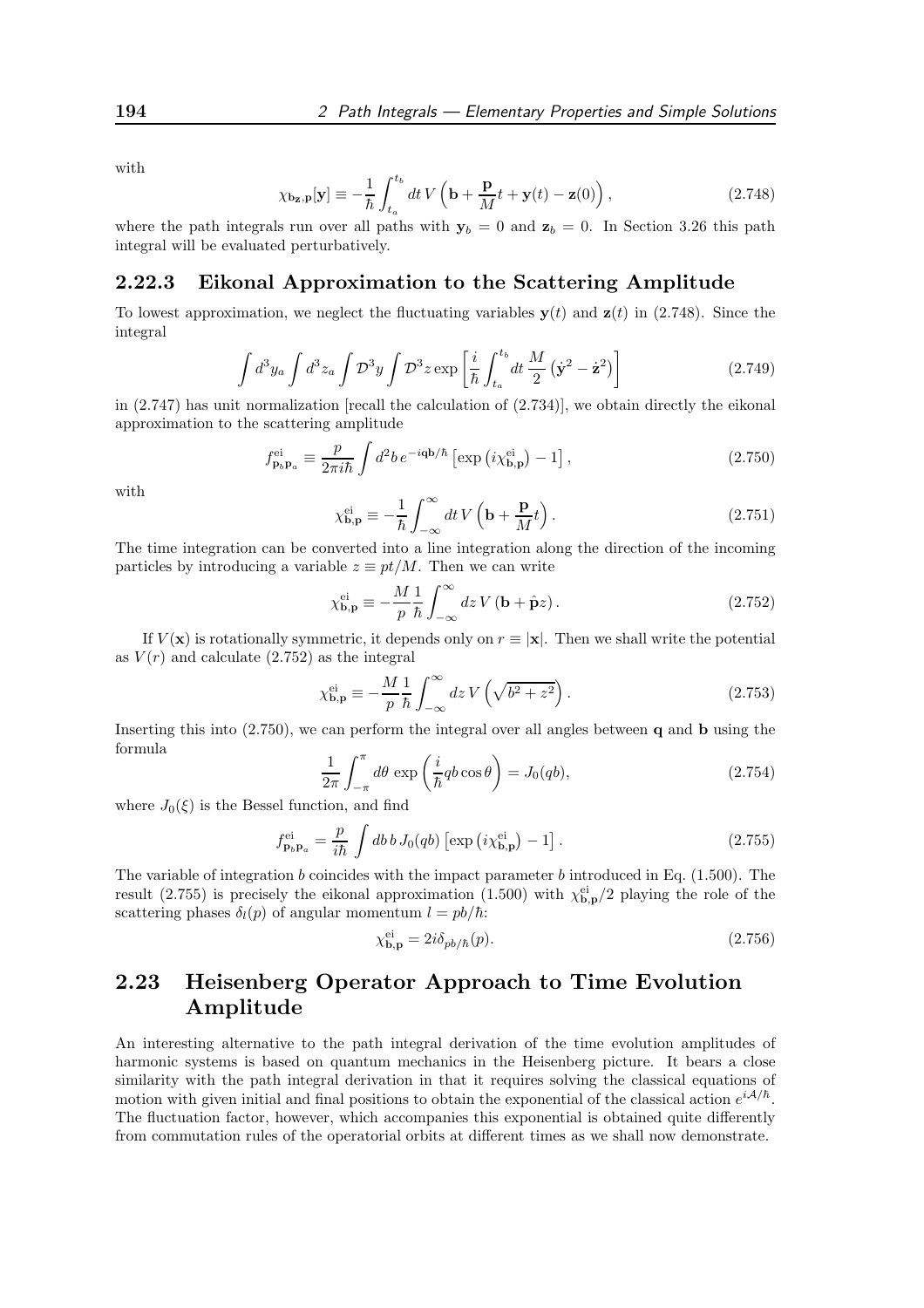## 2.23.1 Free Particle

We want to calculate the matrix element of the time evolution operator

$$
(\mathbf{x}t|\mathbf{x}'0) = \langle \mathbf{x}|e^{-i\hat{H}t/\hbar}|\mathbf{x}'\rangle, \qquad (2.757)
$$

where  $\hat{H}$  is the Hamiltonian operator

$$
\hat{H} = H(\hat{\mathbf{p}}) = \frac{\hat{\mathbf{p}}^2}{2M}.
$$
\n(2.758)

We shall calculate the time evolution amplitude (2.757) by solving the differential equation

$$
i\hbar \partial_t \langle \mathbf{x} t | \mathbf{x}' 0 \rangle = \langle \mathbf{x} | \hat{H} e^{-i\hat{H}t/\hbar} | \mathbf{x}' \rangle = \langle \mathbf{x} | e^{-i\hat{H}t/\hbar} \left[ e^{i\hat{H}t/\hbar} \hat{H} e^{-i\hat{H}t/\hbar} \right] | \mathbf{x}' \rangle
$$
  
=  $\langle \mathbf{x} t | H(\hat{\mathbf{p}}(t)) | \mathbf{x}' 0 \rangle.$  (2.759)

The argument contains now the time-dependent Heisenberg picture of the operator  $\hat{p}$ . The evaluation of the right-hand side will be based on re-expressing the operator  $H(\hat{\mathbf{p}}(t))$  as a function of initial and final position operators in such a way that all final position operators stand to the left of all initial ones:

$$
\hat{H} = H(\hat{\mathbf{x}}(t), \hat{\mathbf{x}}(0); t). \tag{2.760}
$$

Then the matrix elements on the right-hand side can immediately be evaluated using the eigenvalue equations

$$
\langle \mathbf{x} t | \hat{\mathbf{x}}(t) = \mathbf{x} \langle \mathbf{x} t |, \quad \hat{\mathbf{x}}(0) | \mathbf{x}' 0 \rangle = \mathbf{x}' | \mathbf{x}' 0 \rangle, \tag{2.761}
$$

as being

$$
\langle \mathbf{x} t | H(\hat{\mathbf{x}}(t), \hat{\mathbf{x}}(0); t) | \hat{\mathbf{x}} 0 \rangle = H(\mathbf{x}, \mathbf{x}'; t) \langle \mathbf{x} t | \mathbf{x}' 0 \rangle, \tag{2.762}
$$

and the differential equation (2.759) becomes

$$
i\hbar \partial_t \langle \mathbf{x} t | \mathbf{x}' 0 \rangle \equiv H(\mathbf{x}, \mathbf{x}'; t) \langle \mathbf{x} t | \mathbf{x}' 0 \rangle, \qquad (2.763)
$$

or

$$
\langle \mathbf{x} t | \mathbf{x}' 0 \rangle = C(\mathbf{x}, \mathbf{x}') E(\mathbf{x}, \mathbf{x}'; t) \equiv C(\mathbf{x}, \mathbf{x}') e^{-i \int_t dt' H(\mathbf{x}, \mathbf{x}'; t')/\hbar}.
$$
 (2.764)

The prefactor  $C(\mathbf{x}, \mathbf{x}')$  contains a possible constant of integration resulting from the time integral in the exponent.

The Hamiltonian operator is brought to the time-ordered form (2.760) by solving the Heisenberg equations of motion

$$
\frac{d\hat{\mathbf{x}}(t)}{dt} = \frac{i}{\hbar} \left[ \hat{H}, \hat{\mathbf{x}}(t) \right] = \frac{\hat{\mathbf{p}}(t)}{M},\tag{2.765}
$$

$$
\frac{d\hat{\mathbf{p}}(t)}{dt} = \frac{i}{\hbar} \left[ \hat{H}, \hat{\mathbf{p}}(t) \right] = 0.
$$
\n(2.766)

The second equation shows that the momentum is time-independent:

$$
\hat{\mathbf{p}}(t) = \hat{\mathbf{p}}(0),\tag{2.767}
$$

so that the first equation is solved by

$$
\hat{\mathbf{x}}(t) - \hat{\mathbf{x}}(0) = t \frac{\hat{\mathbf{p}}(t)}{M},\tag{2.768}
$$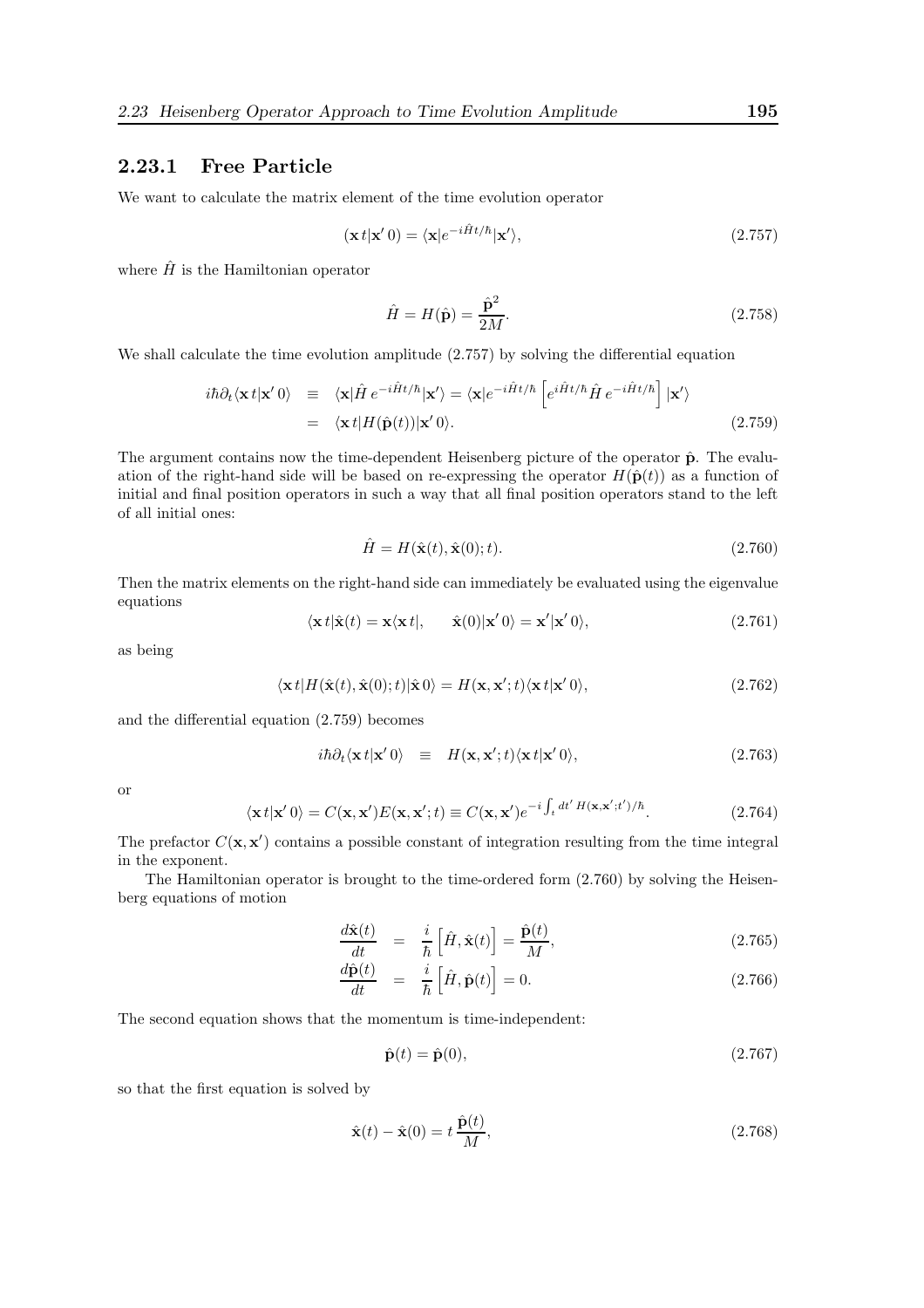which brings (2.758) to

$$
\hat{H} = \frac{M}{2t^2} \left[ \hat{\mathbf{x}}(t) - \hat{\mathbf{x}}(0) \right]^2.
$$
\n(2.769)

This is not yet the desired form (2.760) since there is one factor which is not time-ordered. The proper order is achieved by rewriting  $\hat{H}$  as

$$
\hat{H} = \frac{M}{2t^2} \left\{ \hat{\mathbf{x}}^2(t) - 2\hat{\mathbf{x}}(t)\hat{\mathbf{x}}(0) + \hat{\mathbf{x}}^2(0) + [\hat{\mathbf{x}}(t), \hat{\mathbf{x}}(0)] \right\},\tag{2.770}
$$

and calculating the commutator from Eq. (2.768) and the canonical commutation rule  $[\hat{p}_i, \hat{x}_j] =$  $-i\hbar\delta_{ij}$  as

$$
[\hat{\mathbf{x}}(t), \hat{\mathbf{x}}(0)] = -\frac{i\hbar}{M}Dt,\tag{2.771}
$$

so that we find the desired expression

$$
\hat{H} = H(\hat{\mathbf{x}}(t), \hat{\mathbf{x}}(0); t) = \frac{M}{2t^2} \left[ \hat{\mathbf{x}}^2(t) - 2\hat{\mathbf{x}}(t)\hat{\mathbf{x}}(0) + \hat{\mathbf{x}}^2(0) \right] - i\hbar \frac{D}{2t}.
$$
\n(2.772)

Its matrix elements (2.762) can now immediately be written down:

$$
H(\mathbf{x}, \mathbf{x}'; t) = \frac{M}{2t^2} (\mathbf{x} - \mathbf{x}')^2 - i\hbar \frac{D}{2t}.
$$
 (2.773)

From this we find directly the exponential factor in (2.764)

$$
E(\mathbf{x}, \mathbf{x}'; t) = e^{-i \int dt \, H(\mathbf{x}, \mathbf{x}'; t)/\hbar} = \exp\left[\frac{i}{\hbar} \frac{M}{2t} (\mathbf{x} - \mathbf{x}')^2 - \frac{D}{2} \log t\right].
$$
 (2.774)

Inserting  $(2.774)$  into Eq.  $(2.764)$ , we obtain

$$
\langle \mathbf{x} t | \mathbf{x}' 0 \rangle = C(\mathbf{x}, \mathbf{x}') \frac{1}{t^{D/2}} \exp\left[\frac{i}{\hbar} \frac{M}{2t} (\mathbf{x} - \mathbf{x}')^2\right].
$$
 (2.775)

A possible constant of integration in (2.774) depending on  $x, x'$  is absorbed in the prefactor  $C(x, x')$ . This is fixed by differential equations involving x:

$$
-i\hbar \nabla \langle \mathbf{x} t | \mathbf{x}' 0 \rangle = \langle \mathbf{x} | \hat{\mathbf{p}} e^{-i\hat{H}t/\hbar} | \mathbf{x}' \rangle = \langle \mathbf{x} | e^{-i\hat{H}t} \left[ e^{i\hat{H}t/\hbar} \hat{\mathbf{p}} e^{-i\hat{H}t/\hbar} \right] | \mathbf{x}' \rangle = \langle \mathbf{x} t | \hat{\mathbf{p}}(t) | \mathbf{x}' 0 \rangle.
$$
  
\n
$$
i\hbar \nabla' \langle \mathbf{x} t | \mathbf{x}' 0 \rangle = \langle \mathbf{x} | e^{-i\hat{H}t/\hbar} \hat{\mathbf{p}} | \mathbf{x}' \rangle \langle \mathbf{x} t | \hat{\mathbf{p}}(0) | \mathbf{x}' 0 \rangle.
$$
\n(2.776)

Inserting (2.768) and using the momentum conservation (2.767), these become

$$
-i\hbar \nabla \langle \mathbf{x} t | \mathbf{x}' 0 \rangle = \frac{M}{t} (\mathbf{x} - \mathbf{x}') \langle \mathbf{x} t | \mathbf{x}' 0 \rangle,
$$
  

$$
i\hbar \nabla' \langle \mathbf{x} t | \mathbf{x}' 0 \rangle = \frac{M}{t} (\mathbf{x} - \mathbf{x}') \langle \mathbf{x} t | \mathbf{x}' 0 \rangle.
$$
 (2.777)

Inserting here the previous result (2.775), we obtain the conditions

$$
-i\nabla C(\mathbf{x}, \mathbf{x}') = 0, \quad i\nabla C(\mathbf{x}, \mathbf{x}') = 0,
$$
\n(2.778)

which are solved only by a constant  $C$ . The constant, in turn, is fixed by the initial condition

$$
\lim_{t \to 0} \langle \mathbf{x} t | \mathbf{x}' 0 \rangle = \delta^{(D)}(\mathbf{x} - \mathbf{x}'),\tag{2.779}
$$

to be

$$
C = \sqrt{\frac{M}{2\pi i\hbar}}^{D},\tag{2.780}
$$

so that we find the correct free-particle amplitude (2.74)

$$
\langle \mathbf{x} t | \mathbf{x}' 0 \rangle \equiv \sqrt{\frac{M}{2\pi i \hbar t}}^D \exp\left[\frac{i}{\hbar} \frac{M}{2t} (\mathbf{x} - \mathbf{x}')^2\right].
$$
 (2.781)

Note that the fluctuation factor  $1/t^{D/2}$  emerges in this approach as a consequence of the commutation relation (2.771).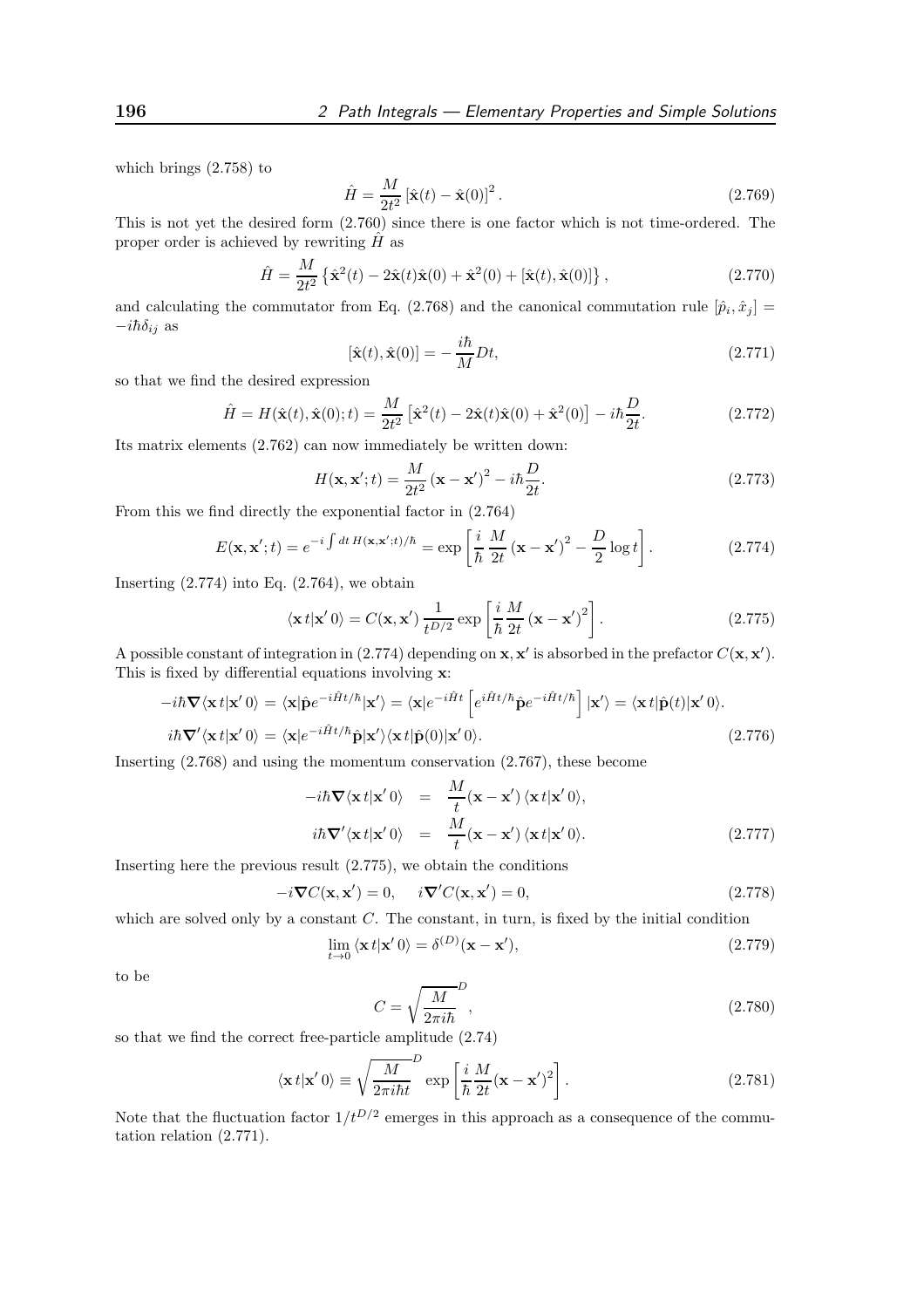#### 2.23.2 Harmonic Oscillator

Here we are dealing with the Hamiltonian operator

$$
\hat{H} = H(\hat{\mathbf{p}}, \hat{\mathbf{x}}) = \frac{\hat{\mathbf{p}}^2}{2M} + \frac{M\omega^2}{2}\mathbf{x}^2,
$$
\n(2.782)

which has to be brought again to the time-ordered form  $(2.760)$ . We must now solve the Heisenberg equations of motion

$$
\frac{d\hat{\mathbf{x}}(t)}{dt} = \frac{i}{\hbar} \left[ \hat{H}, \hat{\mathbf{x}}(t) \right] = \frac{\hat{\mathbf{p}}(t)}{M},\tag{2.783}
$$

$$
\frac{d\hat{\mathbf{p}}(t)}{dt} = \frac{i}{\hbar} \left[ \hat{H}, \hat{\mathbf{p}}(t) \right] = -M\omega^2 \hat{\mathbf{x}}(t). \tag{2.784}
$$

By solving these equations we obtain [compare (2.158)]

$$
\hat{\mathbf{p}}(t) = M \frac{\omega}{\sin \omega t} \left[ \hat{\mathbf{x}}(t) \cos \omega t - \hat{\mathbf{x}}(0) \right].
$$
\n(2.785)

Inserting this into (2.782), we obtain

$$
\hat{H} = \frac{M\omega^2}{2\sin^2\omega t} \left\{ \left[ \hat{\mathbf{x}}(t) \cos\omega t - \hat{\mathbf{x}}(0) \right]^2 + \sin^2\omega t \,\hat{\mathbf{x}}^2(t) \right\},\tag{2.786}
$$

which is equal to

$$
\hat{H} = \frac{M\omega^2}{2\sin^2\omega t} \left\{ \hat{\mathbf{x}}^2(t) + \hat{\mathbf{x}}^2(0) - 2\cos\omega t \, \hat{\mathbf{x}}(t)\hat{\mathbf{x}}(0) + \cos\omega t \, \left[ \hat{\mathbf{x}}(t), \hat{\mathbf{x}}(0) \right] \right\}.
$$
 (2.787)

By commuting Eq. (2.785) with  $\hat{\mathbf{x}}(t)$ , we find the commutator [compare (2.771)]

$$
[\hat{\mathbf{x}}(t), \hat{\mathbf{x}}(0)] = -\frac{i\hbar}{M}D\frac{\sin\omega t}{\omega},
$$
\n(2.788)

so that we find the matrix elements of the Hamiltonian operator in the form (2.762) [compare (2.773)]

$$
H(\mathbf{x}, \mathbf{x}'; t) = \frac{M\omega^2}{2\sin^2 \omega t} \left(\mathbf{x}^2 + \mathbf{x}'^2 - 2\cos \omega t \mathbf{x}\mathbf{x}'\right) - i\hbar \frac{D}{2}\omega \cot \omega t.
$$
 (2.789)

This has the integral [compare (2.774)]

$$
\int dt \, H(\mathbf{x}, \mathbf{x}'; t) = -\frac{M\omega}{2\sin\omega t} \left[ \left( \mathbf{x}^2 + \mathbf{x}'^2 \right) \cos\omega t - 2\mathbf{x}\mathbf{x}' \right] - i\hbar \frac{D}{2} \log\frac{\sin\omega t}{\omega}.
$$
 (2.790)

Inserting this into Eq. (2.764), we find precisely the harmonic oscillator amplitude (2.177), apart from the factor  $C(\mathbf{x}, \mathbf{x}')$ . This is again determined by the differential equations (2.776), leaving only a simple normalization factor fixed by the initial condition (2.779) with the result (2.780).

Again, the fluctuation factor has its origin in the commutator (2.788).

#### 2.23.3 Charged Particle in Magnetic Field

We now turn to a charged particle in three dimensions in a magnetic field treated in Section 2.18, where the Hamiltonian operator is most conveniently expressed in terms of the operator of the covariant momentum (2.644),

$$
\hat{\mathbf{P}} \equiv \hat{\mathbf{p}} - \frac{e}{c} \mathbf{A}(\hat{\mathbf{x}}),\tag{2.791}
$$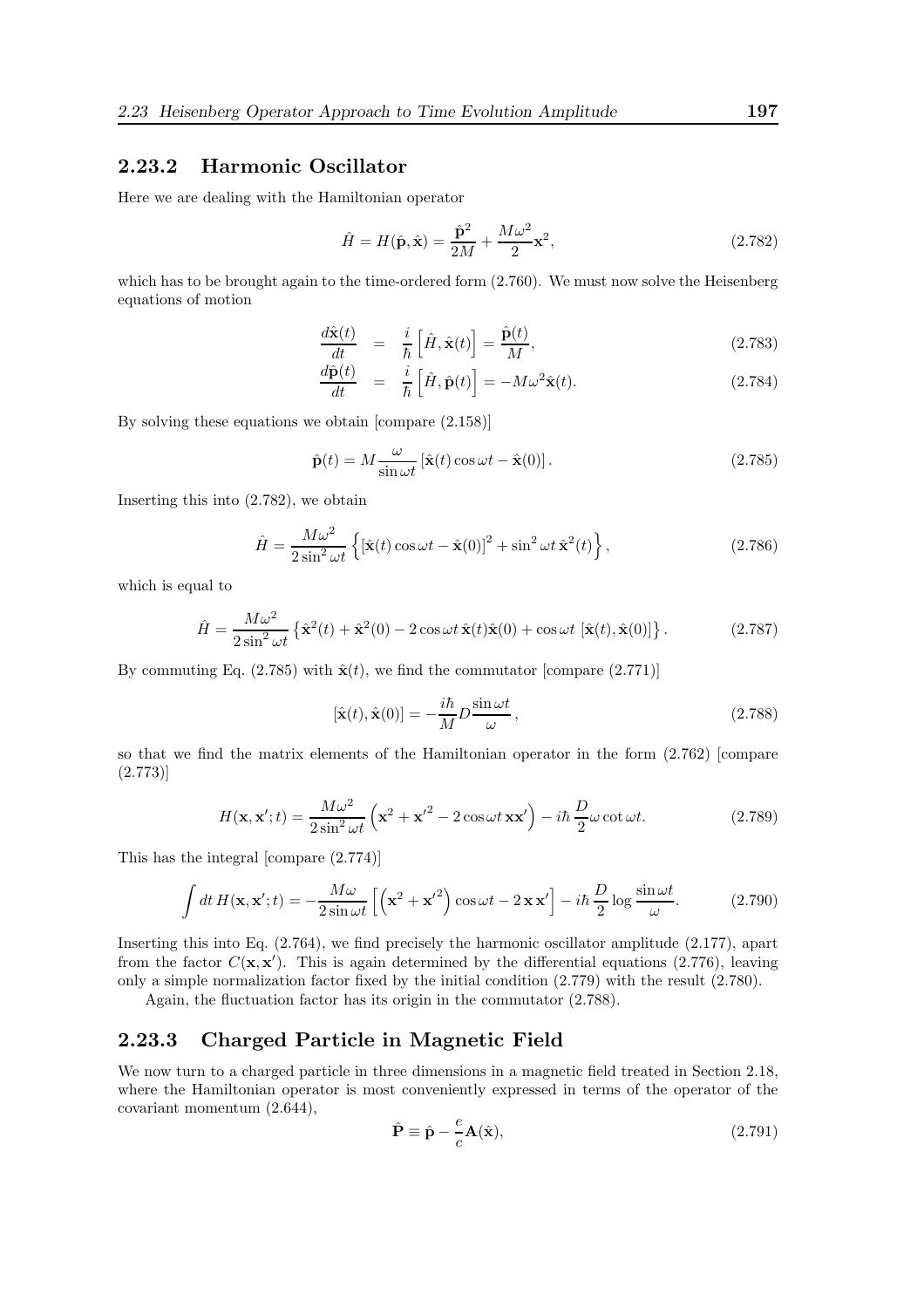as [compare (2.643)]

$$
\hat{H} = H(\hat{\mathbf{p}}, \hat{\mathbf{x}}) = \frac{\hat{\mathbf{P}}^2}{2M}.
$$
\n(2.792)

In the presence of a magnetic field, its components do not commute but satisfy the commutation rules:

$$
[\hat{P}_i, \hat{P}_j] = -\frac{e}{c} [\hat{p}_i, \hat{A}_j] - \frac{e}{c} [\hat{A}_i, \hat{p}_j] = i \frac{e\hbar}{c} (\nabla_i A_j - \nabla_j A_i) = i \frac{e\hbar}{c} B_{ij},
$$
\n(2.793)

where  $B_{ij} = \epsilon_{ijk}B_K$  is the usual antisymmetric tensor representation of the magnetic field. We now have to solve the Heisenberg equations of motion

$$
\frac{d\hat{\mathbf{x}}(t)}{dt} = \frac{i}{\hbar} \left[ \hat{H}, \hat{\mathbf{x}}(t) \right] = \frac{\hat{\mathbf{P}}(t)}{M}
$$
\n(2.794)

$$
\frac{d\hat{\mathbf{P}}(t)}{dt} = \frac{i}{\hbar} \left[ \hat{H}, \hat{\mathbf{P}}(t) \right] = \frac{e}{Mc} B(\hat{\mathbf{x}}(t)) \hat{\mathbf{P}}(t) + i \frac{e\hbar}{Mc} \nabla_j B_{ji}(\hat{\mathbf{x}}(t)),
$$
\n(2.795)

where  $B(\hat{\mathbf{x}}(t))\hat{\mathbf{P}}(t)$  is understood as the product of the matrix  $B_{ij}(\hat{\mathbf{x}}(t))$  with the vector  $\hat{\mathbf{P}}$ . In a constant field, where  $B_{ij}(\hat{\mathbf{x}}(t))$  is a constant matrix  $B_{ij}$ , the last term in the second equation is absent and we find directly the solution

$$
\hat{\mathbf{P}}(t) = e^{\Omega_L t} \hat{\mathbf{P}}(0),\tag{2.796}
$$

where  $\Omega_L$  is a matrix version of the Landau frequency (2.648)

$$
\Omega_{L\,ij} \equiv \frac{e}{Mc} B_{ij},\tag{2.797}
$$

which can also be rewritten with the help of the Landau frequency vector

$$
\omega_L \equiv \frac{e}{Mc} \mathbf{B} \tag{2.798}
$$

and the  $3 \times 3$ -generators of the rotation group

$$
(L_k)_{ij} \equiv -i\epsilon_{kij} \tag{2.799}
$$

as

$$
\Omega_L = i \mathbf{L} \cdot \mathbf{\omega}_L. \tag{2.800}
$$

Inserting this into Eq. (2.794), we find

$$
\hat{\mathbf{x}}(t) = \hat{\mathbf{x}}(0) + \frac{e^{\Omega_L t} - 1}{\Omega_L} \frac{\hat{\mathbf{P}}(0)}{M},
$$
\n(2.801)

where the matrix on the right-hand side is again defined by a power series expansion

$$
\frac{e^{\Omega_L t} - 1}{\Omega_L} = t + \Omega_L \frac{t^2}{2} + \Omega_L^2 \frac{t^3}{3!} + \dots
$$
 (2.802)

We can invert (2.801) to find

$$
\frac{\hat{\mathbf{P}}(0)}{M} = \frac{\Omega_L/2}{\sinh \Omega_L t/2} e^{-\Omega_L t/2} \left[ \hat{\mathbf{x}}(t) - \hat{\mathbf{x}}(0) \right].
$$
\n(2.803)

Using (2.796), this implies

$$
\hat{\mathbf{P}}(t) = MN(\Omega_L t) [\hat{\mathbf{x}}(t) - \hat{\mathbf{x}}(0)],
$$
\n(2.804)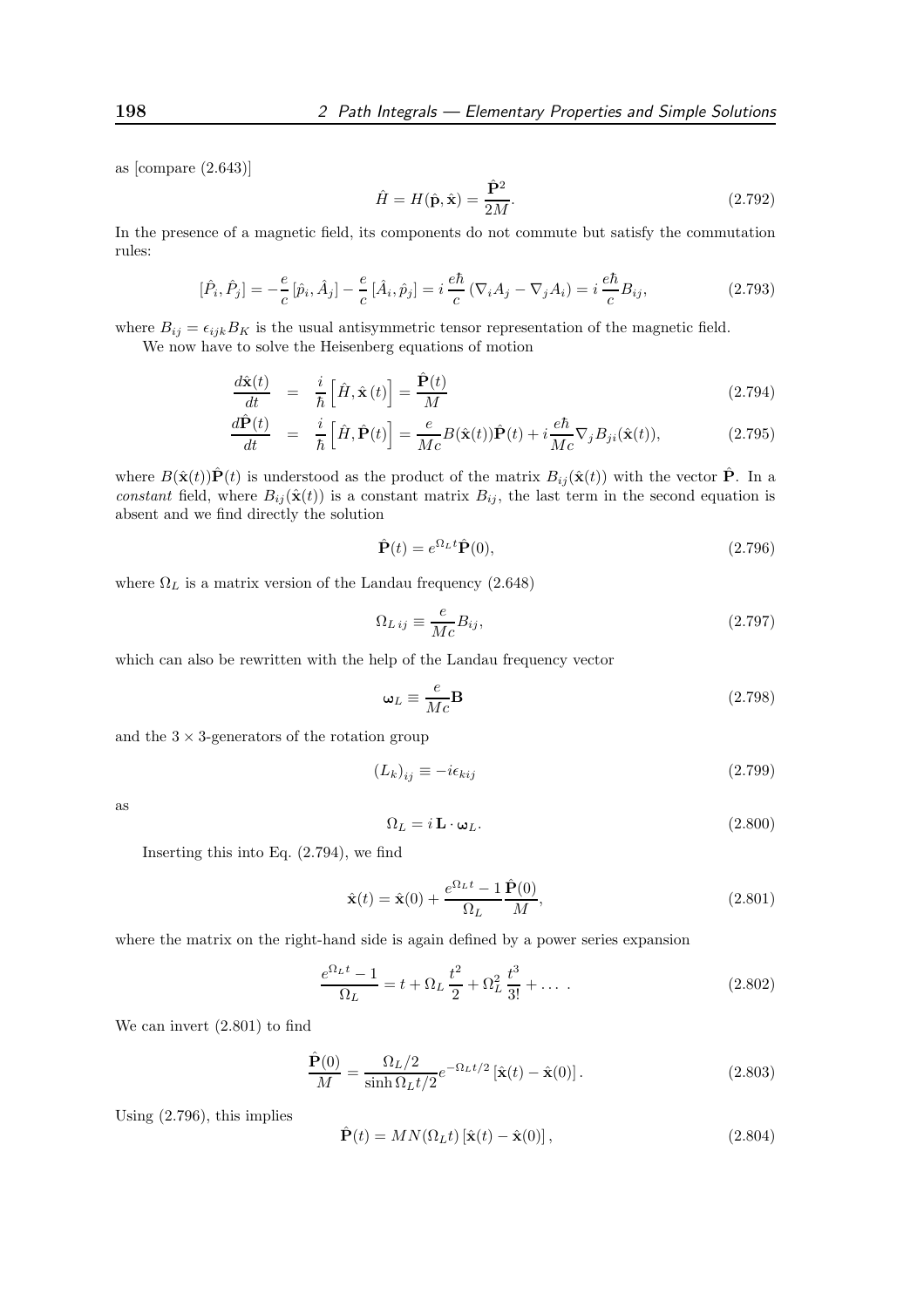with the matrix

$$
N(\Omega_L t) \equiv \frac{\Omega_L/2}{\sinh \Omega_L t/2} e^{\Omega_L t/2}.
$$
\n(2.805)

By squaring (2.804) we obtain

$$
\frac{\hat{\mathbf{P}}^2(t)}{2M} = \frac{M}{2} \left[ \hat{\mathbf{x}}(t) - \hat{\mathbf{x}}(0) \right]^T K(\Omega_L t) \left[ \hat{\mathbf{x}}(t) - \hat{\mathbf{x}}(0) \right],\tag{2.806}
$$

where

$$
K(\Omega_L t) = N^T(\Omega_L t) N(\Omega_L t). \qquad (2.807)
$$

Using the antisymmetry of the matrix  $\Omega_L$ , we can rewrite this as

$$
K(\Omega_L t) = N(-\Omega_L t)N(\Omega_L t) = \frac{\Omega_L^2/4}{\sinh^2 \Omega_L t/2}.
$$
\n(2.808)

The commutator between two operators  $\hat{\mathbf{x}}(t)$  at different times is, due to Eq. (2.801),

$$
[\hat{\mathbf{x}}_i(t), \hat{\mathbf{x}}_j(0)] = -\frac{i}{M} \left( \frac{e^{\Omega_L t} - 1}{\Omega_L} \right)_{ij} , \qquad (2.809)
$$

and

$$
\begin{aligned}\n\left[\hat{\mathbf{x}}_i(t), \hat{\mathbf{x}}_j(0)\right] + \left[\hat{\mathbf{x}}_j(t), \hat{\mathbf{x}}_i(0)\right] &= -\frac{i}{M} \left(\frac{e^{\Omega_L t} - 1}{\Omega_L} + \frac{e^{\Omega_L^T t} - 1}{\Omega_L^T}\right)_{ij} \\
&= -\frac{i}{M} \left(\frac{e^{\Omega_L t} - e^{-\Omega_L t}}{\Omega_L}\right)_{ij} = -2\frac{i}{M} \left[\frac{\sinh \Omega_L t}{\Omega_L}\right]_{ij} .\n\end{aligned} \tag{2.810}
$$

Respecting this, we can expand (2.806) in powers of operators  $\hat{\mathbf{x}}(t)$  and  $\hat{\mathbf{x}}(0)$ , thereby time-ordering the later operators to the left of the earlier ones as follows:

$$
H(\hat{\mathbf{x}}(t), \hat{\mathbf{x}}(0)) = \frac{M}{2} \left[ \hat{\mathbf{x}}^T(t) K(\Omega_L t) \hat{\mathbf{x}}(t) - 2 \hat{\mathbf{x}}^T K(\Omega_L t) \hat{\mathbf{x}}(0) + \hat{\mathbf{x}}^T K(\Omega_L t) \hat{\mathbf{x}}(0) \right]
$$

$$
- \frac{i\hbar}{2} \text{tr} \left[ \frac{\Omega_L}{2} \coth \frac{\Omega_L t}{2} \right].
$$
(2.811)

This has to be integrated in  $t$ , for which we use the formulas

$$
\int dt K(\Omega_L t) = \int dt \frac{\Omega_L^2/2}{\sinh^2 \Omega_L t/2} = -\frac{\Omega_L}{2} \coth \frac{\Omega_L t}{2},\tag{2.812}
$$

and

$$
\int dt \frac{1}{2} \operatorname{tr} \left[ \frac{\Omega_L}{2} \coth \frac{\Omega_L t}{2} \right] = \operatorname{tr} \log \frac{\sinh \Omega_L t/2}{\Omega_L/2} = \operatorname{tr} \log \frac{\sinh \Omega_L t/2}{\Omega_L t/2} + 3 \log t, \tag{2.813}
$$

these results following again from a Taylor expansion of both sides. The factor 3 in the last term is due to the three-dimensional trace. We can then immediately write down the exponential factor  $E(\mathbf{x}, \mathbf{x}'; t)$  in (2.764):

$$
E(\mathbf{x}, \mathbf{x}'; t) = \frac{1}{t^{3/2}} \exp\left\{ \frac{i}{\hbar} \frac{M}{2} (\mathbf{x} - \mathbf{x}')^T \left( \frac{\Omega_L}{2} \coth \frac{\Omega_L t}{2} \right) (\mathbf{x} - \mathbf{x}') - \frac{1}{2} \text{tr} \log \frac{\sinh \Omega_L t/2}{\Omega_L t/2} \right\}.
$$
 (2.814)

The last term gives rise to a prefactor

$$
\left[\det \frac{\sinh \Omega_L t/2}{\Omega_L t/2}\right]^{-1/2}.\tag{2.815}
$$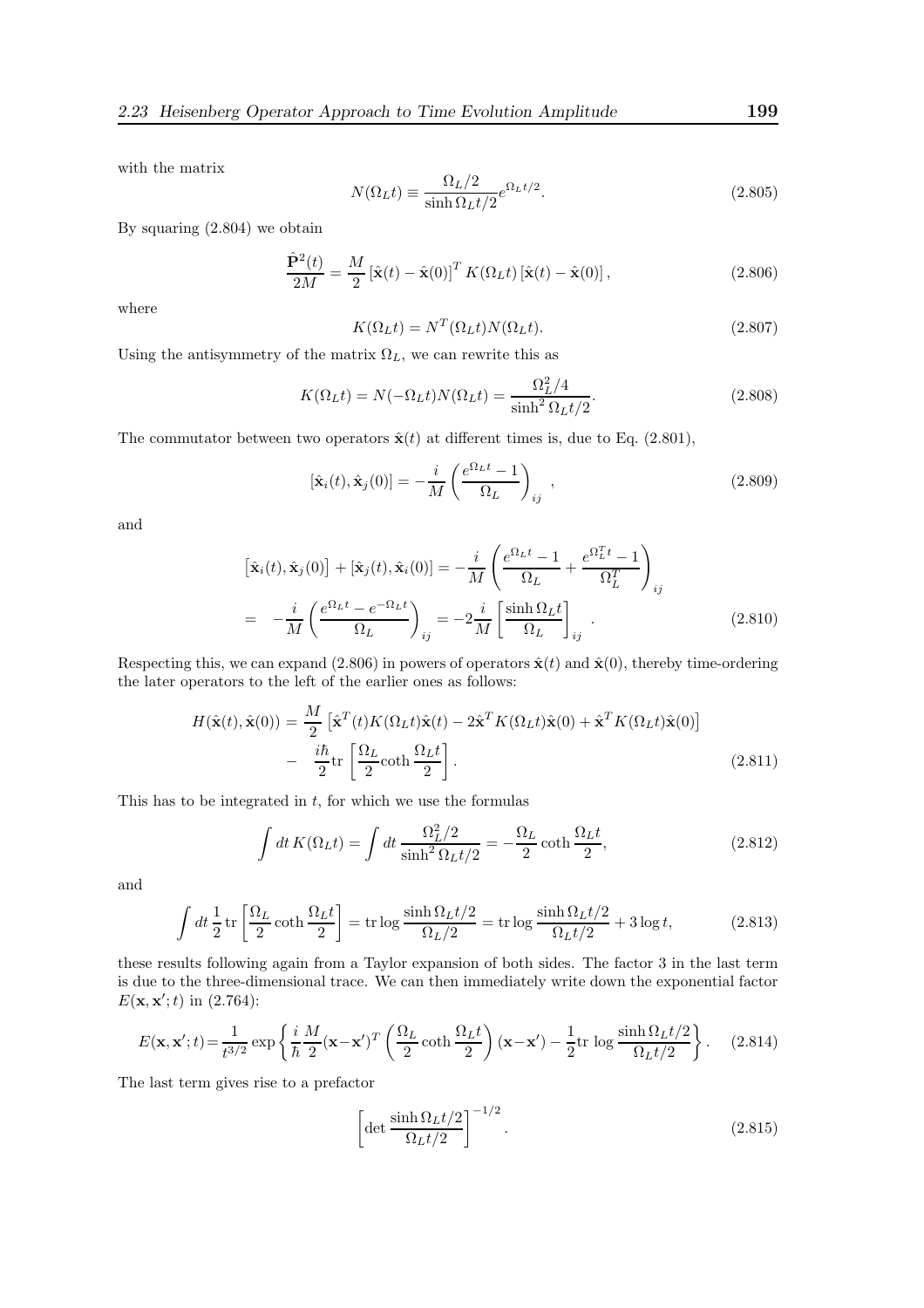As before, the time-independent integration factor  $C(\mathbf{x}, \mathbf{x}')$  in (2.764) is fixed by differential equations in  $x$  and  $x'$ , which involve here the covariant derivatives:

$$
\begin{aligned}\n\left[-i\hbar \nabla -\frac{e}{c} \mathbf{A}(\mathbf{x})\right] \langle \mathbf{x} t | \mathbf{x}' 0 \rangle &= \langle \mathbf{x} | \hat{\mathbf{P}} e^{-i\hat{H}t/\hbar} | \mathbf{x}' \rangle = \langle \mathbf{x} | e^{-i\hat{H}t/\hbar} \left[e^{i\hat{H}t/\hbar} \hat{\mathbf{P}} e^{-i\hat{H}t/\hbar}\right] | \mathbf{x}' \rangle \\
&= \langle \mathbf{x} t | \hat{\mathbf{P}}(t) | \mathbf{x}' 0 \rangle = L(\Omega_L t) (\mathbf{x} - \mathbf{x}') \langle \mathbf{x} t | \mathbf{x}' 0 \rangle, \\
\left[i\hbar \nabla' - \frac{e}{c} \mathbf{A}(\mathbf{x})\right] \langle \mathbf{x} t | \mathbf{x}' 0 \rangle &= \langle \mathbf{x} | e^{-i\hat{H}t/\hbar} \hat{\mathbf{P}} | \mathbf{x}' \rangle \\
&= \langle \mathbf{x} t | \hat{\mathbf{P}}(0) | \mathbf{x}' 0 \rangle = L(\Omega_L t) (\mathbf{x} - \mathbf{x}') \langle \mathbf{x} t | \mathbf{x}' 0 \rangle.\n\end{aligned} \tag{2.817}
$$

Calculating the partial derivative we find

$$
-i\hbar \nabla \langle \mathbf{x} t | \mathbf{x}' 0 \rangle = [-i\hbar \nabla C(\mathbf{x}, \mathbf{x}')] E(\mathbf{x}, \mathbf{x}'; t) + C(\mathbf{x}, \mathbf{x}')[-i\hbar \nabla E(\mathbf{x}, \mathbf{x}'; t)]
$$
  
=  $[-i\hbar \nabla C(\mathbf{x}, \mathbf{x}')] E(\mathbf{x}, \mathbf{x}'; t) + C(\mathbf{x}, \mathbf{x}') M \left( \frac{\Omega_L}{2} \coth \frac{\Omega_L t}{2} \right) (\mathbf{x} - \mathbf{x}') E(\mathbf{x}, \mathbf{x}'; t).$ 

Subtracting the right-hand side of (2.816) leads to

$$
M\left(\frac{\Omega_L}{2}\coth\frac{\Omega_L t}{2}\right)(\mathbf{x} - \mathbf{x}') - ML(\Omega_L t)(\mathbf{x} - \mathbf{x}') = -\frac{M}{2}\Omega_L(\mathbf{x} - \mathbf{x}'),\tag{2.818}
$$

so that  $C(\mathbf{x}, \mathbf{x}')$  satisfies the time-independent differential equation

$$
\left[-i\hbar\mathbf{\nabla} - \frac{e}{c}A(\mathbf{x}) - \frac{M}{2}\Omega_L(\mathbf{x} - \mathbf{x}')\right]C(\mathbf{x}, \mathbf{x}') = 0.
$$
 (2.819)

A similar equation is found from the second equation (2.817):

$$
\left[i\hbar\mathbf{\nabla}' - \frac{e}{c}A(\mathbf{x}) - \frac{M}{2}\Omega_L(\mathbf{x} - \mathbf{x}')\right]C(\mathbf{x}, \mathbf{x}') = 0.
$$
 (2.820)

These equations are solved by

$$
C(\mathbf{x}, \mathbf{x}') = C \exp\left\{ \frac{i}{\hbar} \int_{\mathbf{x}'}^{\mathbf{x}} d\xi \left[ \frac{e}{c} \mathbf{A}(\xi) + \frac{M}{2} \Omega_L(\xi - \mathbf{x}') \right] \right\}.
$$
 (2.821)

The contour of integration is arbitrary since the vector field in brackets,

$$
\frac{e}{c}\mathbf{A}'(\xi) \equiv \frac{e}{c}\mathbf{A}(\xi) + \frac{\Omega_L}{2}(\xi - \mathbf{x}') = \frac{e}{c}\left[\mathbf{A}(\xi) - \frac{1}{2}\mathbf{B} \times (\xi - \mathbf{x}')\right]
$$
(2.822)

has a vanishing curl,  $\nabla \times \mathbf{A}'(\mathbf{x}) = 0$ . We can therefore choose the contour to be a straight line connecting **x'** and **x**, in which case  $d\xi$  points in the same direction of **x** − **x'** as  $\xi$  − **x'** so that the cross product vanishes. Hence we may write for a straight-line connection the  $\Omega_L$ -term

$$
C(\mathbf{x}, \mathbf{x}') = C \exp\left\{i\frac{e}{c} \int_{\mathbf{x}'}^{\mathbf{x}} d\xi \mathbf{A}(\xi)\right\}.
$$
 (2.823)

Finally, the normalization constant  $C$  is fixed by the initial condition  $(2.779)$  to have the value  $(2.780).$ 

Collecting all terms, the amplitude is

$$
\langle \mathbf{x} t | \mathbf{x}' 0 \rangle = \frac{1}{\sqrt{2\pi i \hbar^2 t/M^3}} \left[ \det \frac{\sinh \Omega_L t/2}{\Omega_L t/2} \right]^{-1/2} \exp \left\{ i \frac{e}{c} \int_{\mathbf{x}'}^{\mathbf{x}} d\mathbf{\xi} \mathbf{A}(\mathbf{\xi}) \right\}
$$

$$
\times \exp \left\{ \frac{i}{\hbar} \frac{M}{2} (\mathbf{x} - \mathbf{x}')^T \left( \frac{\Omega_L}{2} \coth \frac{\Omega_L t}{2} \right) (\mathbf{x} - \mathbf{x}') \right\}. \tag{2.824}
$$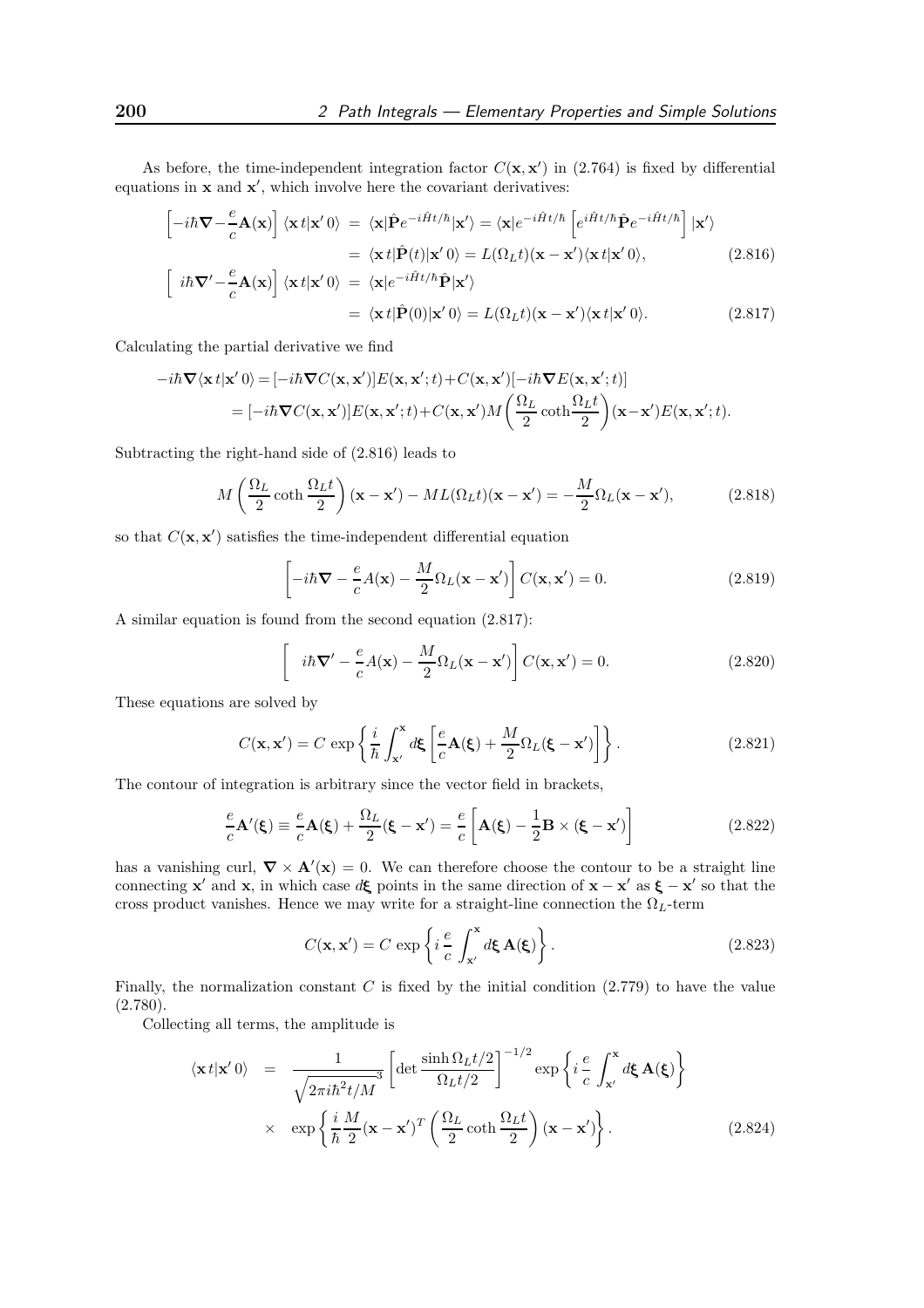All expressions simplify if we assume the magnetic field to point in the  $z$ -direction, in which case the frequency matrix becomes

$$
\Omega_L = \begin{pmatrix} 0 & \omega_L & 0 \\ -\omega_L & 0 & 0 \\ 0 & 0 & 0 \end{pmatrix},
$$
\n(2.825)

so that

$$
\cos\frac{\Omega_L t}{2} = \begin{pmatrix} \cos\omega_L t/2 & 0 & 0\\ 0 & \cos\omega_L t/2 & 0\\ 0 & 0 & 1 \end{pmatrix},
$$
\n(2.826)

and

$$
\frac{\sinh \Omega_L t/2}{\Omega_L t/2} = \begin{pmatrix} 0 & \sin \omega_L t/2 & 0 \\ -\sin \omega_L t/2 & 0 & 0 \\ 0 & 0 & 1 \end{pmatrix},
$$
(2.827)

whose determinant is

$$
\det \frac{\sinh \Omega_L t/2}{\Omega_L t/2} = \left(\frac{\sinh \omega_L t/2}{\omega_L t/2}\right)^2.
$$
 (2.828)

Let us calculate the exponential involving the vector potential in  $(2.824)$  explicitly. We choose the gauge in which the vector potential points in the y-direction [recall (2.636)], and parametrize the straight line between  $x'$  and  $x$  as

$$
\boldsymbol{\xi} = \mathbf{x}' + s(\mathbf{x} - \mathbf{x}'), \quad s \in [0, 1]. \tag{2.829}
$$

Then we find

$$
\int_{x'}^{x} d\xi \mathbf{A}(\xi) = B(y - y') \int_{0}^{1} ds [x' + s(x - x')] = B(y - y')(x + x')
$$
  
=  $B(xy - x'y') + B(x'y - xy').$  (2.830)

Inserting this and (2.828) into (2.764), we recover the earlier result (2.668).

## Appendix 2A Baker-Campbell-Hausdorff Formula and Magnus Expansion

The standard Baker-Campbell-Hausdorff formula, from which our formula (2.9) can be derived, reads

$$
e^{\hat{A}}e^{\hat{B}} = e^{\hat{C}},\tag{2A.1}
$$

where

$$
\hat{C} = \hat{B} + \int_0^1 dt g(e^{\text{ad}A \cdot t} e^{\text{ad}B})[\hat{A}], \tag{2A.2}
$$

and  $g(z)$  is the function

$$
g(z) \equiv \frac{\log z}{z - 1} = \sum_{n=0}^{\infty} \frac{(1 - z)^n}{n + 1},
$$
\n(2A.3)

and adB is the operator associated with  $\hat{B}$  in the so-called *adjoint representation*, which is defined by

$$
ad B[\hat{A}] \equiv [\hat{B}, \hat{A}]. \tag{2A.4}
$$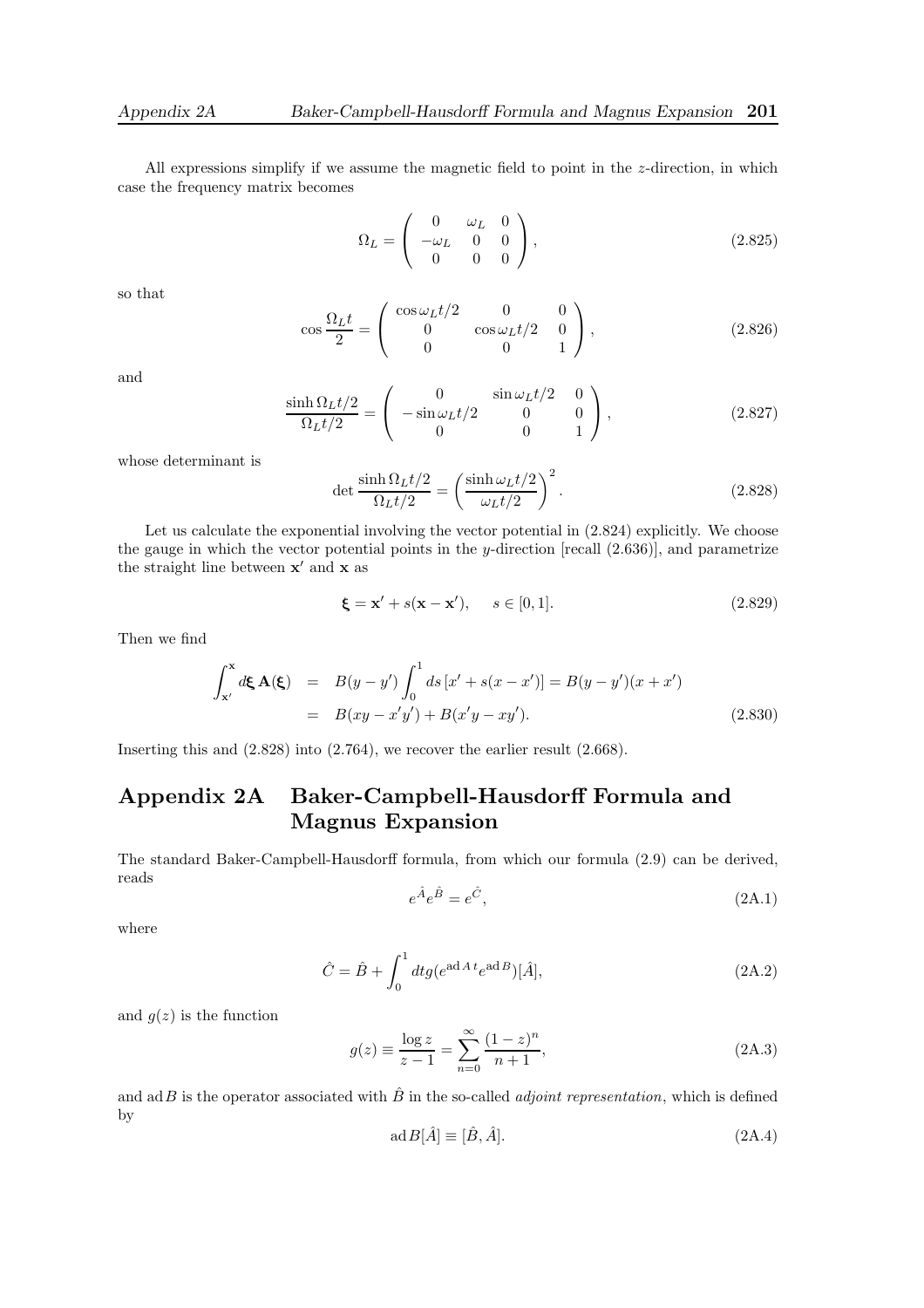One also defines the trivial adjoint operator  $(\text{ad }B)^0[\hat{A}] = 1[\hat{A}] \equiv \hat{A}$ . By expanding the exponentials in Eq. (2A.2) and using the power series (2A.3), one finds the explicit formula

$$
\hat{C} = \hat{B} + \hat{A} + \sum_{n=1}^{\infty} \frac{(-1)^n}{n+1} \sum_{p_i, q_i; p_i + q_i \ge 1} \frac{1}{1 + \sum_{i=1}^n p_i} \times \frac{(\text{ad }A)^{p_1} (\text{ad }B)^{q_1}}{p_1!} \cdots \frac{(\text{ad }A)^{p_n} (\text{ad }B)^{q_n}}{p_n!} [\hat{A}].
$$
\n(2A.5)

The lowest expansion terms are

$$
\hat{C} = \hat{B} + \hat{A} - \frac{1}{2} \left[ \frac{1}{2} \text{ad} A + \text{ad} B + \frac{1}{6} (\text{ad} A)^2 + \frac{1}{2} \text{ad} A \text{ad} B + \frac{1}{2} (\text{ad} B)^2 + \ldots \right] [\hat{A}] \n+ \frac{1}{3} \left[ \frac{1}{3} (\text{ad} A)^2 + \frac{1}{2} \text{ad} A \text{ad} B + \frac{1}{2} \text{ad} B \text{ad} A + (\text{ad} B)^2 + \ldots \right] [\hat{A}]
$$
\n
$$
= \hat{A} + \hat{B} + \frac{1}{2} [\hat{A}, \hat{B}] + \frac{1}{12} ([\hat{A}, [\hat{A}, \hat{B}]] + [\hat{B}, [\hat{B}, \hat{A}]]) + \frac{1}{24} [\hat{A}, [[\hat{A}, \hat{B}], \hat{B}]] \ldots
$$
\n(2A.6)

The result can be rearranged to the closely related Zassenhaus formula

$$
e^{\hat{A}+\hat{B}} = e^{\hat{A}}e^{\hat{B}}e^{\hat{Z}_2}e^{\hat{Z}_3}e^{\hat{Z}_4}\cdots,
$$
\n(2A.7)

where

$$
\hat{Z}_2 = \frac{1}{2} [\hat{B}, \hat{A}] \tag{2A.8}
$$

$$
\hat{Z}_3 = -\frac{1}{3} [\hat{B}, [\hat{B}, \hat{A}]] - \frac{1}{6} [\hat{A}, [\hat{B}, \hat{A}]]
$$
\n(2A.9)

$$
\hat{Z}_4 = \frac{1}{8} \left( [[[\hat{B}, \hat{A}], \hat{B}], \hat{B}] + [[[\hat{B}, \hat{A}], \hat{A}], \hat{B}] \right) + \frac{1}{24} [[[\hat{B}, \hat{A}], \hat{A}], \hat{A}]
$$
\n(2A.10)\n
$$
\vdots
$$

To prove formula (2A.2) and thus the expansion (2A.6), we proceed similar to the derivation of the interaction formula (1.295) by deriving and solving a differential equation for the operator function

$$
\hat{C}(t) = \log(e^{\hat{A}t}e^{\hat{B}}). \tag{2A.11}
$$

Its value at  $t = 1$  will supply us with the desired result  $\hat{C}$  in (2A.5). The starting point is the observation that for any operator  $\hat{M}$ ,

$$
e^{\hat{C}(t)}\hat{M}e^{-\hat{C}(t)} = e^{\operatorname{ad}C(t)}[\hat{M}],\tag{2A.12}
$$

by definition of  $adC$ . Inserting  $(2A.11)$ , the left-hand side can also be rewritten as  $e^{\hat{A}t}e^{\hat{B}}\hat{M}e^{-\hat{B}}e^{-\hat{A}t}$ , which in turn is equal to  $e^{adA}e^{adB}[\hat{M}]$ , by definition (2A.4). Hence we have

$$
e^{\operatorname{ad}C(t)} = e^{\operatorname{ad}At}e^{\operatorname{ad}B}.
$$
\n(2A.13)

Differentiation of (2A.11) yields

$$
e^{\hat{C}(t)}\frac{d}{dt}e^{-\hat{C}(t)} = -\hat{A}.
$$
 (2A.14)

The left-hand side, on the other hand, can be rewritten in general as

$$
e^{\hat{C}(t)}\frac{d}{dt}e^{-\hat{C}(t)} = -f(\text{ad}C(t))[\dot{\hat{C}}(t)],
$$
\n(2A.15)

where

$$
f(z) \equiv \frac{e^z - 1}{z}.
$$
\n(2A.16)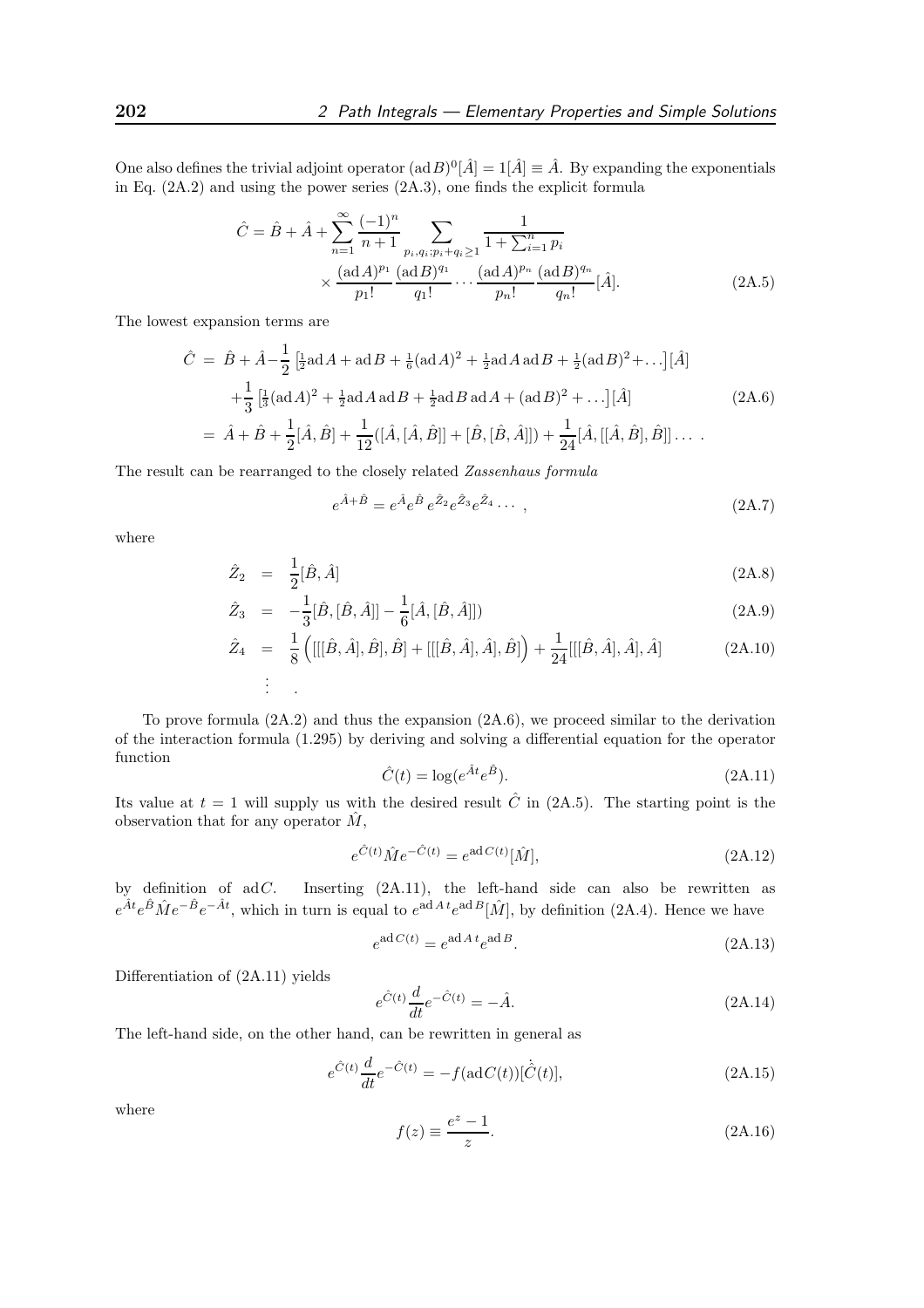This will be verified below. It implies that

$$
f(\operatorname{ad}C(t))[\dot{\hat{C}}(t)] = \hat{A}.
$$
\n(2A.17)

We now define the function  $g(z)$  as in  $(2A.3)$  and see that it satisfies

$$
g(e^z)f(z) \equiv 1. \tag{2A.18}
$$

We therefore have the trivial identity

$$
\dot{\hat{C}}(t) = g(e^{\mathrm{ad}\,C(t)})f(\mathrm{ad}\,C(t))[\dot{\hat{C}}(t)].\tag{2A.19}
$$

Using (2A.17) and (2A.13), this turns into the differential equation

$$
\dot{\hat{C}}(t) = g(e^{\mathrm{ad}\,C(t)})[\hat{A}] = e^{\mathrm{ad}\,A\,t}e^{\mathrm{ad}\,B}[\hat{A}],\tag{2A.20}
$$

from which we find directly the result (2A.2).

To complete the proof we must verify (2A.15). The expression is not simply equal to  $-e^{\hat{C}(t)}\hat{C}(t)Me^{-\hat{C}(t)}$  since  $\hat{C}(t)$  does not, in general, commute with  $\hat{C}(t)$ . To account for this consider the operator

$$
\hat{O}(s,t) \equiv e^{\hat{C}(t)s} \frac{d}{dt} e^{-\hat{C}(t)s}.
$$
\n(2A.21)

Differentiating this with respect to s gives

$$
\partial_s \hat{O}(s,t) = e^{\hat{C}(t)s} \hat{C}(t) \frac{d}{dt} \left( e^{-\hat{C}(t)s} \right) - e^{\hat{C}(t)s} \frac{d}{dt} \left( \hat{C}(t) e^{-\hat{C}(t)s} \right)
$$
  
\n
$$
= -e^{\hat{C}(t)s} \hat{C}(t) e^{-\hat{C}(t)s}
$$
  
\n
$$
= -e^{\operatorname{ad}C(t)s} [\hat{C}(t)]. \tag{2A.22}
$$

Hence

$$
\hat{O}(s,t) - \hat{O}(0,t) = \int_0^s ds' \partial_{s'} \hat{O}(s',t) \n= -\sum_{n=0}^\infty \frac{s^{n+1}}{(n+1)!} (\mathrm{ad}C(t))^n [\dot{C}(t)],
$$
\n(2A.23)

from which we obtain

$$
\hat{O}(1,t) = e^{\hat{C}(t)} \frac{d}{dt} e^{-\hat{C}(t)} = -f(\text{ad}\,C(t))[\dot{\hat{C}}(t)],\tag{2A.24}
$$

which is what we wanted to prove.

Note that the final form of the series for  $\hat{C}$  in (2A.6) can be rearranged in many different ways, using the Jacobi identity for the commutators. It is a nontrivial task to find a form involving the smallest number of terms.<sup>39</sup>

The same mathematical technique can be used to derive a useful modification of the Neumann-Liouville expansion or Dyson series (1.239) and (1.251). This is the so-called *Magnus expansion*<sup>40</sup>, in which one writes  $\hat{U}(t_b, t_a) = e^{\hat{E}}$ , and expands the exponent  $\hat{E}$  as

$$
\hat{E} = -\frac{i}{\hbar} \int_{t_a}^{t_b} dt_1 \hat{H}(t_1) + \frac{1}{2} \left(\frac{-i}{\hbar}\right)^2 \int_{t_a}^{t_b} dt_2 \int_{t_a}^{t_2} dt_1 \left[\hat{H}(t_2), \hat{H}(t_1)\right]
$$

 $39$ For a discussion see J.A. Oteo, J. Math. Phys.  $32, 419$  (1991).

 $40$ See A. Iserles, A. Marthinsen, and S.P. Norsett, On the implementation of the method of Magnus series for linear differential equations, BIT 39, 281 (1999) (http://www.damtp.cam.ac.uk/ user/ai/Publications).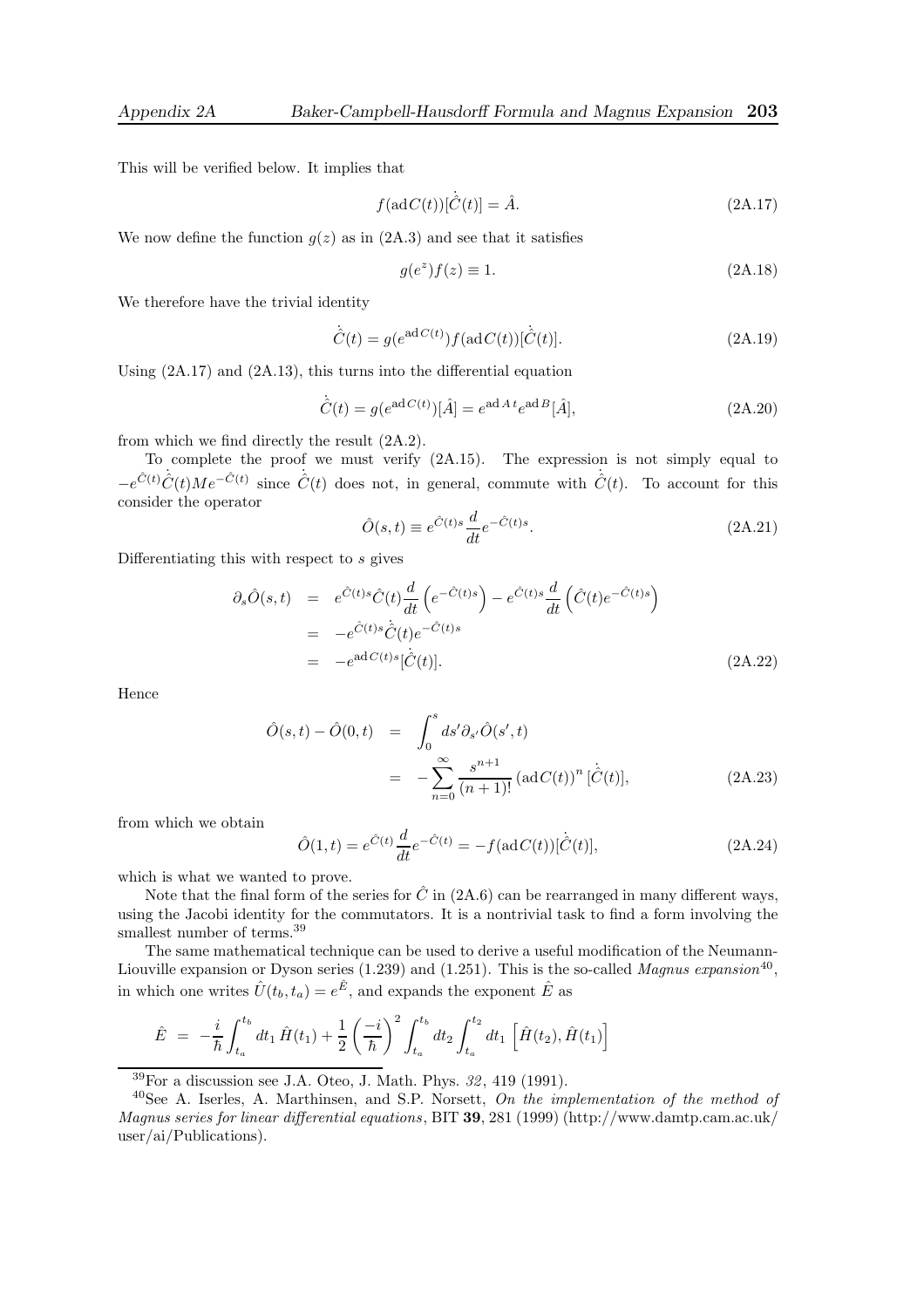$$
+\frac{1}{4}\left(\frac{-i}{\hbar}\right)^{3}\left\{\int_{t_{a}}^{t_{b}}dt_{3}\int_{t_{a}}^{t_{3}}dt_{2}\int_{t_{a}}^{t_{2}}dt_{1}\left[\hat{H}(t_{3}),\left[\hat{H}(t_{2}),\hat{H}(t_{1})\right]\right] +\frac{1}{3}\int_{t_{a}}^{t_{b}}dt_{3}\int_{t_{a}}^{t_{b}}dt_{2}\int_{t_{a}}^{t_{b}}dt_{1}\left[\left[\hat{H}(t_{3}),\hat{H}(t_{2})\right],\hat{H}(t_{1})\right]\right\} + \dots, \qquad (2A.25)
$$

which converges faster than the Neumann-Liouville expansion.

## Appendix 2B Direct Calculation of the Time-Sliced Oscillator Amplitude

After time-slicing, the amplitude (2.145) becomes a multiple integral over short-time amplitudes [using the action (2.192)]

$$
(x_n \epsilon | x_{n-1} 0) = \frac{1}{\sqrt{2\pi \hbar i \epsilon / M}} \exp\left\{ \frac{i}{\hbar} \frac{M}{2} \left[ \frac{(x_n - x_{n-1})^2}{\epsilon} - \epsilon \omega^2 \frac{1}{2} (x_n^2 + x_{n-1}^2) \right] \right\}.
$$
 (2B.26)

We shall write this as

$$
(x_n \epsilon | x_{n-1} 0) = \mathcal{N}_1 \exp\left\{ \frac{i}{\hbar} \left[ a_1 (x_n^2 + x_{n-1}^2) - 2b_1 x_n x_{n-1} \right] \right\},\tag{2B.27}
$$

with

$$
a_1 = \frac{M}{2\epsilon} \left[ 1 - 2 \left( \frac{\omega \epsilon}{2} \right)^2 \right], \quad b_1 = \frac{M}{2\epsilon},
$$
  

$$
\mathcal{N}_1 = \frac{1}{\sqrt{2\pi \hbar i \epsilon / M}}.
$$
(2B.28)

When performing the intermediate integrations in a product of  $N$  such amplitudes, the result must have the same general form

$$
(x_N \epsilon | x_{N-1} 0) = \mathcal{N}_N \exp \left\{ \frac{i}{\hbar} \left[ a_N (x_N^2 + x_0^2) - 2b_N x_N x_0 \right] \right\}.
$$
 (2B.29)

Multiplying this by a further short-time amplitude and integrating over the intermediate position gives the recursion relations

$$
\mathcal{N}_{N+1} = \mathcal{N}_1 \mathcal{N}_N \sqrt{\frac{i\pi\hbar}{a_N + a_1}},\tag{2B.30}
$$

$$
a_{N+1} = \frac{a_N^2 - b_N^2 + a_1 a_N}{a_1 + a_N} = \frac{a_1^2 - b_1^2 + a_1 a_N}{a_1 + a_N},
$$
\n(2B.31)

$$
b_{N+1} = \frac{b_1 b_N}{a_1 + a_N}.
$$
\n(2B.32)

From (2B.31) we find

$$
a_N^2 = b_N^2 + a_1^2 - b_1^2,\tag{2B.33}
$$

and the only nontrivial recursion relation to be solved is that for  $b_N$ . With (2B.32) it becomes

$$
b_{N+1} = \frac{b_1 b_N}{a_1 + \sqrt{b_N^2 - (b_1^2 - a_1^2)}},\tag{2B.34}
$$

or

$$
\frac{1}{b_{N+1}} = \frac{1}{b_1} \left( \frac{a_1}{b_N} + \sqrt{1 - \frac{b_1^2 - a_1^2}{b_N^2}} \right).
$$
 (2B.35)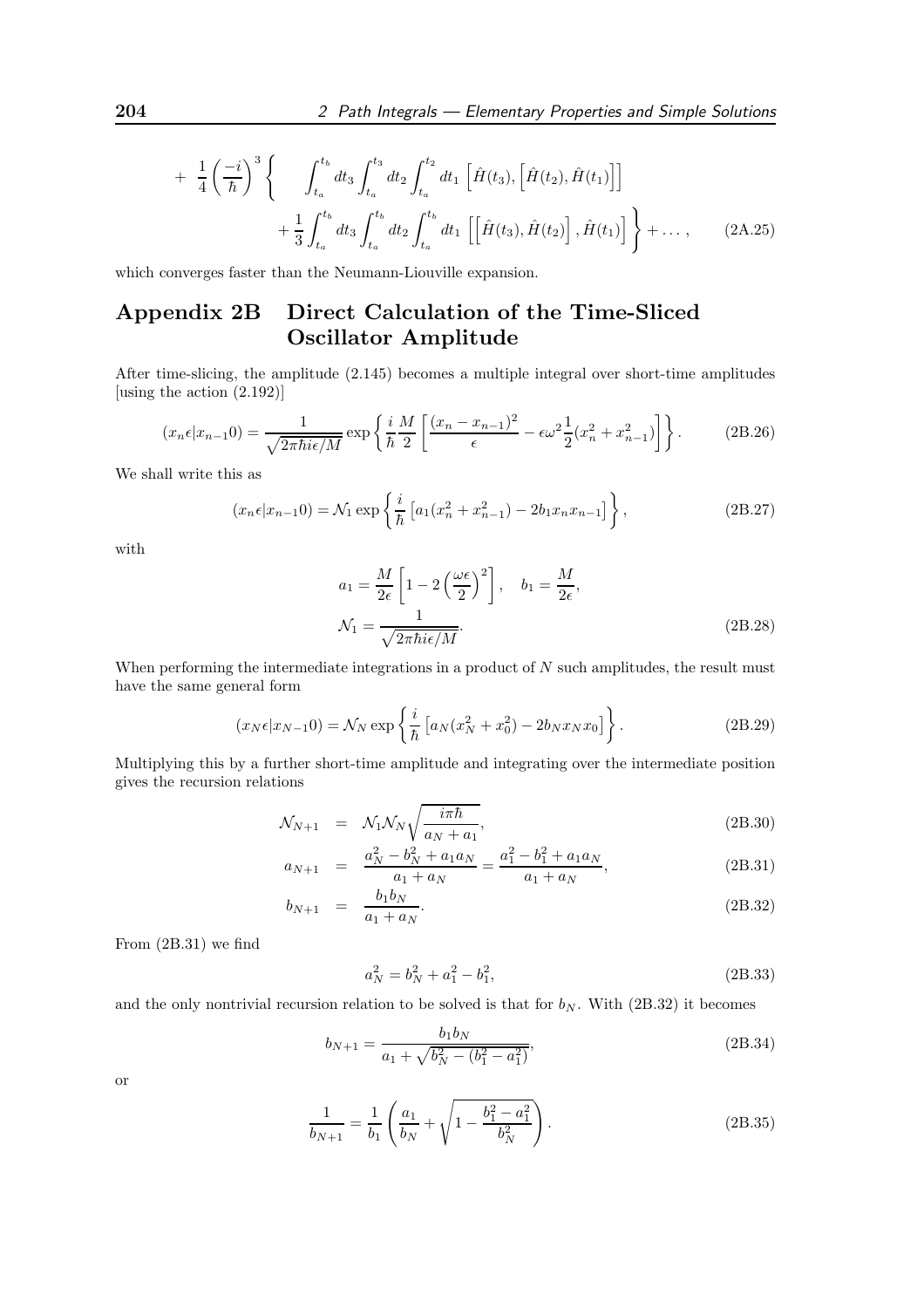We now introduce the auxiliary frequency  $\tilde{\omega}$  of Eq. (2.163). Then

$$
a_1 = \frac{M}{2\epsilon} \cos \tilde{\omega},\tag{2B.36}
$$

and the recursion for  $b_{N+1}$  reads

$$
\frac{1}{b_{N+1}} = \frac{\cos\tilde{\omega}\epsilon}{b_N} + \frac{2\epsilon}{M} \sqrt{1 - \frac{M^2}{4\epsilon^2} \frac{\sin^2\tilde{\omega}\epsilon}{b_N^2}}.
$$
\n(2B.37)

By introducing the reduced quantities

$$
\beta_N \equiv \frac{2\epsilon}{M} b_N,\tag{2B.38}
$$

with

$$
\beta_1 = 1,\tag{2B.39}
$$

the recursion becomes

$$
\frac{1}{\beta_{N+1}} = \frac{\cos \tilde{\omega} \epsilon}{\beta_N} + \sqrt{1 - \frac{\sin^2 \tilde{\omega} \epsilon}{\beta_N^2}}.
$$
\n(2B.40)

For  $N = 1, 2$ , this determines

$$
\frac{1}{\beta_2} = \cos \tilde{\omega} \epsilon + \sqrt{1 - \sin^2 \tilde{\omega} \epsilon} = \frac{\sin 2\tilde{\omega} \epsilon}{\sin \tilde{\omega} \epsilon},
$$
  

$$
\frac{1}{\beta_3} = \cos \tilde{\omega} \epsilon \frac{\sin 2\tilde{\omega} \epsilon}{\sin \tilde{\omega} \epsilon} + \sqrt{1 - \sin^2 \tilde{\omega} \epsilon \frac{\sin^2 2\tilde{\omega} \epsilon}{\sin^2 \tilde{\omega} \epsilon}} = \frac{\sin 3\tilde{\omega} \epsilon}{\sin \tilde{\omega} \epsilon}.
$$
(2B.41)

We therefore expect the general result

$$
\frac{1}{\beta_{N+1}} = \frac{\sin \tilde{\omega} (N+1)\epsilon}{\sin \tilde{\omega}\epsilon}.
$$
\n(2B.42)

It is easy to verify that this solves the recursion relation (2B.40). From (2B.38) we thus obtain

$$
b_{N+1} = \frac{M}{2\epsilon} \frac{\sin \tilde{\omega}\epsilon}{\sin \tilde{\omega}(N+1)\epsilon}.
$$
\n(2B.43)

Inserting this into (2B.30) and (2B.33) yields

$$
a_{N+1} = \frac{M}{2\epsilon} \sin \tilde{\omega} \epsilon \frac{\cos \tilde{\omega} (N+1)\epsilon}{\sin \tilde{\omega} (N+1)\epsilon},
$$
\n(2B.44)

$$
\mathcal{N}_{N+1} = \mathcal{N}_1 \sqrt{\frac{\sin \tilde{\omega} \epsilon}{\sin \tilde{\omega} (N+1) \epsilon}}, \tag{2B.45}
$$

such that (2B.29) becomes the time-sliced amplitude (2.199).

# Appendix 2C Derivation of Mehler Formula

Here we briefly sketch the derivation of Mehler's formula.<sup>41</sup> It is based on the observation that the left-hand side of Eq.  $(2.297)$ , let us call it  $F(x, x')$ , is the Fourier transform of the function

$$
\tilde{F}(k, k') = \pi e^{-(k^2 + k'^2 + akk')/2},\tag{2C.46}
$$

<sup>&</sup>lt;sup>41</sup>See P.M. Morse and H. Feshbach, *Methods of Theoretical Physics*, McGraw-Hill, New York, Vol. I, p. 781 (1953).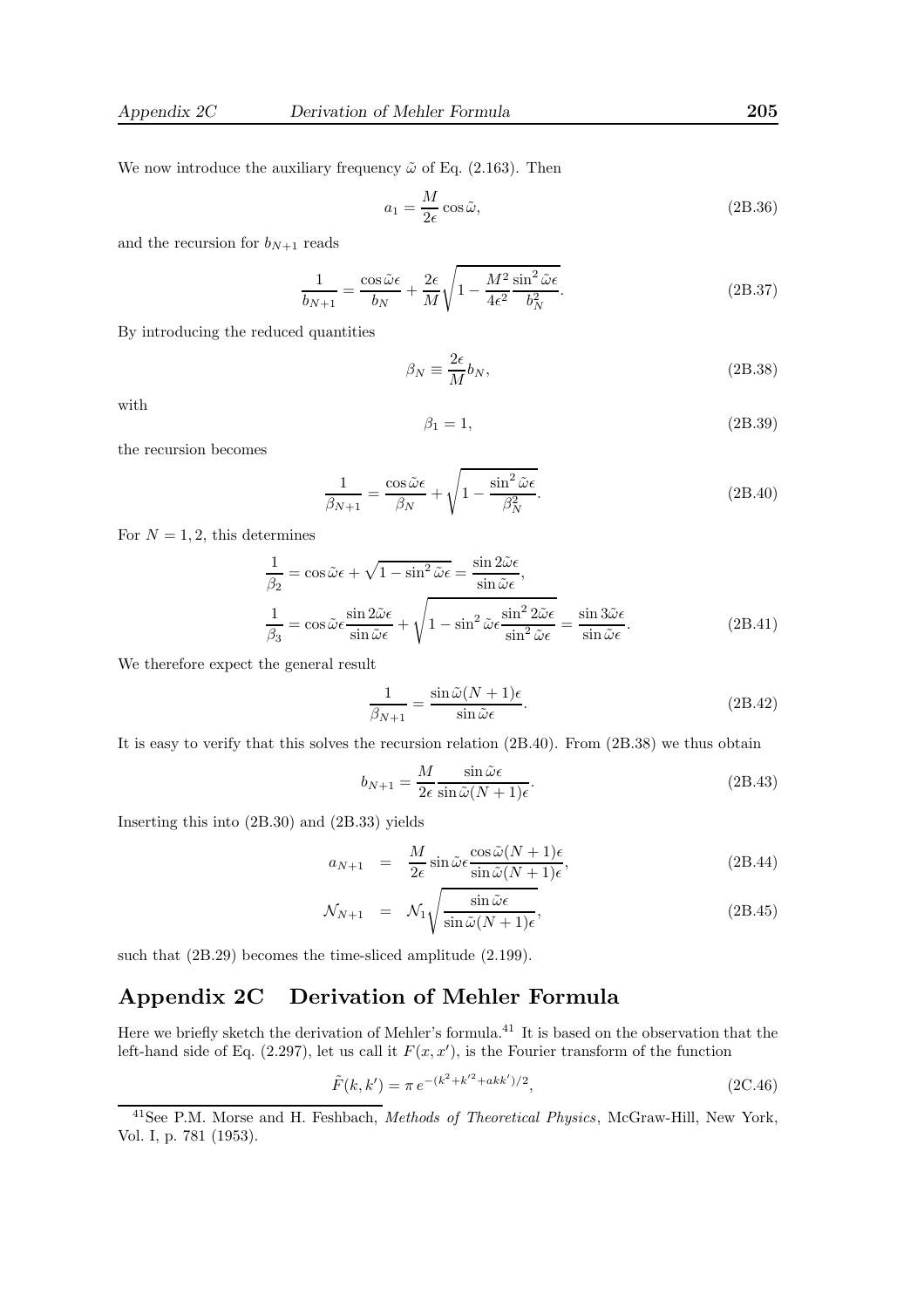as can easily be verified by performing the two Gaussian integrals in the Fourier representation

$$
F(x; x') = \int_{-\infty}^{\infty} \int_{-\infty}^{\infty} \frac{dk}{2\pi} \frac{dk'}{2\pi} e^{ikx + ik'x} \tilde{F}(k, k').
$$
 (2C.47)

We now consider the right-hand side of  $(2.297)$  and form the Fourier transform by recognizing the exponential  $e^{k^2/2-ikx}$  as the generating function of the Hermite polynomials<sup>42</sup>

$$
e^{k^2/2 - ikx} = \sum_{n=0}^{\infty} \frac{(-ik/2)^n}{n!} H_n(x).
$$
 (2C.48)

This leads to

$$
\tilde{F}(k,k') = \int_{-\infty}^{\infty} \int_{-\infty}^{\infty} dx \, dx' F(x,x') e^{-ikx - ik'x} = e^{-(k^2 + k'^2)/2}
$$
\n
$$
\times \int_{-\infty}^{\infty} \int_{-\infty}^{\infty} dx \, dx' F(x,x') \sum_{n=0}^{\infty} \sum_{n'=0}^{\infty} \frac{(-ik/2)^n}{n!} \frac{(-ik'/2)^{n'}}{n'!} H_n(x) H_{n'}(x). \tag{2C.49}
$$

Inserting here the expansion on the right-hand side of (2.297) and using the orthogonality relation of Hermite polynomials (2.306), we obtain once more (2C.47).

#### Notes and References

The basic observation underlying path integrals for time evolution amplitudes goes back to the historic article

P.A.M. Dirac, Physikalische Zeitschrift der Sowjetunion 3, 64 (1933).

He observed that the short-time propagator is the exponential of  $i/\hbar$  times the classical action. See also

P.A.M. Dirac, The Principles of Quantum Mechanics, Oxford University Press, Oxford, 1947; E.T. Whittaker, Proc. Roy. Soc. Edinb. 61, 1 (1940).

Path integrals in configuration space were invented by R. P. Feynman in his 1942 Princeton thesis. The theory was published in 1948 in

R.P. Feynman, Rev. Mod. Phys. 20, 367 (1948).

The mathematics of path integration had previously been developed by N. Wiener, J. Math. Phys. 2, 131 (1923); Proc. London Math. Soc. 22, 454 (1924); Acta Math. 55, 117 (1930); N. Wiener, Generalized Harmonic Analysis and Tauberian Theorems, MIT Press, Cambridge, Mass., 1964, after some earlier attempts by P.J. Daniell, Ann. Math. 19, 279; 20, 1 (1918); 20, 281 (1919); 21, 203 (1920); discussed in M. Kac, Bull. Am. Math. Soc. 72, Part II, 52 (1966). Note that even the name path integral appears in Wiener's 1923 paper. Further important papers are

I.M. Gelfand and A.M. Yaglom, J. Math. Phys. 1, 48 (1960); S.G. Brush, Rev. Mod. Phys. 33, 79 (1961); E. Nelson, J. Math. Phys. 5, 332 (1964); A.M. Arthurs, ed., Functional Integration and Its Applications, Clarendon Press, Oxford, 1975,

 $^{42}{\rm LS.}$  Gradshteyn and I.M. Ryzhik,  $op.$   $cit.,$  Formula 8.957.1.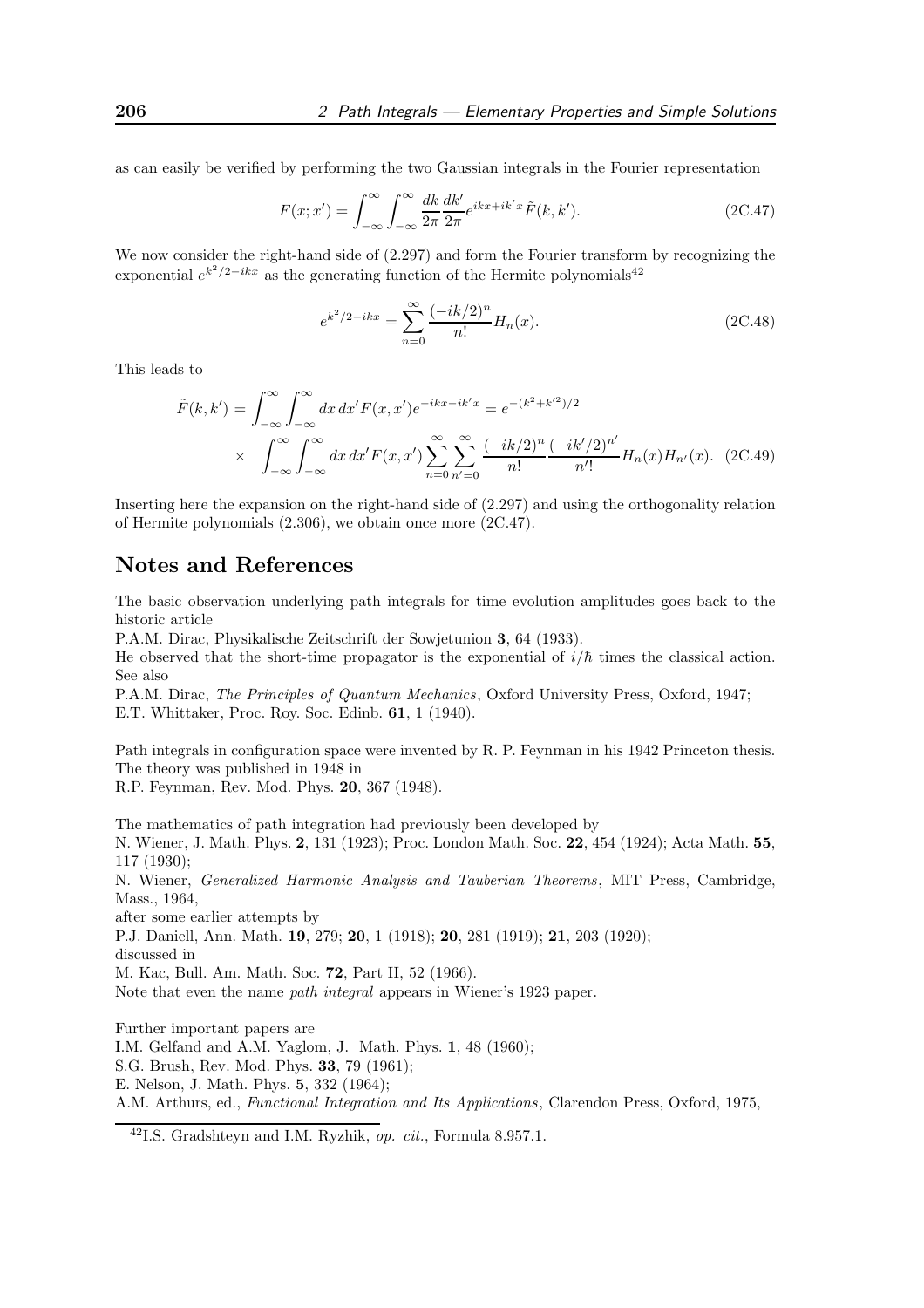C. DeWitt-Morette, A. Maheshwari, and B.L. Nelson, Phys. Rep. 50, 255 (1979); D.C. Khandekar and S.V. Lawande, Phys. Rep. 137, 115 (1986).

The general harmonic path integral is derived in

M.J. Goovaerts, Physica 77, 379 (1974); C.C. Grosjean and M.J. Goovaerts, J. Comput. Appl. Math. 21, 311 (1988); G. Junker and A. Inomata, Phys. Lett. A 110, 195 (1985).

The Feynman path integral was applied to thermodynamics by M. Kac, Trans. Am. Math. Soc. 65, 1 (1949); M. Kac, Probability and Related Topics in Physical Science, Interscience, New York, 1959, Chapter IV.

A good selection of earlier textbooks on path integrals is

R.P. Feynman, A.R. Hibbs, Quantum Mechanics and Path Integrals, McGraw Hill, New York 1965, L.S. Schulman, Techniques and Applications of Path Integration, Wiley-Interscience, New York, 1981,

F.W. Wiegel, Introduction to Path-Integral Methods in Physics and Polymer Science, World Scientific, Singapore, 1986.

G. Roepstorff, Path Integral Approach to Quantum Physics, Springer, Berlin, 1994.

The path integral in phase space is reviewed by C. Garrod, Rev. Mod. Phys. 38, 483 (1966).

The path integral for the most general quadratic action has been studied in various ways by

D.C. Khandekar and S.V. Lawande, J. Math. Phys. 16, 384 (1975); 20, 1870 (1979);

V.V. Dodonov and V.I. Manko, Nuovo Cimento 44B, 265 (1978);

A.D. Janussis, G.N. Brodimas, and A. Streclas, Phys. Lett. A 74, 6 (1979);

C.C. Gerry, J. Math. Phys. 25, 1820 (1984);

B.K. Cheng, J. Phys. A 17, 2475 (1984);

G. Junker and A. Inomata, Phys. Lett. A 110, 195 (1985);

H. Kleinert, J. Math. Phys. 27, 3003 (1986) (http://www.physik.fu-berlin.de/~kleinert/144).

The caustic phenomena near the singularities of the harmonic oscillator amplitude at  $t_b - t_a =$ integer multiples of  $\pi/\omega$ , in particular the phase of the fluctuation factor (2.169), have been discussed by

J.M. Souriau, in Group Theoretical Methods in Physics, IVth International Colloquium, Nijmegen, 1975, ed. by A. Janner, Springer Lecture Notes in Physics, 50;

P.A. Horvathy, Int. J. Theor. Phys. 18, 245 (1979).

See in particular the references therein.

The amplitude for the freely falling particle is discussed in

G.P. Arrighini, N.L. Durante, C. Guidotti, Am. J. Phys. 64, 1036 (1996); B.R. Holstein, Am. J. Phys. 69, 414 (1997).

For the Baker-Campbell-Hausdorff formula see J.E. Campbell, Proc. London Math. Soc. 28, 381 (1897); 29, 14 (1898); H.F. Baker, ibid., 34, 347 (1902); 3, 24 (1905); F. Hausdorff, Berichte Verhandl. Sächs. Akad. Wiss. Leipzig, Math. Naturw. Kl. 58, 19 (1906); W. Magnus, Comm. Pure and Applied Math 7, 649 (1954), Chapter IV; J.A. Oteo, J. Math. Phys. 32, 419 (1991); See also the internet address E.W. Weisstein, http://mathworld.wolfram.com/baker-hausdorffseries.html.

The Zassenhaus formula is derived in